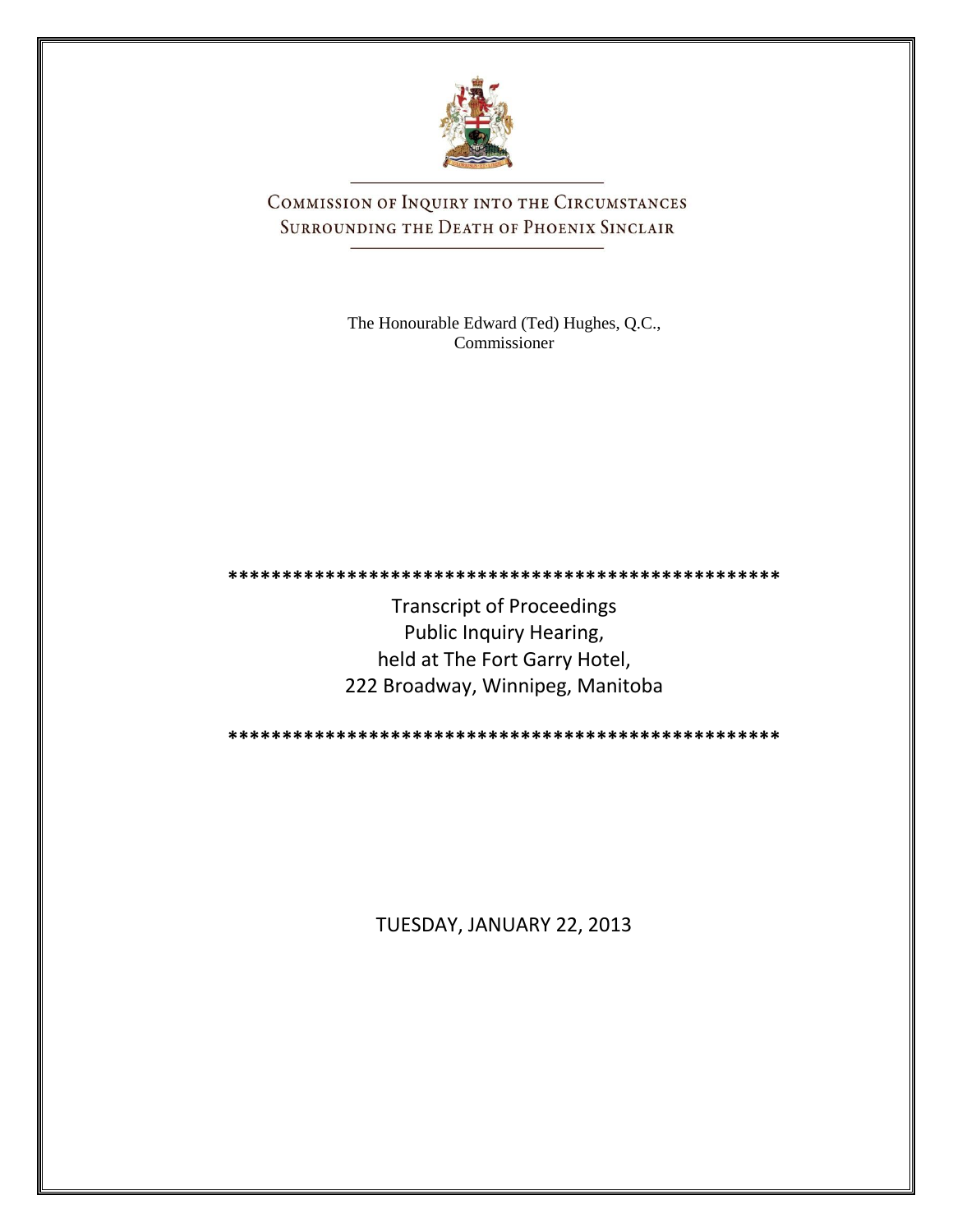#### **APPEARANCES:**

**MS. S. WALSH,** Commission Counsel **MR. D. OLSON,** Senior Associate Counsel **MR. R. MCARENHAS,** Associate Commission Counsel

**MR. S. PAUL,** for Department of Family Services and Labour

**MR. T. RAY,** for Manitoba Government and General Employees Union

**MR. K. SAXBERG,** for General Child and Family Services Authority, First Nations of Northern Manitoba Child and Family Services Authority First Nations of Southern Manitoba Child and Family Services Authority Child and Family All Nation Coordinated Response Network

**MR. H. KHAN,** for Intertribal Child and Family Services

**MR. J. GINDIN, MR. G. DERWIN** and **MR. D. IRELAND,** for Mr. Nelson Draper Steve Sinclair and Ms. Kimberly-Ann Edwards

**MS. J. SAUNDERS,** for Assembly of Manitoba Chiefs and Southern Chiefs Organization Inc.

**MR. W. HAIGHT,** for Métis Federation and Métis Child and Family Services Authority Inc.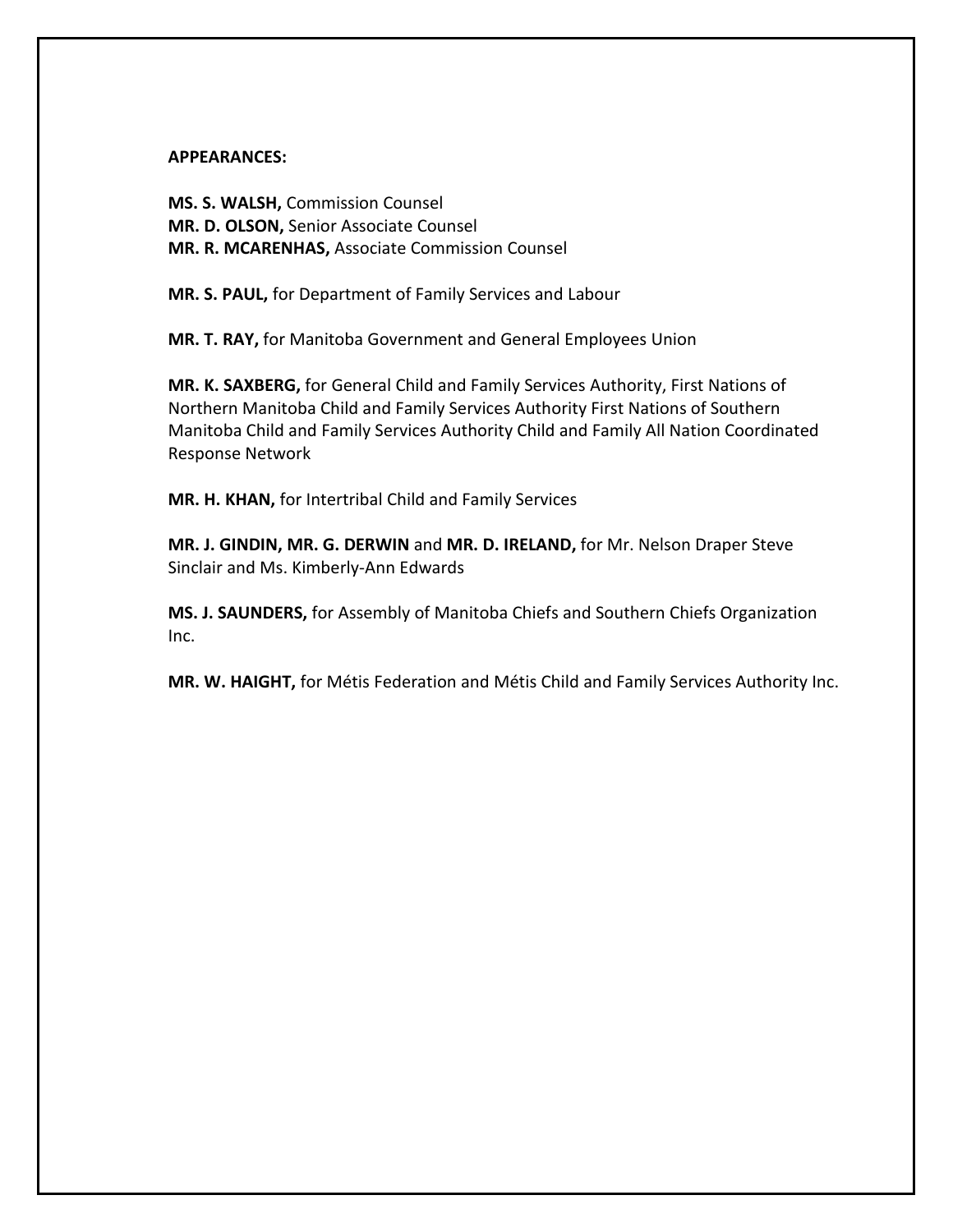### **INDEX**

#### **WITNESSES:**

JENNIFER STROBBE

| Direct Examination | (Walsh)   | 3  |
|--------------------|-----------|----|
| Cross-Examination  | (Gindin)  | 25 |
| Cross-Examination  | (Paul)    | 28 |
| Cross-Examination  | (Saxberg) | 31 |
| Cross-Examination  | (Ray)     | 35 |
| Re-Examination     | (Walsh)   | 36 |
| MARIE CHAMMARTIN   |           |    |
| Direct Examination | (Walsh)   | 39 |
| Cross-Examination  | (Gindin)  | 53 |
| Cross-Examination  | (Paul)    | 58 |
| Cross-Examination  | (Saxberg) | 62 |
| Cross-Examination  | (Ray)     | 63 |
| Re-Examination     | (Walsh)   | 64 |
| DEANNA NICOLE SHAW |           |    |
| Direct Examination | (Walsh)   | 71 |
| Cross-Examination  | (Gindin)  | 84 |
| Cross-Examination  | (Paul)    | 87 |
| Re-Examination     | (Walsh)   | 90 |

#### NICOLE LUSSIER

| (Walsh)  | 93  |
|----------|-----|
| (Gindin) | 105 |
| (Paul)   | 108 |
| (Rav)    | 111 |
| (Walsh)  | 113 |
|          |     |

Cross-Examination (Paul) 90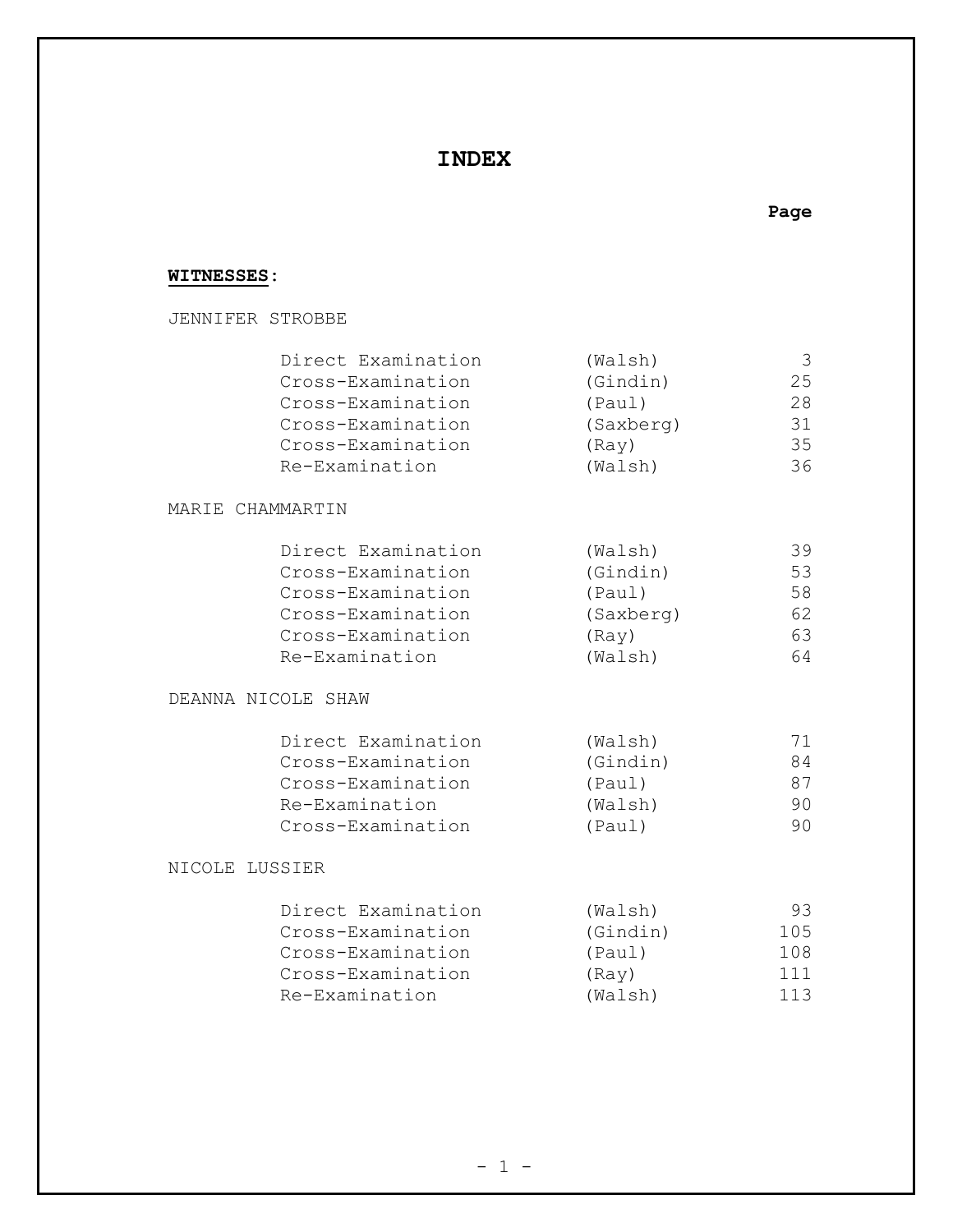#### EDWARD TIM HERKERT

| Direct Examination | (Walsh)   | 114 |
|--------------------|-----------|-----|
| Cross-Examination  | (Gindin)  | 175 |
| Cross-Examination  | (Haight)  | 179 |
| Cross-Examination  | (Saxberg) | 181 |
| Re-Examination     | (Walsh)   | 191 |

#### **EXHIBIT:**

|  |  |  |  |  | Audit Searches re Phoenix Sinclair |  |  |
|--|--|--|--|--|------------------------------------|--|--|
|--|--|--|--|--|------------------------------------|--|--|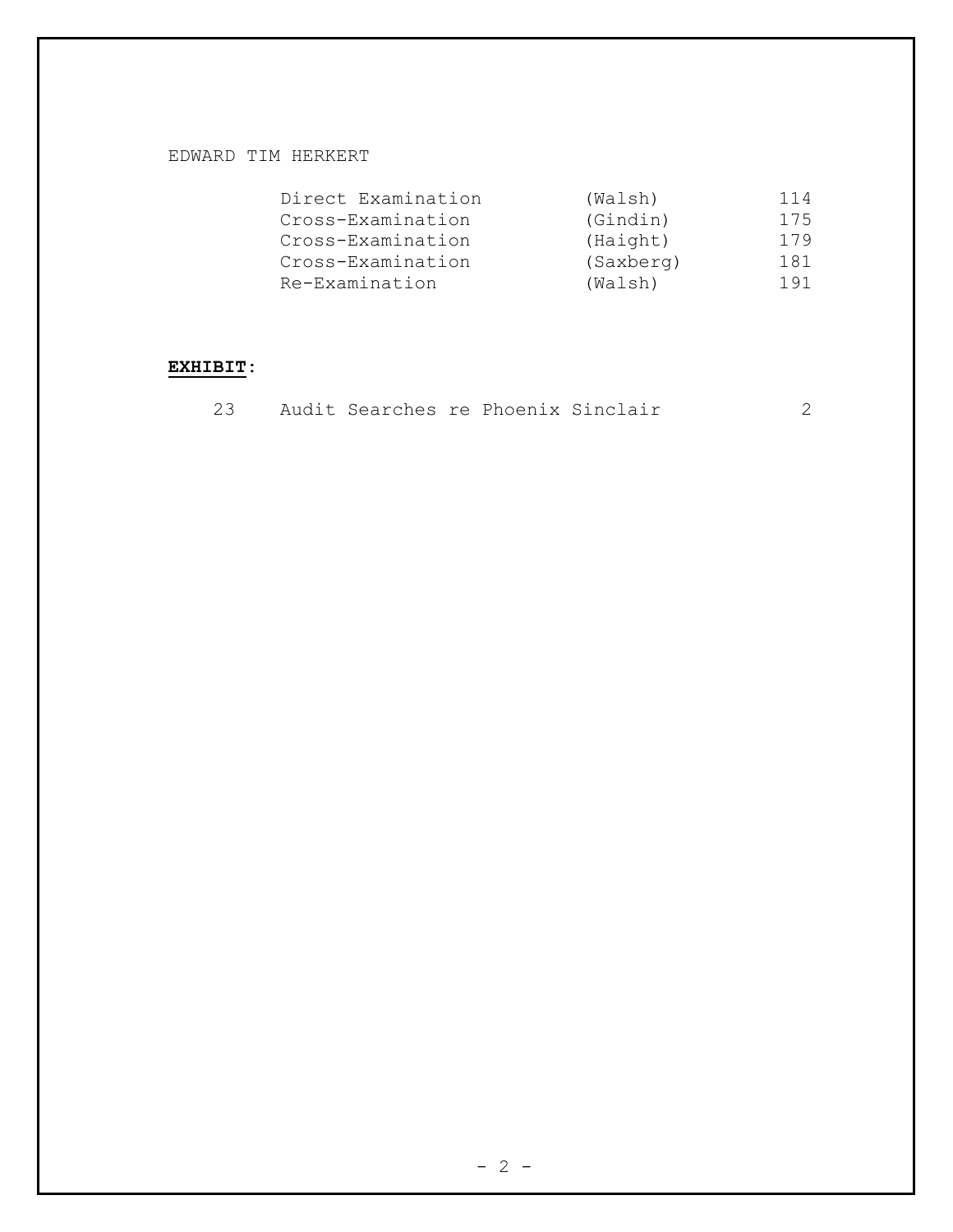1 JANUARY 22, 2013 2 PROCEEDINGS CONTINUED FROM JANUARY 21, 2013 3 4 THE COMMISSIONER: All right, Ms. Walsh. 5 MS. WALSH: Thank you, Mr. Commissioner. Our 6 first witness is Jennifer Strobbe. If we could have her 7 sworn in, please. 8 THE COMMISSIONER: Yes. 9 THE CLERK: If you could just stand for a moment. 10 It is your choice to swear on the Bible or affirm without 11 the Bible. 12 THE WITNESS: I can swear on the Bible. 13 THE CLERK: Okay. Take the Bible in your right 14 hand. State your full name for the court. 15 THE WITNESS: Jennifer Strobbe. 16 THE CLERK: And spell your first name. 17 THE WITNESS: J-E-N-N-I-F-E-R. 18 THE CLERK: And the last name. 19 THE WITNESS: S-T-R-O-B-B-E. 20 21 **JENNIFER STROBBE,** being first duly 22 sworn, testified as follows: 23 24 THE CLERK: Thank you. 25

 $- 1 -$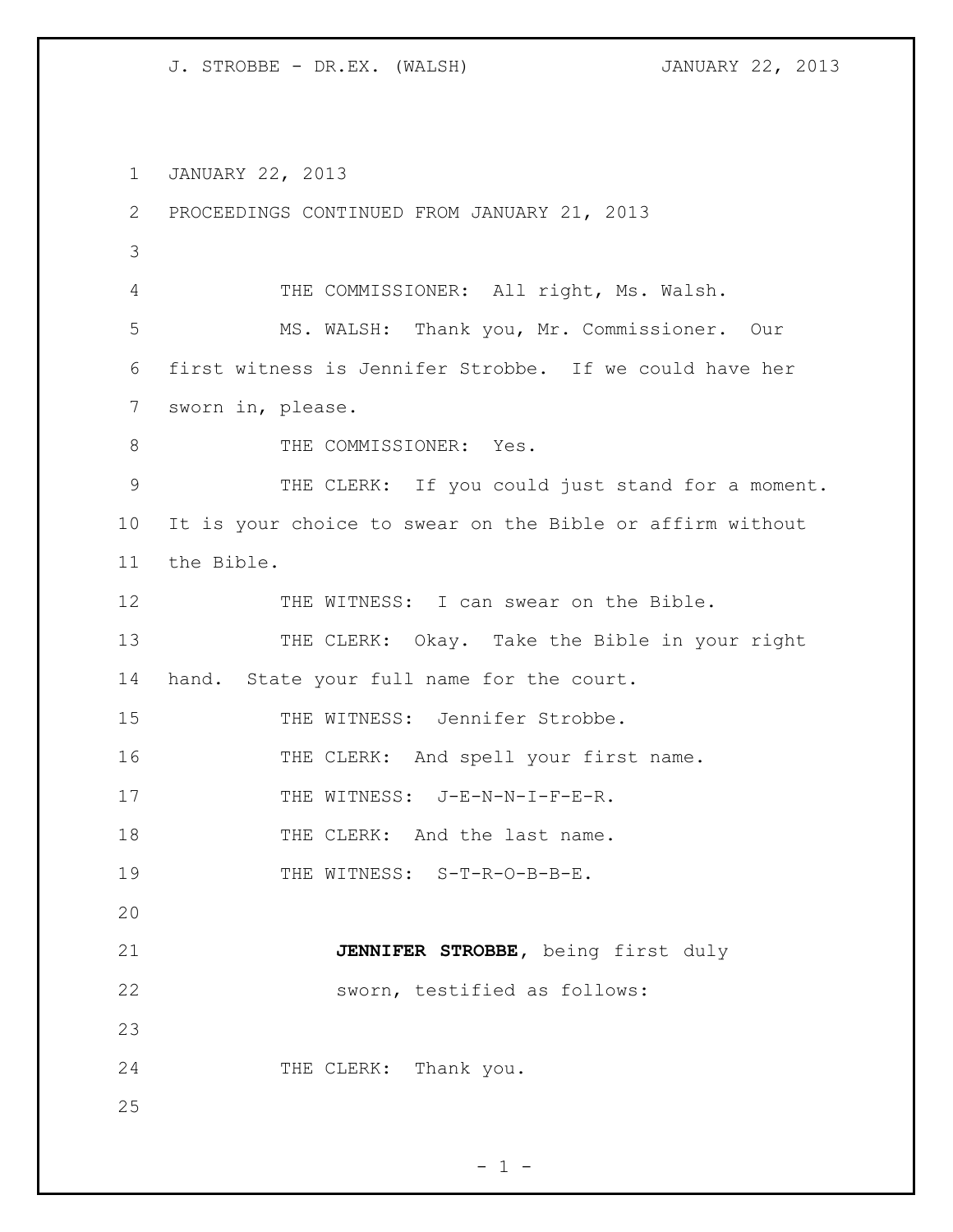MS. WALSH: Mr. Commissioner, I'd like to start by entering another exhibit, this will be Exhibit 23. THE COURT: You don't have a package of exhibits for this witness, the documents? MS. WALSH: No, this is the only document that this witness -- 7 THE COMMISSIONER: Okay. 8 MS. WALSH: -- will be referred to. THE COMMISSIONER: Right. And what is that? MS. WALSH: Exhibit 23 is three pages of computer screen shots provided by the Department of Family Services. The witness will be asked questions about this document, but ultimately I expect that we will have a witness from the department who will explain how the document was prepared. 16 THE COMMISSIONER: Right. And that -- yes, Exhibit Number 23. 18 MS. WALSH: Yes. **EXHIBIT 23: AUDIT SEARCHES RE PHOENIX SINCLAIR** 23 THE COMMISSIONER: All right. MS. WALSH: It's very difficult to read this document. It's even worse on -- well, that's better.

 $- 2 -$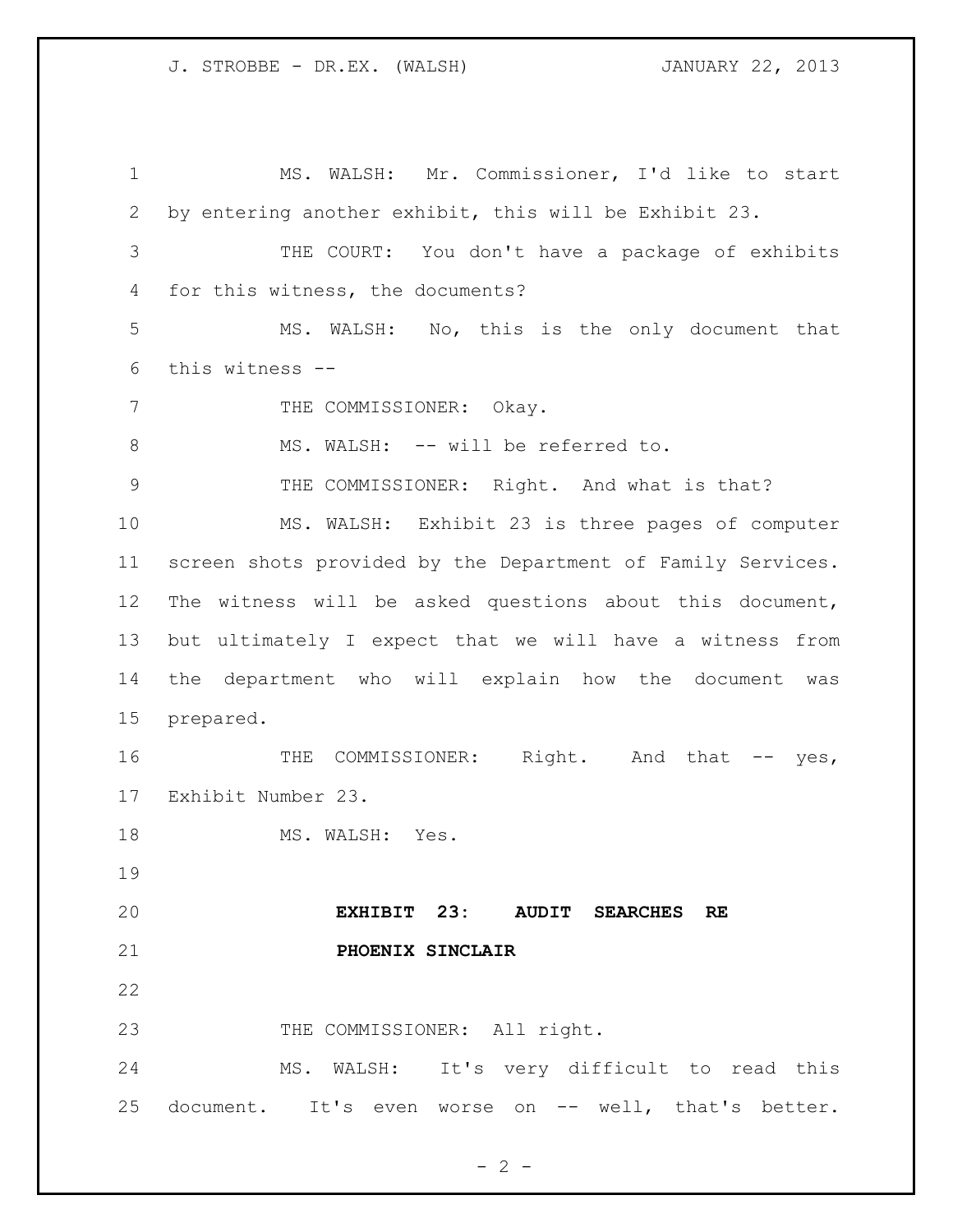Thank you. I wonder would it help the witness to have a hard copy as well? 3 THE WITNESS: I have one. MS. WALSH: Okay. All right. Thank you. Do you have the copy that we prepared or a copy that your lawyer gave you? 7 THE WITNESS: No, I was just given this. 8 MS. WALSH: Okay, good. Good, good. Simply because we made changes. DIRECT EXAMINATION BY MS. WALSH: 12 Q So let's start with some background. You were employed at the Crisis Response Unit in 2005? A Yes. Q What was your position? A Crisis Response Unit social worker. Q What did that involve? A That involved responding to situations with families that required a 24 hour response. It involved answering and screening phone calls. If there were allegations of abuse or neglect opening intakes and streaming the intakes to whoever they needed to go to be responded to. Q And as of August, 2005, how long had you been

 $- 3 -$ 

employed there?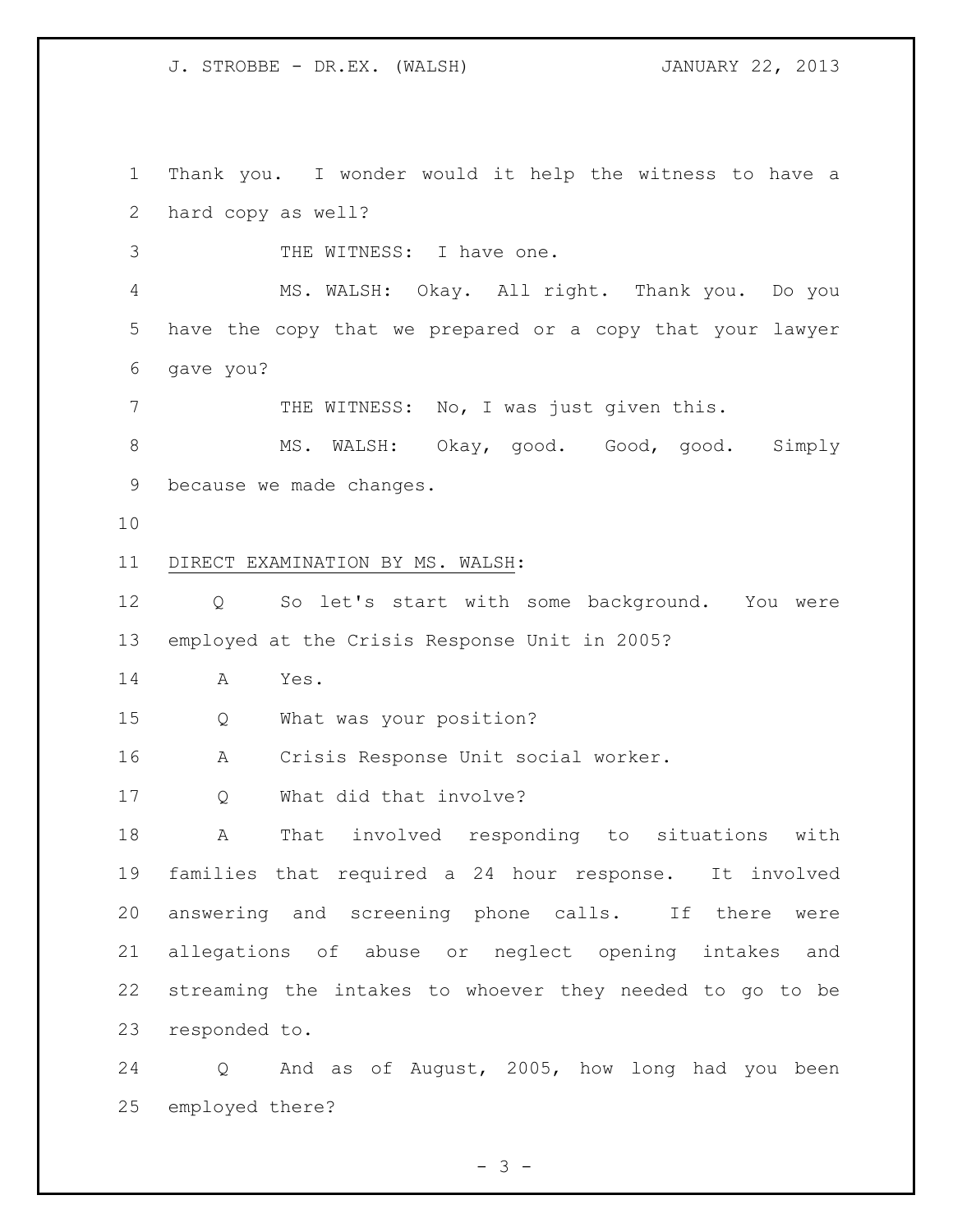1 A At the Crisis Response Unit? Q Yes. A I believe I had started in May of 2005. Q Oh, I'm advised that -- my mike is on. The witness -- A Oh, am I not close enough. Sorry. Q Maybe pull the microphone closer to you. Is it the witness that you can't hear? So you can probably bend it right. A I'll just move closer. Q Okay. So, sorry, you said you started at the Crisis Response Unit in May of 2005? A Yes. Q How long did you stay there? A I believe I was there from May, 2005 until 2007. Q As part of your job you would receive phone calls from members from the community? A Yes. Q What types of calls would you receive? A Oh, you could receive any types of calls. We received calls where people are reporting allegations of abuse, or neglect, where people are calling for assistance for families, people are calling for resources. People sometimes call looking for information. You can get a variety of different calls.

 $- 4 -$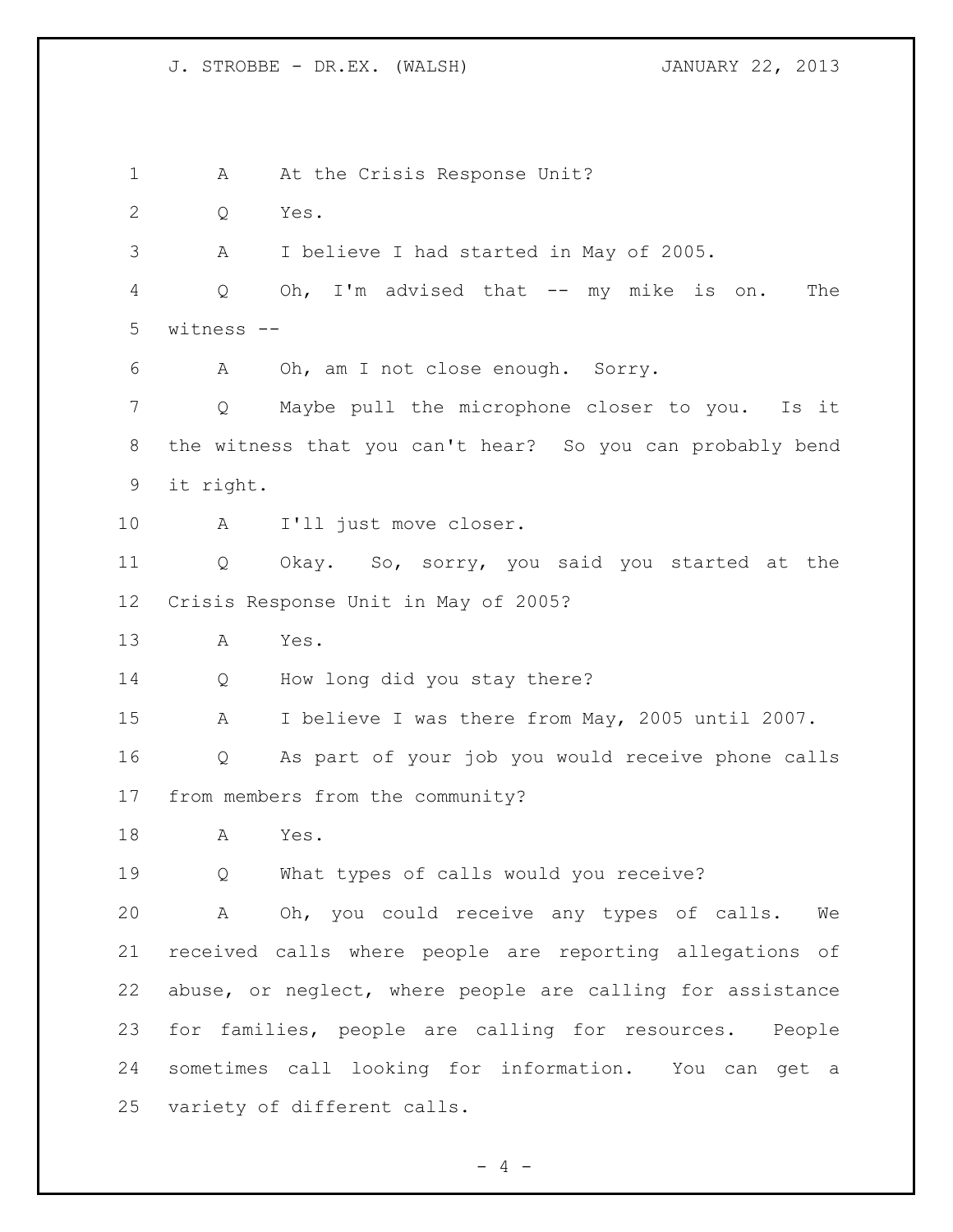Q Okay. What was the first thing you did when you received a call?

 A The first thing I did I would ask the caller why they were calling. Generally depending on -- sometimes you could get people calling in who were clearly in crisis, so you would try and talk them through that, and, and gather details as to why they were calling, but generally when people call you ask why they're calling, the family they're calling about, the child that they're calling about. You ask for some demographics, you would take that information and input it on the system to ensure to see if that family had, had previous contact. You would do some initial screening.

 Q So when you say see if they were on the system is that the CFSIS system?

A Yes, CFSIS and the Intake module.

 Q The Intake module was, as they say, live by May of 2005 --

A Yes.

 Q -- is that right? So doing a CFSIS search would have been part of your normal daily duties?

A Yeah.

 Q Would you -- when you -- as part of doing a CFSIS search would you do what we've heard called a prior contact check?

 $-5 -$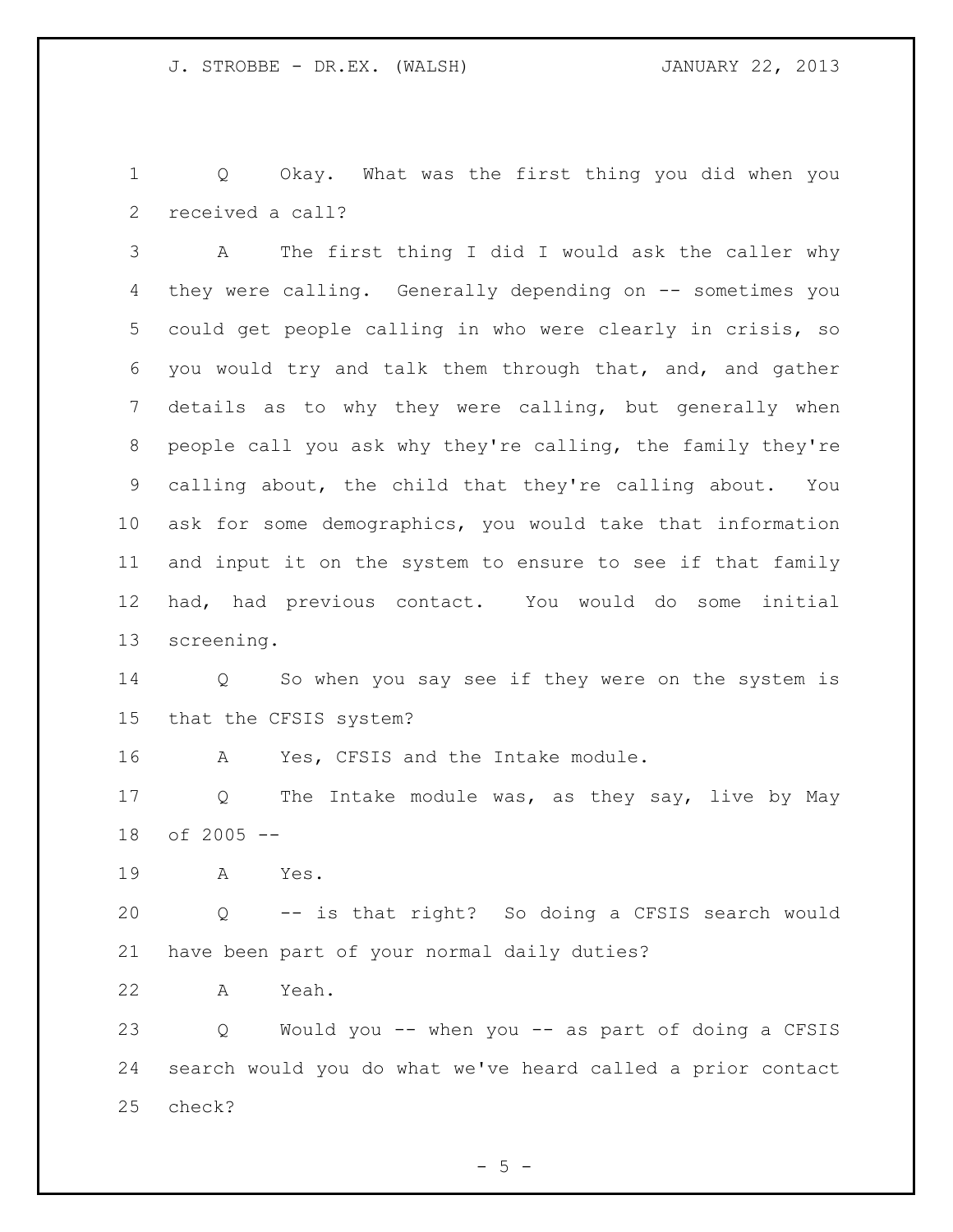A Yeah, that is a prior contact check.

 Q What's the purpose of performing a prior contact check?

 A The purpose at the time of taking a call is to see -- to confirm whether or not a family is currently involved with child welfare. Typically we were not supposed to get calls put through to us if they had an open case, but sometimes that did happen. It also helps you do a risk assessment to see if that family has had prior contact with the agency, what that contact looks like, just to get a general history on the family.

 Q At what point in your work would you run a PCC? A Generally what I would do is if I had received a call, and I was gathering information, and I had received the family's name, I would ask for that information and put that in the computer right away.

 Q Would you ever randomly search for an individual? A No.

 Q I want to go through and confirm the process of doing a PCC in terms of the evidence that the Commission has already heard. If we could put Exhibit 16 on the screen please, starting with page 7.

23 THE COMMISSIONER: Is this Exhibit 7?

MS. WALSH: Exhibit 16, page 7.

25 THE COMMISSIONER: Okay.

 $- 6 -$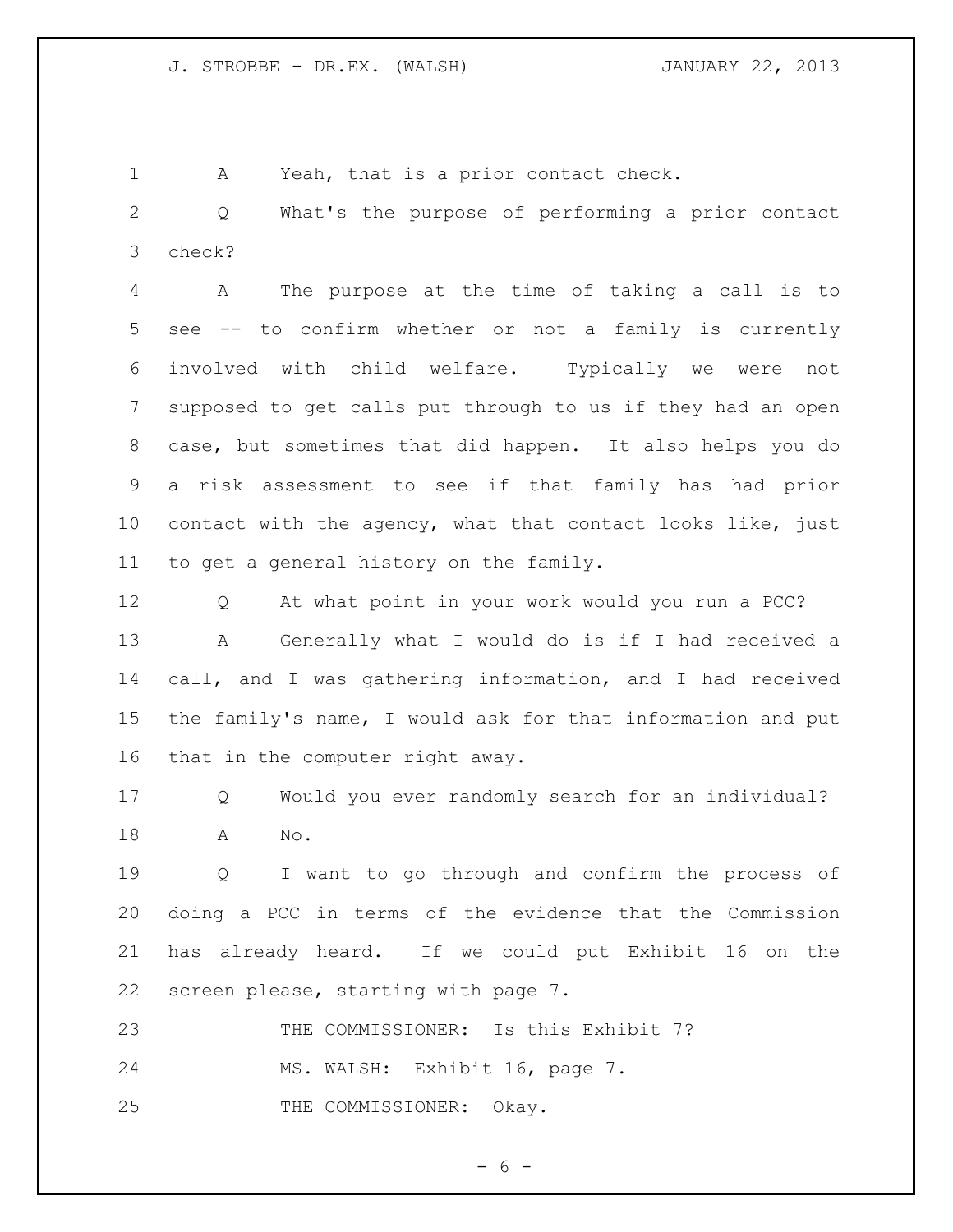BY MS. WALSH:

| 2  | This exhibit was part of a power point<br>$\overline{Q}$   |
|----|------------------------------------------------------------|
| 3  | presentation about CFSIS and the Intake module that was    |
| 4  | presented to the Commission by Amber Violette on the first |
| 5  | day of hearings in September of 2012. I just want to go    |
| 6  | through it and see if it matches your understanding of, of |
| 7  | how a PCC was done in 2005.                                |
| 8  | So starting at page 7 it says:                             |
| 9  |                                                            |
| 10 | "Persons Records                                           |
| 11 | Every person involved in either a                          |
| 12 | CFSIS or IM --"                                            |
| 13 |                                                            |
| 14 | That's Intake Module?                                      |
| 15 | Yeah.<br>A                                                 |
| 16 |                                                            |
| 17 | "-- case had a Person Record.                              |
| 18 | Persons Records Stores information                         |
| 19 | about a person. CFSIS and<br>ΙM                            |
| 20 | share 'Person Records'."                                   |
| 21 |                                                            |
| 22 | And what, what did you understand that to mean,            |
| 23 | that they share person records?                            |
| 24 | Basically that if you would run a name on CFSIS,<br>A      |
| 25 | and if you run a name on the IM, all the same information  |

- 7 -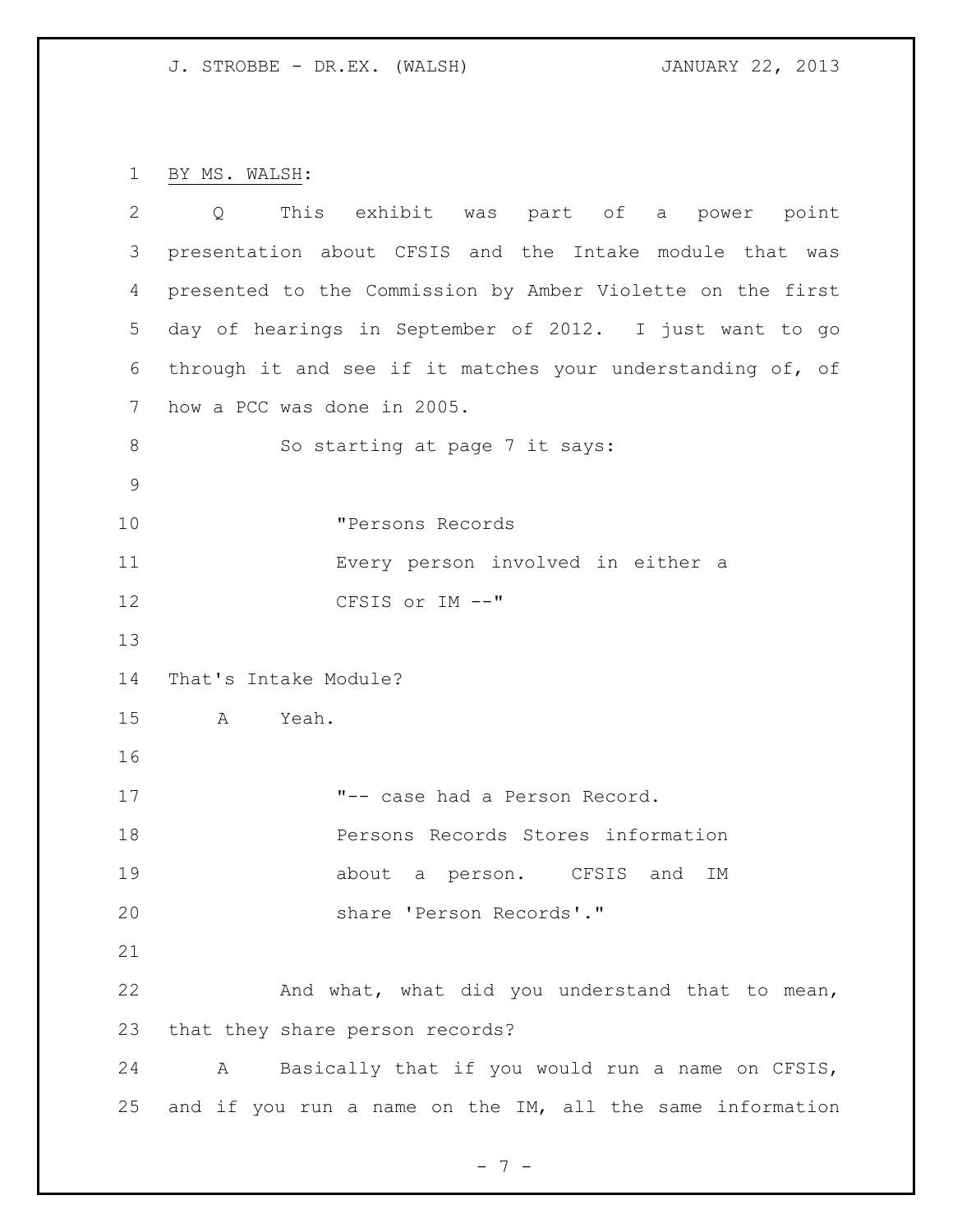should appear. Q Okay. Then let's turn to page 9 of the exhibit, please. "Prior Contact Checks Used to determine prior contact with Child and Family Services 8 based on names that are: 9 - Spelled alike - Sound alike 11 - Age alike 12 - Gender alike 13 - Are associated with other **names** used by the individual. Returns up to 100 of the closest matches Person profile and prior contact checks helps the worker find the person they are searching for by locating the person record on CFSIS." Does that match your understanding of, of how you did a PCC in '05? A Yes.

 $- 8 -$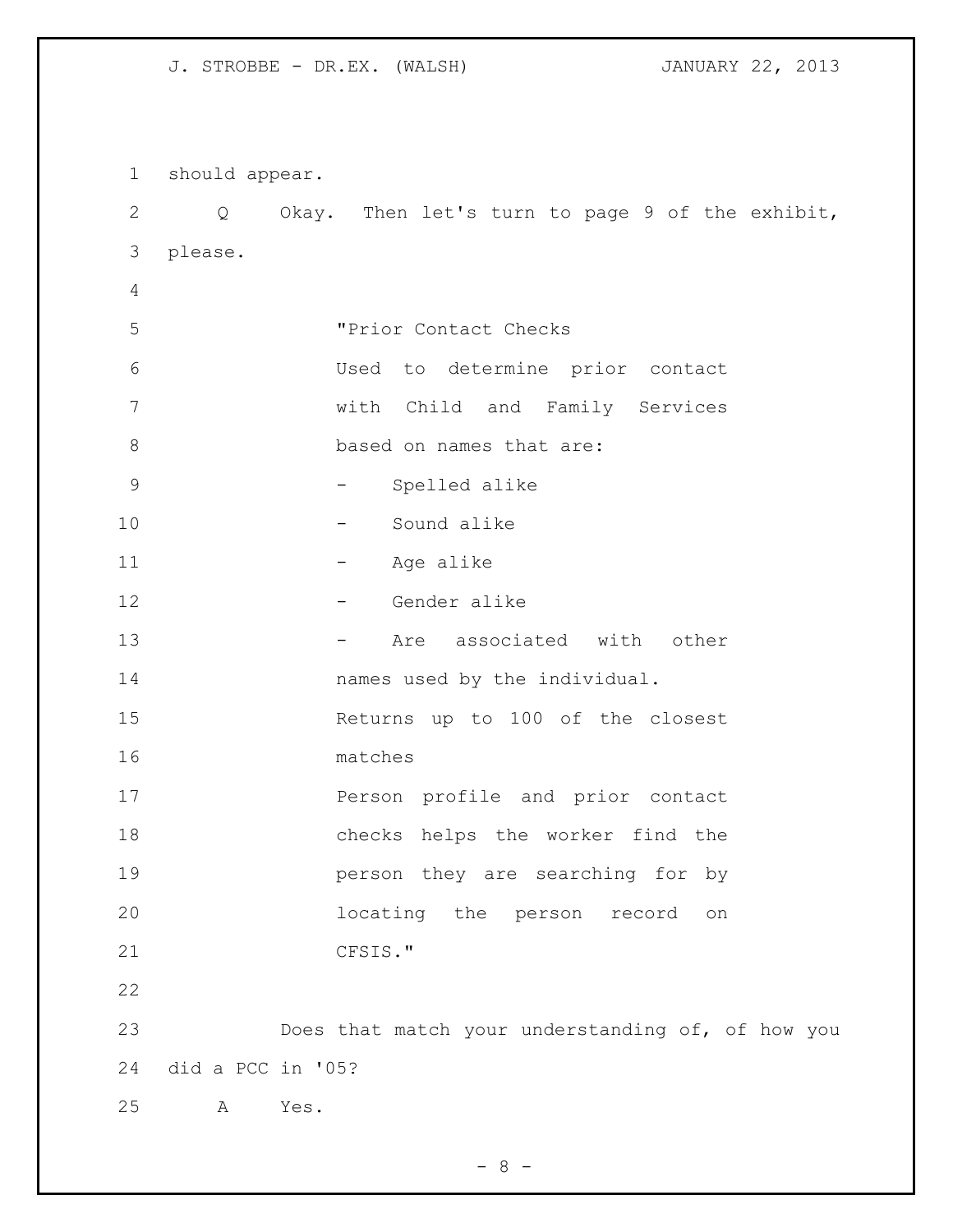Q And, finally, if we could turn to page 8, please. So this, this shows what a person record looked like when you pulled it up on the screen; is this what the screen would look like in '05? A On CFSIS, this is on CFSIS I'm imagining? Q Well, on this page you see CFSIS cases on the left and Intake on the right, the two boxes. A Yeah, I would imagine that's what that screen would look like. Q Okay. And you see at the top it's got the name type, it's got surname, and then first name; do you see that? A Yes. Q And then a box for the gender, the age, date of birth, and then in terms of under CFSIS cases it has the status of the cases, and whether they're -- what type of

 case they are, whether they're a protection file, or a child in care file, and on the intake it's got the various intakes when they were opened, when they were concluded, so this matches your understanding of how a PCC functioned in 2005?

A Yes.

 Q And I think you said the procedure was the same whether you were doing a, a CFSIS search or a PCC? A Yes, like it's looking up a person on the system.

 $-9 -$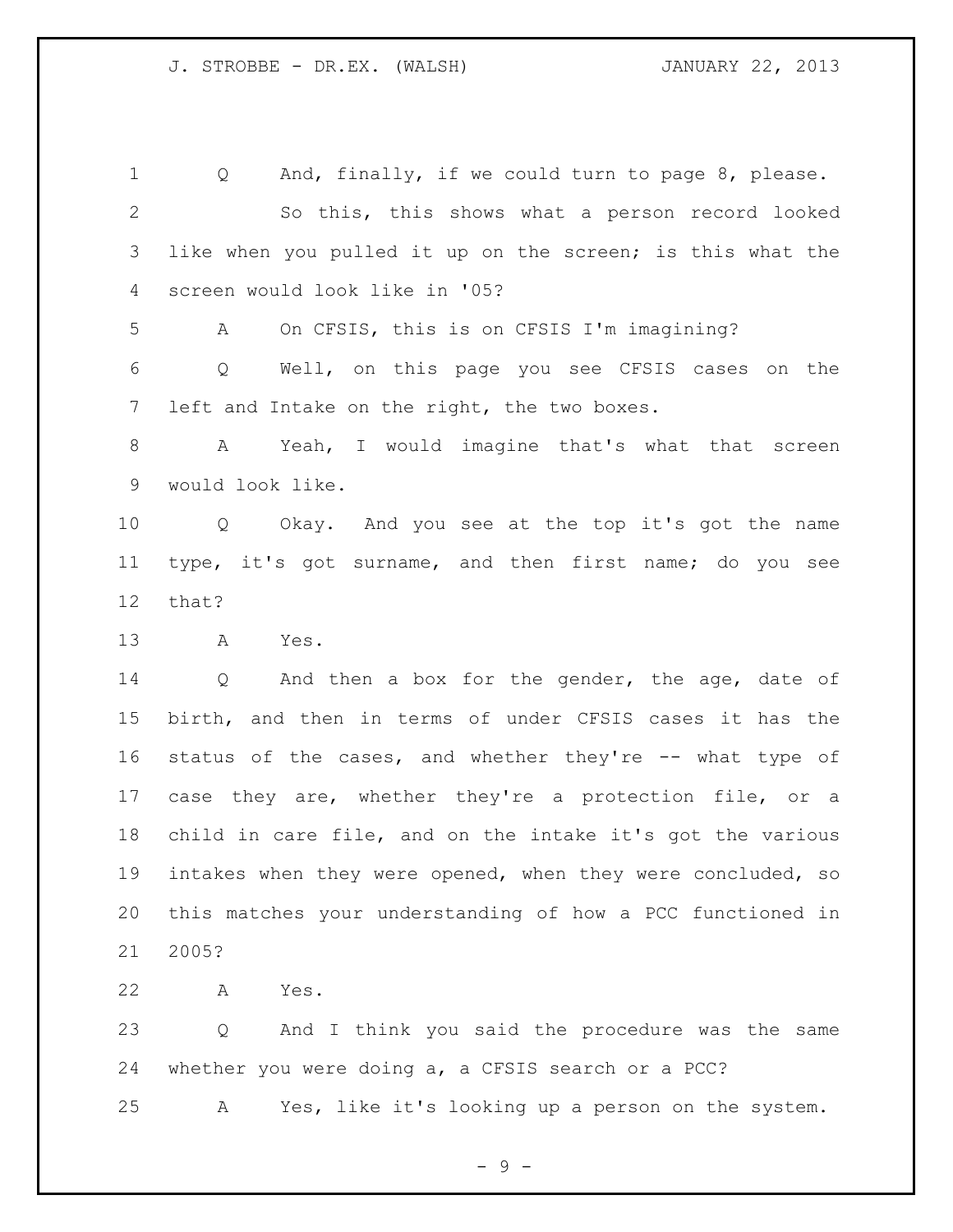Q And so then when you do a prior contact check, a PCC, then if you got a number of matches you would have to click on the various matches, and then look on the person profile for that match to see what information the system had, if any, about the individual? A Yes. Q Okay. And so then that would tell you their name, their date of birth, it would also tell you other people associated with them in the system? A Yes. 11 THE COMMISSIONER: Ms. Walsh, ask her what -- I don't understand. What name is she looking for? A name 13 she got in the phone call, I understand -- MS. WALSH: We haven't got to the specifics yet, Mr. Commissioner. 16 THE COMMISSIONER: All right. MS. WALSH: I'm just going through the process. 18 THE COMMISSIONER: I'll wait ... MS. WALSH: Okay, thank you. 20 THE COMMISSIONER: -- patiently. MS. WALSH: All right. I just want to confirm the process as much for my benefit as, as anything. 23 THE COMMISSIONER: That's fine. MS. WALSH: Thank you.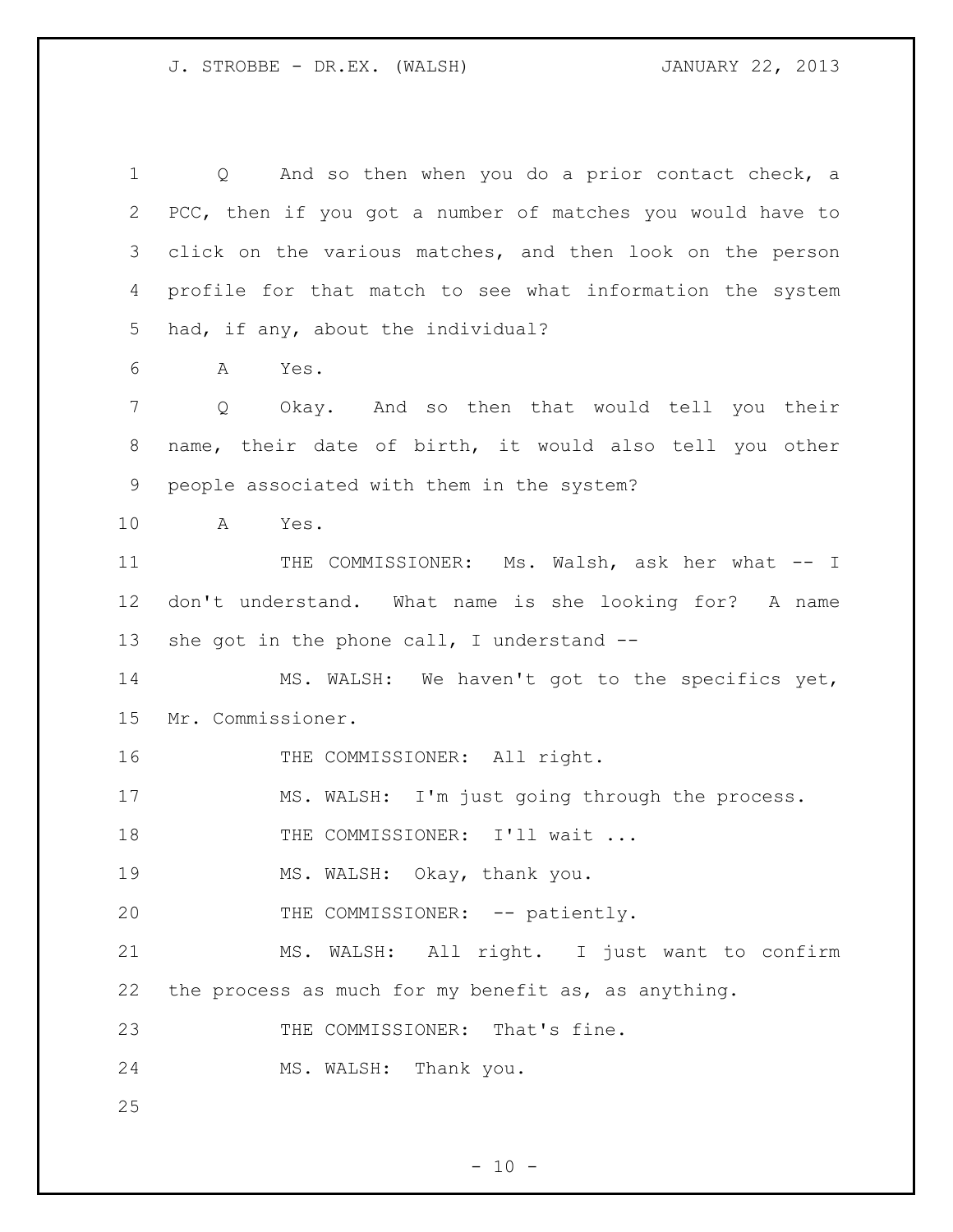BY MS. WALSH:

 Q And, and as we see the -- when you would do a search, and click on a person profile information would come up saying what type of CFS involvement they had had, for instance, if they were a child in care, or if there were persons associated with them who had protection files relating to them? A Yes. You would be able to see their history in any document that they've been attached to. Q So now let's go to Exhibit 23, please, and that's, that's the document that we just filed today. Now, the Department of Family Services has provided the Commission with a series of computer printouts, and we're advised by the Department that these are printouts of what they call search audit queries for the name Phoenix Sinclair, and my understanding is that this document, Exhibit 23, shows when a worker has conducted a search on CFSIS for a particular individual, that's what an audit query shows, and in this particular case Exhibit 23 shows searches done for Phoenix Sinclair. So what I'd like to do -- THE COMMISSIONER: Where, where is Phoenix's name there?

 MS. WALSH: Well, we're going to go through that line by line because it is difficult to read, Mr. Sinclair

 $- 11 -$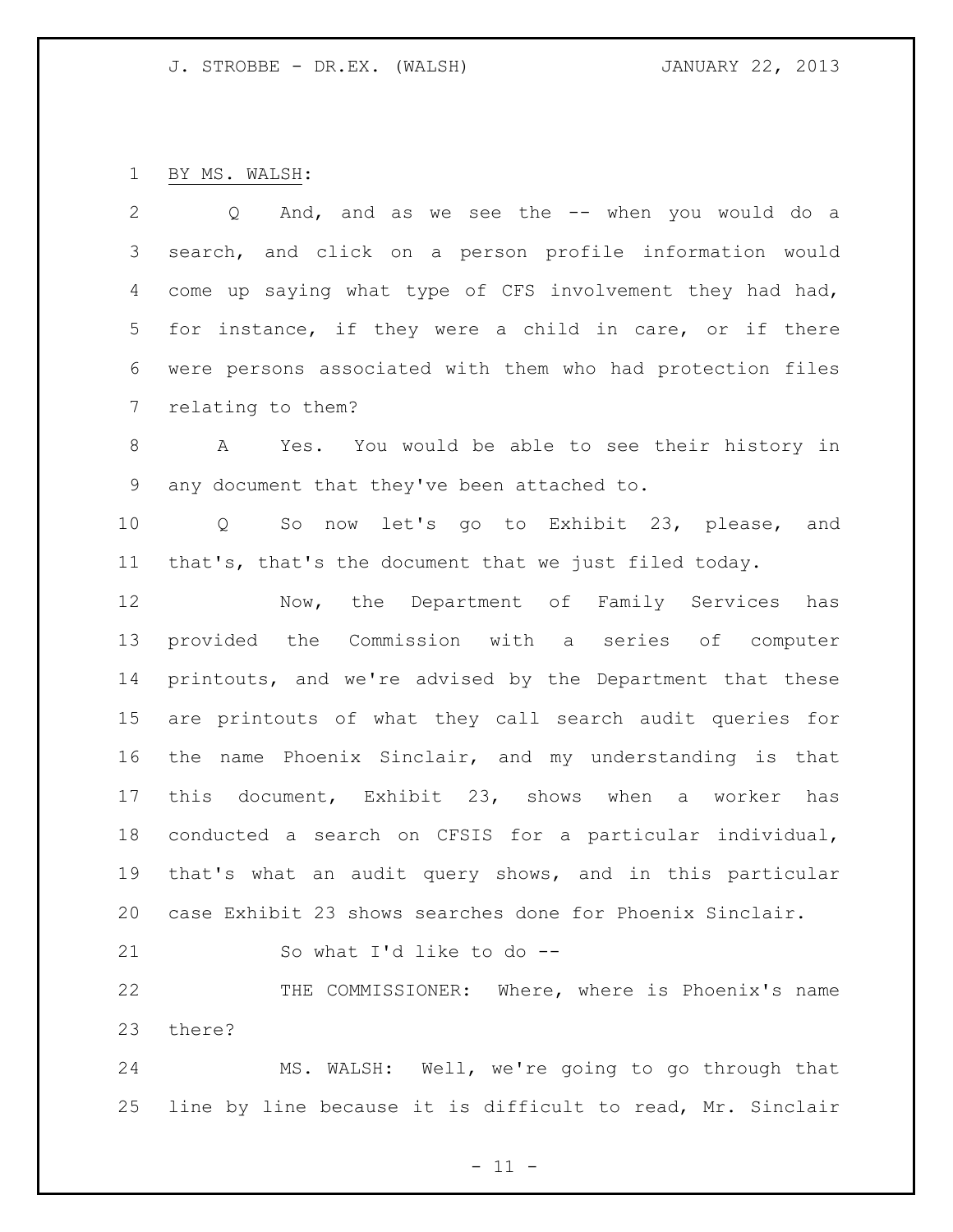(sic), but for instance that first --

| $\overline{2}$  | THE COMMISSIONER: Oh, I see. Okay.                               |
|-----------------|------------------------------------------------------------------|
| 3               | MS. WALSH: -- there are various spellings of                     |
| 4               | Phoenix's name on the document.                                  |
| 5               | THE COMMISSIONER: Okay. Carry on.                                |
| 6               |                                                                  |
| $7\phantom{.0}$ | BY MS. WALSH:                                                    |
|                 |                                                                  |
| 8               | So I'm going to go through the three pages.<br>$Q \qquad \qquad$ |
| 9               | They're not in any particular order it seems, in terms of        |
| 10              | chronology, but go through the three pages and show where        |
| 11              | your name comes up as having done a search, and then we'll       |
| 12              | come back and ask more questions, but just so that we're         |
| 13              | familiar with the document, and all reading it the same          |
| 14              | way.                                                             |
| 15              | So if we look on, this is page 1 of the document,                |
| 16              | at the very bottom you'll see the time of 11:05 a.m.; do         |
| 17              | you see that?                                                    |
| 18              | Yes. Certainly.<br>A                                             |
| 19              | Okay. Now, at the left -- towards the left -- at<br>Q            |
| 20              | the very left-hand margin of the screen on the bottom            |
| 21              | that's your name --                                              |
| 22              | Α<br>Yes.                                                        |
| 23              | -- Strobbe, Jennifer? And then it says "SrchP"<br>Q              |
| 24              | what did that stand for?                                         |
| 25              | I don't know.<br>$\mathbf{A}$                                    |

- 12 -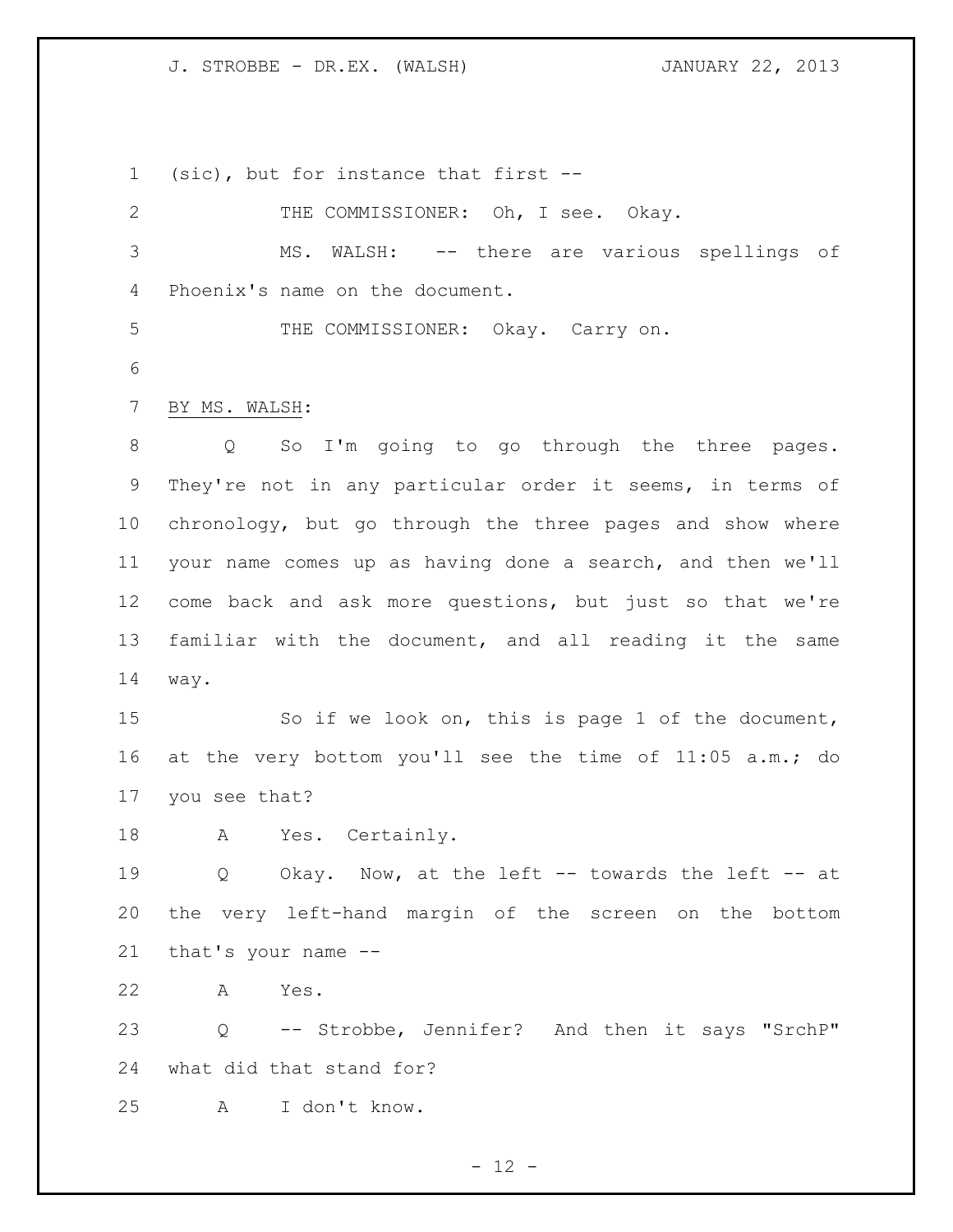Q Okay.

A Search person is my best guess.

 Q Okay. That's not part of something that you would enter?

A No, I don't enter that.

 Q Okay. Then, and I'm looking at the one on the very bottom, we have the, the name Phoenix spelt "Pheonix, Sinclair"?

A Yes.

 Q And a date of August 24, 2005, and a time of 11:05 a.m. so we're reading that correctly?

A Yeah.

 Q Okay. Then still on the same page, if you scroll up you'll see on the right-hand side the time 3:26, so then going to the far left on that line again there's your name, Strobbe, Jennifer, and it says, January -- or "Jan00", this time it says "Sinclair, Phoenix" and 3:26 p.m., so that's, that's a correct reading of the document?

A Yes.

 Q Okay. Then second from the bottom again on the left-hand margin we've got your name, Strobbe, Jennifer, this time what's typed in is "sinclair, phoenix", the difference being that it's a small S and a P, and the date and time are August 24, 2005 at 3:29 p.m., and, and the 11:05 entry at the very bottom, by the way, is also August

 $- 13 -$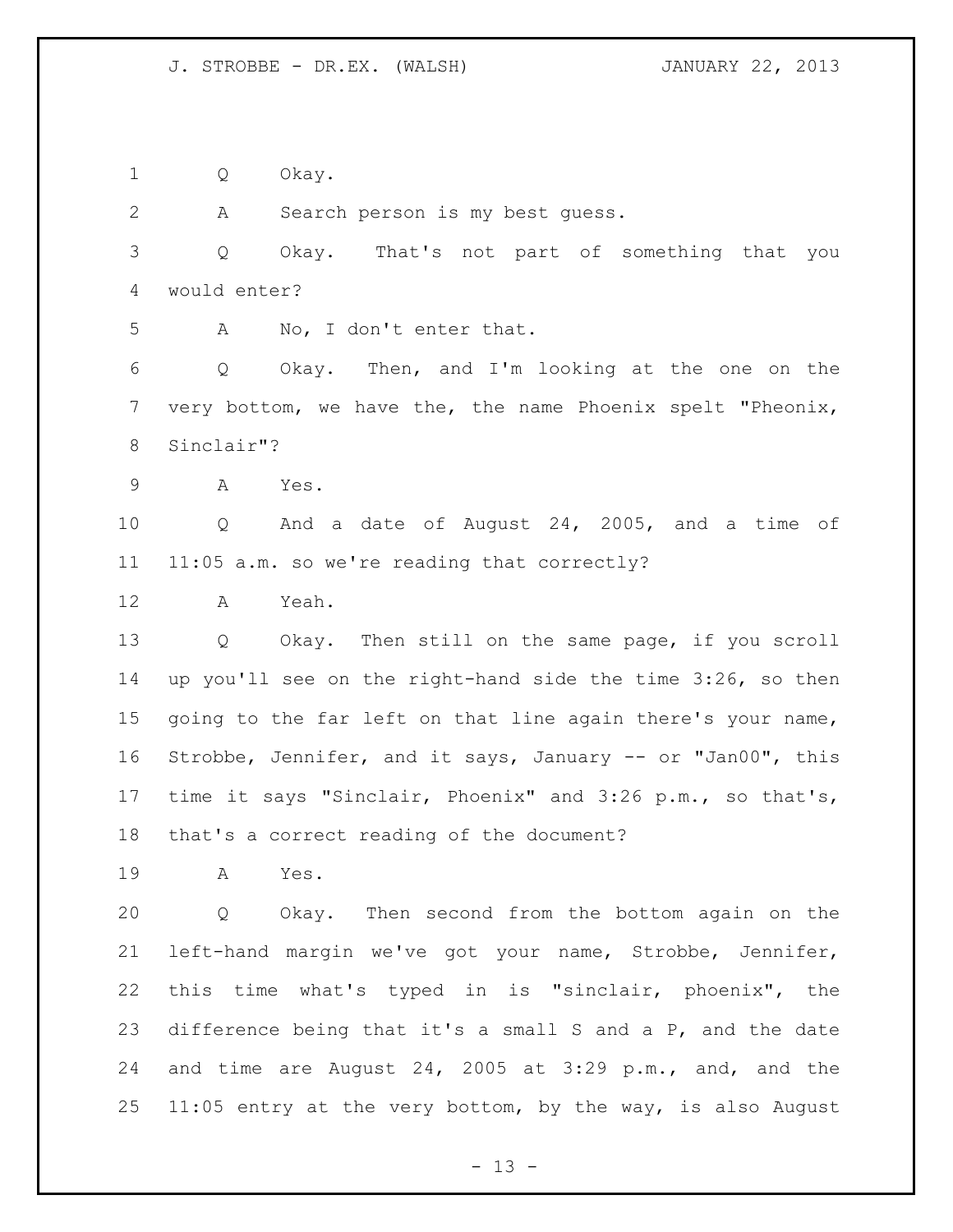24, 2005; right?

| 2               | Then if we go to the next page, page 2 of this              |
|-----------------|-------------------------------------------------------------|
| 3               | exhibit, your name appears at the very top, but I think     |
| 4               | that's an overlap, that's a duplication of the screen that  |
| 5               | we just saw on page 1, so what's being sort of blacked out  |
| 6               | I think was actually highlighted, and that also says 11:05, |
| $7\phantom{.0}$ | and I think that's just the same entry that we saw on the   |
| 8               | bottom of page 1.                                           |
| 9               | Then there is another entry for you at 3:31 p.m.,           |
| 10 <sub>o</sub> | midway down, and again it's -- so Strobbe, Jennifer, and    |
| 11              | this search is "Phoenix, Sinclair" at -- on August 24, 2005 |
| 12              | at 3:31 p.m.                                                |
| 13              | Do you have any recollection -- first of all,               |
| 14              | does, does this then show that you did a number of searches |
| 15              | for variations on the name Phoenix Sinclair on August 24,   |
| 16              | 2005?                                                       |
| 17              | A<br>Yes.                                                   |
| 18              | And do you have any recollection of performing<br>Q         |
| 19              | these searches?                                             |
| 20              | A<br>No.                                                    |
| 21              | With respect to the search that had "Jan 00" do<br>Q        |
| 22              | you know why you would have put in those parameters?        |
| 23              | Generally if you get a call and somebody -- this<br>A       |
| 24              | is hypothetical, if somebody doesn't know the age of a      |
| 25              | child, or the age of a person, you would put an approximate |
|                 |                                                             |

- 14 -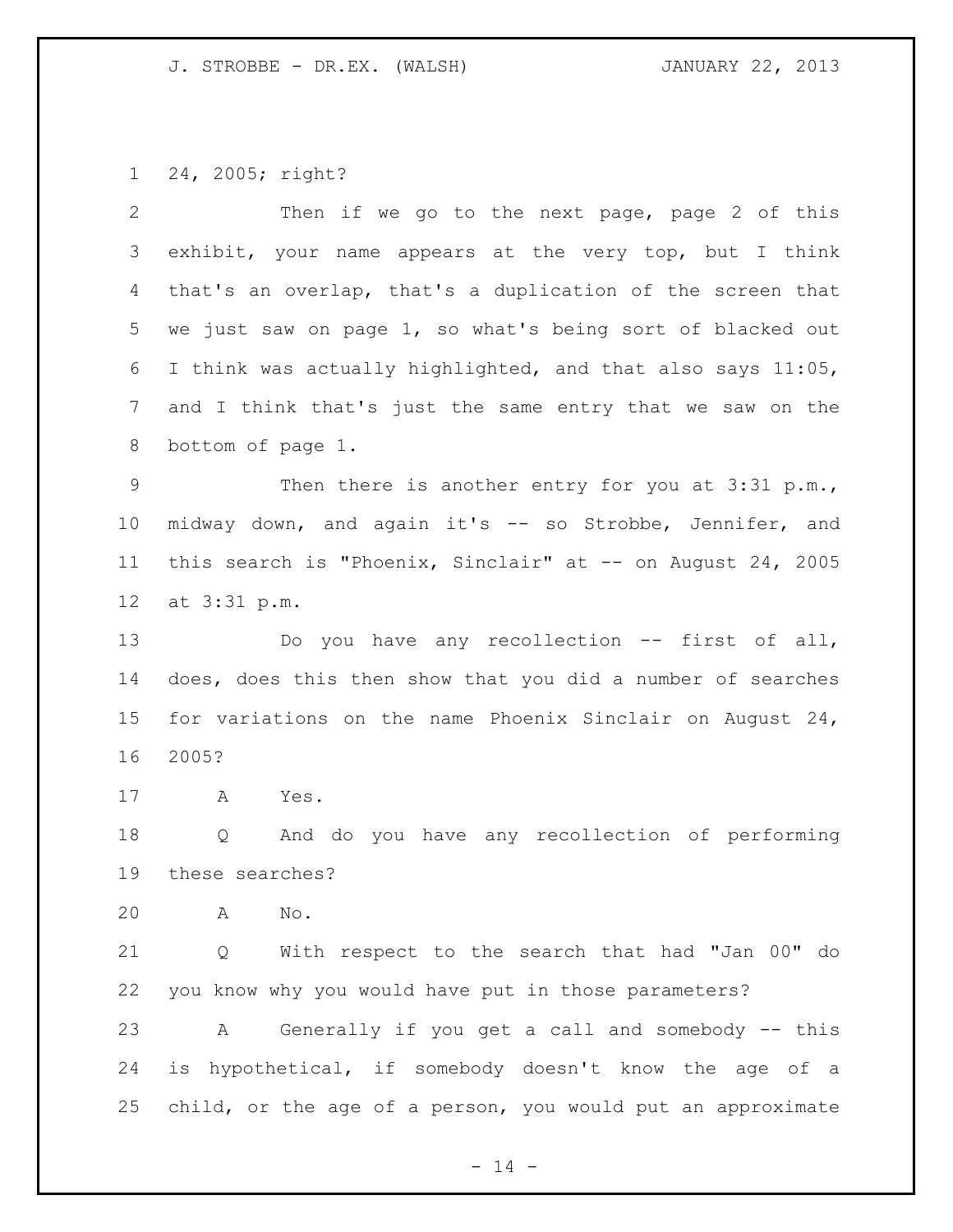age in, so for instance if somebody said somebody was around 35 I would put 35 in, and then that year would come up, and it would always come up as January 1st, is from my recollection.

Q Okay.

A Or my understanding.

 Q And we see that you've done different searches using different variations on the spelling of the name, sometimes putting Sinclair before Phoenix, vice versa, what would be the reason for that?

 A I could have -- it could have been a mistake so sometimes you can enter something in wrong, and then you realize you entered it wrong, so you would switch it around. I could have ran it quickly a few times, and came up with a match possibly that didn't look like the right one, so I ran it again. It's -- you do things so fast when you're running names, and you're doing screening that I can't explain exactly why I would have done that, but it definitely happens though.

 Q When, when you're doing a PCC does it make a difference which name you put first?

 A Yes, it would make a difference. On the IM I believe that the matches may come up anyways. It's possible that they would come up, and if they didn't that's why I would have switched it around again.

 $- 15 -$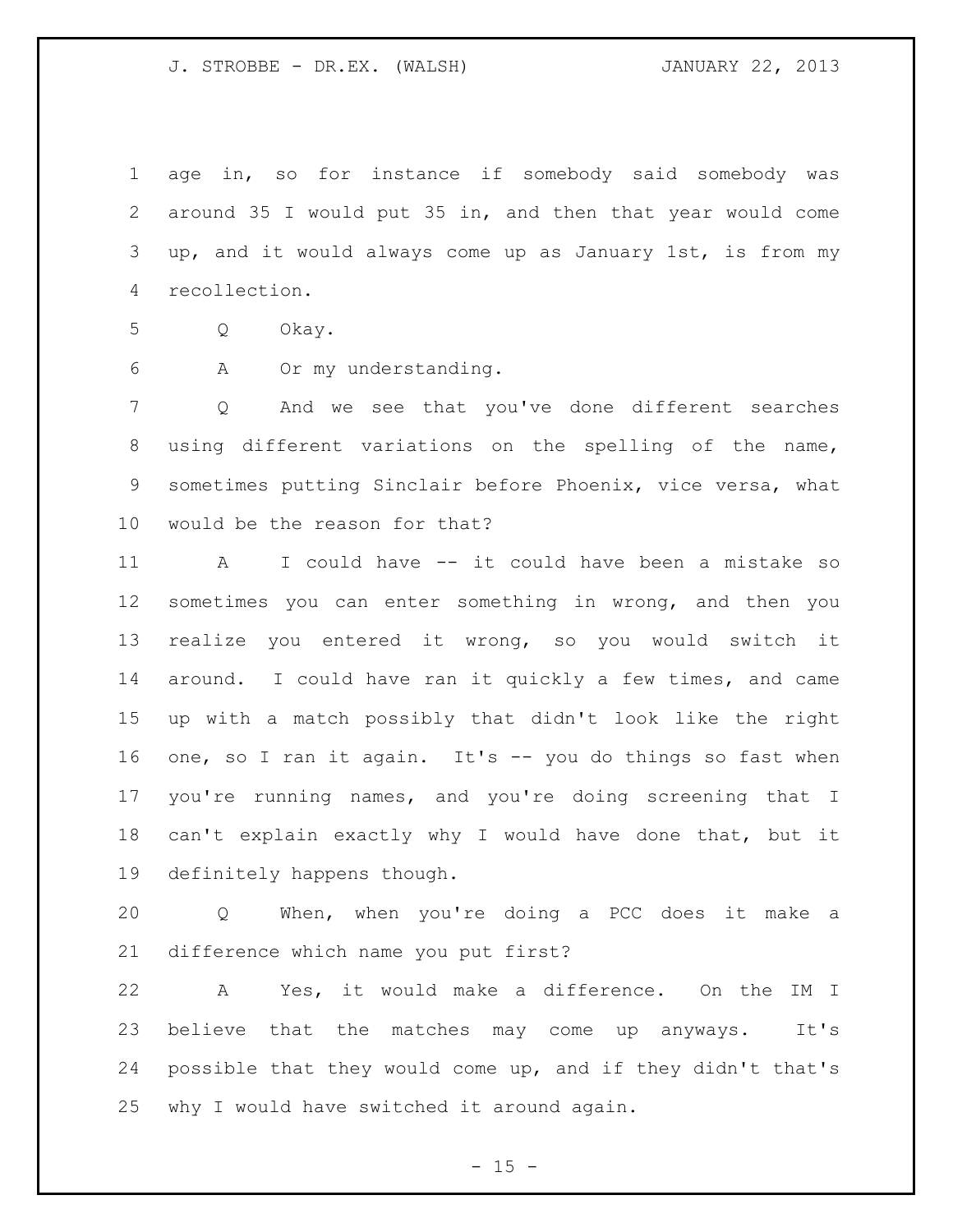Q Okay. Did you understand that Sinclair was the last name of this individual?

 A I don't know because I don't remember doing this. Q Okay. If a box on the screen then had prompted a spot for the last name, and a spot for the first name, would you have put Sinclair in as the last name, or you don't know?

 A I would imagine if somebody said her first name is Phoenix and her last name is Sinclair I would have put Sinclair as the last name.

 Q Based on what the, the screen prompts you to do in terms of --

A Yeah.

 Q -- filling in the box? Okay. Do you know what the results of the searches that we see you did on August 24, 2005, what the results of those searches were?

A I don't know.

 Q Do you know why you would have done multiple searches on the same day about the same person?

 A I can't remember. It would be speculating to say why I would have done that.

 Q Do you know whether you opened a referral regarding Phoenix Sinclair on August 24, 2005?

A No. The records show that I didn't.

Q Do you know why you didn't?

 $- 16 -$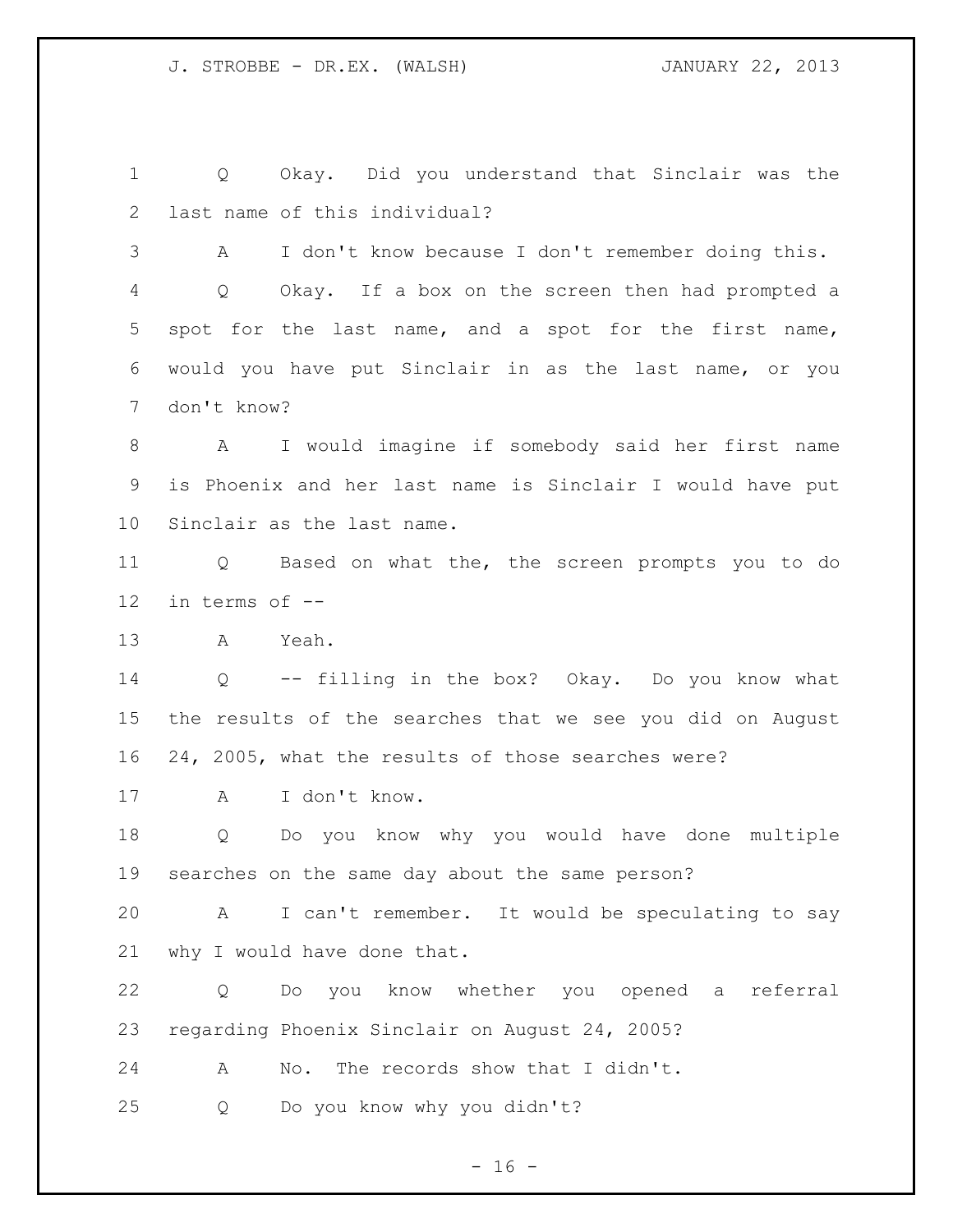1 A Again I don't remember the context of the call, or why I ran her name, so to speculate I would imagine that I didn't receive information at that time that would indicate there was a child protection concern that we needed to follow up on.

 Q Okay. And we'll come back to that. With respect to results we know that Phoenix Sinclair had a child in care file in the system, and her parents had protection files relating to her certainly as of 2005. Do you know whether you would have seen that information when you ran the searches that we just looked at?

 A I would imagine that I would have, but I don't recall.

 Q But that's information that would have come up based on doing the, the searches that you did?

A Yes.

 Q So you told me that you wouldn't do random searches?

A No.

 Q So something would have prompted you to do these searches on Phoenix Sinclair on August 24, 2005?

A Yes.

Q Likely a phone call?

A Likely, yes.

Q We heard evidence yesterday from a witness who

- 17 -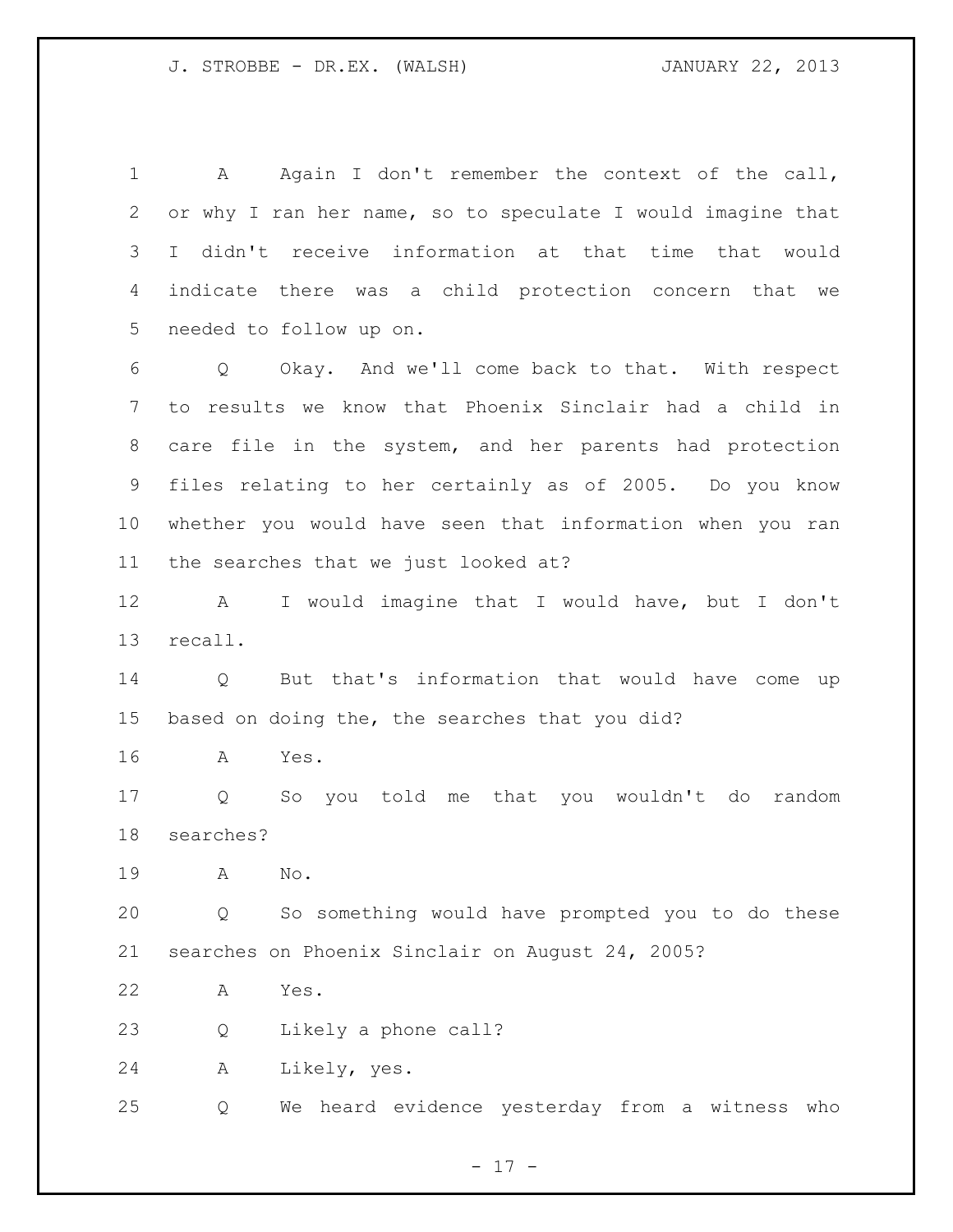said that she made a number of calls to various Child and Family Service agencies in the province, she made all the calls on one day in August of 2005, and her evidence was that she told the people who answered her calls at the agencies she gave them Phoenix Sinclair's full name, Phoenix Victoria Hope Sinclair, Phoenix's date of birth, that the caller was the girl's aunt, and that she was looking for the girl, that it had been months since she had seen her, that she wanted to talk to the social worker who dealt with her to get assurance she was okay. She couldn't remember when she testified if she actually used the word "concerns". Now, do you recall receiving such a call on August 24, 2005, or at any time in August of 2005? A I don't recall. Q And you have no notes or documentation of calls that you received, unless they resulted in a, in a referral, an opening? A That's correct. Q And we're talking about a call that would have been made seven and a half years ago? A Yes. Q So it's not surprising that you wouldn't remember

a specific call?

A Yeah.

- 18 -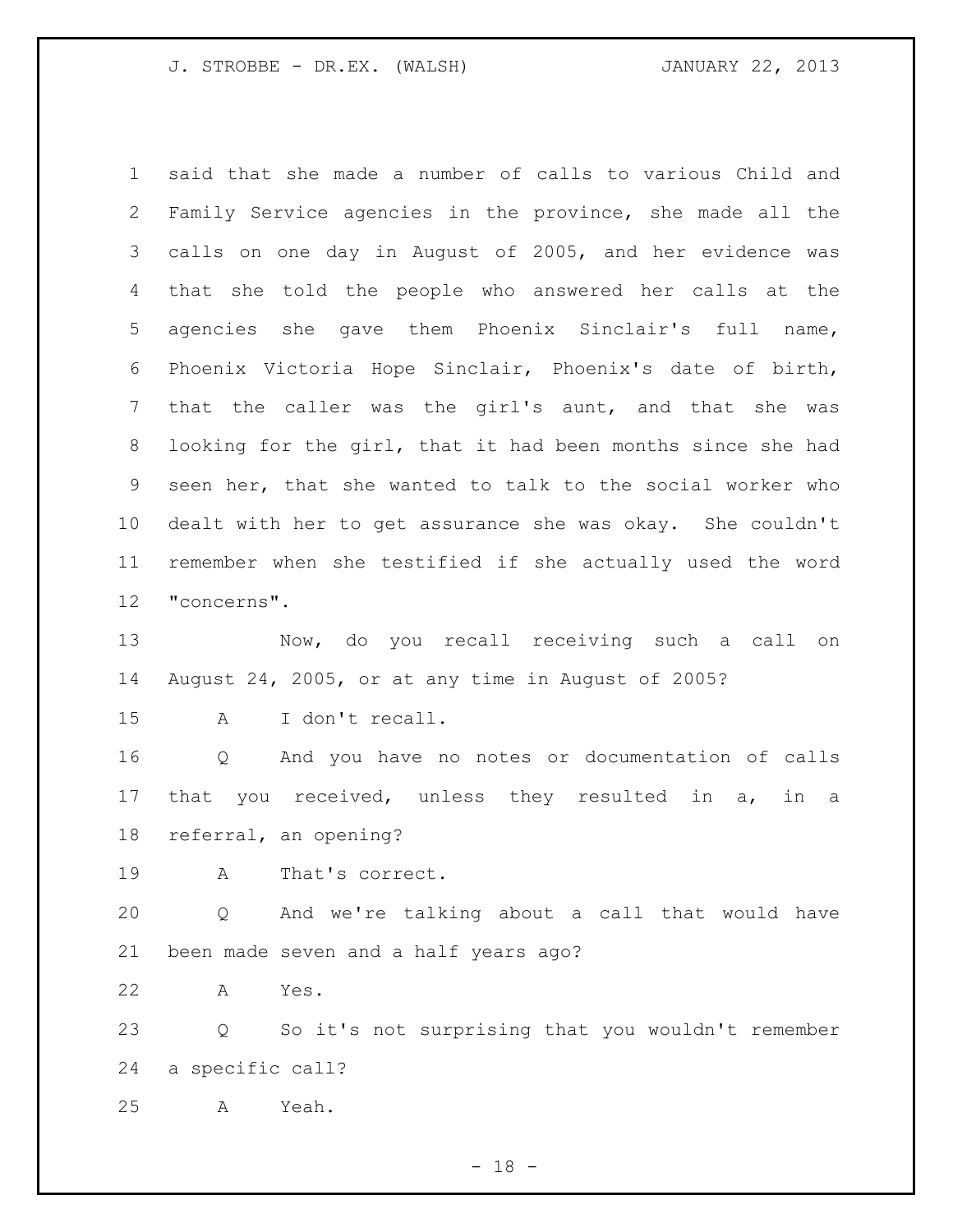Q Is it possible that this call, that the witness testified about, was the reason that you were doing searches for Phoenix Sinclair on August 24, 2005? A It's possible, yes. Q Certainly you said you wouldn't do random searches and likely you were performing a search relating to Phoenix because someone had called the agency? A Yes. Q About Phoenix? A Yes, I would imagine that's why I ran her name. Q Now, let me ask you this. If you received a call from someone who gave you that information, Phoenix's name, her date of birth, that they were an aunt, that they hadn't seen Phoenix in many months, what, if anything, would you have done with that information? A I probably would have asked a few more questions. Whether or not there were concerns that were being reported. If there were no concerns reported I really wouldn't do anything with that information. I, I can't share information about a child that's been involved with our, with our system. Q At what point would you run the, the search with

respect to talking to the individual?

 A Generally I would run a search -- from my practice from before, working in CRU, I would have run a

- 19 -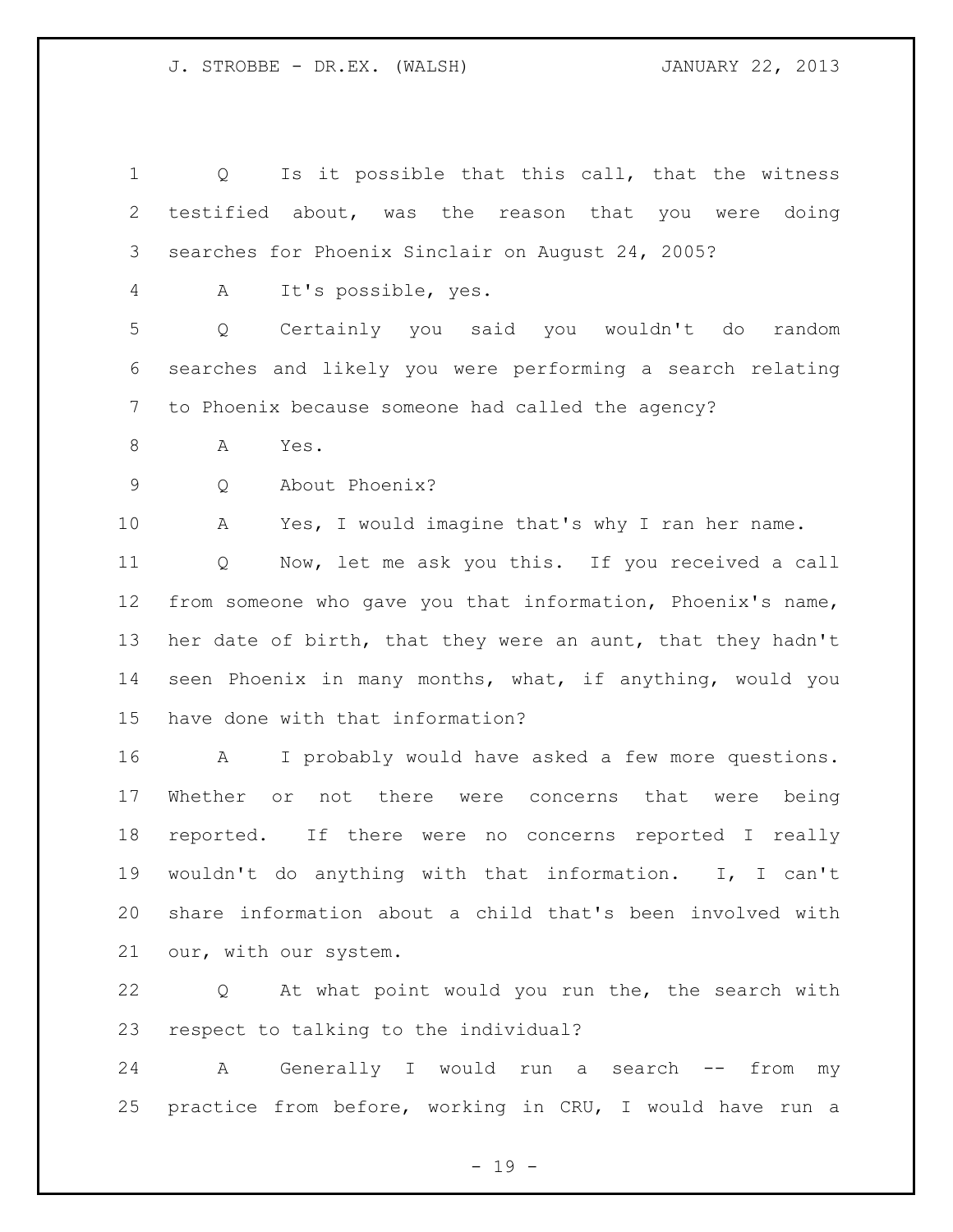search at the time of taking the call, or around that time, probably during the time of taking the call.

 Q In terms of asking the witness questions or, sorry, the caller questions would you be doing that to determine whether there were child protection concerns being reported?

A Yes.

 Q And would you consider the evidence that I read out to you, the information that I read out to you, as constituting a child protection concern?

 A And the information you read out again was that she hadn't seen Phoenix?

Q Yes.

A Not without additional information, no.

 Q What about if you combine the information that she hadn't seen Phoenix for many months with the results of what a search on Phoenix we know would have shown, that is a five year old child who had had CFS activity every year of her life, including two apprehensions?

 A Without further information I, I would not see that as a child protection concern. There could be a lot of reasons why somebody hasn't seen a child, so without information to indicate that that child -- there was a concern at this time I likely would not have seen that as a child protection concern.

 $-20 -$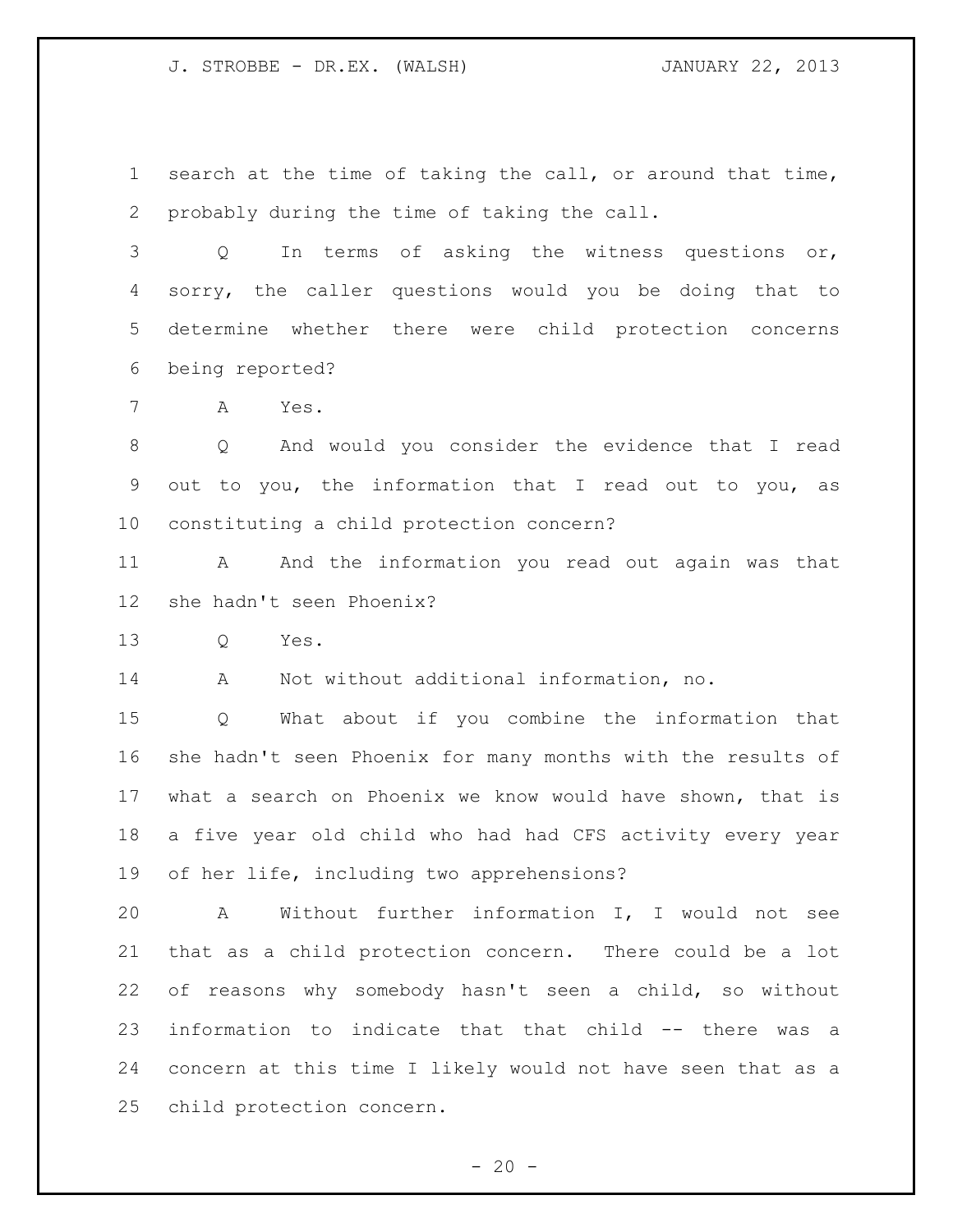Q Did you know Stan Williams? A No. I believe I met him in passing a few times. Q Mr. Williams, if we go to page -- oh, the page that we've got in front of us actually, page 2, you see where your entry for 11:05 shows up, third from the top? A Yes. Q Then right below that is an entry for Stan Williams, who did a PCC "January 00 Sinclair, Phoenix" on August 24, 2005, four minutes later at 11:09 p.m. Do you recall whether you would have had any communications with Mr. Williams that day? A I don't recall, no. Q Is it possible that you did? A I, I can't remember. It's, it's unlikely that I would have, but I, I can't recall for sure. Q The information on CFSIS would have shown that Mr. Williams was the worker for Phoenix when she was apprehended in 2003, so if you had seen that would that have prompted you to phone Mr. Williams? A Likely not at that point, no, but I don't know for sure. Q Okay. As we're going to see, and as we can see from the screen there were other workers in the system who performed searches relating to Phoenix Sinclair on the same day, August 24, 2005. Deanna Shaw, Marie Chammartin and

 $- 21 -$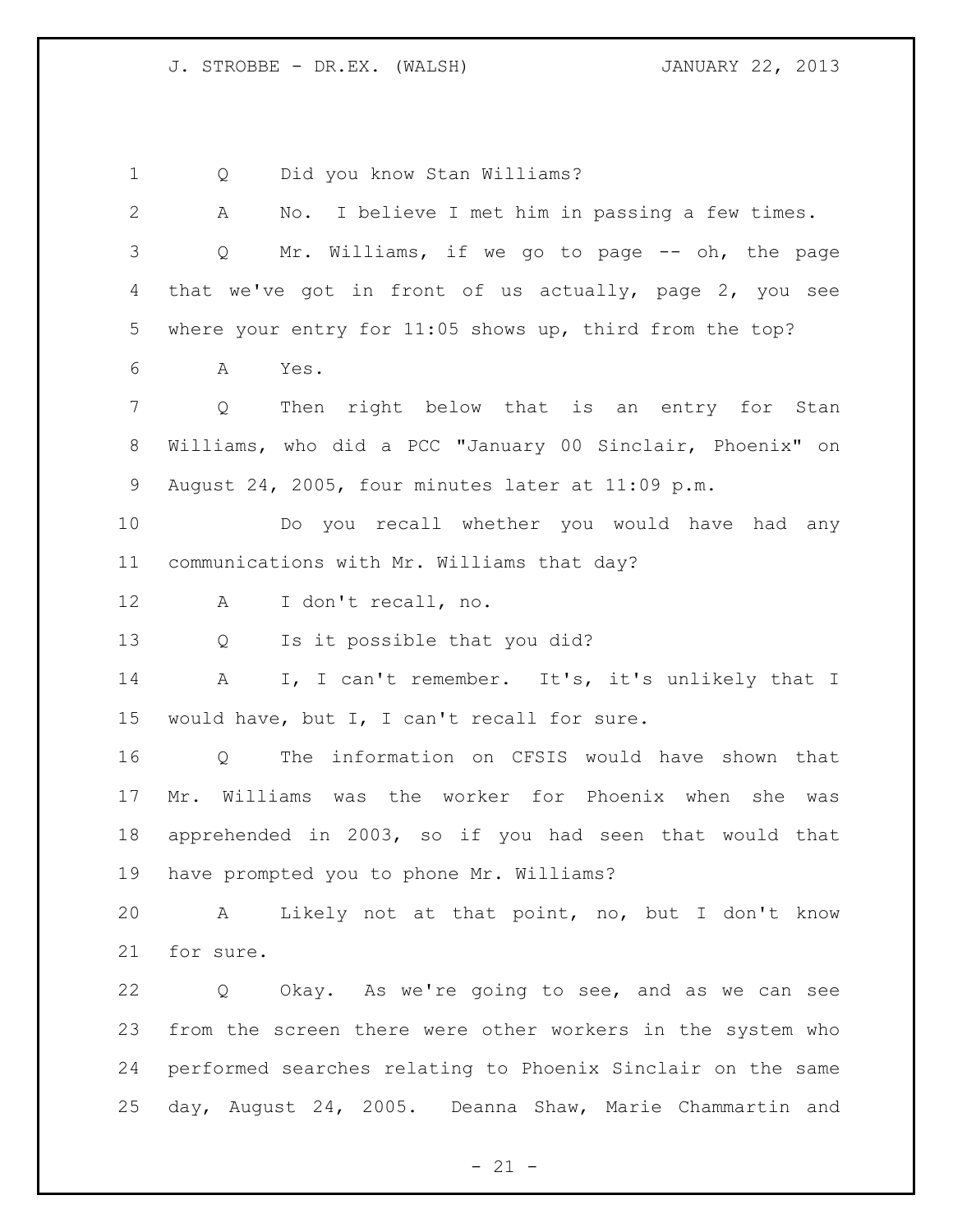Nicole Lussier. Did you know any of those individuals?

A Yes.

 Q Did you have any discussions with any of those individuals on August 24, 2005 about Phoenix Sinclair, or the searches you were doing?

A Not that I recall, no.

 Q Would it have been something that you might have done to pick up the phone and call another worker?

 A No, not, not generally. There doesn't appear to 10 be a reason that I would have done that.

 Q You told us you would get calls as a CRU worker for all kinds of reasons, including people looking for resources, so for instance -- and, and we've heard evidence to that effect in this Commission that people would call asking about swimming lessons or parenting programs, that sort of thing. If a caller phoned you with that kind of information would you run a search if they also gave you 18 the name of someone. They said, I'm the parent of Jane Doe, and I'd like to know where I can get her into swimming lessons. Would you run a search of Jane Doe?

 A Well, if somebody identified that they were going for -- looking for swimming lessons I probably would tell them they have the wrong number and not run a search. If somebody was calling looking for parenting classes or looking for something related to family issues I likely

 $- 22 -$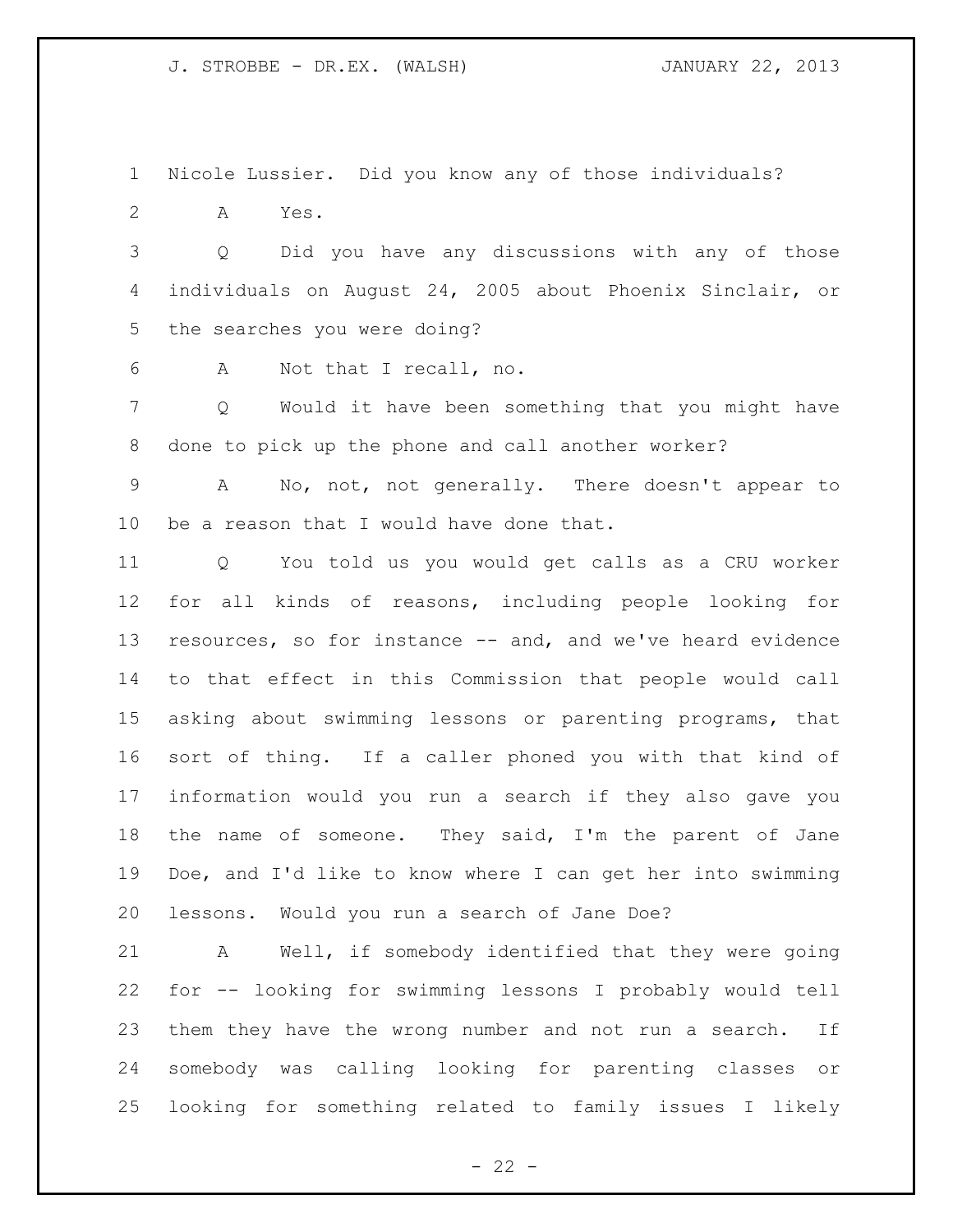would run a search because that again is part of your assessment.

 Q So you wouldn't do a search for every kind of call, but you would do a search if you were trying -- if there was something about the call that prompted you to query whether there were child protection concerns?

7 A That's correct, yeah.

 Q And so there must have been something about the call that you received on August 24, 2005 that prompted you at least to wonder whether the call related to child protection concerns?

A Yes, I would imagine.

 Q As a CRU worker did you receive any training on assessing the validity of a call, or the sincerity of a call?

 A Not specific probably to assessing phone calls, but we do receive training when we begin with child welfare core module training that is based on risk assessment and safety assessments, family assessments, so you do receive assessment training, not that I recall specific to phone calls though.

 Q The evidence of the witness who testified yesterday said that none of the people that she spoke to at CFS agencies asked her any questions. You have no specific recollection of a call on August 24, 2005?

 $- 23 -$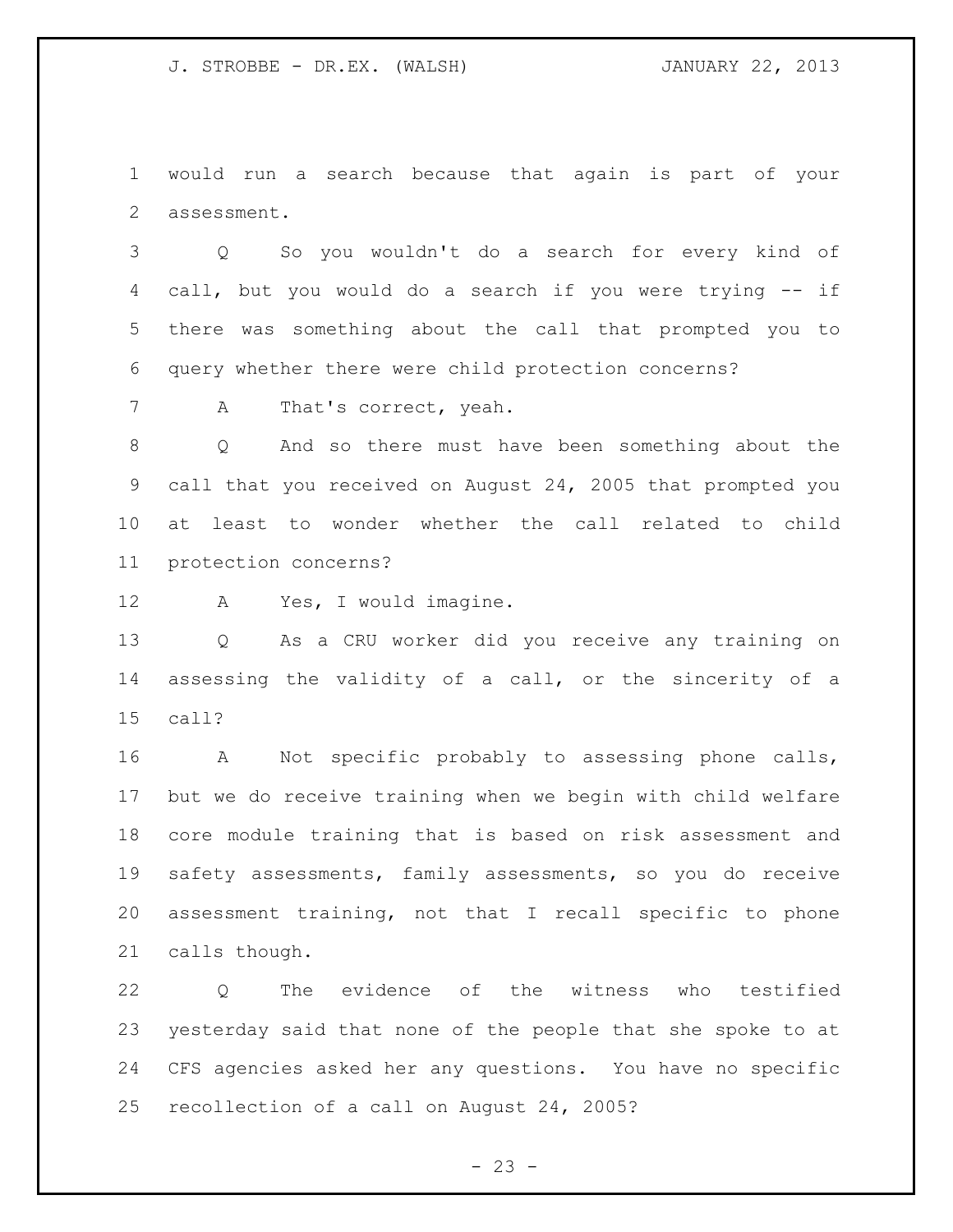A No. Q And no notes? A No. Q All you can say is that you did five searches of Phoenix Sinclair's name on August 24, 2005? A Yes. MS. WALSH: Thank you. Those are my questions. 8 THE COMMISSIONER: Mr. Gindin? MR. GINDIN: Good morning. Just trying to do something about the hearing. 11 MR. RAY: It's down the hallway. 12 THE COMMISSIONER: Is the hearing not coming through? MR. RAY: There, there appears to be some sort of music or something coming up, it's kind of interfering with counsel's ability to hear, so we're just seeing if we can do something by closing the door. 18 THE COMMISSIONER: Someone's looking into that; are they? MR. RAY: I think so. 21 THE COMMISSIONER: Well, if it becomes a problem let me know. MR. RAY: Thank you. 

 $-24 -$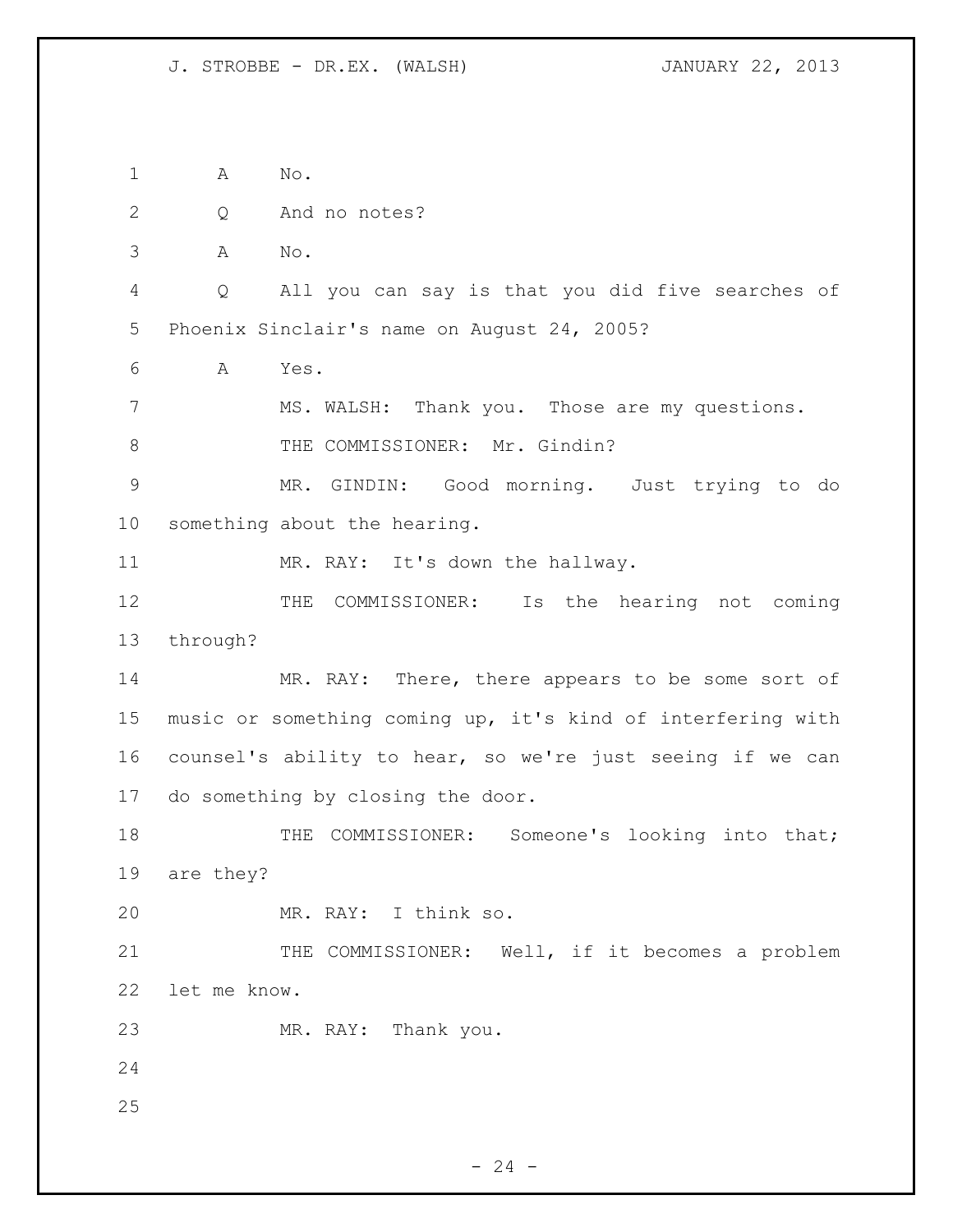# J. STROBBE - CR-EX. (GINDIN) JANUARY 22, 2013

CROSS-EXAMINATION BY MR. GINDIN:

| 2  | Good morning, Ms. Strobbe. My name is Jeff<br>$Q \qquad \qquad$       |
|----|-----------------------------------------------------------------------|
| 3  | Gindin. I appear for Kim Edwards and Steve Sinclair. I                |
| 4  | just have a few questions for you.                                    |
| 5  | You talked about your involvement with CFSIS, as                      |
| 6  | well as the intake module. Are there differences?                     |
| 7  | They have the same database. The intake module<br>Q                   |
| 8  | is used to create intakes and CFSIS is used to -- I'm, I'm            |
| 9  | not actually -- there is a difference on the system, I'm              |
| 10 | not exactly sure what the difference is, but they all -- if           |
| 11 | you run a name they turn up the same results.                         |
| 12 | Q The intake module is something that came in a                       |
| 13 | little bit later, is that correct, in your --                         |
| 14 | That's correct.<br>A                                                  |
| 15 | When a call would come in, and I appreciate that<br>$Q \qquad \qquad$ |
| 16 | you don't recall what these calls were about, whatever they           |
| 17 | were it prompted you to do a number of searches; right, we            |
| 18 | know that? Do you make notes of any kind as a call comes              |
| 19 | in?                                                                   |
| 20 | As a call comes in I, I would have my own notes,<br>A                 |
| 21 | yes, that I would write on and keep my information on.                |
| 22 | And that would be the name of the person being<br>Q                   |
| 23 | called about, or things of that nature?                               |
| 24 | Yeah, the concerns reported.<br>Α                                     |
| 25 | And these are handwritten notes?<br>Q                                 |

- 25 -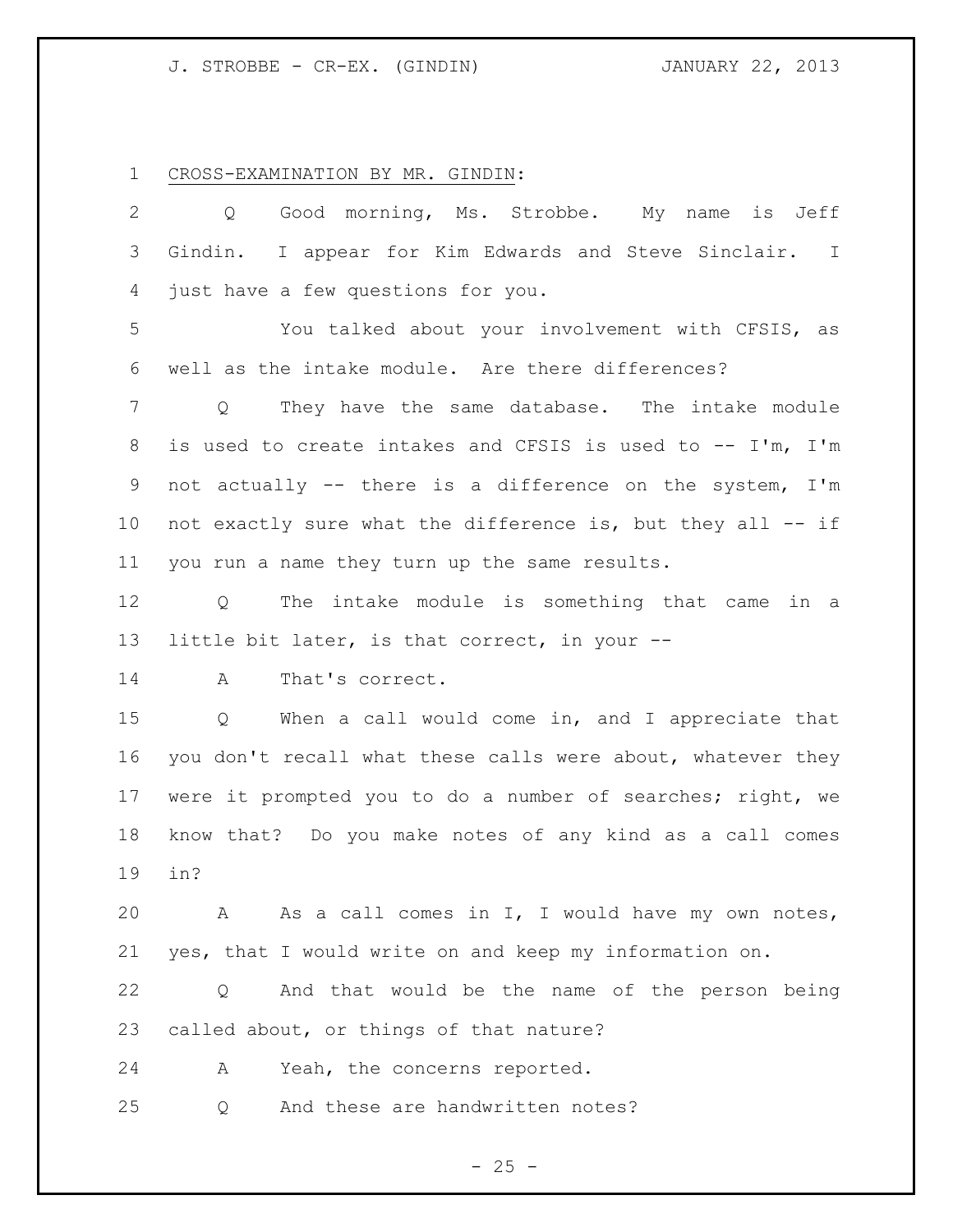J. STROBBE - CR-EX. (GINDIN) JANUARY 22, 2013

A That's correct.

Q And where would those notes be now?

A Those notes would have been shredded at CRU.

Q And when do they get shredded?

 A I personally kept my notes for a period of time to reflect back on, and when I left CRU I would shred my 7 notes, that's how I did that.

 Q Are we talking about a few months until they're shredded or longer?

 A It could be a few months, yes. I, I generally would keep them my entire time at CRU, so I would have them in my desk.

Q And how long were you at CRU?

 A I believe at that point it was for a year and a half, almost two years.

 Q Those notes that we're talking about, if we had them now, they would give us information about the call that came in, or why you did the search, for example?

A Most likely, yes.

 Q And shredding these notes is this something that you were instructed to do, is this a policy of some kind?

A It was just practice at that time.

Q Um-hum.

 A There was no file to keep the notes in at that point if you weren't opening anything, and you were

 $- 26 -$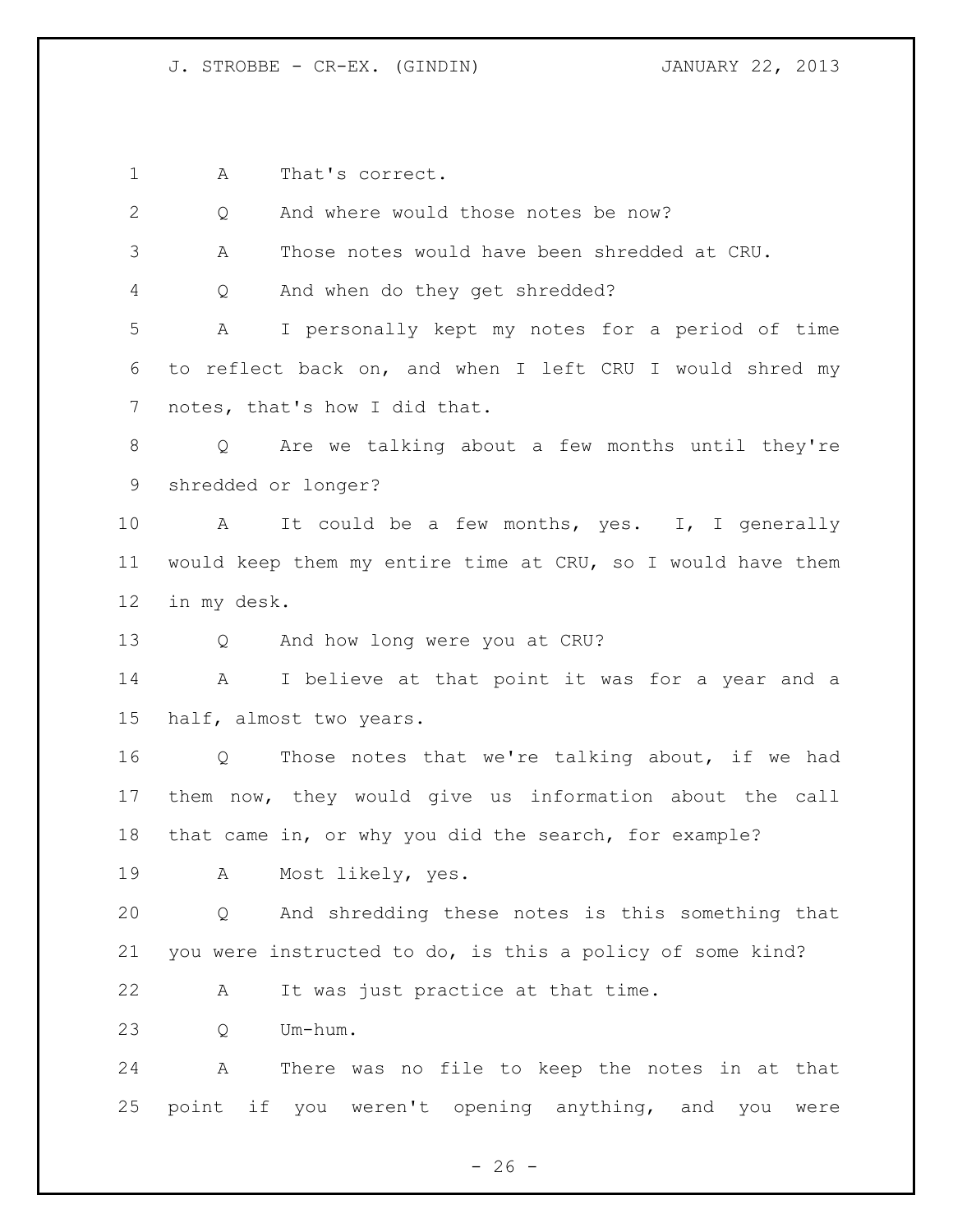J. STROBBE - CR-EX. (GINDIN) JANUARY 22, 2013

 imputing -- if you were you were imputing your notes within 24 hours so at that point we were not keeping notes. Q Notes could be kept in places other than a file? A Yeah. Q So without those notes you really can't tell us what lead you to do these searches, or what information you were given or requested; right? 8 A That's correct. Q In terms of the results of the searches once you conducted them are there notes of what it is you found? A I would -- would I make my own notes? Q Yes. 13 A At times I would, but at times I would just review that on the system as well. Q Okay. And, again, if you made your own notes of the searches that you conducted, and what you found, we don't have those anymore either? A No. Q Now, you were asked about Stan Williams, and our information is that he was the social worker several years earlier, and wasn't involved after that period of time, in '03, yet it shows him doing a search four minutes after you did one. That could be because you for some reason decided to let him know about the search you made, based on the search that you did and perhaps discovered his name; is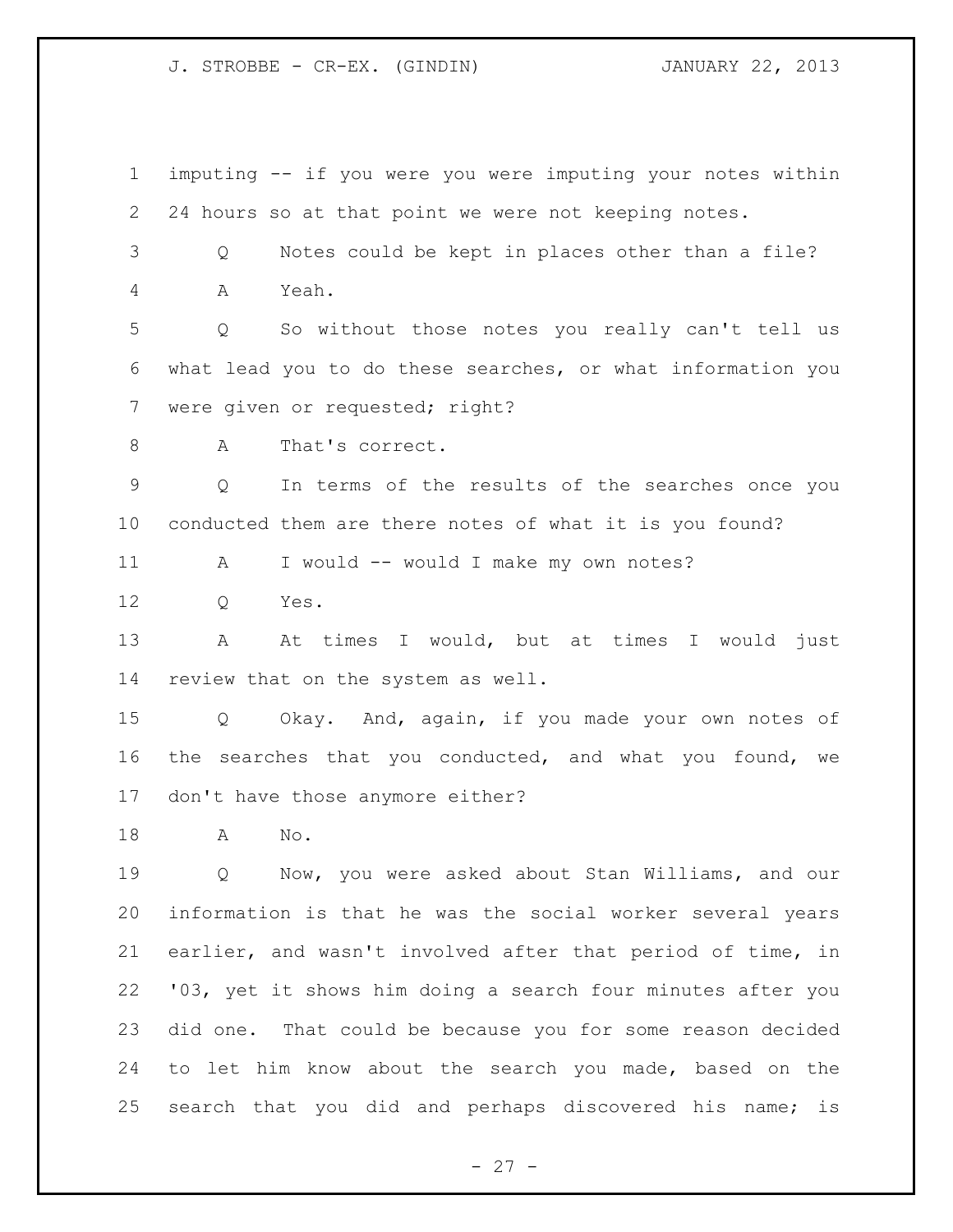J. STROBBE - CR-EX. (GINDIN) JANUARY 22, 2013 J. STROBBE - CR-EX. (PAUL)

that reasonably possible?

 A Is it -- that I would advise Stan of that? Q Yeah. A With the information that I have now it would not be part of my practice. I cannot say a hundred percent because I don't remember, but generally that would not be something that I would do at that point. Q So if you did a search and saw that he was one of the social workers involved you're saying it wouldn't be your practice to contact him? A Generally speaking no. Q Did you receive any training with respect to standards, or anything like that? A At this time I'm not sure if I had received standards training yet, but I have since. 16 MR. GINDIN: Thank you. 17 THE COMMISSIONER: Thank you, Mr. Gindin. Mr. Paul? CROSS-EXAMINATION BY MR. PAUL: 21 Q Good morning, Ms. Strobbe. My name is Sacha Paul. I am one of the lawyers for Winnipeg CFS and for the department, and my questions are going to be sort of general in nature, if I, if I can put it that way. Again in this particular time of 2005 you are a,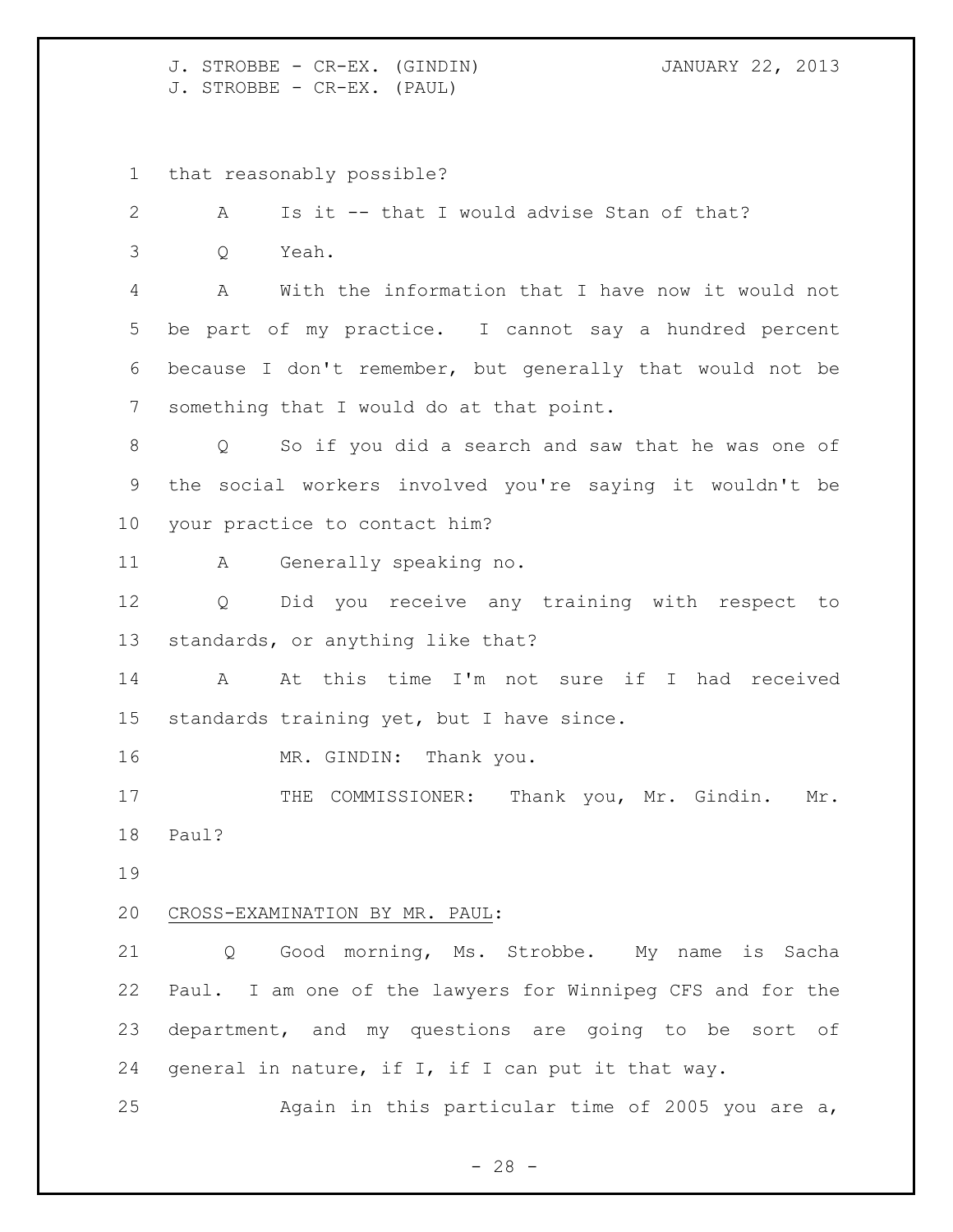J. STROBBE - CR-EX. (PAUL) JANUARY 22, 2013

 a CRU worker, and one of the jobs of course is to, to answer phones; correct?

A Correct.

 Q Correct. And in terms of practically how you're doing it one of the things that you're doing is you're going onto the computer system and entering names onto the system to find people from time to time?

8 A That's correct.

 Q And my understanding is that there were two types 10 of searches that could be done on the computer system. One being a prior contact check; is that correct?

A Yes.

Q And the other one being a search person?

 A Yeah. I'm, I'm not a hundred percent educated on 15 what the difference of the terms are, but, yes, there's --

Q Okay.

17 A -- different ways of running somebody.

 Q My understanding, and maybe this will jog your memory, or maybe it won't, but my understanding is that a prior contact check is meant to be sort of a broader search, whereas a search for a person is meant to be a more particular search; do you have that same understanding or do you know either way?

A That sounds correct.

Q Okay. And in terms of your general practice here

- 29 -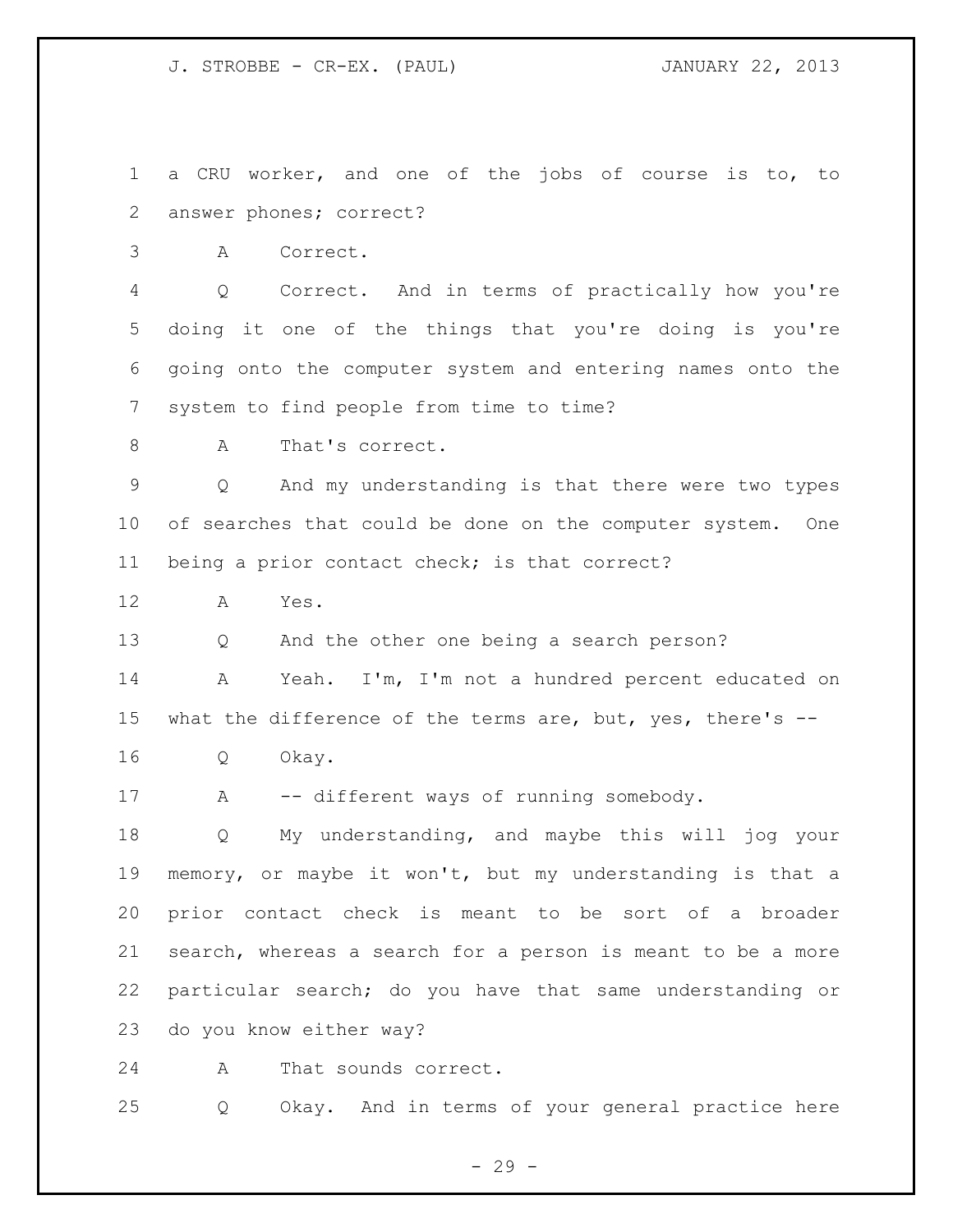J. STROBBE - CR-EX. (PAUL) JANUARY 22, 2013

 in 2005 again this would be -- in August of 2005, if I can put it this way, it would be a couple of months into when the intake module was rolled out at CRU. Sorry, I think it came in in May, 2005, and now we're in August. A When I -- yeah, and when I started in May I was using the IM so -- 7 Q Right. So the intake module -- A -- I believe it started just before then. Q Okay. And my understanding of the intake module is that what it was really meant to do is to track -- I'm not sure what the best way to describe this as, but new referrals coming into the system, no incidences that require some level of followup; is that correct? A That's correct. Q Right. And the reason you'd open a file on the intake module is because you were satisfied that there was some child protection concern that required some level of investigation? A Yes, that's correct. Q Right. A We would open an intake. Q Right. And that's, that's the term "open an Intake" on the intake module? A Yes. Q And where you do not open an intake on a

 $- 30 -$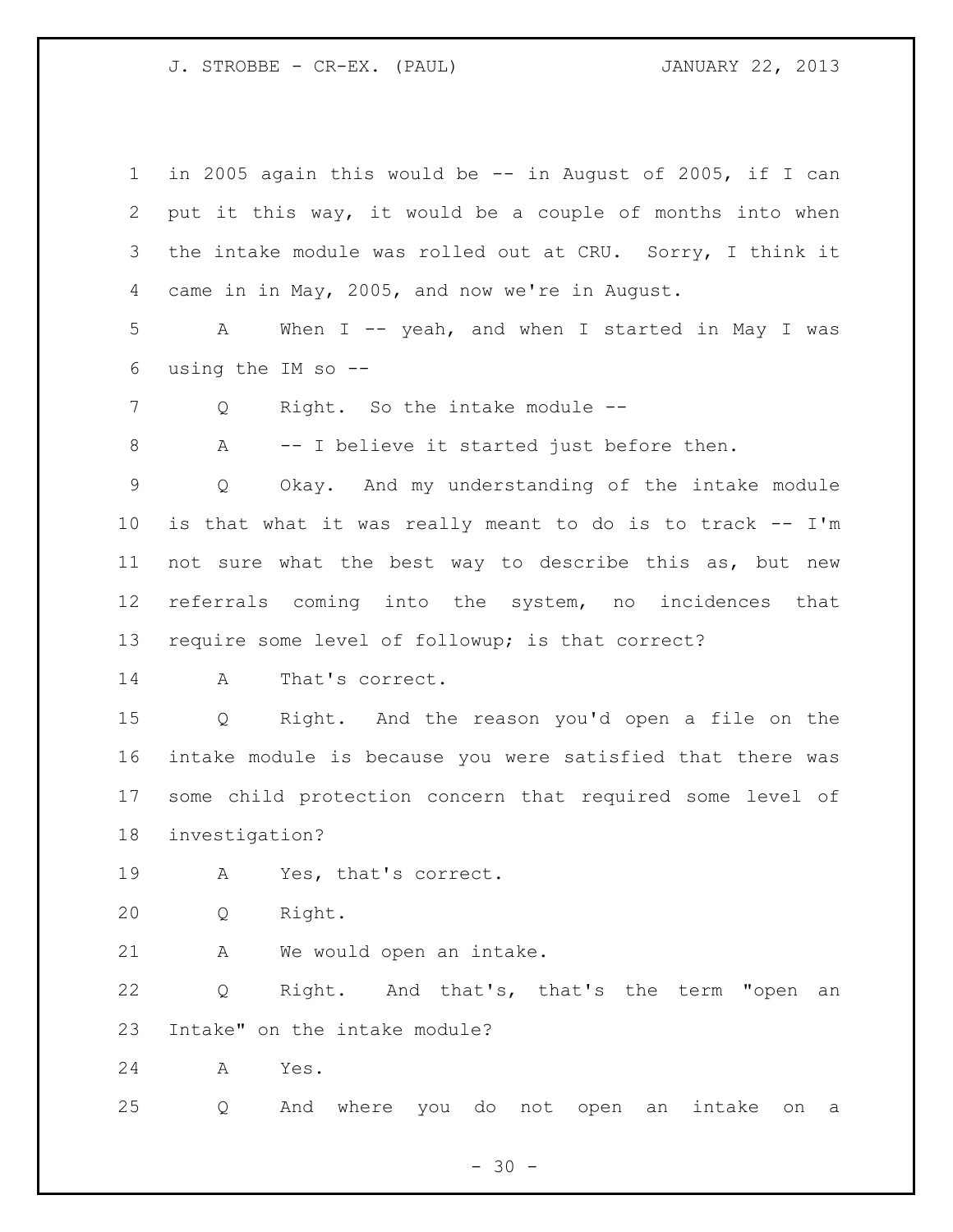J. STROBBE - CR-EX. (PAUL) JANUARY 22, 2013 J. STROBBE - CR-EX. (SAXBERG) particular file it's because you were of the view that there was no child protection concerns? A That's correct. Q Right. And my understanding of the evidence here is that there's no intake opened in August of 2005; is that your -- A Yes. 8 O -- understanding as well? A Yes, it is. MR. PAUL: Okay. If I could just have one moment, Mr. Commissioner. 12 THE COMMISSIONER: Yes. Take your time, take your time. MR. PAUL: I think I'm done, but I just want to be sure. Mr. Commissioner, those are my questions. I hope it brought some clarity. 18 THE COMMISSIONER: Thank you, Mr. Paul. 19 MR. PAUL: Thank you. THE COMMISSIONER: Mr. Saxberg? MR. SAXBERG: Good morning, Mr. Commissioner. Thank you. CROSS-EXAMINATION BY MR. SAXBERG: Q Good morning, Ms. Strobbe. My name is Kris

 $- 31 -$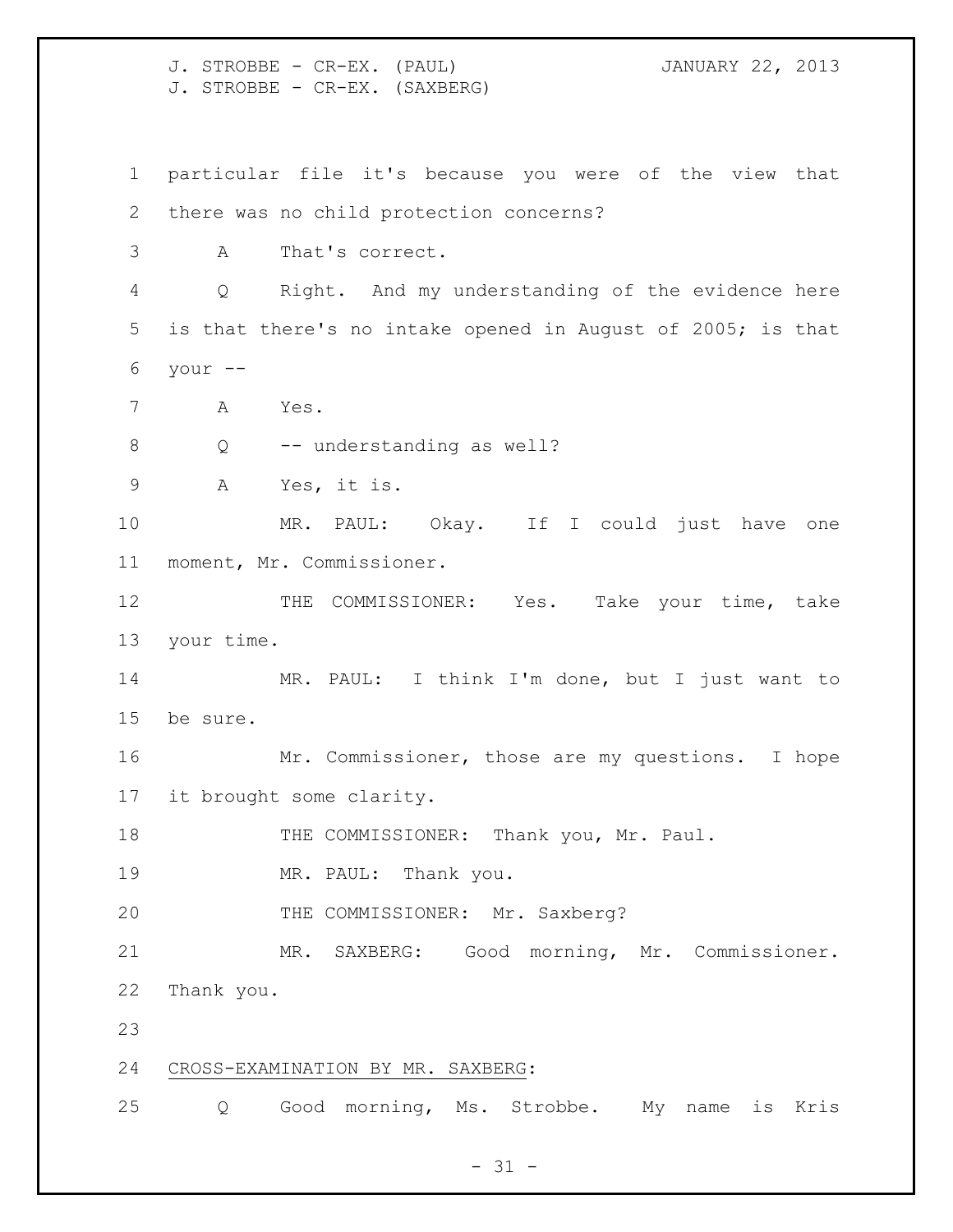## J. STROBBE - CR-EX. (SAXBERG) JANUARY 22, 2013

Saxberg, and I act for ANCR.

| $\mathbf{2}$    |          | Now, in 2005 you were working in CRU; correct?            |
|-----------------|----------|-----------------------------------------------------------|
| 3               | A        | That's correct.                                           |
| 4               | Q        | And three days you'd be on telephones, and three          |
| 5               |          | days you'd be doing fields?                               |
| 6               | A        | That's correct, yeah.                                     |
| 7               | Q        | So when, when you would have done these searches          |
| 8               |          | it's likely you were on the phones?                       |
| 9               | Α        | Yes.                                                      |
| 10              | Q        | And your job, when you're on phones, is to take           |
| 11              |          | calls that come through the reception to you in order to  |
| 12 <sup>°</sup> |          | receive information; correct?                             |
| 13              | A        | That's correct.                                           |
| 14              | Q        | Receive information related to child protection           |
| 15              | matters? |                                                           |
| 16              | A        | Yes.                                                      |
| 17              | Q        | And then to document that information, open a             |
| 18              |          | file, and assess it, and, and then eventually to make a   |
| 19              |          | recommendation as to what's to be done next, whether it's |
| 20              |          | to go to Intake or further field work by the other unit;  |
| 21              | correct? |                                                           |
| 22              | A        | That's correct.                                           |
| 23              | Q        | Now, if someone -- if a call comes through                |
| 24              |          | reception and someone is calling not to give information, |
| 25              |          | but to seek it, to seek information from you what are the |

- 32 -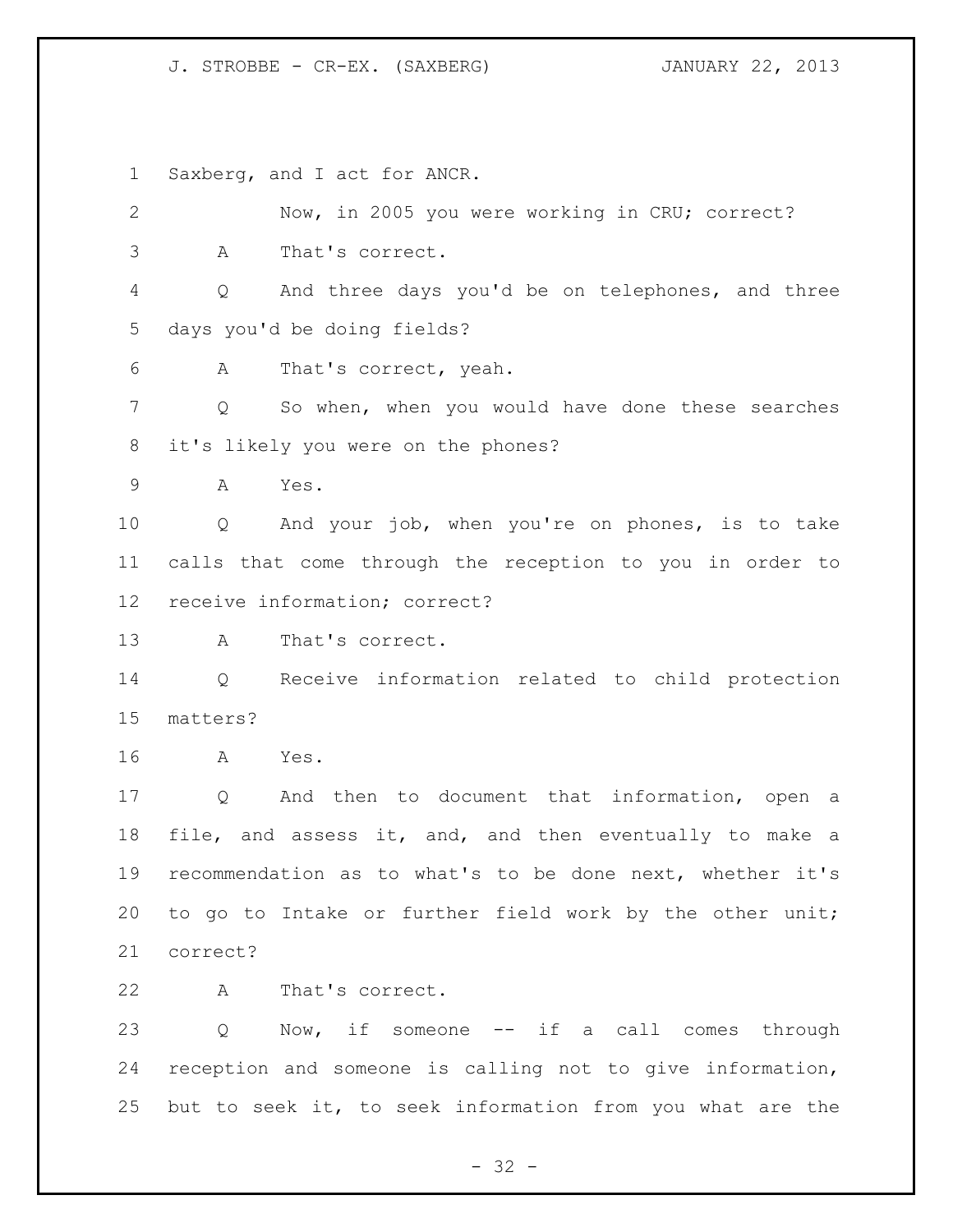J. STROBBE - CR-EX. (SAXBERG) JANUARY 22, 2013

 policies and procedures that you were to follow in that circumstance?

 A Well, under the Act I can't share any information, so that's basically what I would be telling that person is that we can't share that information. I would ask them if they had any concerns in regards to that situation that they needed to report.

 Q Right. And so your, your instructions from your supervisor, from, from those above you at, at CFS, would be to not give information out if someone's calling you merely to seek information; correct?

A Correct.

13 THE COMMISSIONER: Who was your supervisor at that time?

15 THE WITNESS: You know, I, I actually don't recall who was supervising me at that time.

17 THE COMMISSIONER: Thank you.

## BY MR. SAXBERG:

 Q And we had heard evidence from SOR number 10 yesterday that she had called seeking information about the whereabouts of Phoenix Sinclair, and would that then constitute a situation where you would be precluded from providing that information?

A I would not provide that information, correct.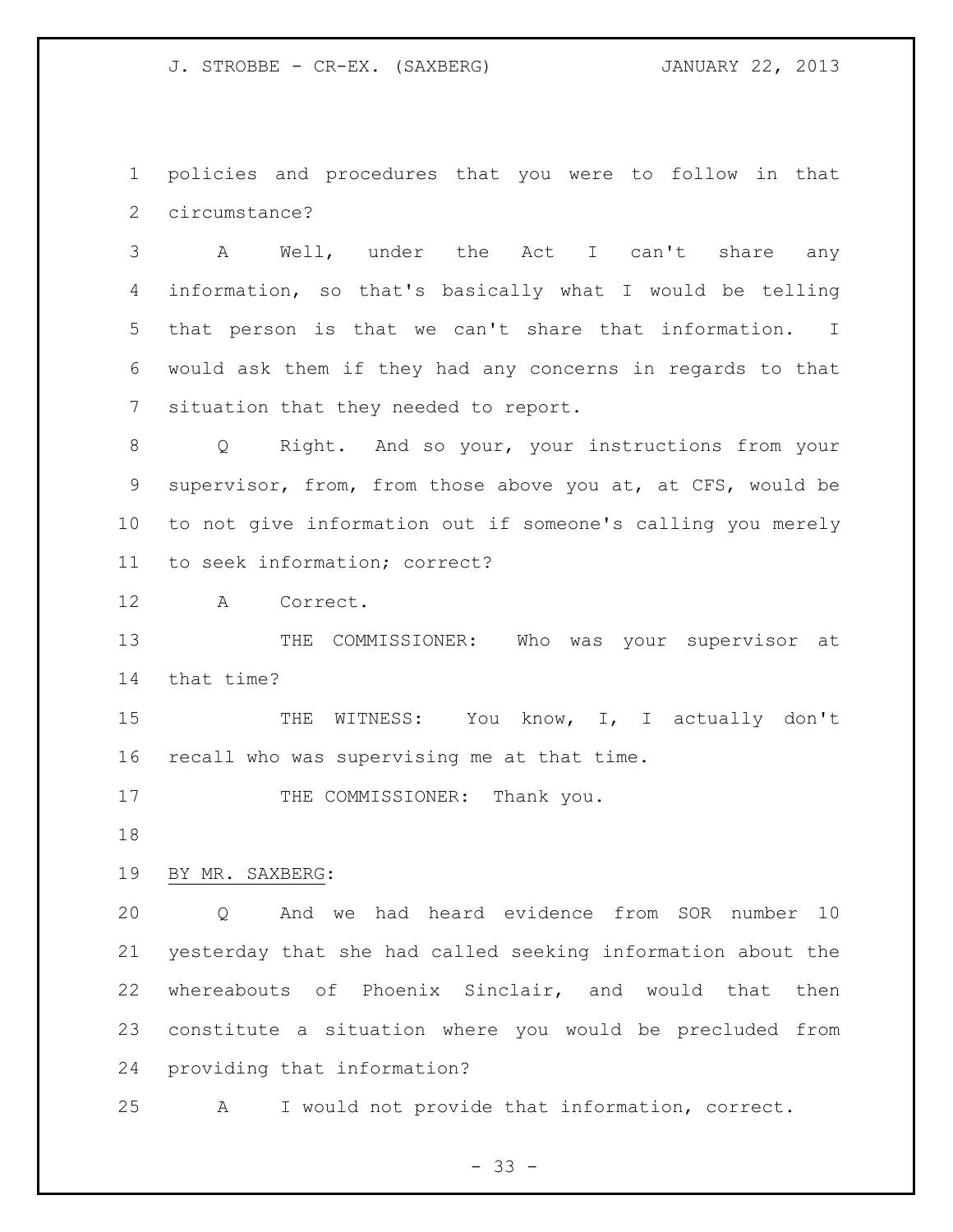Q And, and then you would -- you certainly wouldn't refer that file to any other social worker either; would you? A No.

 THE COMMISSIONER: Was there some rule that you would share it if the person identified as a blood relative?

8 THE WITNESS: No, it makes -- no.

BY MR. SAXBERG:

 Q And if you had been given -- based on your usual practice at the time if you had been given any information to indicate that there was a possibility of a child missing what would you do?

 A Well, if a child was missing I obviously would be following up further. Contacting the police, that may warrant -- that likely would warrant opening an intake to do further followup. It would be gathering more information.

MR. SAXBERG: Okay. Those are my questions.

21 THE COMMISSIONER: Thank you, Mr. Saxberg. Mr. Khan, no?

23 All right. I guess -- Mr. Ray.

 MR. RAY: Yes, Mr. Commissioner. Trevor Ray for the record.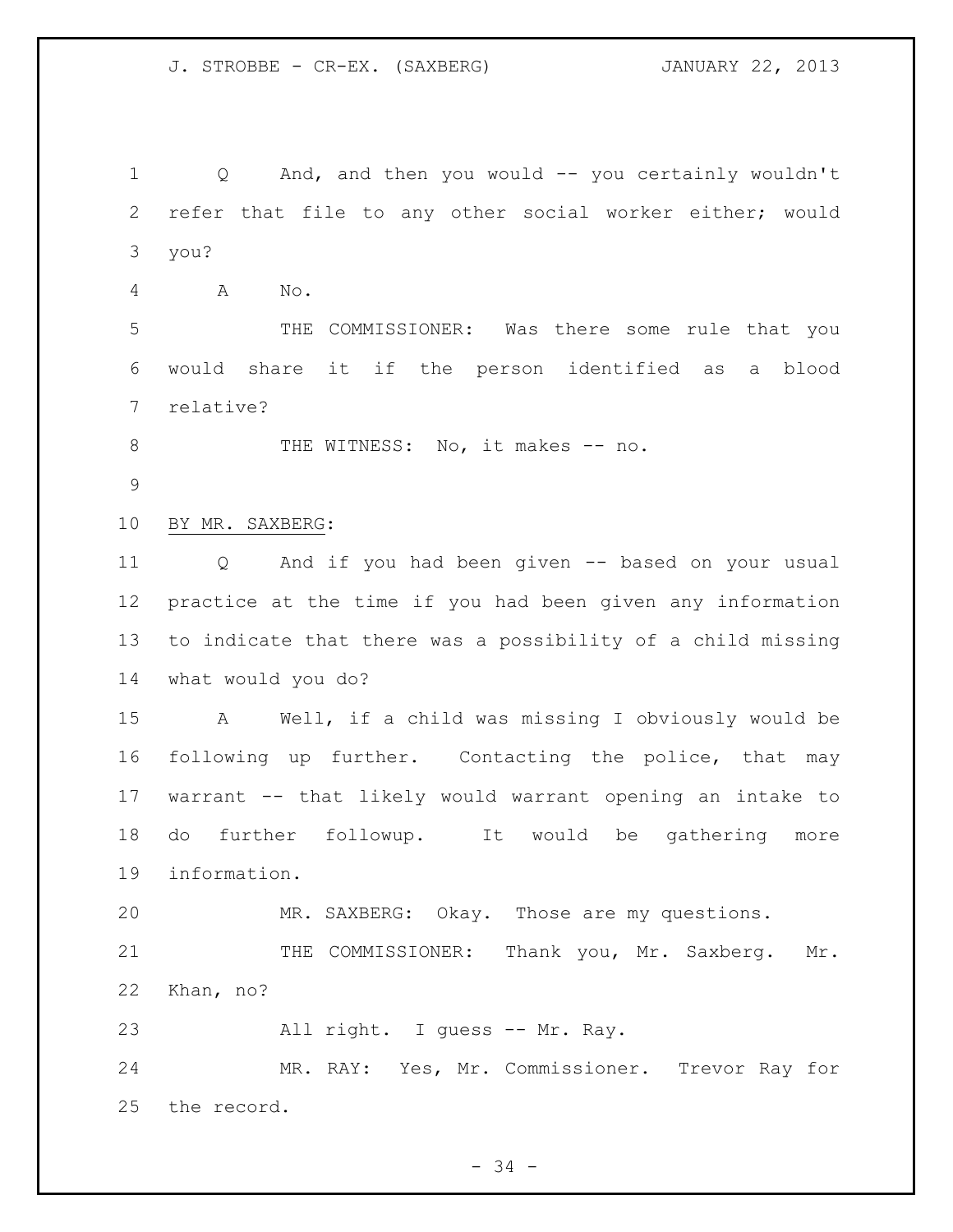## J. STROBBE - CR-EX. (RAY) JANUARY 22, 2013

## CROSS-EXAMINATION BY MR. RAY:

 Q Just one question, Ms. Strobbe. You, you were asked a question about if you knew Stan Williams was the worker in 2003, given the information that you were presented with, would you call him, and you stated "likely not". Can you just explain to us why you would not in those circumstances call Stan Williams.

8 A Just to kind of -- again this is speculating, but if I did not open an Intake that obviously meant that I didn't have reason to believe there were child protection concerns. The only reason I would call a previous worker are in situations where it may be an emergency, or a crisis was provided to me and I needed to complete a fast assessment, and thought that that previous worker may be able to give me more information than what I had found on the system, or provide me with some more information that may be able to assist me at that point. That would be the only reason that I would see me calling a previous worker.

 Q And in a situation if you felt that a new file was to be opened, given a presenting problem, and if Stan Williams had been a previous Family Services worker at some point in time, would that file necessarily go to Mr. Williams to your knowledge?

A No.

MR. RAY: No. Thank you. That's all my

 $- 35 -$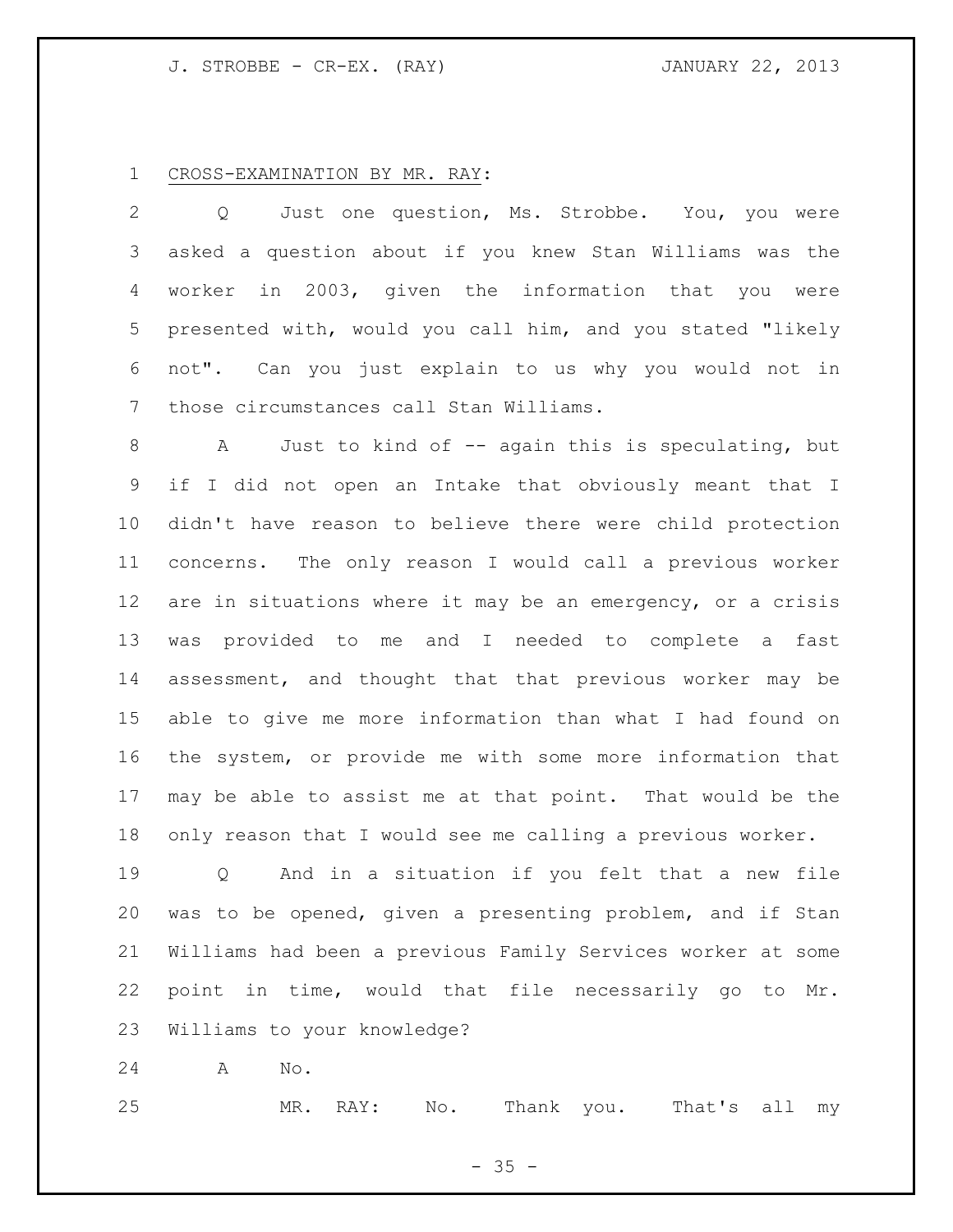## J. STROBBE - RE.EX. (WALSH) JANUARY 22, 2013

questions. Thank you.

 THE COMMISSIONER: Thank you. Ms. Walsh? 

# RE-EXAMINATION BY MS. WALSH:

 Q Ms. Strobbe, you said you couldn't remember the name of your supervisor. Do you know whether your supervisor was aware that you were shredding your notes?

 A I would imagine that they would have been, yes. It, it was practice not to keep your notes, so the only option would be to shred them, so I would imagine they would know that.

 Q Do you know whether your supervisor ever did any searches to see what CFSIS searches had been done on a given day by the workers in their unit?

 A If, if they themselves checked to see -- I don't know if that was part of their supervisory role, I'm not sure.

 Q Did your supervisor ever talk to you about searches that you had run?

 A If it was -- not, not specifically that I recall, no.

 Q Okay. Now, the exhibit 23 that we looked at showed that you ran a number of searches relating to Phoenix Sinclair --

A Um-hum.

 $-36 -$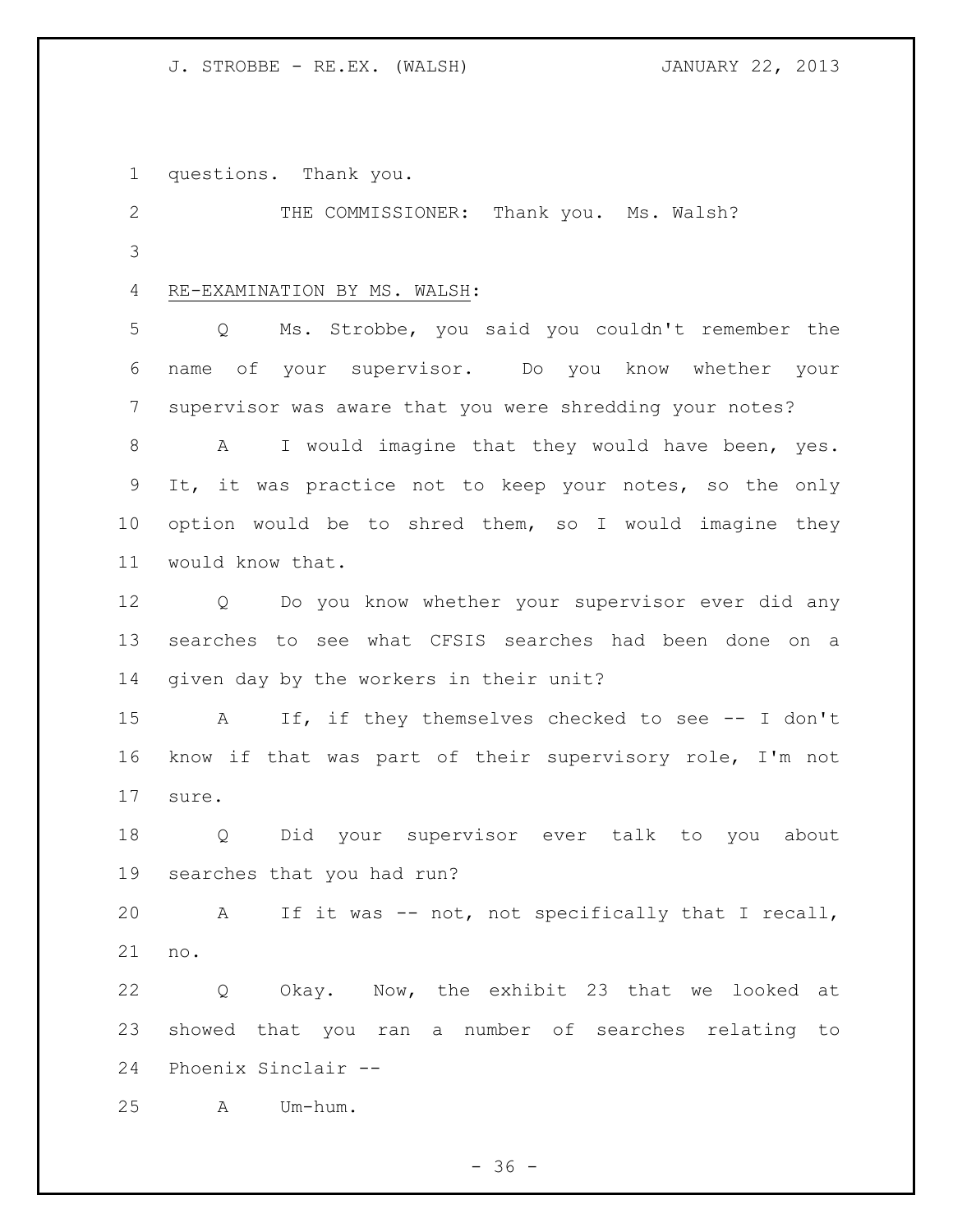Q -- starting at 11:05 in the morning and the last 2 one at 3:31 p.m., so does the fact that you ran searches at various times, more than one search at various times during the day, does that tell you that you might have had some concerns about Phoenix Sinclair?

 A It doesn't necessarily mean that. I, again, can only guess as to why I ran searches. If I had received information possibly at 11:05 I'd obviously run a search then. At the end of the day the times look close to me, so I know again indicating that if I am running a name very fast, or if I'm looking for different matches, the practice still can be for me to run numerous -- run at numerous times in a short period of time. It's kind of just habit to do it that way.

 Q What about the gap between the, the first search at 11:05 and then the next search after three, does that tell you that you had more than one call, or that you were still thinking about the call you'd received?

A I don't know, I don't remember.

 Q If, if you had referred the matter to -- opened it to Intake, if you had written up a, a report, then more work could have been done to investigate whether there were child protection concerns; right?

 A Yes, but in order for me to open an intake I need to be presented with concerns that would warrant a child

 $- 37 -$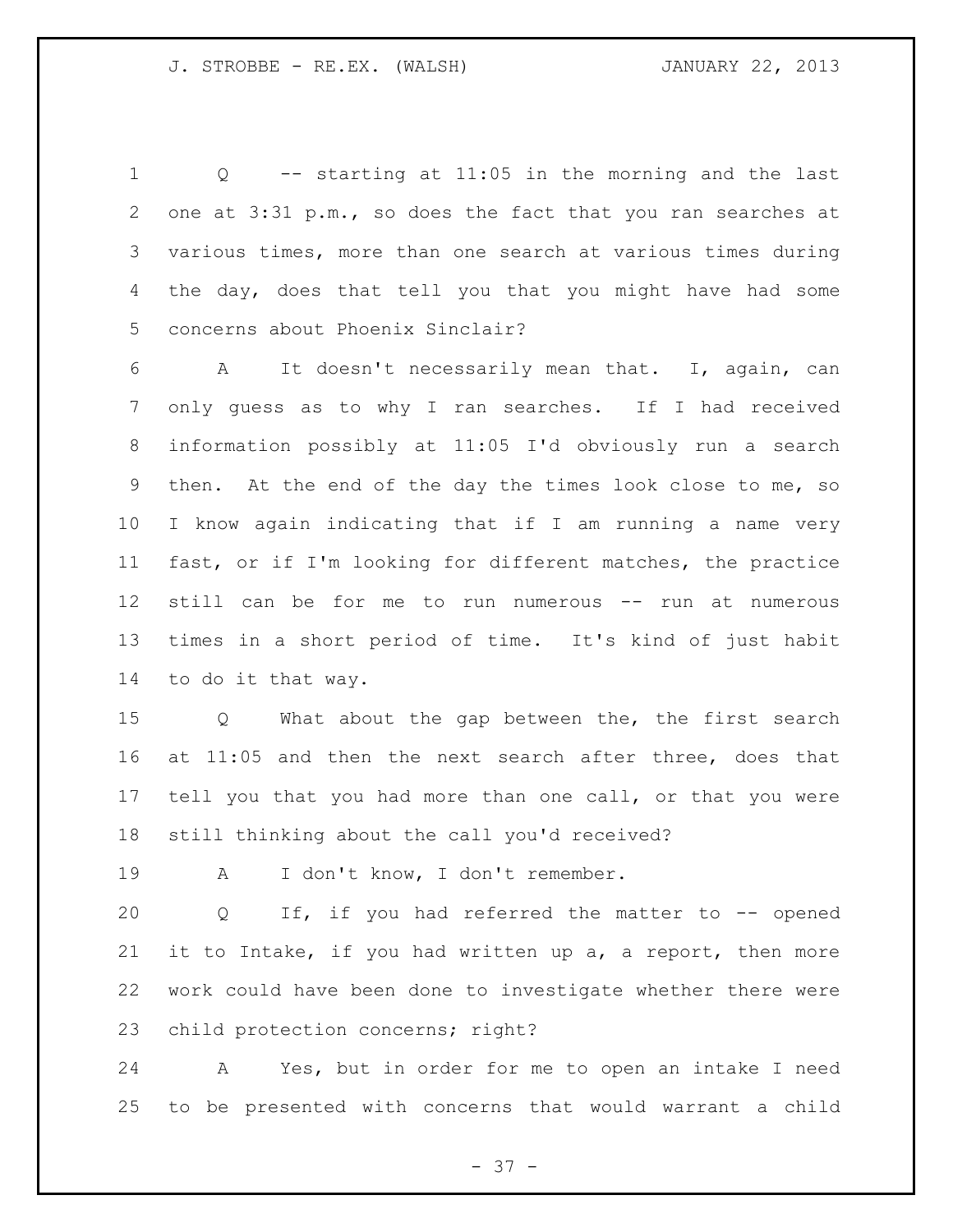J. STROBBE - RE.EX. (WALSH) JANUARY 22, 2013

protection investigation.

 Q And that's, that's your own judgment call? A That's my assessment at the time, that's part of the screening of CRU. Q And Mr. Saxberg asked you about documenting, he said that you would have documented information, but you didn't write up a, a report of any sort? A In this case -- Q In this case. A -- no, I did not. Q No. And you told the, the Commission that you can't share information with someone, but that doesn't mean that you can't take the information you've received, or a determination you've made as part of a phone call, and go on to, to do a child protection investigation? A I would take the information that I received, and if I felt that that in itself warranted a child protection investigation, because there were allegations of abuse or neglect, or something that screened in that warranted further follow-up then I would open something, and I would take that information. MS. WALSH: Thank you.

23 THE WITNESS: Yeah.

24 THE COMMISSIONER: Thank you, Ms. Walsh. All right, witness, thank you, you're completed.

 $- 38 -$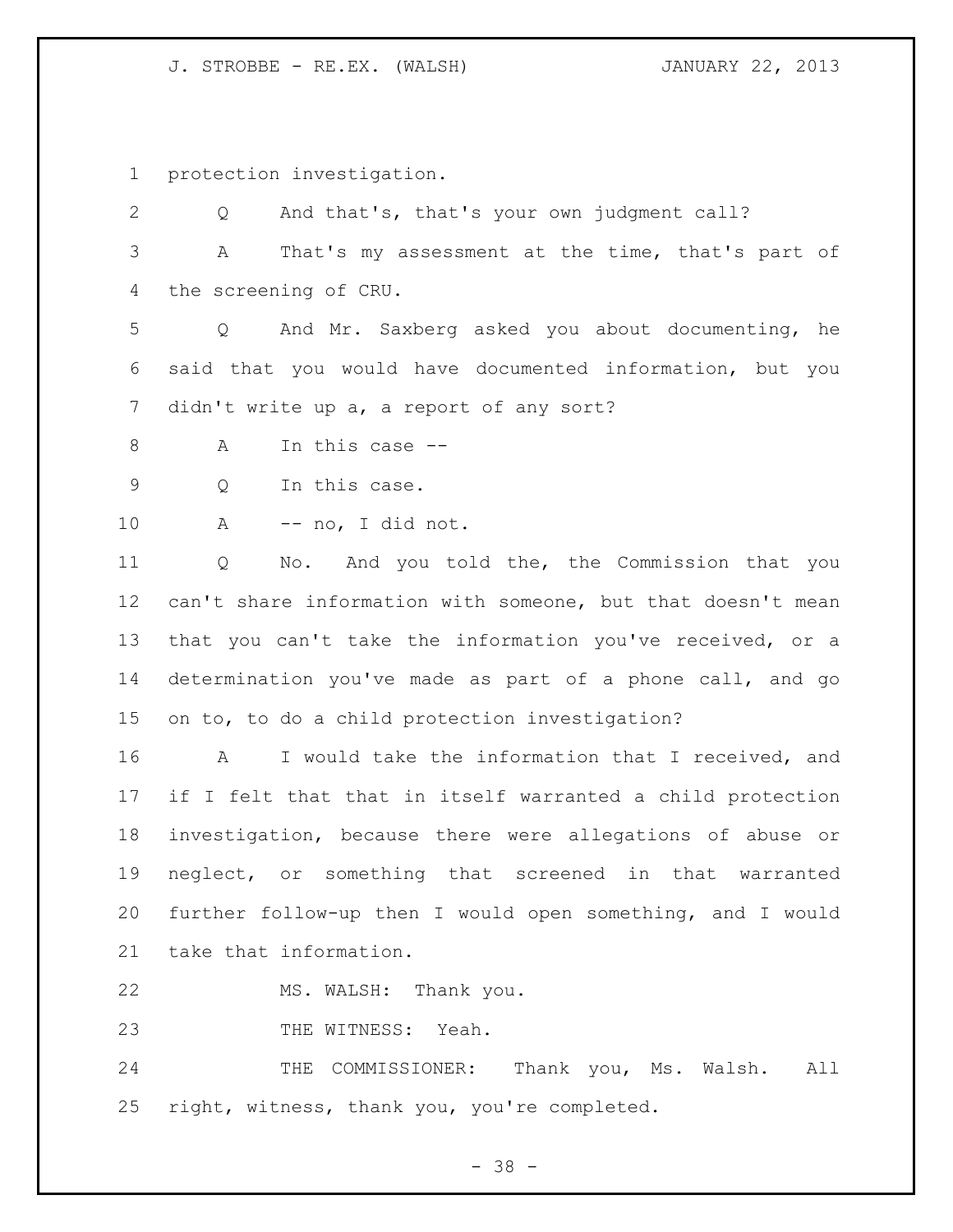| 1              | (WITNESS EXCUSED)                               |
|----------------|-------------------------------------------------|
| $\overline{2}$ |                                                 |
| 3              | MS. WALSH: The next witness will be Marie       |
| 4              | Chammartin, please.                             |
| 5              | THE CLERK: Do you wish to swear on the Bible or |
| 6              | affirm without the Bible?                       |
| 7              | THE WITNESS: It doesn't matter.                 |
| 8              | THE CLERK: The Bible?                           |
| $\mathcal{G}$  | THE WITNESS: The Bible.                         |
| 10             | THE CLERK: Okay. State your full name for the   |
| 11             | court.                                          |
| 12             | THE WITNESS: Marie Chammartin.                  |
| 13             | THE CLERK: And spell your first name, please.   |
| 14             | THE WITNESS: M-A-R-I-E.                         |
| 15             | THE CLERK: And your last name, please.          |
| 16             | THE WITNESS: C-H-A-double M-A-R-T-I-N.          |
| 17             | THE CLERK: Sorry, C-H-A                         |
| 18             | THE WITNESS: Double M --                        |
| 19             | THE CLERK: Double M --.                         |
| 20             | THE WITNESS: -- A-R-T-I-N.                      |
| 21             |                                                 |
| 22             | MARIE CHAMMARTIN, sworn, testified              |
| 23             | as follows:                                     |
| 24             |                                                 |
| 25             | THE CLERK: Thank you. You may be seated.        |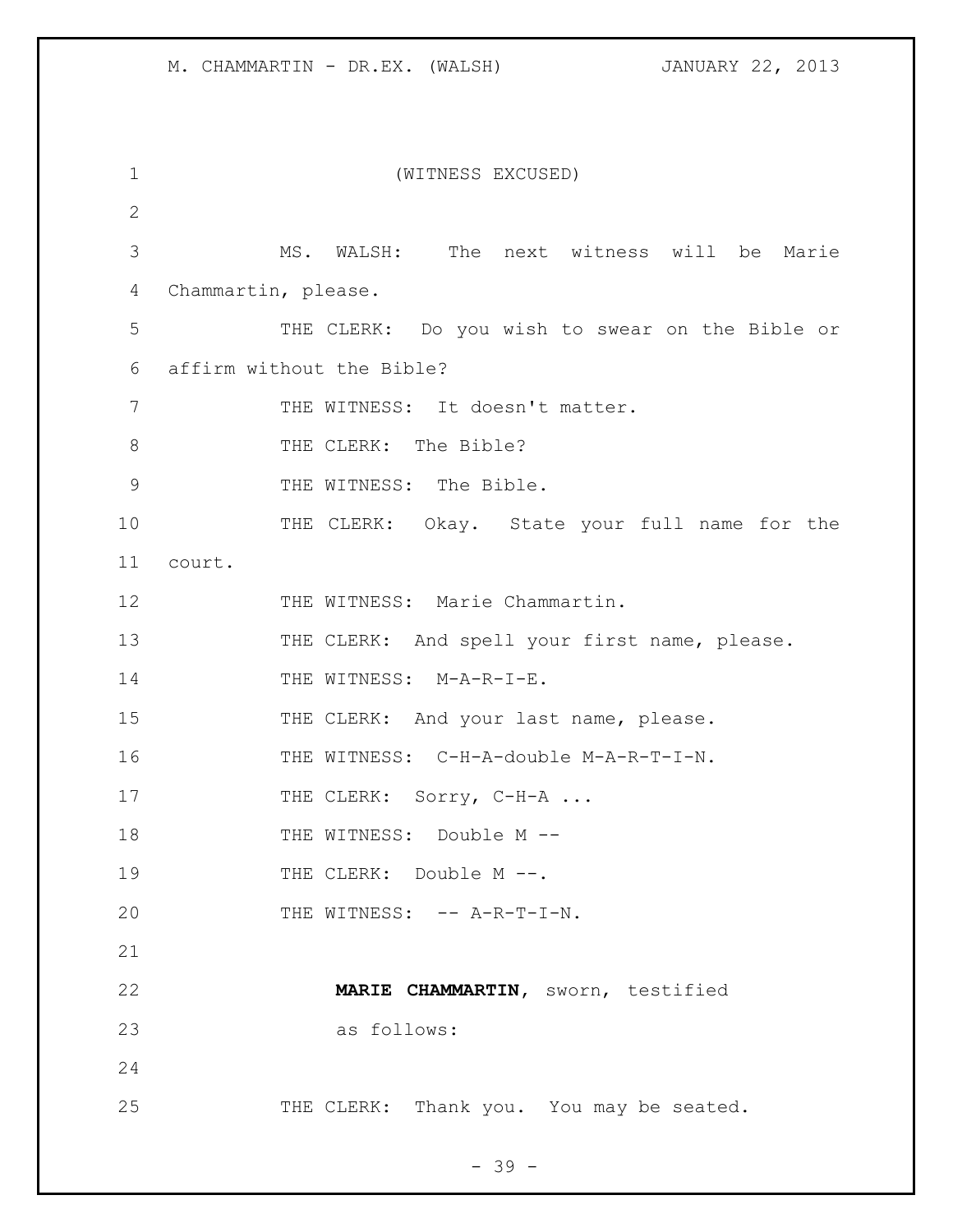DIRECT EXAMINATION BY MS. WALSH:

- Q Ms. Chammartin --
- A Yes.

 Q -- you were employed as the front desk administrative staff person at the Joint Intake Response Unit in 2005?

A That's correct.

 Q What exactly was the Joint Intake Response Unit? A Well, the Joint Intake Response Unit was a unit that had six people, three people on the phones and three people on -- sorry, six people on the phones and six people as backup.

Q Was that located at 835 Portage Avenue?

A That's correct.

 Q The Joint Intake Response Unit included what we've called CRU?

A That's correct.

Q And it ultimately became what we call ANCR?

 A Well, ANCR was JIRU when we first started in 2005, and then it became --

Q Right.

A -- ANCR, yes.

Q Yes, that's what I meant. That the --

A Um-hum.

Q -- Joint Intake Response Unit became ANCR?

 $- 40 -$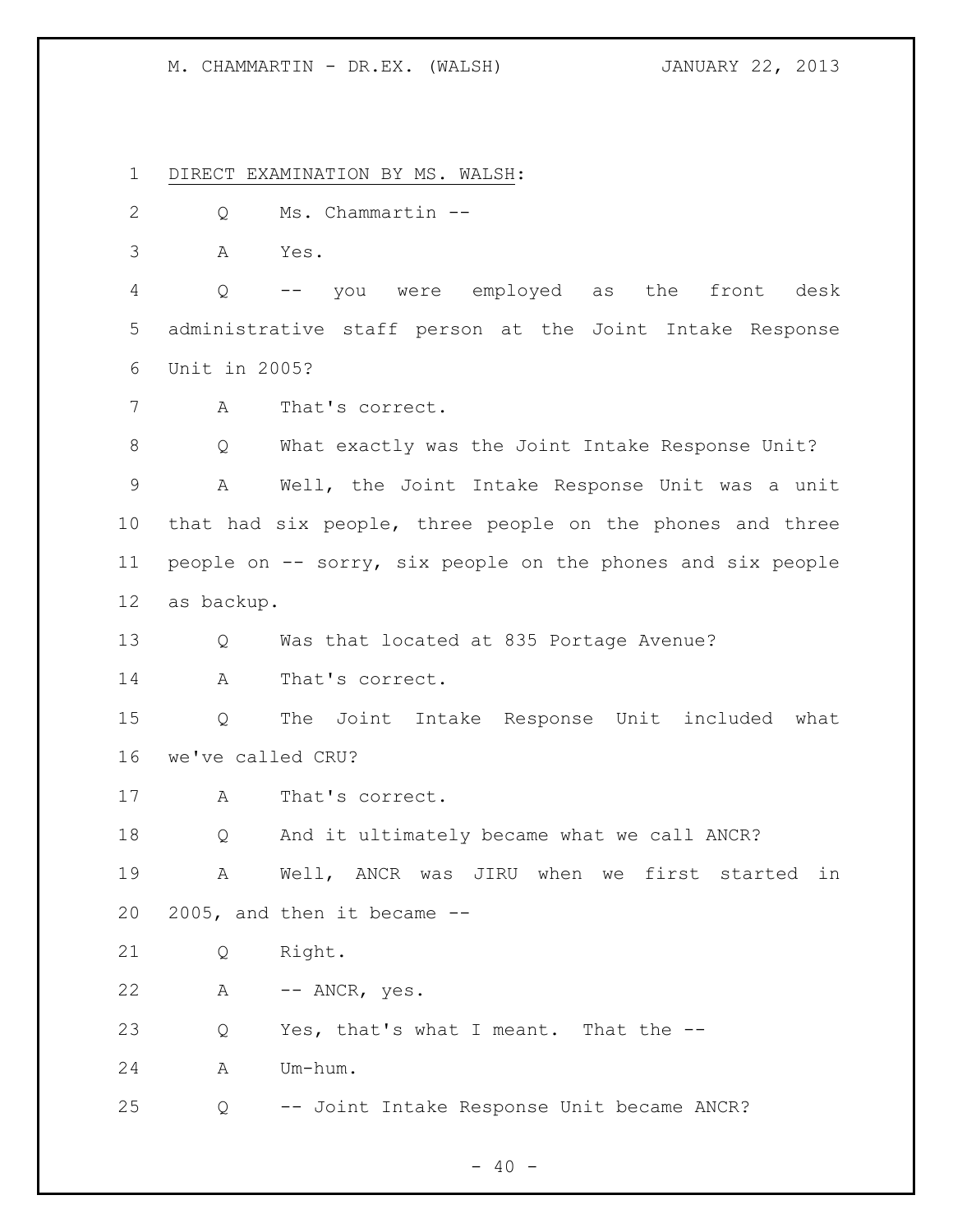A That's right.

 Q Okay. And what did your position involve? A I was an administrative role as receptionist switchboard operator.

 Q Okay. So what, what did your job duties involve? A Well, I would receive calls and first assess if they were regarding child welfare, and if they were get the information as to the particular child that they were calling in regards to, and make a prior contact check to see if there was an assigned worker, or if it was a new referral, and, and then re-direct the call to the appropriate department, or the appropriate person.

 Q Would you be -- when you said you would screen the call to see if it was a child welfare matter, so would you sometimes open it to, or refer it to, a CRU worker to open a file?

 A Well, what I meant by that is that sometimes we'd get calls which are not child welfare related, so you'd get calls from people that are looking for welfare, EIA, or, you know, the different -- abuse of elderly people, or calls that are not relating to child welfare.

 Q If you got a call that was not related to child welfare would you do -- and you still had a name of someone would you a, a prior contact check?

A Not if it's not regarding child welfare. That

 $- 41 -$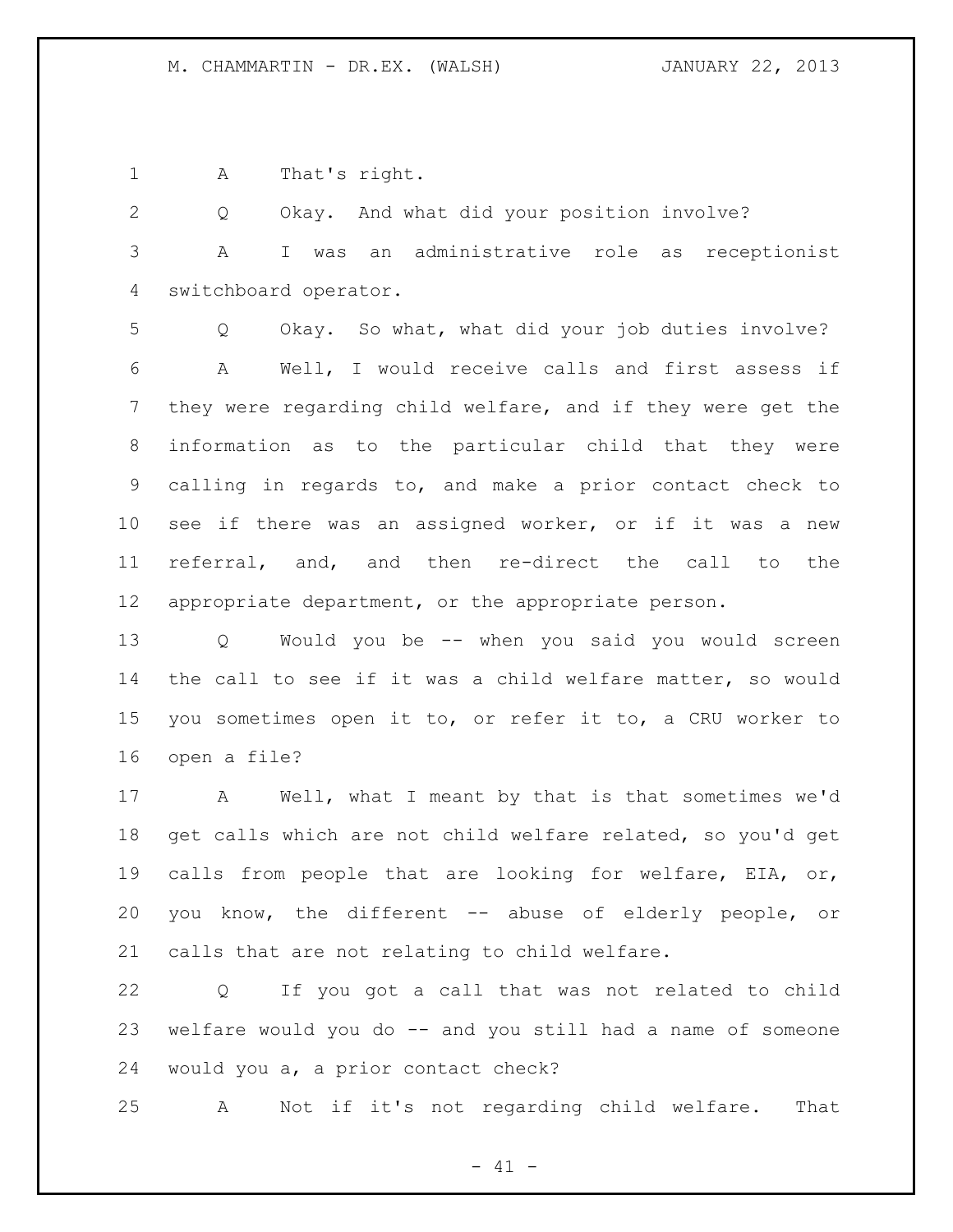call would just be redirected to the proper channels.

- Q You're not a social worker?
- A I am not a social worker.

 Q So what would be the first thing that you would do when you received a call?

 A So, again, if it concerns child welfare matters then I would get the name of the child that the caller is calling in regards to, and again do a prior contact check to see if the file is open, or if it's a new referral, and you would also try to get the mother's name, if possible, if they had that information.

 Q Would you also look to see the history if the file were not opened?

 A It shows up on your screen if the file is not opened, yes. That's, that's part of opening up the prior contact check.

 Q Right. So even if a file's not open if, if the individual has a history with CFS that would be something you could see when you did the prior contact check?

A Yes, certainly.

Q Did you ever give your name to a caller?

 A The only time that I would give my name, which would be my first name, was if a caller would ask for my, my name.

Q Would you ever randomly search, do a PCC on

 $- 42 -$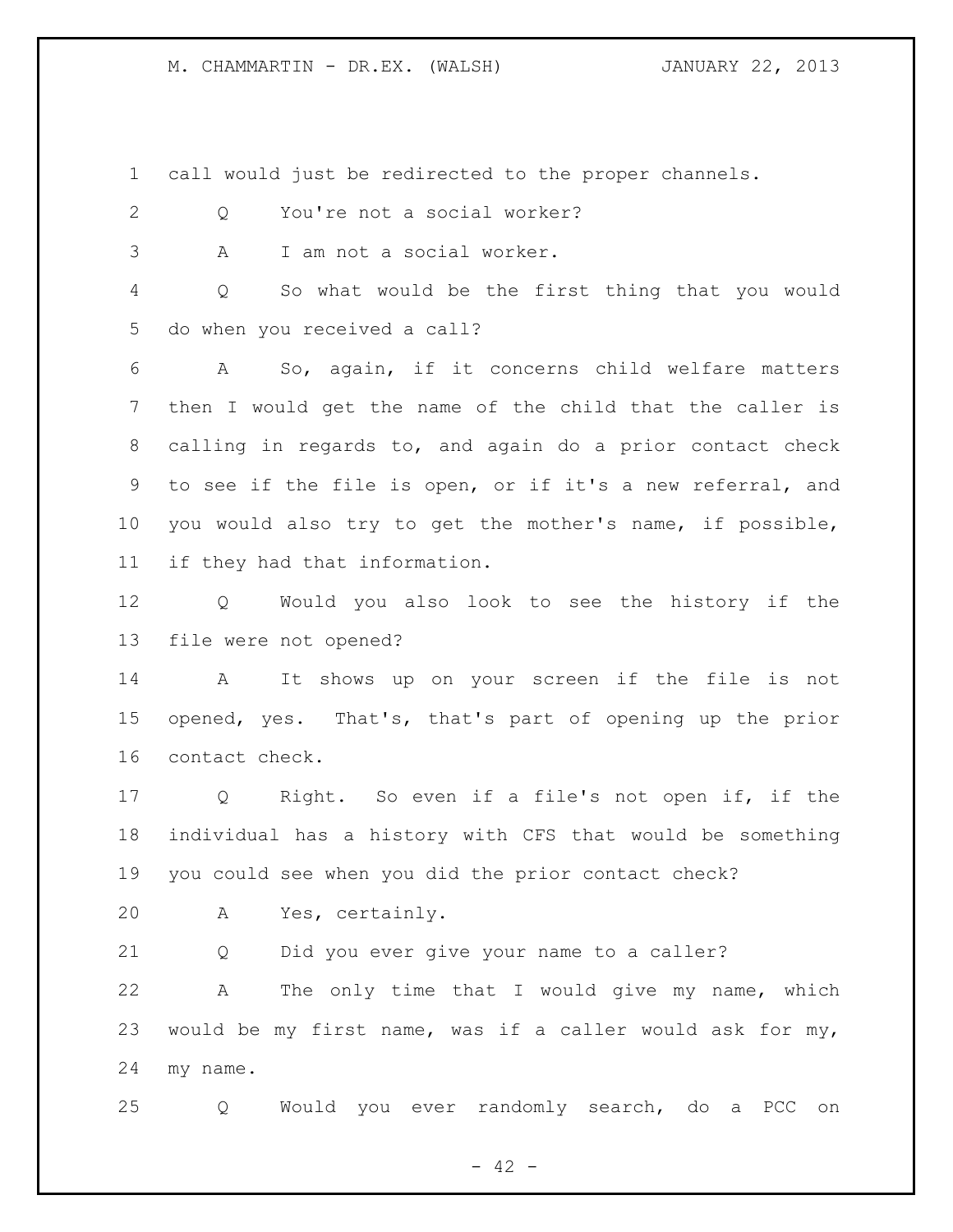someone?

 A No, I have no reason at all to, to do that. Q So you would do a search in response to -- A A call. Q -- a call? Okay. Did you take notes of the calls you received? A There are no notes taken. What I do is I write down on a piece of paper the child's name, the mother's name, the age, birthday, the closest thing to a note, if you want to call it that, it could be a message. If the call could not get through to the CRU where I would take a message and then just write a small overview of, you know, just of the presenting problem. Q The pieces of paper did you keep those pieces of paper? A The, the people's names and ages are shredded, right. There's -- you would not know the reason that people were calling, like there would be no information except the person's name and age. Q In August of 2005 do you recall who your supervisor was? A I believe -- there, there were some changes at that time, but I'm pretty certain that it was Faye Jashym. 24 THE COMMISSIONER: Who? 25 THE WITNESS: Faye is F-A-Y-E, and then Jashym is

- 43 -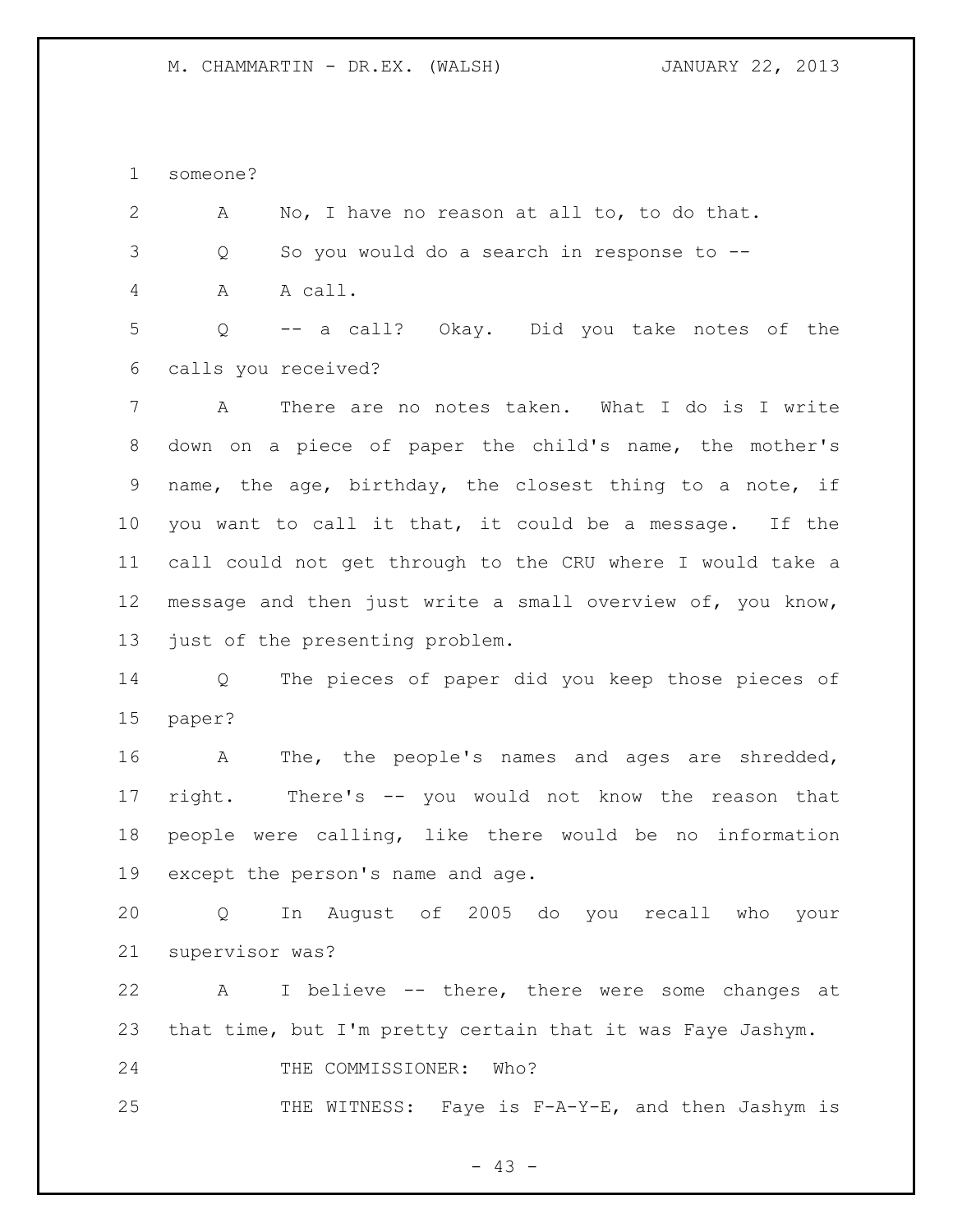J-A-S-H-Y-M. 2 THE COMMISSIONER: J-A-S-H-Y-M? THE WITNESS: Yes. BY MS. WALSH: Q Do you know whether Ms. Jashym was aware of the fact that you were shredding these pieces of paper that had information on them? A Yes. Q She was aware? 11 A She would have known that, yes. Q So part of your job was to receive telephone calls from members of the community? A That's correct. Q Would that be the majority of the calls, would be -- A No, we get, we get police calls, we get hospitals, schools, the public, various -- yeah. Yes, yes. Q So on the screen in front of you is exhibit 23. These are printouts of what I'm advised are called search audit queries for the name Phoenix Sinclair, and this document shows when someone conducted a search on CFSIS for a particular individual. If we could have page 1 on the screen, please. Now, you see there's a, there's a number of names

 $-44 -$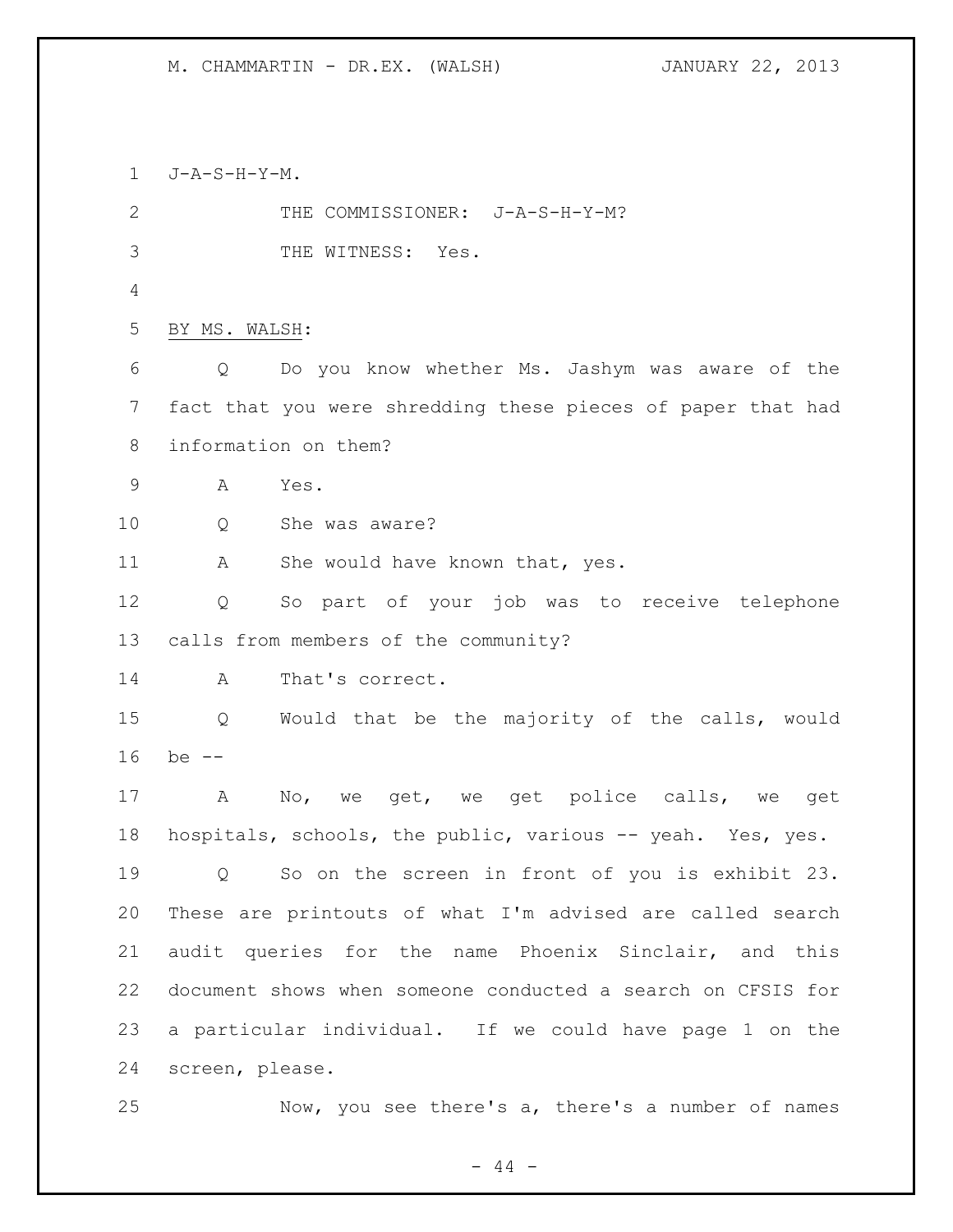that have been blacked out, and your name is right where the hand on the screen is, on the left-hand side; is that your name?

A Yes.

 Q Okay. And opposite that it says "O1 January, 00 Sinclair, Phonix" spelt P-H-O-N-I-X, and the date of that search is August 24, 2005, and the time appears to be 2:50, or is that 2:58?

 A You know, it's really hard to read the exact time. I ...

11 Q It's one of those two?

12 A It's one of those, yes.

 Q Okay. Then if you go down two more lines your name appears again. The search is "January 00 Sinclair, Phoenix" spelt P-H-O-E-N-I-X. Again on August 24, 2005 at 2:56 p.m.

A That's correct.

 Q Now, these are searches that you performed relating to Phoenix Sinclair on August 24, 2005?

A That's correct.

 Q Do you know why you would have put "January 00"? A I would assume that the caller just gave me her age, so I would have put in the child's age and then it would show up as ...

Q You mean rather than a specific birth date?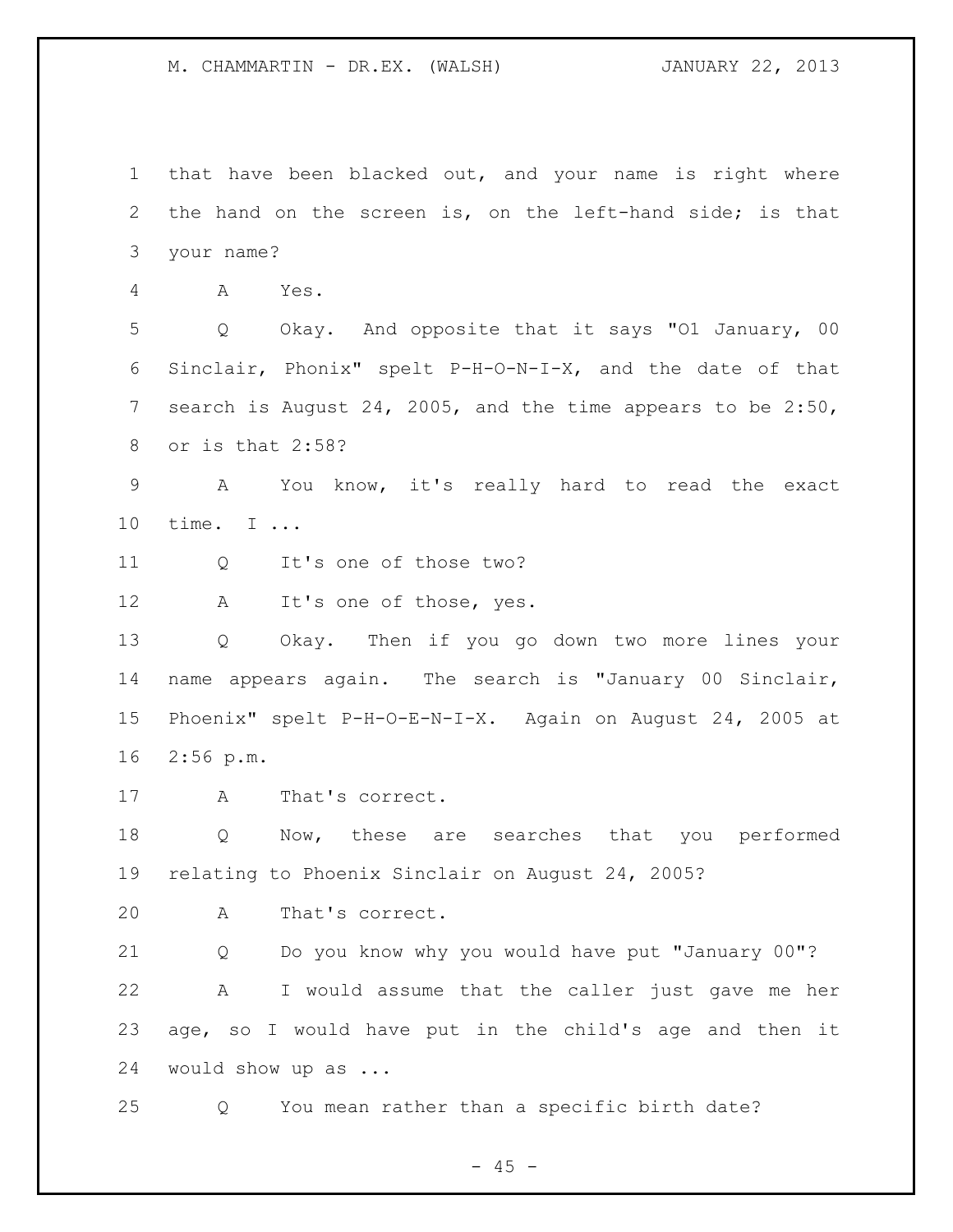A That's correct. Q Do you have any recollection of performing these searches? A No, I'm sorry, I do not. Q You told us that you wouldn't do a search on a random basis, so is it fair to assume that you did these searches in response to receiving a phone call? 8 A That's correct. Q About Phoenix Sinclair? A That's correct. Q We -- you have no recollection, I would assume, as to what the results of these searches would be? A Definitely not. Q Or were? A No. Q We know that in August of 2005 Phoenix Sinclair was in the CFSIS system having been apprehended, and having -- she had a child in care file that was opened in 2000 and 2003, and her parents had intakes associated with her, and protection files where activity was recorded every year of her life from 2000 to 2005. That information you understand would have shown up when you typed in Phoenix Sinclair's name? A That's correct. Q And so you would have seen that information?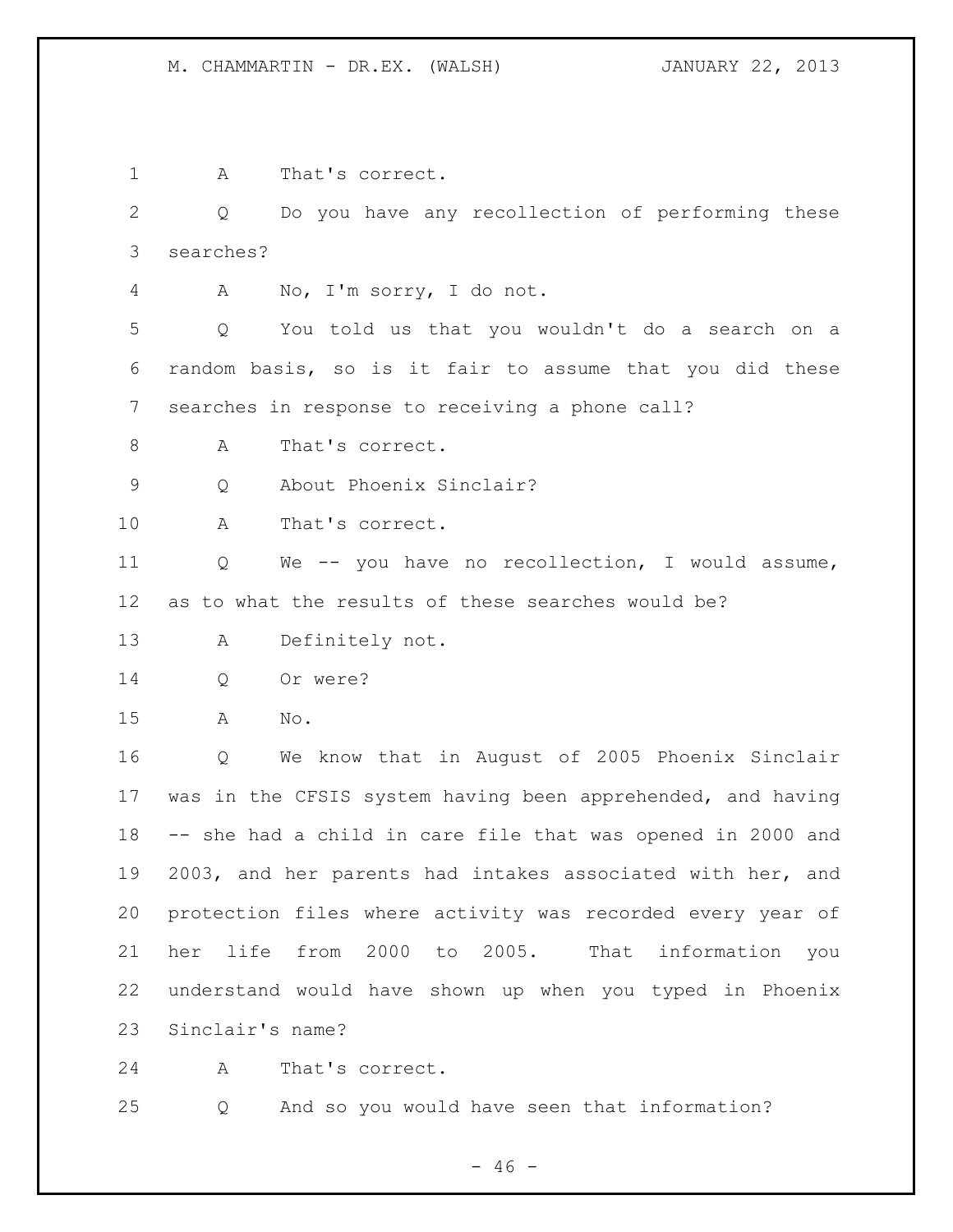A Yes.

 Q Did you know Stan Williams? A I knew him, I, I knew him to have seen him a few times, I didn't know -- I don't -- I didn't really know him though. Q If you opened -- if you did a, a CFSIS search and saw that there had been a particular worker involved with a child, who was the subject of the search, would you ever contact that worker? A If it was a closed file, no. Q Do you have any recollection of having had any communications with Mr. Williams regarding Phoenix Sinclair? A No, I do not. Q If you had made a call to Mr. Williams, for instance, would you have made notes of that call? A No, I would not, no. Q Other individuals whose names show up as having done CFSIS searches on the same day that you did, with respect to Phoenix Sinclair, are again Deanna Shaw, Nicole Lussier and Jennifer Strobbe. Do you know those individuals? A I do. Q You worked with some of them? A I worked at one time with, with all of those

- 47 -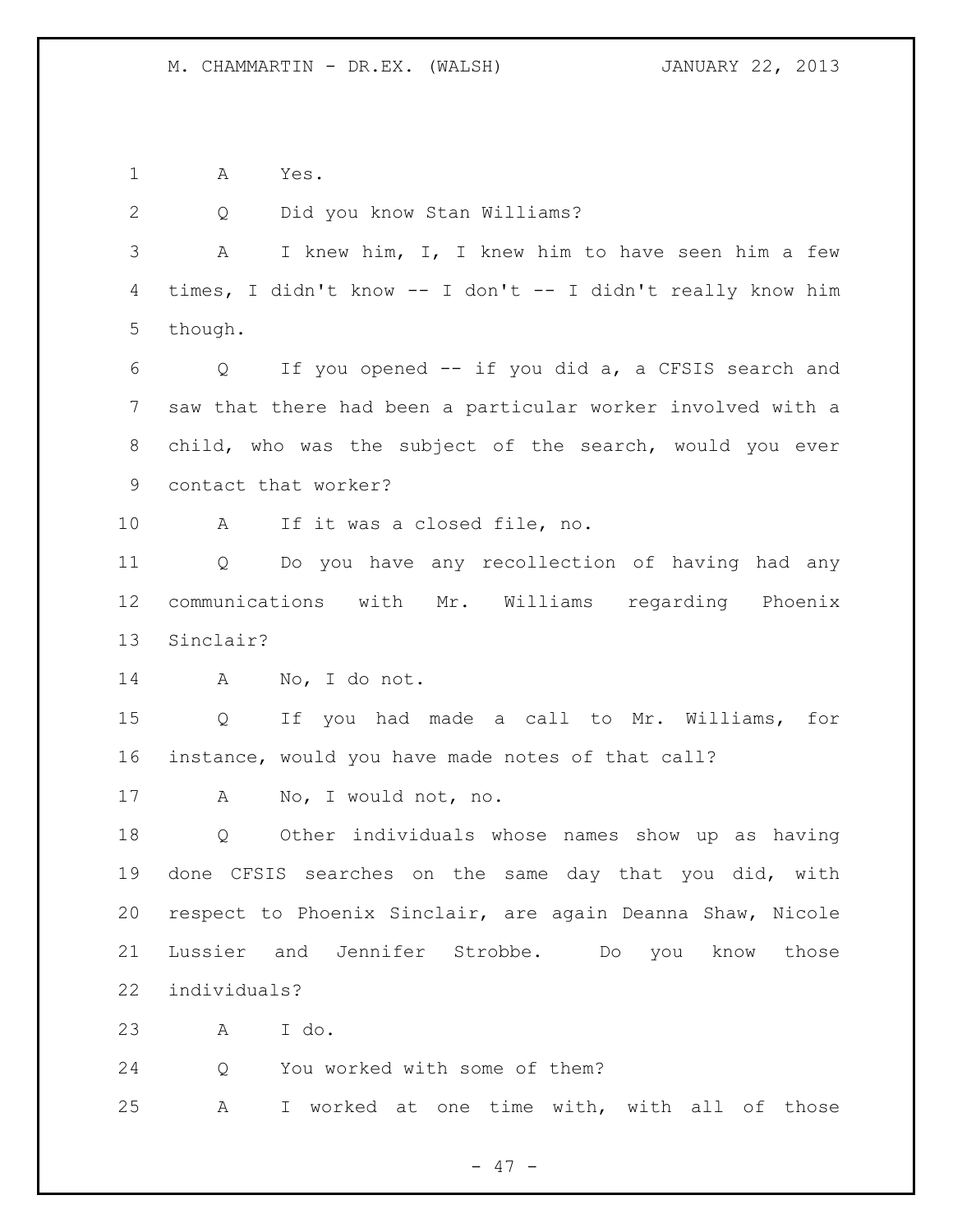workers, yes.

 Q Okay. Do you recall whether you had any discussions with any of those workers about Phoenix Sinclair? A No, I did not. Q You have no recollection, or you know you didn't have  $-$  A You know, I don't -- no. Like I don't remember anything about the case that mattered, no, no, and I don't remember having discussed with anyone. Q Now, you said that you would not have done a random search? A That's correct. Q And that something would have prompted you to do the search, likely a, a call that you received? A That's correct. Q I think you've been sitting here this morning, but I'm going to go through this anyway. A Oh, no, that's fine. Q Thank you. We heard evidence yesterday from a witness who said that she made a number of calls to various CFS agencies in the province. She made the calls all on the same day in August of 2005. Her evidence was that she told the CFS workers who answered the calls Phoenix's full name, Phoenix Victoria Hope Sinclair, her date of birth,

- 48 -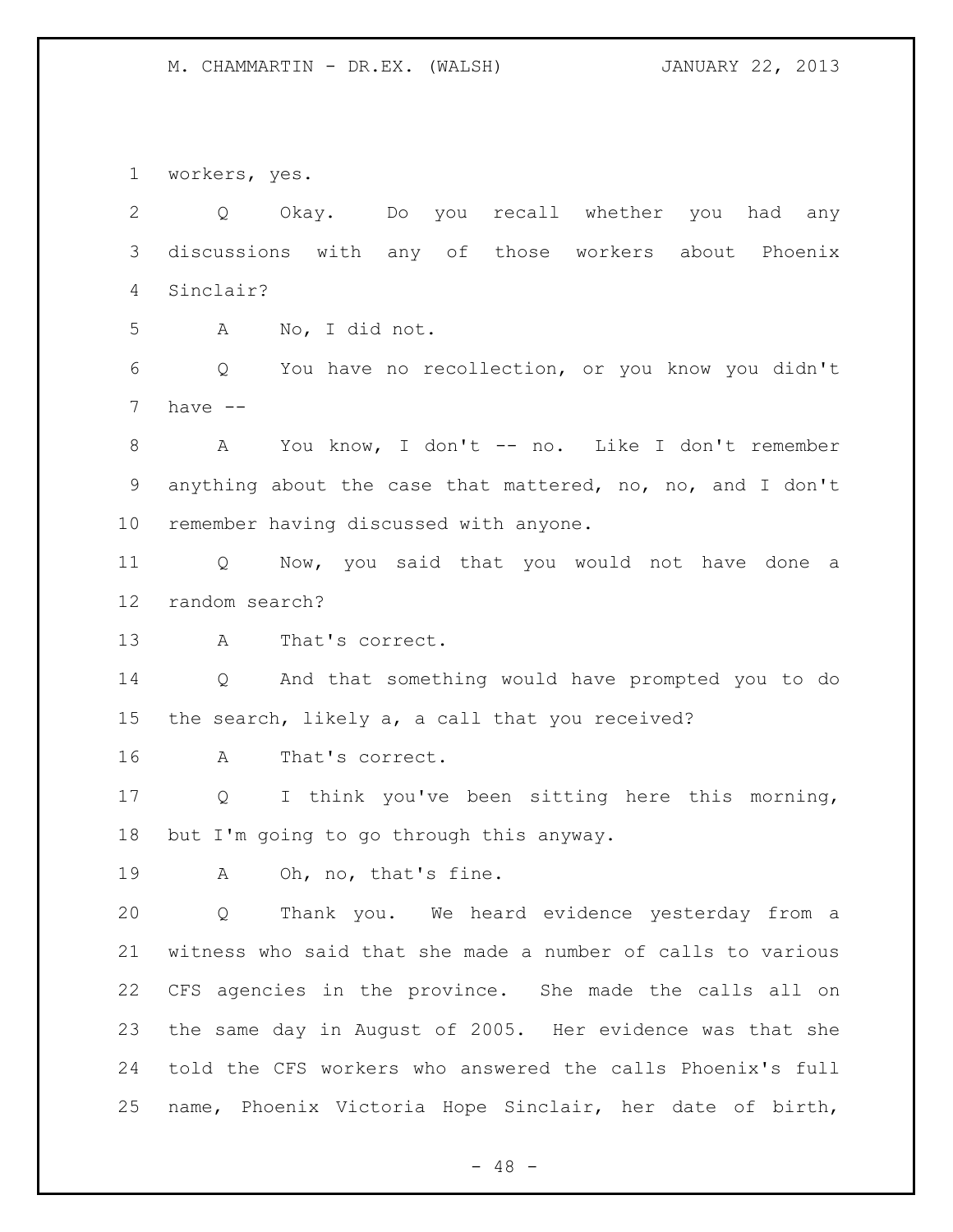that she was the girl's aunt, that she was looking for the girl, that it had been many months since she had seen the child, that she wanted to talk to the social worker who dealt with Phoenix to get an assurance that Phoenix was okay. She couldn't remember whether she actually used the word "concerns".

Do you recall receiving such a call?

A I do not.

 Q And given that it's seven and a half years ago that's not surprising. You would have in a given day received how many calls in 2005?

12 A I remember one -- or for a few days anyway recording the volume of calls going just through to CRU, that's not just through the switchboard for various departments that also are at ANCR, and when recording those calls I remember that there was a volume of 250 calls, and that would have just been for CRU, so, yes, there was a very high volume of calls coming in.

 Q And without notes documenting the contents of a call you wouldn't be able to remember a specific call?

A No.

 THE COMMISSIONER: If you looked up Phoenix's name, and found a closed file, would that make any differences to what you would do if indeed you found there was an open file in her name?

- 49 -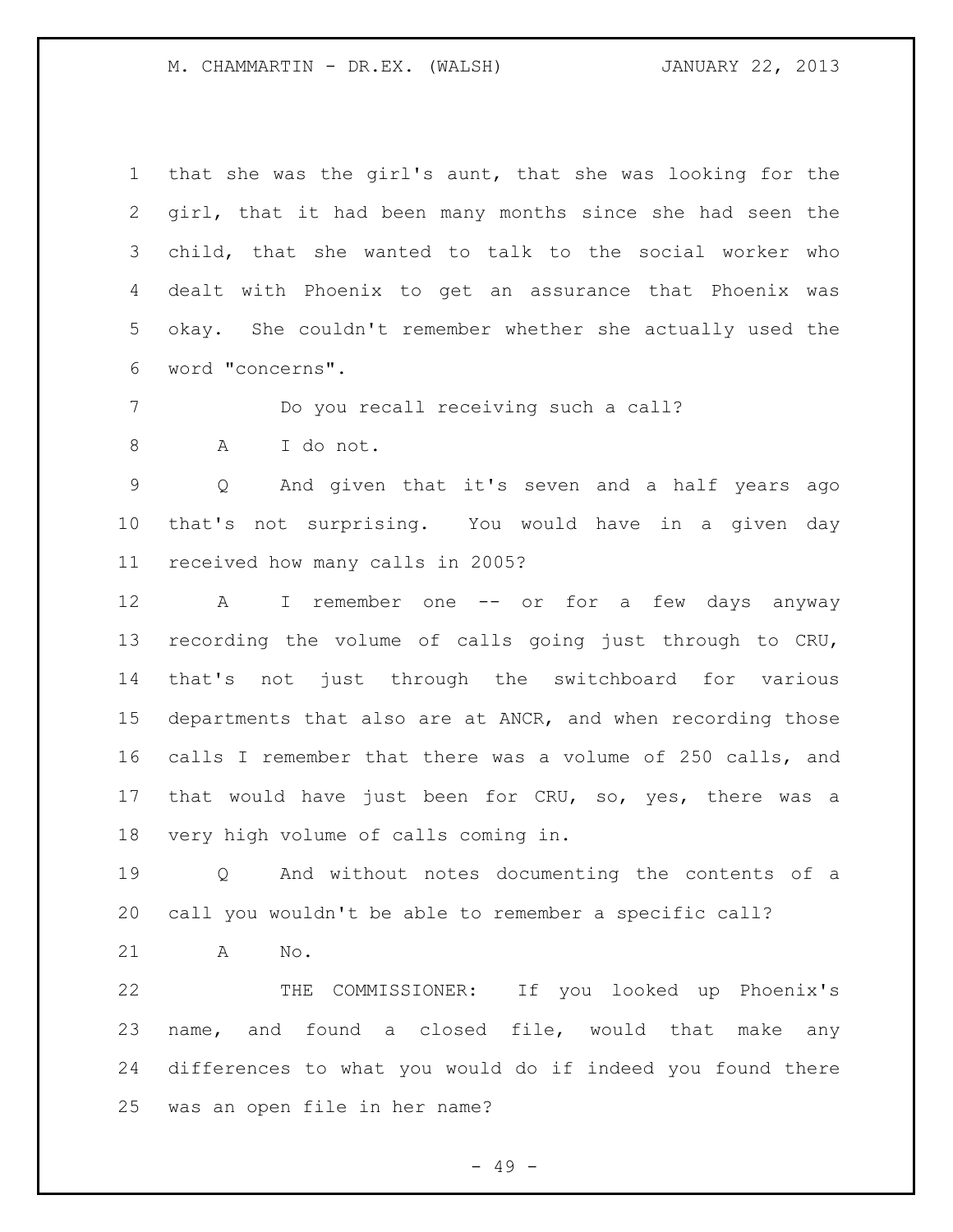1 THE WITNESS: If there was an open file the call would have been transferred to that assigned worker. If it is a closed file the call is referred to the Crisis Response Unit.

BY MS. WALSH:

 Q So under what circumstances would you refer a call on to the Crisis Response Unit?

 A If it's a child welfare nature, for one, and if I did a prior contact check on the child, and there was nothing opened, no assigned worker, then the call would go to the Crisis Response Unit.

Q It would?

 A If it was a closed file or, no, it was a new referral, and it regarded child welfare, then the call would be transferred to the Crisis Response Unit.

 Q Are you able to tell whether that happened in this case, whether you referred the call on to a CRU worker?

 A I'm afraid I can't. I have absolutely no recollection of doing these prior contact checks, of a call coming in regarding Phoenix.

 Q The fact that other workers did searches that day that doesn't help you in determining whether you referred the call on to a CRU worker?

 $-50 -$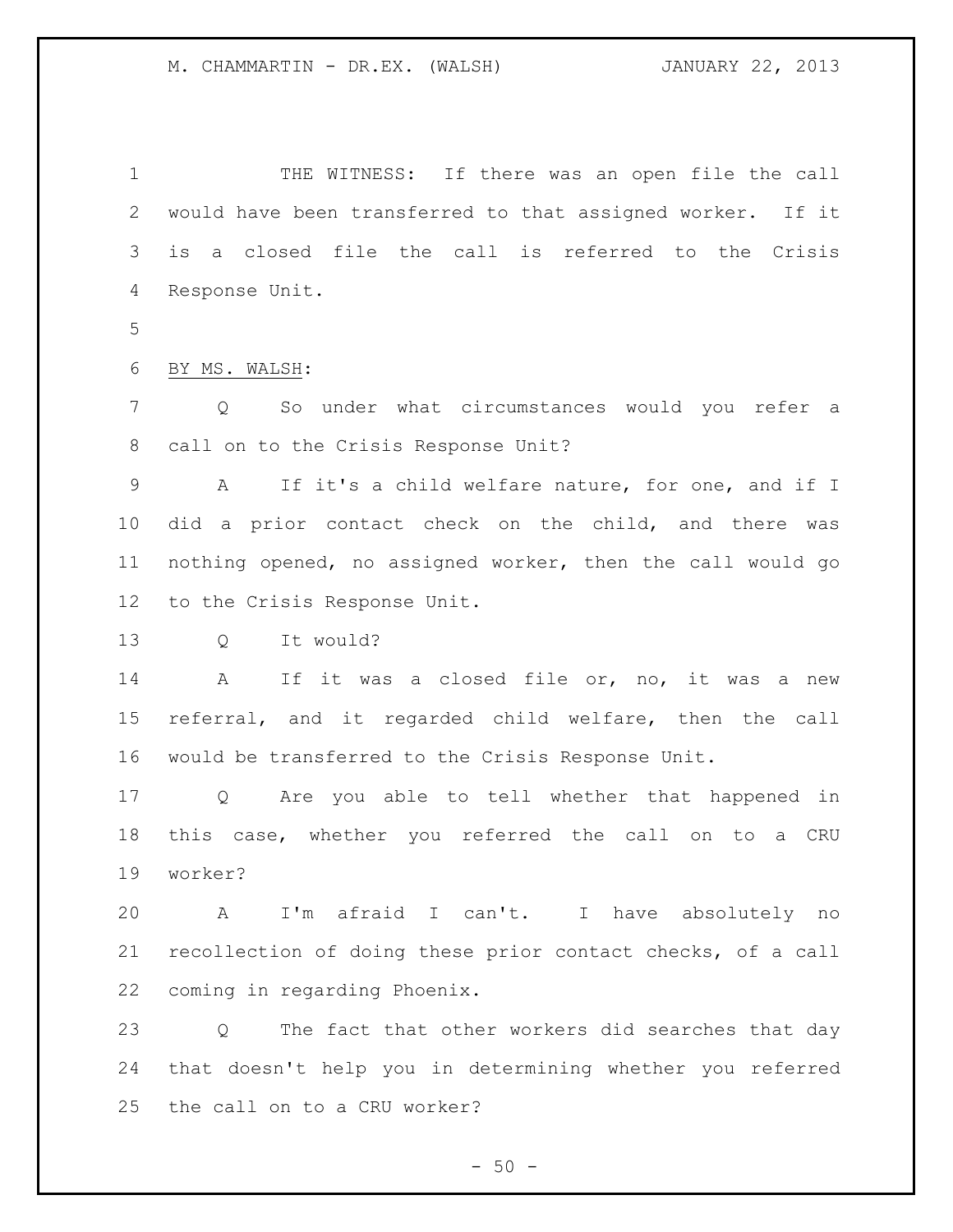A I guess that if there was a prior contact check done by a CRU worker not long after I put a call through chances are that it would have been a call through to, but then also if the lines are busy for the Crisis Response Unit it's possible that a message is taken, and then the prior contact check would be done later when the call is returned. Q But the message would be given to a CRU worker? A That's correct. Q And you weren't a social worker? 11 A That's correct. Q So in terms of determining whether a matter was a child welfare matter -- A Um-hum. Q -- was that something you were able to determine on your own? 17 A Yes. You know, it's, it's -- the part that I played, my role, is, is really not defining as much if it's child protection, or, you know, it's, it's more -- again if somebody's calling looking for financial assistance through EIA or as you said previously swimming lessons, or something along that line. Q Those kinds of things you know -- you're able to say those are not child welfare matters? A And I can redirect them to the proper

 $-51 -$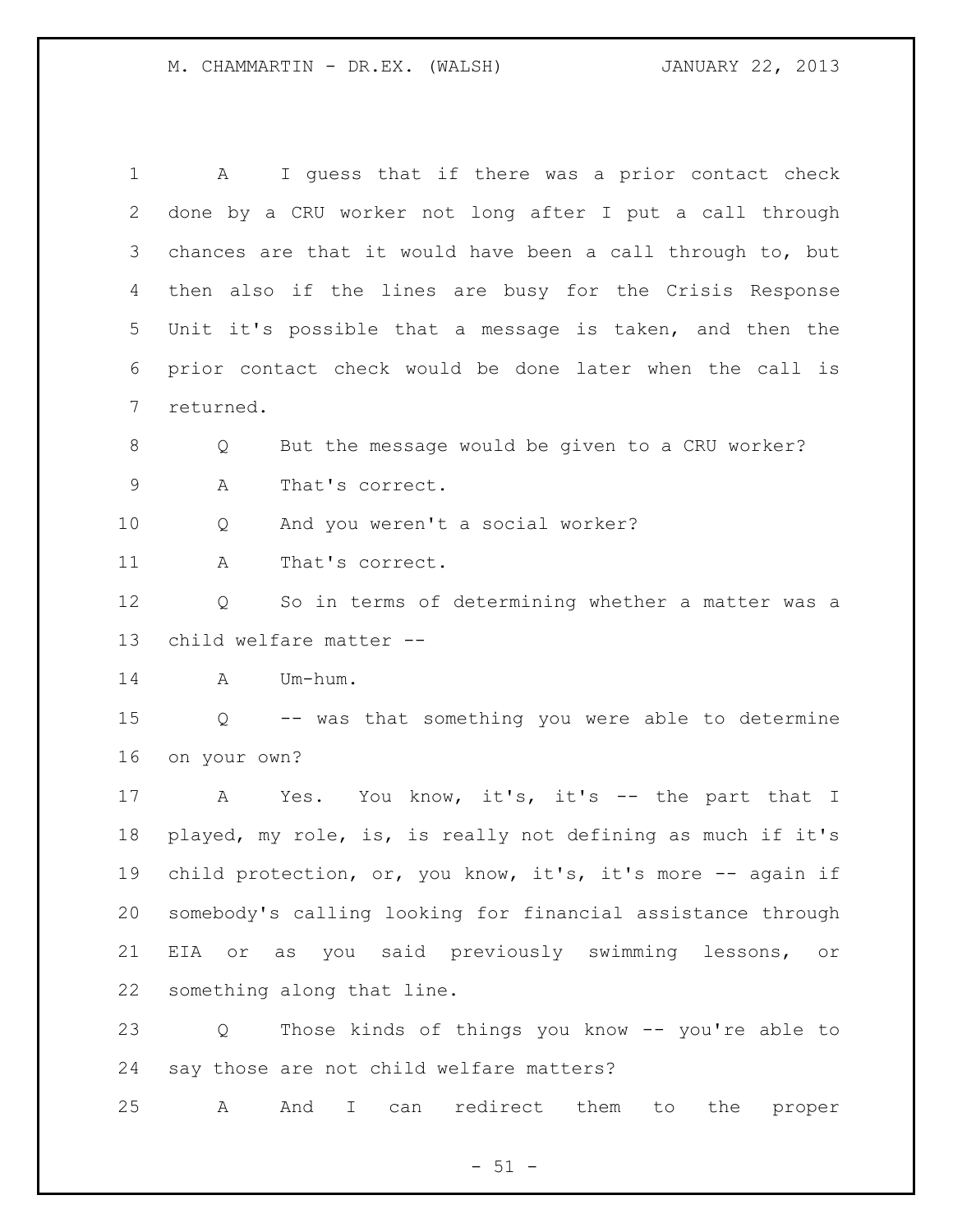departments, that's correct.

| $\overline{2}$  | But in this case where the evidence of the<br>Q             |
|-----------------|-------------------------------------------------------------|
| 3               | witness was that she was the aunt, and had not seen Phoenix |
| 4               | for many months, and was calling in to Child and Family     |
| 5               | Services for that reason, and then you did a prior contact  |
| 6               | check which showed a lengthy history for the child, would   |
| 7               | you consider that to be a child welfare matter?             |
| 8               | Yes, I would. It was concerning a child.<br>A               |
| $\overline{9}$  | So that would be the kind of call that would<br>Q           |
| 10              | prompt you to refer it to a CRU worker?                     |
| 11              | That's correct. If there was no open case then<br>A         |
| 12 <sup>°</sup> | it would be.                                                |
| 13              | Q and if there was an open case you would refer it          |
| 14              | to the worker who was assigned?                             |
| 15              | Assigned worker, that's correct.<br>A                       |
| 16              | It wasn't part of your duties to<br>recommend<br>Q          |
| 17              | whether or not a file should be opened?                     |
| 18              | Definitely not.<br>A                                        |
| 19              | You weren't able to give information out to a<br>Q          |
| 20              | caller about a child?                                       |
| 21              | No, definitely not.<br>A                                    |
| 22              | If we look at page 3 of exhibit 23 you see your<br>Q        |
| 23              | name is there on the left-hand side again?                  |
| 24              | Yes.<br>A                                                   |
| 25              | It shows a PCC, a prior contact check, 01<br>Q              |
|                 |                                                             |

- 52 -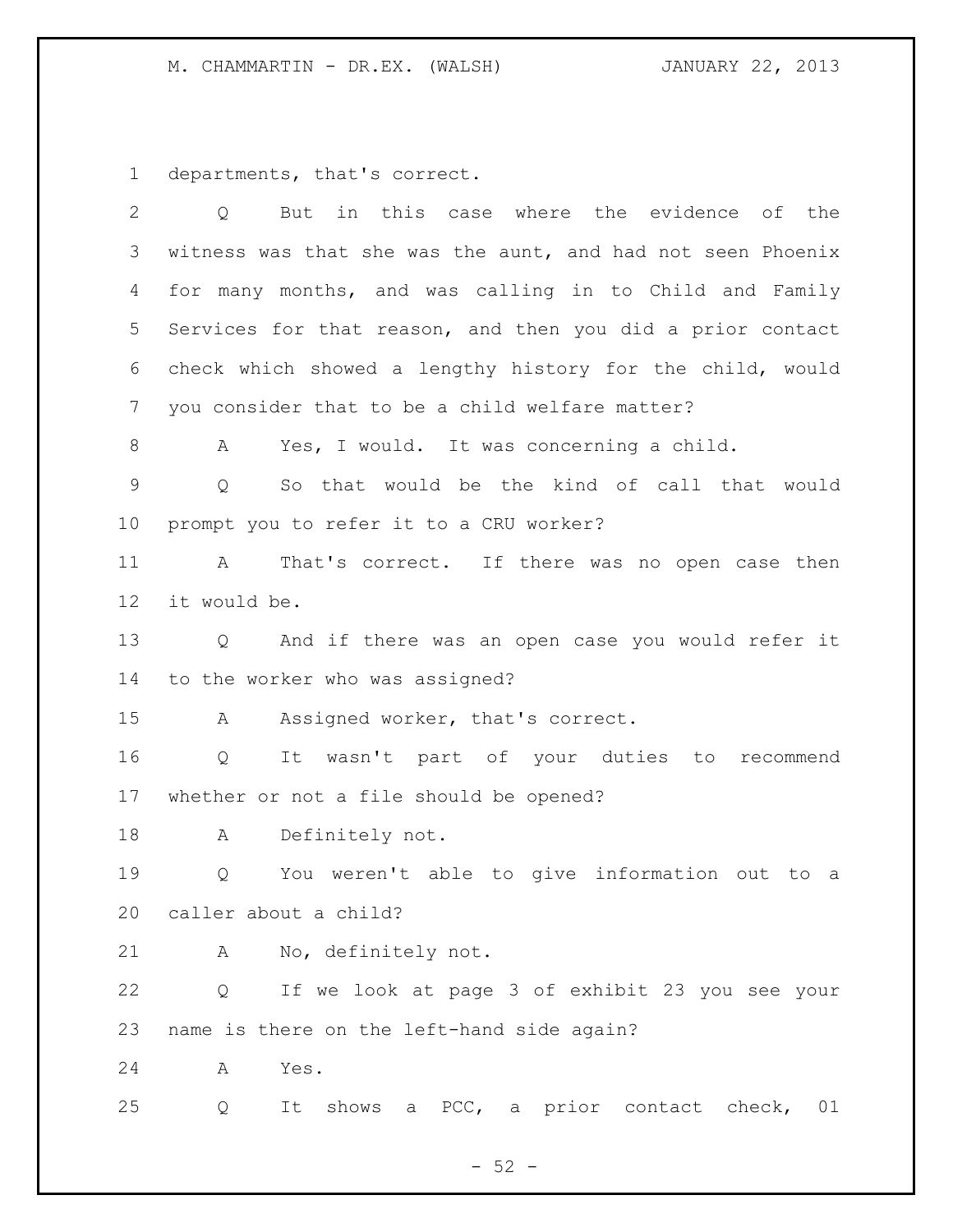M. CHAMMARTIN - DR.EX. (WALSH) JANUARY 22, 2013 M. CHAMMARTIN - CR-EX. (GINDIN)

 January, '82, Kematch, Samantha. Again on August 24, 2005 at 2:57 p.m.

 So that shows us that in addition to searching Phoenix Sinclair's name you were searching Samantha Kematch's name?

A That's correct.

7 Q And you have no way of recalling what, if anything, you did after doing these searches?

 A No, I can just again surmise that if there were child welfare concerns, and it was a closed file, then it would have been -- the call would have been transferred to the Crisis Response Unit.

 Q And you can certainly say that on August 24, 2005 you conducted two searches for Phoenix Sinclair and one for Samantha Kematch?

16 A That's what the records show, yes.

MS. WALSH: Thank you. Those are my questions.

18 THE COMMISSIONER: Mr. Gindin, please.

# CROSS-EXAMINATION BY MR. GINDIN:

 Q Good morning. My name is Jeff Gindin. I appear for Kim Edwards and Steve Sinclair. I just have a few questions for you.

 Firstly with respect to the notes that you kept, the handwritten notes with details on it, would they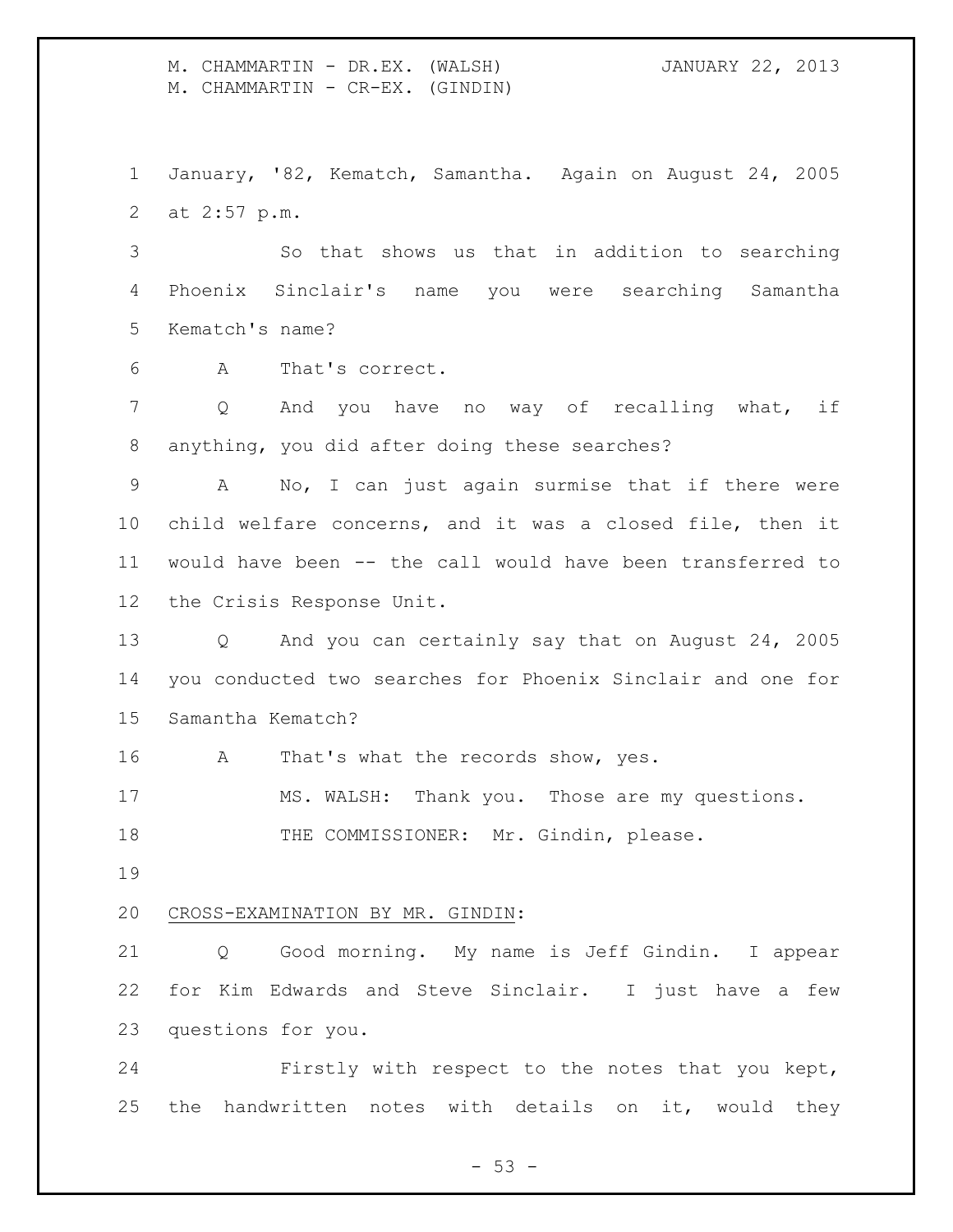M. CHAMMARTIN - CR-EX. (GINDIN) JANUARY 22, 2013

 include the presenting problem or the reason for the call? A I assume that you're referring to a message that I would have taken -- Q Yes. A -- for the Crisis Response Unit, and there would have been a brief overview of what I understood the caller was presenting the problem as -- Q Um-hum. A -- and that would have -- yes, I would have written that down on the message. Q And where, where might that message be now if it was in fact done? 13 A You know, I'm sorry, the message would have been given to the Crisis Response Unit. Q Um-hum. I see. But the notes that you, yourself, keep of the information with respect to the call that you're receiving, whenever the call comes in to you, those are no longer available; correct? A At the time in 2005 there was no copies of a message kept at reception. That has changed since then. There is a carbon copy that is kept, but at that time it was just one single sheet that was handed in to the CRU, 23 and that's  $-$  Q I'm not referring to what you may have handed in to them  $-$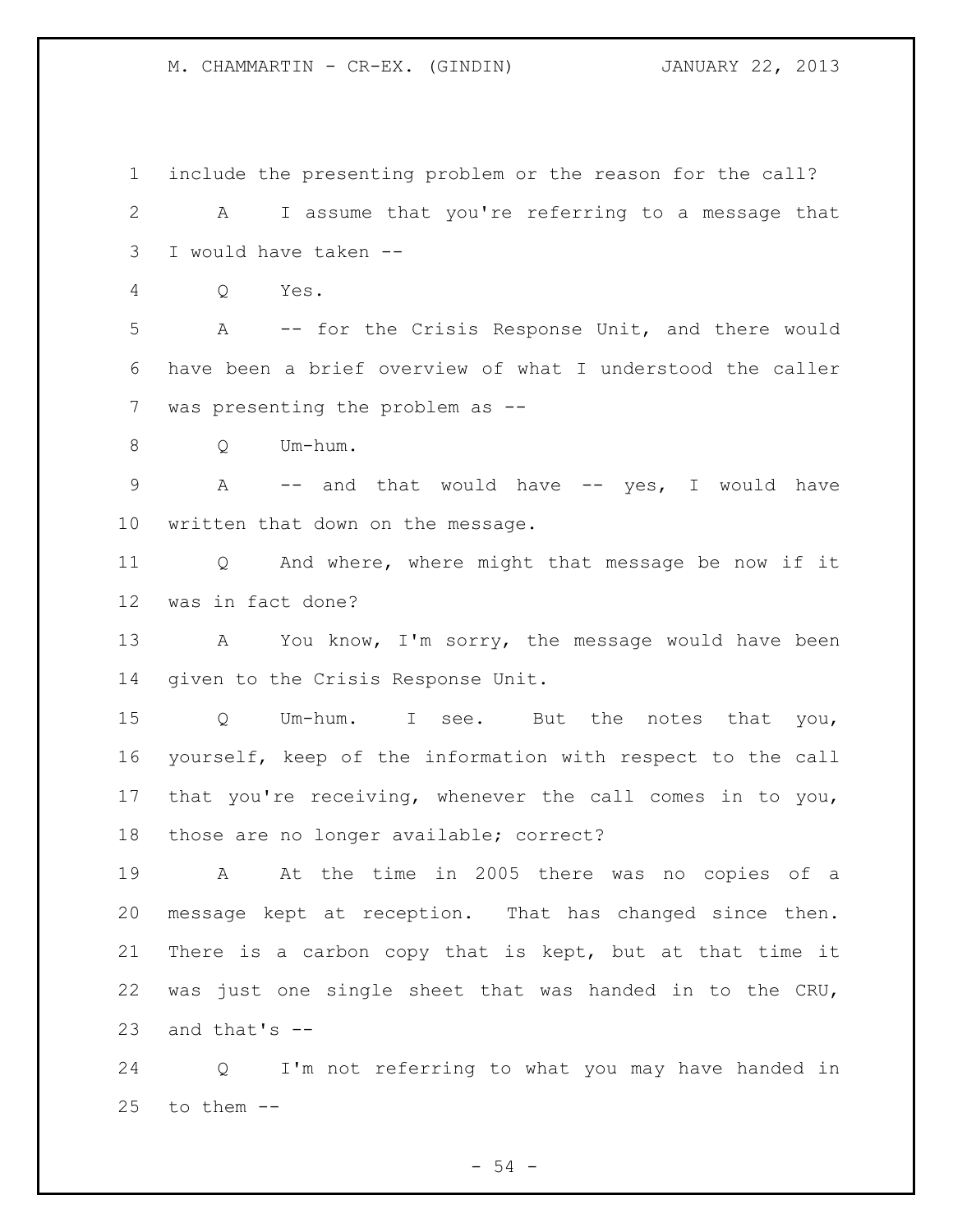1 A Oh, my -- oh, sorry, sir. Q -- but your own personal, your own personal notes that you make. 4 A Okay. Those were not -- well I guess that's where I was a little confused because all that I take is the names and the birth date, or the age of a child -- Q Um-hum. A -- and those are put into a shredding box at the end of the day. Q Okay. So whether or not those notes would disclose a precise birth date, that you were given or not, you can't recall? A No. Q Now, we see here from the information that there's a search done at 2:50, 2:56 and 2:57. Three searches that are done within about a seven minute period. Two of Phoenix and one of Samantha. Would that tell us that you likely got three calls, or can you say? 19 A I guess at first I, I guess -- like we weren't sure if that was 2:58 or 2:50, right, when we were looking at the  $-$  Q Right. A -- search previously. It would -- to me it would make more sense if it was 2:56, 2:57 and 2:58 where you would do a check on Phoenix and then I would have done a

 $- 55 -$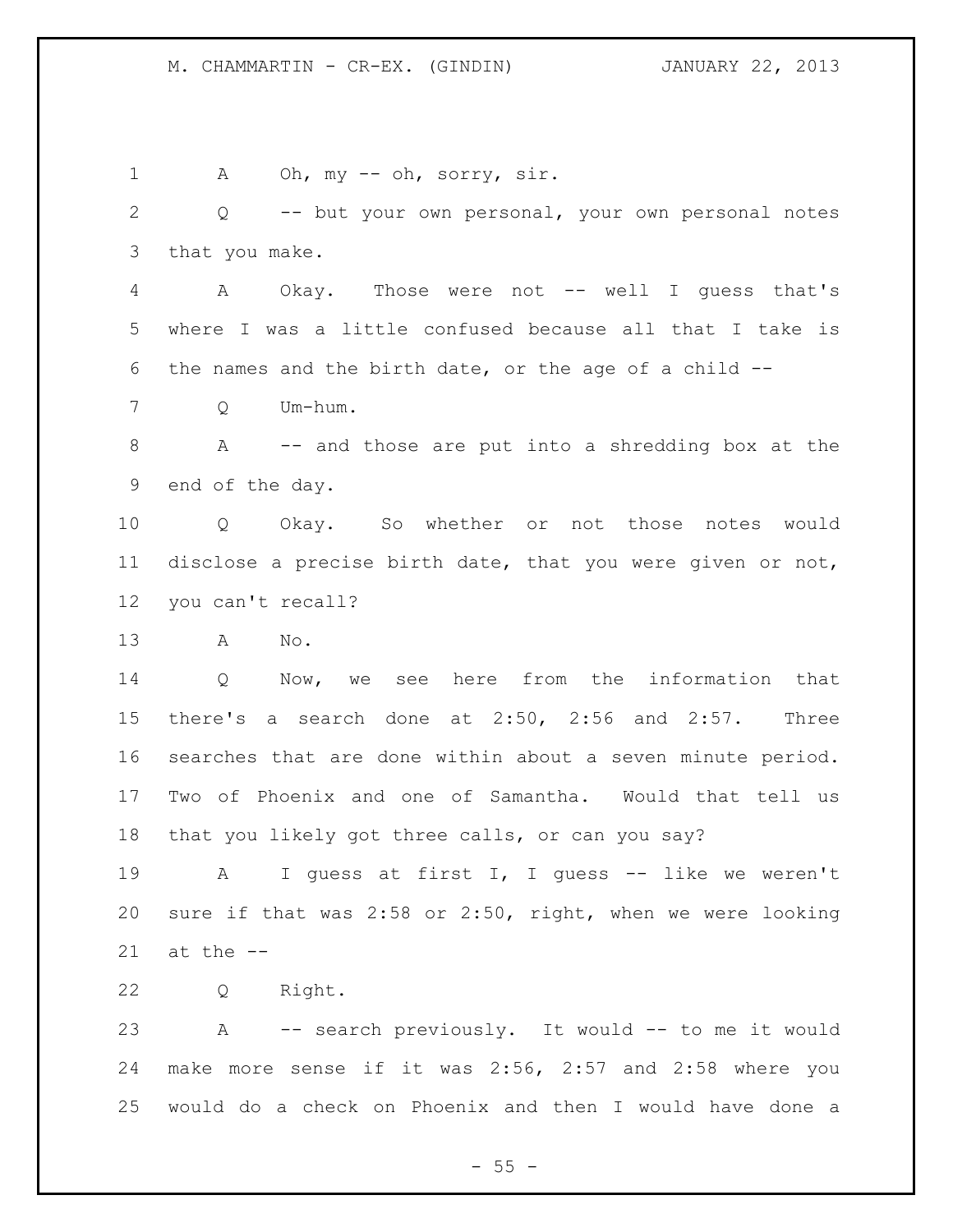M. CHAMMARTIN - CR-EX. (GINDIN) JANUARY 22, 2013

 check on, on Samantha, and then maybe the caller might have 2 said, oh, I'm sure that there's a file open, or -- and then perhaps that would have been the reason why I would have re-entered Phoenix's name. Q Um-hum. A I'm just guessing, sir, I'm sorry. Q Obviously something provoked you to do a search? 8 A That's correct. Q If someone is simply calling to ask you information about somebody you wouldn't really do a search typically? A I'm sorry, let me just repeat what I think that you said to me. If somebody was just calling for information on someone? Q Yes. A I would again do a prior contact check, and see if there was an assigned worker, and if there was I would transfer that call again -- I'm sorry to repeat myself, to the worker and if not if they had concerns about a child then I would put again the call through to the Crisis Response Unit. Q So one of the reasons that you might do a search is that some concerns were expressed to you? A That's correct.

Q And you can't help us in any way with respect to

 $-56 -$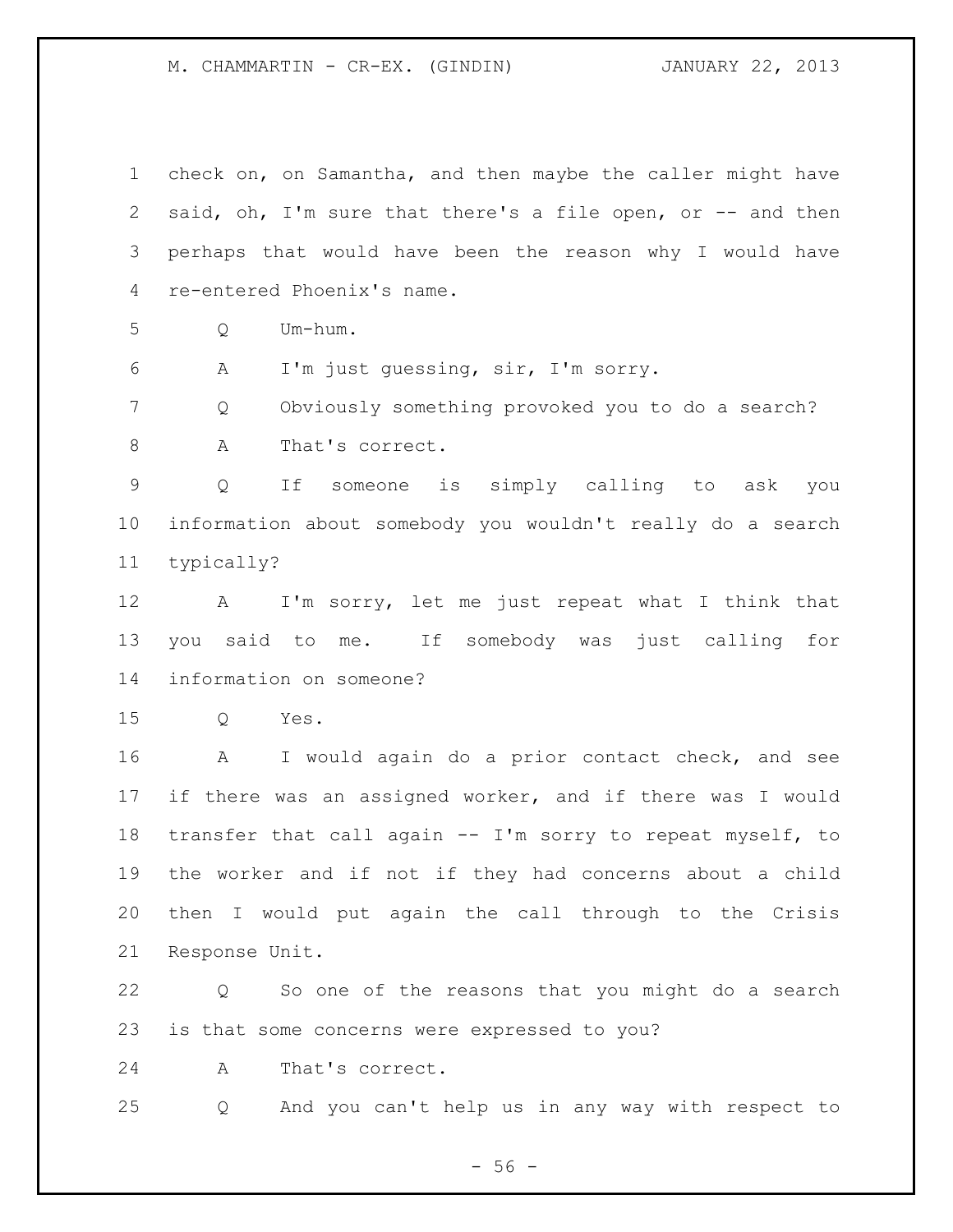## M. CHAMMARTIN - CR-EX. (GINDIN) JANUARY 22, 2013

 the reason for the calls you got, how many calls you may have got, none of that you're able to help us with; right? A Are you referring, sir, on this particular matter?

Q Yes, on this particular day.

 A No, I have no recollection at all, at all about the calls that would have came in on Phoenix. I'm sorry, no.

 Q It's possible, for example, that you might have gotten a call, the person could have asked you your name because they wanted to call back, or needed to call back, and you would have given the name, and they would have called you back again; that could have been the case?

 A It could have. I'm looking at the times that elapsed in between these searches. I would think that it was probably one search that I was doing on the family by 17 the times that show up on, on my computer screen here. Again, sir, I'm just guessing.

 Q So if your search revealed that there was no open file --

A Um-hum.

Q -- what would you likely do?

A If there was no open file --

Q Um-hum.

A -- the call always goes to the Crisis Response

 $- 57 -$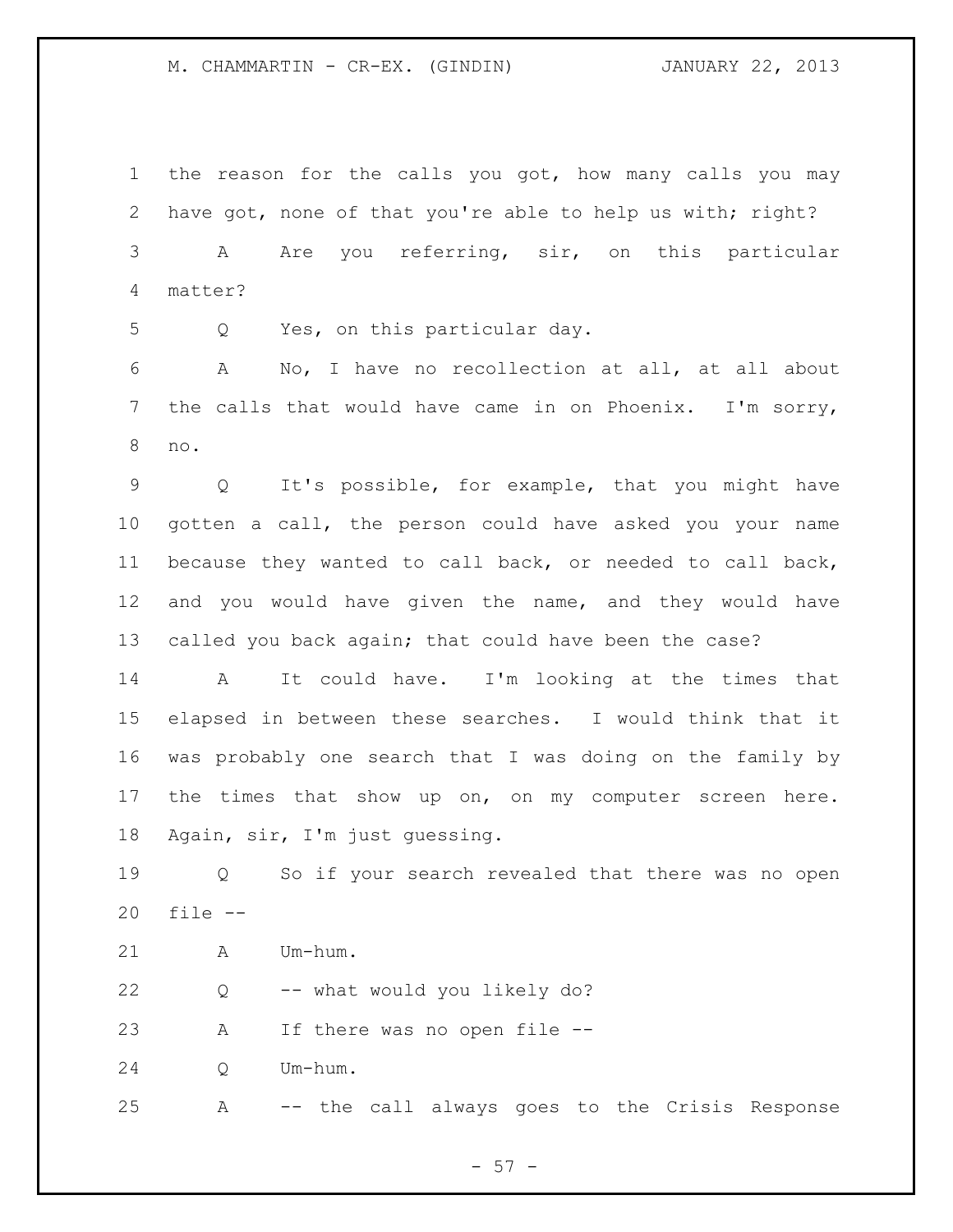M. CHAMMARTIN - CR-EX. (GINDIN) JANUARY 22, 2013 M. CHAMMARTIN - CR-EX. (PAUL)

 Unit if someone has child welfare concerns. Q And if your information revealed that there was a closed file you would likely refer it again to CRU? A That's correct. The call does not go to the previous worker, it goes to the Crisis Response Unit. Q And you really can't tell us so that's what you did? 8 A No. MR. GINDIN: Thank you. 10 THE COMMISSIONER: Mr. Paul. MR. PAUL: Thank you, Mr. Commissioner. CROSS-EXAMINATION BY MR. PAUL: 14 Q You know my name I'm sure. A Yes. Q Sacha Paul for Winnipeg CFS and the department, and as I'm hearing the evidence I'm trying to understand the structure of how -- intake work at this time. If I can put it this way again. You're an administrative support staff person? A That's correct. Q And one of your jobs is to receive calls coming into the agency? A That's correct. Q And is it fair to say that that job includes say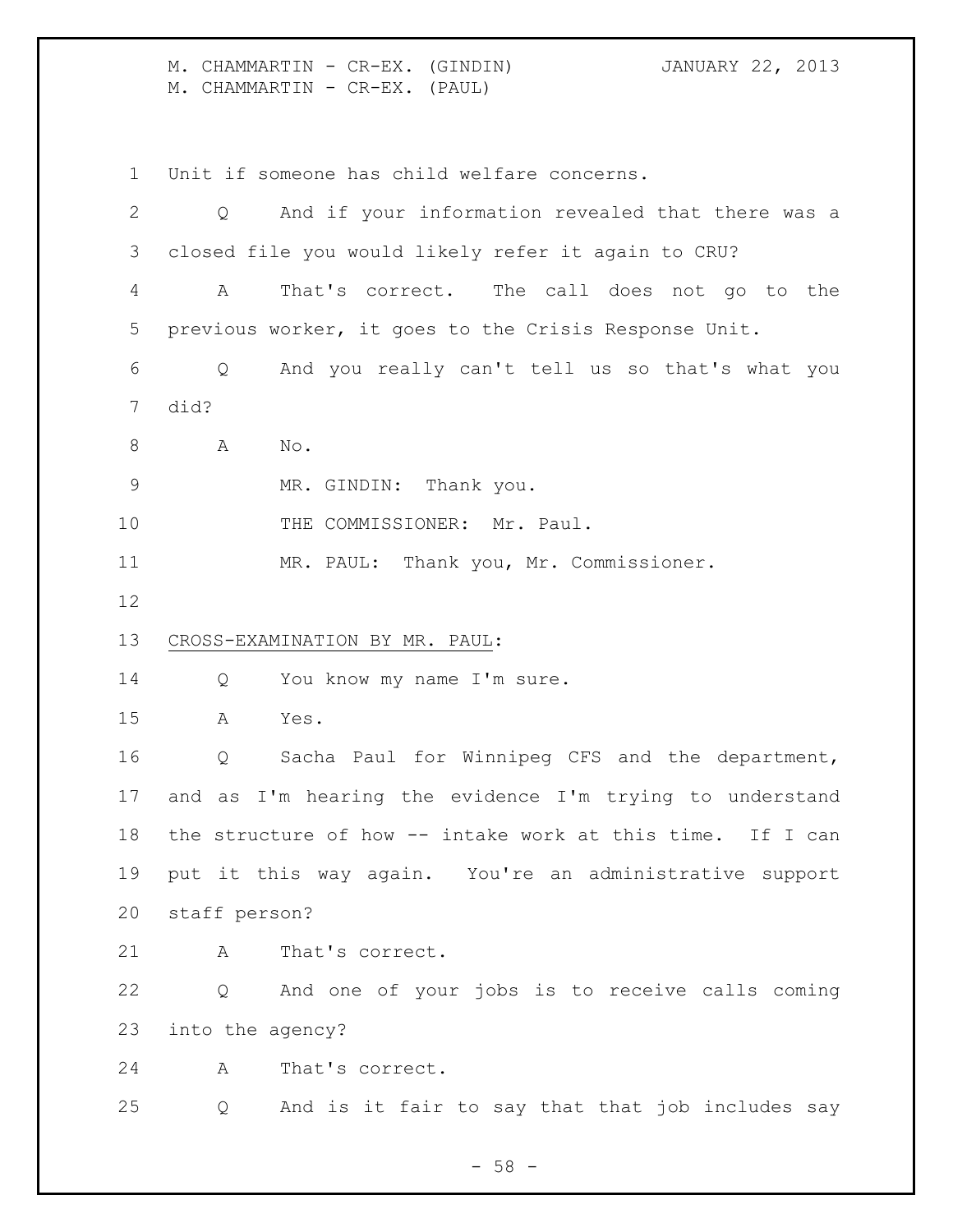M. CHAMMARTIN - CR-EX. (PAUL) JANUARY 22, 2013

 if someone's calling for the executive director, your job is to then to refer that on to the executive director -- A Yes. Q -- or is it simply directed to child protection concerns, if I can put it that way? A No, we have various departments at ANCR. Q Okay. A So you have from Human Resources, to Intake, to payroll, accounting, yes. Q So, so you're working all sorts of phones and all sorts of calls? A For all the departments in, in the building, yes. Q In 835 Portage? 14 A That's correct. Q Okay. So, again, the calls you can get could be as mundane as, could you put me through to the HR department, please? A That's correct. Q And, again -- so essentially your role is to, if I envision it, to route people to the right people? A That's correct. That's a very good word. Q Okay. And as part of that, if I can put it this way into our structure of Intake, you as the admin. support staff are at the very front line of the calls, and if there is some child protection concern underneath you are the CRU

- 59 -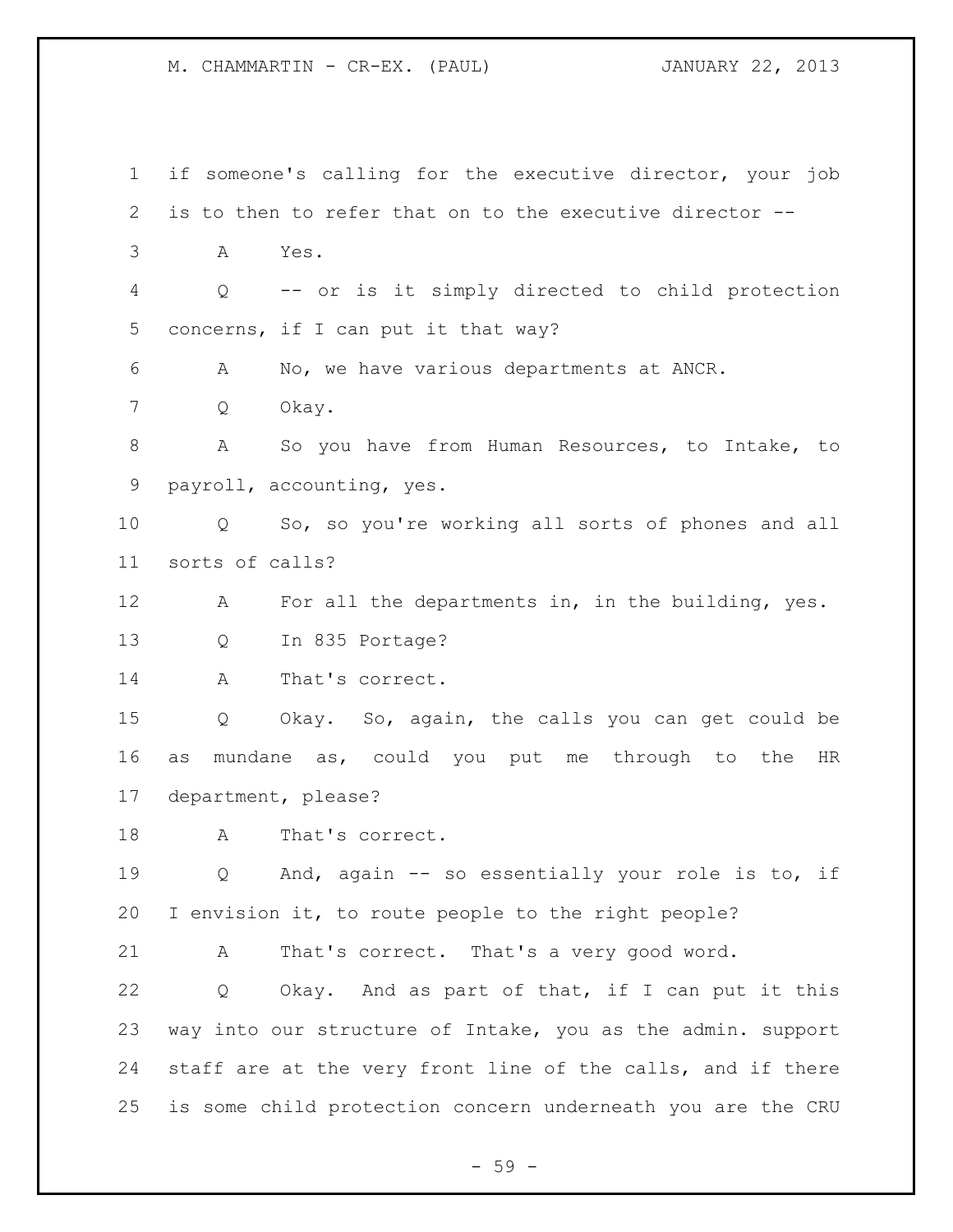M. CHAMMARTIN - CR-EX. (PAUL) JANUARY 22, 2013

people?

A That's correct.

 Q Right. And as I gather it then if you are getting general calls of things that are clearly not child protection, like swimming lessons, you're able to deal with that then and there; right?

A That's correct.

 Q But if you have any question whatsoever about a call being child protection you're sending it to CRU; right?

11 A That's correct.

12 Q And, again, this --

13 THE COMMISSIONER: Well, just let me ask this question. Do you send it there before you make your search?

16 THE WITNESS: No, sir. If they're calling on a particular child I do a prior contact check to see if it's an assigned case, if it's an open file already. It would only go to the Crisis Response Unit if there was no worker involved in the case.

21 THE COMMISSIONER: Yeah, yeah.

 MR. PAUL: And I misspoke on that. I was -- 23 THE COMMISSIONER: Yeah. I, I thought you were implying it was automatic over --

MR. PAUL: Yeah. No, no, I misspoke. I, I left

 $- 60 -$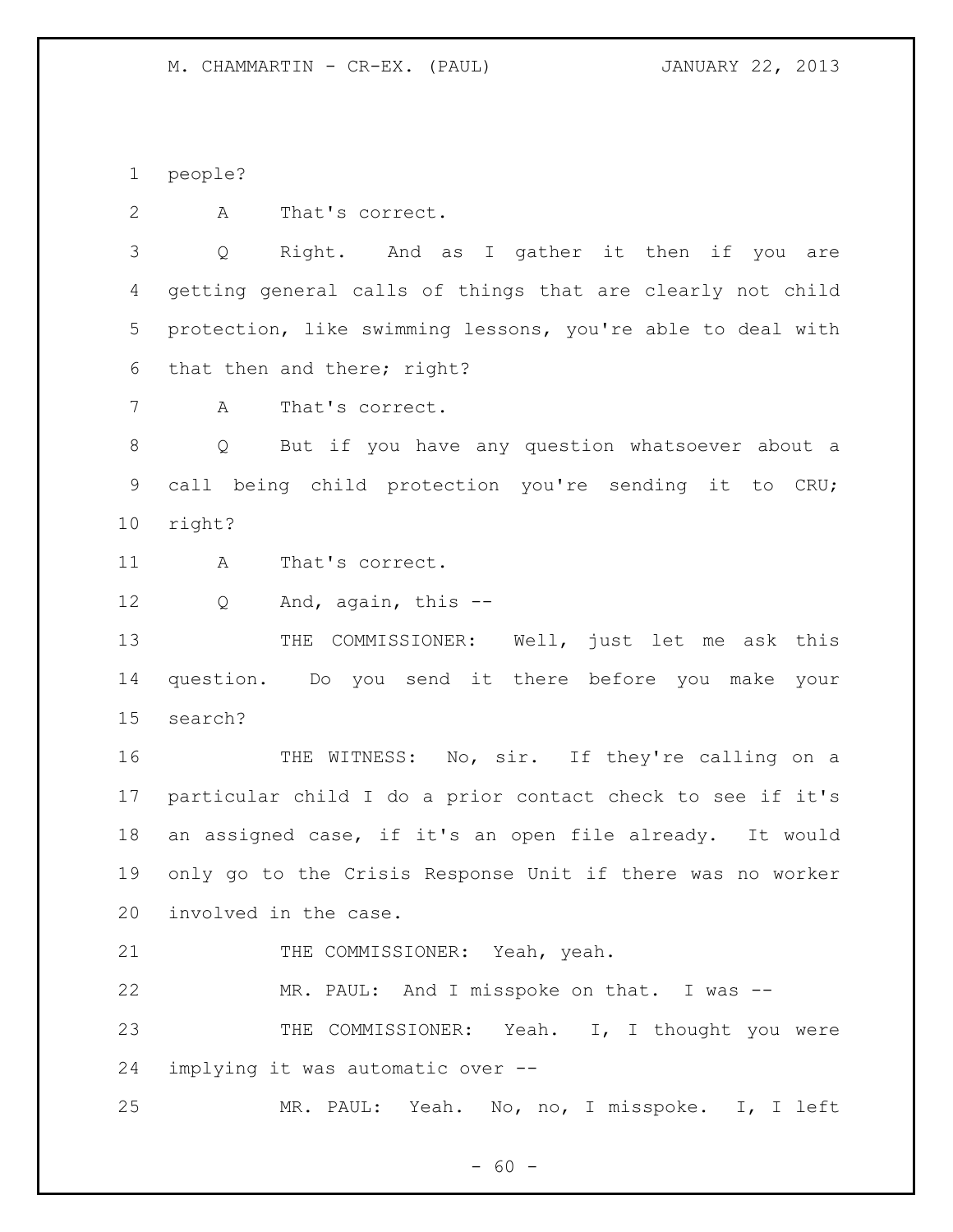# M. CHAMMARTIN - CR-EX. (PAUL) JANUARY 22, 2013

 out details. BY MR. PAUL: Q As part of your routing function if you got a call that could have a child protection concern with it you're going to go onto the computer system to see where I should direct that call; correct? 8 A That's correct. Q And if there is an open file you're going to send it to the open worker; right? 11 A That's correct. Q And if there's a closed file then you'd send it to CRU? 14 A Again correct. Q Okay. And then it would be fair to conclude that in this particular case, if indeed the print-out shows searches being done at 2:56, 2:57 and 2:58 that's most likely you handling one call at that time? A That's what I would certainly think, yes. THE COMMISSIONER: Why do you say that? 21 THE WITNESS: Pardon me, sir? THE COMMISSIONER: Why do you say that? 23 THE WITNESS: Well because at the time, right -- THE COMMISSIONER: So you're ruling out three separate calls; are you?

 $- 61 -$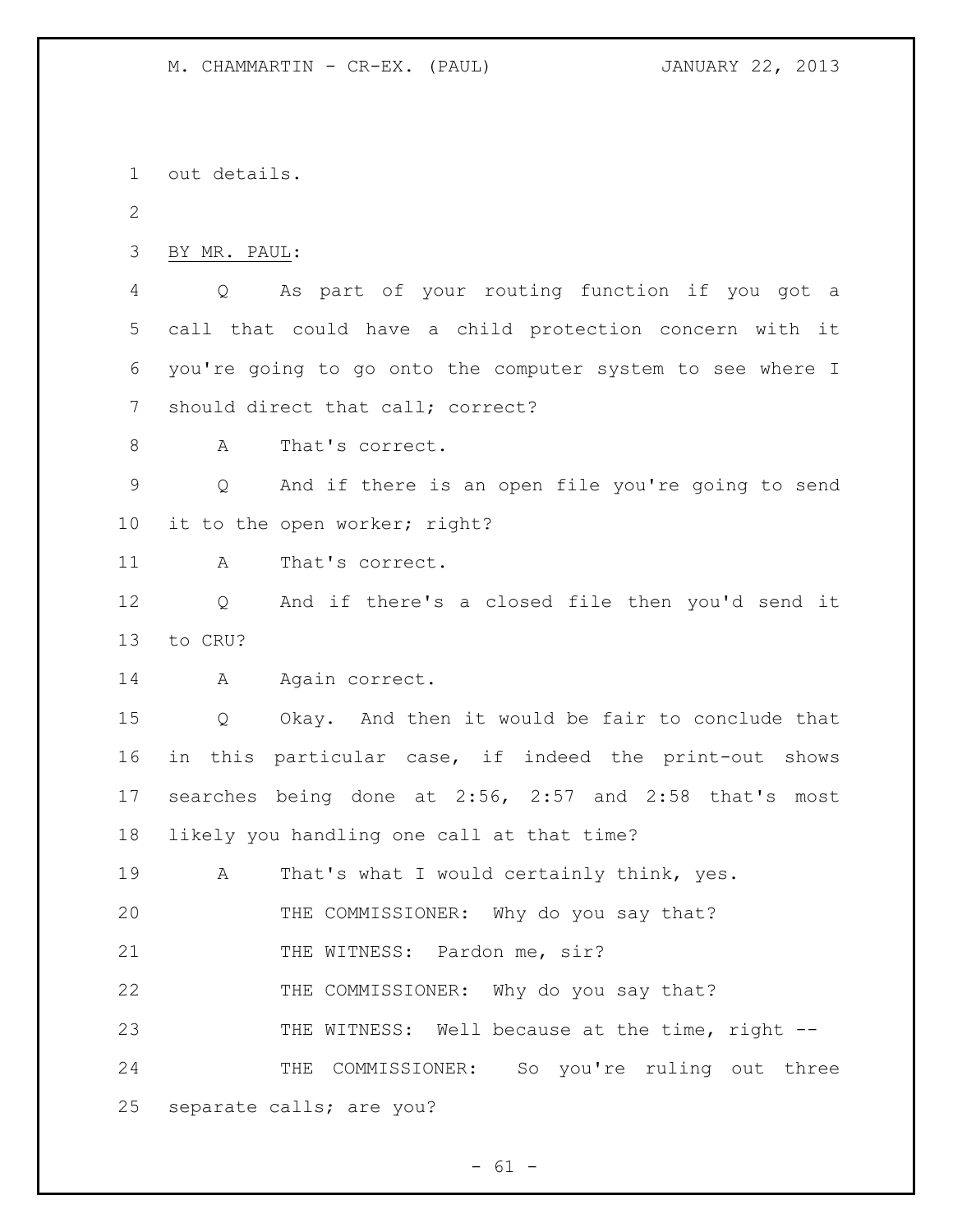M. CHAMMARTIN - CR-EX. (PAUL) JANUARY 22, 2013 M. CHAMMARTIN - CR-EX. (SAXBERG)

 THE WITNESS: I would think, sir, because at the time of the input into the computer, in the short span that that was, I'm just guessing that that would have been one call that I did first on Phoenix, then on to the mother, and then for whatever reason -- maybe the caller said, I'm sure that there's a file open, or whatever, I then again re-entered Phoenix's name. I can't be certain, sir, because I do not remember doing those inputs, I'm just guessing. 10 THE COMMISSIONER: I understand. 11 MR. PAUL: Mr. Commissioner, those are my questions. 13 THE COMMISSIONER: Thank you, Mr. Paul. 14 MR. PAUL: Thank you. 15 THE COMMISSIONER: Mr. Saxberg. MR. SAXBERG: Thank you, Mr. Commissioner. CROSS-EXAMINATION BY MR. SAXBERG: Q Good morning, Marie. My name is Kris Saxberg, and I act for ANCR. I just want to clarify one very small matter. You'd mentioned that Faye Jashym you believe was your supervisor? A I believe she was, sir. There was a transition of staff for a little -- you know, so I believe at that time that it was Faye.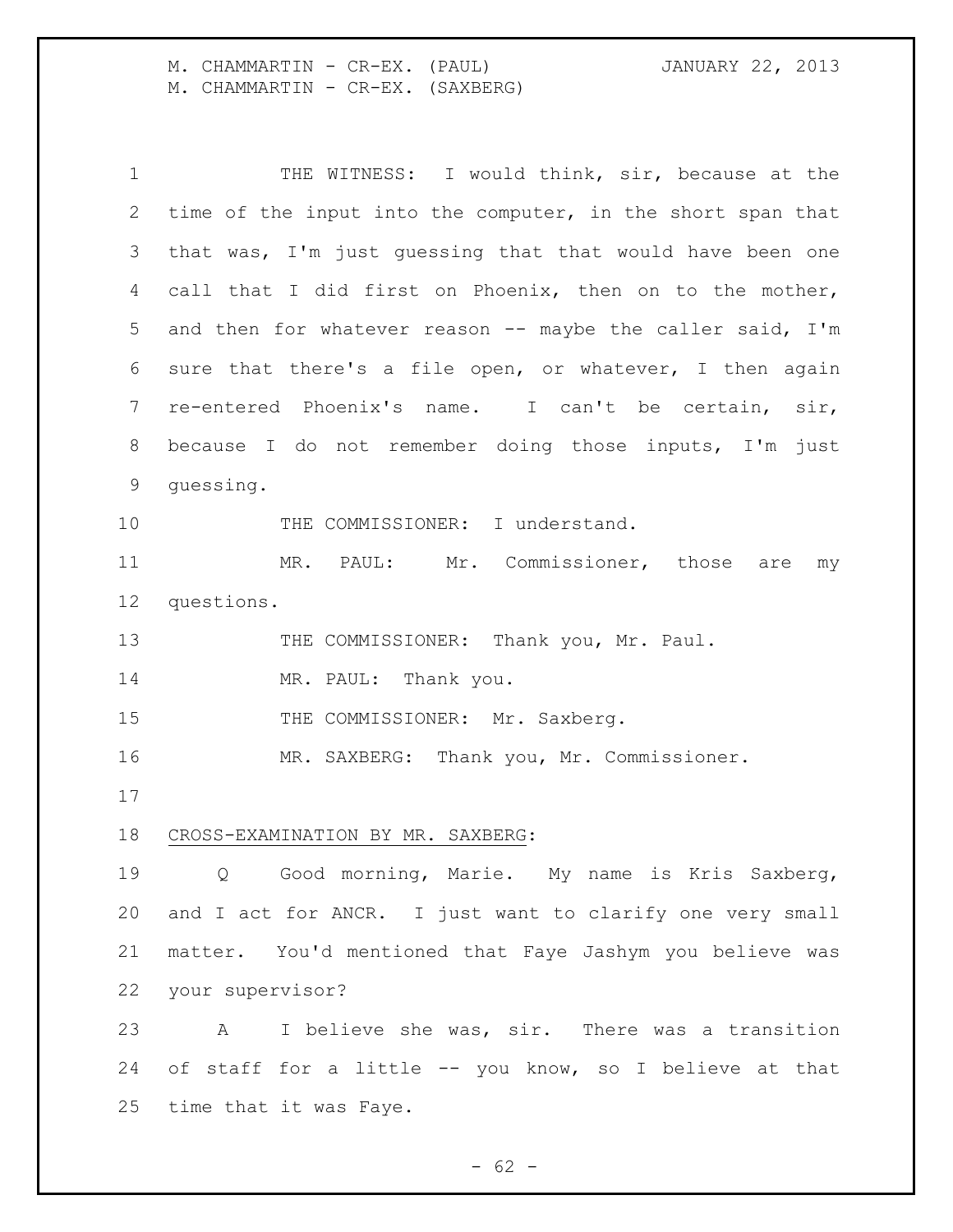M. CHAMMARTIN - CR-EX. (SAXBERG) M. CHAMMARTIN - CR-EX. (RAY)

 Q And the time that we're speaking of is August, 2005?

A That's correct.

 Q And my information is that Faye didn't start at JIRU until September 11, 2007.

 A Oh, really. Obviously I was wrong. I'm sorry. It could have been Tracy -- I'm not sure because they had quite a change in staff at that time, so I'm not sure, sir, I'm sorry.

 MR. SAXBERG: Okay, okay. Thank you. Those are all my questions.

12 THE COMMISSIONER: Mr. Ray.

## CROSS-EXAMINATION BY MR. RAY:

 Q Ms. Walsh asked you a question about -- or, or put to you some facts that we've heard in this hearing that Phoenix and -- or her family, her father, her mother, had a CFSIS history that would have shown up, and you indicated to us that you would have -- I think your evidence was you would have seen that when you did your, your prior contact search, or prior contact check.

 As the administrative person would you go further into checking into the file and reviewing the, the CFSIS history, and doing all those things that a social worker would do, or would you simply just -- you would, you would

- 63 -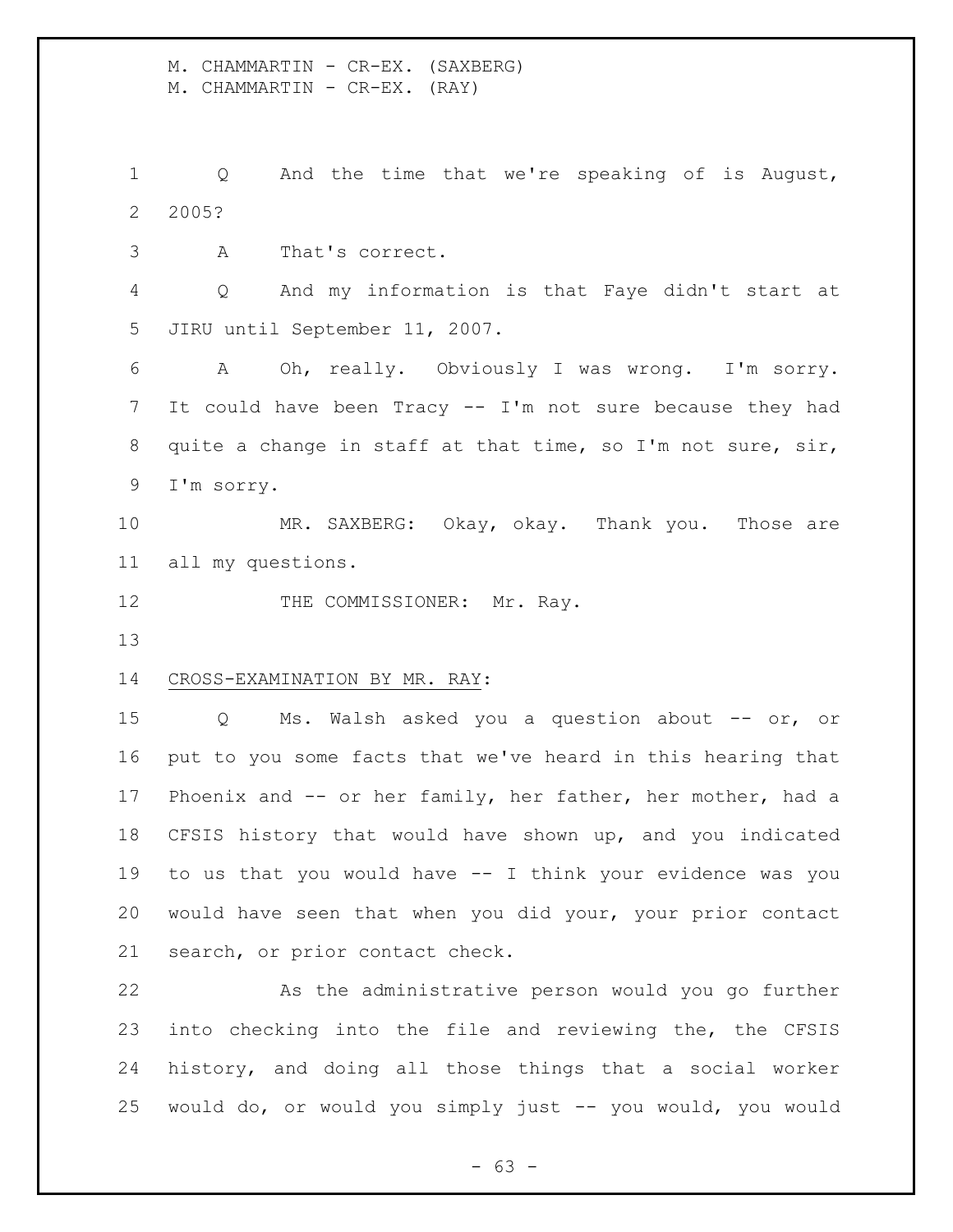M. CHAMMARTIN - CR-EX. (RAY) JANUARY 22, 2013 M. CHAMMARTIN - RE.EX. (WALSH))

 be aware of it, but then you'd pass it on to the social worker, which ...

 A My only concern is if a file is open or not. I have no reason to go into case notes or any other additional information.

 MR. RAY: Thank you. That was my only question. 7 THE COMMISSIONER: Ms. Walsh.

MS. WALSH: Just one area of clarification.

## RE-EXAMINATION BY MS. WALSH:

 Q As the, the person on the front line, or administrative desk, there were a number of options the way a call could come in. A call could come to you and you would do a search, and then pass it on to a CRU worker; that's, that's one thing that could happen if you answered a call?

A Yes.

 Q Or you could answer a call and determine that this was something completely unrelated to child welfare, and you wouldn't do anything more with it?

 A I would just redirect. As a rule we have a resource manual that tells us, you know, the numbers where a person could reach the department that they were looking for.

Q And could calls sometimes come in and not go

 $- 64 -$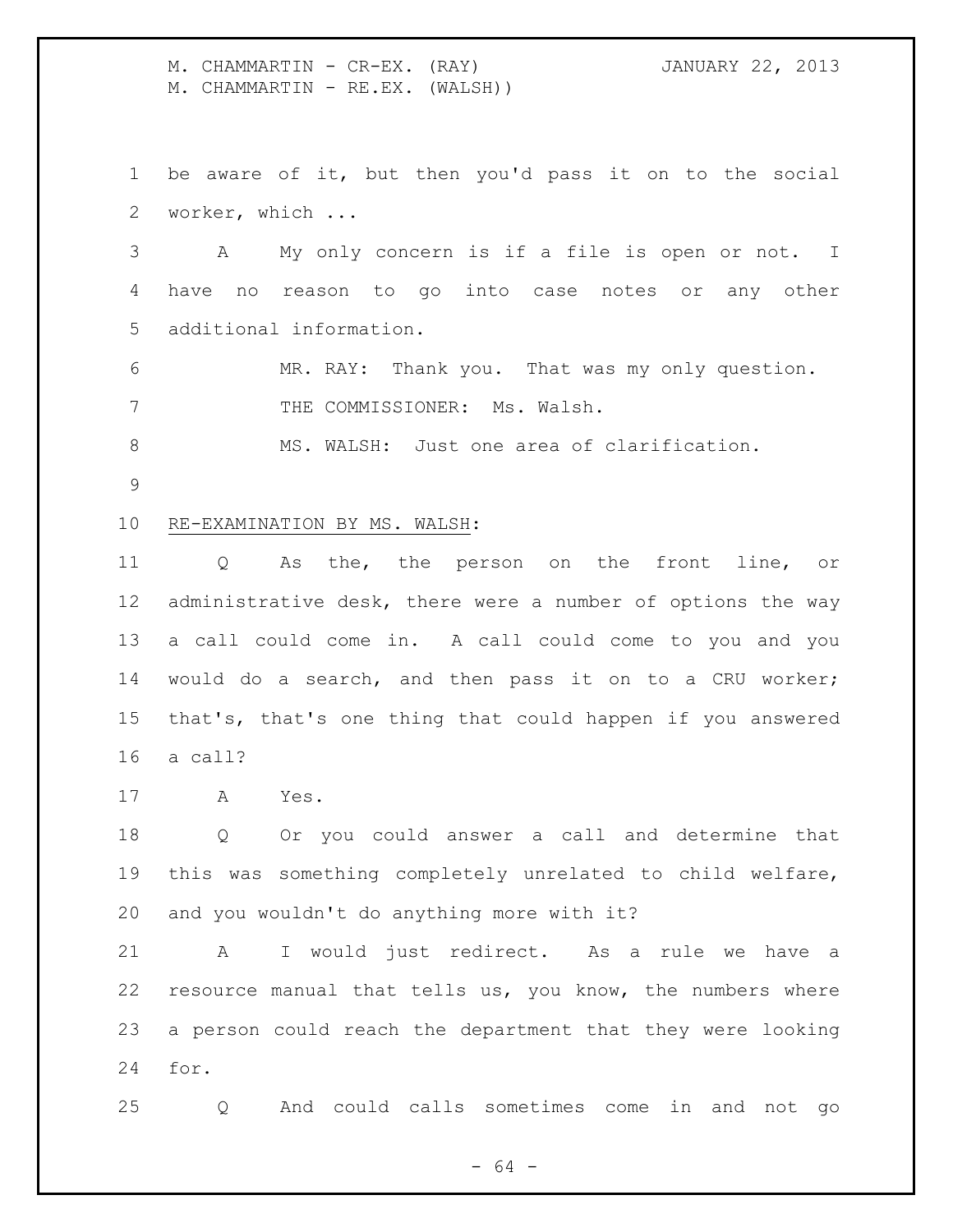through you, be answered directly by a CRU worker?

 A No, they do not. There's, there's three of us at reception and the calls come in on the main line, and then they're transferred to the CRU.

 Q So when the CRU worker does a search it could be in response to a call that you have transferred to them?

A That's correct.

Q Or information that you've given them?

A That's correct.

 Q Since in this case we see that you did three searches, two relating to Phoenix, one relating to her mother Samantha Kematch, is it fair to assume that you then transferred the matter to a CRU worker?

 A It would be fair to assume that if the caller was calling in regard to child welfare concerns, and I saw on my screen that there was no open file then that would be the normal procedure would be to transfer that call to the Crisis Response Unit.

 Q And in this case what we see is that you did your searches around 2:56, 2:57 and then searches were done by a CRU worker, Ms. Strobbe, at 3:21 -- sorry, 3:26, 3:29, 3:31, so it could be that those searches were done because you transferred the call that you had received, or the information you'd received to Ms. Strobbe?

A That's a fair assumption, yes.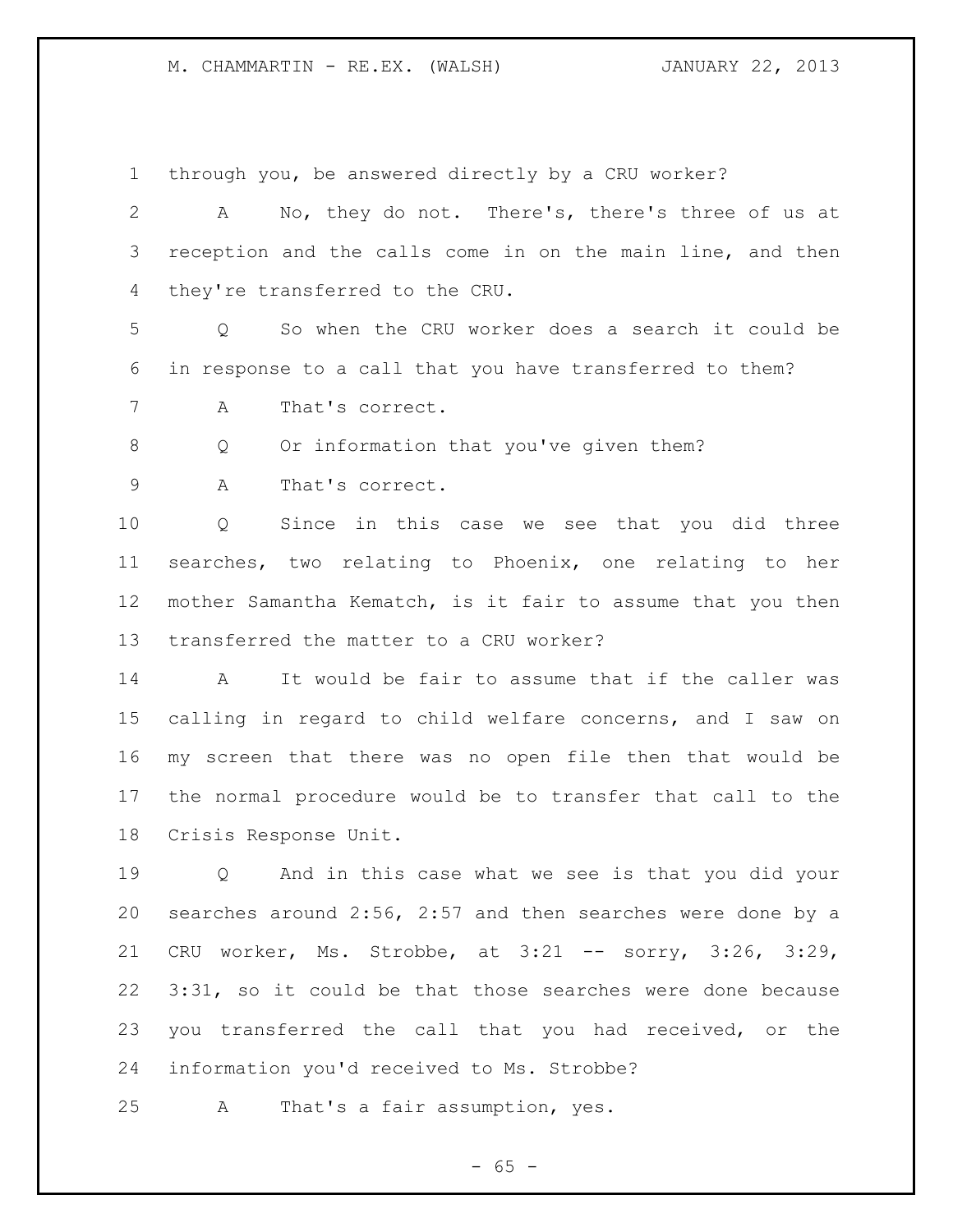Q Since the calls come to you first why does your name not show up more frequently in these search audit queries?

 A Let me try to understand here what you're saying to me. That my name only shows up three times as doing a prior contact check while as does various workers that have more -- like let's take Jennifer Strobbe has more times that she shows up as having done a prior contact check. 9 Now she would have been doing work -- sorry.

Q No, go ahead.

 A She would have been doing various searches for 12 whatever she was working on at the time, that's -- or maybe also it could be that someone else, like another receptionist -- I'm trying to see what kind of -- like there are three receptionists so it's possible that another receptionist would have gotten the call, and transferred the call to, to CRU, I'm not too sure. I don't know, I --

18 THE COMMISSIONER: Did you, did you and Ms. Strobbe do the same kind of work, you, you had comparable positions?

21 THE WITNESS: No, we do not, sir. I am just an administrative role, while as Jennifer Strobbe is a social worker.

24 THE COMMISSIONER: Yes.

THE WITNESS: She was working with the Crisis

- 66 -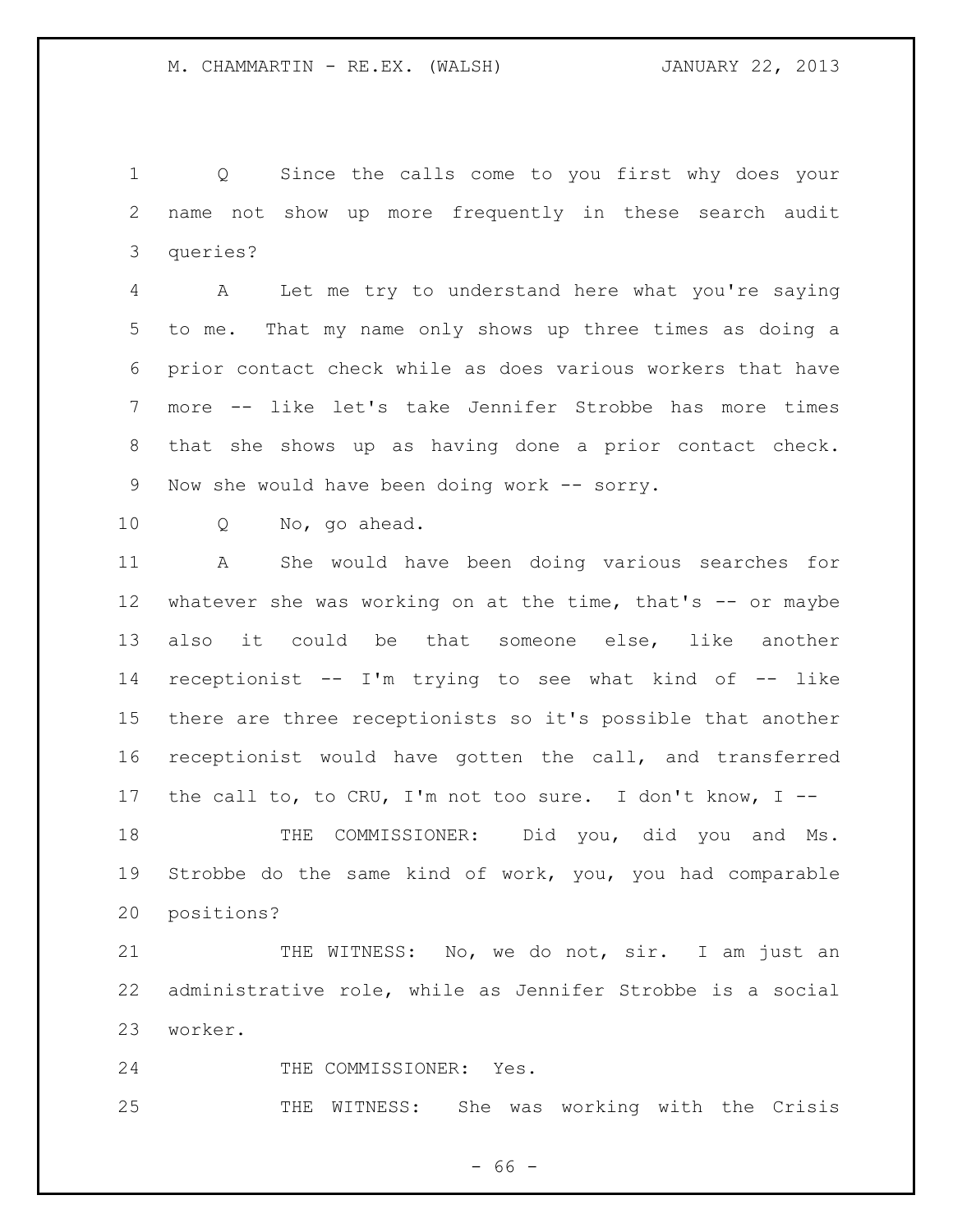Response Unit.

| 2               | THE COMMISSIONER: Yes.                                         |
|-----------------|----------------------------------------------------------------|
| 3               | THE WITNESS: Yes.                                              |
| 4               |                                                                |
| 5               | BY MS. WALSH:                                                  |
| 6               | And just -- counsel for the department has just<br>Q           |
| 7               | asked me to clarify that the exhibit 23 that we have the       |
| 8               | screen shots from in front of you is only with respect to      |
| 9               | searches done relating to Samantha Kematch or, or Phoenix      |
| 10 <sub>o</sub> | Sinclair, but there are a number of different workers who      |
| 11              | show having done searches --                                   |
| 12              | Um-hum.<br>$\mathbb A$                                         |
| 13              | Q -- and your name is not entered as frequently, or            |
| 14              | shown as frequently as, as all those workers.                  |
| 15              | I have no explanation for that.<br>A                           |
| 16              | Did, did you do a PCC with respect to every call<br>Q          |
| 17              | you received?                                                  |
| 18              | Again the only time that I do a PCC is if it's<br>$\mathbf{A}$ |
| 19              | child welfare concerns and then, yes, if they're calling       |
| 20              | about a particular child I will always do a prior contact      |
| 21              | check, unless the caller would say, can I speak to so and      |
| 22              | so. Then you just put the caller through to whoever            |
| 23              | they're asking to speak to.                                    |
| 24              | Oh, that's, that's something interesting because<br>Q          |
|                 |                                                                |

- 67 -

we have heard witnesses testify that sometimes they would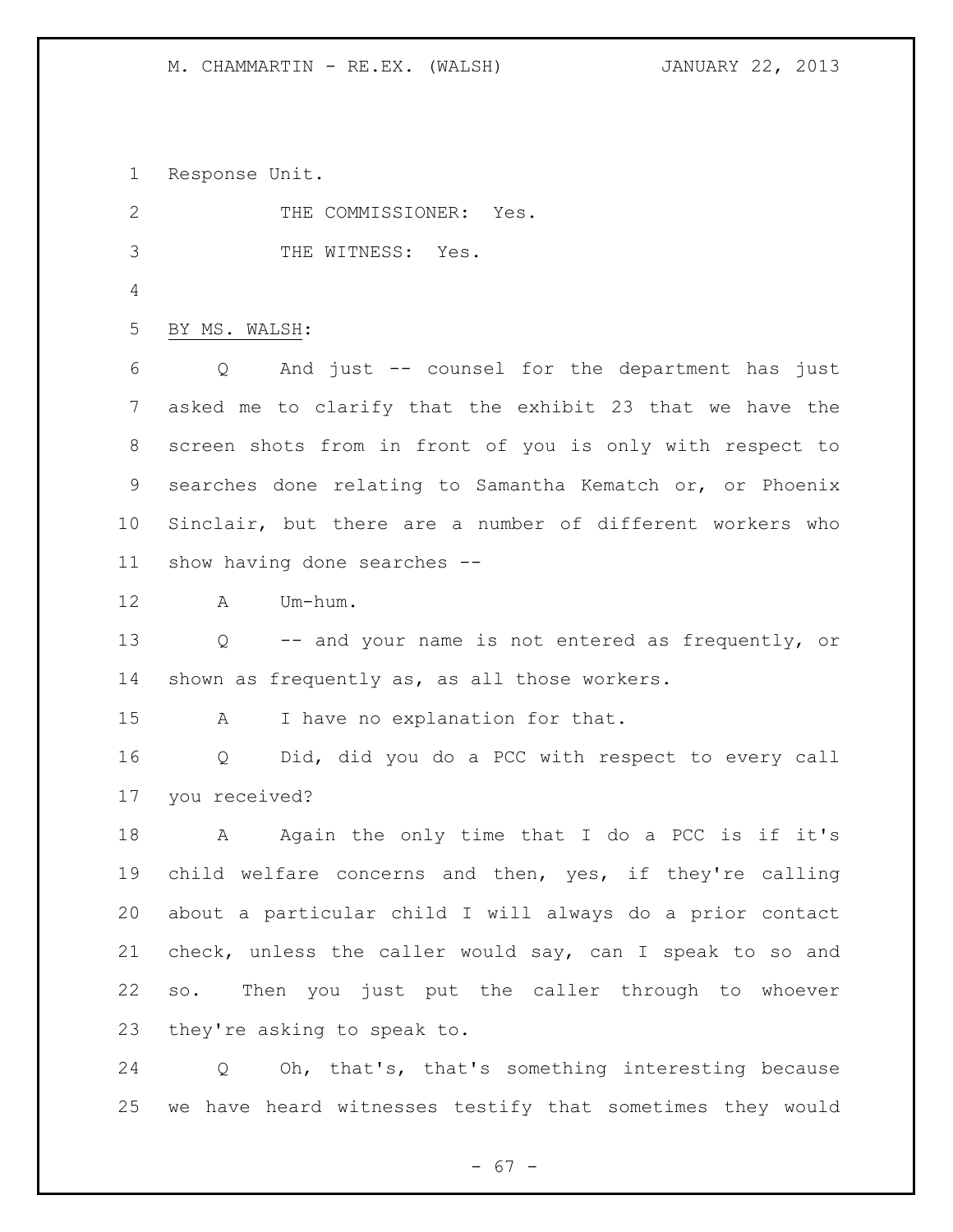call an agency and ask to speak to a specific worker, so that happened from time to time?

 A Yes, it does. I mean sometimes, you know, another social worker or, or a client will have been given the name of a worker, and they'll, they'll phone for, for that particular worker.

 Q And when that happens you transfer the call to the worker?

 A To the worker that they're requesting to speak to, yes.

 Q Or leave them a message if they're not around? A Oh, yes, the caller would leave the message, yes. Q So just finally as a, as a non-social worker you -- when you answer a call and you do a PCC, and you find that the person about whom the call is made has a history if the file is closed then you would refer the matter to a CRU worker?

 A If the file is closed, or if it's a new referral, that call goes to the Crisis Response Unit, yes.

 Q You said there was another receptionist working at the same time that you were working?

A That's correct.

Q Do you know -- and who was that?

A At that time I believe it was Harold Miller.

Q Do you know whether his practice was the same?

 $- 68 -$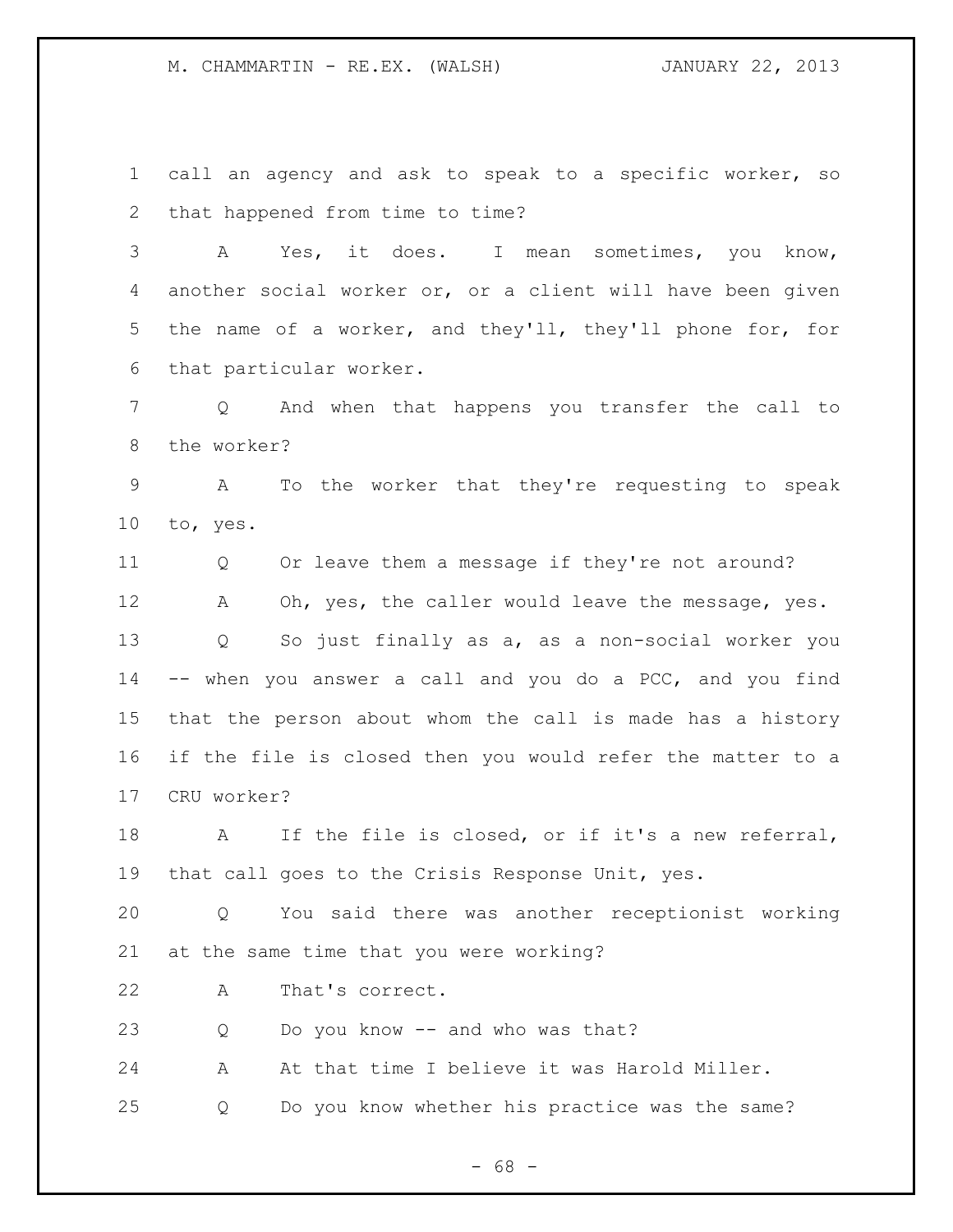M. CHAMMARTIN - RE.EX. (WALSH) JANUARY 22, 2013

1 A You know, from what I could tell, yes, we -- I mean we, we did the same line of work, right, and it is standard, if that's what you're referring to is if a file is opened it goes to the worker -- is that what you're referring to? Q Yes. A Yes, yes. Q So the screen in front of you shows second from the top the name Harold Miller, do you see that? A Yes, I do. Q And it shows a search of Samantha Kematch? A Yes. Q On August 24, 2005 at 10:54 p.m. -- a.m. -- a.m. or p.m.? A It would have to be a.m. Harold doesn't work night duties. Q Okay. And then we know that a CRU worker did a prior contact check at 11:05 a.m., so is it possible that Mr. Miller transferred the referral -- the call that resulted in his doing a prior contact check at 10:54 to a CRU worker? A Again that would be a fair assumption. MS. WALSH: Thank you very much. 24 THE WITNESS: Thank you. THE COMMISSIONER: Thank you, Ms. Walsh. I'm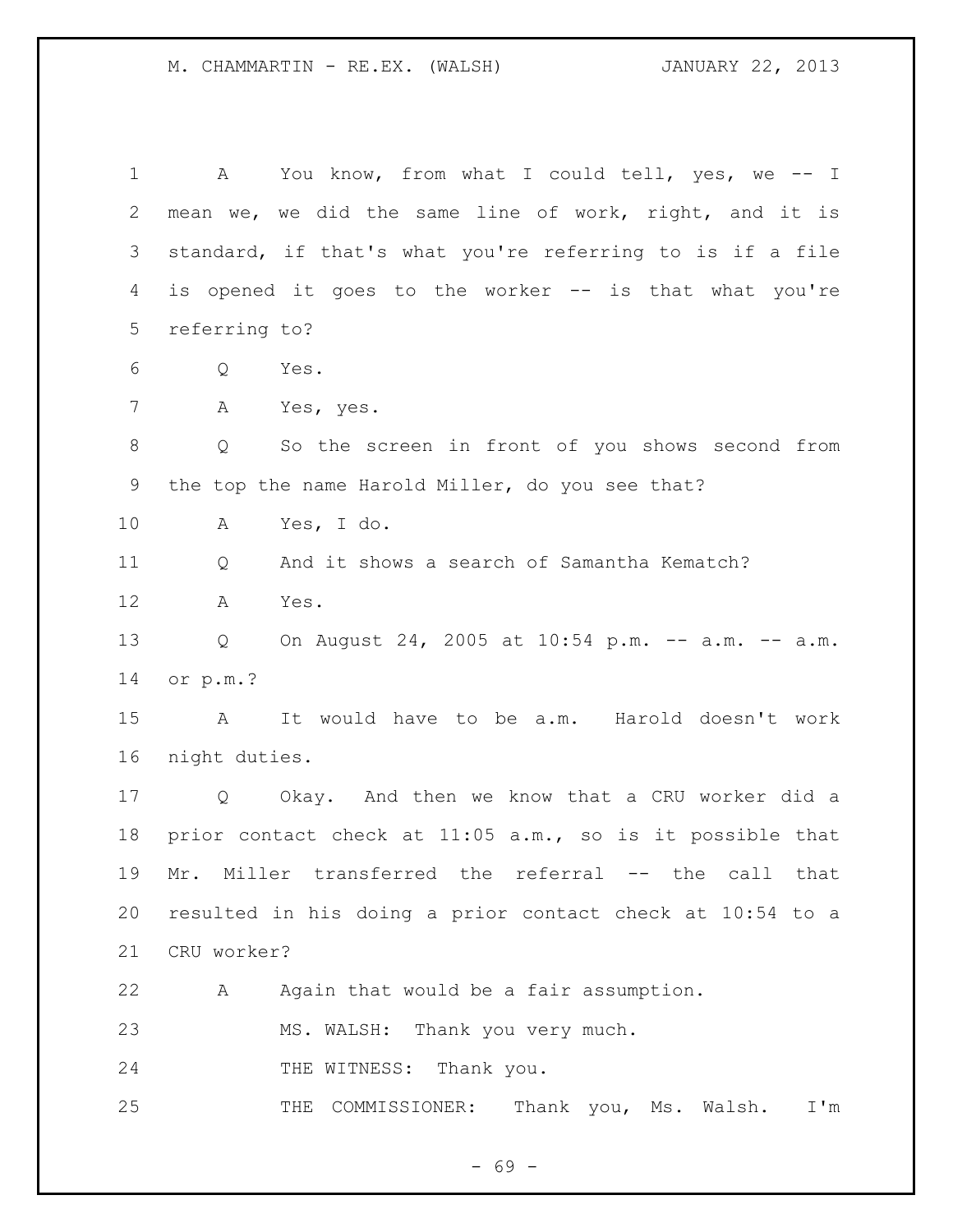PROCEEDINGS **JANUARY 22, 2013** 

 just going to ask other counsel. You, you raised a new matter or two there -- MS. WALSH: Yes. 4 THE COMMISSIONER: -- Mr. Miller in particular. Does anyone else want to ask anything? All right. Thank you. (WITNESS EXCUSED) THE COMMISSIONER: Shall we take our mid-morning break then? 12 MS. WALSH: Yes, thank you. 13 THE COMMISSIONER: We'll adjourn for 15 minutes. (BRIEF RECESS) MS. WALSH: Can you swear the witness in, please, or affirm. 19 THE CLERK: It is your choice to swear on the Bible, or affirm without the Bible. 21 THE WITNESS: The Bible. THE CLERK: The Bible. State your name for the court, please. THE WITNESS: Deanna Nicole Shaw. 25 THE CLERK: Please spell your first name.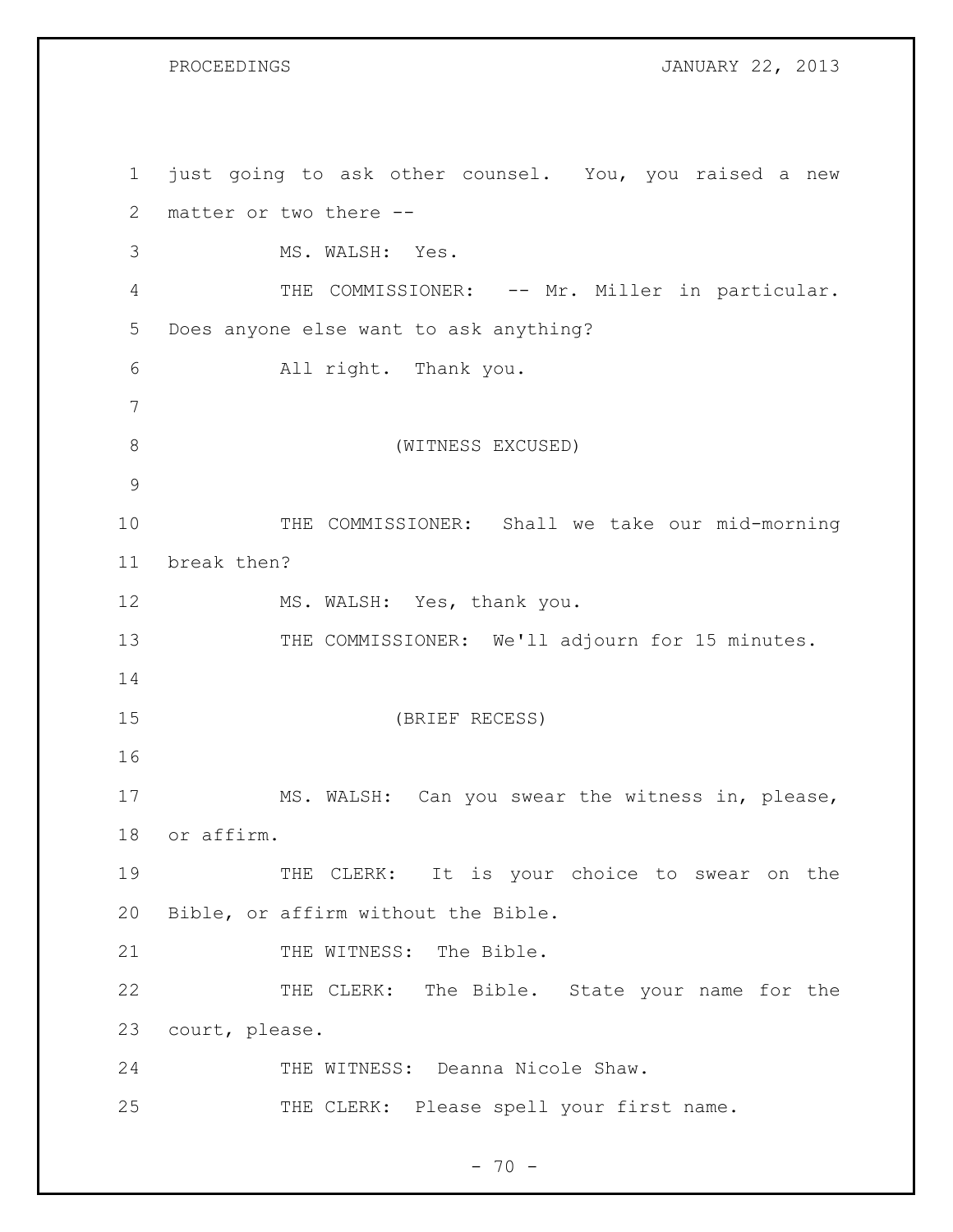1 THE WITNESS: D-E-A-N-N-A. 2 THE CLERK: And your middle name. THE WITNESS: Nicole N-I-C-O-L-E. 4 THE CLERK: And your last name. 5 THE WITNESS: Shaw S-H-A-W. **DEANNA NICOLE SHAW,** sworn, 8 testified as follows: 10 THE CLERK: Thank you. You may be seated. CROSS-EXAMINATION BY MS. WALSH: Q Ms. Shaw, do you go by the first name Deanna or Nicole? A Deanna. Q You were employed at Métis Child and Family Services as a family services worker in August of 2005? A Yes, I was. Q What did your employment involve? A I was assigned a caseload of families and children at home or, or in care, and my job was to work with the family, and see they -- and hope that the children could be reunified at some point, and/or if the children were at home that they were safe, and that we could work on the issues why the case was open, and that they could stay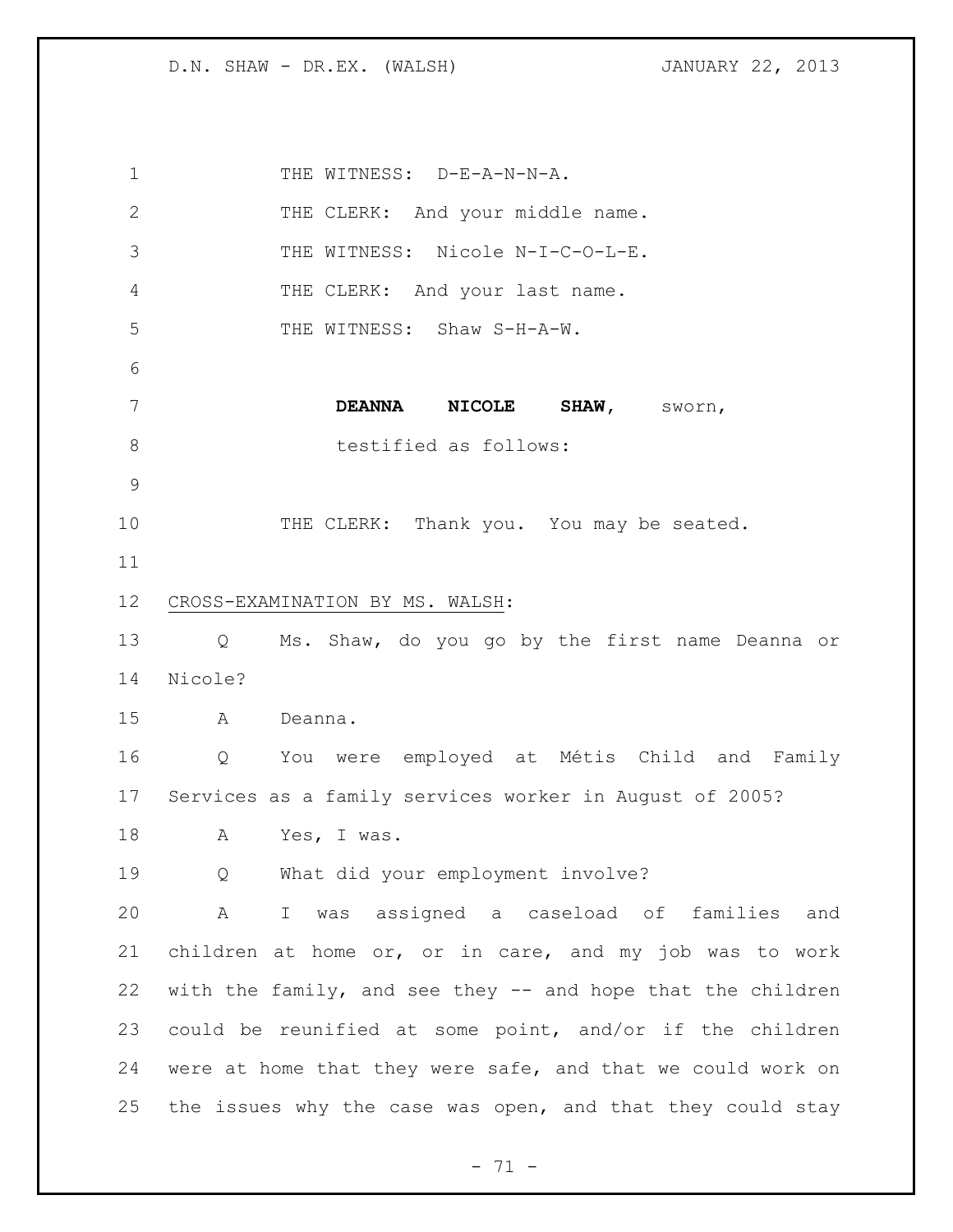home. THE COMMISSIONER: Just pull that little mike closer to you; will you, please. THE WITNESS: Sure. THE COMMISSIONER: Thank you, witness. THE WITNESS: Okay. Thank you. Better? BY MS. WALSH: Q How would -- would you ever receive calls from the community? A Not typically, no. Q Sometimes? 13 A Not that I ever recall. Q How would a matter be referred to your attention? A I would be assigned a case from my supervisor, once it would go through CRU, that channel, it would be transferred over to Métis at that time. Q And in August, 2005, who was your supervisor? A I believe it was Cindy Knott, I'm not sure if -- I only worked there for a short period of time, so I'm not sure if she was still there or not, or if we were in transition between supervisors. Q Were there times when a call would be transferred to you from the front reception say? A The only time that a call was usually transferred

 $- 72 -$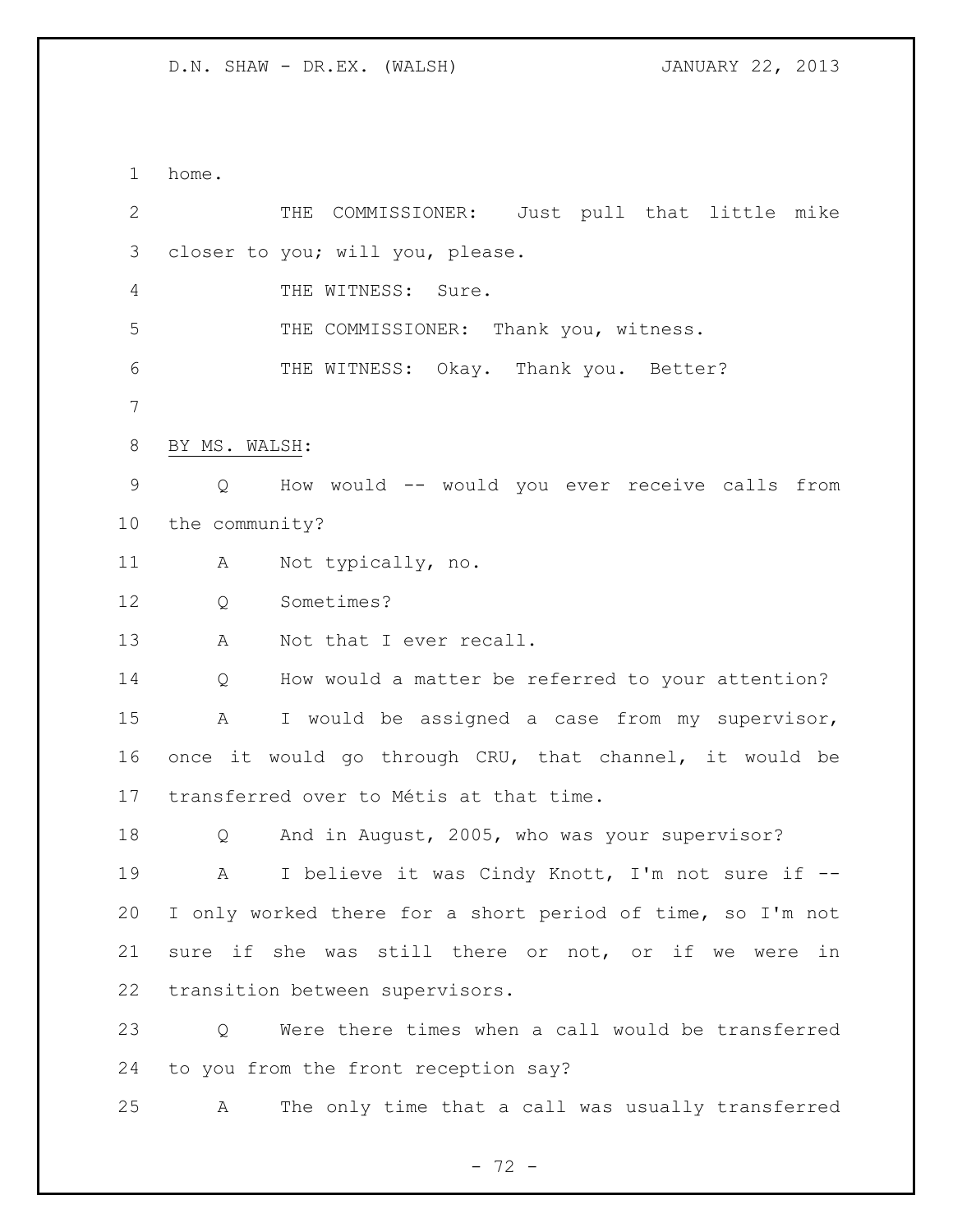to me is, is if it had something to do with the cases that I was assigned. Q So if, if your name showed up -- A Yeah. Q -- on a, on a file then, then a person answering call might refer the caller to you? A That's correct. Q And during the course of your employment you would do searches on CFSIS? A Yes. Q And prior contact checks? A Yes. Q When would you do those kinds of searches? 14 A If I got any information about the -- well, I would do any of them in terms of the cases that I was assigned to, if I needed any information. At times if there were -- you know, information a client, that I was working with, gave me information about somebody else I would possibly do a prior contact check to look into that and refer the information on, as it needed to be, and/or possibly if a coworker of mine needed assistance with something then I may do a prior contact check with one of their cases, or information they were looking for to help them out.

Q Would you ever randomly do a search on someone?

 $- 73 -$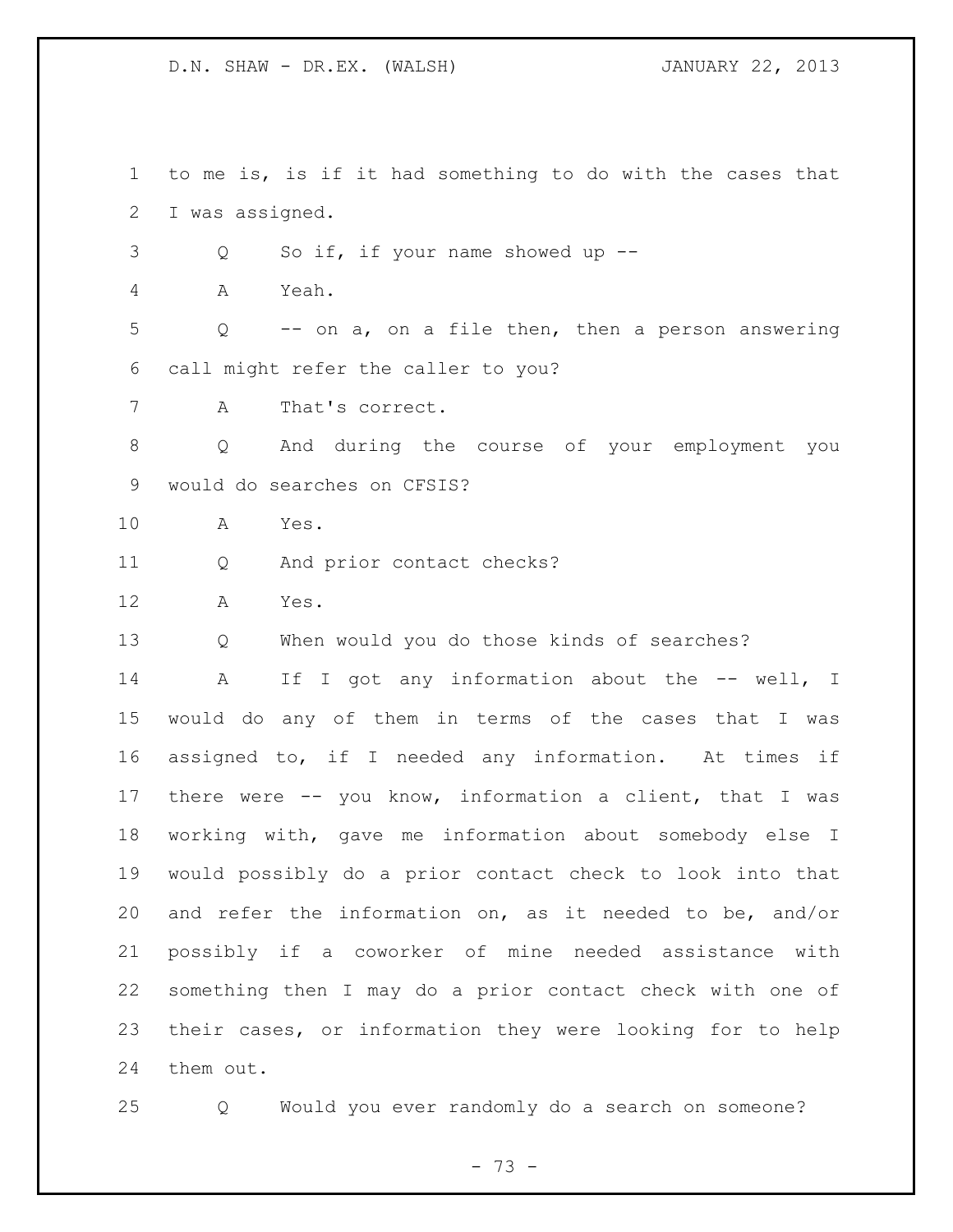1 A No, I wouldn't.

| $\mathbf{2}$    | Q We've heard evidence that sometimes callers would         |
|-----------------|-------------------------------------------------------------|
| 3               | phone CFS and look for information about matters that       |
| 4               | really weren't child welfare related, about EIA or swimming |
| 5               | lessons, that sort of thing. If you received a call like    |
| 6               | that would that prompt you to do a prior contact check on   |
| 7               | someone?                                                    |
| 8               | A I don't ever recall getting a phone call like             |
| 9               | that, being a family service worker, however, if I did,     |
| 10              | unless there was a child protection concern, no, I wouldn't |
| 11              | do a prior contact check.                                   |
| 12              | Q And what exactly is the purpose of a prior                |
| 13              | contact check?                                              |
| 14              | To determine if the case is open or closed,<br>$\mathbb A$  |
| 15 <sub>1</sub> | and/or to find a history on the family, and what that       |
| 16              | history may entail.                                         |
| 17              | Q And when you're looking at whether a family has a         |
| 18              | history is that because you're looking to determine whether |
| 19              | there are child protection concerns?                        |
| 20              | That's correct.<br>$\mathbf{A}$                             |
| 21              | Let's, let's go to page 2 of exhibit 23. I don't<br>Q       |
| 22              | know if, if you were sitting here all morning.              |
| 23              | Yes, I was.<br>A                                            |
| 24              | All right. So you're familiar with what this<br>Q           |
| 25              | screen printout is?                                         |

- 74 -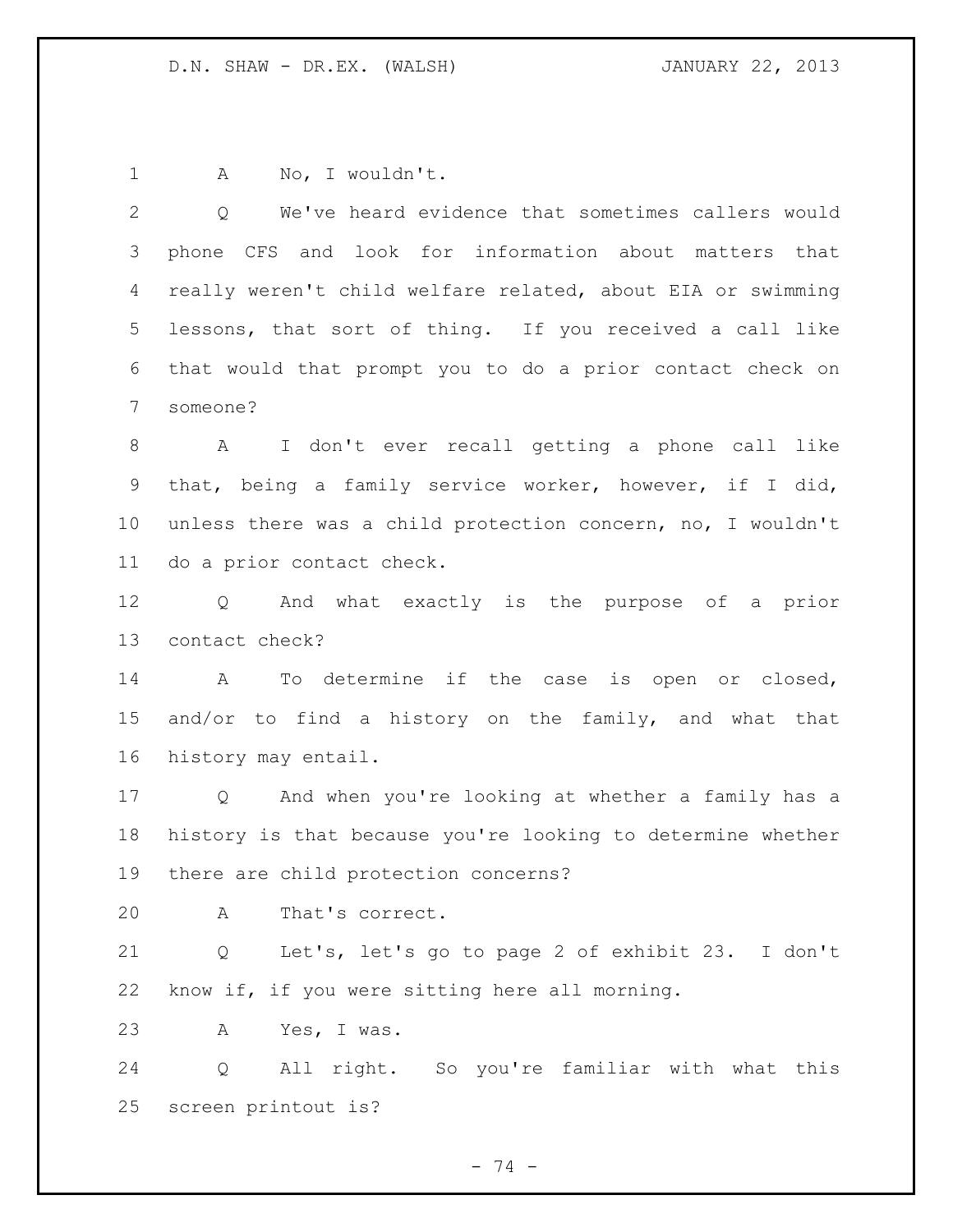A Yeah. Q Okay. So there are a number of searches that show you having performed searches relating to Phoenix Sinclair? A Yes. Q And let's just review them, please. A Sure. Q There is -- we see your name on the left side, one, two, three, four, five names down. A That's correct. Q You see it says, "ph%/Sinclair" and that was done on August 24, 2005 at 2:15 p.m.? A That's correct. Q And what do those search parameters mean? A I haven't worked for Child and Family a number of years, but I think what it looks like is that means that I was searching a person with a name that starts with P-H, and a last name of Sinclair, and I think that the percentage sign means to leave it open in terms of spelling, but I don't -- Q So to allow the, the search to be sort of broad enough to, to capture the P-H and the Sinclair? A Right. Q Right. A That's what I believe, I don't remember, but I

- 75 -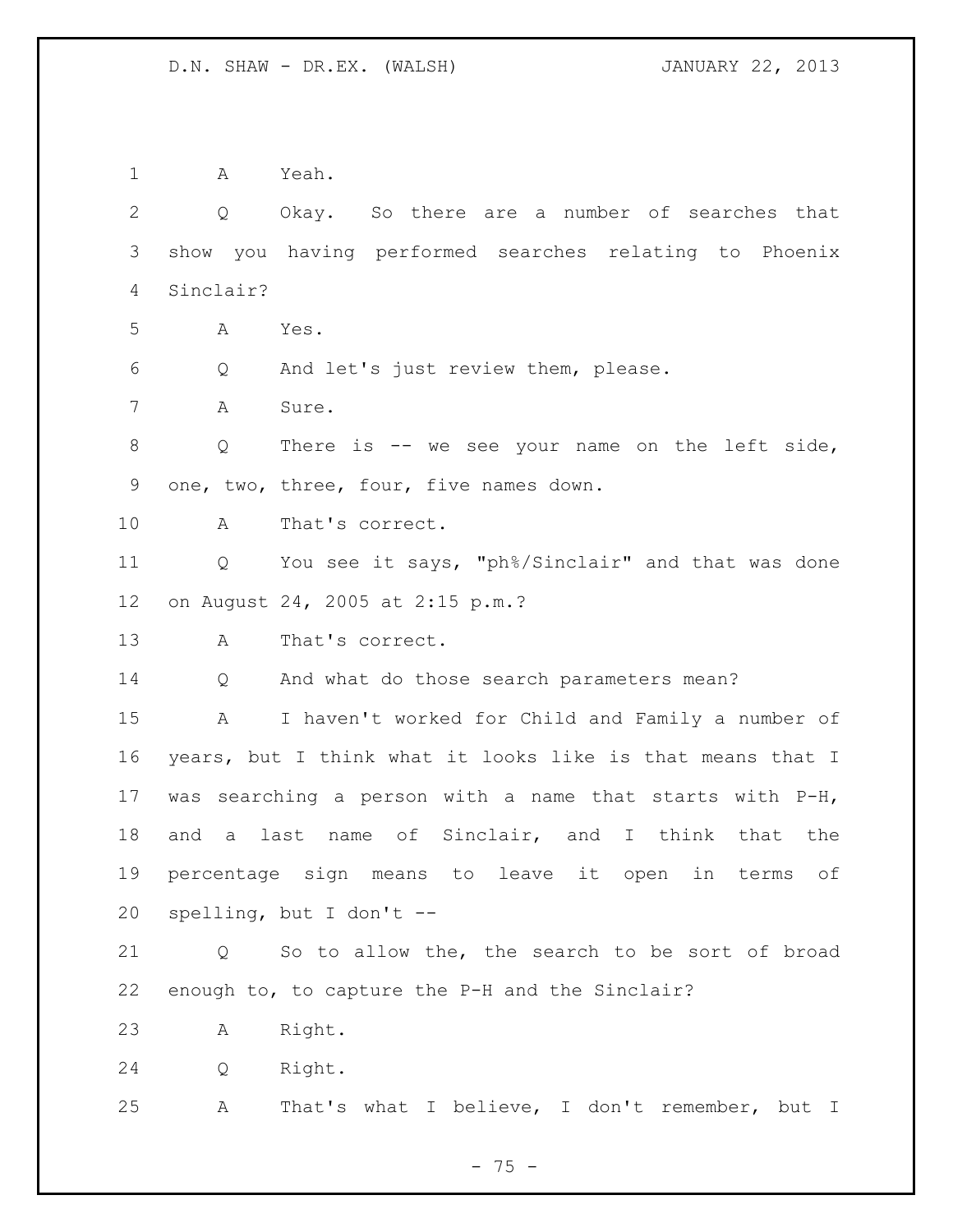think that's what that probably means. Q So there's one at 2:15 p.m. and then your name shows up again, this time searching P-H-O-N-I-X, Sinclair -- no, sorry. A I-E-X, I believe. Q I-E, right. And that's also at 2:15 p.m.? A Yes. Q Right. And then there's one that shows you searching P-H-O-N-E-I-X, Sinclair, also at 2:15 p.m.? A Correct. Q And then there's one that shows "Jan00 Sinclair, Victoria, Hope, Phoenix" at 2:14 p.m.? A Correct. Q So we know that you did four searches all within the space of a minute looking for Phoenix Sinclair? A Correct. Q Why were there -- why do we see multiple searches with different parameters in them? A Well, I don't recall, however, I can speculate that I was trying to determine -- I didn't know how to spell her name, so I've tried -- it looks like I've, you know, spelled Phoenix a few times, and then tried the P-H and the percentage sign to see if that would bring anything up, as well as a general search of -- the last one being, you know, maybe the approximate age that Phoenix was and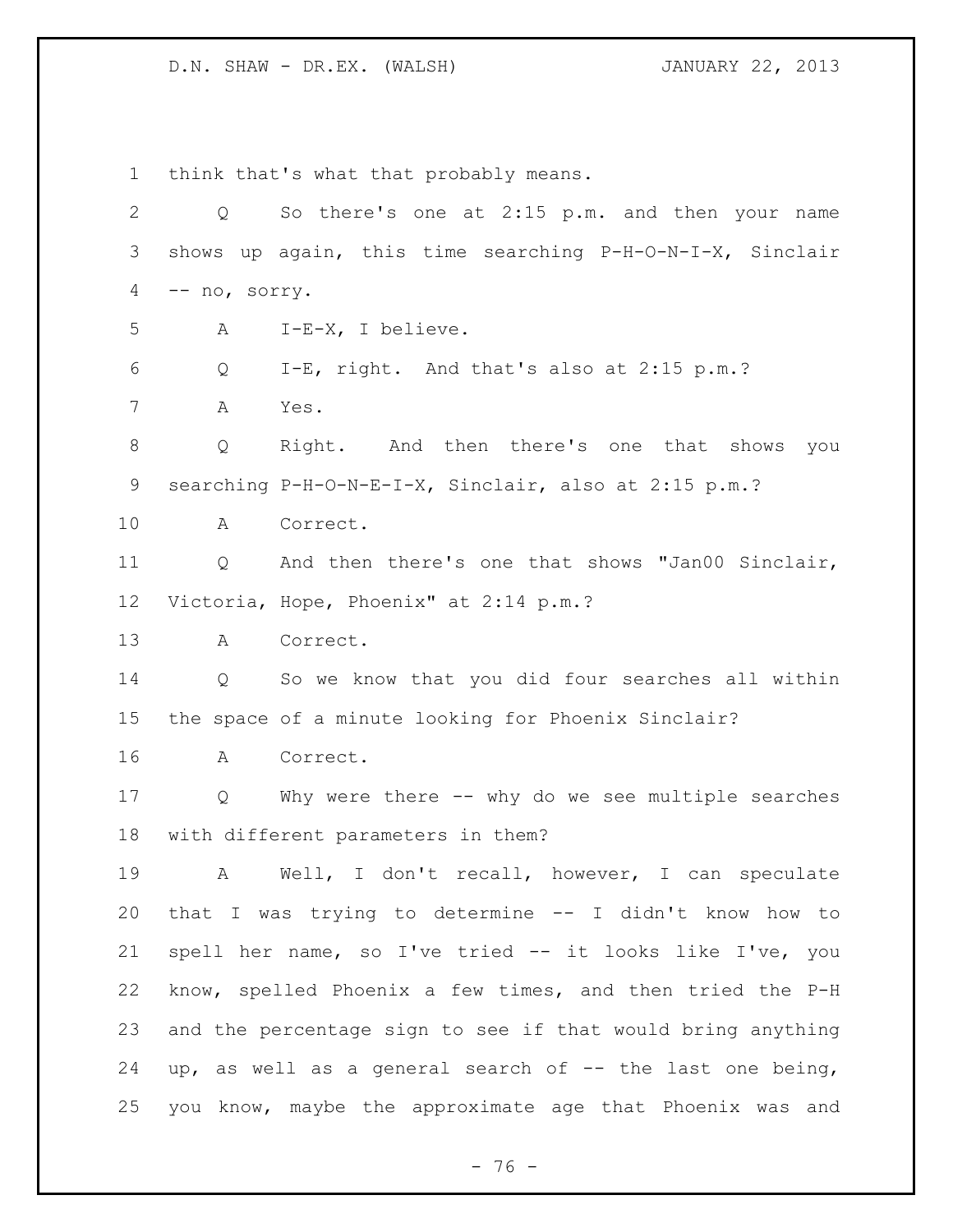her full name.

| $\overline{2}$    | Q                 | And the "Jan 00" what's the significance of that?          |
|-------------------|-------------------|------------------------------------------------------------|
| 3                 | Α                 | That's -- I don't recall exactly how to do that,           |
| 4                 |                   | but I know that if you could remember putting in a name -- |
| 5                 |                   | or an age, sorry, an approximate age that January is the   |
| 6                 |                   | generic month that comes up, and                           |
| 7                 |                   | THE COMMISSIONER: And by the time that would be            |
| 8                 |                   | the first search you made; would it?                       |
| $\mathsf 9$       |                   | THE WITNESS: Right. Yeah, according to the                 |
| 10                |                   | time, but I don't know for sure, but I don't think that -- |
| 11                |                   | now after preparing for here the Phoenix part is spelt     |
| $12 \overline{ }$ | differently, too. |                                                            |
| 13                |                   |                                                            |
| 14                | BY MS. WALSH:     |                                                            |
| 15                | Q                 | With the full name?                                        |
| 16                | A                 | Yeah.                                                      |
| 17                | Q                 | It looks like Phoenix is "P-H-O-N  maybe                   |
| 18                | A                 | $I-E-X$ , I think.                                         |
| 19                | Q                 | I-E-X, right, which was not how Phoenix actually           |
| 20                | spelt her name.   |                                                            |
| 21                | A                 | Right.                                                     |
| 22                | Q                 | Okay. Do you know why you performed these                  |
| 23                | searches?         |                                                            |
| 24                | A                 | I do not.                                                  |
| 25                | Q                 | Did you have access to CFSIS? This, this would             |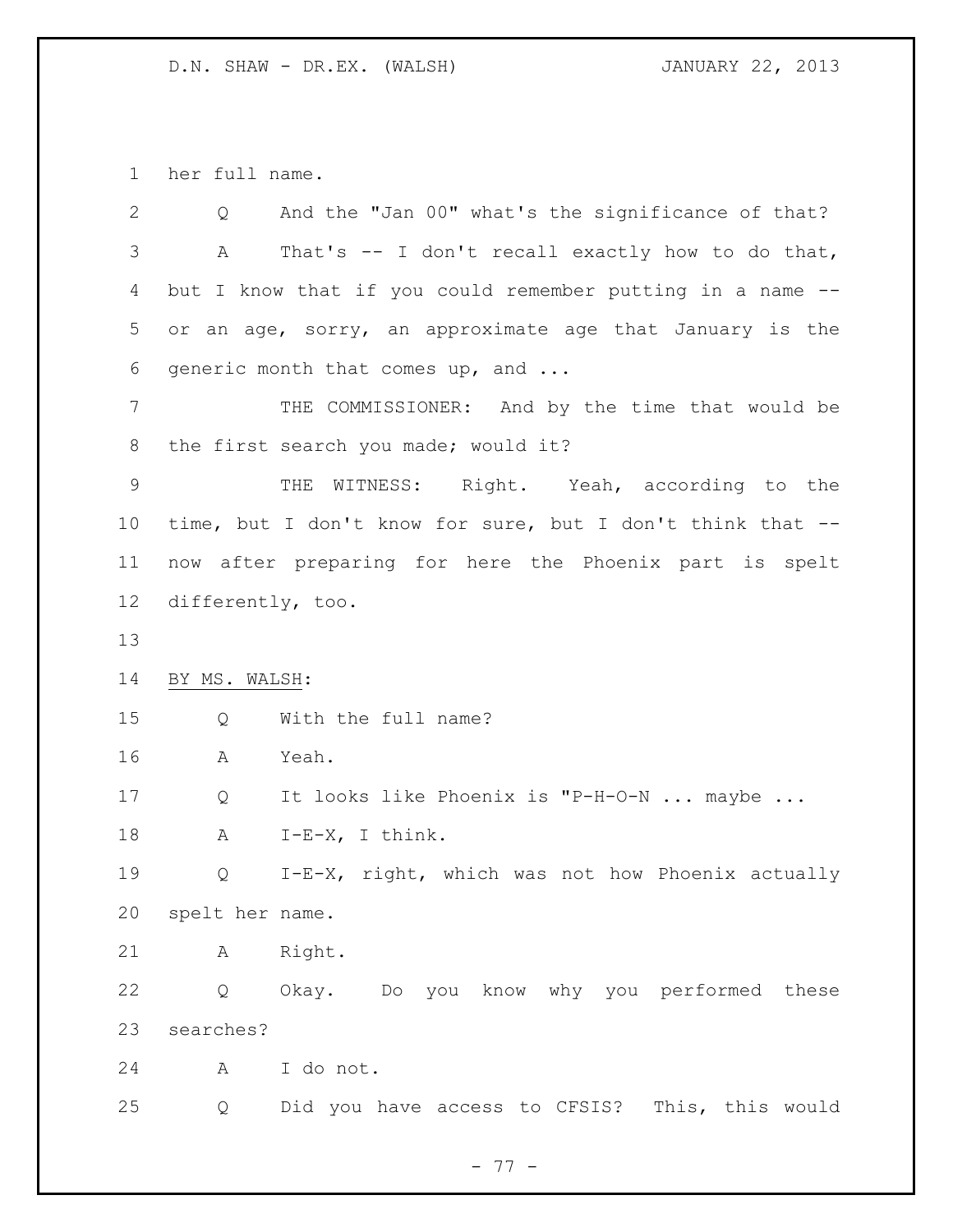show that in August of 2005 you did have access -- A I did. Q -- to CFSIS? A Yes, I did. Q Did you also have access to the Intake Module? A I don't believe so. I -- before I was seconded to Métis in June of '05 I worked for the intake department, so I recall using the Intake Module then, and it had just 9 come out, and so -- but I don't -- I'm not aware of any reason why I would need it as a family service worker, at Métis -- Q But you had full access to information on CFSIS? A Yes. Q Now, in August of 2005 you were not an administrative telephone receptionist; right? A No. Q You were not a CRU worker? A No. Q You were a family services worker? A Correct. Q So can you tell us what the possibilities would have been for prompting you to do these four searches of -- Phoenix Victoria Hope Sinclair? A I can only speculate, but either -- Q Based on your practice.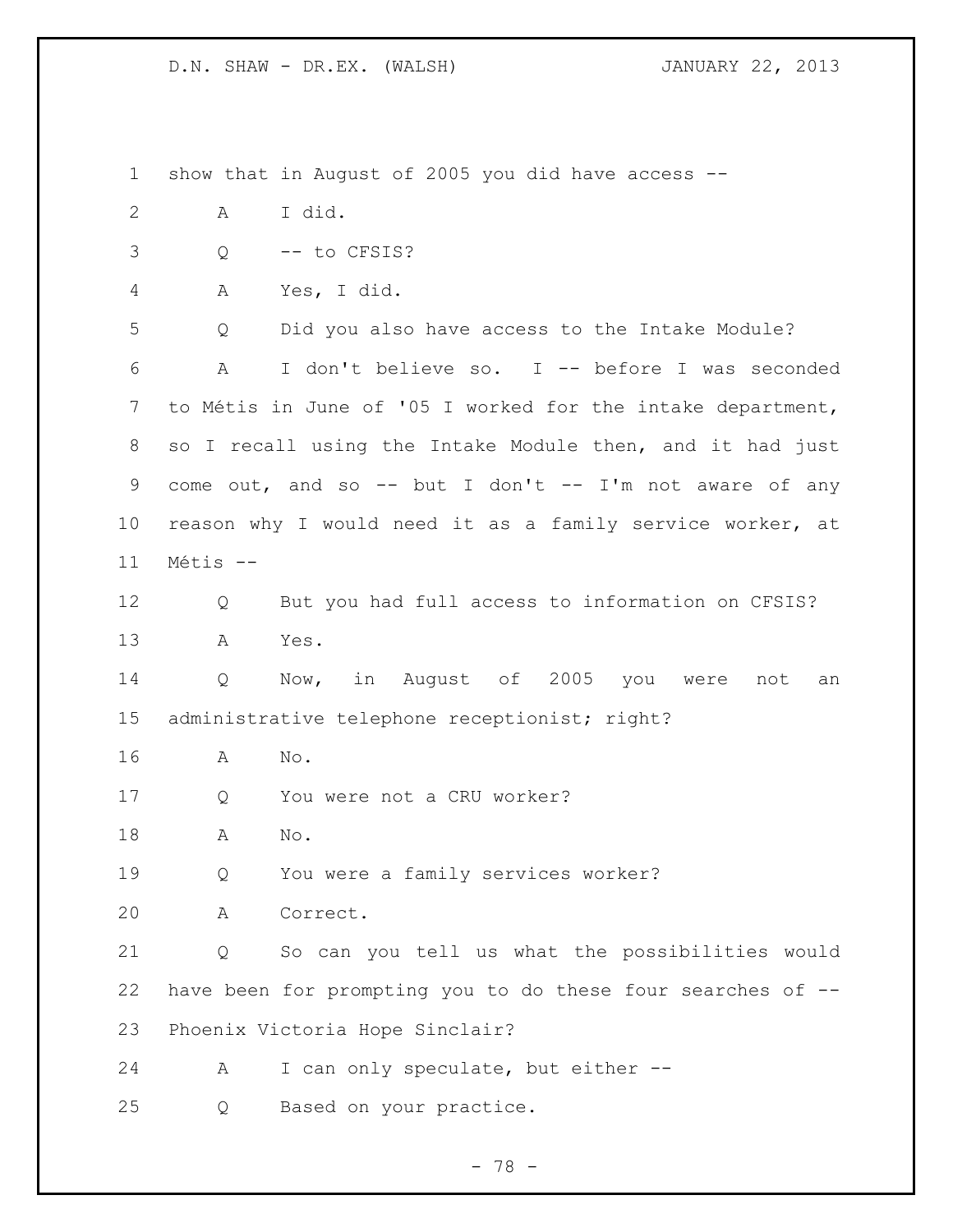A Yeah, either -- I suppose -- I don't ever recall, but I suppose it is possible that a call could be transferred to me by mistake, and if somebody was concerned about Phoenix I would do a search to see if it was open and closed. If a coworker received a call or was aware of any information on a family I would do a search, could possibly do a search to help them to see what I could find on the system. If, you know, a family I was working with was concerned about a family, and they brought it to my attention, then I would do a search that way.

 I also at the time at Métis, Métis Child and Family had their intake phone right at -- right in the same room as I worked in for the -- like the Dauphin area and those things, so I suppose it could be possible that I would -- if that intake worker was needing help, and I was right there, I could possibly try to help them as well.

 Q So you might have answered a call directly from a member of the community, you mean?

 A Yeah, only if it was transferred to me by mistake, but if the intake worker that took those calls was -- got a call and needed some help, or what have you, and I was sitting there, and didn't have too much going on at that time, then I could potentially help them.

Q Okay.

A And search somebody on the system.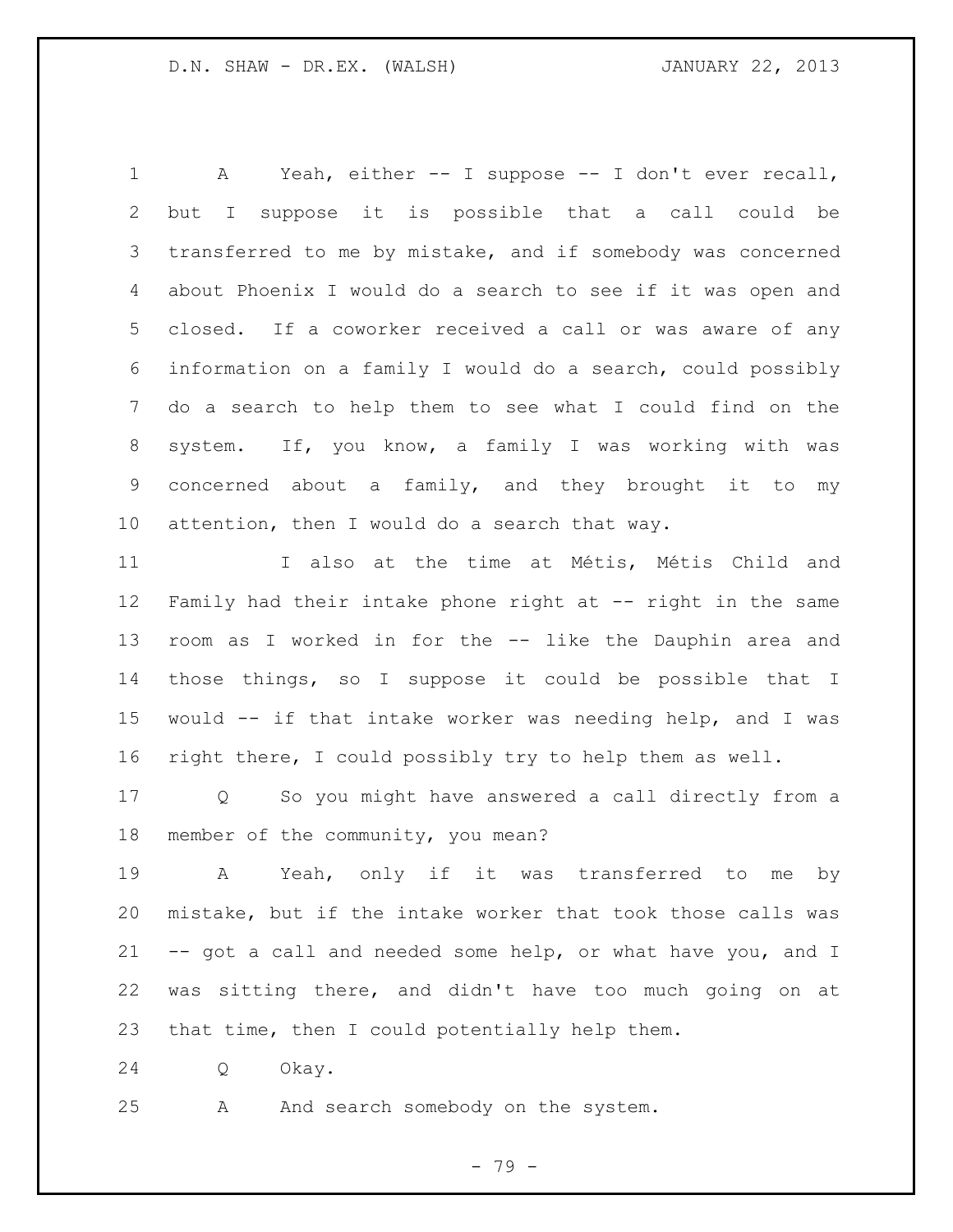Q Do you have any way of knowing what the results of the search were?

A No, I don't.

 Q We know that Phoenix had a history, by 2005 she had been apprehended on two occasions. Once at birth and then again in 2003, and there had been CFS activity in her -- relating to her every year of her life, that each of her parents had a protection file relating to her. That information would all have shown up when you did a search of Phoenix's name?

 A I would assume so. I don't recall. I'm only aware of that information following the inquiry and, and ...

 Q So you don't know why you did a search, but you know that you wouldn't just do one randomly?

A Right, correct.

 Q And then what would be the possibilities for what you would do following conducting a search if you found that there was a person with history, and a closed file?

 A If for whatever reason I got information that Phoenix was being abused or neglected I would assist the caller and/or the worker to channel that call in the right direction, and whether that would be, you know, forwarding them on and me following up with CRU, or me taking information down and talking to a CRU worker, or those

 $- 80 -$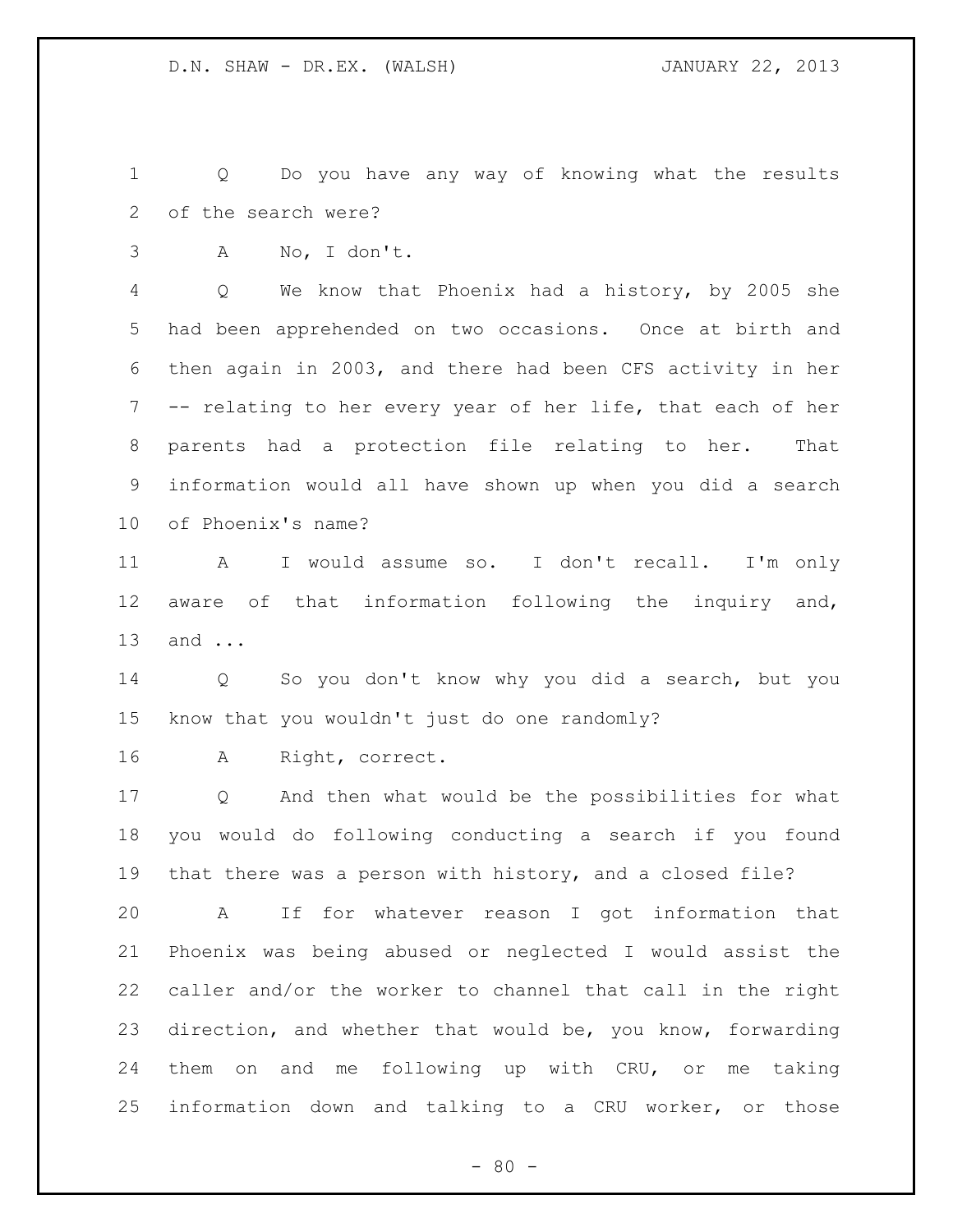kinds of things, I don't ever recall anything like that happened, but I would just make sure that it went in the direction it needed to go. Q Do you know whether you referred this matter to Intake? A I do not recall anything to do with Phoenix Sinclair. Q We heard evidence from a witness yesterday who said that she called CFS agencies, a number of different agencies, all on the same day in August of 2005 -- 11 A Okay. Q -- and told the people that she spoke to that -- she gave them Phoenix's full name, Phoenix Victoria Hope Sinclair, her date of birth, she said she was the child's 15 aunt, that she had not seen the child for many months. If you had received that information -- A Um-hum. Q -- and done a search and seen that Phoenix had a history with CFS, what, if anything, would you have done? A All I could tell the caller was that I couldn't provide any information, and direct them to call CRU Intake if, if it looked -- probably -- I mean at that time we know the file was closed, so I would have saw that, but if the file was open then I would direct them to the assigned worker.

 $- 81 -$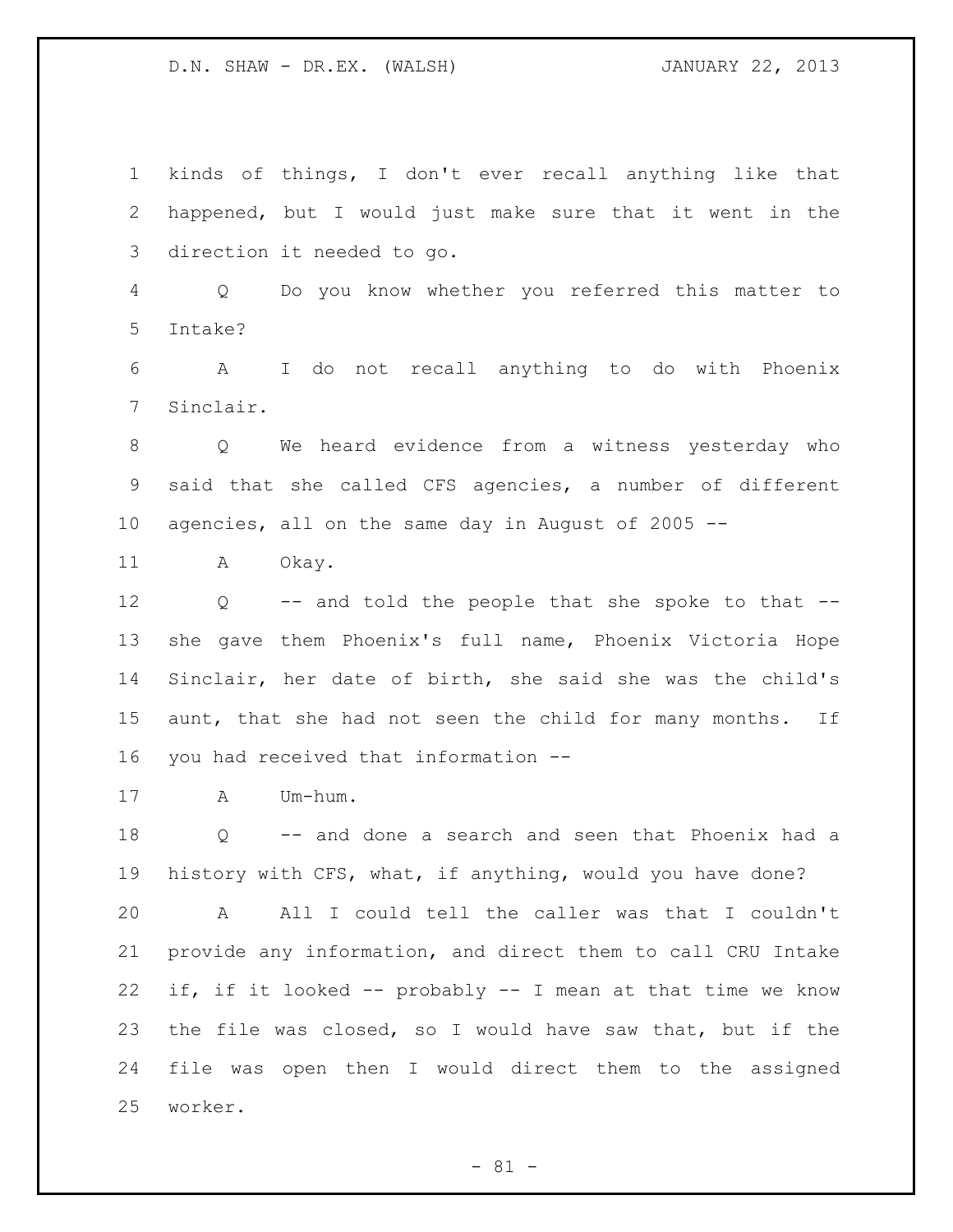Q Would you ever -- would it ever be the case that you would have made the referral to Intake yourself in those circumstances?

 A If they -- with the limited information that you just mentioned, about that she hadn't seen Phoenix for awhile, then I wouldn't have made a referral myself. If there was more detailed information that Phoenix was being hurt, or something like that, then I would have.

 Q So the fact that somebody makes a call to CFS, says they haven't seen their niece for many months, and you see that that person has -- that child has -- the niece has an extensive history that wouldn't be enough for you to at least refer the matter to be further investigated?

A No.

 Q What, what would the caller have to say, what words would the caller have to use?

 A I mean you get a variety of things, but what I would be looking for would be is something that they were aware that Phoenix was being hurt, you know whether -- and that they're aware of that or seen it, or what have you more specifically, what was going on for her. I mean lots of kids are often at various places and lots of times people are looking for information when they call the agency, and we're not able to provide that to them, so without more details to give me the indication that Phoenix

 $- 82 -$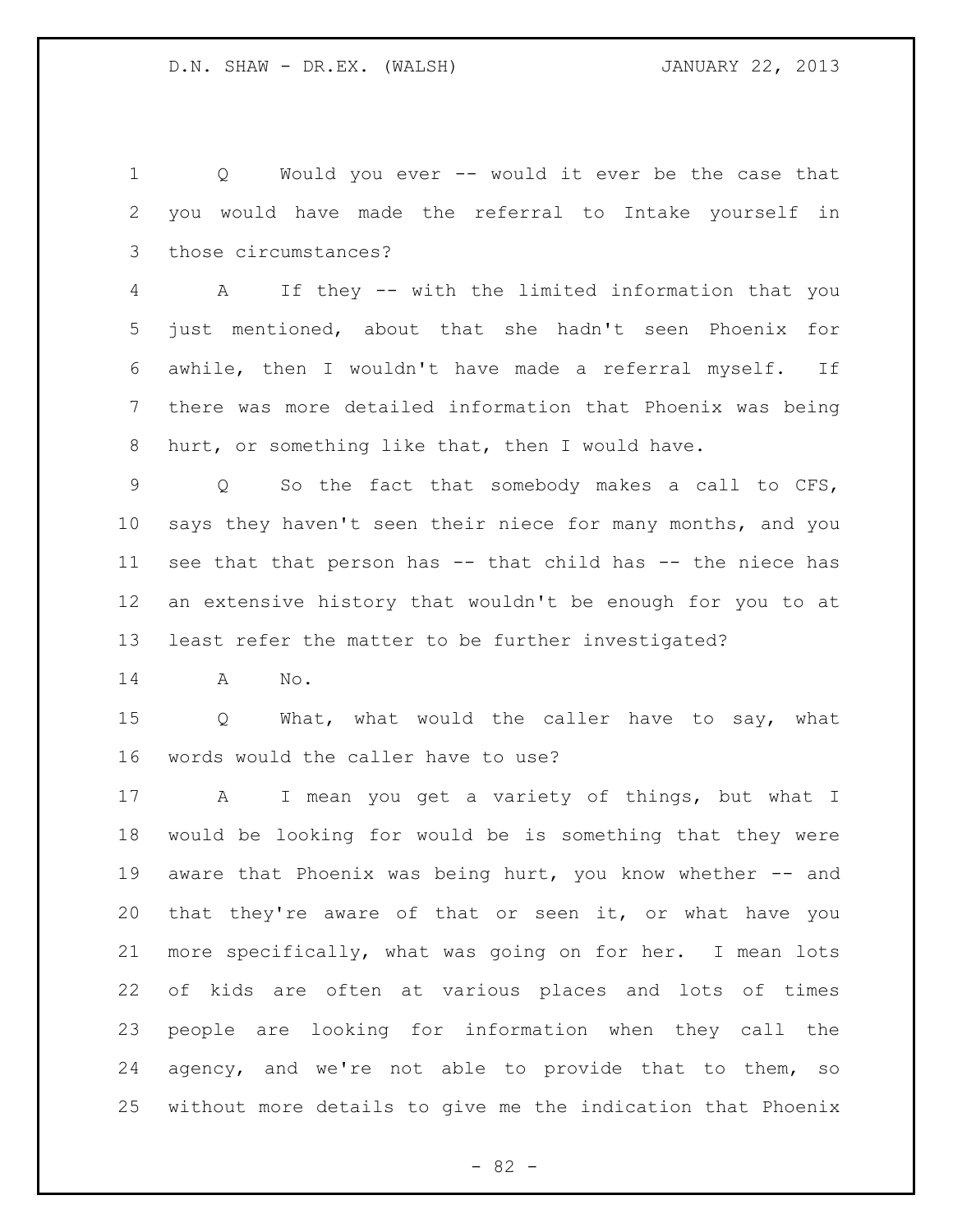was being hurt then, no, I wouldn't follow that up. Q Were you ever associated with a Child and Family Services Agency or did you ever work for a Child and Family Services Agency that was associated with either the community of Lake St. Martin or Pine Creek? A No, I was -- no, I never did. Q Did -- were you ever the family services worker for a person whose name was similar to Phoenix Sinclair's? A Not that I recall. Q Did you know Stan Williams? A I know of him, but it wouldn't be somebody that I would talk to, no. Q Do you recall whether you had any communications with Mr. Williams about Phoenix Sinclair, or the searches that you were doing on August 24, 2005? 16 A No, I do not remember. Q If when you did those searches you saw from the history that Mr. Williams had been Phoenix's worker in 2003, when she was in care, would that have prompted you to make a phone call to him? A Not with the information that you gave me in terms of the source of referral. No, I would not. Q Do you have any recollection of, of speaking to a caller testifying, who, who gave you information, as I just described the witness yesterday, testified?

- 83 -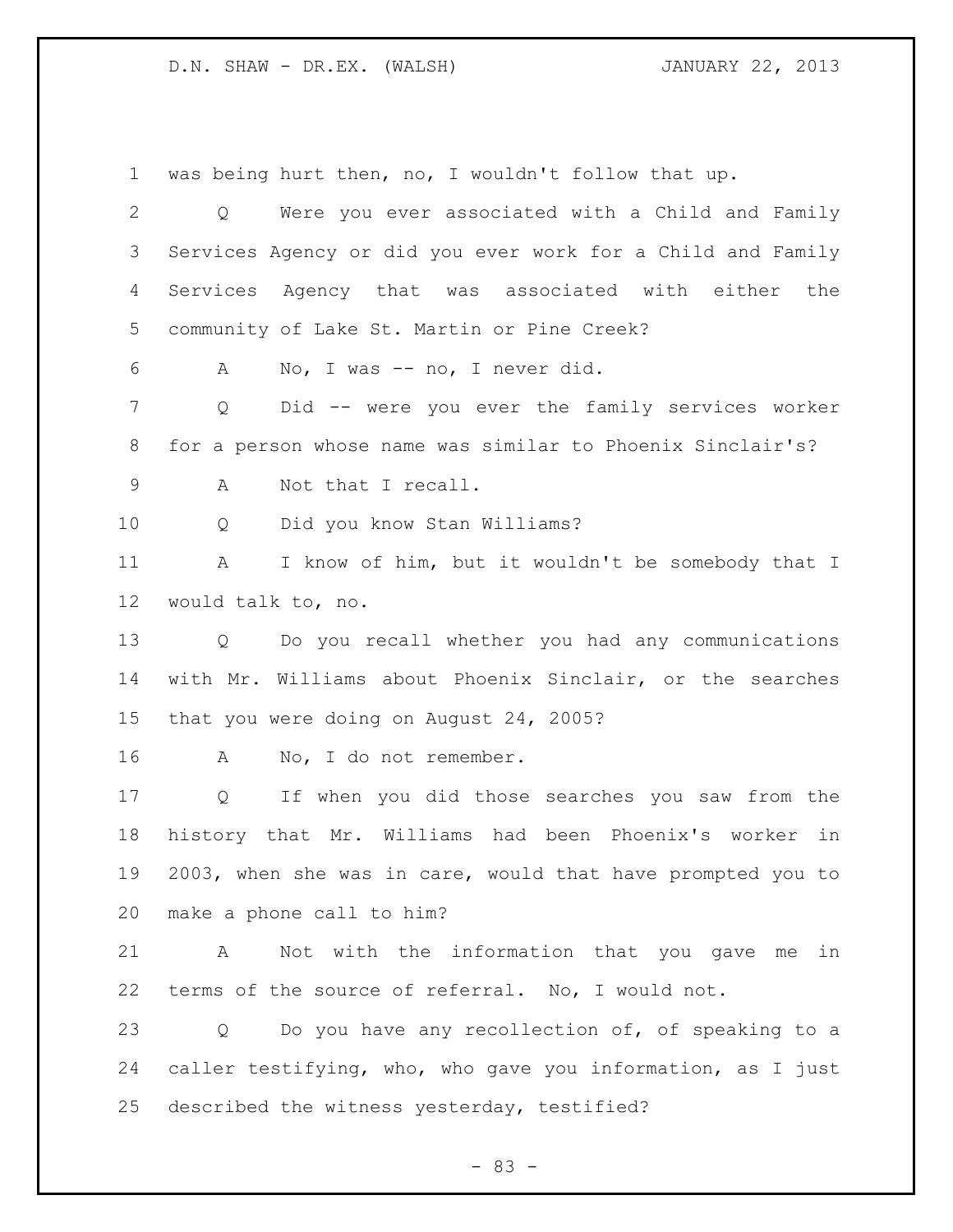D.N. SHAW - DR.EX. (WALSH) JANUARY 22, 2013 D.N. SHAW - CR-EX. (GINDIN)

 A No, I don't recall any calls or anything to do with Phoenix whatsoever.

 Q Was it your practice if, if somebody phoned you, whether it was a member of the community or another worker, to make notes of a conversation?

 A No, not if it hadn't -- nothing to do with a case that I was following, unless like I said if there was concerns, immediate concerns, of child protection then I would document it and forward it to CRU in written form, and probably verbal. That paper trail would be there.

 Q So all that you can say is that for whatever reason you performed a number of searches relating to Phoenix Victoria Hope Sinclair, Phoenix Sinclair, on August 24, 2005?

A That's correct.

MS. WALSH: Thank you. Those are my questions.

17 THE WITNESS: Thank you.

18 THE COMMISSIONER: Mr. Gindin, please.

## CROSS-EXAMINATION BY MR. GINDIN:

 Q Ms. Shaw, my name is Jeff Gindin. I appear for Kim Edwards and Steve Sinclair.

 I just have a couple of questions. You talked about the various possibilities, and one of them -- in terms of how you would get this call, or do the search I

- 84 -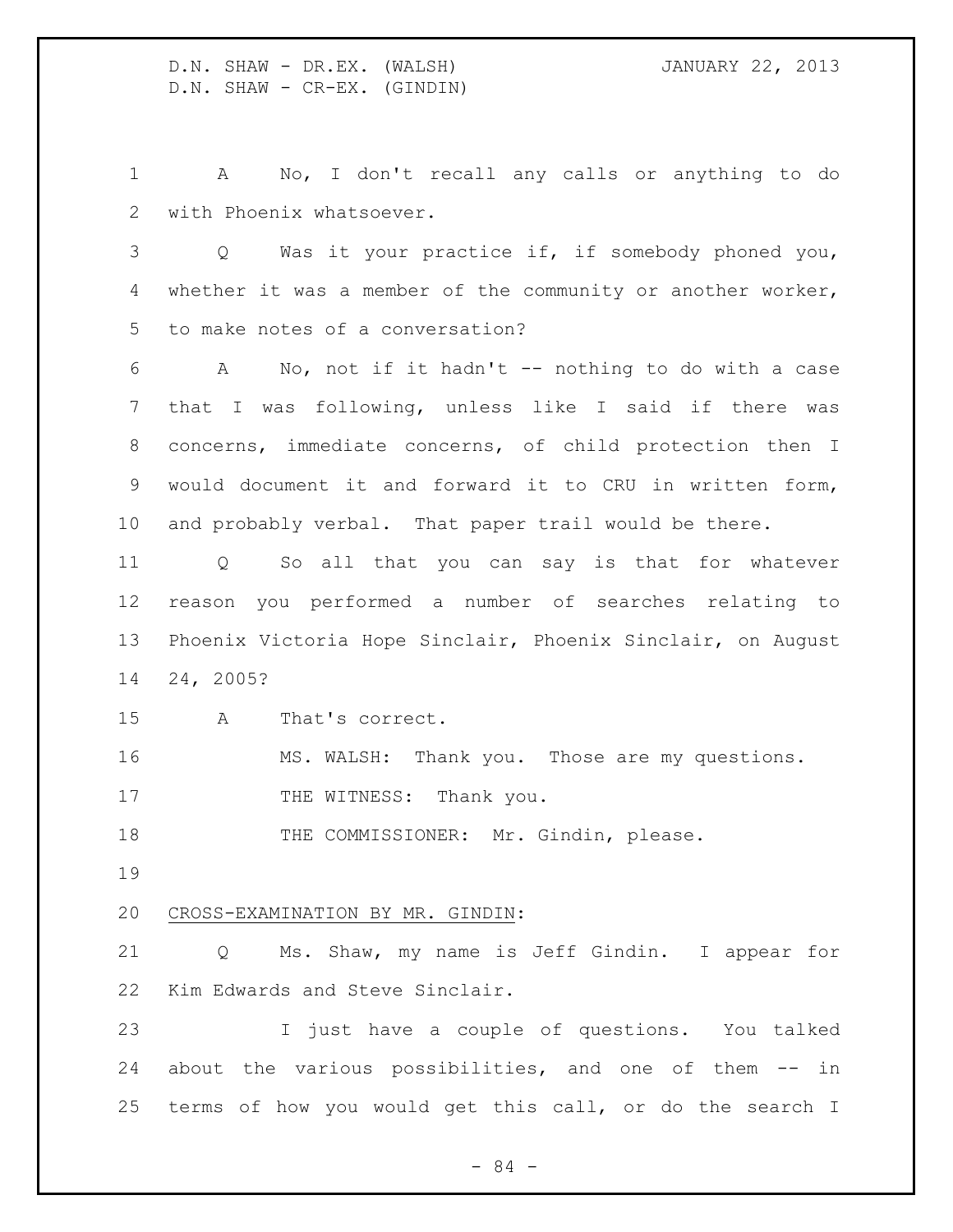D.N. SHAW - CR-EX. (GINDIN) JANUARY 22, 2013

 mean. A Correct. Q One of them was that it might have been transferred to you by mistake; how often did that happen? A I don't recall. Q Pardon? A Sorry. I don't recall. Q Was that -- A I, I only speculated that it's a possibility -- Q Okay. 11 A -- but I don't remember. Q No, but do you actually recall being -- calls being transferred to you by mistake? A No specifics, no. Q I presume that would be pretty rare? A I suppose it depended on who was working the phones, and how long they'd been there, or whether they were just covering, and what have you, but -- Q So -- A -- it's possible to push the wrong number. Q Yes. But you can't help us as to whether that happens often or -- A No. 24 Q -- extremely rarely? A Sorry, I haven't worked for Child and Family in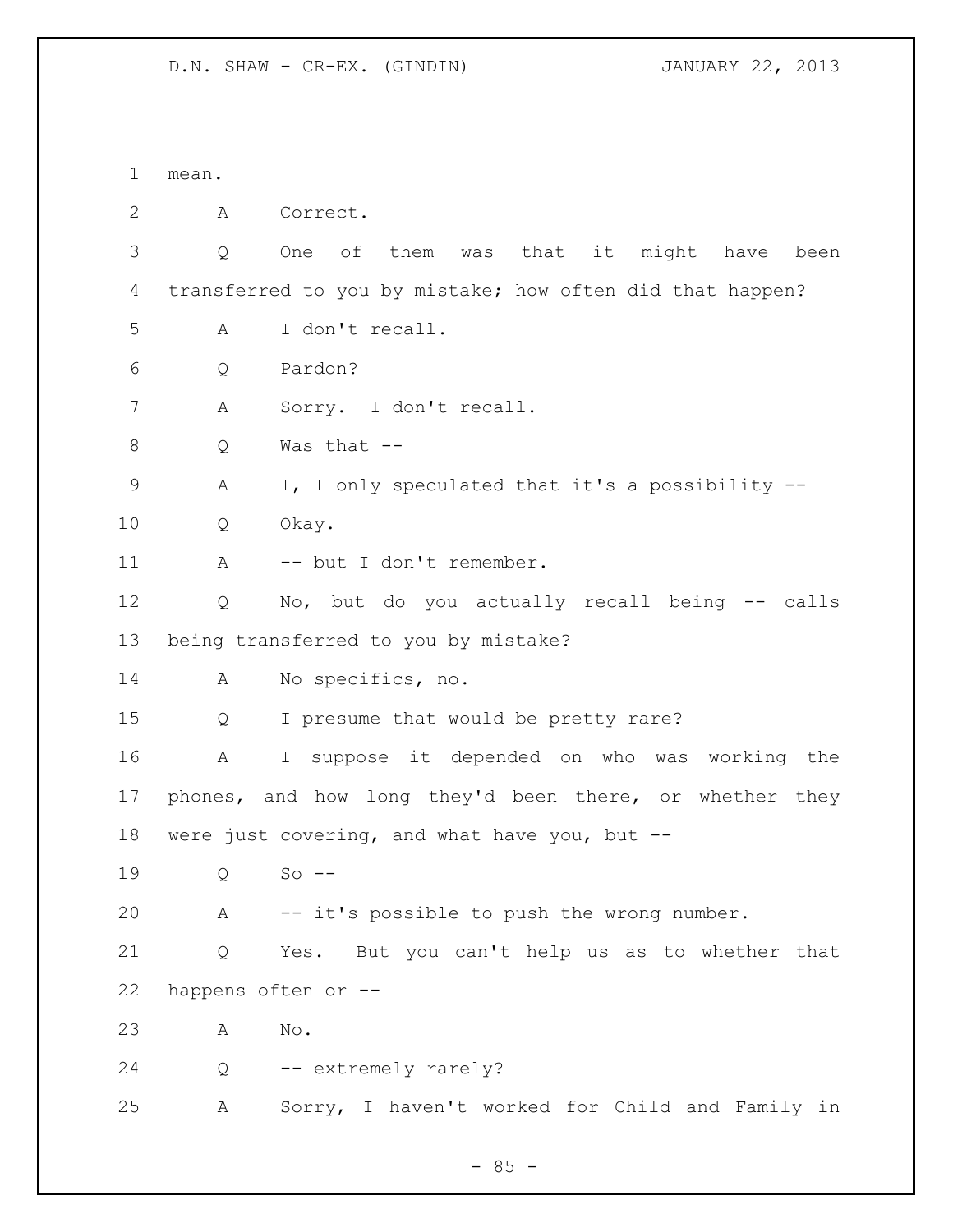D.N. SHAW - CR-EX. (GINDIN) JANUARY 22, 2013

1 seven and a half years, and this -- sorry, I don't remember.

 Q Okay. Just one other thing. You were asked about what you might do if you did do a search, and that practice would change depending on whether you found there to be an open file versus a closed file?

A Correct.

 Q Can you just clarify that again as to how -- what you might do, would change, depending on whether the file was open or closed.

11 A With what information, sorry?

Q If you did a search --

A Um-hum.

 Q -- and found that there was a closed file what might you do then?

 A It was dependant on why I was doing the search. Sorry, I'm not clear on what you're asking.

 Q Well, you might find out from doing a search that there's an open file on the, on the person you're searching?

A Correct.

 Q If that was the case what would you do? A If there was an open file then I would forward -- if it was a call come in I would forward the person to that particular worker that the case was assigned to.

 $-86 -$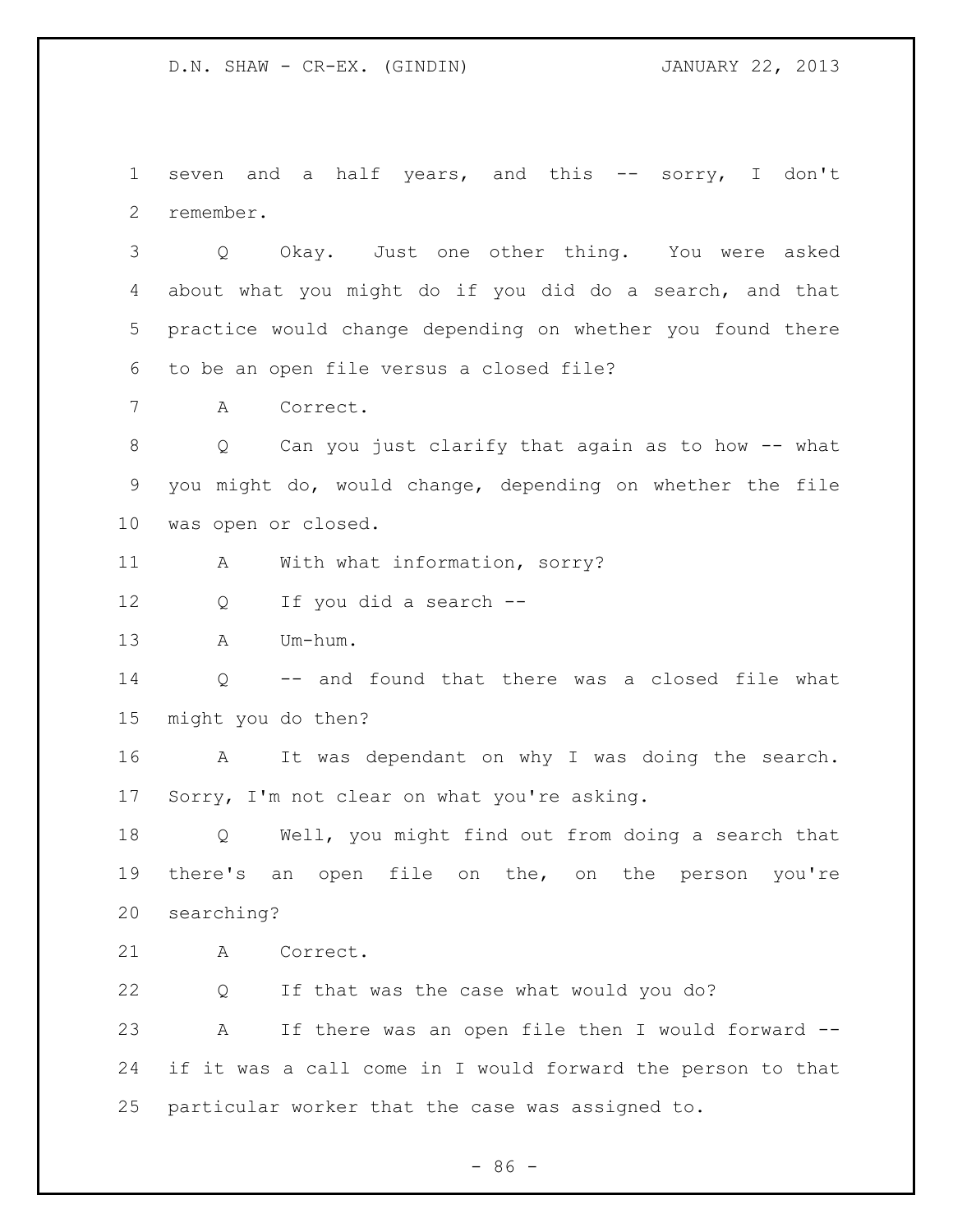D.N. SHAW - CR-EX. (GINDIN) JANUARY 22, 2013 D.N. SHAW - CR-EX. (PAUL)

 Q Okay. A And if it was closed I would forward them to the CRU department. MR. GINDIN: All right. Thank you. 5 THE COMMISSIONER: Mr. Paul. CROSS-EXAMINATION BY MR. PAUL: Q Ms. Shaw, my name is Sacha Paul. I'm the lawyer for Winnipeg CFS and the department, as you know I'm sure. A Yeah. Q Just a few questions. Again in August of 2005 you were working for the Métis Child and Family Services Agency, if I can put it that way? A That's correct. Q Where were you physically located? A I was physically located on a location on Main Street. Q Okay. A I don't recall the exact address, but it was across from where Wendy's used to be. Q Okay. So you were on Main Street, and I think you'd agree with me that Winnipeg CFS Intake, CRU and Intake, they were located on 835 Portage? A That's correct. Q So you're physically in separate buildings?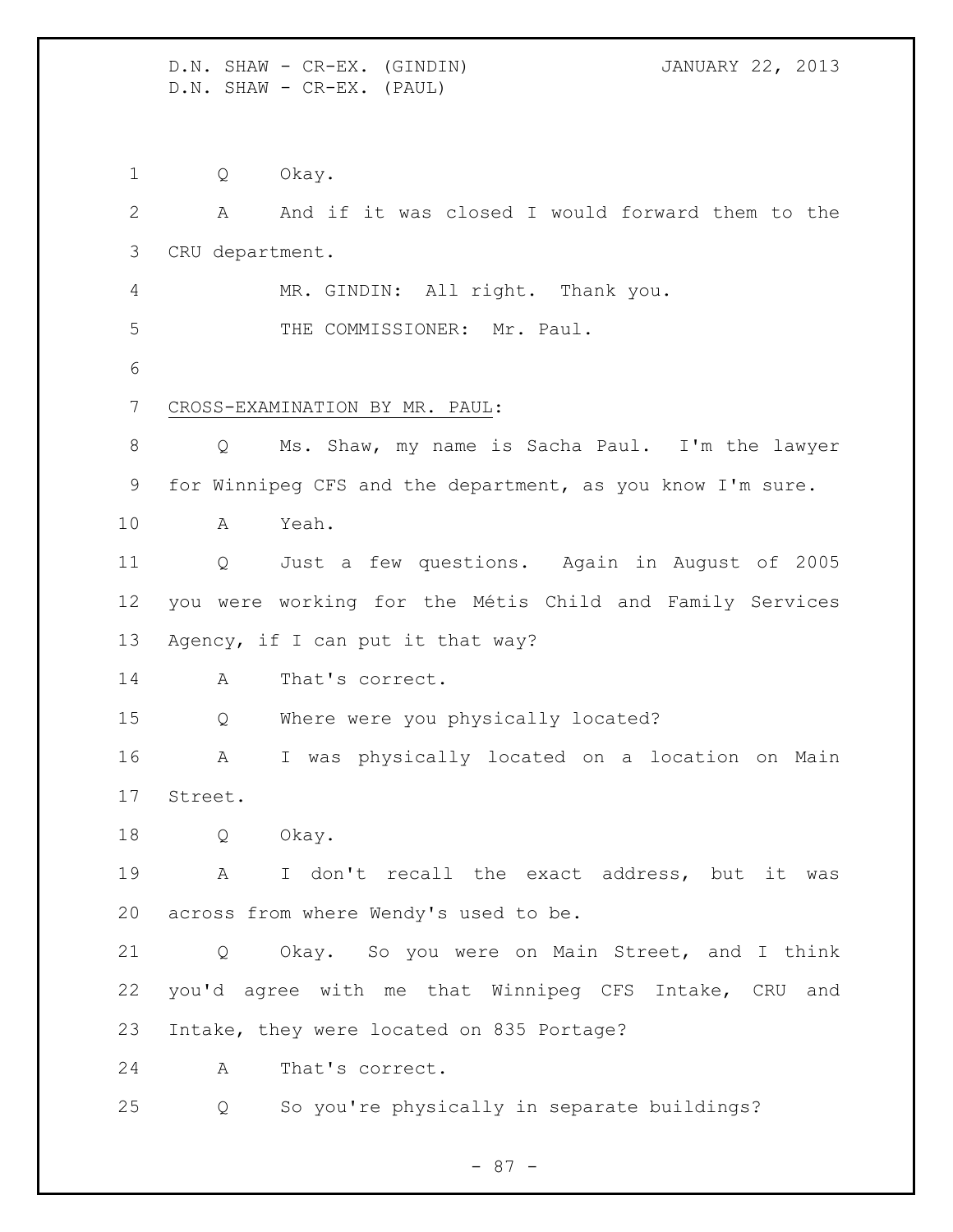D.N. SHAW - CR-EX. (PAUL) JANUARY 22, 2013

 A That's right. Q Right. And, again, in terms of the structure of where we fit into the whole child welfare system, you're a Family Services worker doing long term work? A That's correct. Q And then, of course, above you would be Tier 2 Intake and above that would be CRU? 8 A At 835 Portage, yes. Q Yeah, the system generally? A Yes. Q Right. A Yeah. Q And, again, in August of 2005 my understanding, 14 and you can correct me if I'm wrong, is that now that you're with a different agency you wouldn't have access to CFSIS files that are held by Winnipeg CFS? A That's correct. Q Right. The only thing you could conceivably access would be other intakes on the Intake Module? A Yeah -- honestly I don't remember much about the Intake Module at all, but now that you say it, yeah, CFSIS -- anything to do with other agencies cases then those were blocked, we could see when they're open -- like if they were open and closed, but -- Q Right.

- 88 -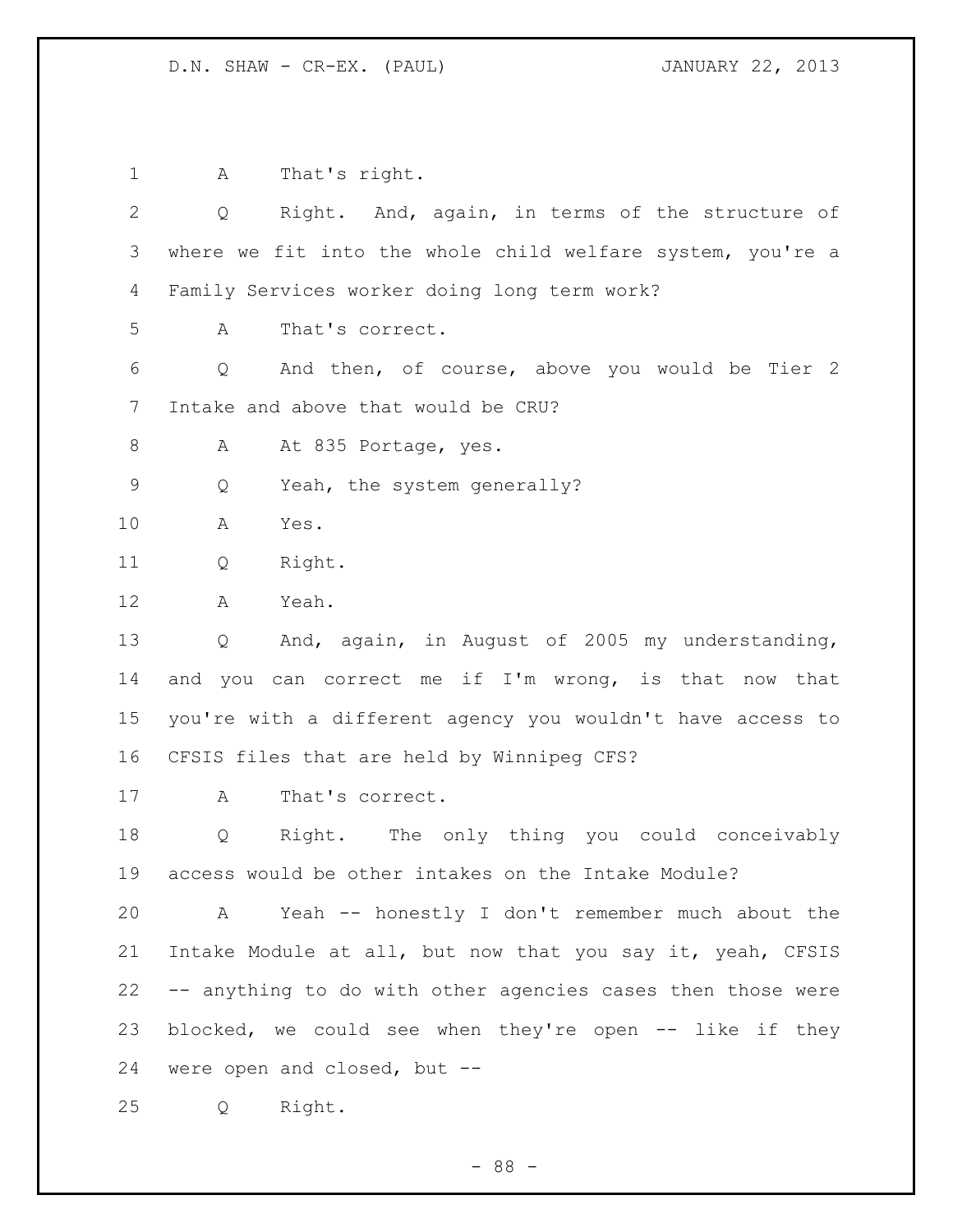A -- we wouldn't be able to pull up any further details.

 Q So you'd get names of the workers who were assigned to a particular case, and whether or not it was open or closed, but the actual details then wouldn't be something you'd be privy to because --

A Right.

Q -- you're at a different agency?

A Correct.

 Q Okay. And in terms of Stan Williams do you know if he was working at the Métis Child and Family Services Agency at that time? Do you know anything about him?

A No, I don't.

 MR. PAUL: Okay. Mr. Commissioner, those are my questions. Thank you.

16 THE COMMISSIONER: Thank you, Mr. Paul.

 All right. Who else -- Mr. Saxberg, no questions?

19 I guess we're on to you then, Mr. Ray.

MR. RAY: No questions, Mr. Commissioner.

21 THE COMMISSIONER: Any re-examination?

MS. WALSH: Oh, I'm sorry.

THE COMMISSIONER: Re-examination?

MS. WALSH: Just one question.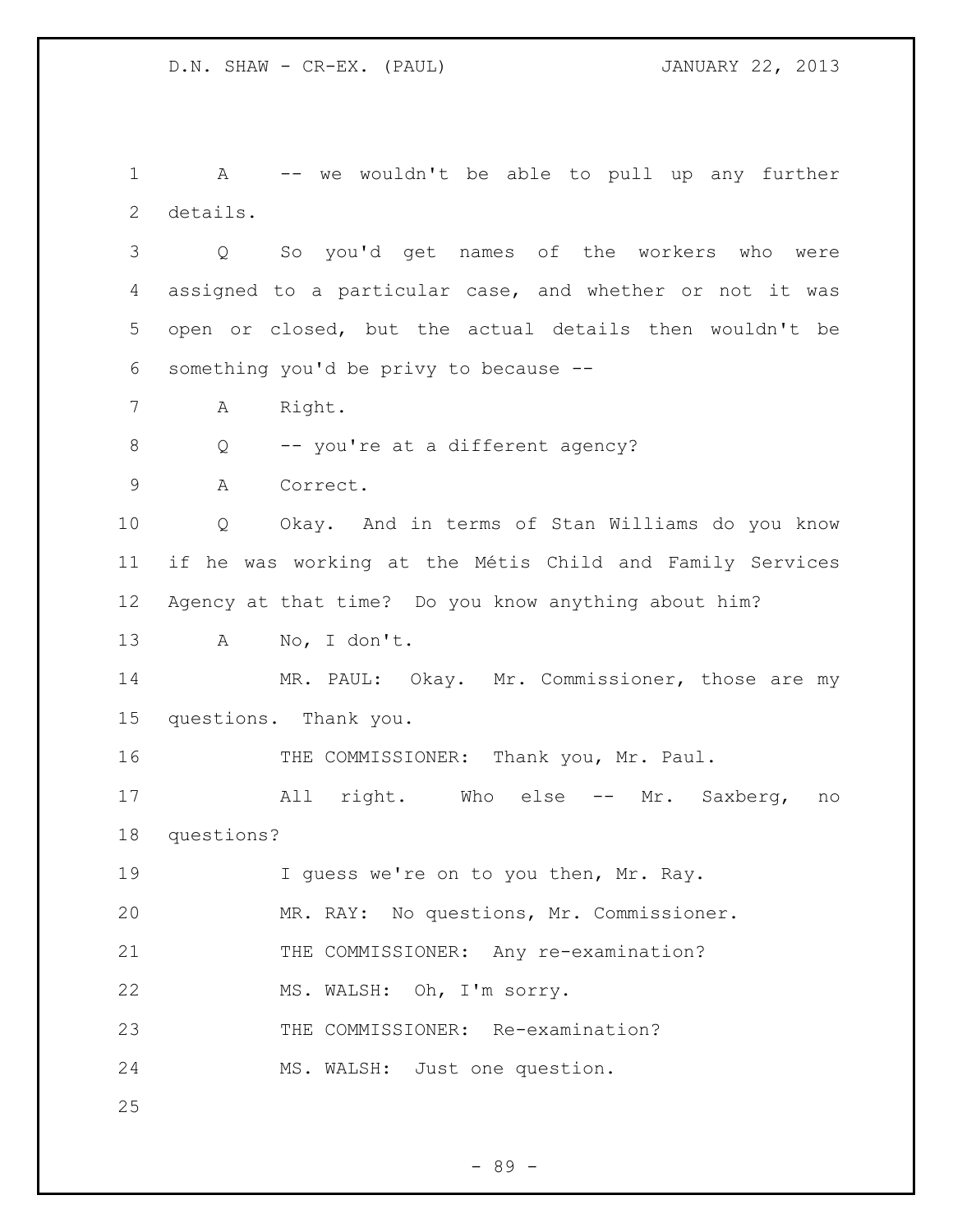D.N. SHAW - RE.EX. (WALSH) JANUARY 22, 2013 D.N. SHAW - CR-EX. (PAUL)

RE-EXAMINATIOIN BY MS. WALSH:

| 2           | With respect to having access to the Intake<br>Q            |
|-------------|-------------------------------------------------------------|
| 3           | Module that you would have at least have seen whether there |
| 4           | had been an intake, or the fact of an intake in March of    |
| 5           | 2005?                                                       |
| 6           | I would assume so, but I honestly don't remember.<br>A      |
| 7           | MS. WALSH: Okay. Thank you very much.                       |
| $8\,$       | MR. PAUL: Sorry, I have one point --                        |
| $\mathsf 9$ | MS. WALSH: Yeah, sure.                                      |
| 10          |                                                             |
| 11          | CROSS-EXAMINATION BY MR. PAUL:                              |
| 12          | If I can ask just one question following up on<br>Q         |
| 13          | that. This is my understanding of, of the, of the intakes   |
| 14          | is that in March of 2005 Winnipeg wasn't yet on the Intake  |
| 15          | Module.                                                     |
| 16          | I don't remember.<br>A                                      |
| 17          | You don't know?<br>Q                                        |
| 18          | Α<br>No.                                                    |
| 19          | Assuming that's the case is it the case that the<br>Q       |
| 20          | only thing you'd be able to see if you were to do a search  |
| 21          | would be -- again the file is open under the CFSIS          |
| 22          | column --                                                   |
| 23          | Good point.<br>A                                            |
| 24          | -- and under the Intake Module you'd have to see<br>Q       |
| 25          | if there was actually an IM open file under that column?    |

- 90 -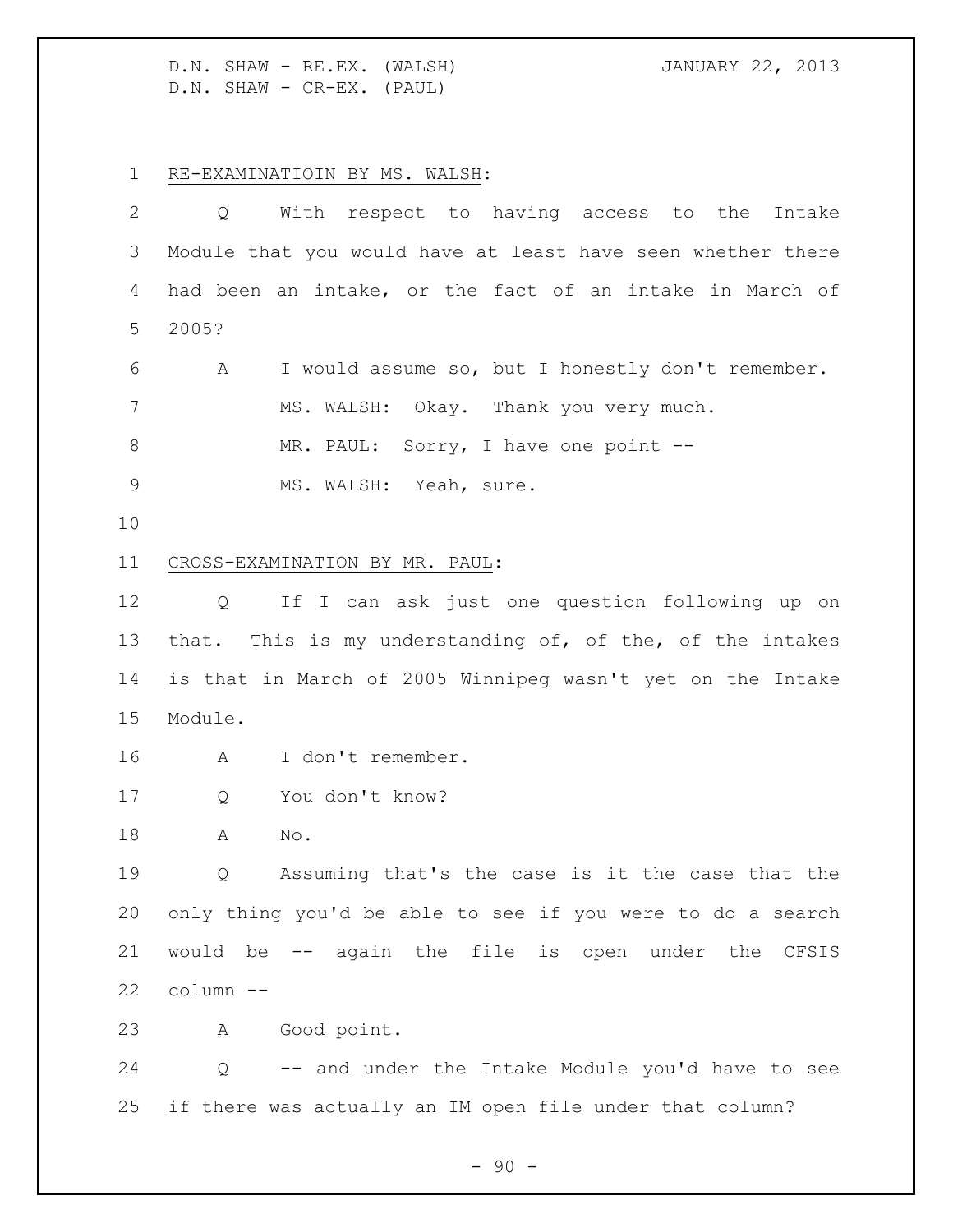A Correct.

 Q So if I can try and summarize the point then there are two columns -- in terms of if I do a search on a person I can see two columns, one with the CFSIS file, the other one would be the Intake Module files, if I can put it 6 that way  $--$  A Um-hum. Q -- and the only time you're going to get into the Intake Module column, practically speaking, would be after May of 2005, when the Intake Module was up and running in Winnipeg? A Sounds correct, yeah. MR. PAUL: Okay. That's my understanding, but ... 15 THE WITNESS: Thank you. MS. WALSH: Well are you saying that the data would not have been entered prior to May of '05; is that what you're saying? MR. PAUL: I think, I think what, what I'm suggesting, and maybe Mr. Saxberg would be a better person to put it ... MS. WALSH: Right. UNIDENTIFIED PERSON: (Inaudible). 24 MS. WALSH: So it was May --MR. SAXBERG: It was May.

 $-91 -$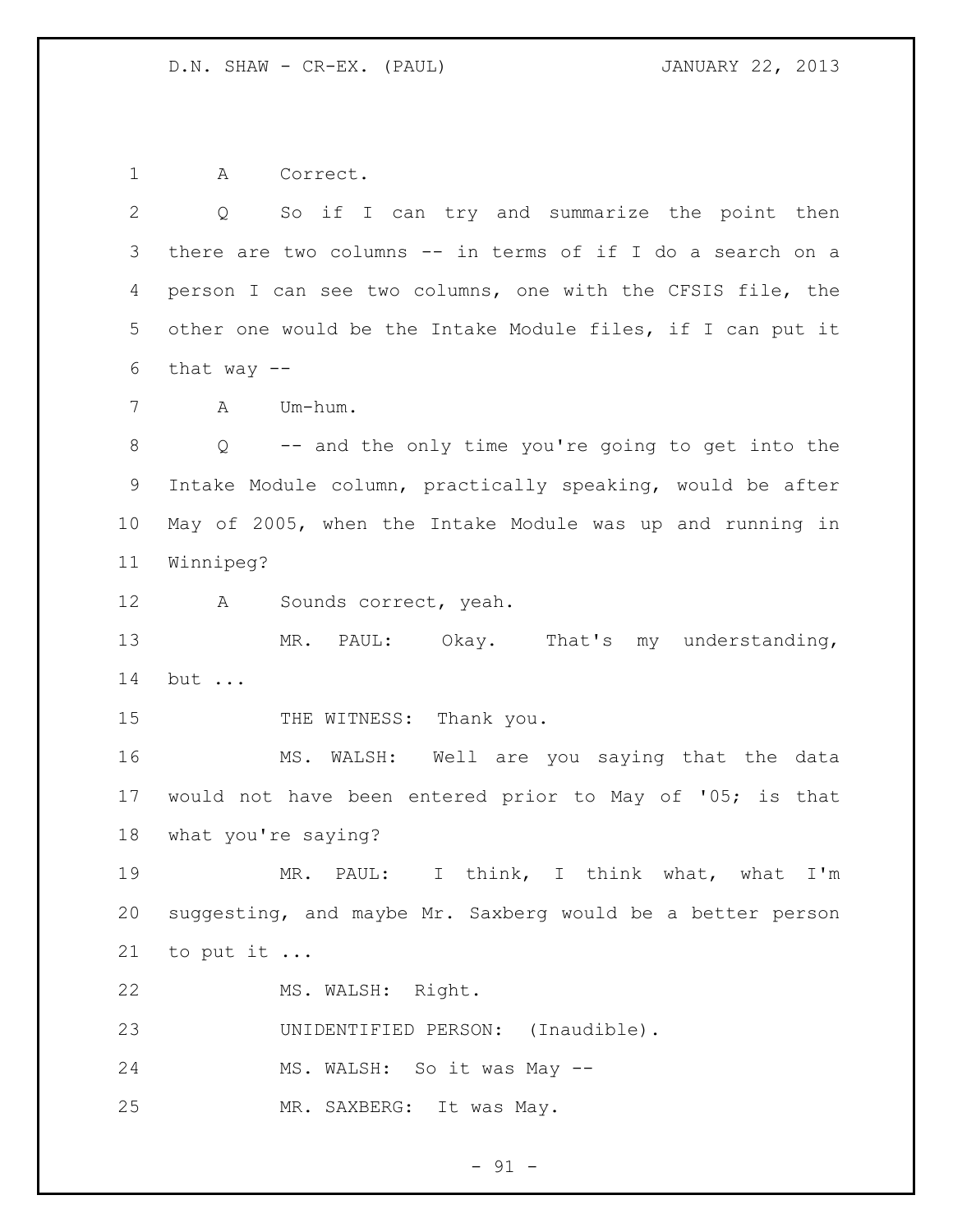MS. WALSH: Okay. So intakes that occurred before May of '05 would not be recorded or show up. Okay. Thank you. MR. PAUL: Okay. So, so long as -- I apologize for, for coming up with that point. MS. WALSH: No, no, that's fine. Mr. Commissioner, any questions relating to that? 8 THE COMMISSIONER: No, I, I have notes in my book. I'll, I'll need some work on that when I see the transcript because I'm not sure I followed it all, but I don't think there's any need to take it further right now. MS. WALSH: Okay. Thank you very much. 13 THE WITNESS: Thank you. 14 THE COMMISSIONER: Thank you, witness. 15 THE WITNESS: Thank you. (WITNESS EXCUSED) 19 THE COMMISSIONER: All right. The next witness. What time is it? Yes, we have time to start someone else. MS. WALSH: I just have one more witness before the, the noon break, Mr. Commissioner. THE COMMISSIONER: That's fine. THE CLERK: Is it your choice to swear on the

 $-92 -$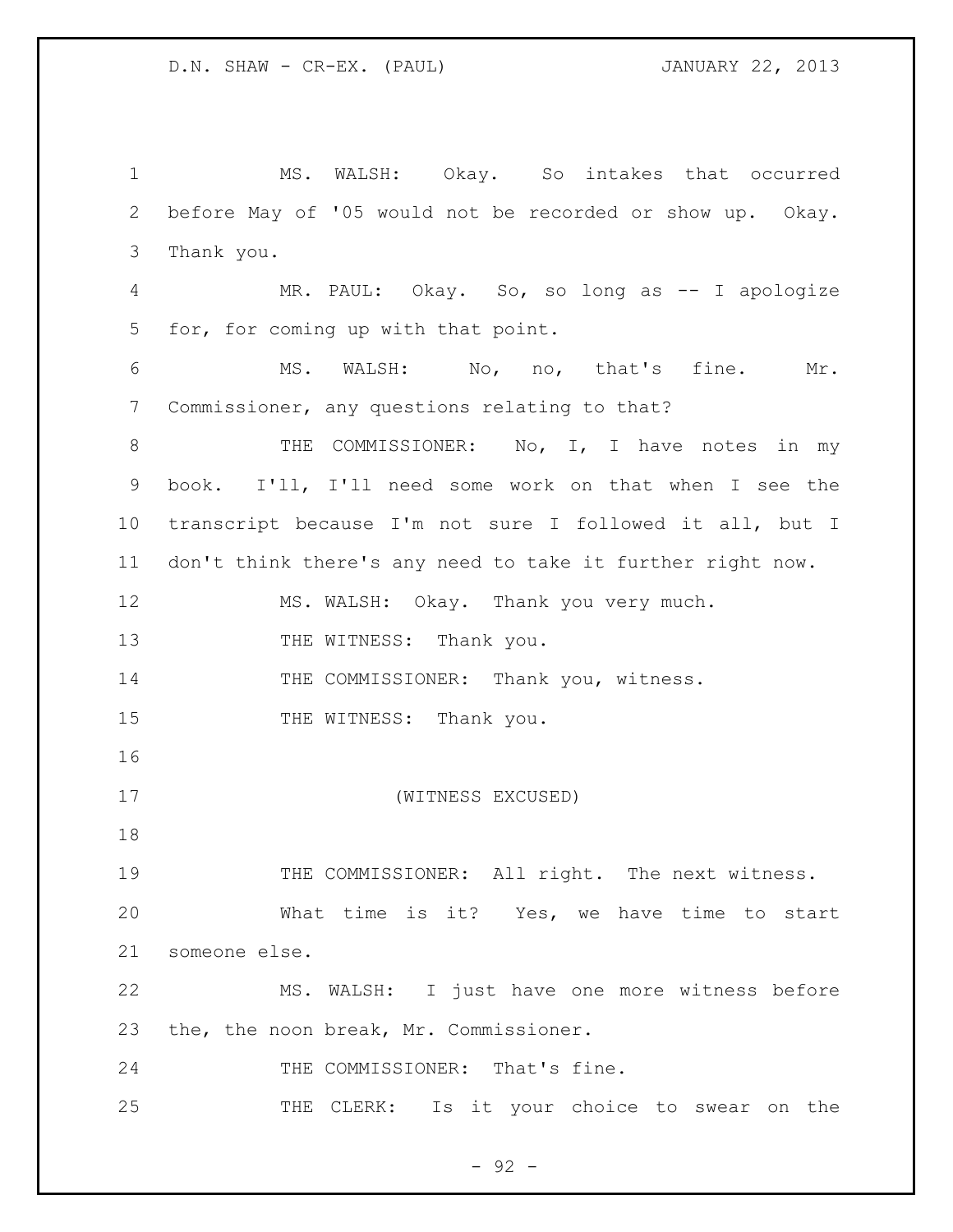N. LUSSIER - DR.EX. (WALSH) JANUARY 22, 2013

Bible or affirm without the Bible.

| $\mathbf{2}$  |                   | THE WITNESS: With the Bible.                            |
|---------------|-------------------|---------------------------------------------------------|
| 3             |                   | THE CLERK: All right. Take the Bible in your            |
| 4             |                   | right hand, and state your full name to the court.      |
| 5             |                   | THE WITNESS: Nicole Lussier.                            |
| 6             |                   | THE CLERK: And spell your first name.                   |
| 7             |                   | THE WITNESS: N-I-C-O-L-E.                               |
| 8             |                   | THE CLERK: And your last name.                          |
| $\mathcal{G}$ |                   | THE WITNESS: L-U-S-S-I-E-R.                             |
| 10            |                   |                                                         |
| 11            |                   | NICOLE LUSSIER, sworn, testified                        |
| 12            |                   | as follows:                                             |
| 13            |                   |                                                         |
| 14            |                   | DIRECT EXAMINATION BY MS. WALSH:                        |
| 15            | $Q \qquad \qquad$ | Ms. Lussier, you were employed with Métis Child         |
| 16            |                   | and Family Services from May of 2005 to February, 2007? |
| 17            | A                 | That's correct.                                         |
| 18            | Q                 | What was your position?                                 |
| 19            | A                 | I was a Family Services social worker.                  |
| 20            | Q                 | What did that position involve?                         |
| 21            | Α                 | I had open child protection files, and open child       |
| 22            | in care files.    |                                                         |
| 23            | Q                 | were never an assigned worker to Phoenix<br>You         |
| 24            |                   | Sinclair, this matter?                                  |
| 25            | Α                 | No, I was not.                                          |

- 93 -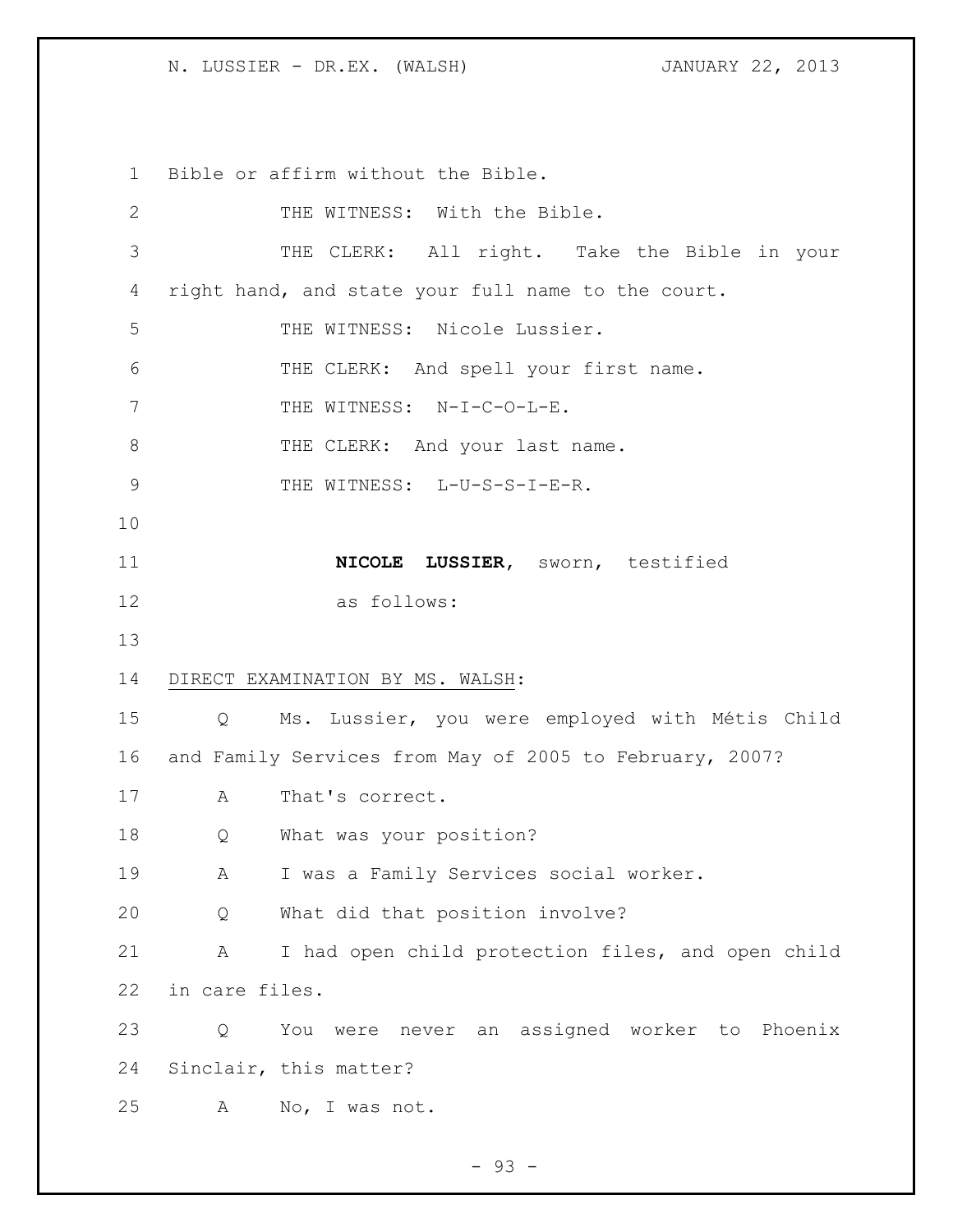Q As part of your job would you receive phone calls from the community?

A Not typically.

Q Were there occasions when you did?

 A I can think of a few occasions where I have received calls from the community, yes.

Q How would those come to you?

 A Generally speaking the one that I'm thinking of in my mind is an open file on, on my caseload that I had gone out on. When I had done a home visit the client's sister was in the home, had met me, knew me, she had concerns with regards to a neighbour, and a few weeks after meeting me she did call me at my office.

Q Would calls come to you through a receptionist?

A Only if they pertained to my caseload.

 Q Or if the receptionist thought they might pertain to your caseload?

A Correct.

 Q You would do CFSIS searches and prior contact checks during the course of your work?

A Correct.

 Q When would you do those kinds of searches? A When there was a change in my family that I'd be working with, say if I have a single mother with some kids, and her boyfriend moved into the home, I may do a prior

- 94 -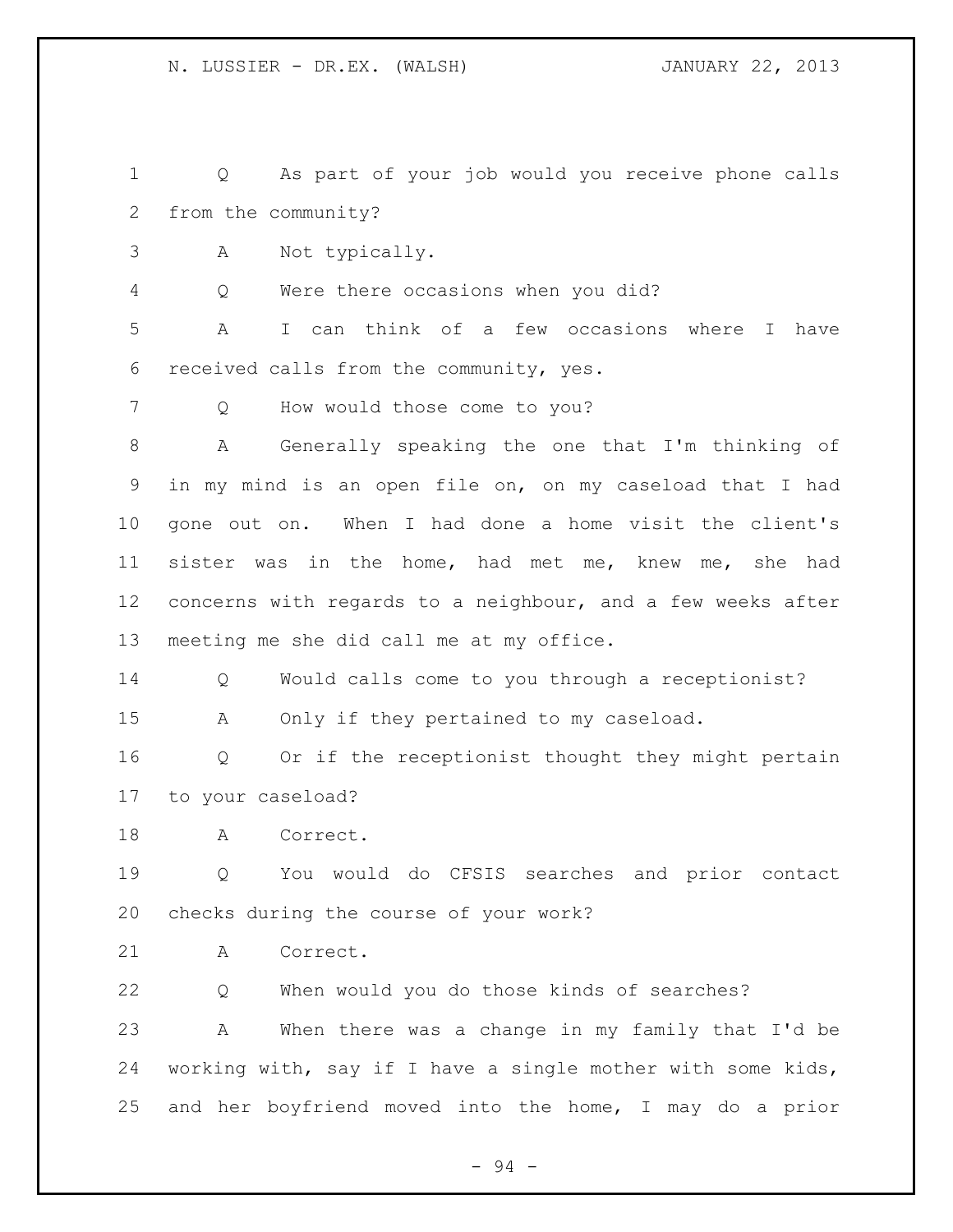N. LUSSIER - DR.EX. (WALSH) JANUARY 22, 2013

 contact check on him, just to see if there were any concerns.

 Q So what's the purpose of doing a prior contact check?

 A To see if they have had any previous involvement with Child and Family Services, and if there are any concerns with regards to the individual.

 Q Okay. Would you ever randomly search a name? A No, there has to be a purpose for doing a check.

 Q So on the screen in front of you let's turn to page 1, please, of exhibit 23. You've been sitting here this morning --

13 A I have.

Q -- so you've heard what exhibit 23 is?

A I have.

 Q Now you see where the hand is on the left-hand side, it says "Lussier, Nicole"?

A Um-hum.

 Q And then "Jan00 Sinclair, Phoenix" on August 24, 2005 at 1:57 p.m.?

A Correct.

 Q So does that show that you did a prior contact check of Phoenix Sinclair on August 24, 2005, at 1:57 p.m.?

A That's correct.

Q Do you know why you did that check?

 $-95 -$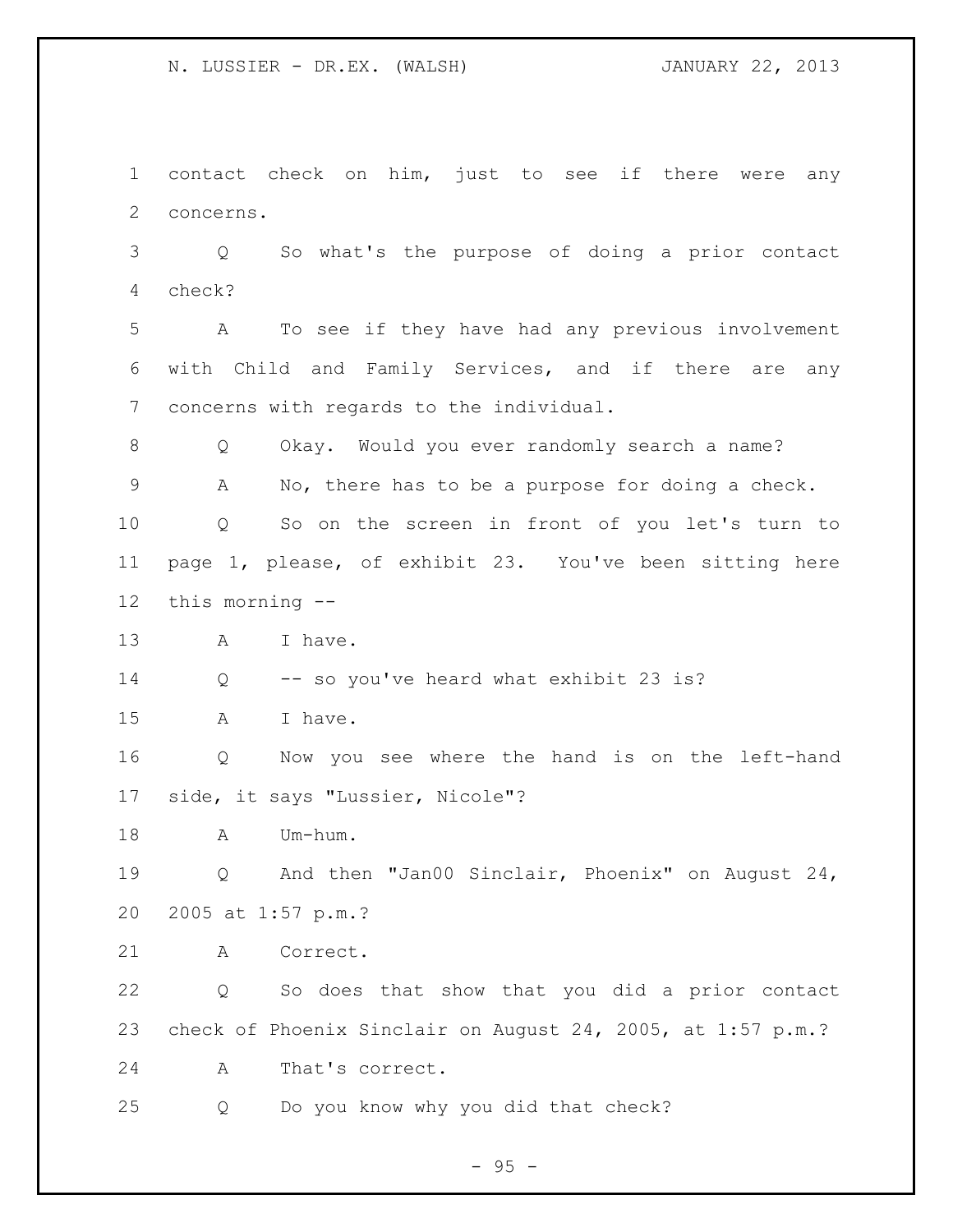A I have no independent recollection of doing this prior contact check.

Q What would be the possibilities?

 A What I thought of after being notified of this check is I had a different Phoenix Sinclair who was indirectly related to one of the cases that I was assigned to, so possibly if the family had given me some information in regards to that I, I may have done a check that way.

Q When you say "the family" what do you mean?

A The family that I was working with.

 THE COMMISSIONER: What did you say about a different or a wrong -- or another Phoenix Sinclair?

13 THE WITNESS: Right.

14 THE COMMISSIONER: What, what did you say about that?

16 THE WITNESS: That I, I was involved with a family who had a child, not this Phoenix Sinclair for the inquiry, but a, a different child by that same name, but I was not that child's worker.

 THE COMMISSIONER: Is that how you're explaining the entry here?

 THE WITNESS: It's a possibility. That's what I originally thought of after being notified that I had done a prior contact check.

25 THE COMMISSIONER: What do you think now?

- 96 -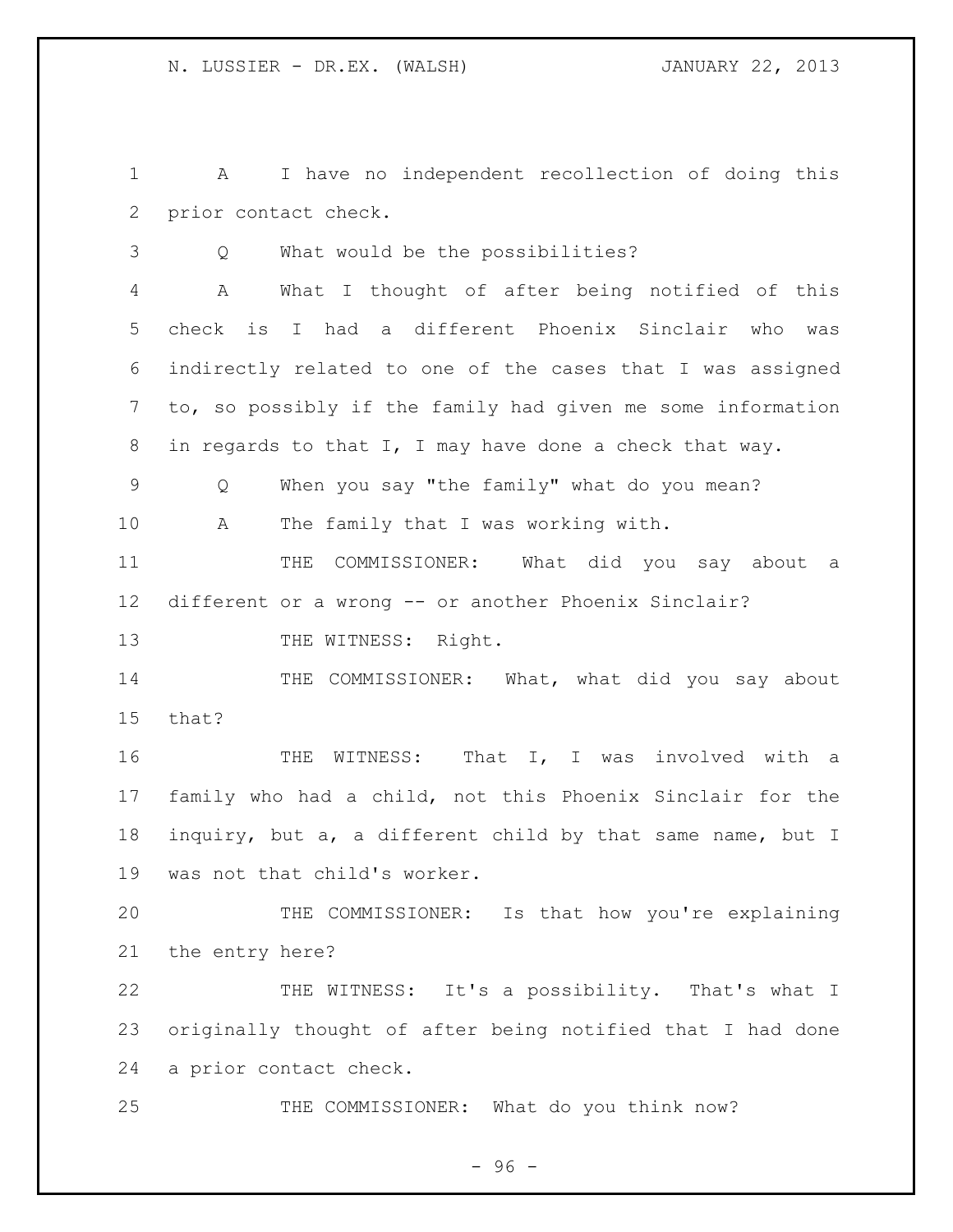1 THE WITNESS: I'm not sure, given all the other people who have done prior contact checks. BY MS. WALSH: Q On the Phoenix Sinclair who's the subject of this inquiry? A Right. Q So it's possible that that's who you were searching? A Yes. Q Have you ever worked with an agency, a Child and Family Services Agency, associated with the Lake St. Martin Band? 14 A No, I have not. Q Or Pine Creek? A No, I have not. Q The witness who testified yesterday told us that in August of 2005 she called a number of agencies in the province calling about Phoenix Sinclair, and she testified that she contacted the Band to locate the agency that Lake St. Martin deals with because a mutual acquaintance had told her that that was the Band for Phoenix Sinclair's father, and that when she contacted that Band she was directed to contact a social worker by the name of Nicole. That she spoke to a social worker named Nicole who told her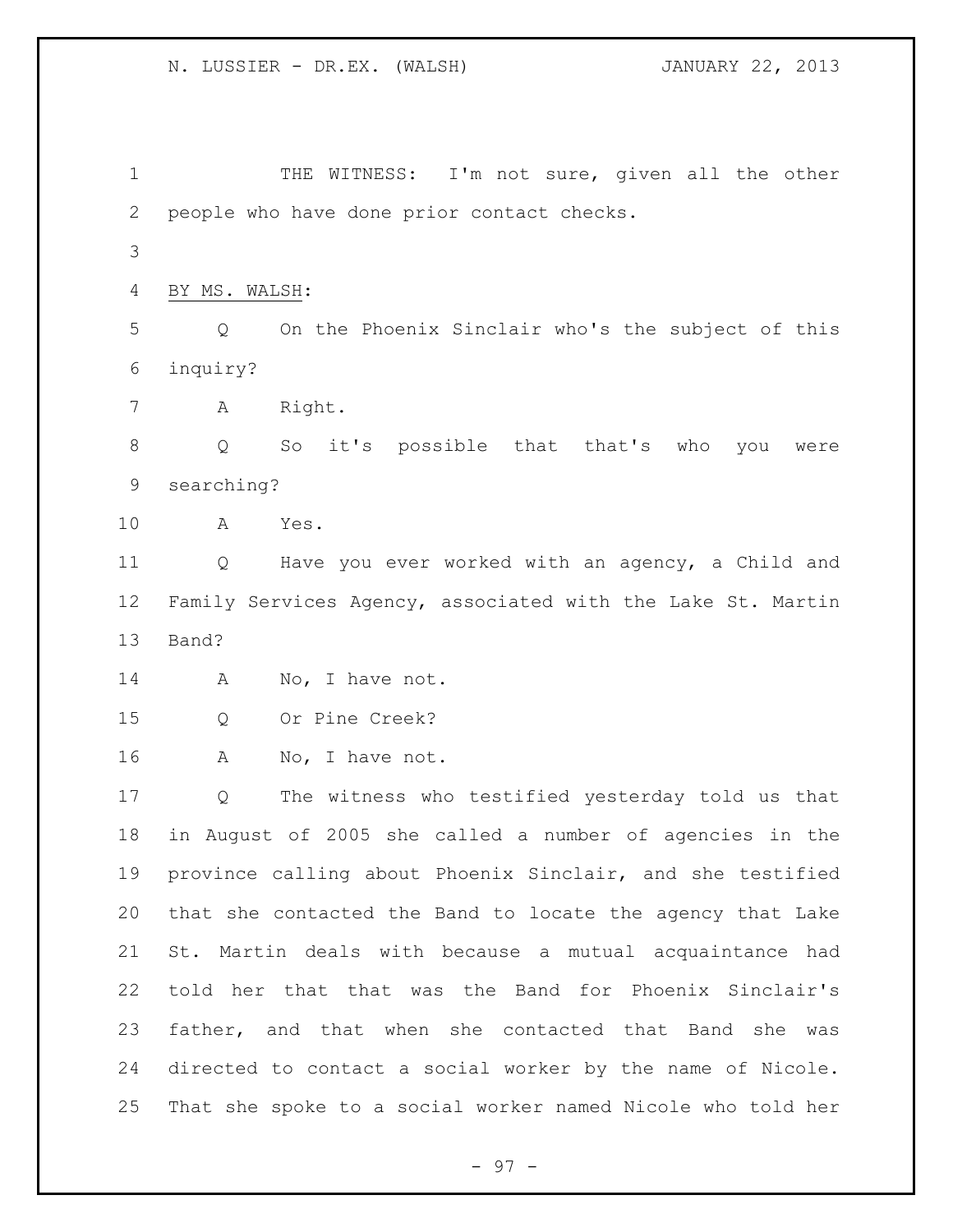N. LUSSIER - DR.EX. (WALSH) JANUARY 22, 2013

 that she was no longer the pending social worker for Phoenix, and that the case had been transferred to Stan Williams. Do you have any recollection of having such a call? A No, I do not. Q Would you have taken notes of a call like that? A Yes, if someone had called like that I would have probably taken a note as I'm talking to the person. Q And would you have kept those notes? 11 A For a period of time, yes. Q For how long? A I, I had a box next to my desk that I used for shredding and when that box got full then we would shred it. Q So this is a call that would have come in in August of 2005. A Um-hum. Q How long would it have taken for you to fill up that box to the point of needing to shred? A I'm estimating probably a good four to six months. Q Is it possible that you spoke to the witness who testified yesterday? A I have no recollection of speaking to anyone with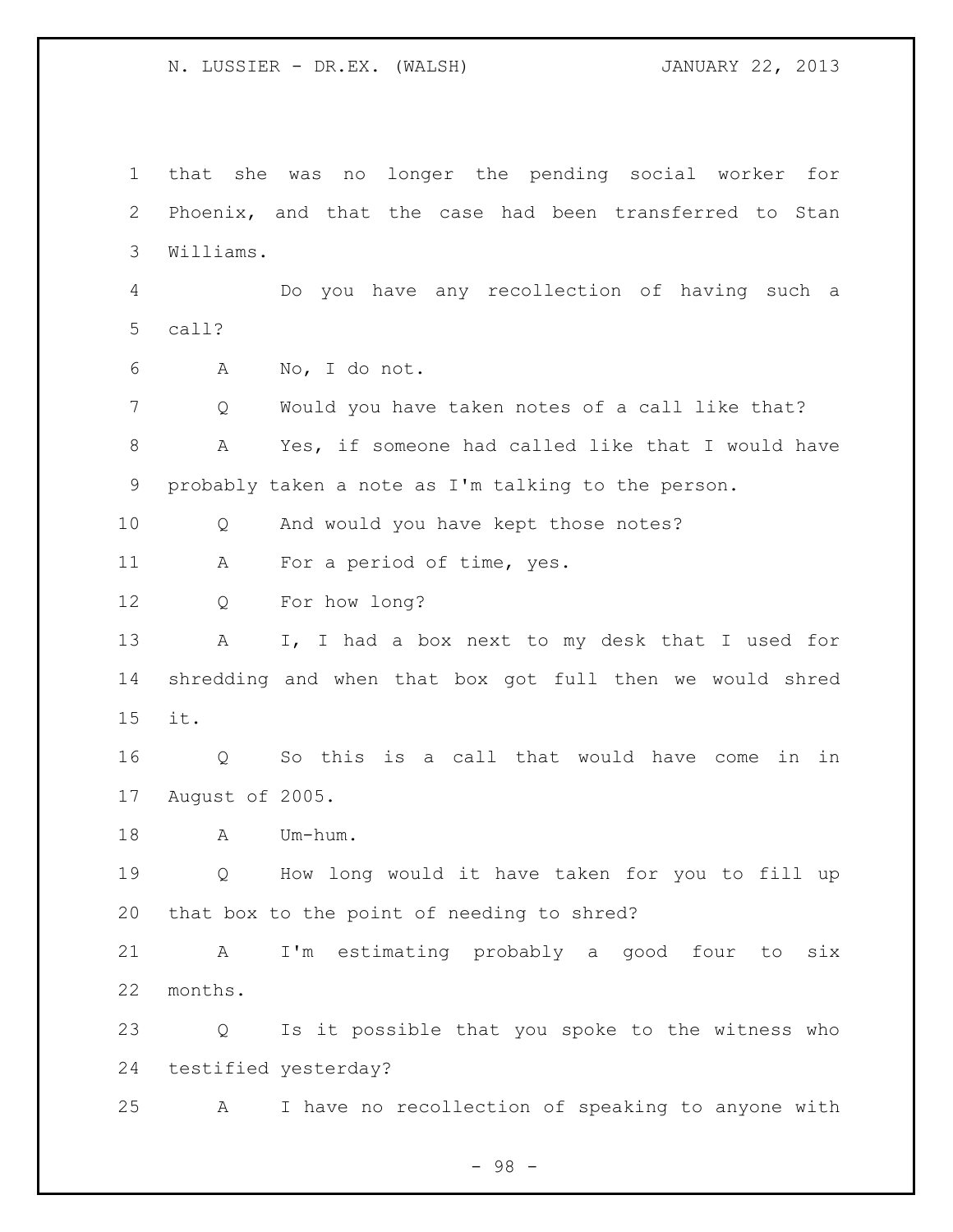## N. LUSSIER - DR.EX. (WALSH) JANUARY 22, 2013

 those kind of concerns. 2 Q It's seven and a half years later. A Um-hum. Q It's possible that the call happened and you don't remember it? A It's a possibility, yes. Q Did you know Stan Williams? A Yes, I did. Q Did he work in the same agency that you did? A Yes, I did -- or, yes, he did, sorry. Q So when the witness testified yesterday that she spoke to someone named Nicole -- A Um-hum. Q -- who said that the case had been transferred to Stan Williams it's possible that you are the Nicole who spoke to the, the witness? 17 A Again I have no recollection of this. I, I do not recall doing this. Anything is a possibility. Q Did you have access to CFSIS in August of 2005? A Yes, I did. Q So if you had done a prior contact check on Phoenix Sinclair you would have been able to see that she had a history with CFS? A Yes. Q Would you have been able to see that she had had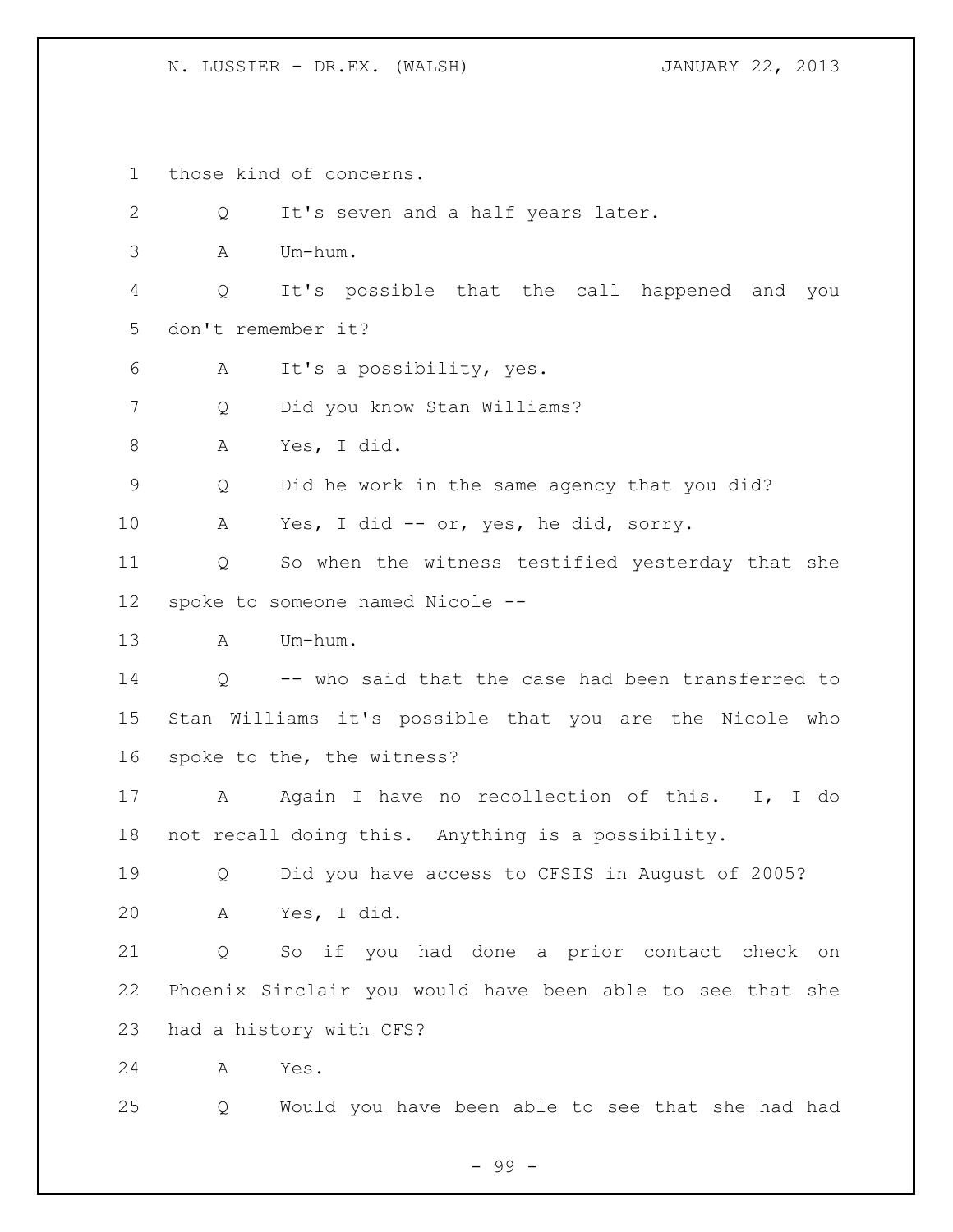an intake as recent as March of 2005, a file opening and closing?

A I believe so, yes.

 Q Stan Williams was the social worker for Phoenix Sinclair when she was apprehended in 2003. Would you have been able to see that information doing a prior contact check?

A Yes, I believe so.

 Q Would there ever be occasions where seeing that information you would have advised an individual that Stan Williams was the worker to call?

A No.

 Q Would -- if you had spoken to an individual who identified that they were the aunt of Phoenix Sinclair, gave you information about Phoenix's name, said that they had not seen Phoenix for many months, and you did a prior contact check as a result what, if anything, would you have done with that information?

 A If the caller is not giving me any further child protection concerns I would have advised them that if they're wanting a well being check, or they want to report further concerns, they can call CRU and report that.

 Q So the fact of seeing that the child has a history, and a recently opened and closed history with CFS, would not have prompted you personally to refer a matter to

 $- 100 -$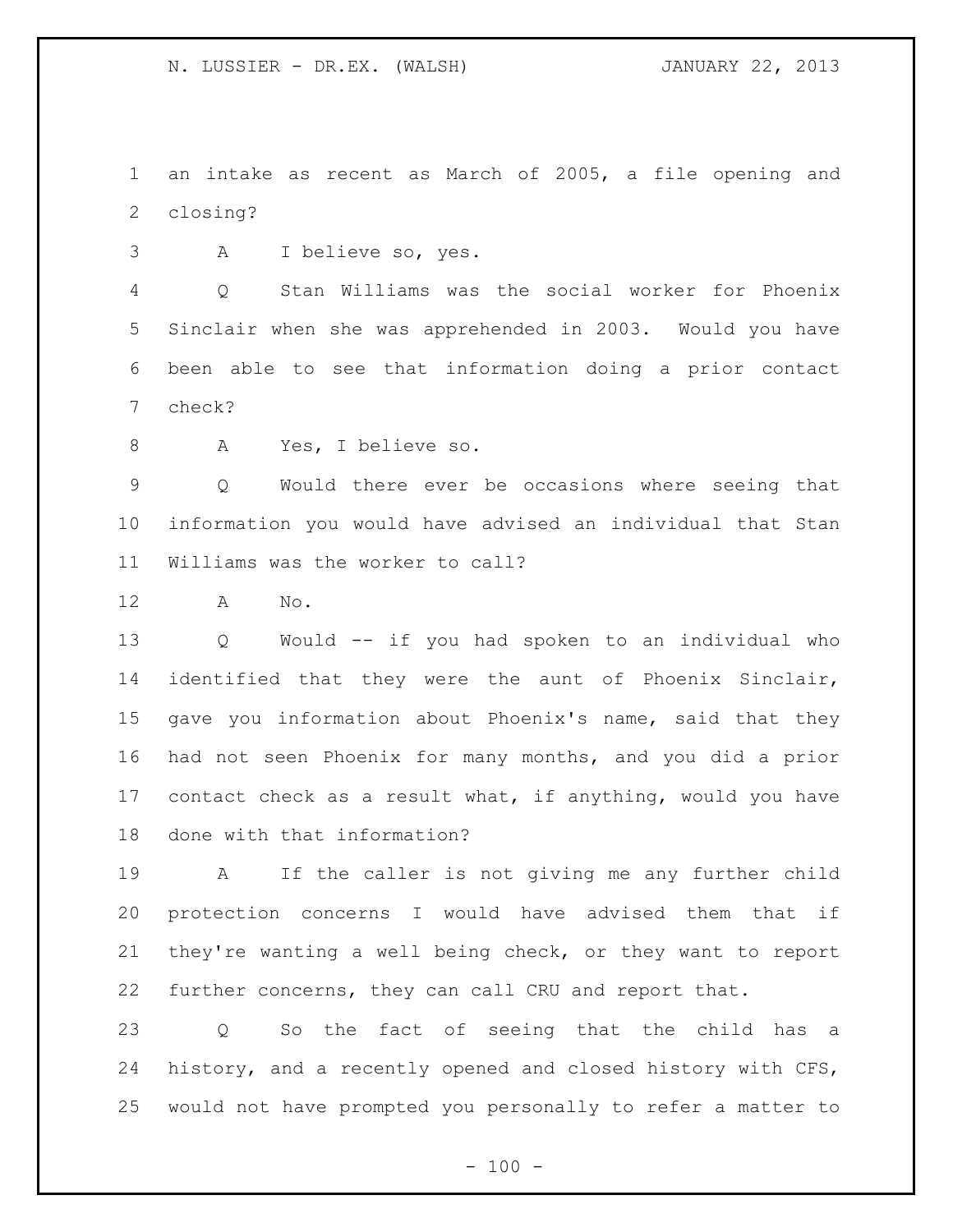Intake?

 A Not with something more specific in terms of abuse or neglect. Q Did you work with Deanna Shaw? A Yes, I did. Q She also did a search of Phoenix Sinclair on the same day. Do you know why that would be the case? A No, I do not. Q Do you recall whether you would have discussed these searches of Phoenix Sinclair with Ms. Shaw? A I don't recall having any conversations with Ms. Shaw in regards to Phoenix Sinclair. Q But it's possible? 14 A Again anything's possible. Q You have no notes or recollection of anything specific, other than knowing that you did a search of Phoenix Sinclair on August 24, 2005? A Correct. Q The witness who testified yesterday said that none of the workers that she spoke to asked her any questions in response to the information that she provided; you're not able to say whether you had a call, and if so whether you asked this witness any questions? A Yeah, again, I don't recall having a caller call me with such concerns.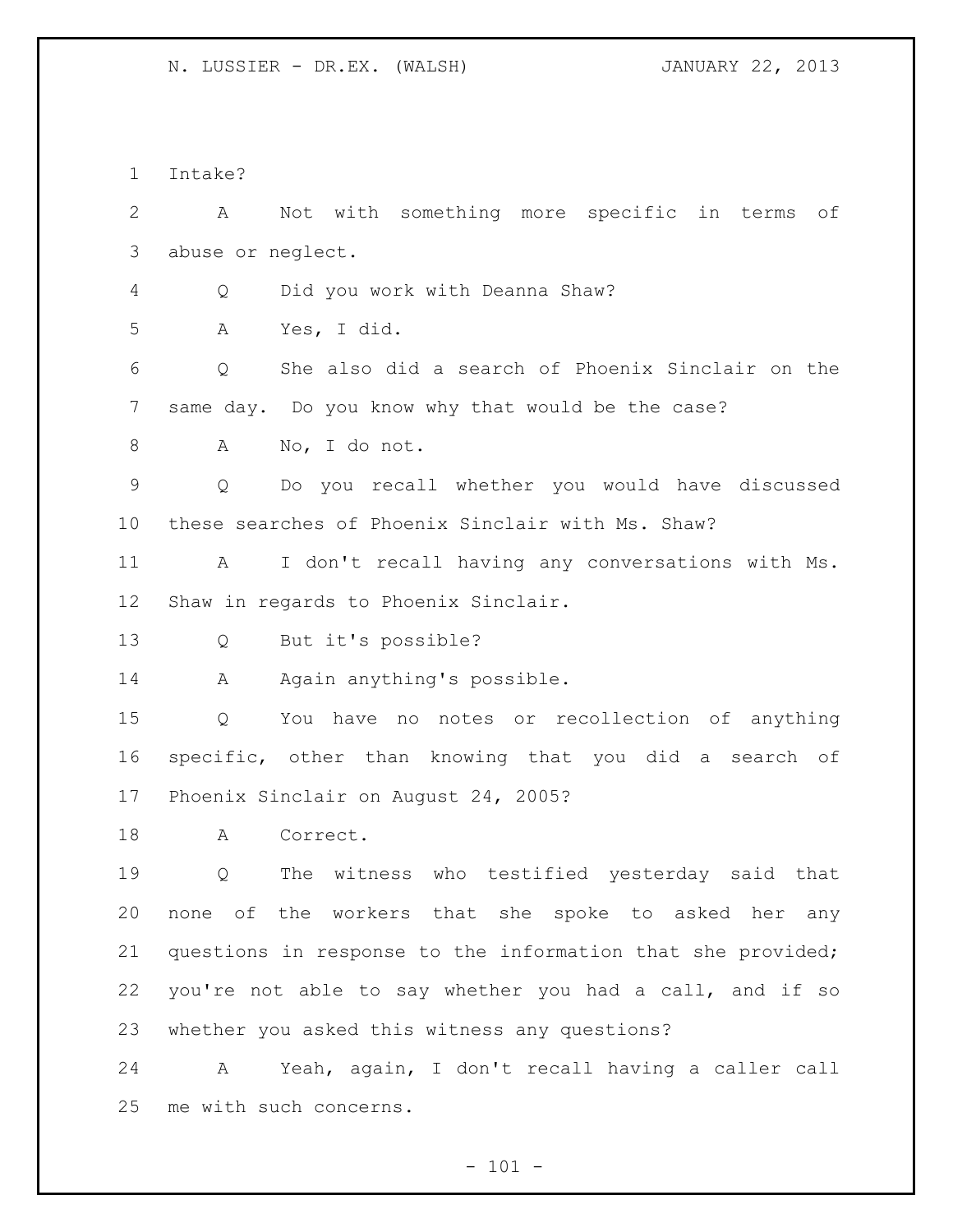Q But you're not denying that it took place, you just have no recollection?

A Yeah, I have no recollection.

 Q Seeing when you did the prior contact check, seeing that Stan Williams had had involvement with this family, and given as you said that he was a co-worker at Métis Child and Family Services, would you have mentioned the matter to Stan, would you have told him you had received information about Phoenix Sinclair?

 A Most likely not without further child protection issues being presented. I see this more as someone seeking information, rather than a child protection report.

 Q Was Mr. Williams physically in the same office as you?

A Yes, he was.

THE COMMISSIONER: Was that Mr. Williams?

17 MS. WALSH: Yes.

BY MS. WALSH:

 Q So seeing that -- doing a search and seeing his name come up would not have been enough for you to, to have a chat with him about the fact that you've recently received some information about Phoenix?

 A No. In my mind, given what you're giving me of what the caller said, there is no information to report.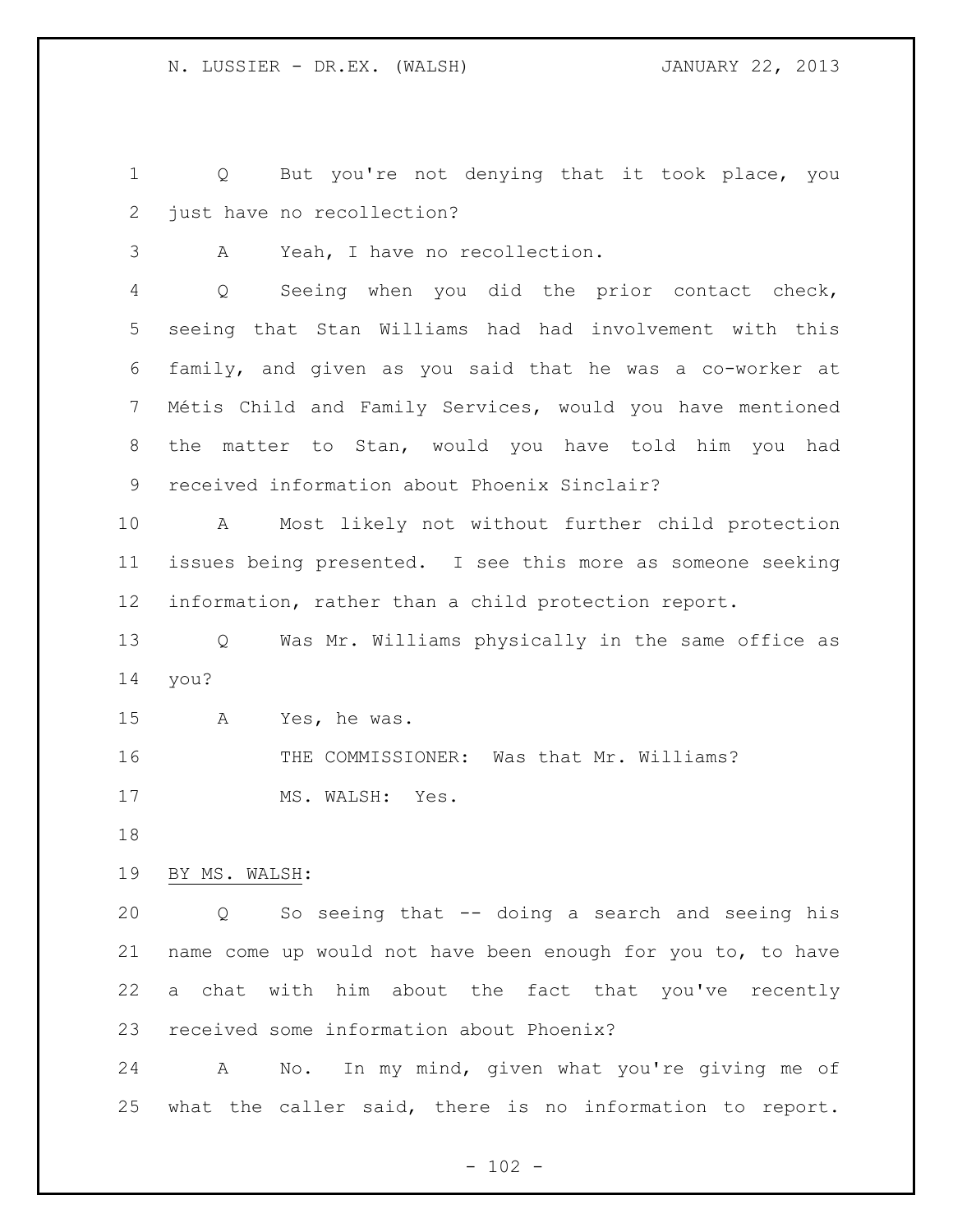N. LUSSIER - DR.EX. (WALSH) JANUARY 22, 2013

 I, I see it as she was looking at trying to find Phoenix Sinclair. You know, he was the worker two years previous, you know he has no current involvement, and again I don't recall having any conversation with Stan in regards to this matter.

 Q So someone calling CFS and saying they haven't seen their niece in many months, and you're finding out that the niece has a lengthy Child and Family Services history, that's not enough for you to refer a matter to Intake?

 A For me, myself, no. Like I testified earlier I would have told the caller, you know, if they have concerns 13 they can report it to CRU, certainly they can -- CRU is able to go out and do a well being check on the child, but for me to physically type up a referral and send it over to CRU, no.

 Q But you may have told them to call CRU themselves?

A Oh, for sure, yes.

 Q What about the witness' evidence yesterday that she was told that someone named Nicole was the worker for Phoenix Sinclair, does that prompt you to have any recollection of having had a discussion with that witness? A No, it does not, and again I was not the worker

for Phoenix Sinclair.

 $- 103 -$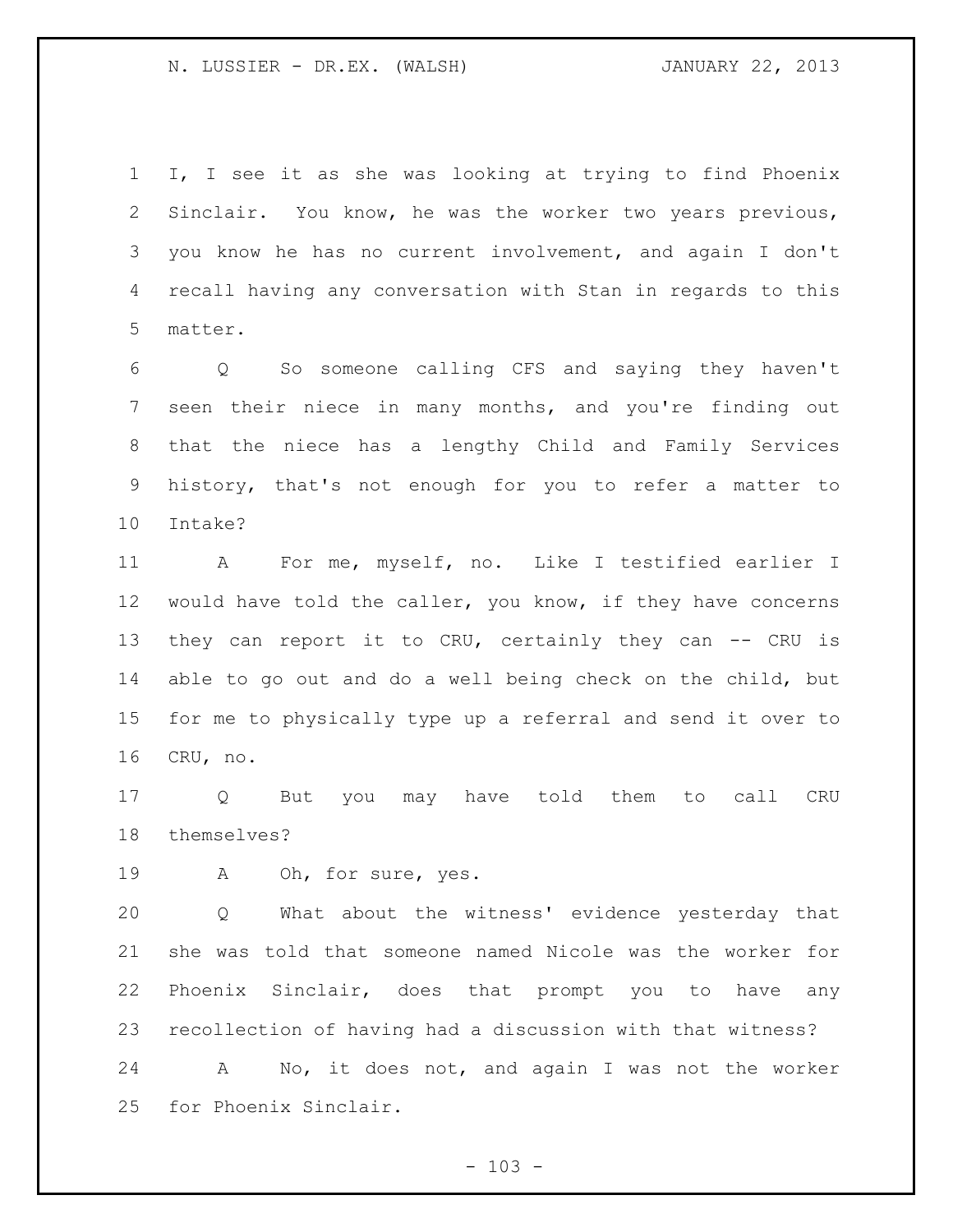Q But you were involved with the file of a person who had a name similar to Phoenix Sinclair? A Indirectly. I was never assigned to that, that other Phoenix Sinclair. Q When you say "indirectly" what do you mean, without identifying who that individual was? 7 A That's what I'm trying to be able to, to say. I was assigned to the family, I was not assigned to the other Phoenix Sinclair. THE COMMISSIONER: Well, do we know there was a second Phoenix Sinclair? MS. WALSH: There is someone in the system with a name similar to Phoenix Sinclair. 14 THE COMMISSIONER: Okay. BY MS. WALSH: Q And you were assigned to a family who was connected with that individual? A Correct. Q And that information was true as of August, 2005? A Yes. MS. WALSH: Thank you. Those are my questions. 23 THE COMMISSIONER: Thank you. Mr. Gindin.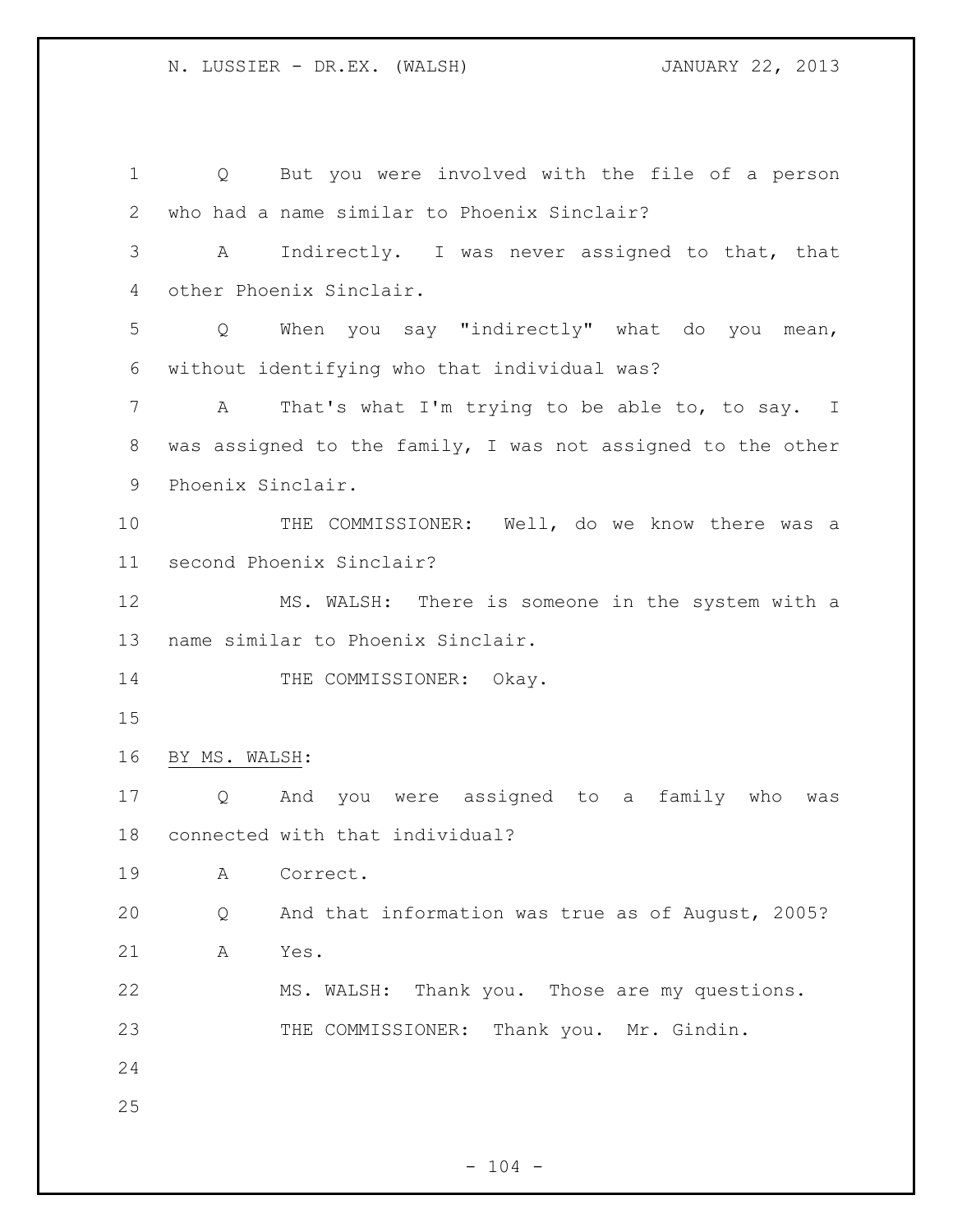## N. LUSSIER - CR-EX. (GINDIN) JANUARY 22, 2013

CROSS-EXAMINATION BY MR. GINDIN:

| $\overline{2}$ | Q                 | Good afternoon. My name is Jeff Gindin. I                 |
|----------------|-------------------|-----------------------------------------------------------|
| 3              |                   | appear for Kim Edwards and Steve Sinclair. I just have a  |
| 4              |                   | couple of questions for you.                              |
| 5              |                   | You told us that you worked with Métis CFS from           |
| 6              |                   | May 5th on for a couple of years.                         |
| 7              | A                 | Um-hum.                                                   |
| 8              | Q                 | Prior to that where were you working?                     |
| $\mathcal{G}$  | A                 | I was working at Abuse Intake for Winnipeg Child          |
| 10             |                   | and Family Services.                                      |
| 11             | Q                 | Okay. So you've had quite a bit of experience in          |
| 12             | this area; right? |                                                           |
| 13             | A                 | With intakes, yes.                                        |
| 14             | $Q \qquad \qquad$ | Yeah. You indicated that -- when you were asked           |
| 15             |                   | what might prompt you to do a search the example you gave |
| 16             |                   | was that, for example, if a, if a boyfriend moved into a  |
| 17             |                   | home that would be a reason why you would do a search?    |
| 18             | A                 | Right. In 2005, as a family service worker.               |
| 19             | Q                 | Do you mean a search of the boyfriend?                    |
| 20             | А                 | Right.                                                    |
| 21             | Q                 | That would be a pretty obvious --                         |
| 22             | Α                 | Right.                                                    |
| 23             | Q                 | -- thing to do even back then; right?                     |
| 24             | Α                 | Right.                                                    |
| 25             | Q                 | Okay.<br>You talked about Stan Williams.<br>He was        |
|                |                   |                                                           |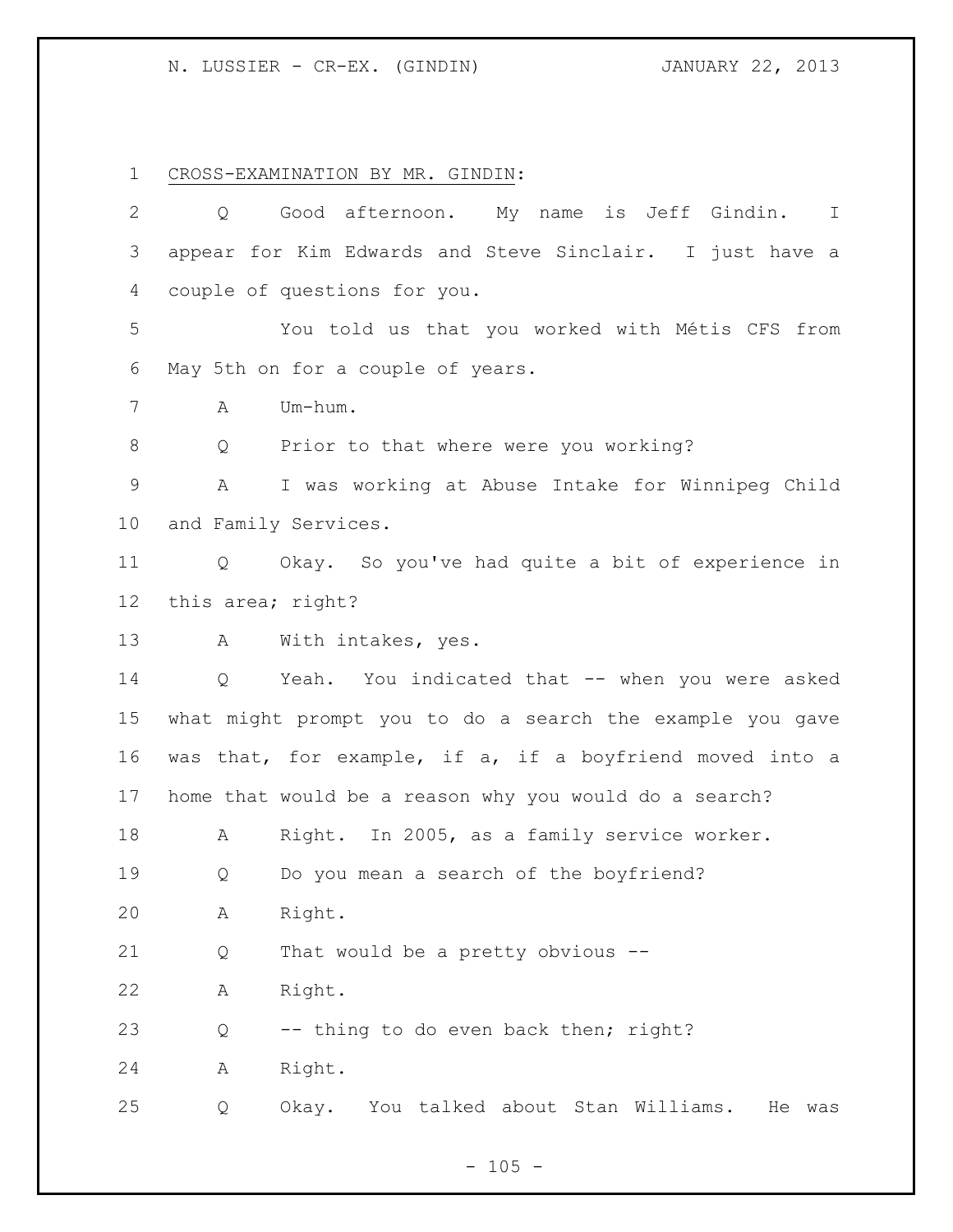### N. LUSSIER - CR-EX. (GINDIN) JANUARY 22, 2013

actually in the same office as you?

A That's correct.

 Q Where would he be physically compared to where you would be sitting?

 A We, we were all in one large room together. There was several little desks set up in one large room.

Q Um-hum. And, and you knew him for awhile?

 A I, I first met him in 2005, and I knew him up to his death in 2009.

Q How long would you have worked with him?

 A I actually worked with him at Métis until he left Métis, and then we were both working for the government at Access River East.

 Q Okay. But in August of '05 how long would you have worked with him at that time?

 A In August of '05 I would have worked with him since May of '05.

18 Q So for three or four months?

A Correct.

Q And you would see him daily --

A Right.

Q -- and he'd be in the very same room as you?

A Yes.

 Q If, if you had done a search and his name came up it's quite possible that you would have casually mentioned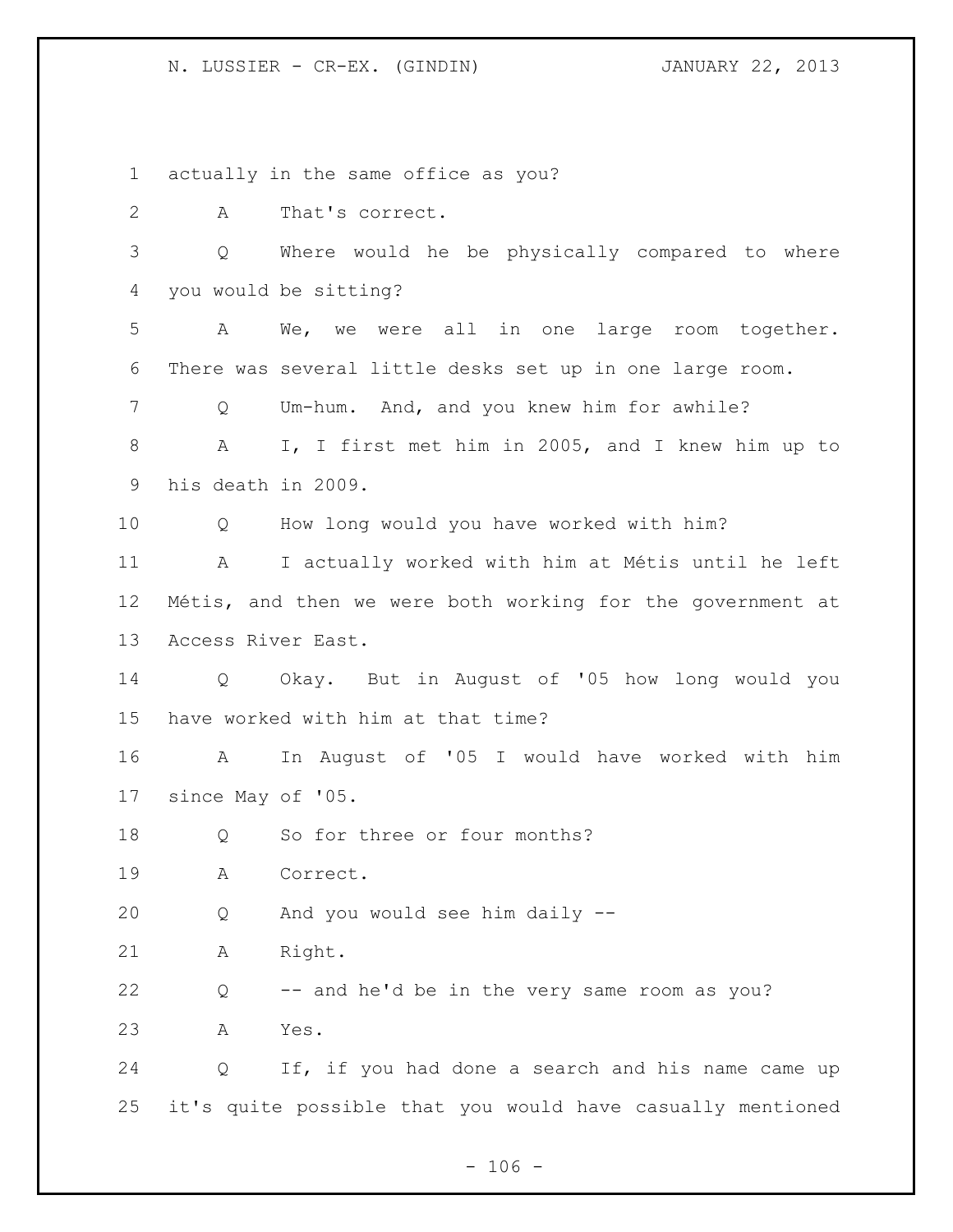# N. LUSSIER - CR-EX. (GINDIN) JANUARY 22, 2013

to him that his name came up in a search?

| 2               | A      | Again anything's a possibility. I don't recall              |
|-----------------|--------|-------------------------------------------------------------|
| 3               |        | having a conversation with Stan in regards to this matter.  |
| 4               | Q      | You're not saying it didn't happen though?                  |
| 5               | Α      | Again -- yeah, anything's a possibility.                    |
| 6               | Q      | Okay. You indicated that you were involved with             |
| 7               |        | another Phoenix Sinclair file?                              |
| 8               | A      | Correct.                                                    |
| $\mathsf 9$     | Q      | So if the caller that we've been talking about,             |
| 10 <sub>o</sub> |        | that told us they called in --                              |
| 11              | A      | Right.                                                      |
| 12              | Q      | -- with some information or concerns, had been              |
| 13              |        | given the other Phoenix Sinclair information by accident -- |
| 14              | A      | Right.                                                      |
| 15              | Q      | -- she well may have been told -- given your name           |
| 16              |        | because you had an involvement in that other matter?        |
| 17              | Α      | I was not assigned to the other Phoenix Sinclair            |
| 18              | SO     | my name would not have shown up on CFSIS under that         |
| 19              |        | other Phoenix Sinclair.                                     |
| 20              |        | Q It wouldn't have shown up in any way, no mention          |
| 21              | of it? |                                                             |
| 22              | A      | It would have shown up under the other Phoenix              |
| 23              |        | Sinclair's family, but not under --                         |
| 24              |        | $Q$ So -- I see.                                            |
| 25              |        | A -- under, under the other Phoenix.                        |
|                 |        |                                                             |

- 107 -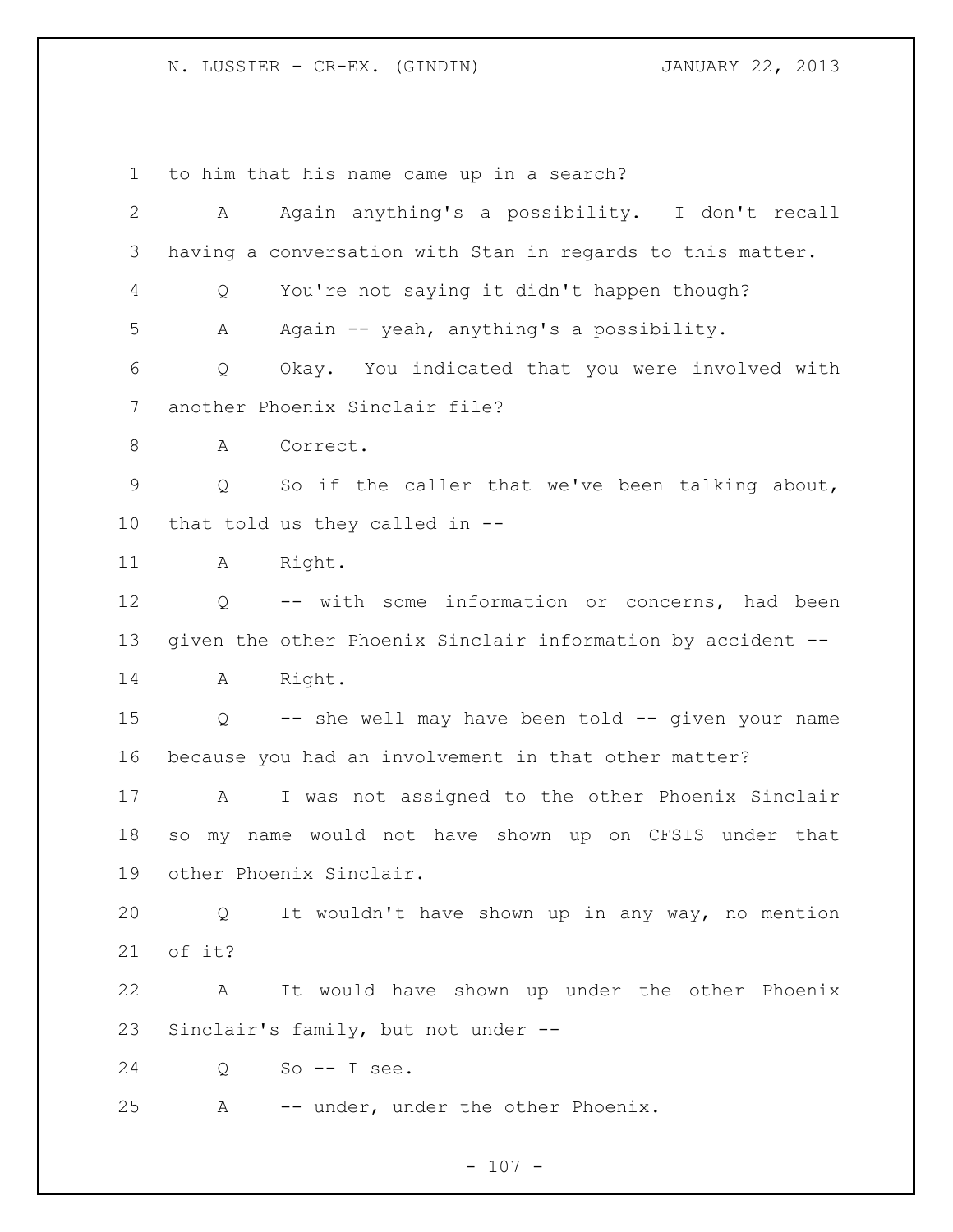N. LUSSIER - CR-EX. (GINDIN) JANUARY 22, 2013 N. LUSSIER - CR-EX. (PAUL) Q So if that happened to be what the search was for your name might have been -- might have come up? A Under the family, yes. Q And that name could have been given to the caller, dealing with the wrong Phoenix Sinclair, but it might have happened? A I guess it's a possibility. 8 MR. GINDIN: Yeah. Okay. Thank you. 9 THE COMMISSIONER: Mr. Paul. CROSS-EXAMINATION BY MR. PAUL: Q Good afternoon, Ms. Lussier. Sacha Paul for Winnipeg CFS and the department. So, again, as I understand your evidence you were working with the Métis Child and Family Services Agency in August of 2005? A Correct. Q Stan Williams is also a worker, or working at the Métis Child and Family Services Agency at this time? A Correct. Q The Métis Child and Family Services Agency is a separate agency from Winnipeg Child and Family Services; right? A Correct. Q You are located at two physically different

 $- 108 -$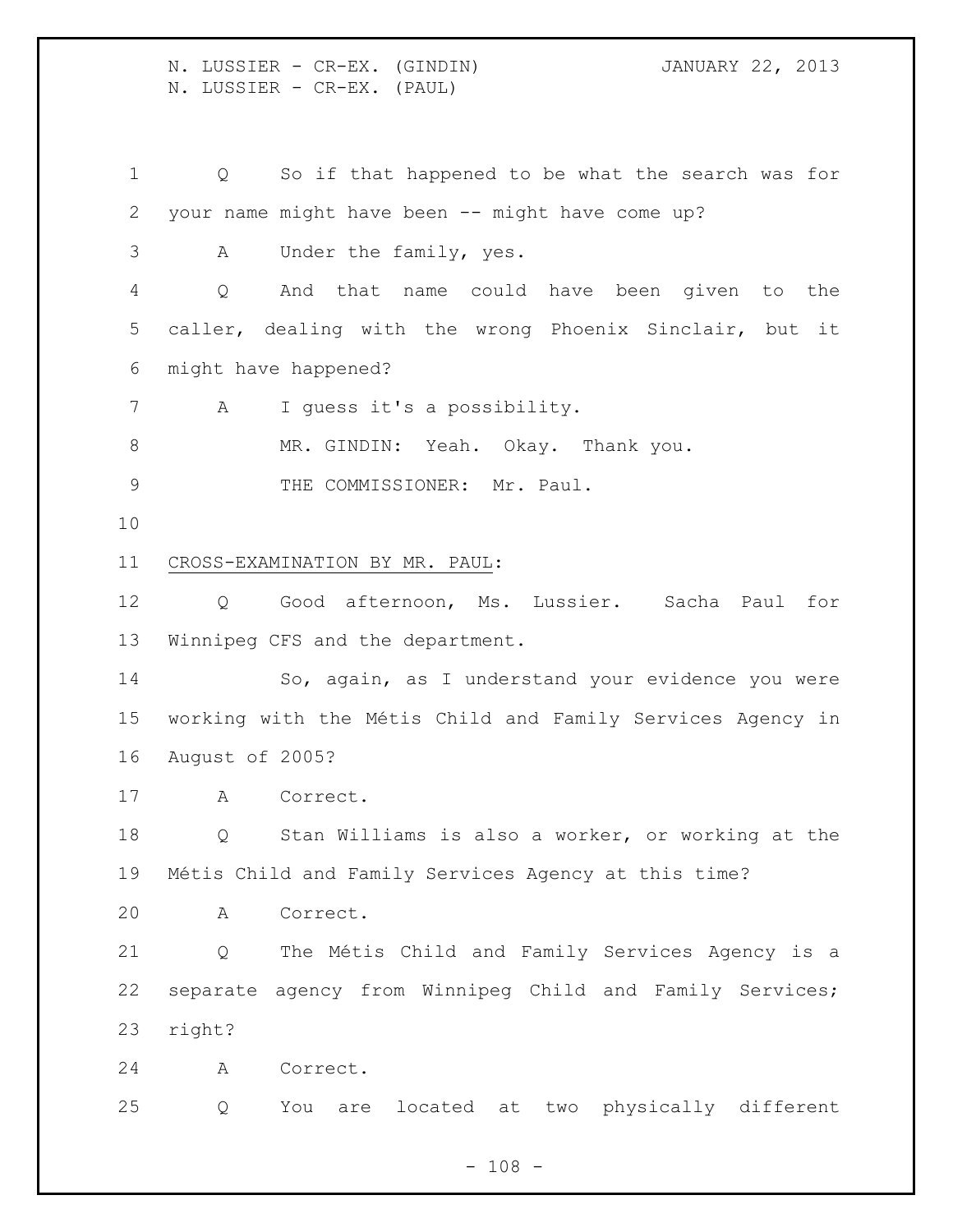N. LUSSIER - CR-EX. (PAUL) JANUARY 22, 2013

locations; right?

A That's correct.

 Q If I can then turn up exhibit 16, page 8, and correct me if I'm wrong, but if you were to do a search on a person you could get for that given person here at the bottom --

 THE COMMISSIONER: Just a minute. This is, this is exhibit what?

MR. PAUL: This is exhibit 16.

10 THE COMMISSIONER: Sixteen.

 MR. PAUL: This was something I probably should have put, should have put to Ms. Shaw to try and bring some clarity to the matter, and maybe you can assist the Commissioner in this regard.

BY MR. PAUL:

 Q But if you were to do a search on a person you can see in the bottom there'd be one column for CFSIS cases and the other column for Intake cases?

A Correct.

Q That looks familiar to you?

A Yes.

 Q Right. And again at this time, because both you and Stan Williams are working for the Métis CFS agency, if the CFSIS case showed that it was open to Winnipeg you

 $- 109 -$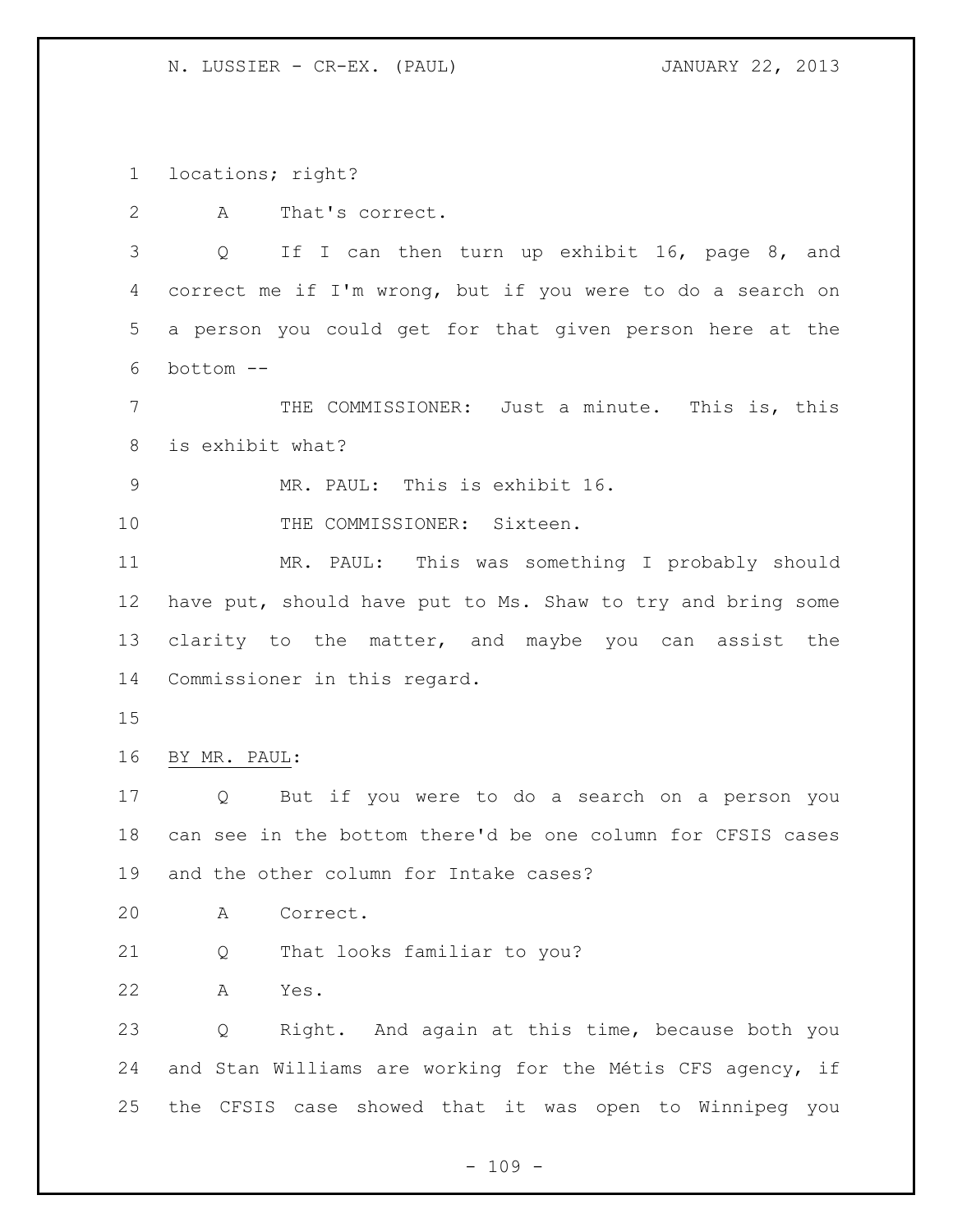N. LUSSIER - CR-EX. (PAUL) JANUARY 22, 2013

wouldn't be able to actually open that file?

2 A That's correct.

 Q Right. The only thing you'd be able to see under that CFSIS thing is that there was a file either open or closed; correct?

A Correct.

 Q And again this is my assumption, but if you see at the very bottom it looks to be like a toolbar that you could scroll, scroll over; do you see that?

A Okay, yes.

 Q Yeah. So my understanding, and you can correct me if I'm wrong, that if you were to scroll that over you could conceivably see the last worker, whoever that may have been, assigned to that last file?

A Correct.

 Q And so you wouldn't actually know anything about that particular file because you couldn't open it if it was another agency's?

A That's correct.

 Q And that would be the case for both you and Stan Williams?

A Yes.

 Q And that's the case because you're working for the Métis CFS agency and not Winnipeg; right?

A Correct.

 $- 110 -$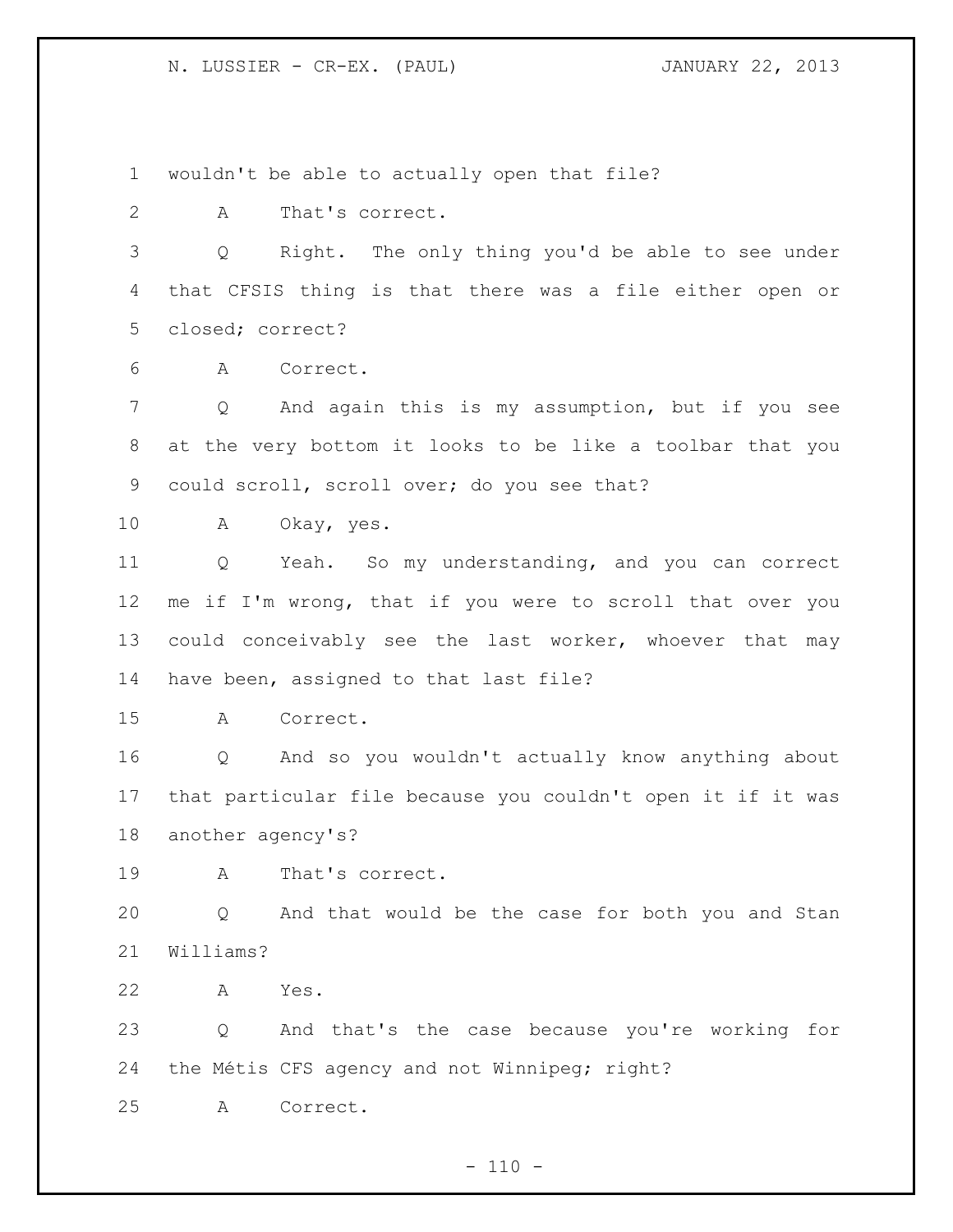N. LUSSIER - CR-EX. (PAUL) JANUARY 22, 2013 N. LUSSIER - CR-EX. (RAY)

 Q And, again, back to the point that I think I might have confused the Commissioner with, the last witness, is that there's one column for CFSIS cases, the other column is for Intakes -- A Um-hum. Q -- and that means files opened through the Intake Module? 8 A Right. Q Right. So if there was Intake open to receive, a CFSIS, in this case it wouldn't show under the Intake column, it would be some place in the CFSIS case list; right? A That's correct. 14 MR. PAUL: I think those are my questions, Mr. Commissioner. THE COMMISSIONER: Thank you, Mr. Paul. 17 Mr. Saxberg? Mr. Ray? MR. RAY: Yes, just briefly for the record Trevor Ray. CROSS-EXAMINATION BY MR. RAY: Q Ms. Lussier, if a person called you and they were presenting you with information, and you did a CFSIS search, and the CFSIS search showed that there was a past history, whether the file was currently open or currently

- 111 -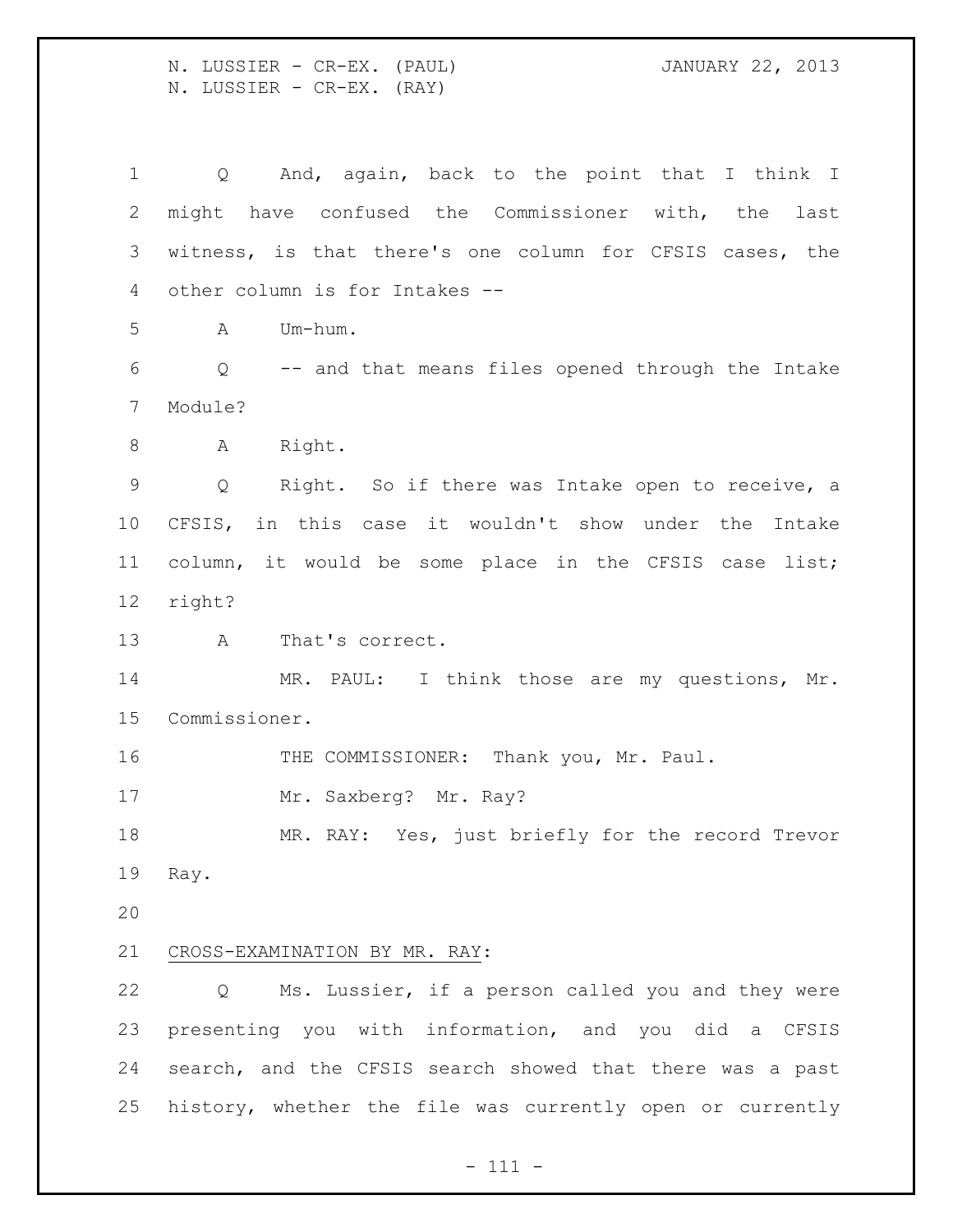closed --

A Um-hum.

 Q -- would you ever acknowledge to the caller that there was a history with that particular family or child? A No.

 Q And why would you not ever tell a caller that there was a past history with a particular family or child? A Due to PHIA and FIPPA we're not allowed to release that kind of information. We are not allowed to release who has contact with the system.

 Q Okay. And, and because you know you're not permitted to release that information, due to privacy issues, would you expect you would ever tell a caller that you are no longer the worker for a Phoenix Sinclair; for example?

A No.

 Q And do you think you would ever tell a caller that Stan Williams is now or was previously the worker for a Phoenix Sinclair?

A No.

 Q And if a caller somehow got through to you, and was raising issues, I'm not even going to say concerns because the source of referral in this case could not recall if they even said concerns, would it be your practice to ask probing questions of the caller to try to

- 112 -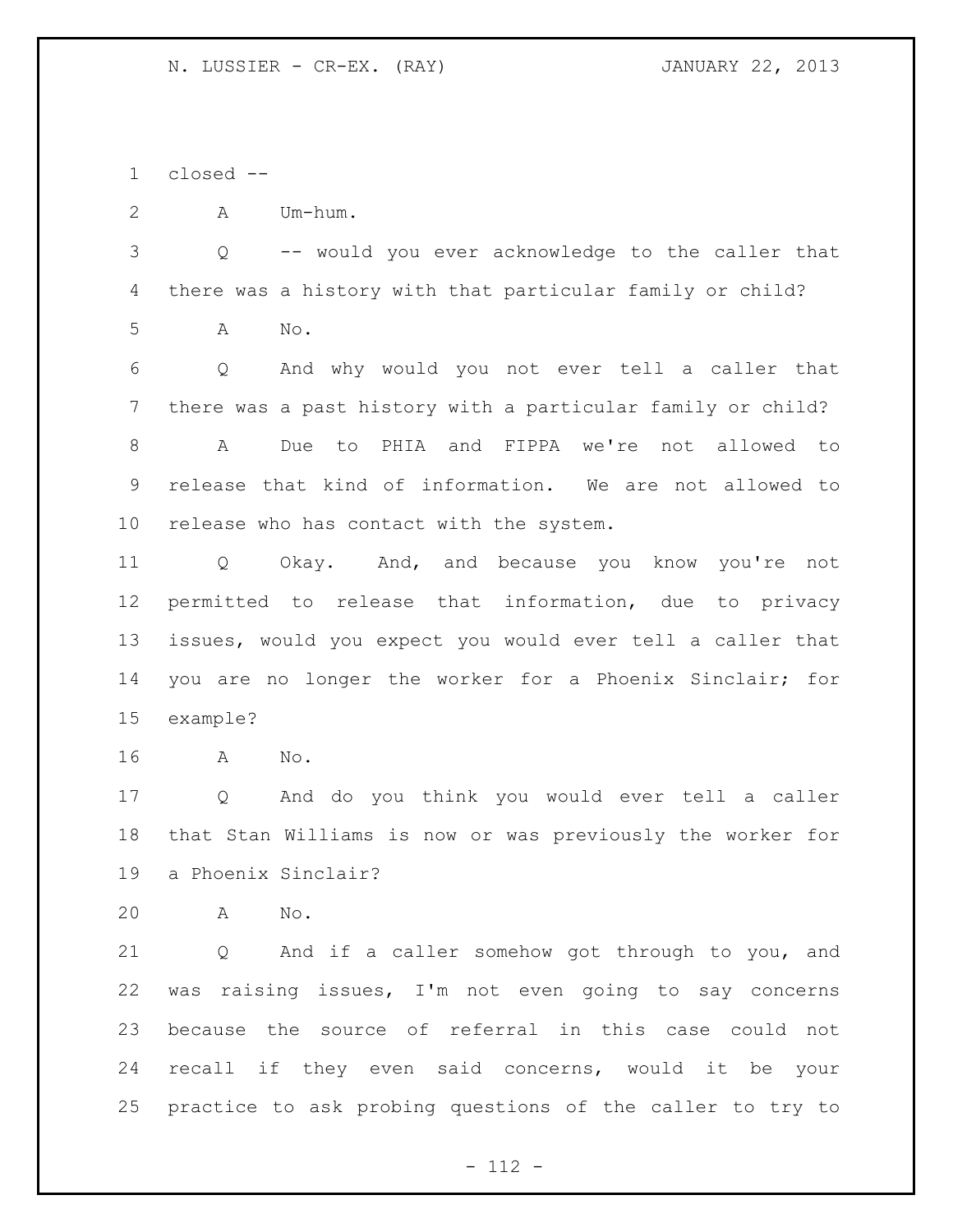N. LUSSIER - CR-EX. (RAY) JANUARY 22, 2013 N. LUSSIER - RE.EX. (WALSH)

determine if there was or was not an issue?

 A I, I would have tried to gather some information to determine if there were immediate child protection concerns. MR. RAY: Thank you. Those are my questions, Mr. Commissioner. Thank you. 7 THE COMMISSIONER: Any re-examination? 8 MS. WALSH: I just have one question. RE-EXAMINATION BY MR. WALSH: Q Did I hear you say that in August of 2005 you and Mr. Williams were physically located in the same room? A Yes. Q Could you overhear each other's phone conversations? A I, I guess it's a possibility, yeah. I mean there was a group of us all in the same room. Q And could you talk to each other during the course of the day? A Of course. MS. WALSH: Thank you. Those are my questions, Mr. Commissioner. THE COMMISSIONER: All right, witness, thank you very much. You're completed. 25 THE WITNESS: Thank you.

 $- 113 -$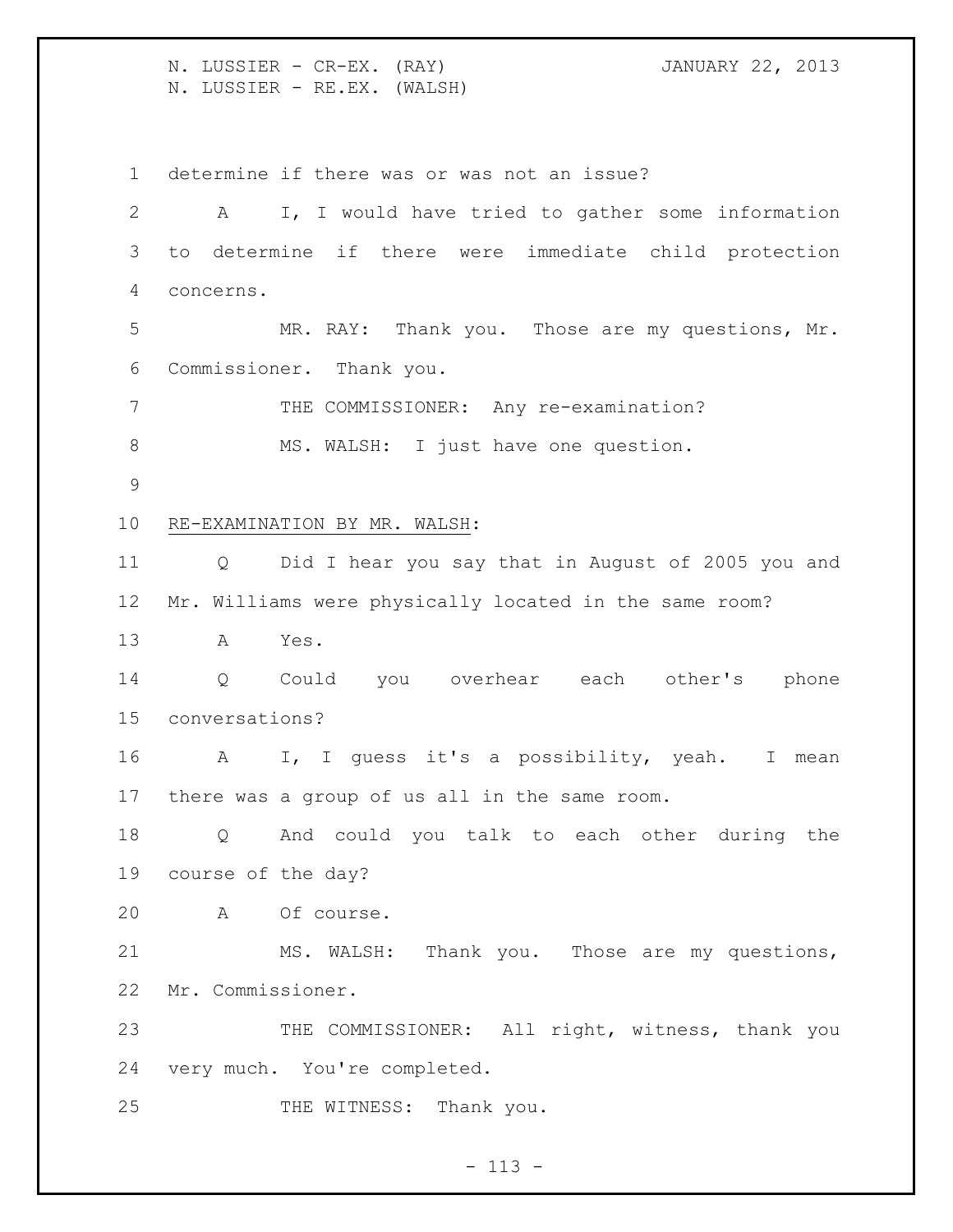| $\mathbf 1$   | (WITNESS EXCUSED)                                       |
|---------------|---------------------------------------------------------|
| $\mathbf{2}$  |                                                         |
| 3             | THE COMMISSIONER: And I guess it's time for the         |
| 4             | noon break, so we'll adjourn until two o'clock.         |
| 5             | MS. WALSH: Thank you.                                   |
| 6             |                                                         |
| 7             | (LUNCHEON RECESS)                                       |
| 8             |                                                         |
| $\mathcal{G}$ | THE COMMISSIONER: All right, Ms. Walsh.                 |
| 10            | MS. WALSH: Thank you, Mr. Commissioner. Can we          |
| 11            | have the witness sworn or affirmed, please.             |
| 12            | THE CLERK: If you could just stand for a moment.        |
| 13            | Do you wish to swear on the Bible or affirm without the |
| 14            | Bible?                                                  |
| 15            | THE WITNESS: Affirm without the Bible.                  |
| 16            | THE CLERK: All right. State your full name,             |
| 17            | please.                                                 |
| 18            | THE WITNESS: Edward Tim Herkert.                        |
| 19            | THE CLERK: And spell us your first name.                |
| 20            | THE WITNES: Edward E-D-W-A-R-D, Tim Herkert, H-         |
| 21            | $E-R-K-E-R-T$ .                                         |
| 22            | THE CLERK: H-E-R                                        |
| 23            | THE WITNESS: K-E-R-T, and I go by Tim.                  |
| 24            |                                                         |
| 25            |                                                         |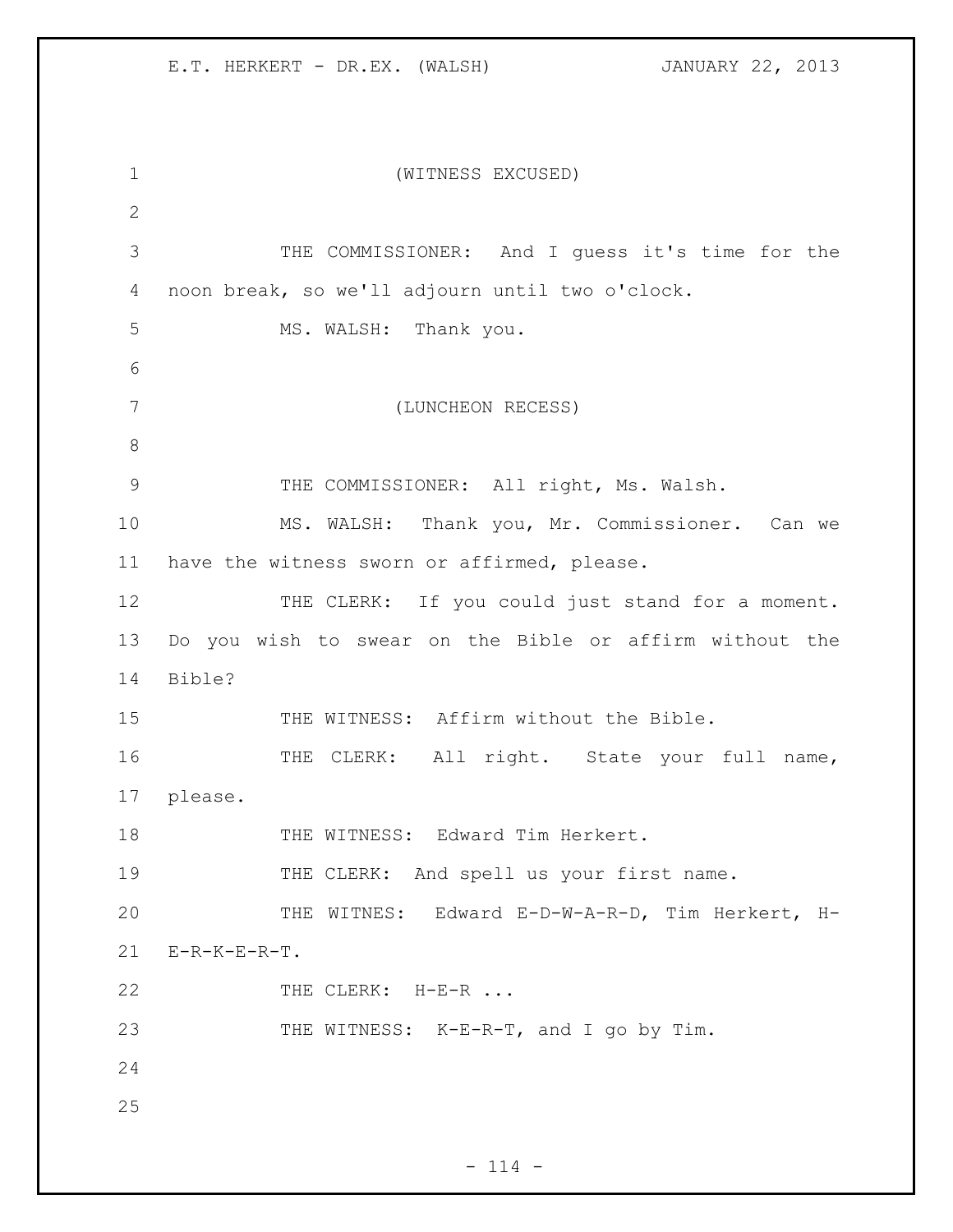| $\mathbf 1$    | <b>EDWARD</b><br>TIM<br>HERKERT, affirmed,                  |
|----------------|-------------------------------------------------------------|
| $\overline{2}$ | testified as follows:                                       |
| 3              |                                                             |
| $\overline{4}$ | THE CLERK: Thank you, sir.                                  |
| 5              |                                                             |
| 6              | DIRECT EXAMINATION BY MS. WALSH:                            |
| 7              | Mr. Herkert, we have called you to testify today<br>Q       |
| 8              | a number of reasons, to shed some light on the<br>for       |
| 9              | Employment and Income Assistance system that was in effect  |
| 10             | in 2004, 2005, and to the extent that there are changes     |
| 11             | currently, to advise of that, and then also to help us walk |
| 12             | through the documents that we have in our production        |
| 13             | relating to the EIA files for Samantha Kematch, Karl McKay  |
| 14             | and Steve Sinclair.                                         |
| 15             | Certainly.<br>A                                             |
| 16             | Let's start with some background.<br>Q                      |
| 17             | A<br>Okay.                                                  |
| 18             | MS. WALSH: Mr. Commissioner, you should have a              |
| 19             | series of documents relating to this witness.               |
| 20             | THE COMMISSIONER: I don't know as I have. No, I             |
| 21             | don't think so. Are they in a black binder.                 |
| 22             | MS. WALSH: No, I think they would have been in a            |
| 23             | file folder from our office.                                |
| 24             | THE COMMISSIONER: I don't think it's come here,             |
| 25             | but anyway                                                  |

- 115 -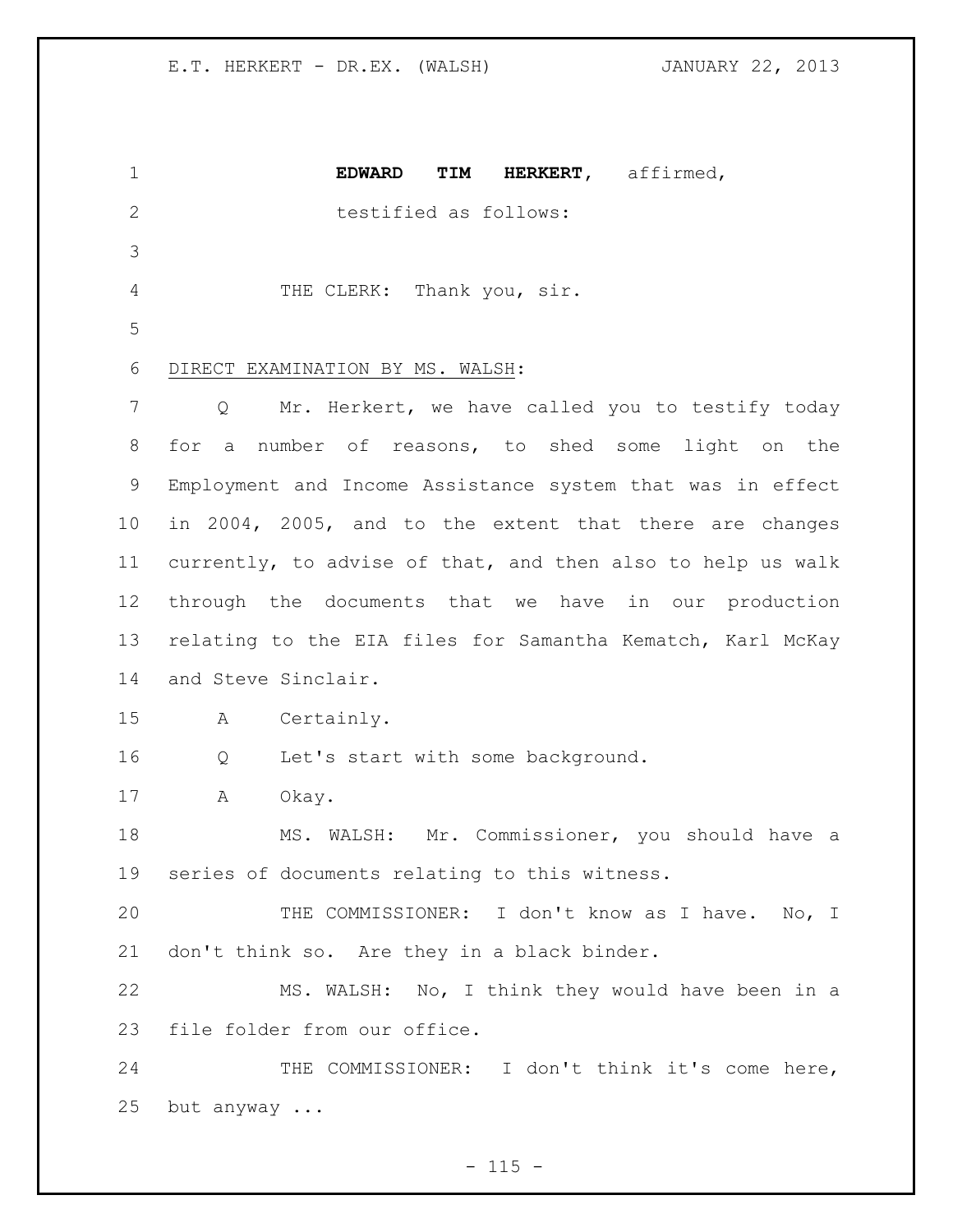MS. WALSH: Thanks very much. That'll make it much easier for you. THE COMMISSIONER: Thank you. BY MS. WALSH: Q So starting with some background, Mr. Herkert, you have a Bachelor of Administrative Studies and Psychology? A I have a Bachelor of Arts degree with majoring in admin. studies and psychology, yes. Q In 1985 you began working for Employment and Income Assistance as a case coordinator? A Yes. 14 Q What did that position involve? A Essentially that position would involve managing a caseload, providing income assistance for, for those folks that were on that caseload, taking applications for those individuals, testing eligibility, and ongoing day to day case management for that, that caseload. Q Okay. So working directly with clients? 21 A Absolutely. Q In 1990 you worked as a program specialist? A Yes. Q And what was that? A That was a program specialist with Employment and

 $- 116 -$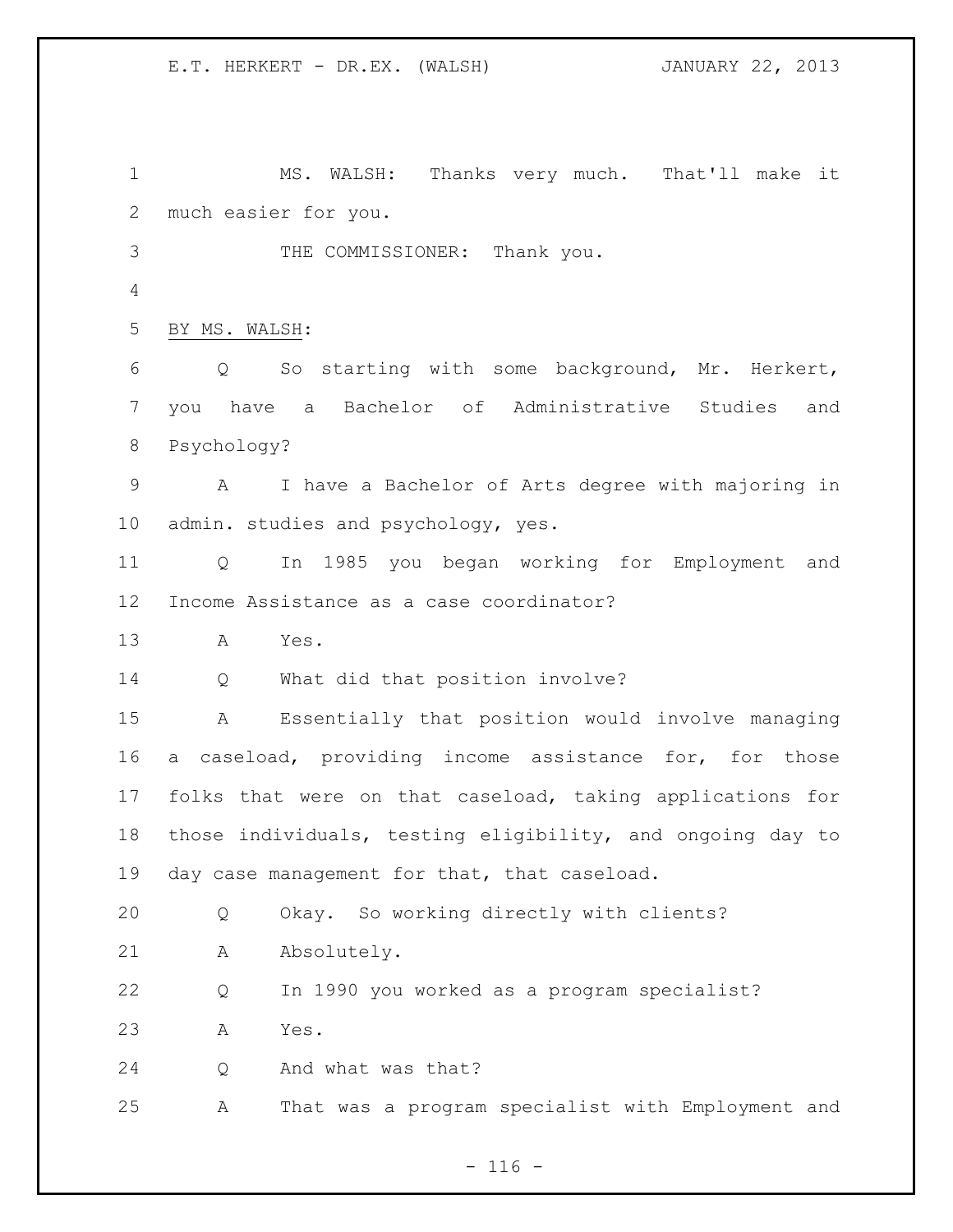Income Assistance. That would have been working out of a corporate office primarily providing support for field offices and complex cases, supporting ministerial questions or concerns that might be arising through the minister's office, essentially troubleshooting concerns that were raised with regard to that particular program, and --

Q And you -- sorry.

 A -- and there would also be quite a bit of interaction with individual clients who were raising concerns about the benefits they were being provided or not provided.

Q You stayed in that position for two years?

13 A Approximately, yes.

 Q Then from '92 to '95 you were the director of the Social Services Appeal Board?

 A Roughly that timeframe, I think I was there for about two years or two and a half years as the, as the Director for the Social Services Advisory Committee.

 Q Okay. Then you worked as an Assistant Director with EIA?

A Yes.

 Q From '99 to 2003 you were the Director of Winnipeg North, Employment and Income Assistance?

A Yes.

Q Then you became the area director for both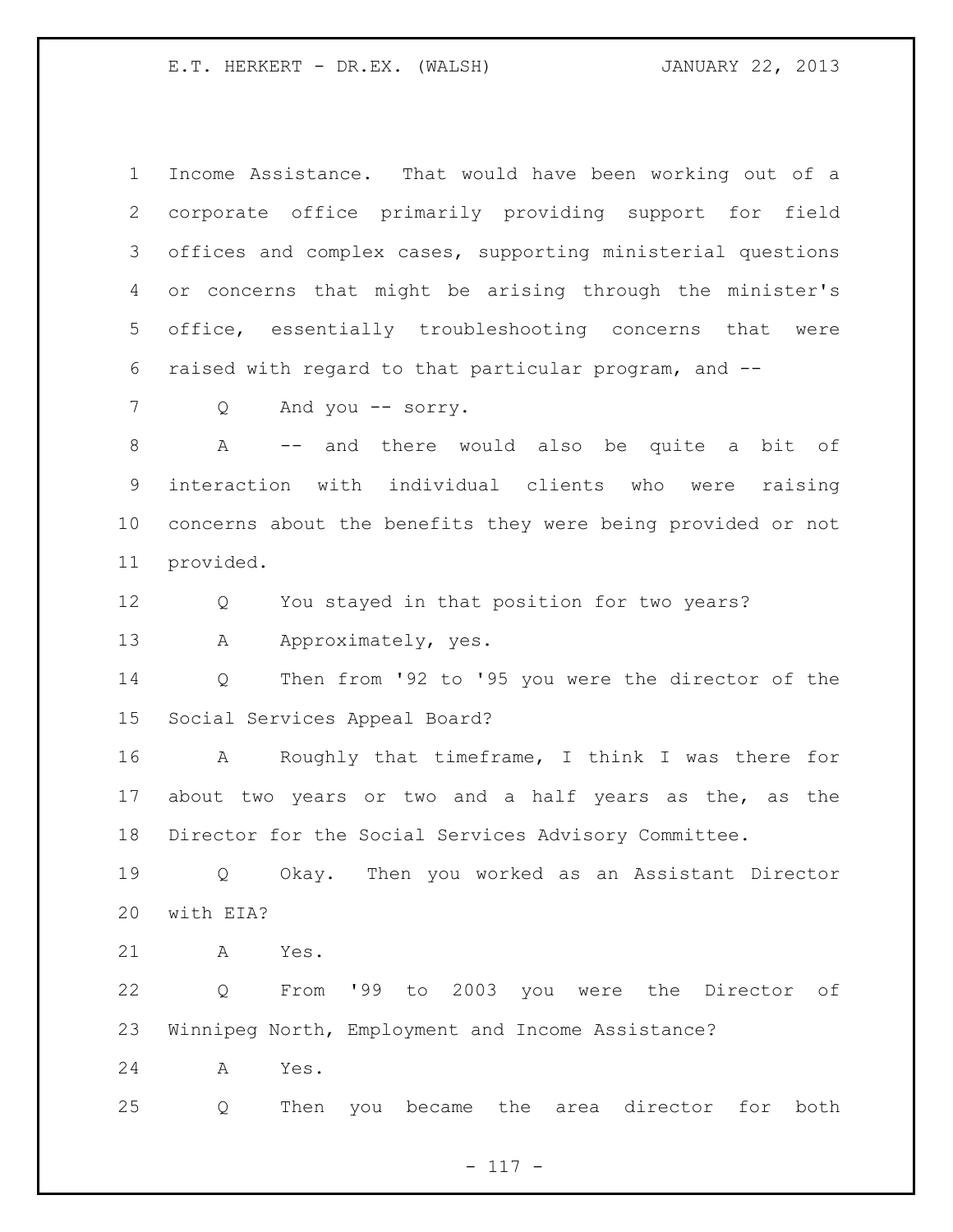downtown and the Point Douglas communities in '03?

| $\mathbf{2}$ | Yes, and I was the area director for Family<br>A            |
|--------------|-------------------------------------------------------------|
| 3            | Services, not just Employment and Income Assistance, for    |
| 4            | both downtown and the Point Douglas community areas.        |
| 5            | Family Services as in Child and Family Services?<br>Q       |
| 6            | Family Services that would -- there were a range<br>A       |
| 7            | of services that were, were part of the basket of services  |
| 8            | provided by Family Services. Essentially with the           |
| 9            | exception of Child and Family, so that would include things |
| 10           | like child care, EIA, supports for children with            |
| 11           | disabilities, supports for adults with disabilities.        |
| 12           | Then in '05 you became the area director for the<br>Q       |
| 13           | downtown community area?                                    |
| 14           | A<br>Yes.                                                   |
| 15           | Q And what did that involve?                                |
| 16           | Similar to Point Douglas and downtown.<br>That<br>A         |
| 17           | would essentially be supervising a large component. I       |
| 18           | would have overall responsibility for that basket of        |
| 19           | services that I just described for that community area. I   |
| 20           | would be reporting to a community area director, and so     |
| 21           | essentially I was supervising or -- the work of supervisors |
| 22           | who would have -- they would be directing field staff, so I |
| 23           | had a number of supervisors reporting to me during those    |
| 24           | years.                                                      |

Q EIA supervisors?

- 118 -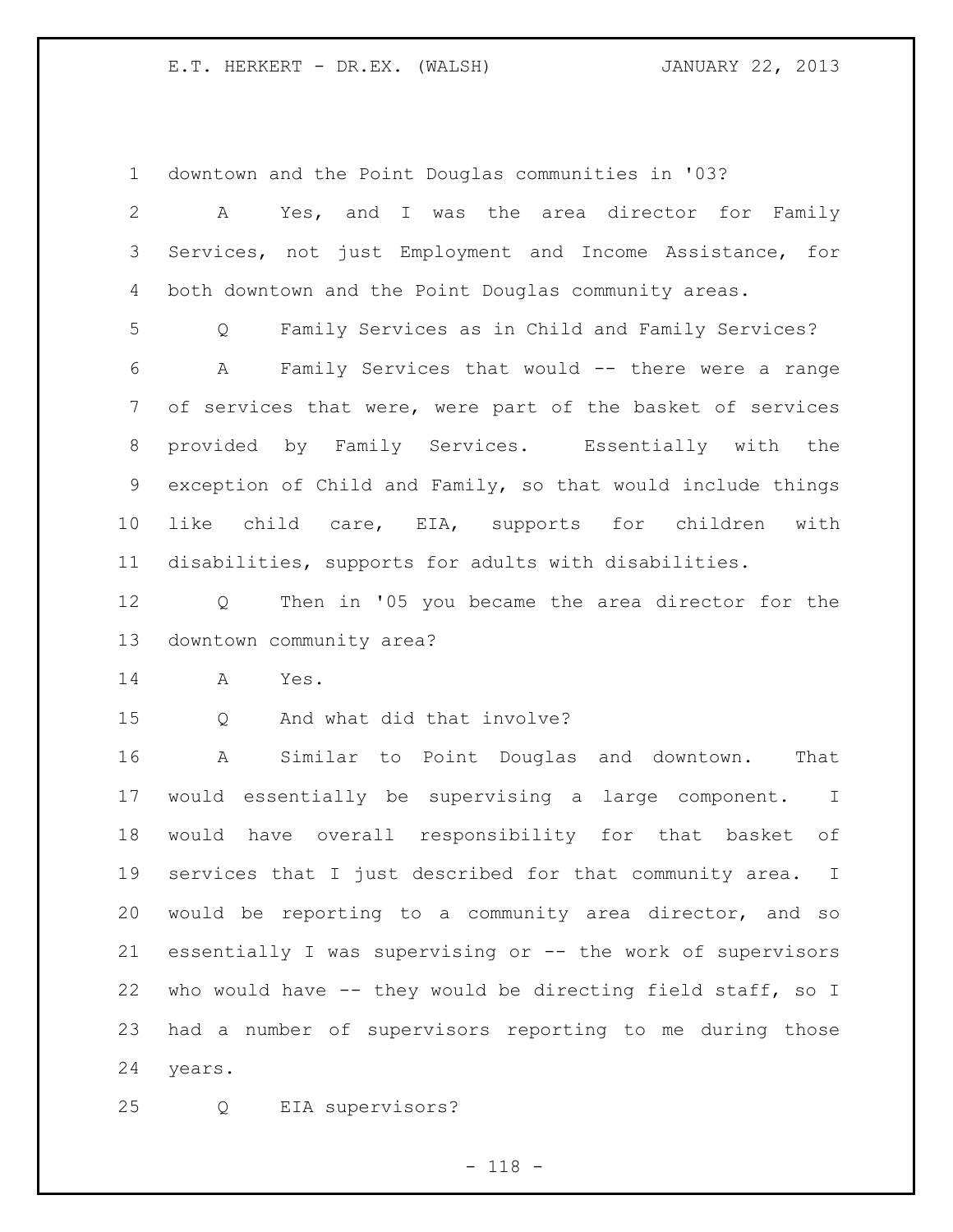A EIA supervisors as well as others, yes. Other programs.

 Q Then you worked for the Service Delivery Branch as a Project Specialist?

A Yes.

 Q And then as Director of Integrated Services and Supports?

A Yes.

Q What did that mean?

 A The Director of Integrated Services and Supports 11 that service delivery support branch is a -- as it sounds, a support branch for Family Services. All of the specialists for the various programs work out of that branch, and I would have supervised a number of those specialists, including EIA specialists, so they're providing the support again for all of the -- province wide they're providing support for dealing with complex cases, addressing ministerial concerns, working with the various policy branches, assisting to identify where there's policy concerns, and working with the field support, any questions or issues that the field was facing.

 Q Relating to employment and income assistance issues?

A Yes.

Q And other community service issues?

 $- 119 -$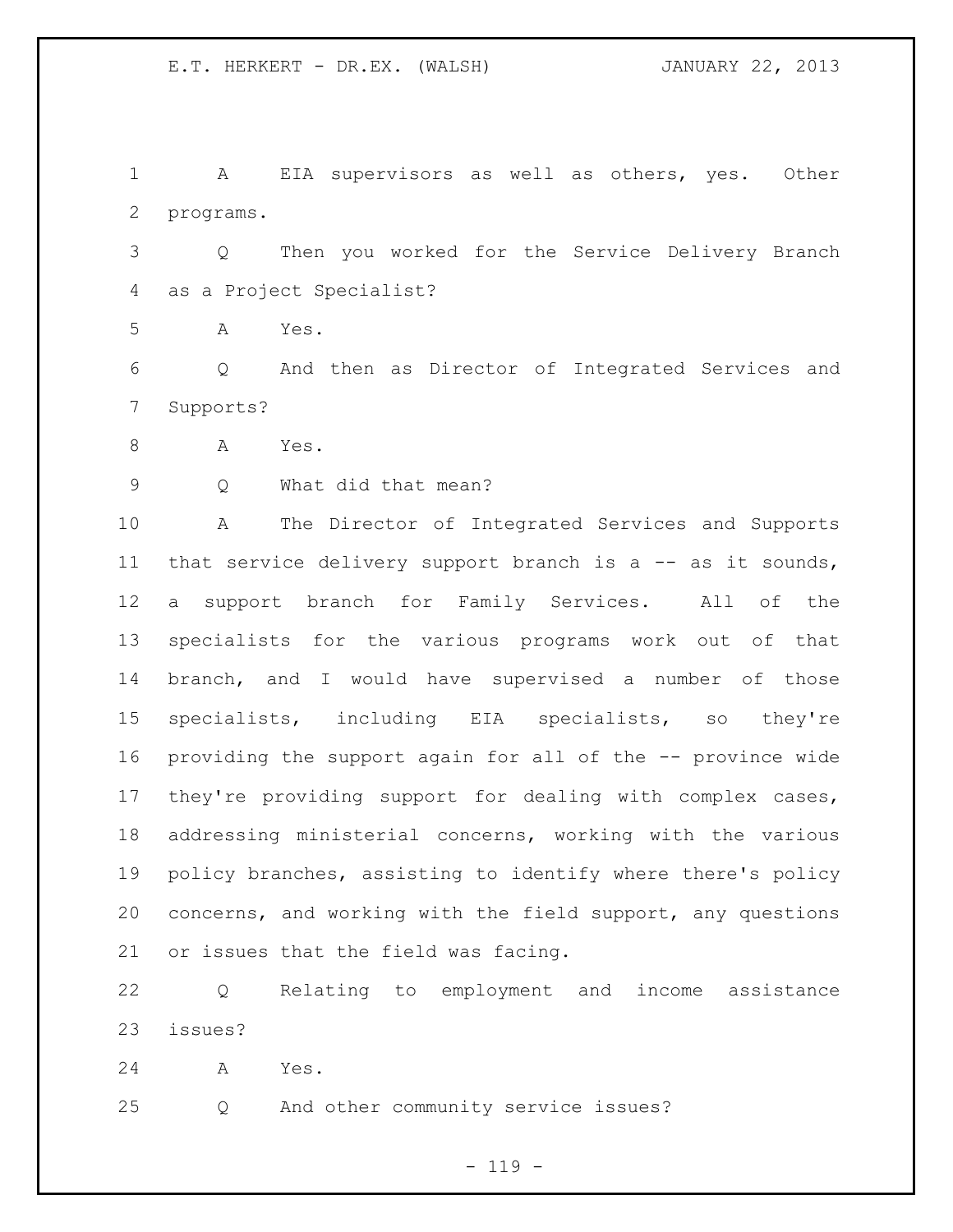A Yes.

 Q And where are you currently working? A Currently I'm with the St. James Assiniboia South community area, and I'm working as a supervisor within that, that community area within Winnipeg, and I supervise currently EIA staff, as well as other Family Service

programs as well.

 Q Are you currently involved in any policy development with respect to employment and income assistance?

 A Not to a large degree. The majority of my work currently is with -- is day to day field management.

Q What is employment and income assistance?

 A Essentially employment and income assistance it's, it's a large government program providing financial support for individuals who for whatever reasons find themselves unable to financially manage, so individuals that are, that are eligible under certain categories of assistance, whether it's a sole support parent, or a person with a disability, or, or an individual who may be employable, but simply has not been able to secure employment that meets their basic needs. We would, through employment and income assistance, provide basic, modest financial supports to ensure that person has the necessities of life.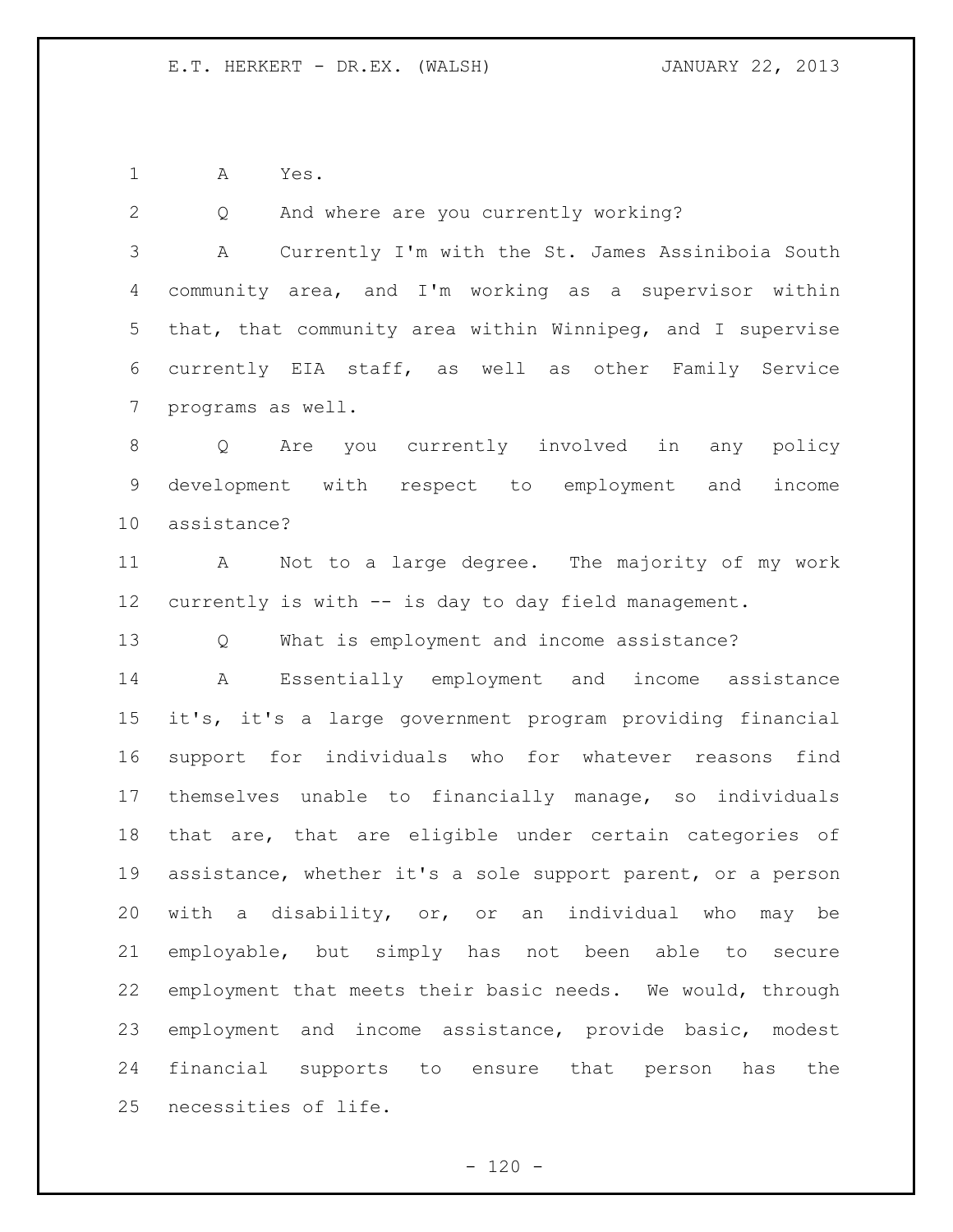Q In terms of the types of workers who are employed through Employment and Income Assistance you talked about case coordinators?

A Yes.

 Q And those are people who manage a caseload of actual clients?

A Yes.

 Q And then we've also heard reference to information specialists, I think; what, what are those workers?

 A Within, within any EIA office you have case coordinators who are managing the caseloads, but they have -- they would have a number of information specialists within each office that would provide some financial 15 transaction support, so there may be -- and, and the numbers vary from office to office, but there would be staff that would provide some -- they would be entering information into our database, the SAMIN database, which we're going to talk about I'm sure this afternoon, and, and assisting in sort of paying bills, working with landlords, processing forms, those kinds of activities.

 Much of that can be done by the case coordinators, but to assist them in their workload some of that work may be handed off to information specialists.

Q Okay. And were those types of workers in

- 121 -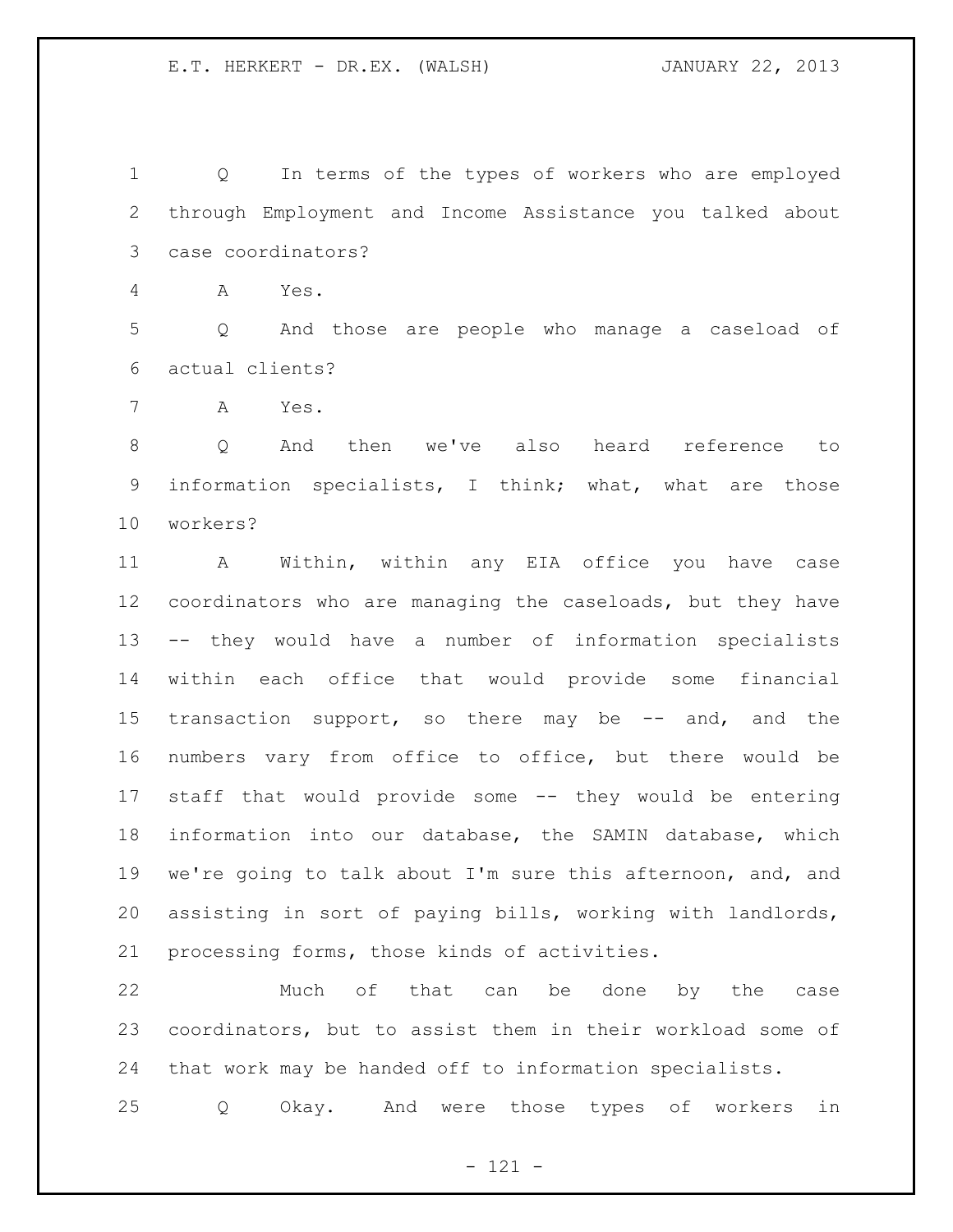existence in '04 and '05?

A Yes.

Q And currently?

A Yes.

 Q And in '04 and '05 were there employees who were designated simply to answer the phone?

 A In the community area offices I would say that's not the case. There, there were certainly staff that were providing clerical admin. support, and part of that role would be to answer the phone, but they would do many things in addition to that, such as paying bills, processing forms, and payments and so forth.

 Q So we've heard evidence about Employment and Income Assistance files, and how they're kept, and as you identified we've heard about an electronic database known as SAMIN --

A Yes.

18 Q -- S-A-M-I-N, it stands for ...

A Social Allowance Management Information Network.

Q How long has SAMIN been in existence?

 A SAMIN was originally introduced in the mid-1980s, 1985 or 1986, in that timeframe.

 Q The way it looked in 2004, 2005 does it look the same today?

A In large part it does. The core processes for

 $- 122 -$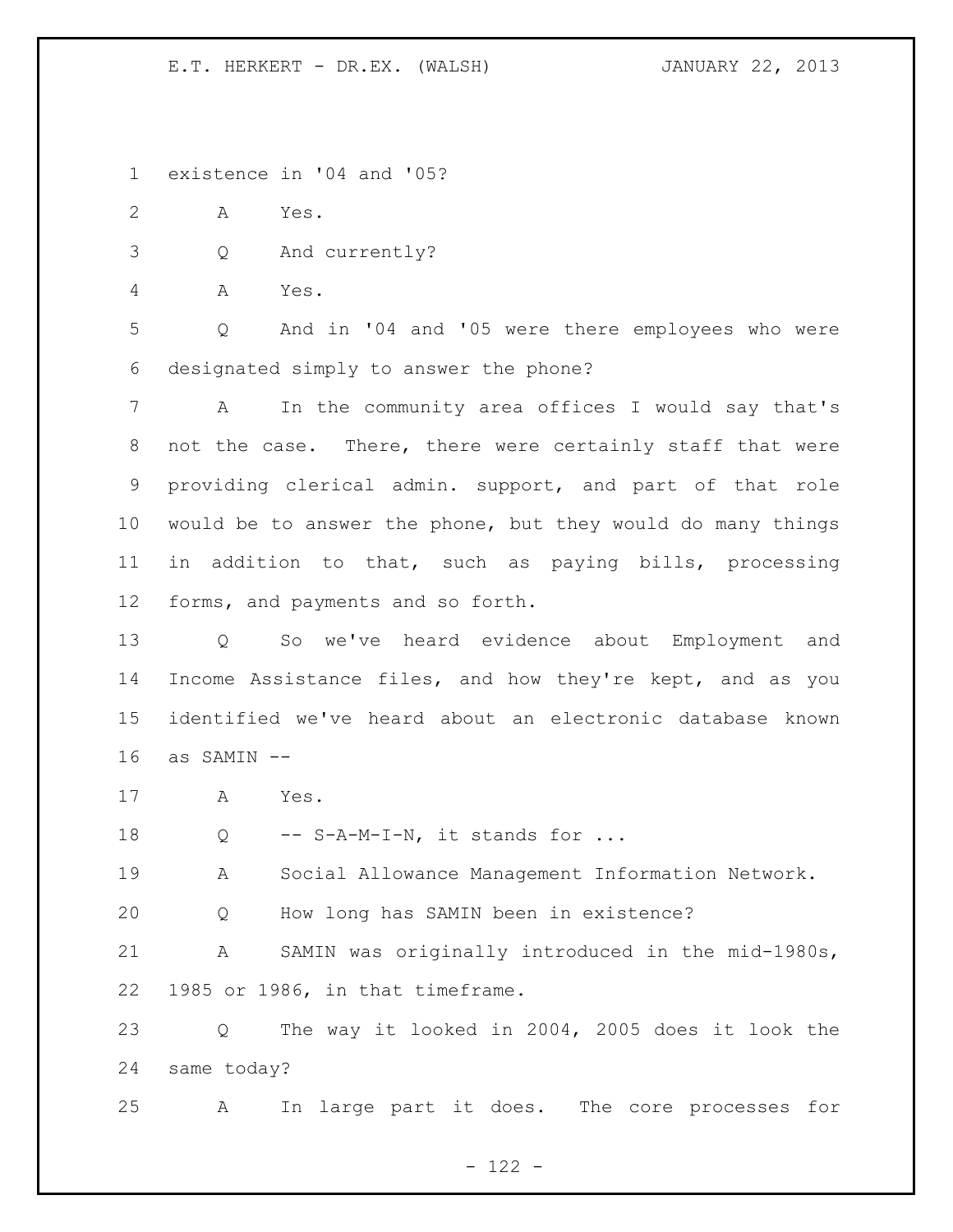SAMIN and what it looks like is very much the same. There's been many changes over the years, but for the most part the system does the same tasks for us.

 Q What information does the SAMIN database contain, and I'm focusing on 2004, 2005 --

A Yes.

 Q -- so let's assume that that's the timeframe that I'm referring to, and if there's a major change that we should be aware of currently then please feel free to advise.

 A Yeah. No, I would say -- just to answer the second part of that question is there hasn't -- there has not been any significant changes since that time. There would be additional screens that would have been generated, but for the most part it would look very much the same.

 SAMIN is a tool, it's a database that's used every day by the majority, if not all EIA staff in the field, on a daily basis. It, it has -- in it's database it has the case records of all participants who are currently active, as well as basic information for all clients who were previously active, and whose files may be closed. We have an electronic case note function which is, is quite large, and, and as well it includes all of the financial transactions and financial history of those transactions for each, each case.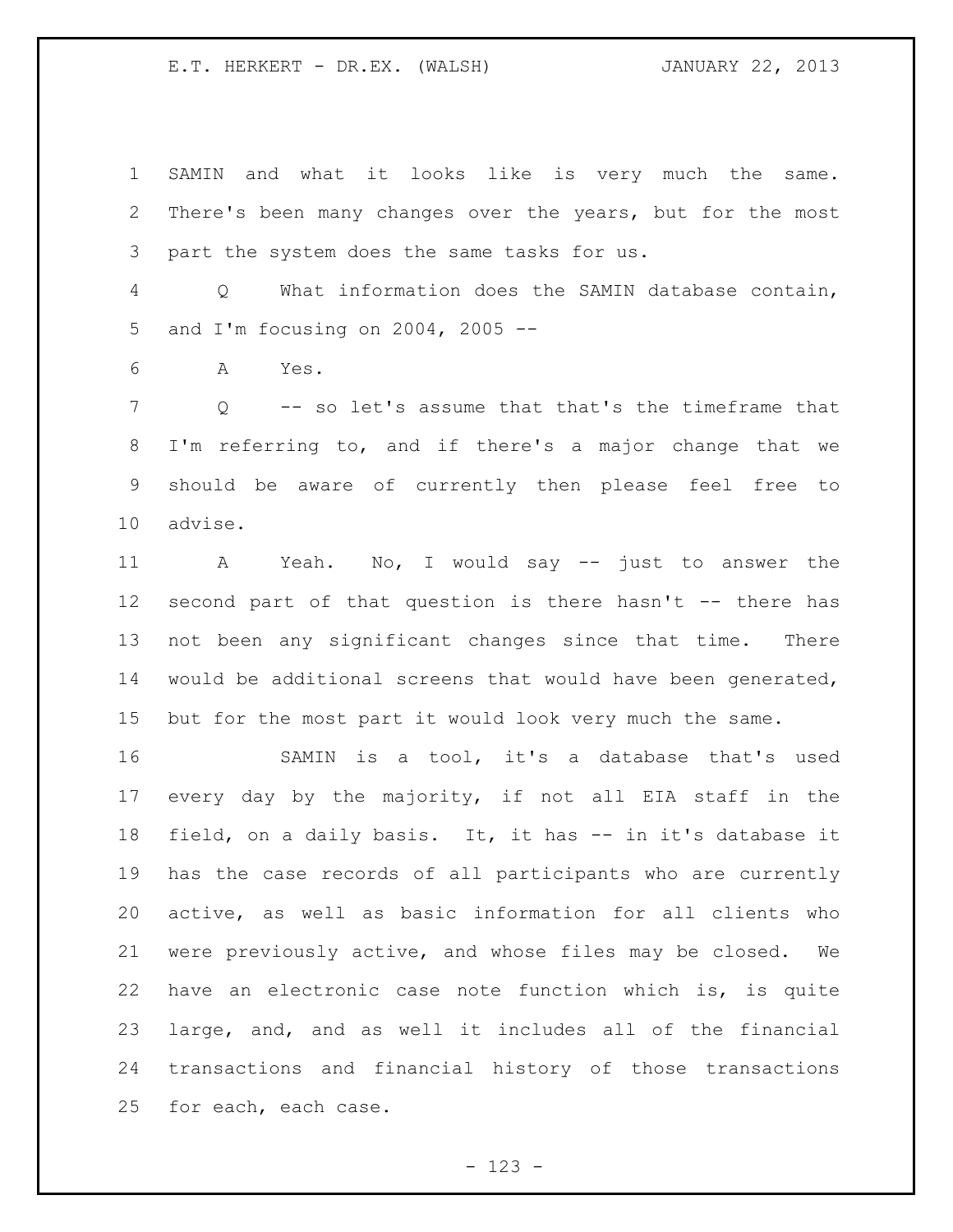Q Does the SAMIN network show the entire history then of an individual who is or has received income assistance?

A Yes.

Q Whether or not their file is open --

A Yes.

 Q -- or active? And we've heard evidence from an employee, an Income Assistance worker, that you could type in a person's name into the system, and the system would show the history of all the budgets, the various individuals whose budgets that person had been on --

A Um-hum.

Q -- is that your understanding?

 A Whenever an individual is making an application or approaching EIA for assistance we would check to see if that person has a history within the database, and we would be able to key in or type in that person's name usually with some additional identifying information to be able to determine if they've been a previous recipient of EIA, where they were receiving EIA, and what file they may have been attached to, and if they were attached to that file as 22 the applicant or as a dependent child, and so -- because we would want to tie that -- we would want to sort of understand that person's history within SAMIN, and going forward to see if they're eligible.

 $- 124 -$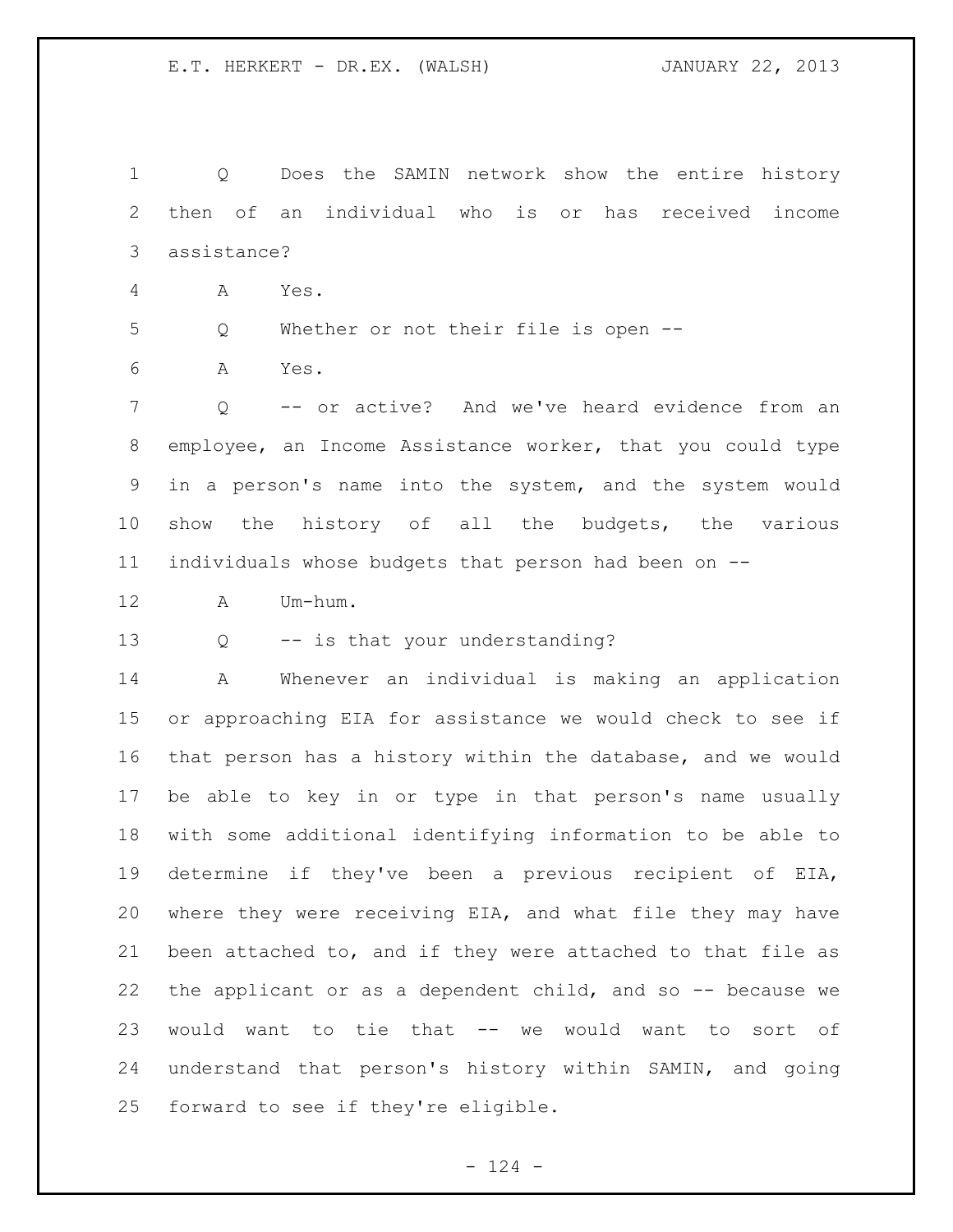1 O Okay. Who has access to the SAMIN network? A EIA staff would, would all have access to that information. They would be able to view -- they would be able to do that kind of search that I just described. They would be able to view information, they would be able to view case records. They would, however, only be able to -- depending on their classification, and their role within the system, they would only be able to sort of undertake certain transactions, typically only for cases that are active within their community area, but they would be able to -- Q In terms -- A -- view essentially that history that we just described. Q They would be able to view the history? A Yes. Q Regardless of the type of worker that they were? A Yes. Q What, what information would an EIA worker need to search for someone on the SAMIN database?

 A It's sort of a -- you would, at minimum, you would need the individual's name, and we would be able to do a search. If one was able to have any additional information such as a social insurance number, a date of birth, even an address, those kinds of things would assist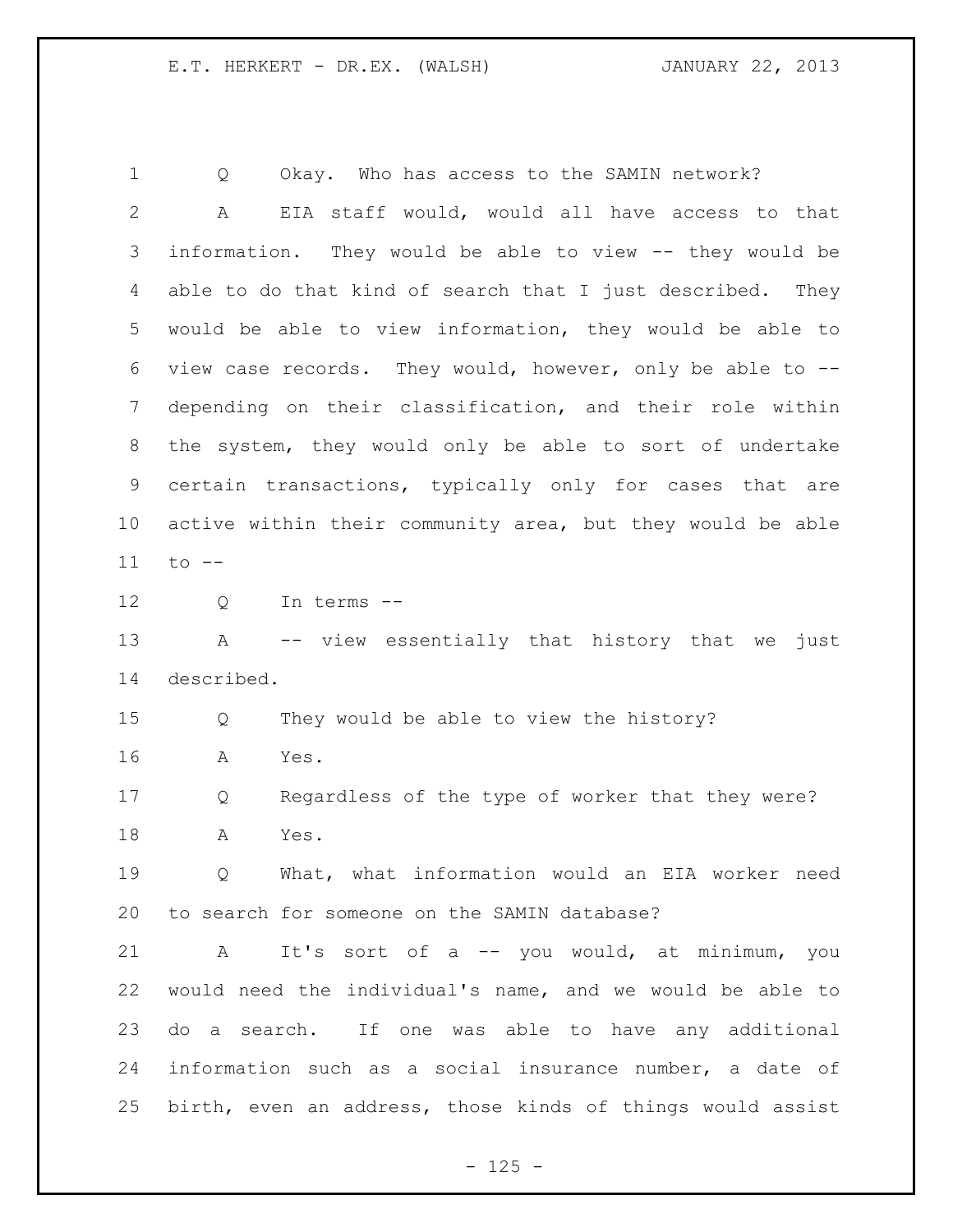us in being able to confirm that we're able to identify the person.

 Q But at minimum a name would allow you to do a search?

 A Yes, it would allow us to do a search. The accuracy of the search would, would then depend on how many people have a name that's similar, or --

Q Right.

9 A -- you know, other factors.

 Q So then as you said to confirm whether the person who comes up is the person you're looking for then the workers would look at other identifying information?

A Typically, yes.

 Q And did you say that case workers can enter information directly into the SAMIN database, all case workers, or ...

 A Case workers can enter information into the database for cases that are open within their community area, they can enter that information, they can take action or they can sort of process transactions within their community area. They can view, however, cases that are open in other community areas, or cases that have been closed, but they wouldn't necessarily be able to enter information with the exception of case notes. One can enter case notes on other files, but they wouldn't

 $- 126 -$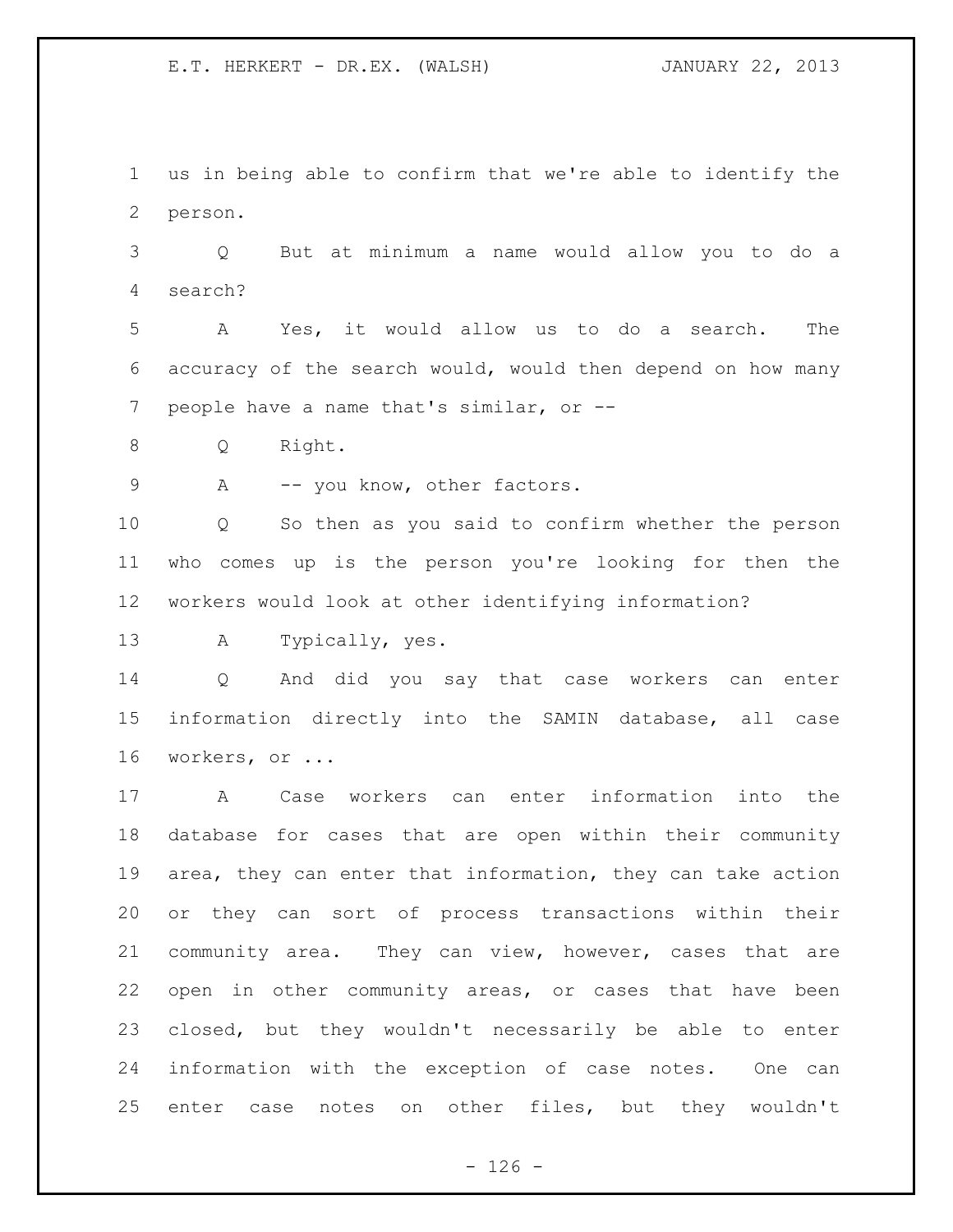necessarily be able to enter information on demographics.

 Q So case notes can be entered by a worker on any individual's files --

A Yes.

 Q -- directly? Now how does someone apply for employment and income assistance in '04, '05?

7 A And, and that process is similar today as it was in '04, '05. For the most part individuals make contact with our offices. There would -- in most offices there is something that we refer to as a pre-intake orientation session, which are often sort of group information sessions so that we may -- we typically would, would have group intake information sessions several times a week, depending on the volume within a particular area.

 A person would, would attend one of those sessions, get some basic information about what will be required of them for that application process, what information they need to bring with them, and then a separate individual intake appointment is established where they would meet with an intake staff person, they would complete an application, we would essentially be taking information from them in terms of their income and their assets, their circumstances, and then we would determine whether they qualify for financial support.

There are other factors as well, but that is the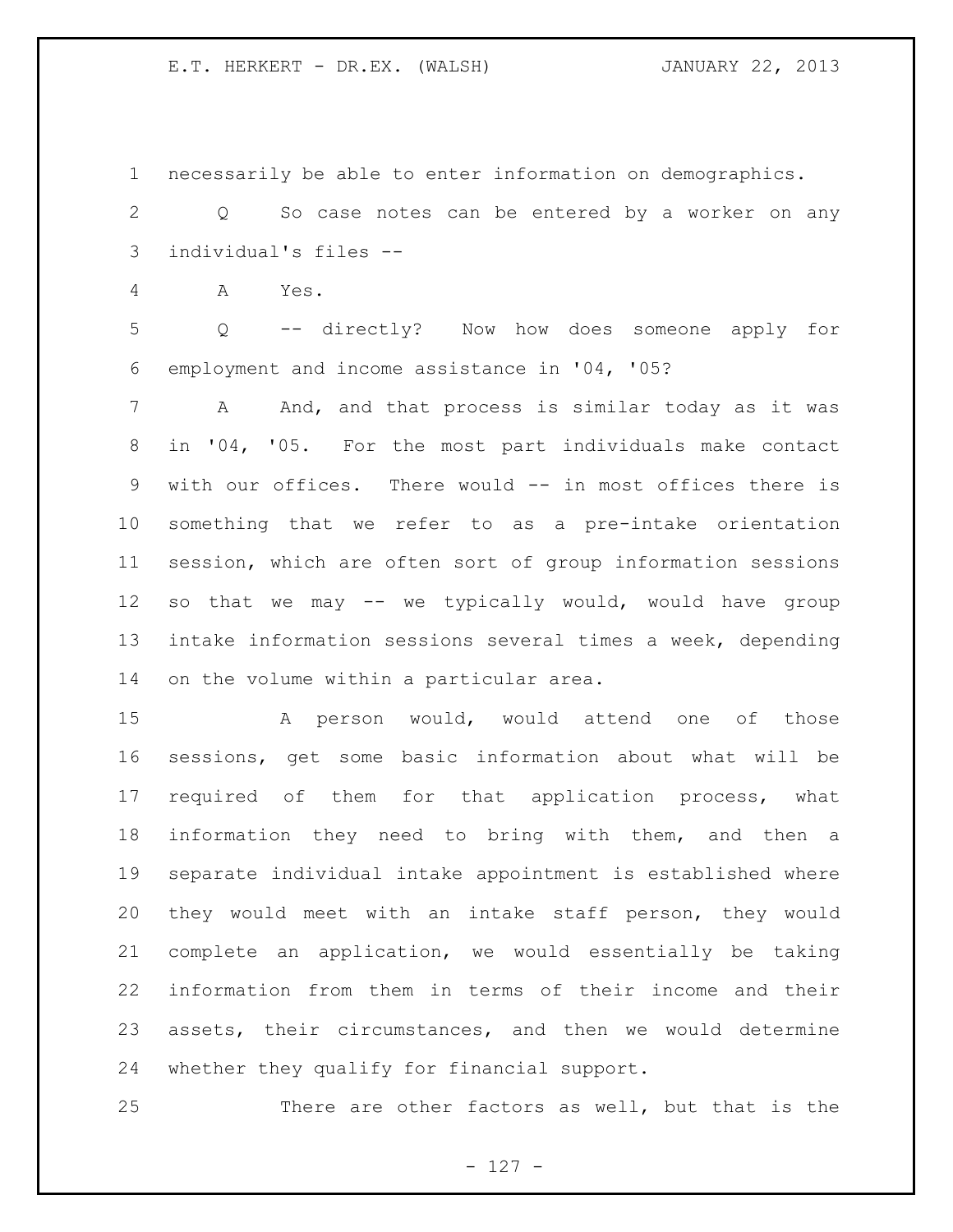core, the core sort of process that we do.

2 Q So they have to apply in person?

A Yes.

Q And if --

A The --

Q Sorry, go ahead.

 A Sorry. Just in -- for the most part that is the case. In some isolated or rural areas there may be processes established that are somewhat different. If an individual can't attend the office we may take the application over the phone, and then verify the information in some process afterwards, but that in the city of Winnipeg would not occur.

 Q And to add let's say a spouse or a partner to an individual's -- the term you used wasn't budget, it was file, or ...

17 A I'm not sure.

 Q What's, what's the term to use, to add to someone's budget?

A Well, to add to someone's case --

Q Case, okay.

A -- but, but certainly --

 Q If -- to add a partner would that person have to come in in person to an office?

A Absolutely, and we would require the signature of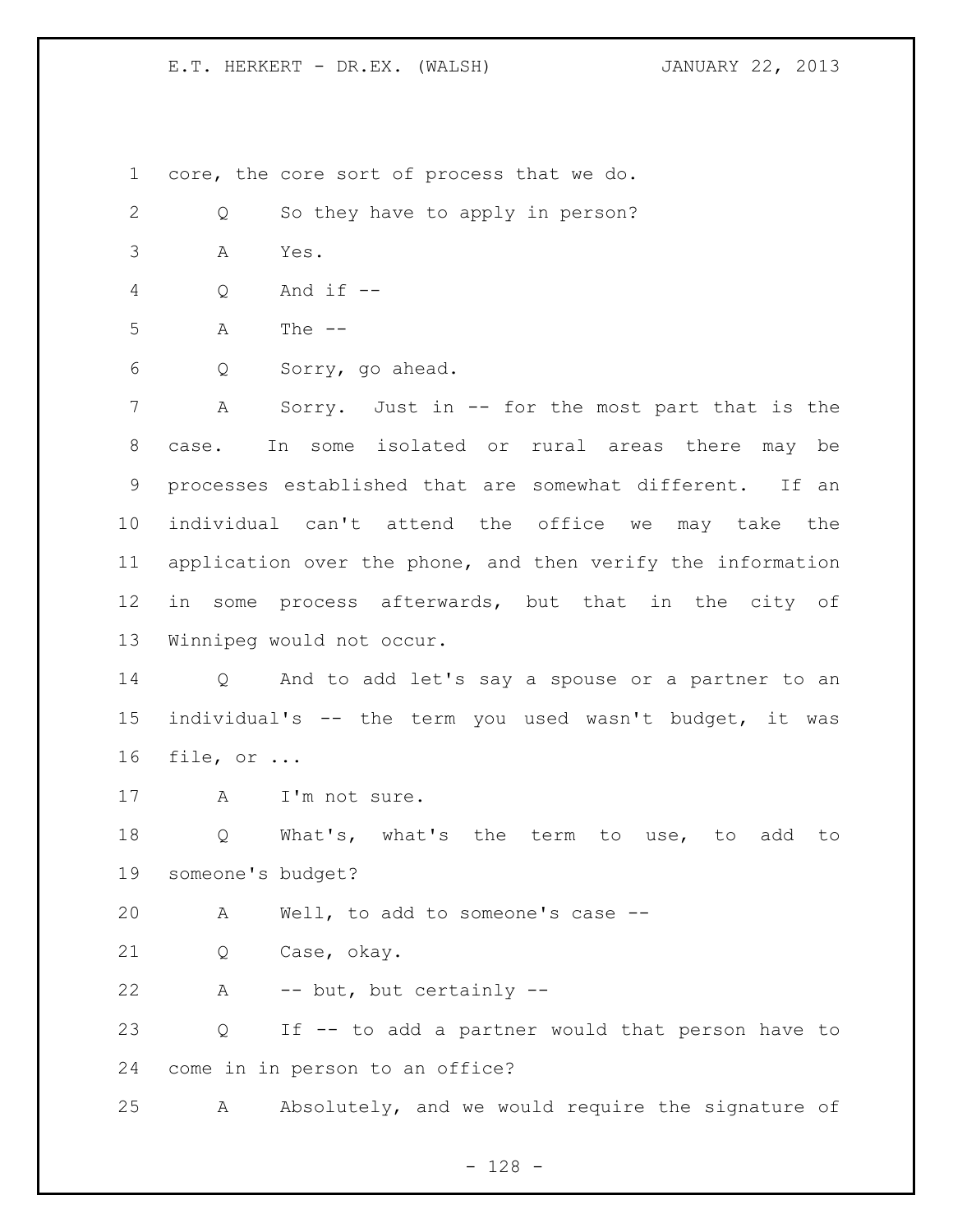that adult person, so if they're adding a common law spouse, or, or they've become married and want to add their partner, we would ask that person to attend. They would have to sign a new application because of the change in their circumstances. We would want to know about that person's financial affairs, again to test if there's financial eligibility going forward. If there's, if there's a child that's entered the family home, and there's a desire to add the child as a dependent child to their budget, we would again require the adults to attend the office and we would require information about that child; identifying information, documentation of ID, that kind of thing, and then -- Q Like a birth certificate?

A Yes.

 Q Would you need to see the child before the child could be added as a dependent?

18 A Typically not. We would -- in some instances families will bring their children with them to the office, but in many instances they would not. Children may be in school, or engaged in child care. We wouldn't require them to take their child out of school to attend our offices for that, for that purpose.

 Q Generally speaking is there an expectation that an EIA worker or case coordinator will have regular contact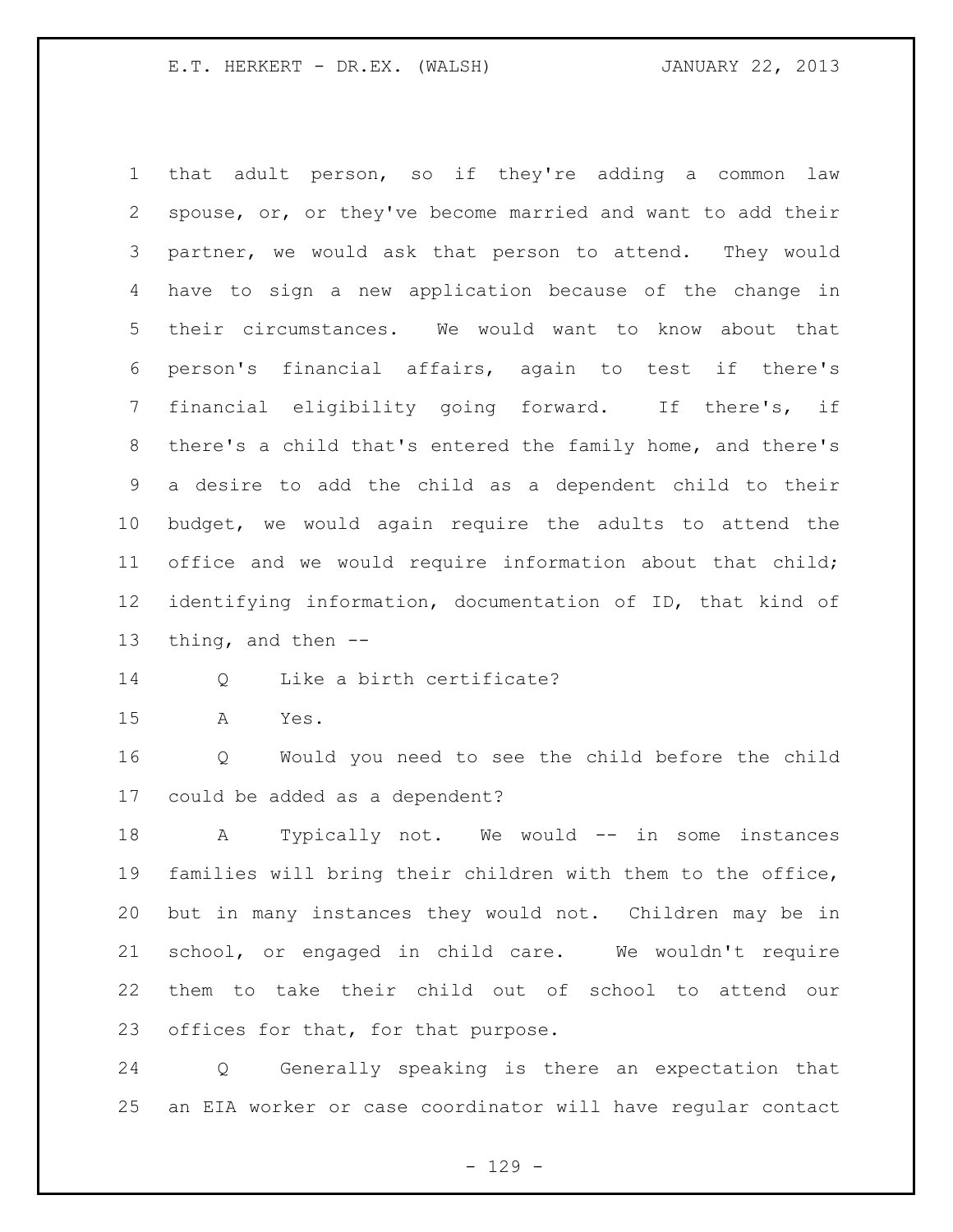with their clients?

A Yes.

 Q And then does the EIA office have investigators assigned to them as well?

 A In Winnipeg each of the community areas has at least one investigator assigned, and if there are questions, if the case coordinator feels that there is something amiss, if they're, if they're uncomfortable or if there's some information that makes them suspect that there may be some misrepresentation they could refer the case to the investigator for follow-up or for verification of circumstances.

Q How does someone's EIA file get closed?

14 A A variety of instances or a variety of reasons, I should say. If someone moves outside of, of the jurisdiction, if they leave Manitoba they would no longer be eligible obviously for provincial income assistance.

 If they move into a reserve community would be another example because they would no longer be under the authority of Manitoba but would be a federal responsibility, so we would close the file, and most often it's because of a change in their financial circumstances, 23 where simply that person may have, or -- because we're actively working with many of our clients to assist in securing employment, so once employment is secured if their

 $- 130 -$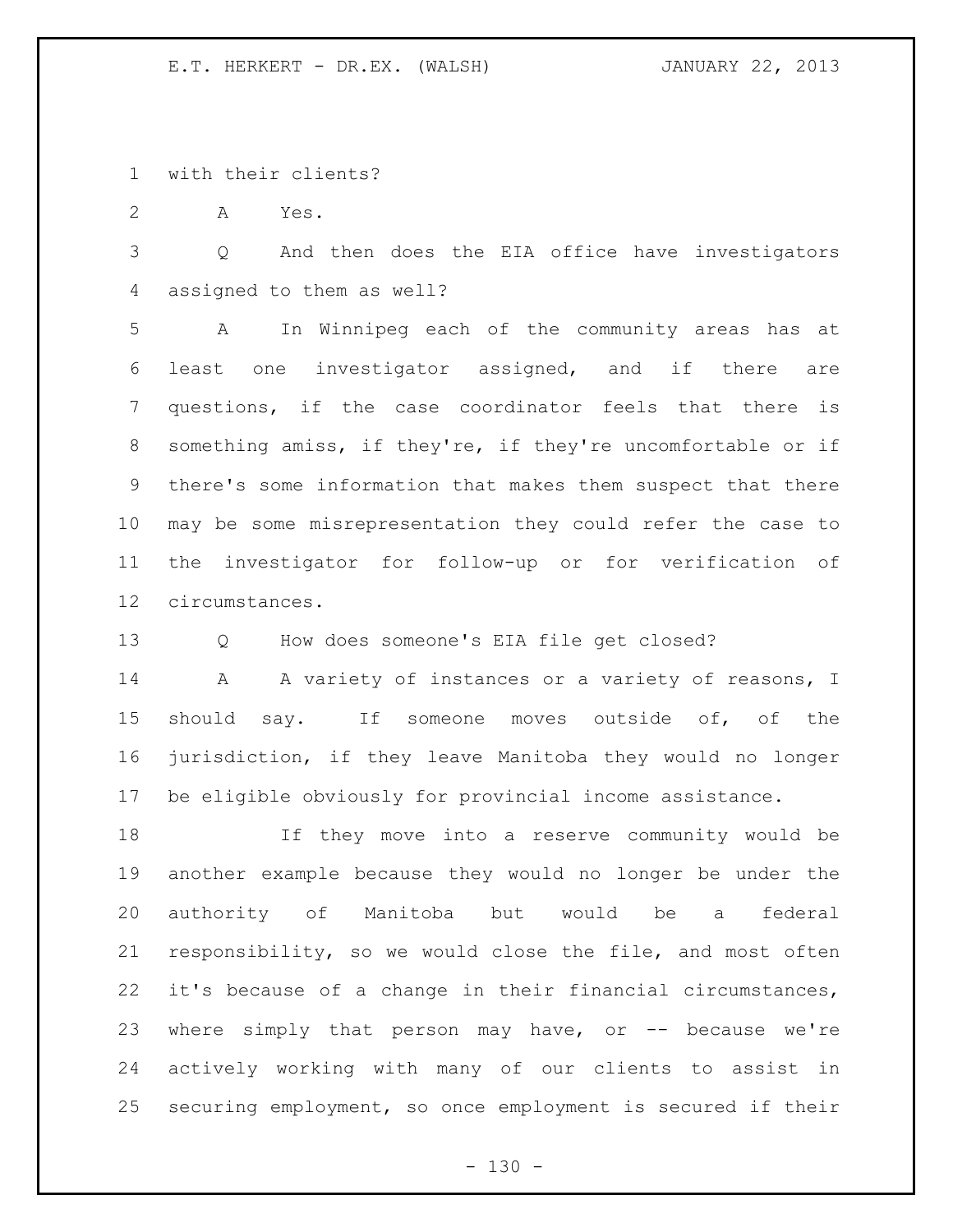income level is such that they no longer qualify that would be a reason to close the file.

- Q After a file is closed can a worker still record information on an individual's case notes?
- A Yes.

 Q So let's talk about information sharing now with Child and Family Services. We have heard evidence that there is routine communication between Employment and Income Assistance and Child and Family Services. In 2004, 2005 were there circumstances where Child and Family Services would initiate a contact to Employment and Income Assistance?

 A There certainly could be. That's -- the level of communication is such that we have many clients that we share between programs, between EIA and Child and Family Services, and, and I would suggest -- I would state there is contact daily in 2004 and 2005 as there is today between workers on, on -- in both programs there's ongoing regular contact, working collaboratively, planning reunifications, advising of, of changes in family circumstances. That communication is back and forth constantly.

 Q So what are some examples of instances where CFS would phone to give information to EIA?

 A There may be instances or -- and just off the top of my head I can certainly identify cases where the CFS

- 131 -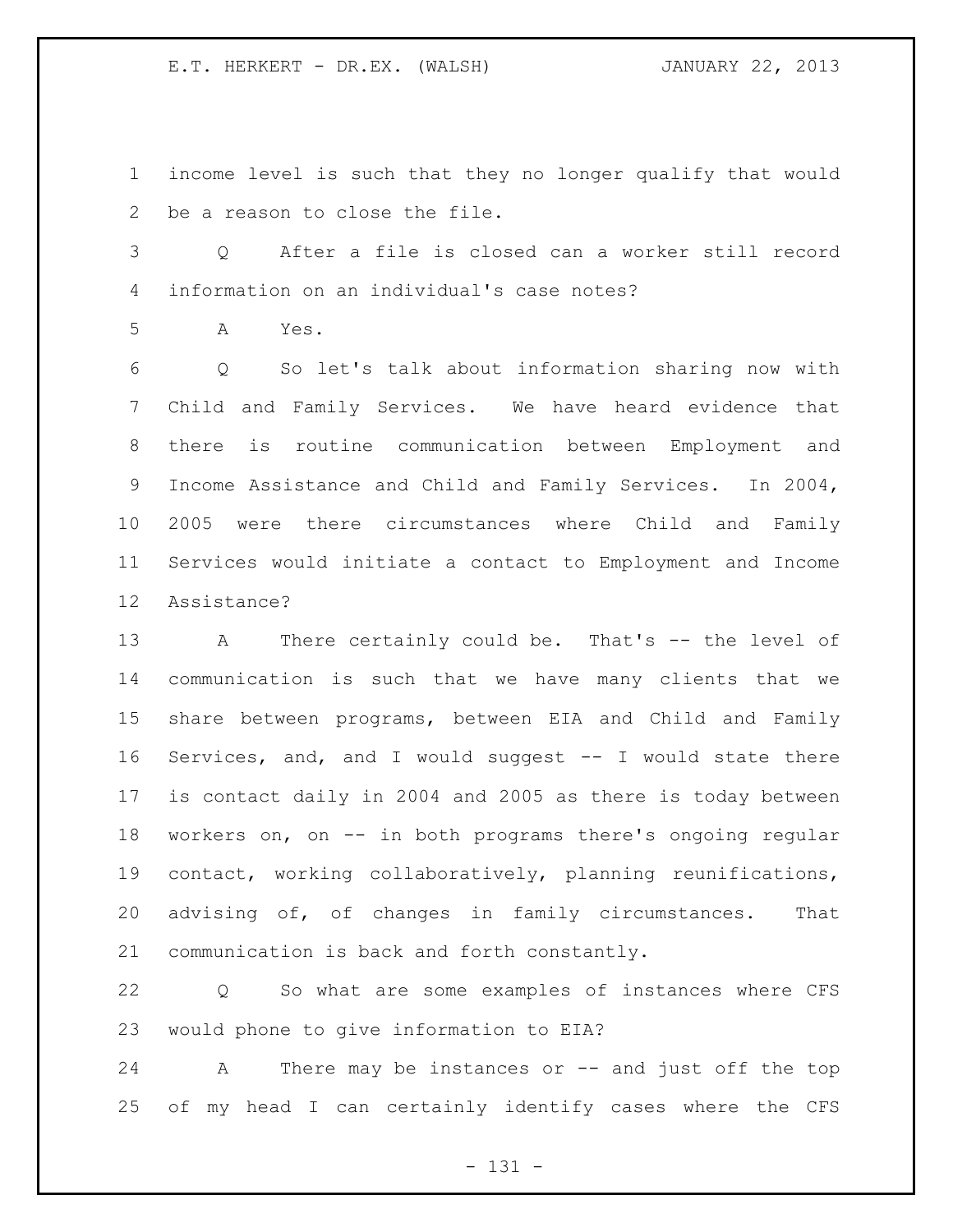worker may be aware that a family is in receipt of EI, or a sole support parent they might be calling our offices to advise that they're, they're wanting the individual parent to participate in some sort of program, and they may be asking EIA if there would be supports able to be provided for, things like transportation and so on and so forth, that we would have that conversation with, with a CFS worker.

 There might be instances where if the -- if there's an established relationship between the CFS worker and the EI worker if there, if there -- if CFS is working with a family, and there's a determination made that an apprehension is, is going to occur, or is occurring, or has occurred. There may be instances where CFS will advise the EI worker of that.

 There's often many instances where CFS staff will ask the individual to report that to his or her EIA worker, and then sometimes follow up to make sure that's done. There's variations of that, but it occurs many times I would suggest every day.

 Q What about examples of instances where EIA would initiate a call to CFS?

 A Something similar. If EIA staff were advised, or became aware of -- that the family circumstances may have changed, that a child may no longer be in, in a particular

- 132 -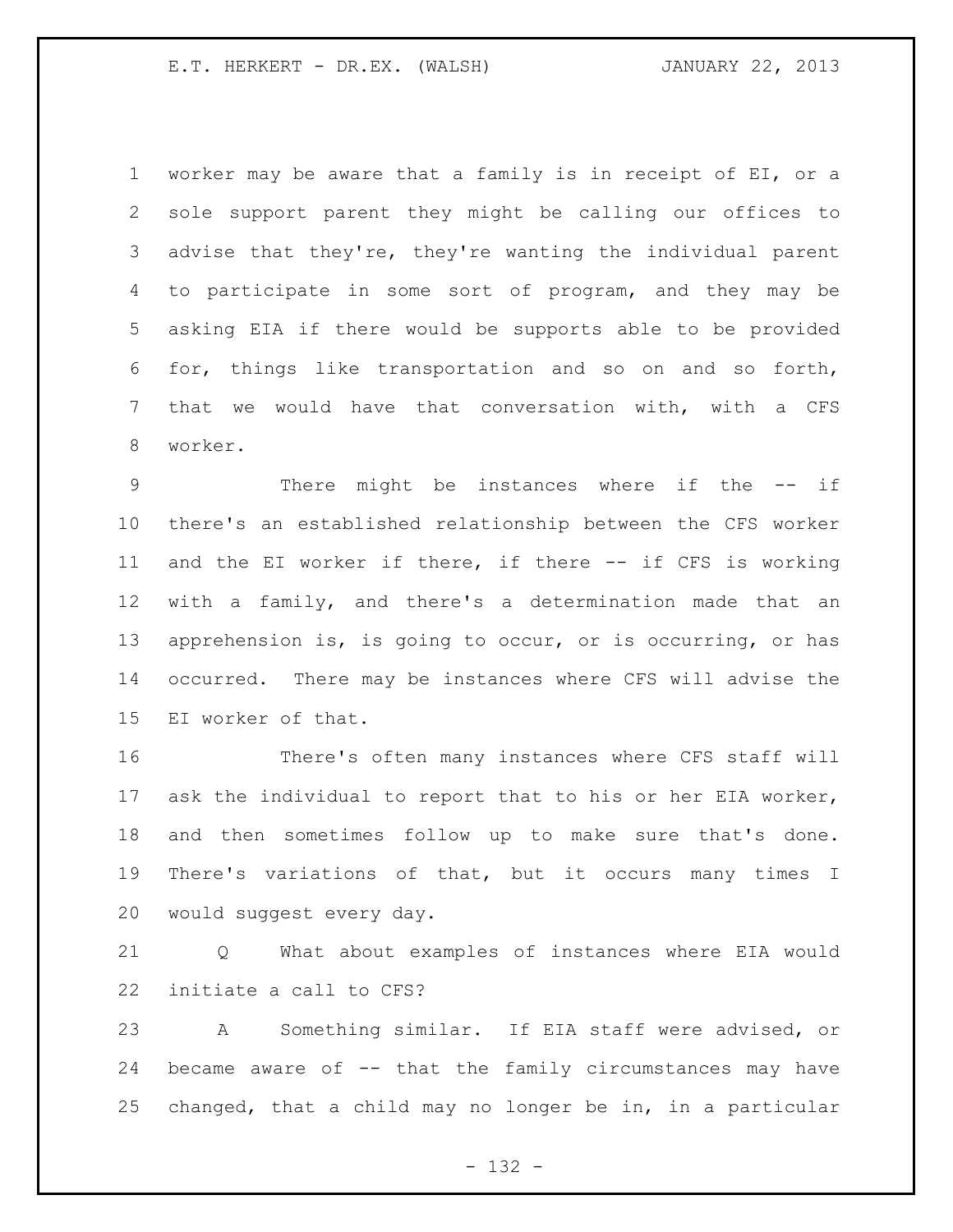| $\mathbf 1$ | home, and EIA is aware that that family was being followed |
|-------------|------------------------------------------------------------|
| 2           | by CFS we would reach out to CFS to, to confirm what the   |
| 3           | status is. Has there been a change? Has there been an      |
| 4           | apprehension? To confirm those circumstances that would be |
| 5           | a very frequent reason to call and make contact.           |
| 6           | If an EIA worker had child protection concerns<br>Q        |
| 7           | that would be another example --                           |
| 8           | Absolutely.<br>A                                           |
| $\mathsf 9$ | -- when they would call CFS?<br>Q                          |
| 10          | Absolutely. Because of the nature of EI work our<br>A      |
| 11          | staff are often in individual's homes, and we routinely,   |
| 12          | and regularly have advised our staff, directed our staff,  |
| 13          | that they -- if they become aware or see, or understand,   |
| 14          | or, you know, see any issues that are concerning to them   |
| 15          | that is a requirement. We ask that they make contact with  |
| 16          | CFS to report those circumstances, and share them.         |
| 17          | So then in terms of information that CFS<br>might<br>Q     |
| 18          | request from EIA what are some examples of that?           |
| 19          | A Again there, there are many examples. I                  |
| 20          | described just a moment ago that kind of requesting, sort  |
| 21          | of collaborative support around some activities. There may |
| 22          | be that can you -- you're asking if EI can provide some    |
| 23          | financial supports.                                        |
|             |                                                            |

 There's also quite frequently EIA contacting -- or CFS I should say contacting EIA to confirm

- 133 -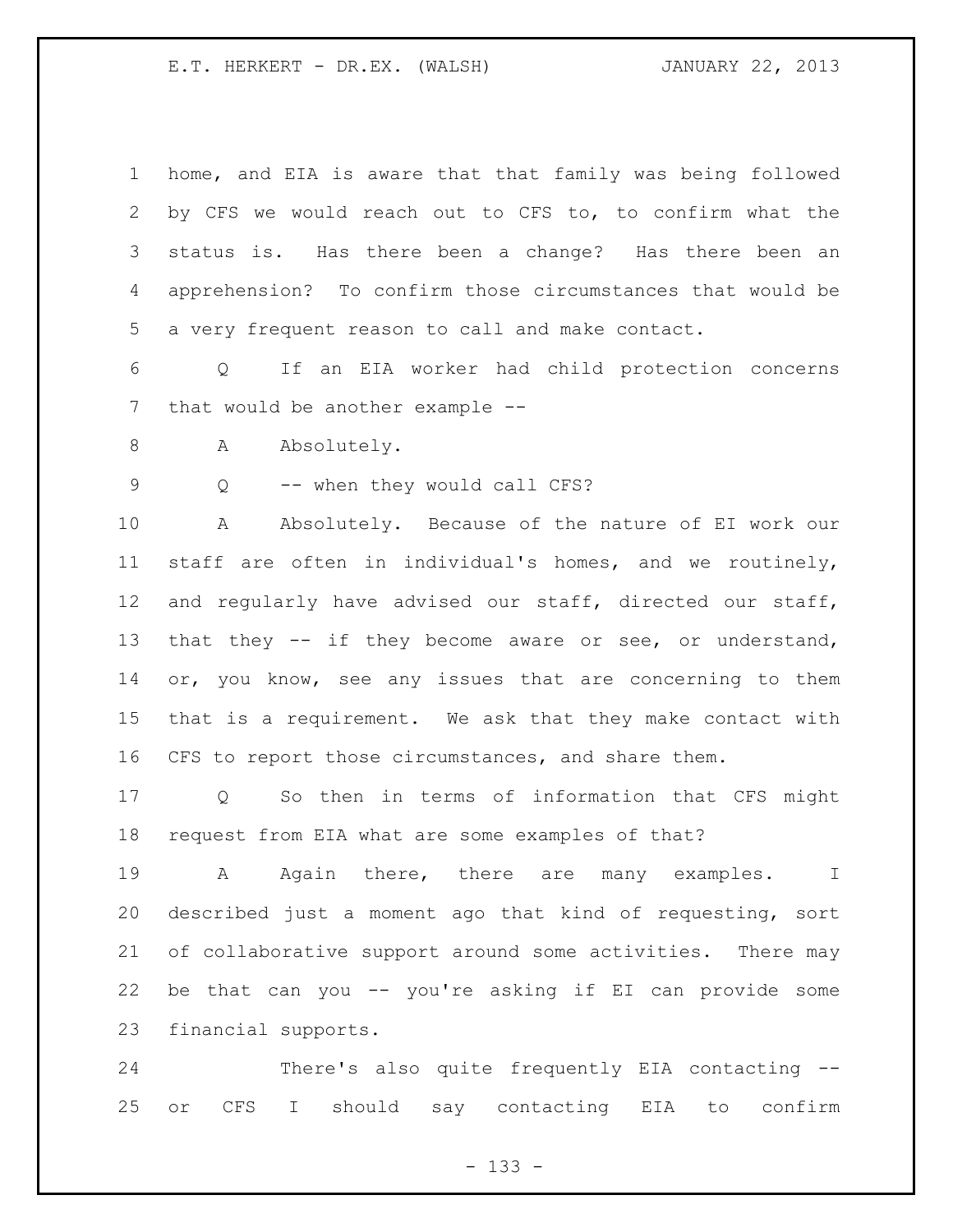circumstances, is a family in receipt of EIA, what are our records showing of that, of that family's circumstances, the demographics and so on. Q So -- A That's also a fairly regular contact I would suggest, yes. Q Requests for demographic information by CFS is fairly common? A I would suggest, yes, it is. Q And what does an EIA worker need to know or hear before they share that information? A I would suggest there's two things that, that we would direct our staff to be confident and comfortable with. One is that if an individual were to make telephone contact with them, and advise that my name is Tim Herkert, and I'm with CFS, I as in the EIA worker would want to be confident that I am talking to someone who represents CFS, and that I'm not talking to someone from the community who is portraying themselves as being a CFS representative. Secondly, we would want to be confident that, that this relates to a child welfare matter. For the most part when CFS calls, and we're

- 134 -

confident that they are who they are, we understand that to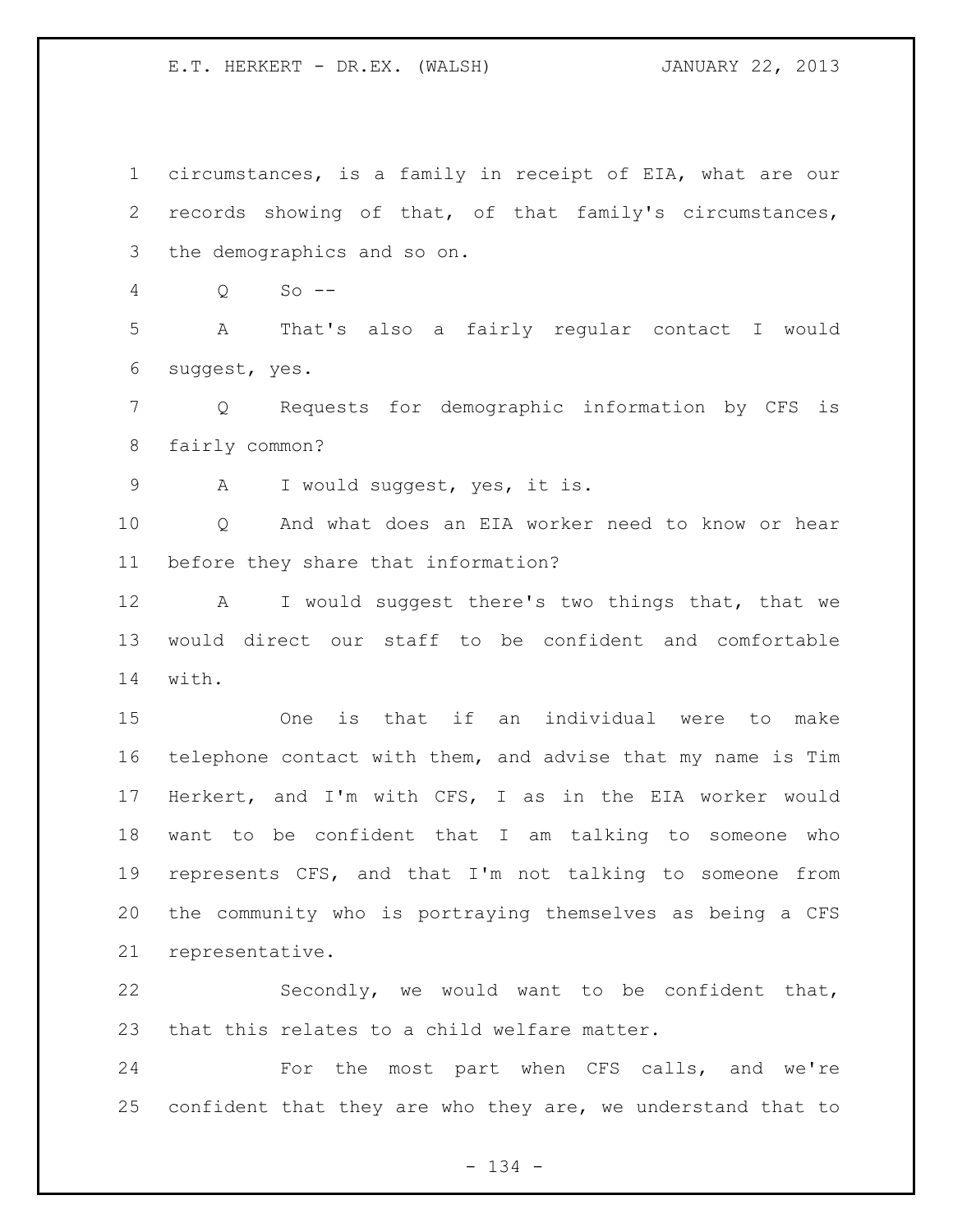be the case, there will be instances and, and I would suggest that in many instances the staff will take that next step to just question and say, Is this related to 4 child protection. If the answer is, yes, EIA staff would be directed to share information as requested. Q So if, if a call does come in from CFS identifying that they're doing a, a child protection investigation, what information is the EIA staff person able to share, are there any limits? A I would suggest that there, there is no limits. They would, they would be directed to share what information would be required to support that investigation. Q Now, was there a specific phone line or a phone number that CFS workers, I'm talking '04, '05, or currently A Yes. Q -- are given to use when they are seeking say demographic information in the course of a child protection investigation? A Yes. In -- there's two, and, and I'll, I'll try

 and explain it fairly simply and quickly. There's, there's two ways probably to reach into EIA by CFS staff. If the CFS staff person knows who the EIA worker would be, or which office they're working in, they would probably make

 $- 135 -$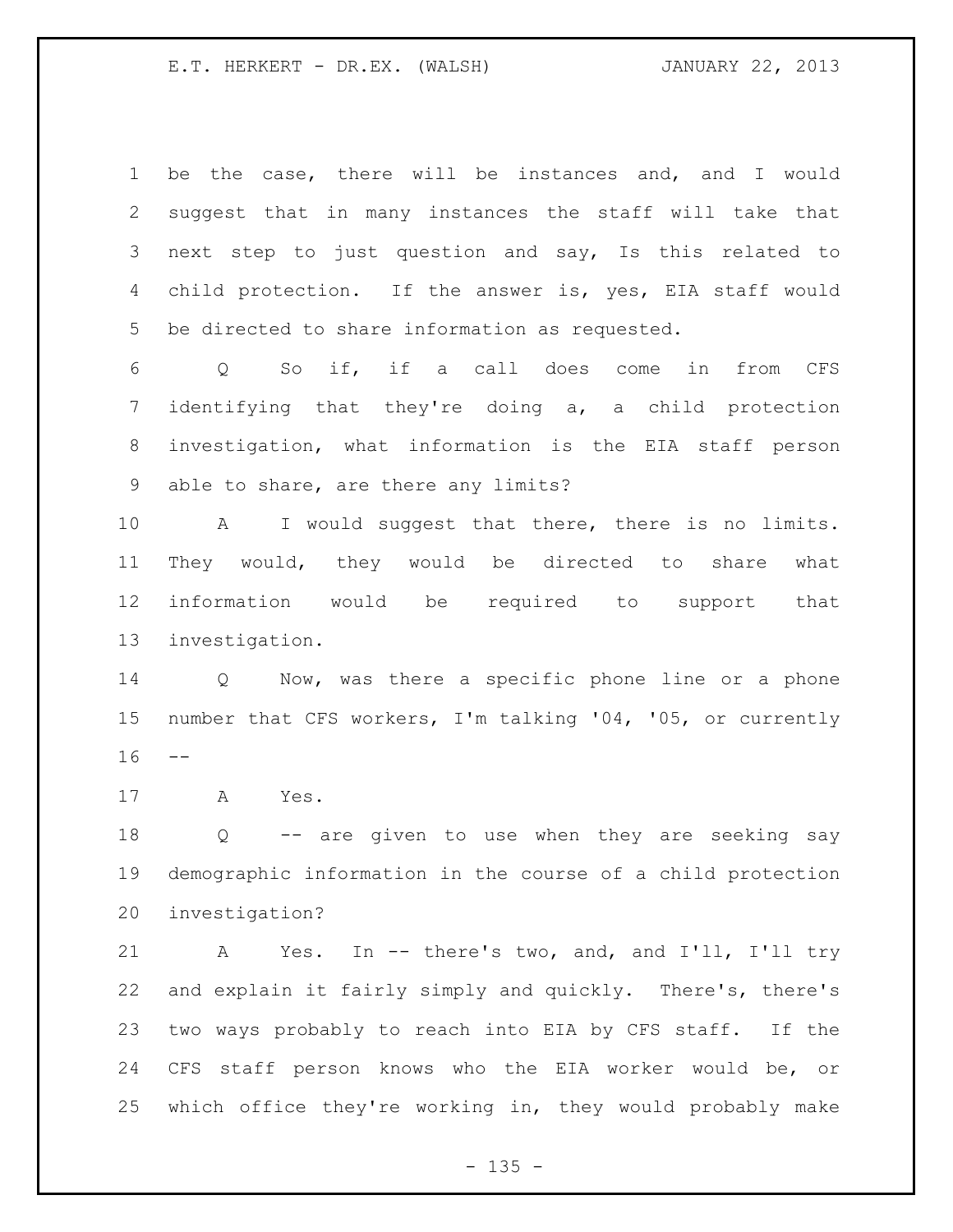contact with that office directly, or that individual worker.

 In many instances they may not know if the family is, is being supported by EIA, or they would not have anywhere to start sort of determining that, it's a large program, so there is an EIA -- what I would describe to you as an EIA records line that would be there where CFS staff could call, and receive basic information as required to support an investigation.

 Q So in a case where a worker, a CFS worker, doesn't know whether there is an EIA worker, and they call the information line, the records line, is the EIA worker instructed to tell the CFS person about the actual case worker, and, and connect them with the individual's actual case worker?

 A I've never supervised staff in that direct role, but everything that I understand would say that that staff answering that records line, again if they're confident that, that they're speaking with CFS staff, they're confident that there's, there's a protection matter being 21 addressed, they would, they would provide -- my understanding is they would provide whatever information is requested or required to support that investigation and support that worker, and --

Q The case worker is going to know more than the

- 136 -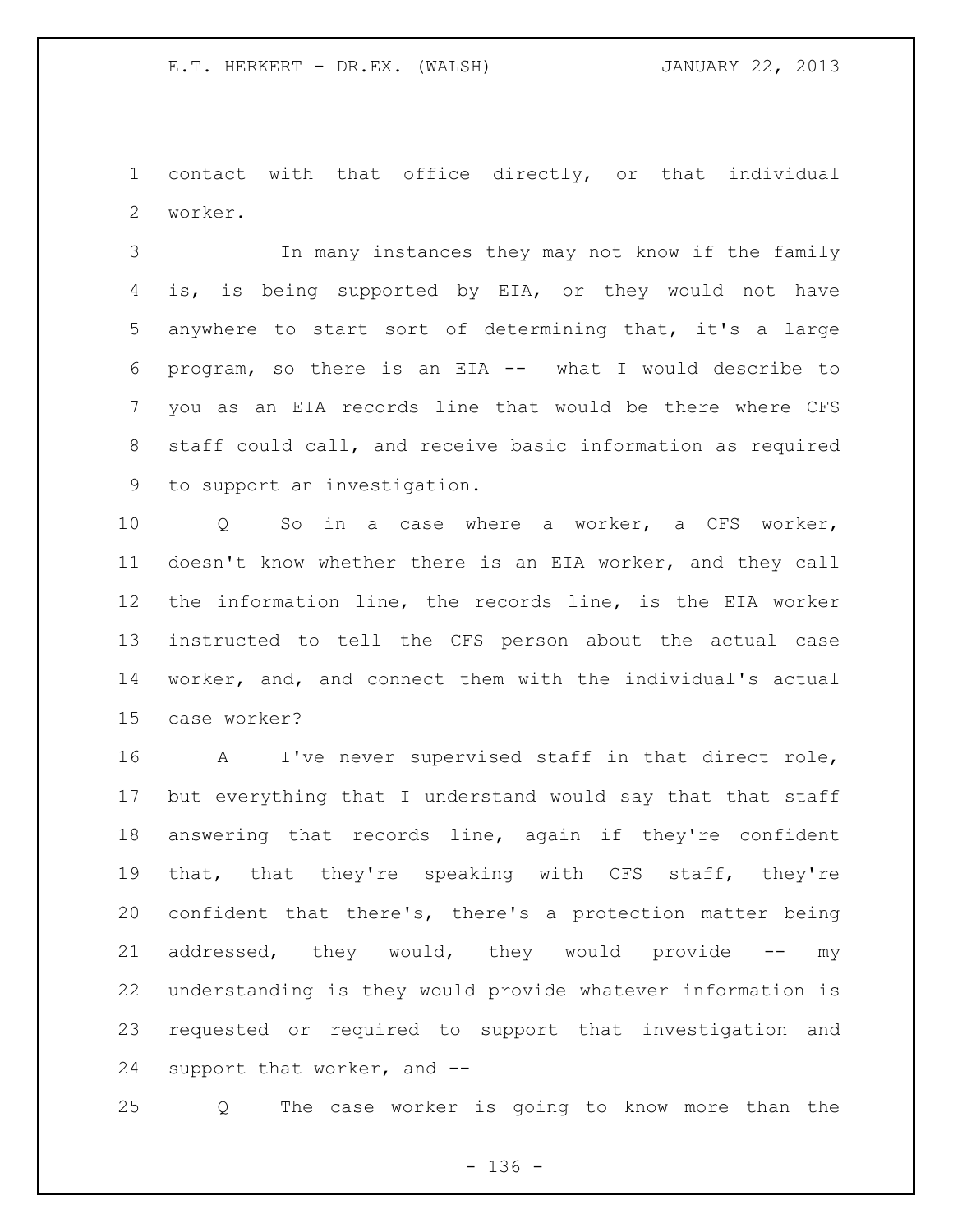person on the records line?

| $\overline{2}$ | A And, and absolutely. Typically what that would               |
|----------------|----------------------------------------------------------------|
| 3              | entail is, is advising is the person in receipt of EIA, if     |
| 4              | they're open in a particular office who the current EIA        |
| 5              | case coordinator is, and probably contact information for      |
| 6              | that case coordinator, so that you can -- we can begin         |
| 7              | developing that collaborative relationship between workers.    |
| 8              | In 2004 and 2005 and today are there any issues<br>Q           |
| 9              | with respect to privacy concerns that affect the exchange      |
| 10             | of information between EIA and CFS?                            |
| 11             | I would suggest to you in my experience there,<br>$\mathbf{A}$ |
| 12             | there are -- there is not any significant privacy concerns.    |
| 13             | I am aware that there's the -- and when you refer to the       |
| 14             | EIA records line I am aware that there's been some             |
| 15             | discussions over the last year or so regarding the volume      |
| 16             | of calls made to that line, and I'm aware that there's some    |
| 17             | conversations going on around best -- to confirm best          |
| 18             | practices and best processes for sharing of that               |
| 19             | information, but to my knowledge it's not related to           |
| 20             | privacy concerns. It's more around process.                    |
| 21             | So you, you mentioned somebody moving to<br>Q<br>a             |
| 22             | reserve as being a reason why a file would be closed, so I     |

just want to explore that a little further.

A Yes.

Q So if a person who's receiving employment and

- 137 -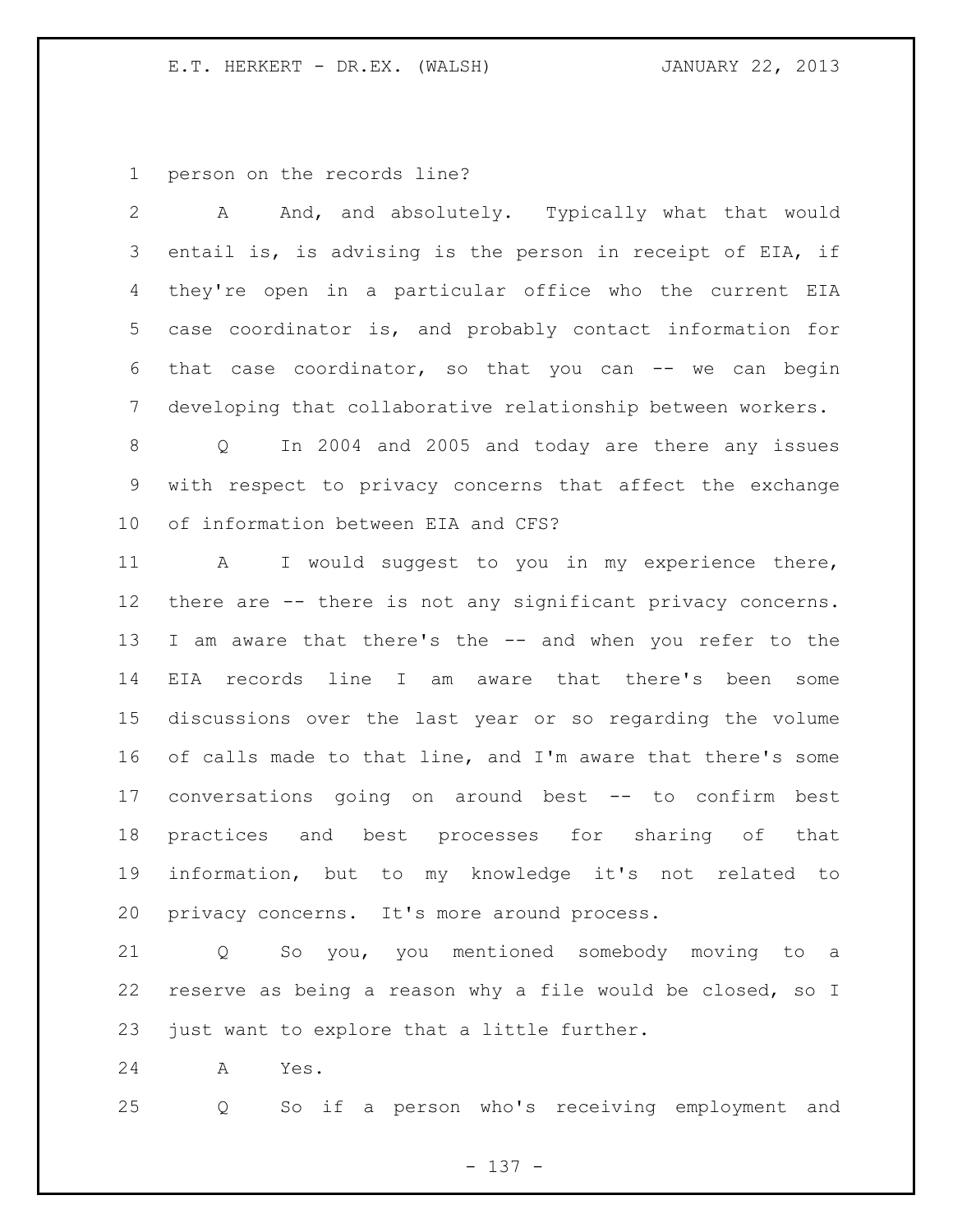income assistance moves to a First Nation Reserve community what happens to their EIA file?

 A When, when EIA becomes aware that the person has moved outside of the jurisdiction, and, and is no longer residing off reserve then, then EIA would close that file. The typical experience would be that when an, when an individual or family moves onto the reserve community they -- if they're requesting assistance from that Band the Band typically makes contact with EIA and confirms that -- and confirms when they've been assisted, until what date, and they would arrange for a transition, a smooth transition for the Band to pick up and provide assistance through the federal system.

 Q Okay. And if an individual, or a family, tells EIA that they're moving to a reserve does EIA notify the Band of that fact?

17 A In, in some instances they may, but often they would not. What they would typically do is a case note that the individual has moved. They might suspend the benefits because they're aware that the individual might be moving, and we would probably be waiting for the Band to make contact with us to confirm that the individual is actually there.

 In some instances individuals may approach us and say, we're planning to make a move, but then subsequently

- 138 -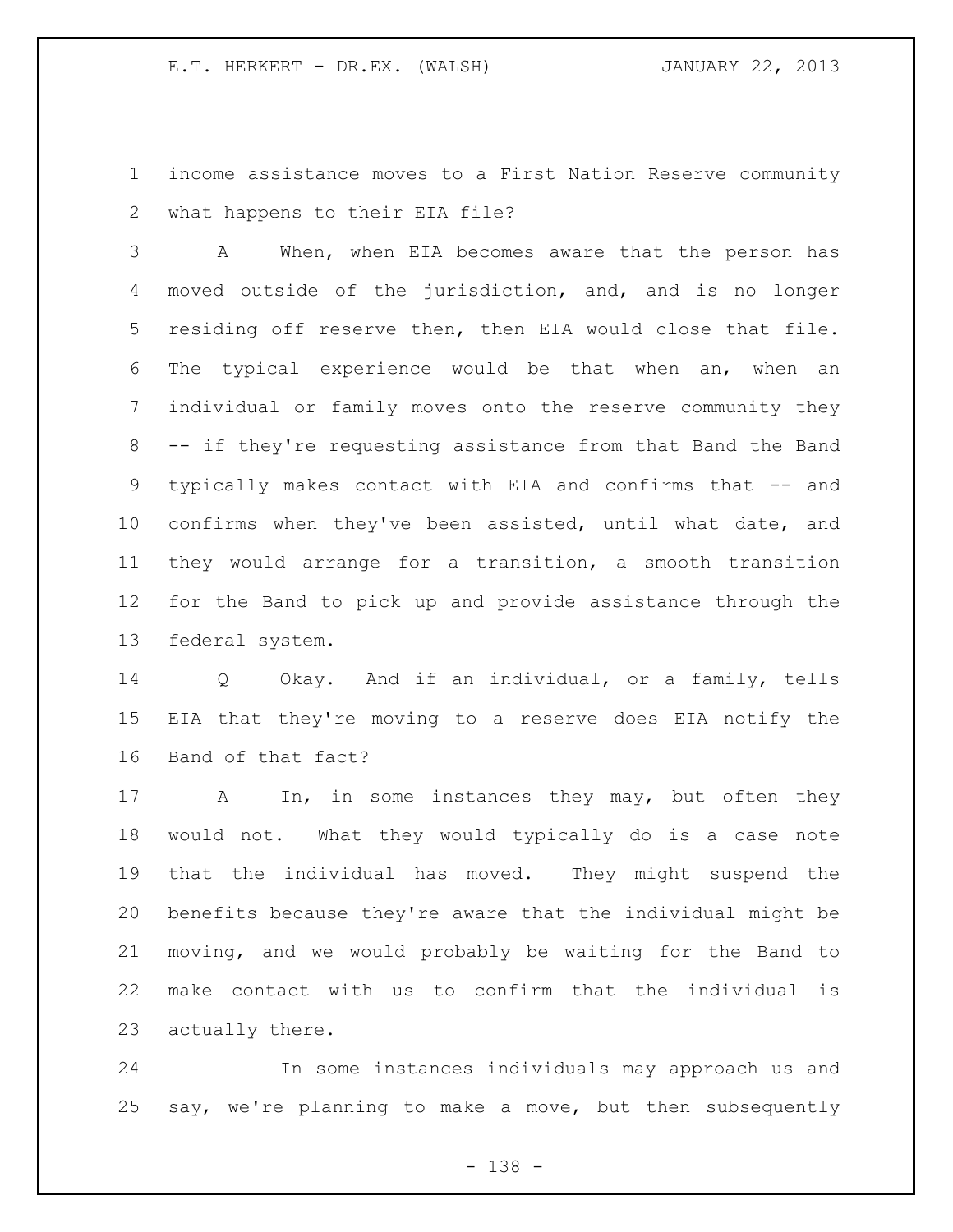the situation changes and they reside -- they continue to reside in the community area, and not make the move, so we wouldn't typically call the, call the, the Band until we know the person's actually made that move and is there, and that can change from case to case depending on the circumstances.

 Q Was there in '04, '05 any kind of formal policy about information sharing between Band assistance and employment and income assistance?

 A Not a formal policy, no, but there is ongoing regular contact between the Bands in, in our EIA system. It's a fairly common practice, very common practice.

 Q What would be an example of a reason why a Band assistant would contact EIA?

 A The primary reason would be to -- they would want to know to what date provincial assistance has been provided for, and they would then be able to arrange a date where they would provide -- be providing assistance, so there would be no overlap of assistance.

 Q Now I want to turn to the specific information that we have with respect to Phoenix Sinclair and her family.

A Okay.

 Q You didn't personally have any involvement with Phoenix or her family?

- 139 -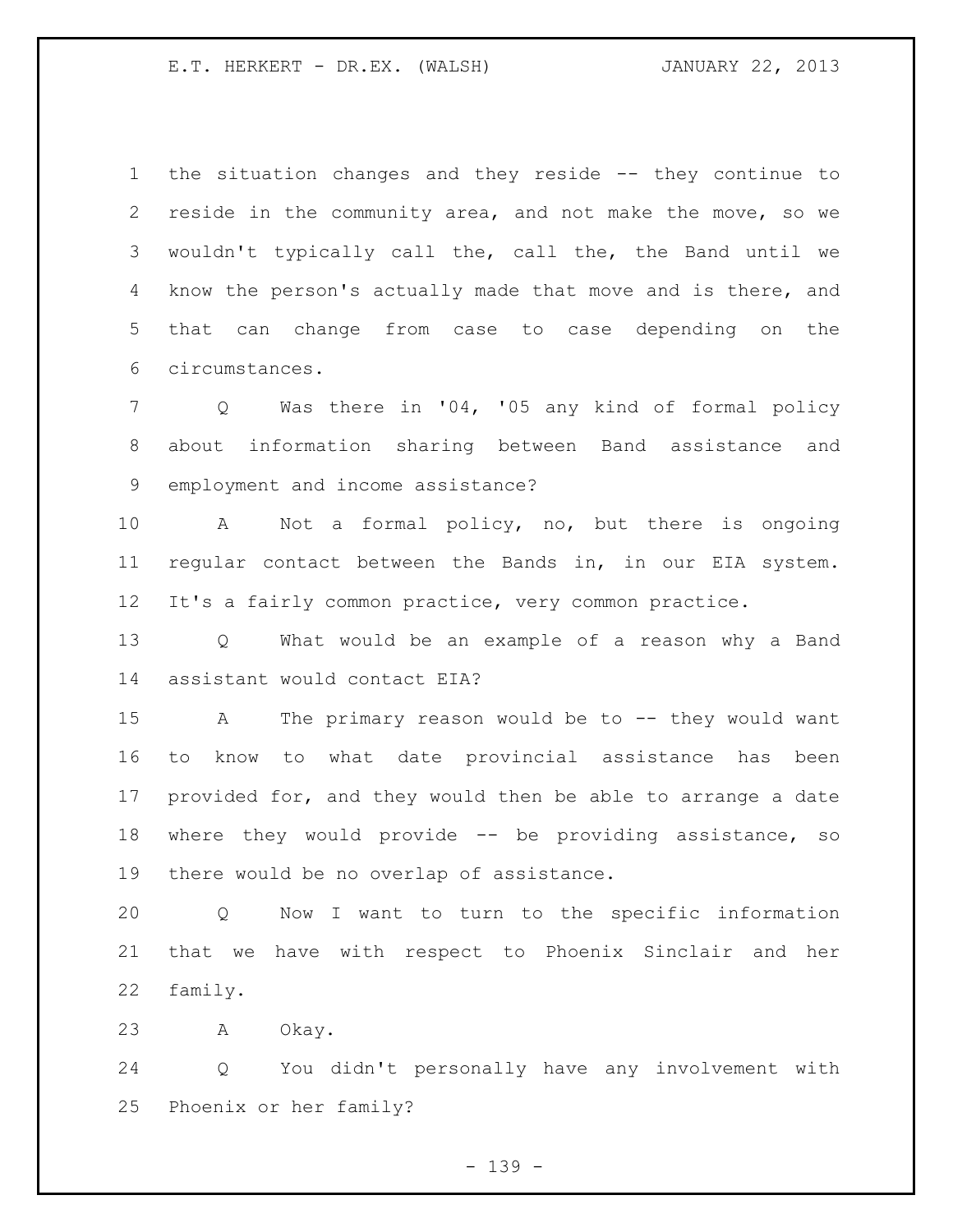A No, I did not. Q But we're going to ask you to help us out and, and walk through some of the EIA files that we have. A Okay. Q So if we could start with page 28316. Now there's a screen in front of you where these documents are coming up, but it looks like your counsel has also given you hard copies. This would be found in Commission disclosure 1579, which is Samantha Kematch's EIA file. A Yes. Q So you're welcome to follow along either with your hard copy or on the screen. Now, we've heard -- 13 A I have that page. 14 Q You've got it, okay. Thank you. We've heard evidence from Helen Waugh that she was contacted by a CFS worker on December 1, '04 following which she made the entry that we see on the screen, the December 1, '04 entry. Now, do you know Helen Waugh? A Yes. Q What kind of a worker was she in terms of her category of employment? A Helen -- when we were describing a few minutes ago that sort of records line, EIA records line, in '04, '05 a large part of what Helen would have done would be to respond to inquiries on that line.

 $- 140 -$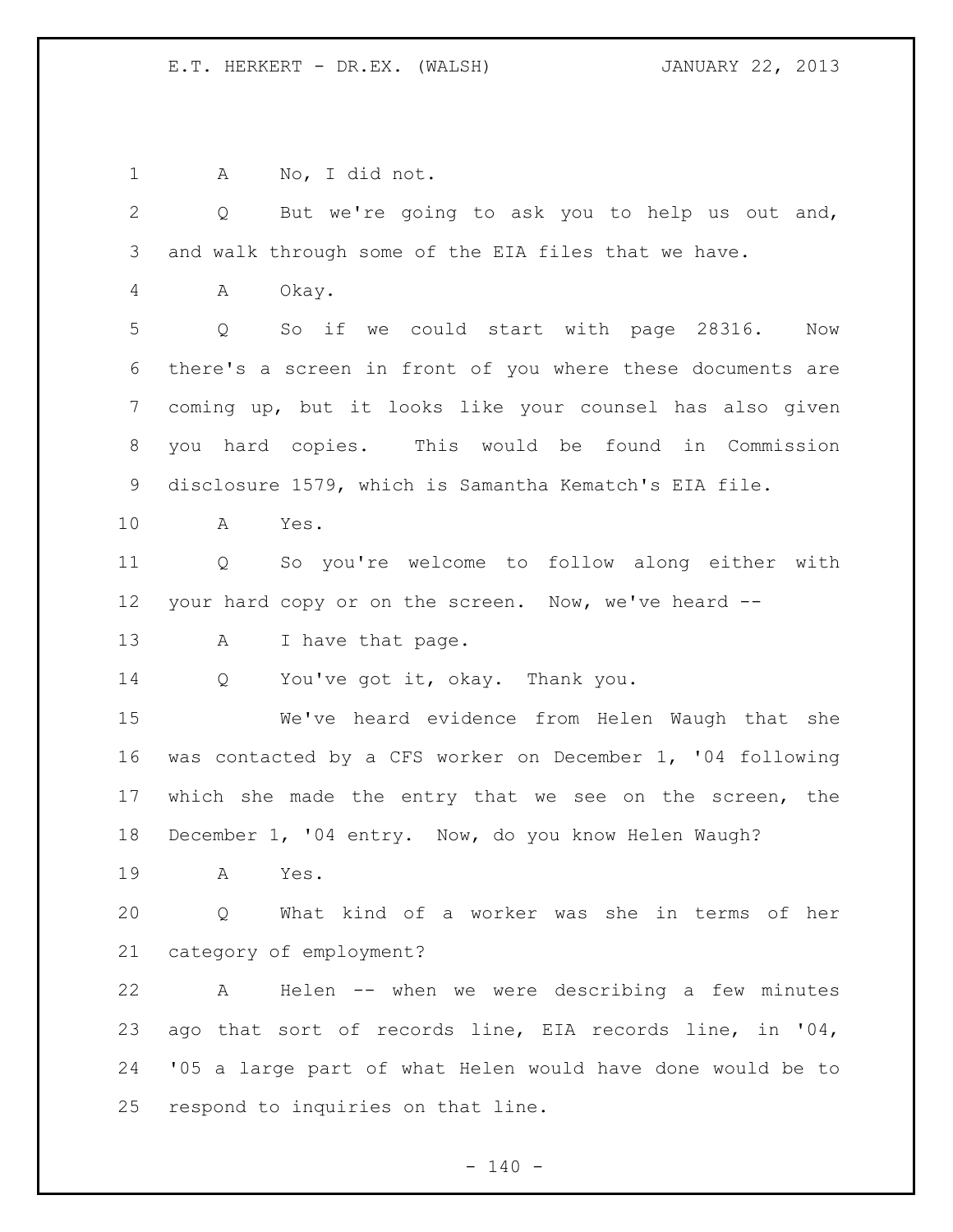Q So she didn't have direct involvement with clients as their worker? A No, she would not have had any case manager or case coordinator responsibility. Q Okay. So the entry that she's written is: Investigation verification 8 December 1, '04. 3rd party information - Dec. 1/04 - caller, Shelley Wiebe, CFS, to inform us 11 that Samantha is living common law 12 with Wes McKay, father of newborn baby just yesterday Nov. 30/04. 14 He is listed at the hospital as 15 the father of the baby. 17 And then she's got her name. A Yes. Q Now, does this mean that -- well, do you have an understanding as to what this entry refers to? A Yes. Q This, this is essentially what I would describe as a third party allegation, or a concern that's been raised to her, which was -- the, the records line that, that we've described as, as being a source of information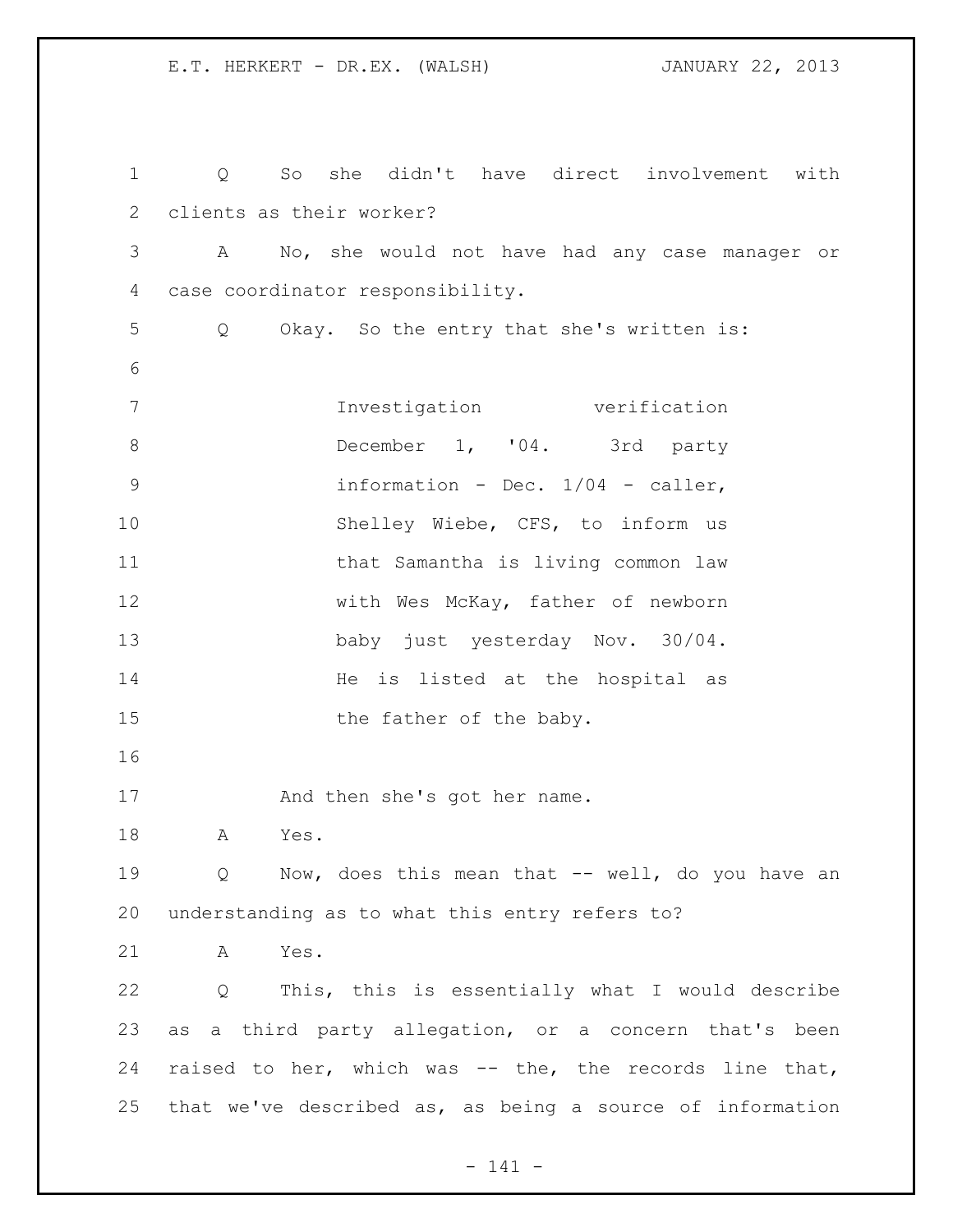| $\mathbf 1$ |   | for CFS staff is, is a line that also is available or known |
|-------------|---|-------------------------------------------------------------|
| 2           |   | by many people in the community, other agencies as well,    |
| 3           |   | and they -- so the people answering, the staff answering    |
| 4           |   | this line would often receive calls advising that there may |
| 5           |   | be some misrepresentation, there may be some alleged        |
| 6           |   | fraudulent activity, and so they would record that          |
| 7           |   | information, share that with the relative case              |
| 8           |   | coordinators, who would then be required to follow up on    |
| 9           |   | that to ensure there's no fraud or misrepresentation.       |
| 10          | Q | So that's how you read this entry?                          |
| 11          | Α | In large part, yes.                                         |
| 12          | Q | Then if we go to page 28317.                                |
| 13          | A | Yes.                                                        |
| 14          | Q | This says:                                                  |
| 15          |   |                                                             |
| 16          |   | "General follow-up December 03/04.                          |
| 17          |   | A/N in office."                                             |
| 18          |   |                                                             |
| 19          |   | "A/N" stands for what?                                      |
| 20          | A | Above named.                                                |
| 21          | Q | Ahh, okay, so that's Samantha Kematch?                      |
| 22          |   | THE COMMISSIONER: Just -- let me just ask. What             |
| 23          |   | was the date of this communication, the first one?          |
| 24          |   | THE WITNESS: The first one?                                 |
| 25          |   | THE COMMISSIONER: You've just been talking about            |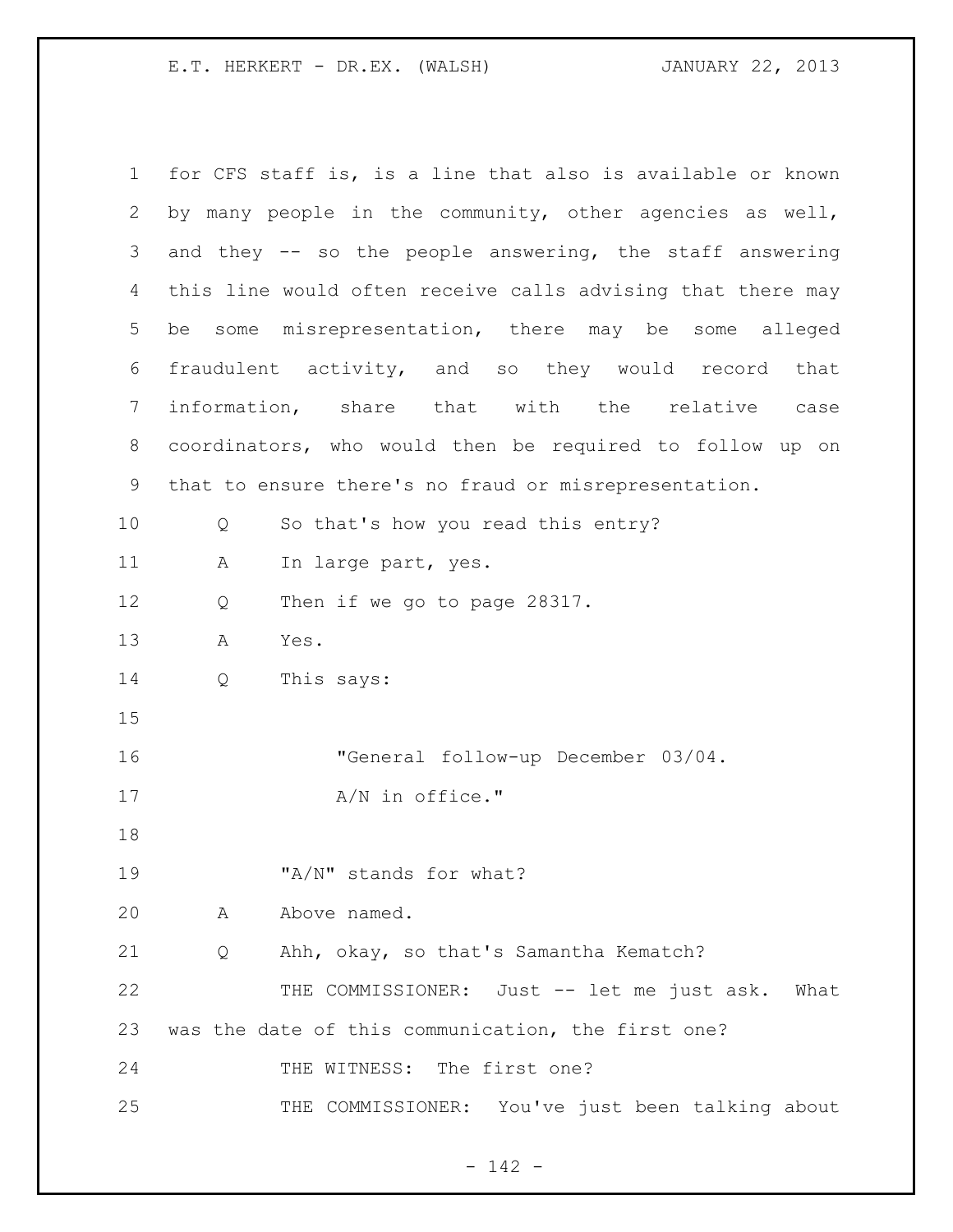with Helen Waugh. 2 THE WITNESS: December 1, 04. THE COMMISSIONER: That's the date the contact was made? MS. WALSH: Yes. THE WITNESS: That's the day the recording is made, which would -- but that would typically be the date of the contact as well. 9 THE COMMISSIONER: Of the conversation? 10 THE WITNESS: Yes. 11 THE COMMISSIONER: December 1, '04? 12 THE WITNESS: Yes. 13 THE COMMISSIONER: Okay, thank you. Carry on. BY MS. WALSH: Q So now we have a recording made two days later still in Ms. Kematch's file, and this says: "Above named, Samantha Kematch in office to add newborn baby to budget. Issued \$75, DPIF --" What does that stand for? A The \$75 is, is a special need allowance, and the DPIF is essentially what's referred to as a deficit payment

- 143 -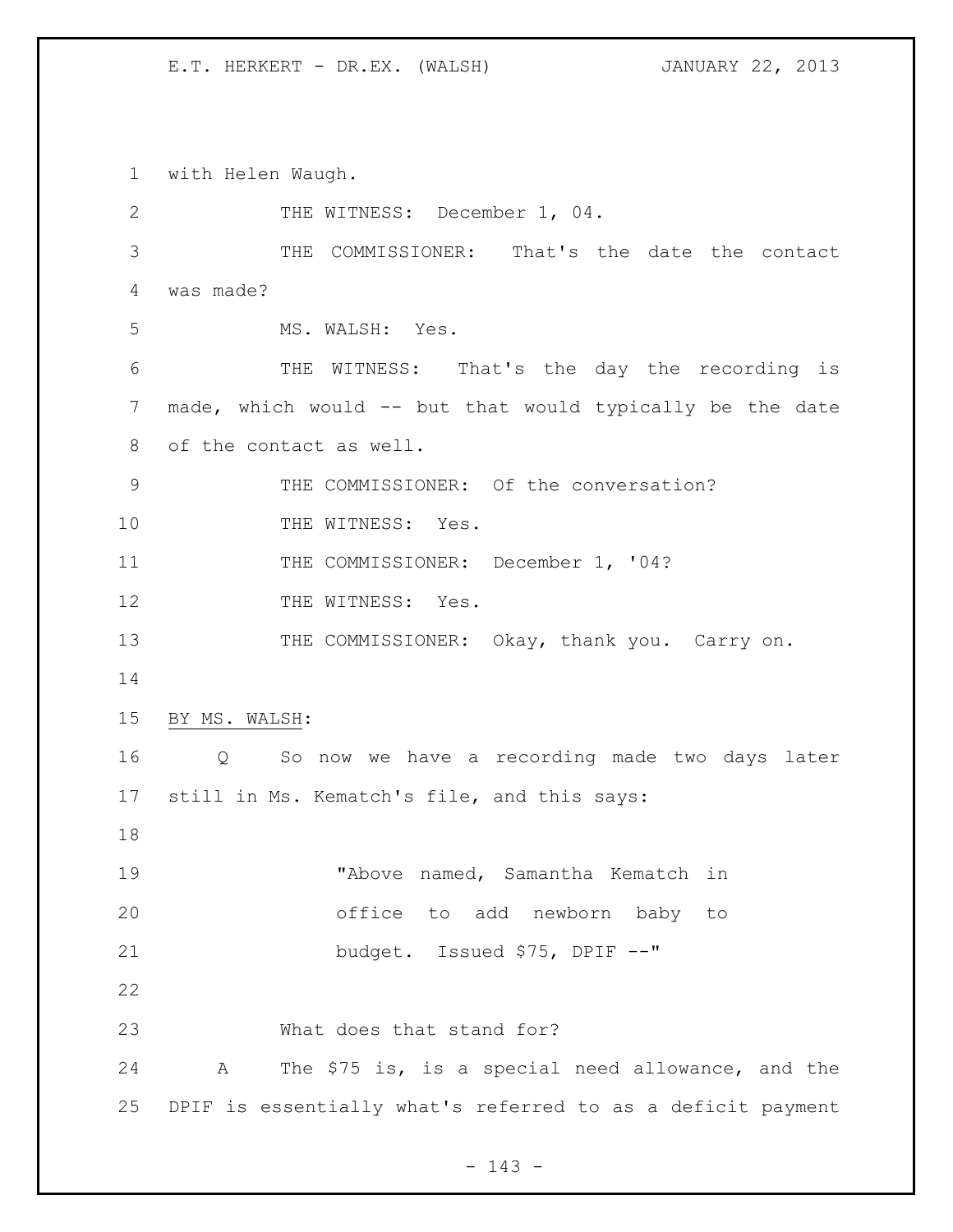reflecting the, the additional, the additional costs for having that child in the home for the balance of that month. Q Okay. "Issued special needs BS --" 8 "BS" standing for? A I believe that's bedding supplies. Q Okay. "\$150.00 for Phoenix and special needs BT." A It's a question I can't -- I'm not sure what that means. Q "\$42 x 2 for bedding for above named and Phoenix. Advised of 7 21 and 3 year policy." What's that? A And that's referencing our policy with regard to provisions of beds and bedding. Typically if one is

E.T. HERKERT - DR.EX. (WALSH) JANUARY 22, 2013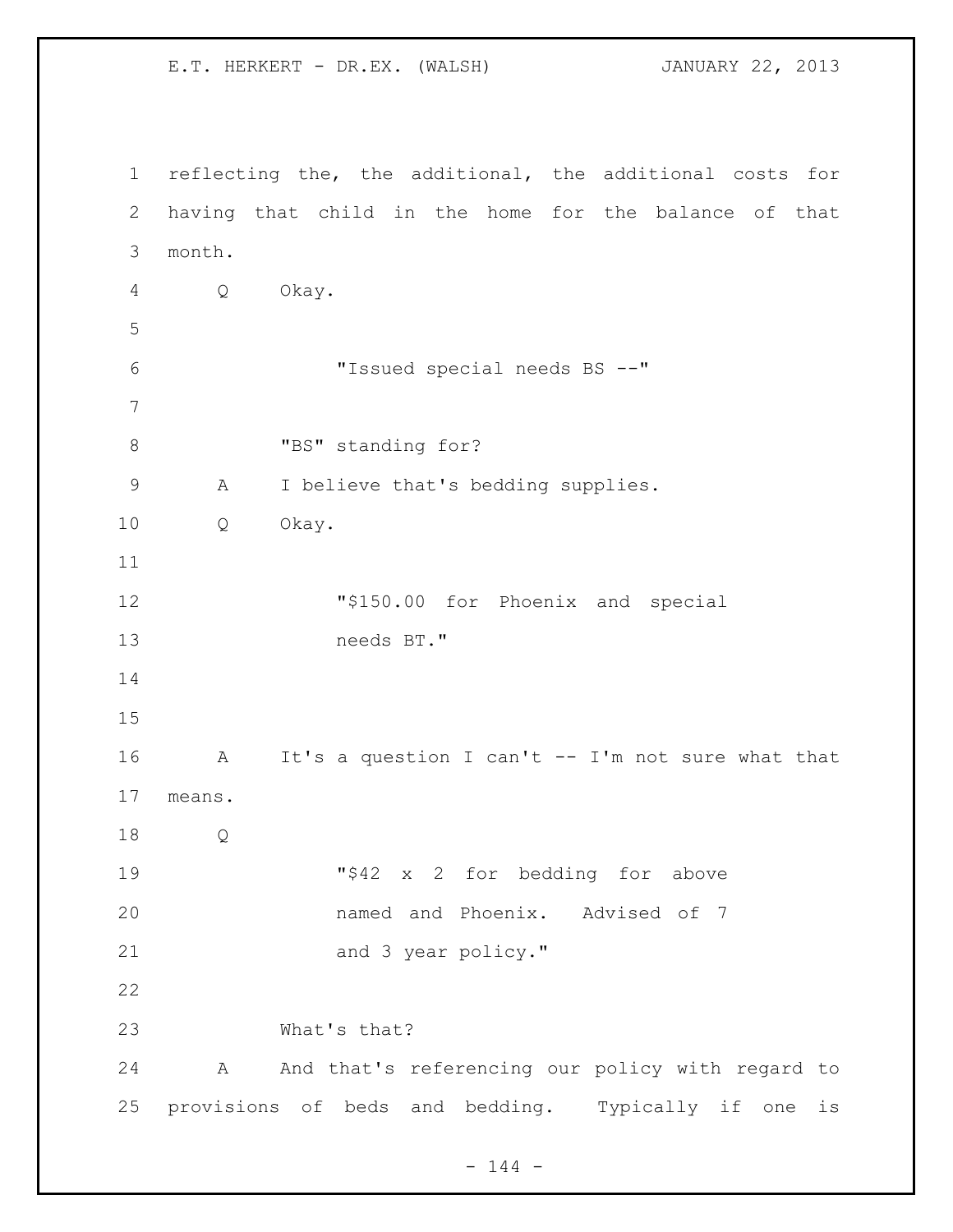| $\mathbf 1$  | provided with funds for -- an allowance for the purchase of |
|--------------|-------------------------------------------------------------|
| $\mathbf{2}$ | a bed that they're required, or expected, to maintain that  |
| 3            | bed for a period of seven years before they would be        |
| 4            | eligible for special needs again for the bed. A three year  |
| 5            | policy reflects the issuance of funds for bedding or        |
| 6            | bedding supplies.                                           |
| 7            | Then it says:<br>$Q \qquad \qquad$                          |
| $\,8\,$      |                                                             |
| $\mathsf 9$  | "Above named stated P/F --"                                 |
| 10           |                                                             |
| 11           | Which I understand is the putative father.                  |
| 12           | Correct.<br>A                                               |
| 13           | Q                                                           |
| 14           | "-- is Carl Wesley, stated has not                          |
| 15           | maintenance agreement at this                               |
| 16           | time, advised to pursue."                                   |
| 17           |                                                             |
| 18           | That should probably read, stated, has<br>А<br>no           |
| 19           | maintenance agreement at this time.                         |
| 20           | THE COMMISSIONER: Pardon?                                   |
| 21           | MS. WALSH: Right.                                           |
| 22           | THE WITNESS: I, I believe that should reference:            |
| 23           | Stated, has no maintenance agreement, rather than reading   |
| 24           | "not maintenance agreement". So we would --                 |
| 25           | MS. WALSH: So --                                            |

- 145 -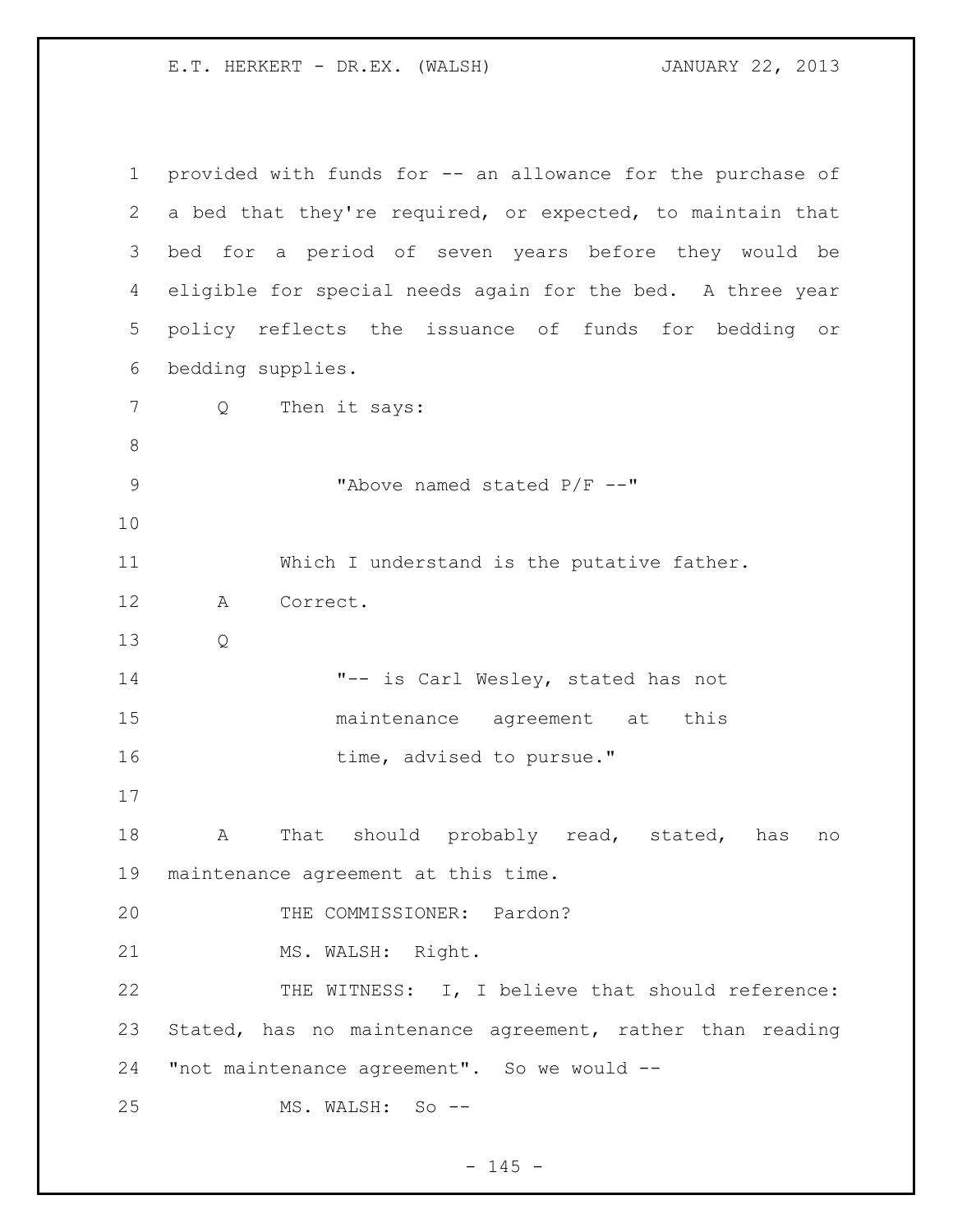1 THE WITNESS: -- we would be asking, as it's a typical request whenever a child has entered into the budget, we would be asking the single parent if there's, if there's child support that has been arranged, or is being pursued, and we would require the, the sole support mother to pursue child support as she's able to. Q So does this mean that Samantha Kematch was physically in an EIA office on December 3, '04? A I would understand that to be true, yes. Q And at this point she's receiving income assistance on her own budget? A I believe so. Q And it appears that Phoenix is also on her budget? 15 A She's adding Phoenix to the budget -- oh, no, Phoenix is already on the budget at that time. Yes. Q So if we then go to page 28424 this appears to be the application to add the new baby. A Okay. Q You got that? A Yes. Q And if you turn the page you'll see it's dated December 3, '04. A Yes. Q And then the third page in this application, if

- 146 -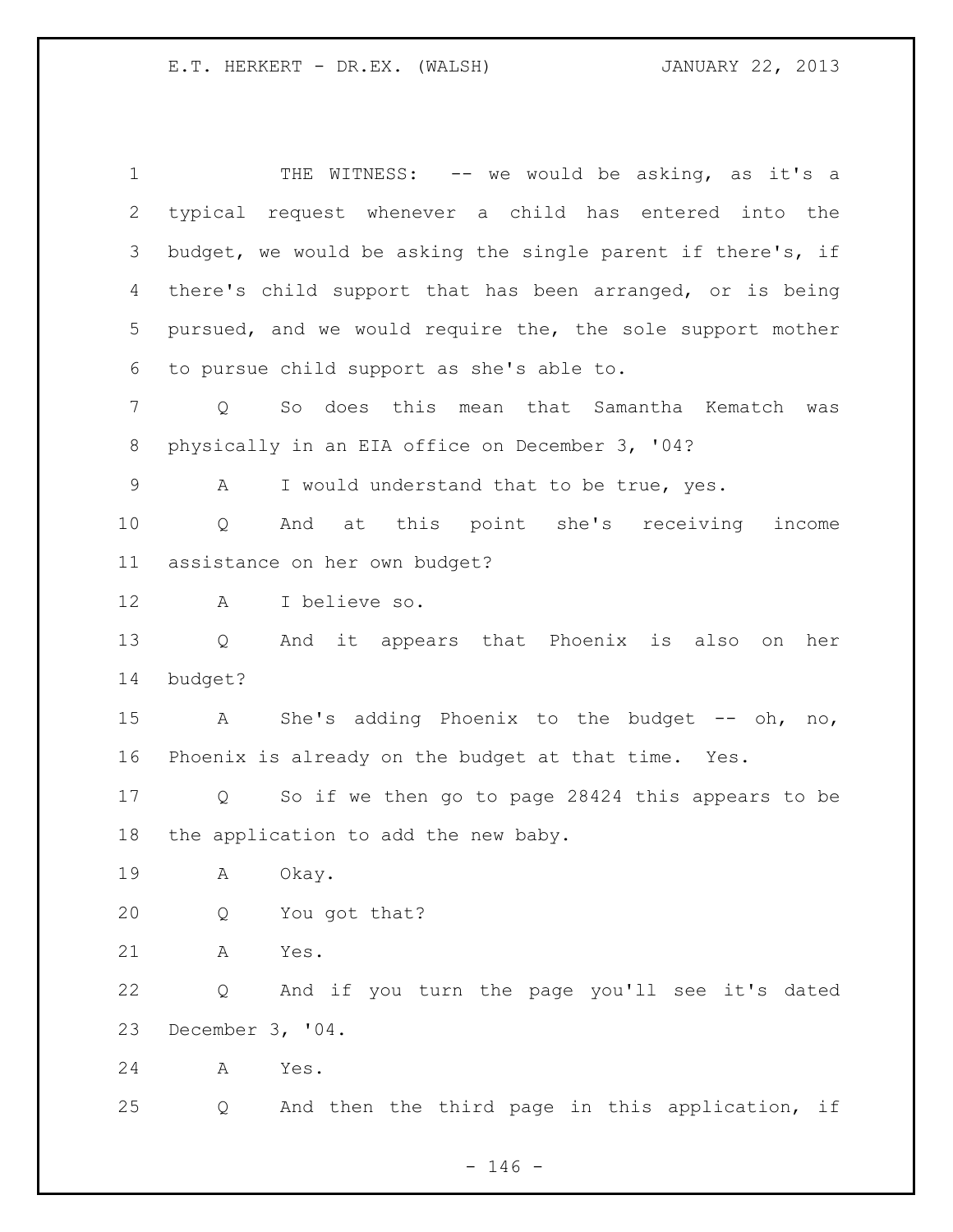you'd go to the next page, please --

A Yes.

 Q -- it's the live birth certificate which has -- if you'd scroll down, please, so we can see more of it. Thank you.

 The father of the baby who's being added is Karl Wesley McKay, and it shows his date of birth.

A Yes.

 Q And is that typical information to have when a baby is being added to a budget?

 A It, it would absolutely be typical to request something like this, the registration of live birth, or some, some identification for that child to confirm eligibility for that child. In, in many instances, and, and, you know, if, if the putative father is listed then that would be information that's valuable to EIA because we would be requesting that parent pursue child support, and that would be essentially seen as evidence, or proof that this in fact is the father.

 Q Okay. So this is in -- on December 3, '04 that this application is signed?

A Yes.

 Q Now, if we go back in time, and we go to Karl McKay's file, at page 28155, this is a --

THE COMMISSIONER: Just before you leave that you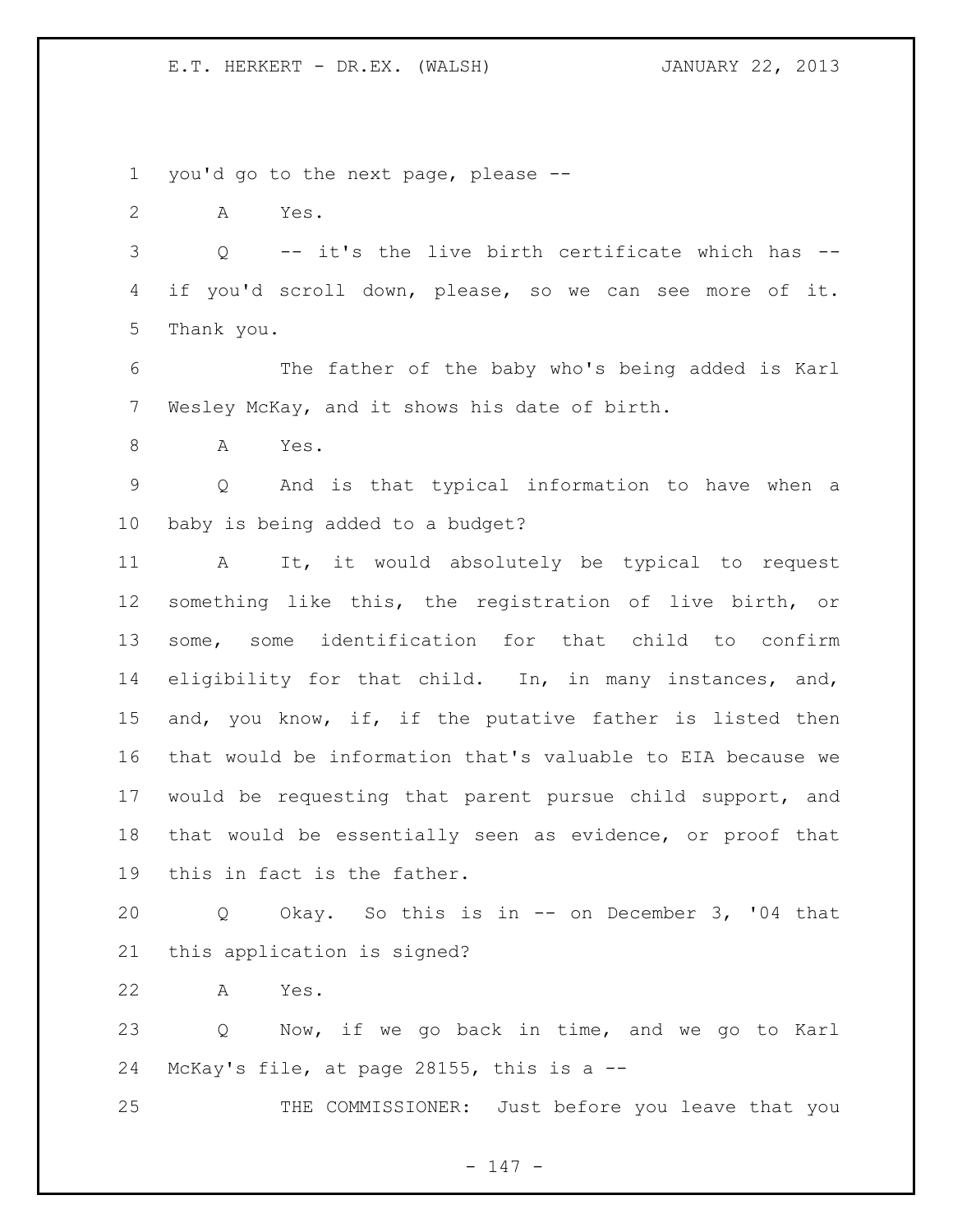directed his attention to the third page, and stamped across it it says "this is not a birth certificate", so my question is what is it?

 THE WITNESS: It's, it's a registration of live birth document that at the time was handed out at the hospital. Typically as parents would leave the hospital they would be given this document. They would then use this document typically to pursue with Vital Stats. the provision of an actual birth certificate subsequently, but for the -- for EIA purposes in '04, '05 we viewed this document as a legitimate identification to add the child to her case.

13 THE COMMISSIONER: This came into the possession of your department on the 3rd of December?

15 THE WITNESS: The individual applicant probably would have brought that with her to the office. We would have taken a photocopy of that document for the file.

18 THE COMMISSIONER: Thank you.

19 THE WITNESS: I'm sorry, what page were you ...

BY MS. WALSH:

22 Q Now I'm in Commission Disclosure -- I'm not sure how your documents are organized, Commission Disclosure 1578, which is Karl McKay's EIA file, and I'm at page 28155.

- 148 -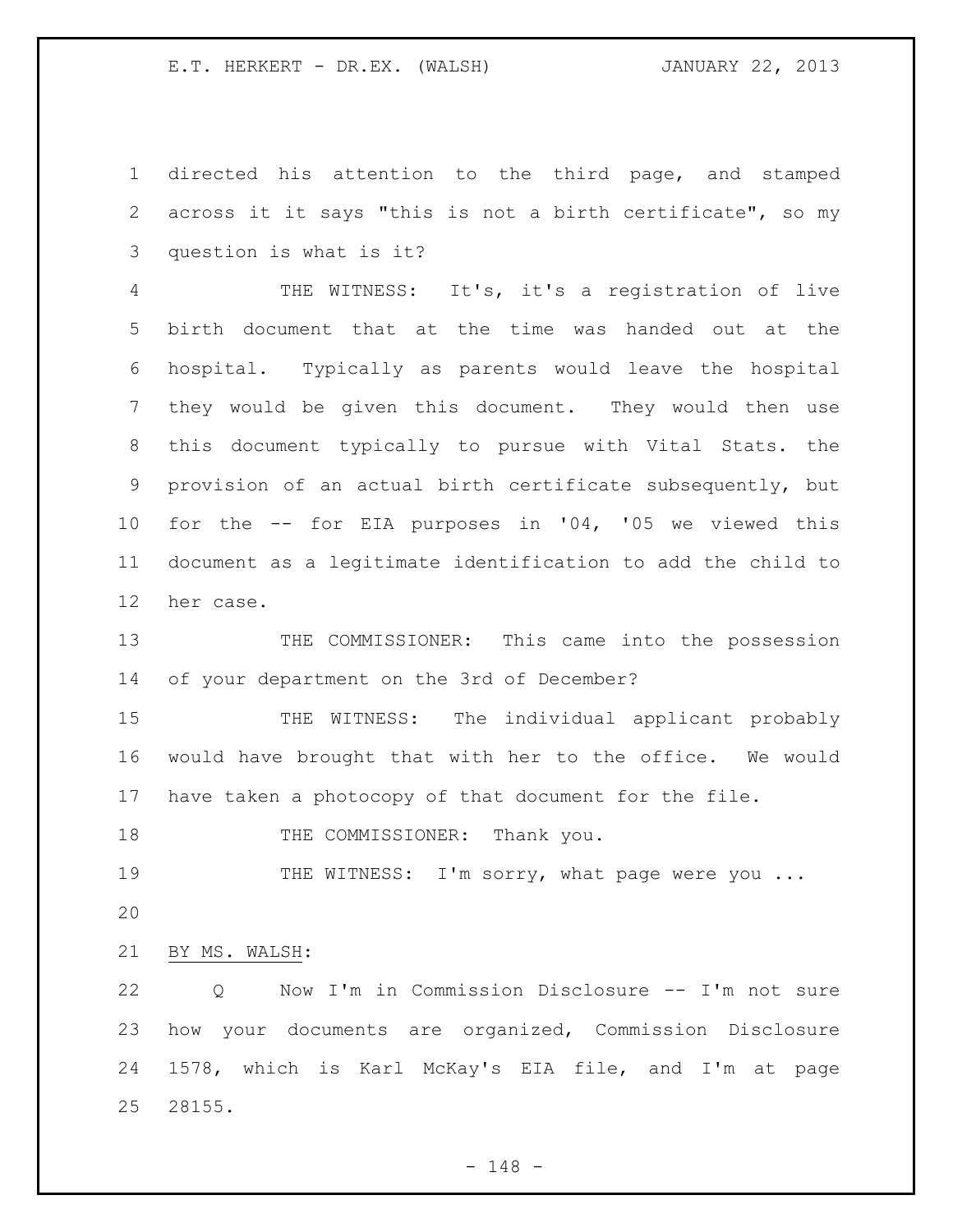When you look on the screen, Mr. Herkert, you can see the page numbers in a box at the top of the screen, just to orient you. A Okay. Q You've got that. So as I said now we're going back in time. We were on December 3, 2004. Now we're back in time, and we've gone from Samantha's file to Wes McKay or Karl McKay's file. This is a letter dated April 26, 2004 advising that Mr. McKay's application to employment and income assistance with Ms. Kematch on his budget had been approved -- A Yes. Q -- is that right? A Yes. Q So if we look at that first paragraph it says, "Please be advised --" **"DEAR MR. MCKAY Please** be advised that your application to the Employment and Income Assistance program has been approved. Benefits are payable effective APRIL 26 2004 for the person(s) listed below. An explanation of your monthly

- 149 -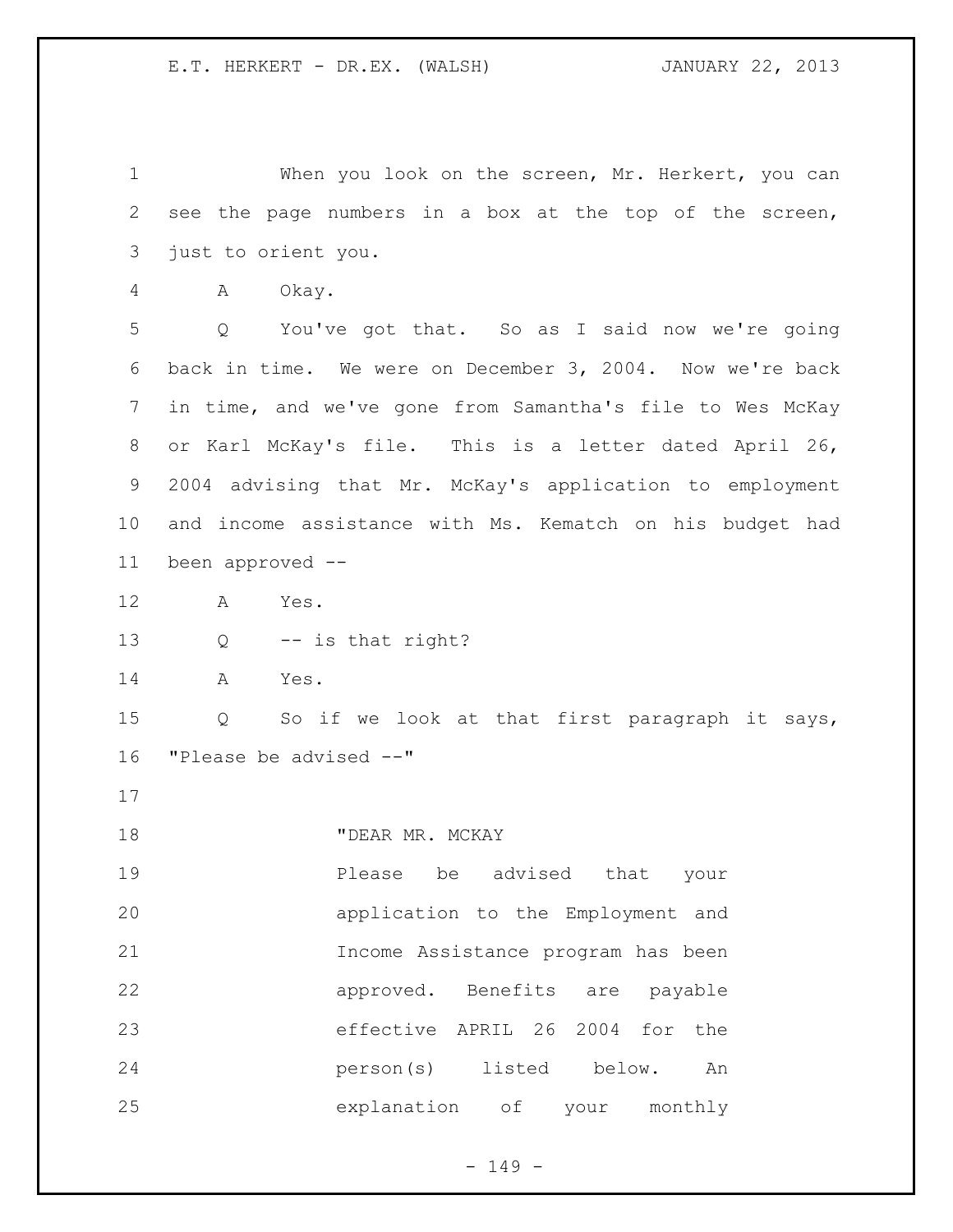benefits follows." And it shows "Karl W. McKay and Samantha D. Kematch"? A Correct. Q So what is this letter? A This is a confirmation of eligibility letter that would be sent as a follow-up to an application that was taken, and that's confirming that -- as it indicates that's confirming that both -- Karl McKay is the head of the house, he's eligible for assistance with Samantha Kematch identified as common law spouse, and the detail then there is the level of benefits provided for that family for that period of time. Q So as of, or after April 26, 2004, if an EIA worker had searched Samantha Kematch's name would they have been able to see that she was on Karl W. McKay's budget? 18 A The, the answer to that is, yes, but it would depend how one searches that information for Samantha Kematch, and if -- this, this is the tricky part that I was looking forward to having to explain. If one simply identifies Samantha Kematch as the search name it will, it will identify Samantha Kematch's demographic information, and it will then list the cases, 25 the file numbers that she may have been a part of, whether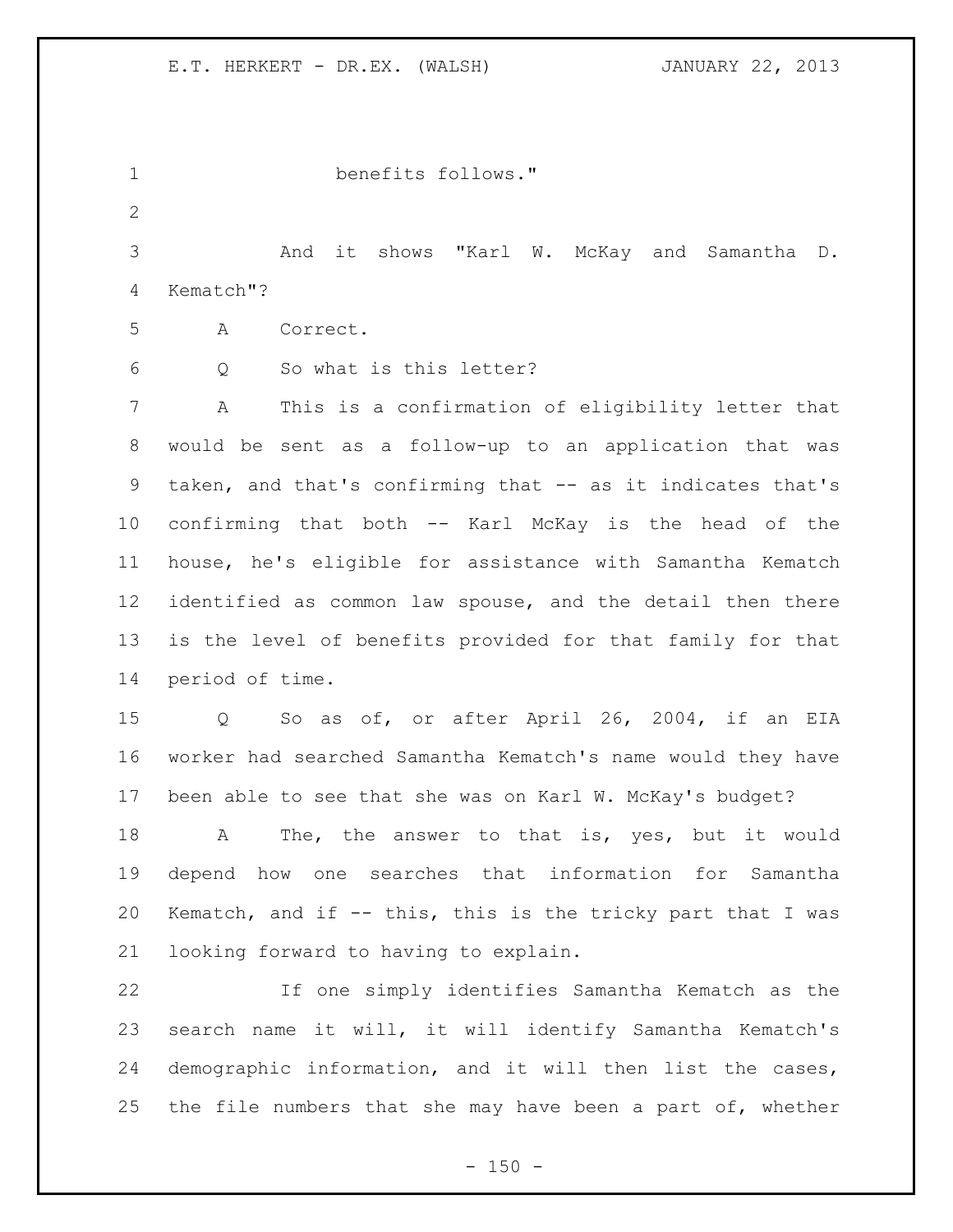as a child, as a common law spouse, or perhaps as an applicant, so at the bottom of that screen print there might show -- depending on the number of cases she would have been involved with it would identify all of those cases.

 If one then went down and checked each of those individual cases one would find Samantha Kematch's involvement with Mr. Karl McKay on that date. That would, that would be evident there, but it would require that additional step to go and check those individual cases.

 Q So a matter of clicking on the various budgets or files that are identified?

 A The individual case numbers that would be identified, to check each one to see who was involved in that particular case, yes.

Q And that could all be done on a computer?

A Yes.

 Q So if, if -- as of April 26, 2004 or following a worker, an EIA worker, had been asked to search for Samantha Kematch to see whose budgets she had been on recently, and they would have been able to find that she was on Karl McKay's budget; right?

A Yes.

 Q And then in that case could they also find out information about Karl McKay in terms of his demographic

- 151 -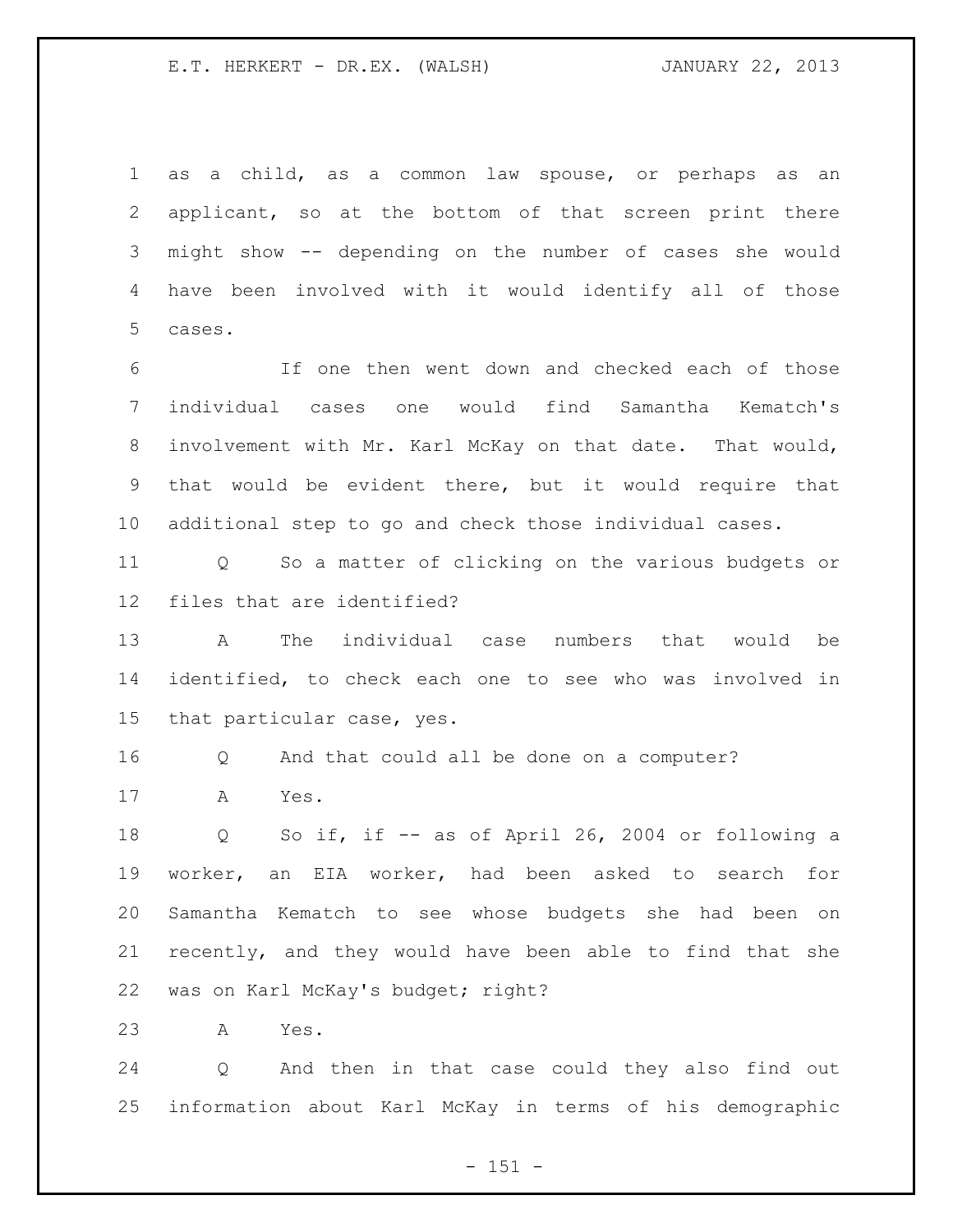information?

A Yes.

 Q And if a CFS worker asked the EIA worker for that information, because they were doing a child protection investigation, the EIA worker would have been able to provide that information?

 A If, if the EIA worker did, did those steps that I just described, and checked each of the individual cases, they would be able to see that. The, the initial information -- if, if you simply ask me to check Samantha Kematch, and I key in Samantha Kematch, I would -- and if she has a currently active case at any point in the future, that's the, that's the case that would pop up for me. Those other cases, previous involvement that she was previously involved with would be identified at the bottom of that screen.

Q The same screen?

 A The same screen, absolutely. If you asked me to search Karl McKay or Wes McKay and I keyed in Karl McKay or Wes McKay, then, then again I'm going to see a list of similar to -- I think what we saw this morning on the CFSIS records. You would, you would see a list of multiple names that might look like, sound like, might be Karl McKay, or might -- names that are similar or alike, so that would be -- and that, that could be many pages, the lists of

 $- 152 -$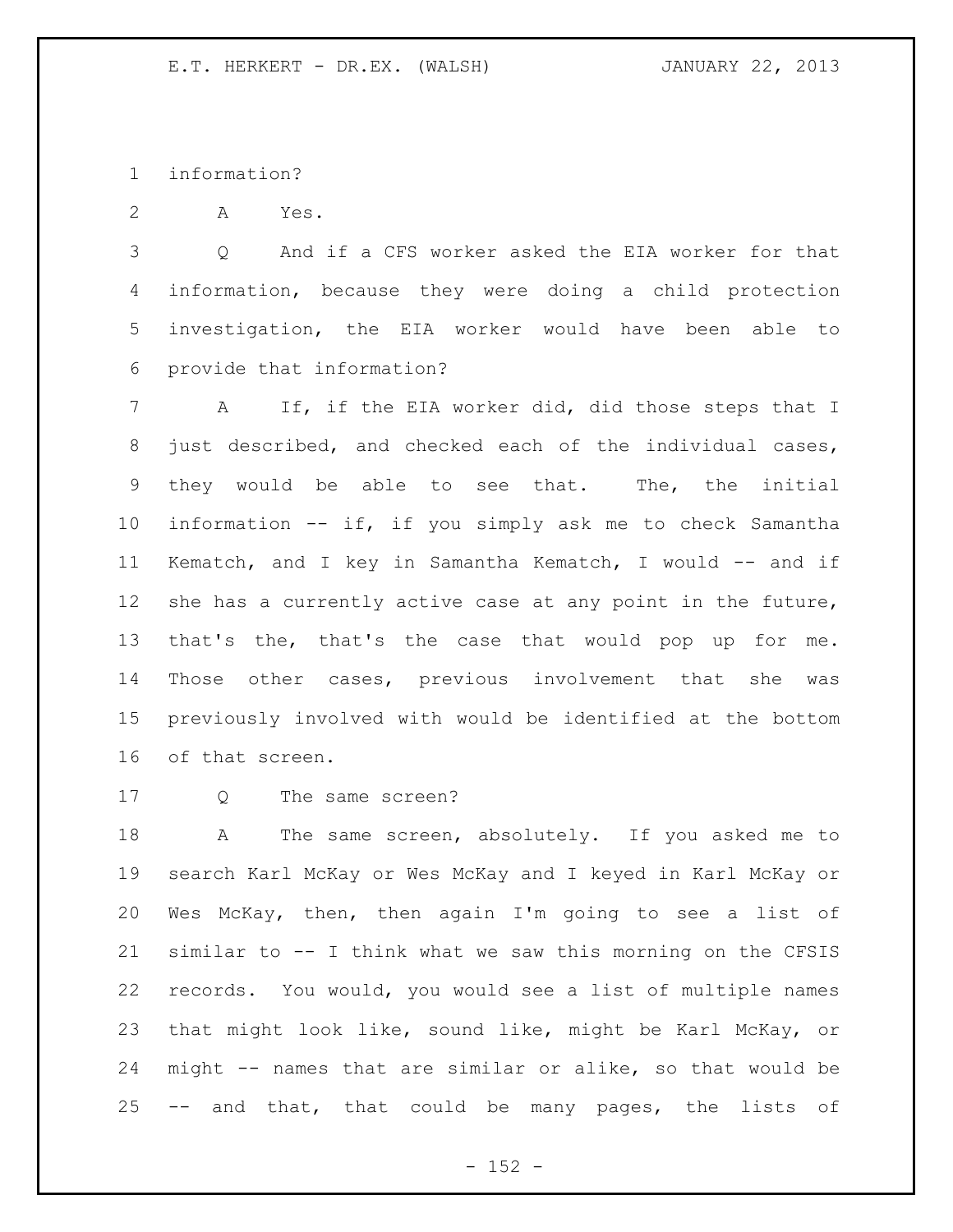possibilities, so where I described earlier in our discussion that, that if one had additional information, such as the date of birth or a social insurance number, you'd be much more confident about being able to find that match if you simply do a check on the name. If you check on the individual cases that Samantha Kematch was tied into or connected with one would find -- one would have found Karl McKay in one of those 9 cases, absolutely. It's a -- Q Right. So that's -- 11 A -- different kind of search. Q -- that's my question. So if somebody says -- a CFS worker wants to know is -- who is this Wes McKay that Samantha Kematch is with, and they phone EIA, and they say, Can you look up Samantha Kematch's budget history -- A Yes. Q -- and see if she's been on a budget of a Karl McKay, or a Karl Wes McKay or a Wes McKay then -- A Yes. Q -- the worker, the EIA worker, could type in Samantha Kematch's name, see her history of budgets, see that she's on the budget of someone named Karl McKay, as we've just seen -- A Yes. Q -- and then they would have the information --

 $- 153 -$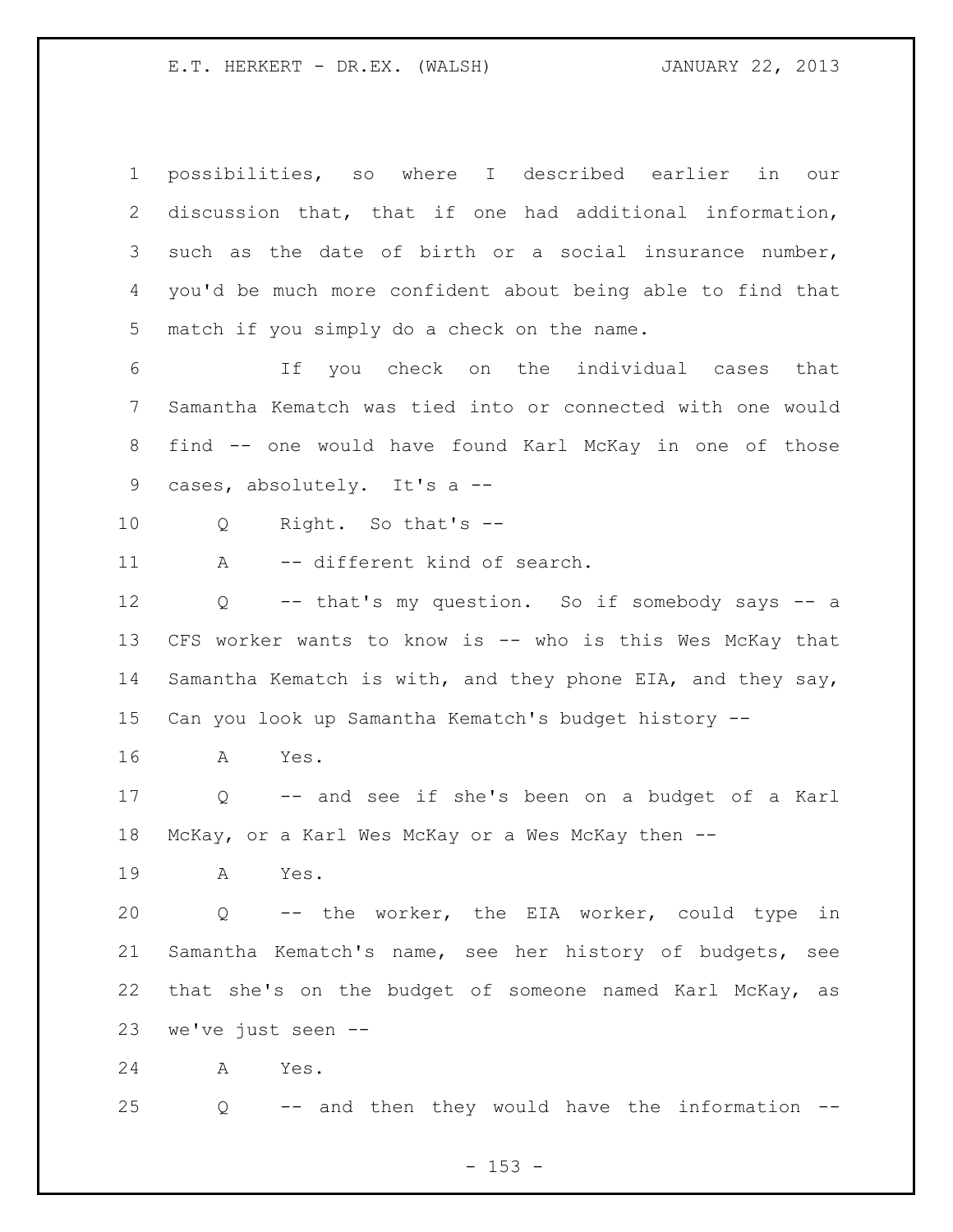demographic information about that Karl McKay? A If they searched that way they would find that information, absolutely. If the, if the CFS worker had, had said, Can you search, do you have a Karl McKay, and 5 they didn't  $-$  Q Right. A -- do it that way by looking at Samantha's previous attachments -- Q Yes. A -- it would have been a more difficult search. Q But my question was if they'd asked for the search to be done on Samantha Kematch -- 13 A Absolutely. Q -- and to see whose budget she was attached to, they would find the Karl McKay whose budget we see she was added to in April of '04? A Yes. Yeah. Q Okay. Thank you for that explanation. A Sorry. Q And certainly Employment Income Assistance as of April, 2004 and following would have had demographic information about Karl McKay, Karl W. McKay, including his birth date, his social insurance number -- A Yes. Q -- all of that?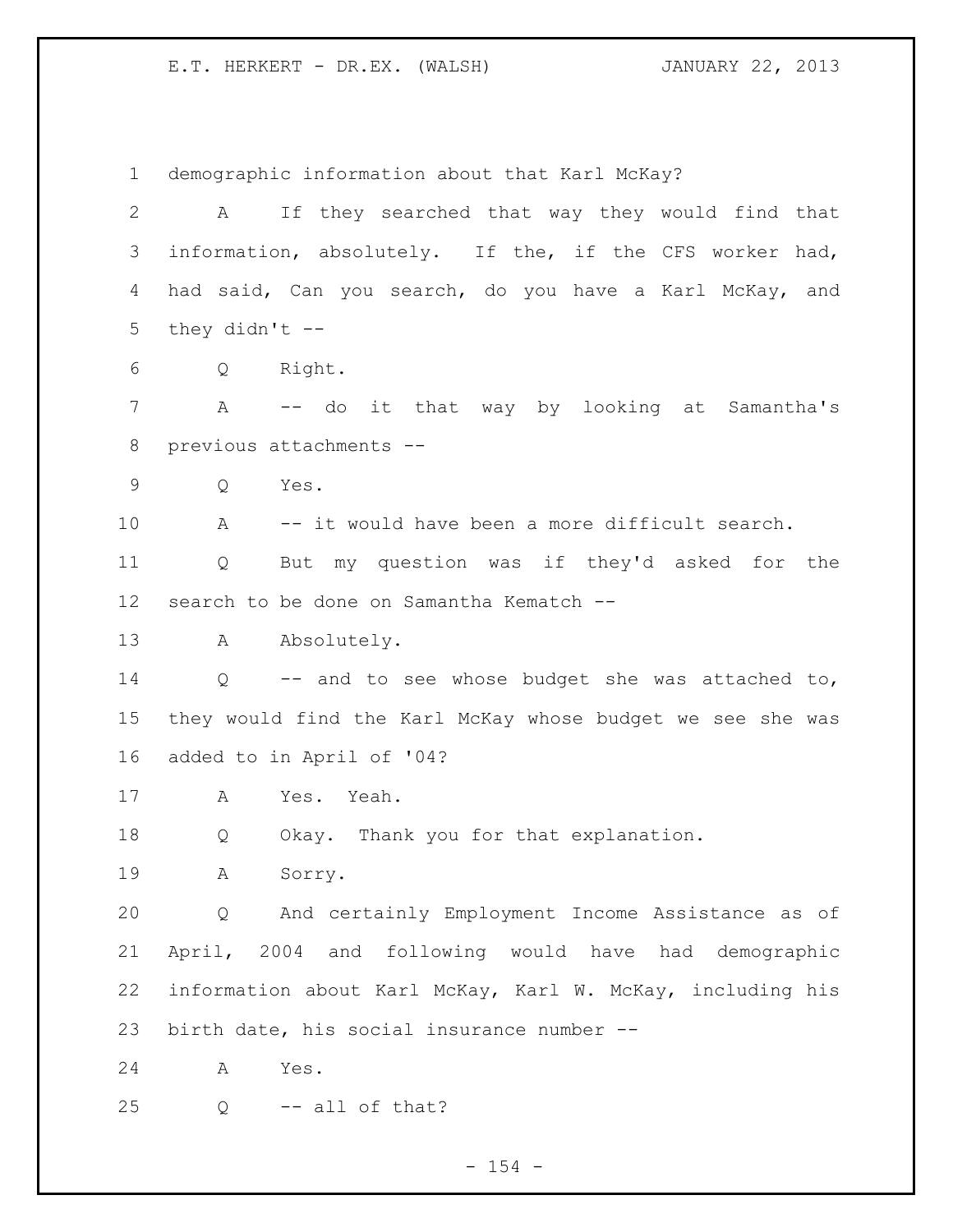A Yeah.

|                | And they would have been in, in a position to<br>Q         |
|----------------|------------------------------------------------------------|
| 3              | provide that information to a CFS worker if asked?         |
| $\overline{4}$ | Α<br>Yes.                                                  |
| 5              | Now, if we go to page $28242$ --<br>Q                      |
| 6              | THE COMMISSIONER: Just a minute. Where did his             |
| 7              | social insurance number information come from, or on what  |
| 8              | document is it shown?                                      |
| $\mathsf 9$    | THE WITNESS: We looked at it earlier, the, the             |
| 10             | application. I think -- I believe we looked at it earlier, |
| 11             | the application that would have been taken in 2004.        |
| 12             | THE COMMISSIONER: Oh, yes.                                 |
| 13             | WITNESS: As part of that application we<br>THE             |
| 14             | would have requested social insurance information, number  |
| 15             | information, and that would be entered into our system.    |
| 16             | THE COMMISSIONER: Okay. Thank you.                         |
| 17             |                                                            |
| 18             | BY MS. WALSH:                                              |
| 19             | The other way we could find it is there's<br>Q<br>a        |
| 20             | screen called an Inca screen, I-N-C-A, for individuals who |
| 21             | are receiving employment and income assistance --          |
| 22             | Yes.<br>Α                                                  |
|                | -- and that screen has demographic information?<br>Q       |
| 23             |                                                            |
| 24             | Yes.<br>A                                                  |

- 155 -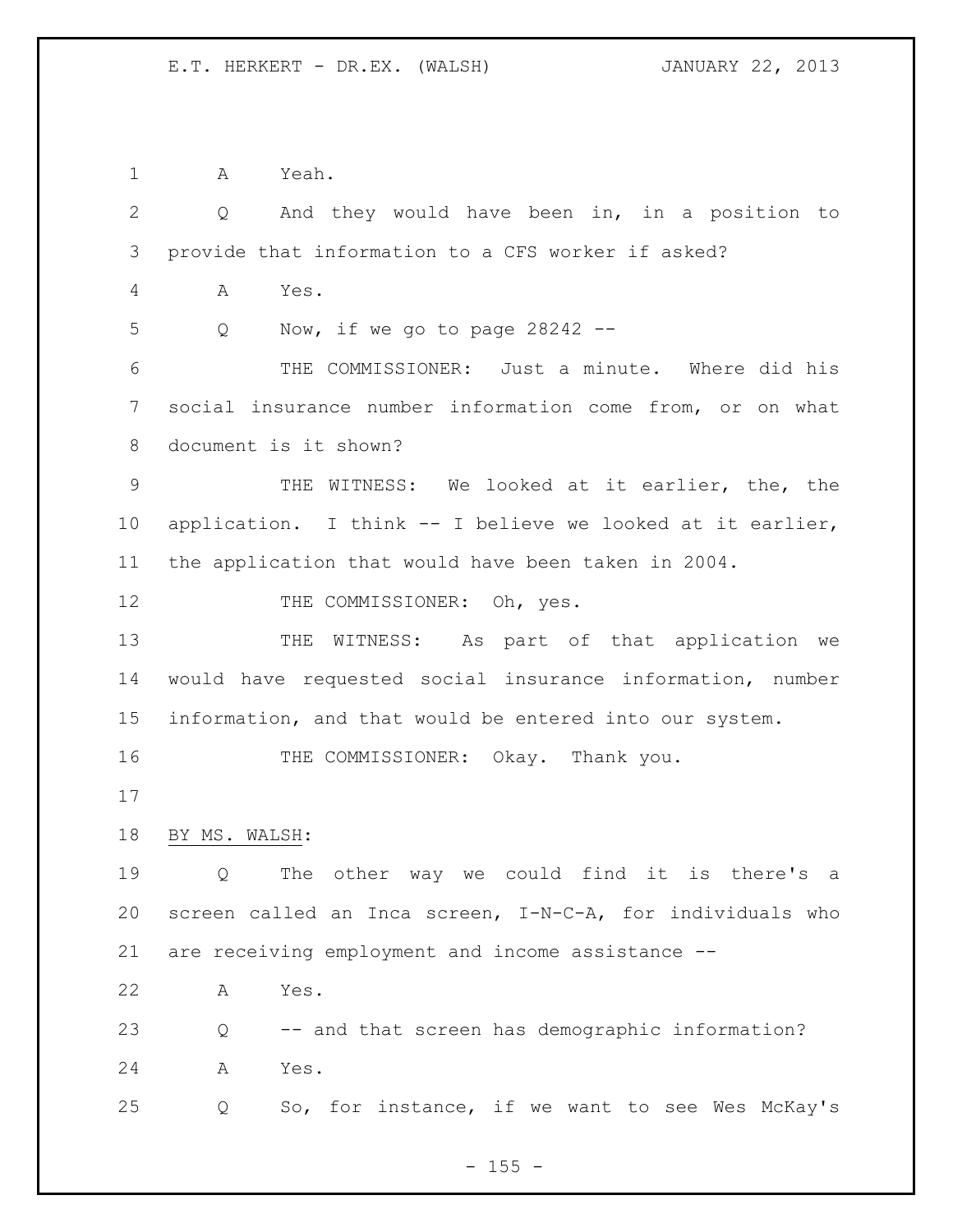Inca screen from going back to 2002 if we go to page 28185 on the screen. I don't think it's in your package, Mr. Commissioner, but -- 4 THE COMMISSIONER: 281 -- no, okay. MS. WALSH: Yeah, but it'd be up on the screen. THE COMMISSIONER: Yes, that's fine. BY MS. WALSH: Q So Mr. Herkert this is, this is an Inca screen, and does this show Mr. McKay's social insurance number next to his birth date? A Yeah, but it's blacked out on this document. Q Right. A Yes. Q We've, we've redacted -- A It's there. Yeah. Q -- it for his privacy, but, but a worker would have the access to that information -- A It would be evident. Q -- in an unredacted form? A Yes. Q So that's, that's the kind of information that EIA keeps on an individual, their birth date, their social insurance number, their public health insurance number? A Yes.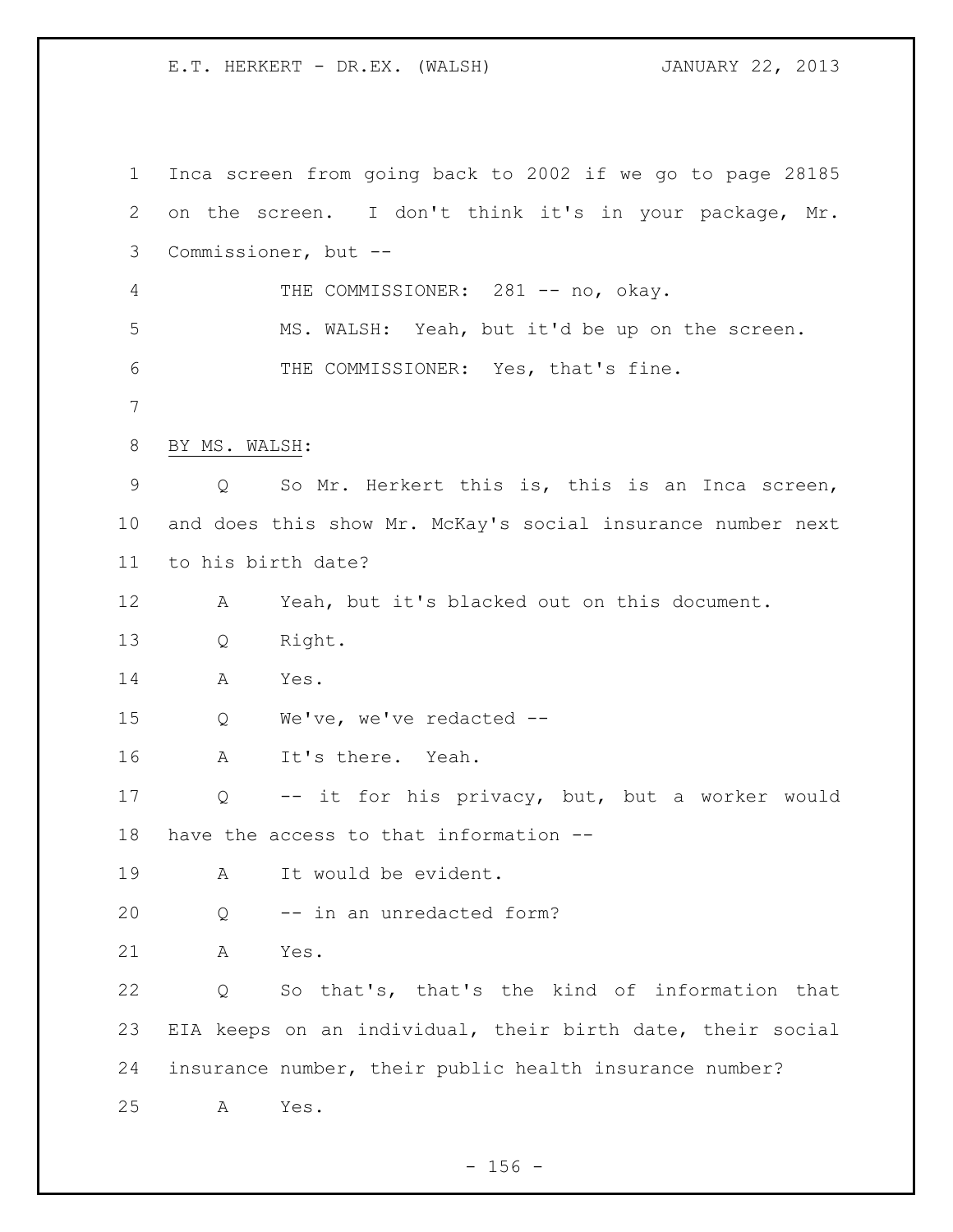Q Okay. So now if we go to page 28242 this is -- and we go to page 28254, the last page. A Okay. Q This is the application that's signed by both Karl McKay and Samantha Kematch associated with adding Ms. Kematch to Mr. McKay's budget on April 26, 2004? A Yes. Q And that would have involved both Ms. Kematch and Mr. McKay physically being in the office? A Correct. Q Now, I want to turn you to an entry in Steve Sinclair's EIA file, which is Commission Disclosure 1580. If we can pull up page 28652, please. A Okay. Q And you see there's an entry dated April 26, 2004? A April 26, '04, yes. 18 Q You see that, and it says: "CCO did an intake on a G.A. childless couple. Man has pancreatic cyst and has a medical note excusing ..." A "Work expectations."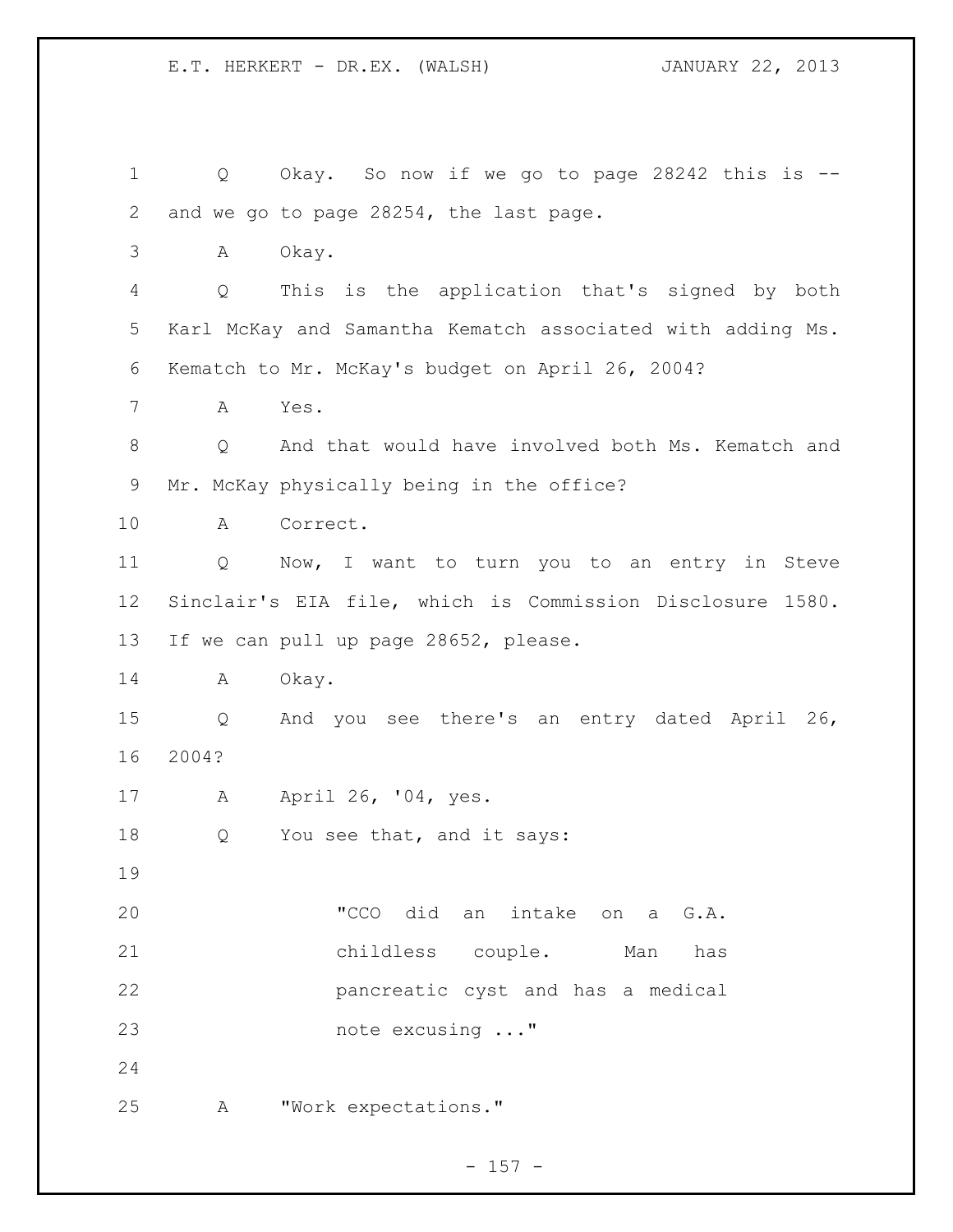Q "-- at this time." Thank you. "Woman is two months pregnant and is also caring for a dependant child (Phoenix-Sinclair) who is supposedly under putative father's case as per woman. She has been caring for dependant child since November 7, '03. Worker contacted 10 to advise of situation. Case effective April 26, '04." Now, my understanding is that this is information that was entered in Steve Sinclair's file by Wes McKay's case coordinator. A I didn't look -- when we looked at that last application in April, 26, '04, I didn't look to see which case coordinator had signed that application. Was that C- O-K, Christian (inaudible)? Q The actual application, do you want to pull up the signature page, that's where you're saying that would appear? A Yes. Q Page 28254 under the signature of the witness. MR. PAUL: Ms. Walsh, if I can just jump in for

- 158 -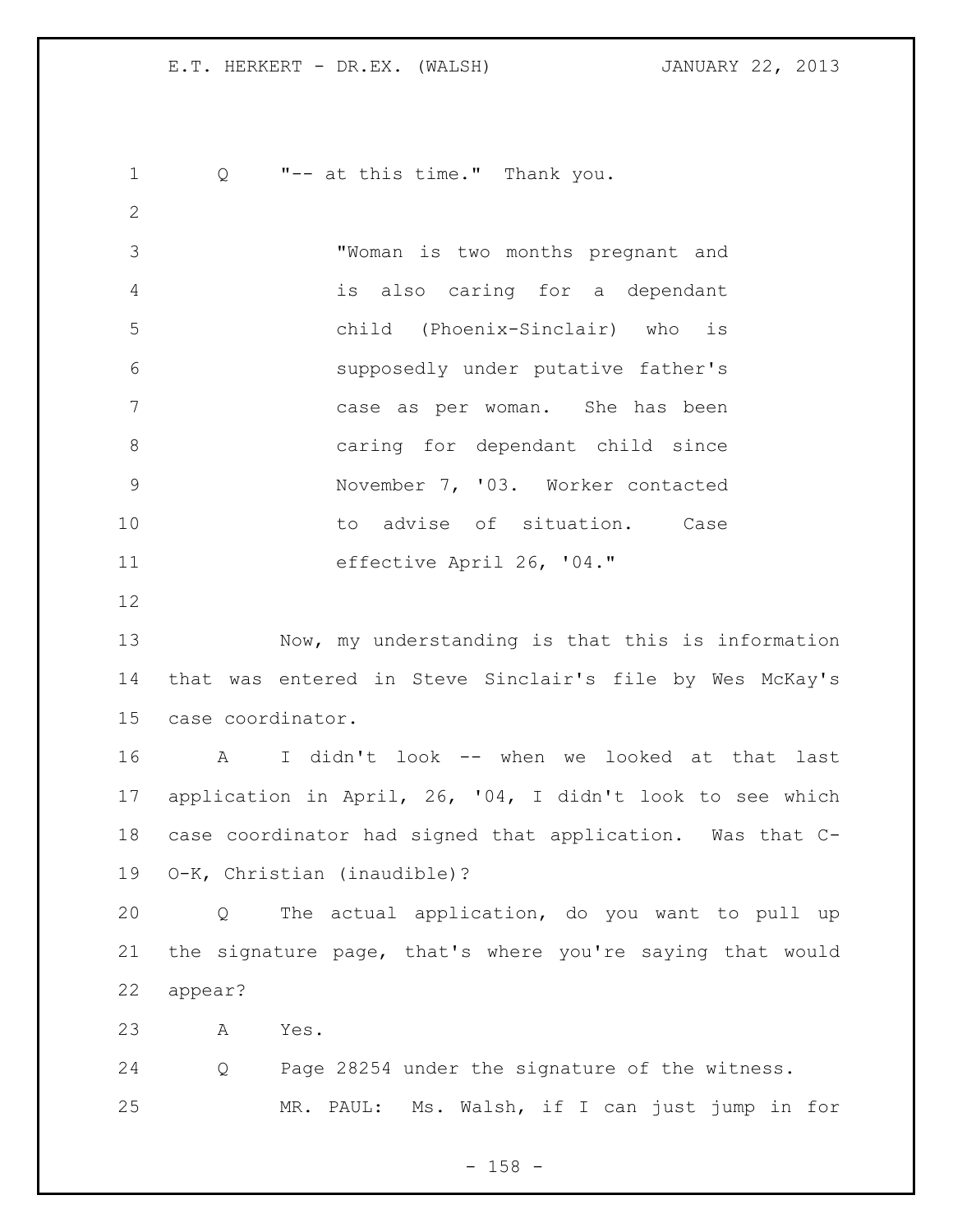one second. Mr. Herkert, some of the initials on that screen have been redacted to protect the source of referrals' identity so if you can bear that in mind when you're speaking about the workers we'd appreciate it. 5 THE WITNESS: Okay. BY MS. WALSH: Q So the signature of the witness -- A The signature of the witness matches the initials that we see on 28652. Q So that's Mr. McKay's worker? A That's the individual that took that application, yes. Q And entered the information on Steve Sinclair's file? A Correct. Q And that's an example -- if we go back to 28652, please. That's an example of one worker entering case notes on another worker's client's file? A Correct. Q And we heard evidence from Mr. Sinclair's worker, whose identity has been kept confidential, that Mr. McKay's worker contacted her with information about Phoenix that had become known to him, specifically this information as reflected in the case note.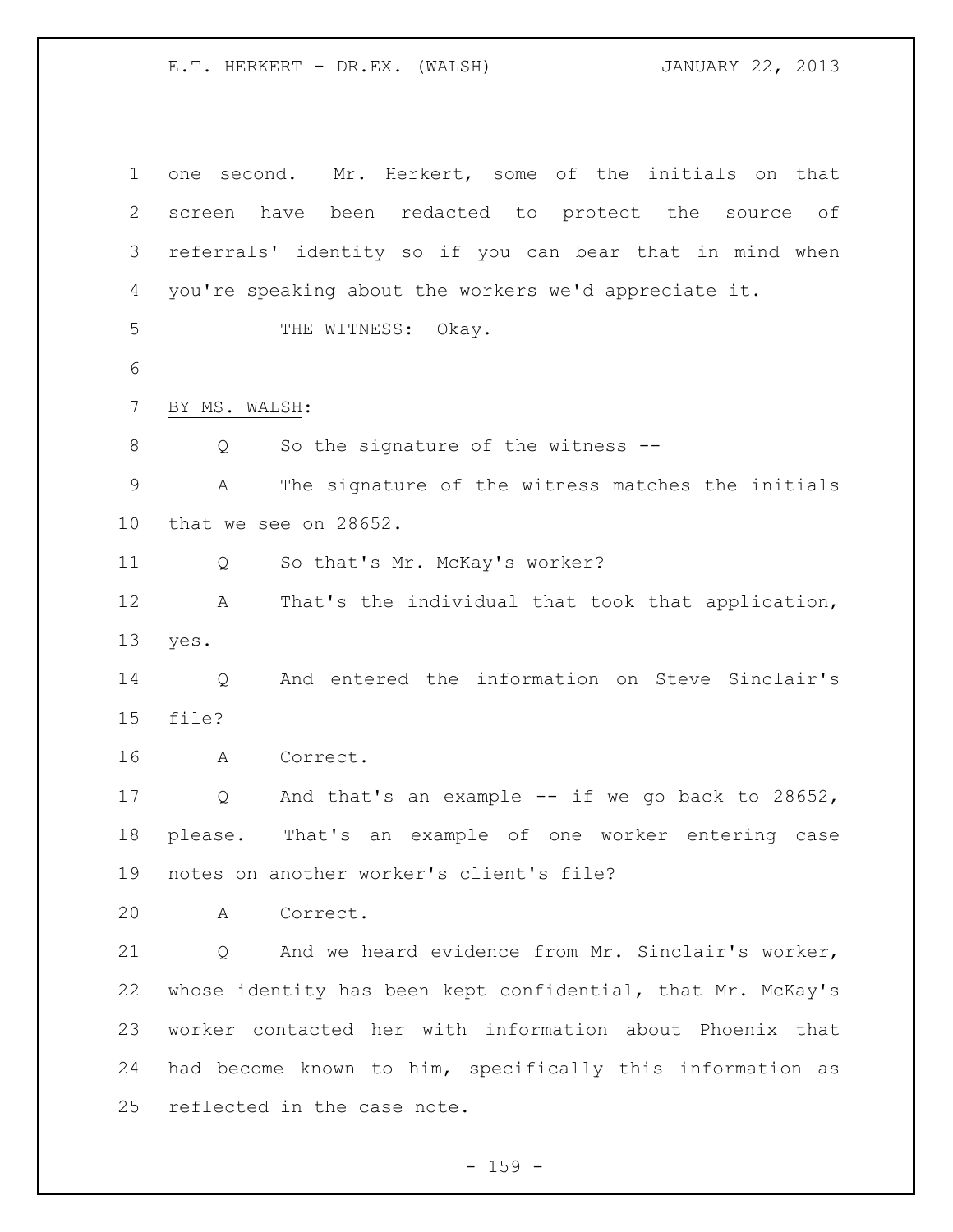Now, how, how would Mr. McKay's worker have been aware of Mr. Sinclair and his connection with Phoenix? A I'm, I'm not certain of the answer to that question. Q Okay. Maybe, maybe it'll reveal itself as we go through the -- A Okay. 8 Q -- the documents in that case. Let's look at page 28208, and this is in Karl McKay's file. Your pages might be a little bit out of order, Mr. Commissioner, if you look at the next page from what you've got. THE COMMISSIONER: I'm, I'm following you all right. THE WITNESS: 28208? 17 MS. WALSH: Right. 18 THE WITNESS: Okay. I don't know that I have that. MS. WALSH: Actually, no. I'm sorry. I've mislead you. Let's go back to 28652. BY MS. WALSH: Q Looking at the April 26, '04 entry you see the reference to the P.F. case and there's a case number on the

 $- 160 -$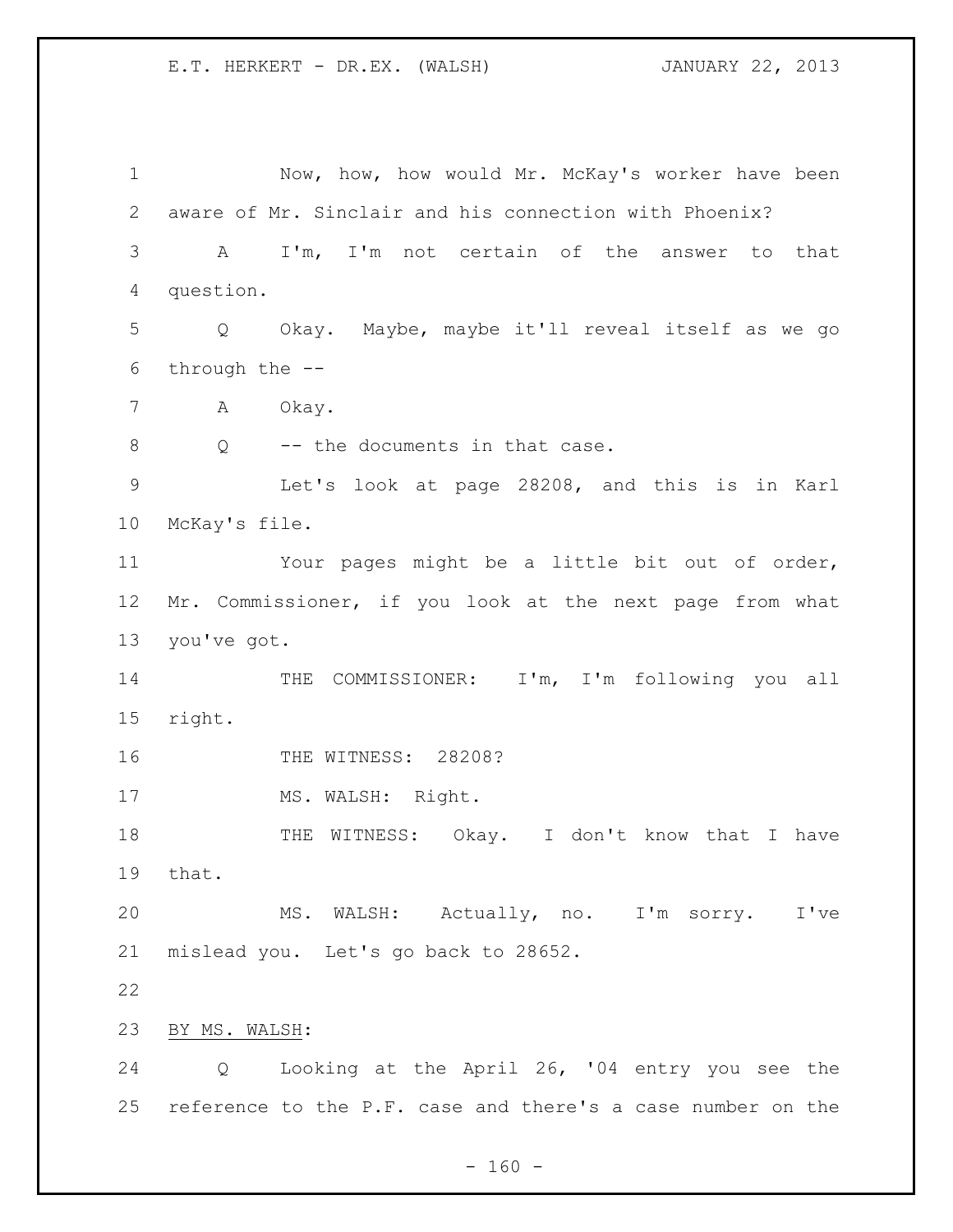third line?

A Yes.

3 Q So it says that the woman is two months pregnant, also caring for a dependant child, Phoenix Sinclair, who's supposedly under the putative father's case, and there's a number.

A Yes.

 Q So is that how the worker would have connected to Mr. Sinclair's file?

A I suspect so.

 Q So by looking up Phoenix's name, and seeing whose budget she was on?

 A He would have seen that Phoenix was probably still active under that case, and would have wanted to alert that worker to that circumstance.

 Q And how would he have been aware that Phoenix was active under Mr. Sinclair's file?

 A By doing a search, by doing a search of, of Phoenix's name in the SAMIN database, so as described earlier whenever someone is coming in to have an application taken, or to add anyone to a particular case staff would typically do what's referenced as a prior contact check, and a check on that person's history within SAMIN, not just for the applicant, but for any of the individuals that -- for which benefits are being requested,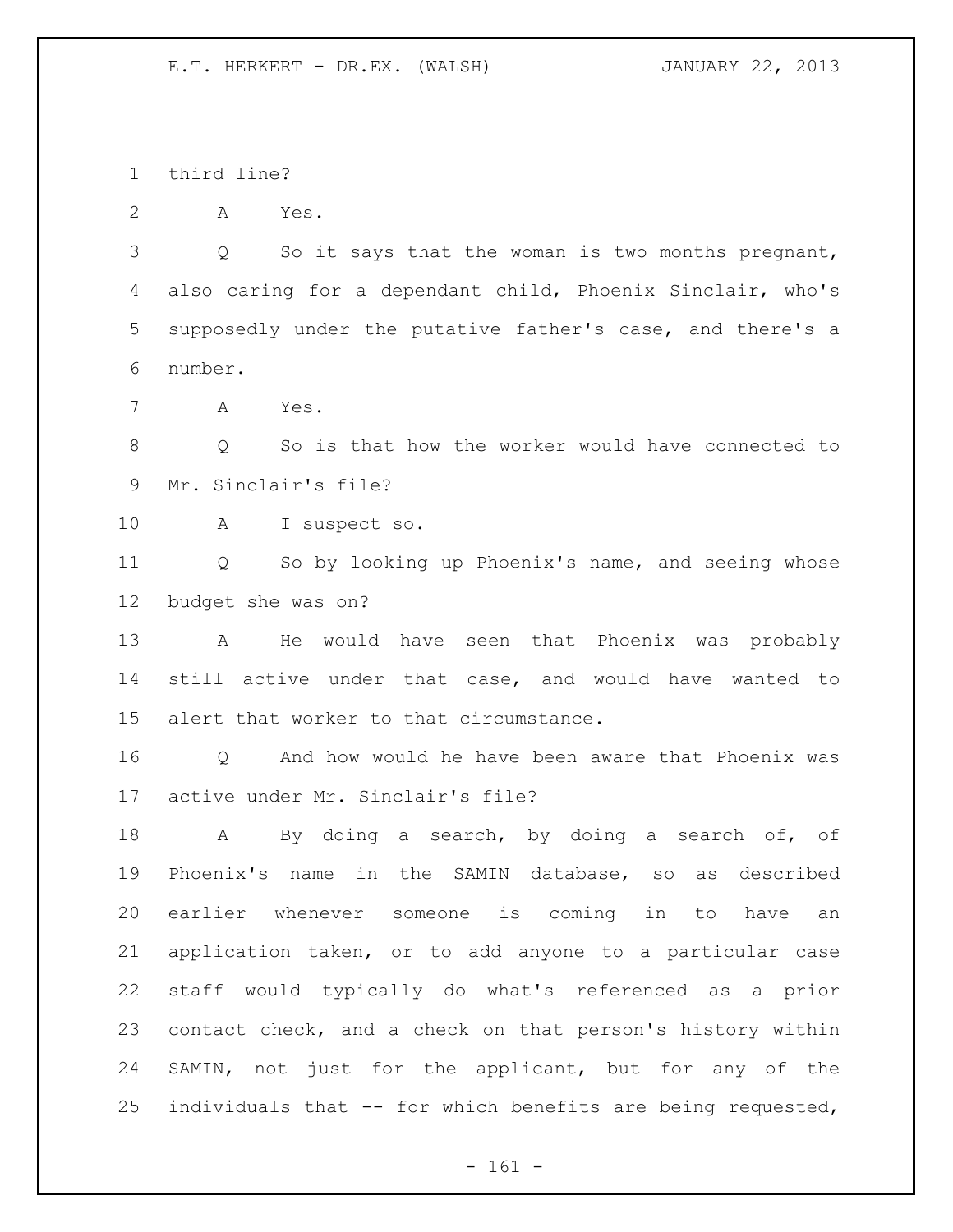and that would have popped out for that individual worker then to say, hmm, here's a situation, it appears that this person is already being supported under another case, and -  $\overline{4}$ 

- Q So that's an example of --
- A -- would wanted to alert --

 Q -- when I said to you if you typed in an individual's name you could see whose budgets they were on?

A Yes.

 Q So in this case when, when Ms. Kematch and Mr. McKay come in to have Ms. Kematch added to Mr. McKay's budget, and they indicate that they're caring for Phoenix, the worker types in Phoenix Sinclair's name and sees that she's on Steve Sinclair's budget?

A Right.

 Q And then that allows him to make a note in Steve Sinclair's file?

18 A This needs to be followed up on, yeah.

 Q Okay. So then if we go to page 28208 we're back in Karl McKay's file. This is an entry made in Mr. McKay's file dated May 28, 2004, you see the top entry?

A Yes.

 Q And it says -- again it's entered by C-O-K, who's Mr. McKay's worker.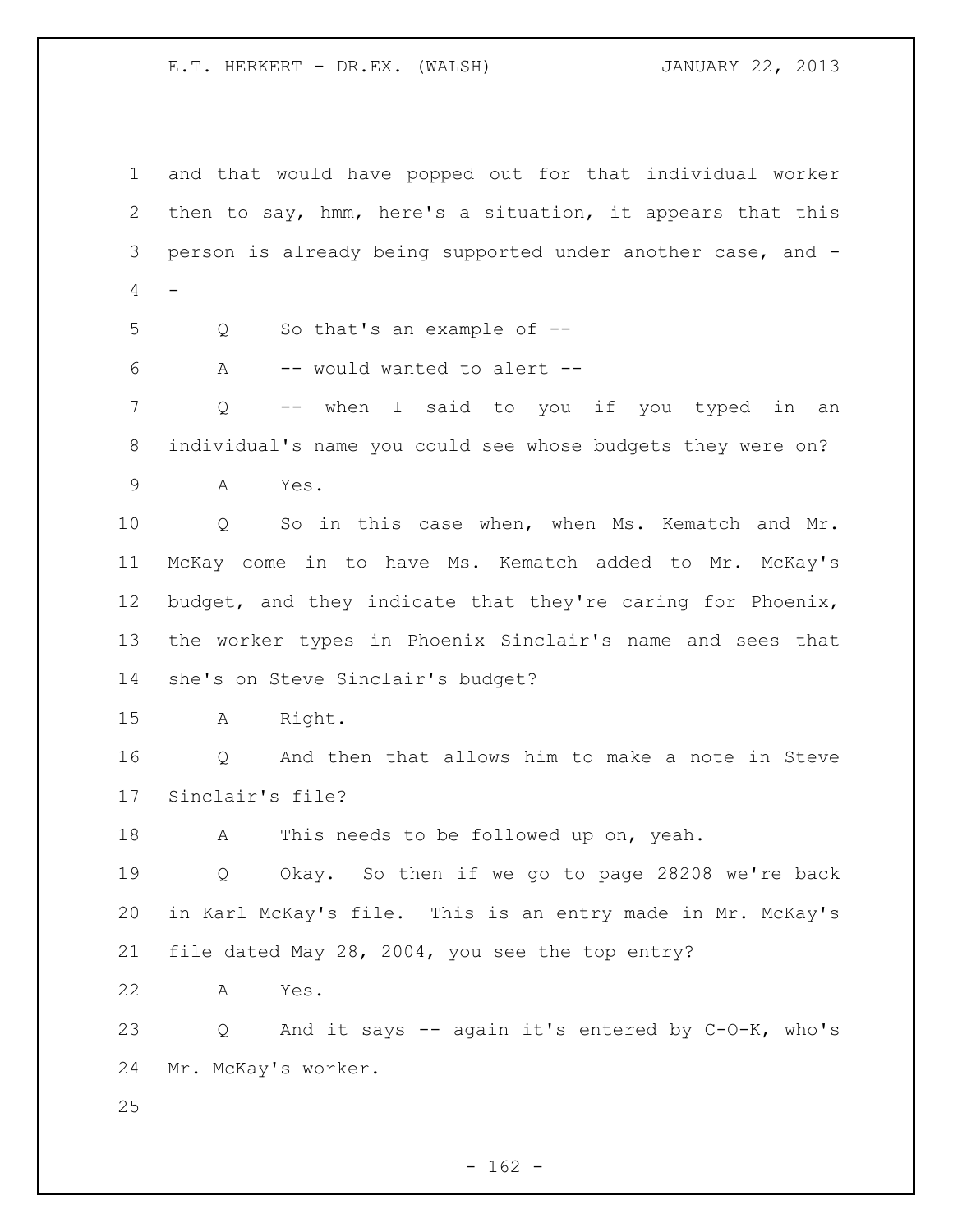| $\mathbf 1$    | "Citizen attended the office to                                        |
|----------------|------------------------------------------------------------------------|
| $\mathbf 2$    | dependent child Phoenix<br>add                                         |
| 3              | Sinclair to the case. Dependent                                        |
| $\overline{4}$ | child added effective May 28,                                          |
| 5              | "04."                                                                  |
| 6              |                                                                        |
| $7\phantom{.}$ | And then there's --                                                    |
| $8\,$          | Deficit payment.<br>A                                                  |
| $\mathsf 9$    | be calculated, and issued. And<br>the<br>Q<br>To                       |
| 10             | application that accompanies adding Phoenix to Mr. McKay's             |
| 11             | budget starts at page 28239, and on page 28240 you see that            |
| 12             | the application is signed by Karl McKay and Samantha                   |
| 13             | Kematch on May 28, 2004?                                               |
| 14             | A<br>Correct.                                                          |
| 15             | And if we go back to the first page it shows that<br>$Q \qquad \qquad$ |
| 16             | the application is to add a dependent child, Phoenix                   |
| 17             | Victoria Sinclair?                                                     |
| 18             | To their budget, yes.<br>A                                             |
| 19             | Right. So as of May 28, 2004 Phoenix Sinclair is<br>$Q \qquad \qquad$  |
| 20             | in the EIA records as being on Wes McKay's budget?                     |
| 21             | Yes.<br>A                                                              |
| 22             | And that information will always be in the EIA<br>Q                    |
| 23             | records, even when she's no longer on his budget?                      |
| 24             | Correct.<br>A                                                          |
| 25             | So if a CFS worker had called EIA any time as of<br>Q                  |
|                |                                                                        |

- 163 -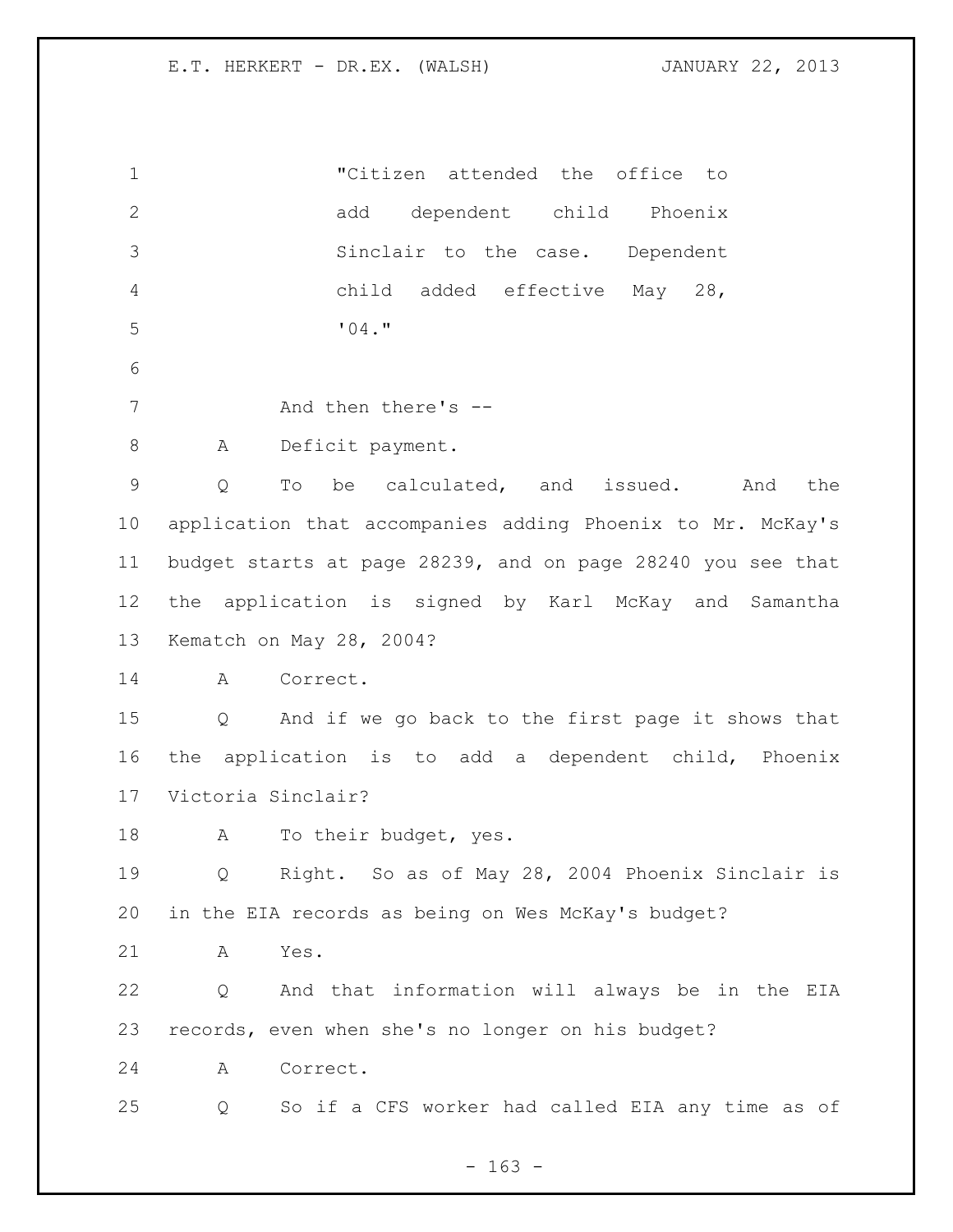May 28, '04, or following, and asked them to search Phoenix Sinclair to see whose budgets she was, or had been on, then they would have found Karl McKay's name and budget?

 A After May 28, '04 that information should have been there, yes.

 Q Yes. And if the CFS worker said, I'm doing a child protection investigation and I want some demographic information about Karl McKay the EIA person would have been in a, in a position to provide that information?

 A Yes, and again based on the conversation we had earlier if -- depending on how that search was being made, and what information was given to the EIA staff person, that search would have been successful, or less successful depending on the amount of information offered.

 Q If, if the CFS worker had said, please search Phoenix Sinclair and see whose budgets she has been on, or is on, then they would have come up with Wes -- Karl Wes McKay?

A Correct.

 Q And then the EIA worker would have had access to Karl McKay's demographic information, including his birth date?

A Correct.

 Q And would have been in a position to provide that information to a CFS worker?

- 164 -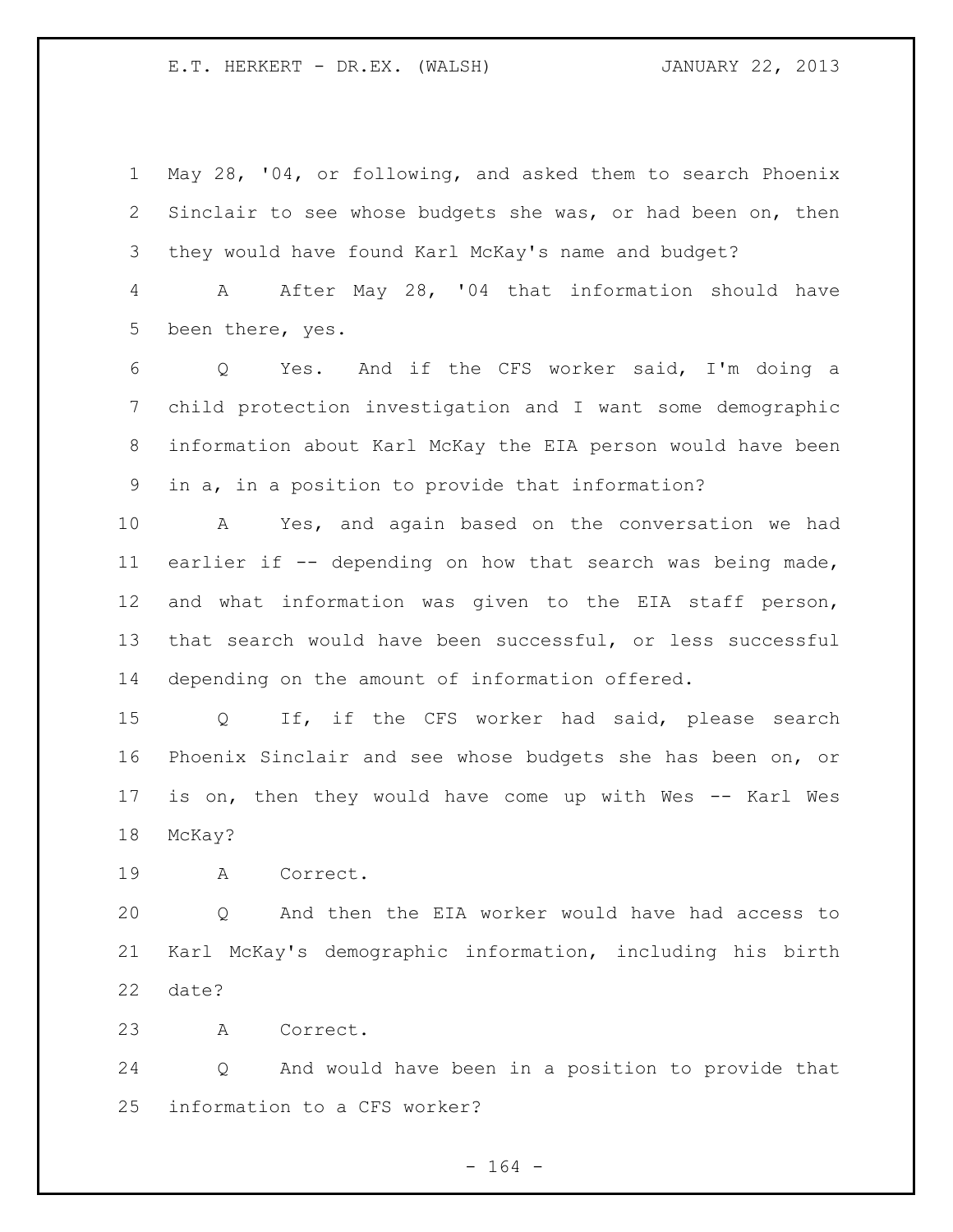A Yes. Q And if we go to page 28167 this is a letter dated August 4, 2004 to Mr. McKay. It says: "I am writing with regard to your eligibility for the Employment and Income Assistance program. Please be advised that, effective JULY 01 2004 you will no longer be eligible for Employment and Income **Assistance benefits, and your file**  will be closed." So once Mr. McKay's file is closed what happens to the people who are on his budget? A Benefits are no longer provided to Mr. Karl McKay and anyone who is on his budget. The benefits for the entire budget would cease. Q But the records of their having been on the budget would still remain in the file, in the system? A Yes, the file would effectively be showing as closed on our system. Q Let's go to Samantha Kematch's file, page 28320. Starting with the bottom entry, April 7, '05, "Shelter review, woman L/M" -- what would "L/M" be?

 $- 165 -$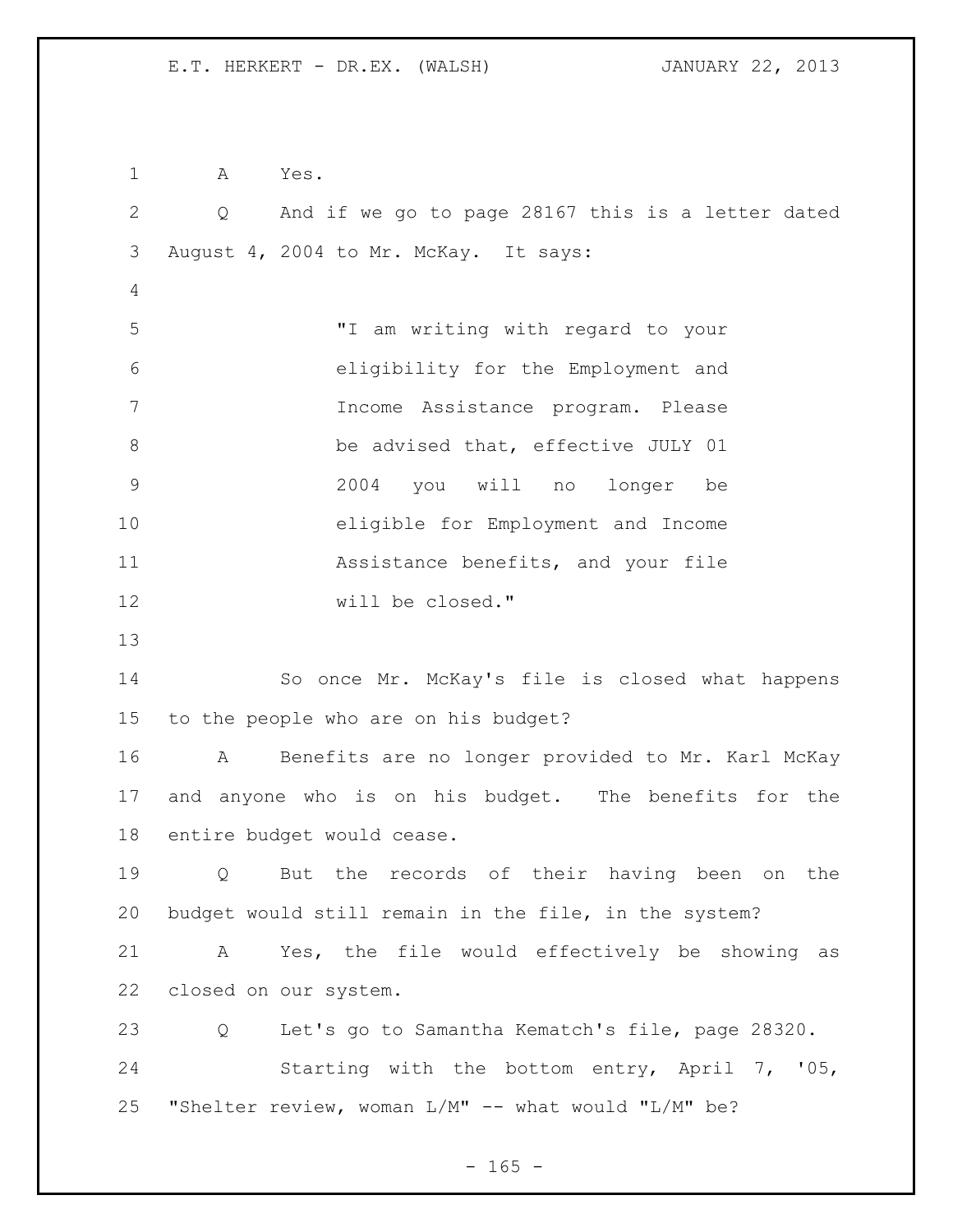1 A I believe that's left message. Q "Left message with this case coordinator advising that -- has given notice to landlord of move." A Yes. Q And then on April 8, 2005 still in Samantha Kematch's file it says: 8 6 Thelter review. Woman has not found alternate accommodations as of yet. Moving because has people attending her place that she wants 12 to get away from. Woman has given notice to landlord and states 14 that ..." "Security deposit." "-- will be returned, rental rates reviewed." Now, was there any expectation as to what an EIA worker was supposed to do with this kind of information, the information that Ms. Kematch is moving because she has people attending her place she wants to get away from? A You know, based on that little bit of information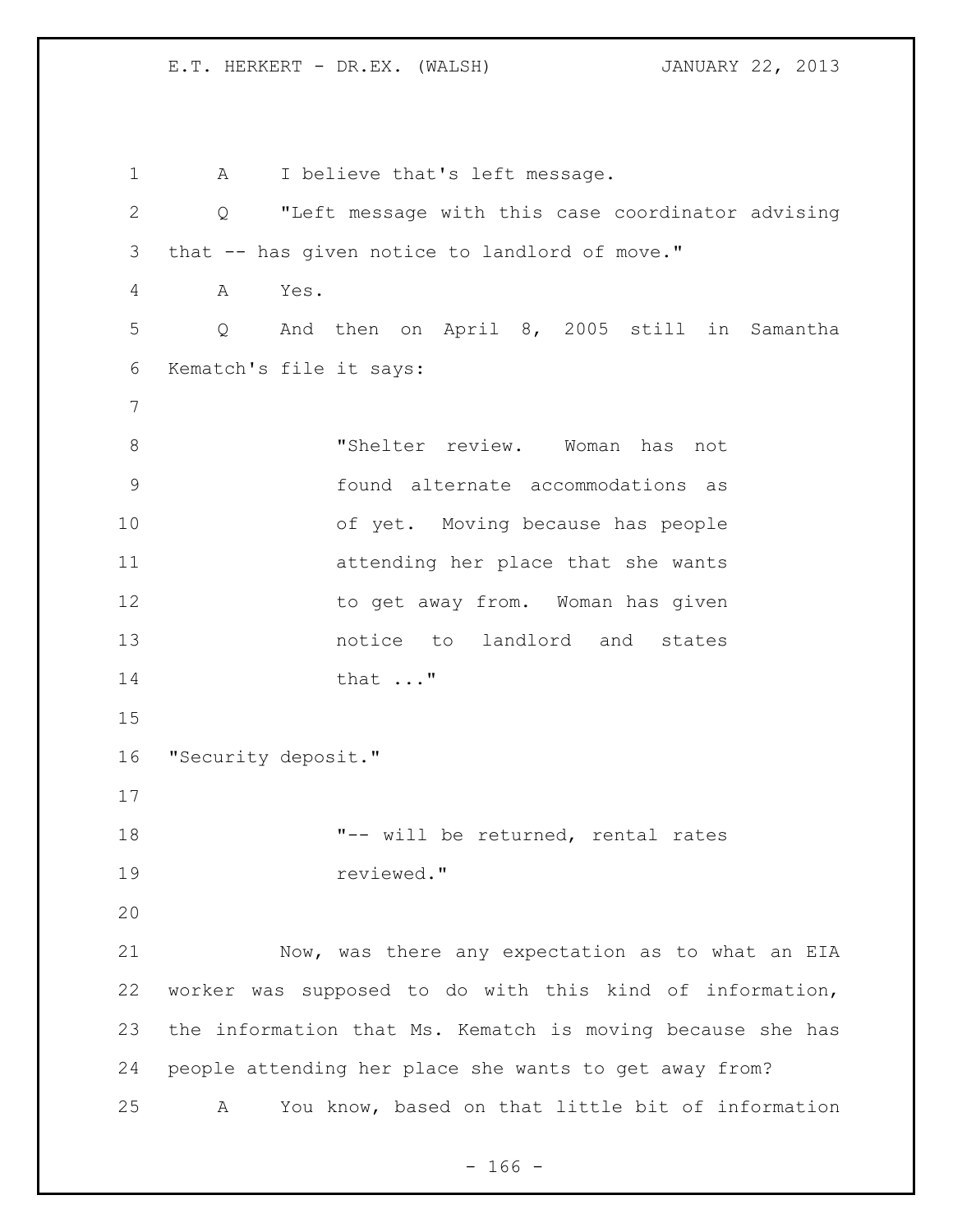it's hard for me to respond to that. She's not indicating -- she's just saying that there's people she wants to get away from, but she's not indicating why, or if there's -- if she's feeling at risk. If I was the case coordinator I would want to explore that a little bit further myself to, to see what is meant by that and what is happening, and, and is she at risk, does she need other supports more urgently, but I can't speak for that worker at that time, I don't know what that conversation was. Q Okay. So workers weren't given any specific direction that you're aware of as to how to respond to that information? 13 A No, but it would be an expectation that if, if we were, if we were determining that someone was at risk, or, 15 or in danger, we would want to explore that, and to ensure that they knew of options available to them to seek safety. Q Let's go to page 28321. A Yes. Q So the bottom entry says: "April 11, 2005 --" Page 28321, Mr. Commissioner. A Yes. Q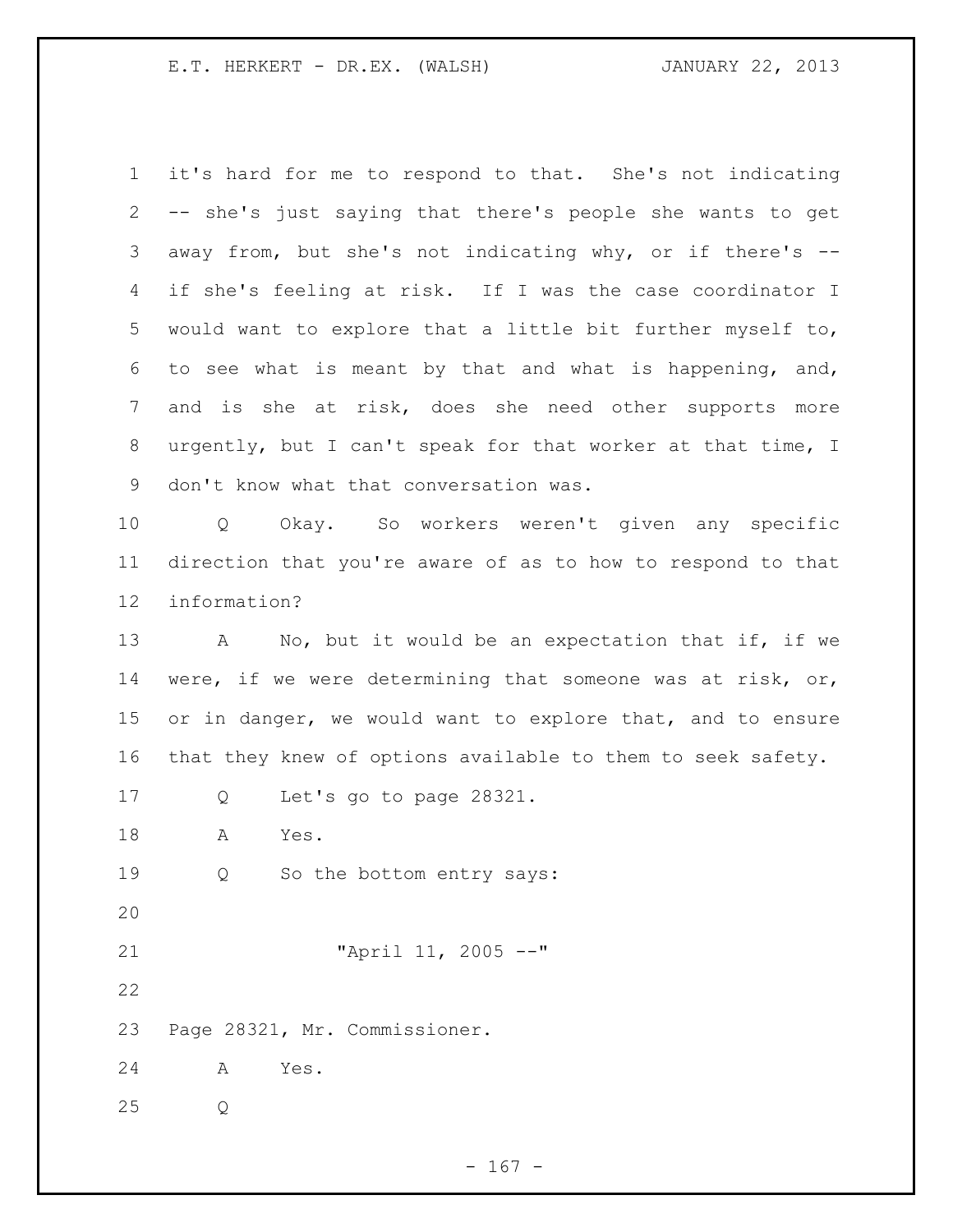"April 11, 2005 woman has decided 2 to move to her reserve. Requested file close for end of April, '05, and then Keeseekoowenin." My apologies for pronunciation. What does that information tell you? A She's indicating obviously to her worker that she's, she's leaving the jurisdiction and moving to, to the reserve community at that time, so the worker's indicating that this file could be closed upon her making her move. Q So if CFS -- if the CFS worker had called to EIA in April of 2005, after April 11, 2005, trying to locate Samantha Kematch, because of a child protection investigation, would EIA have been in a position to say she's moved to a reserve? A Typically on the, on the case closure reasons, and this is something that would be I believe recorded, certainly in the case notes certainly this case closure is noted. The -- if, if the questions were pursued, do you know where she's moved to, we would have that electronic case recording that we could share that information, yes. Q You could. Okay. A Yeah. Q Now, let's go to page 28205, and this is back in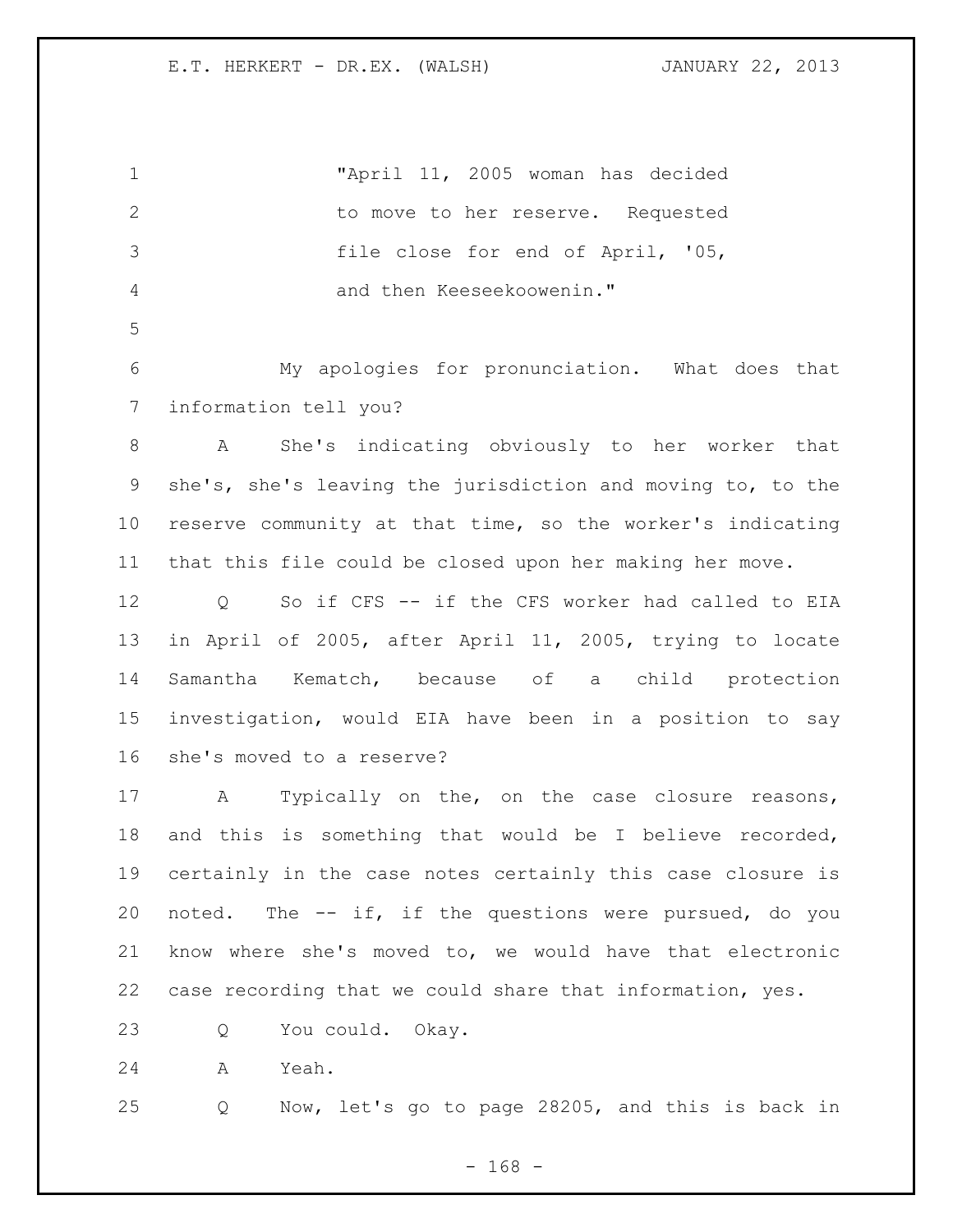Karl McKay's file, Commission Disclosure 1578. Do you see the entry for November 28, 2005? A Correct, yeah. Q It says: "Couple in office because have just moved back from Fisher River. Couple have already received Band social assistance for November, 2005." 12 A "Phone call." Q 14 Thone call to Band office  $--"$  Thank you. Q "-- to verify no further aid into December, 2005. Couple currently living on Dufferin Avenue." A "No cost rent." Q "Staying with family. Woman pregnant, expected date of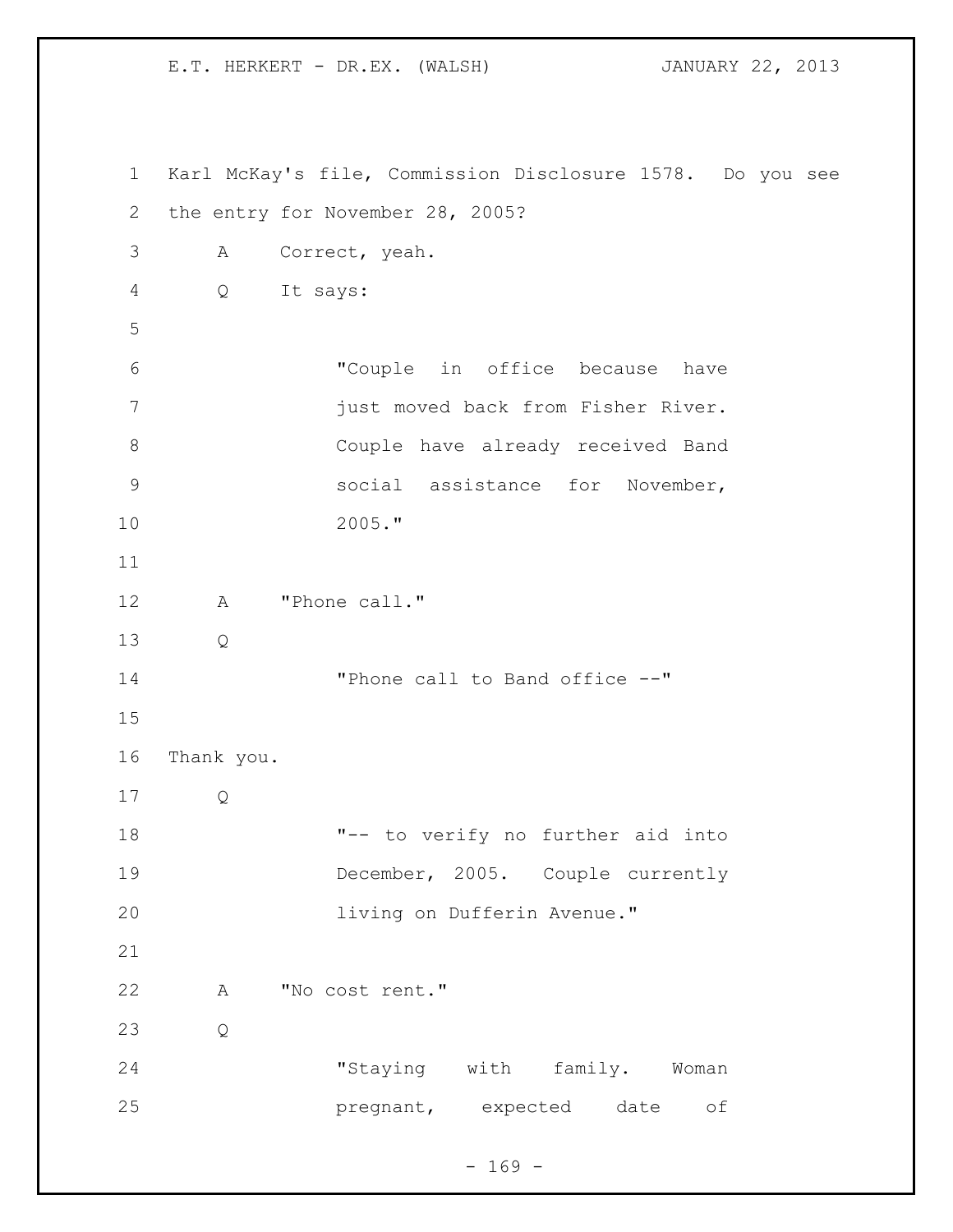confinement December 15, '05. Older dependent child with different putative father not receiving maintenance." A The -- Q Sorry? A -- the "W.T." refers to maintenance being waived temporarily. Q Okay. And that's with respect to older dependent child? A Yes. Q "Man stating he has medical **problems**, has doctor's notes **stating unable to work, to provide**  further information, 2000 calorie diet." A "Work expectations." Q "Deferred for both." So this states that the couple has come into the office, an EIA office, and advised that they have moved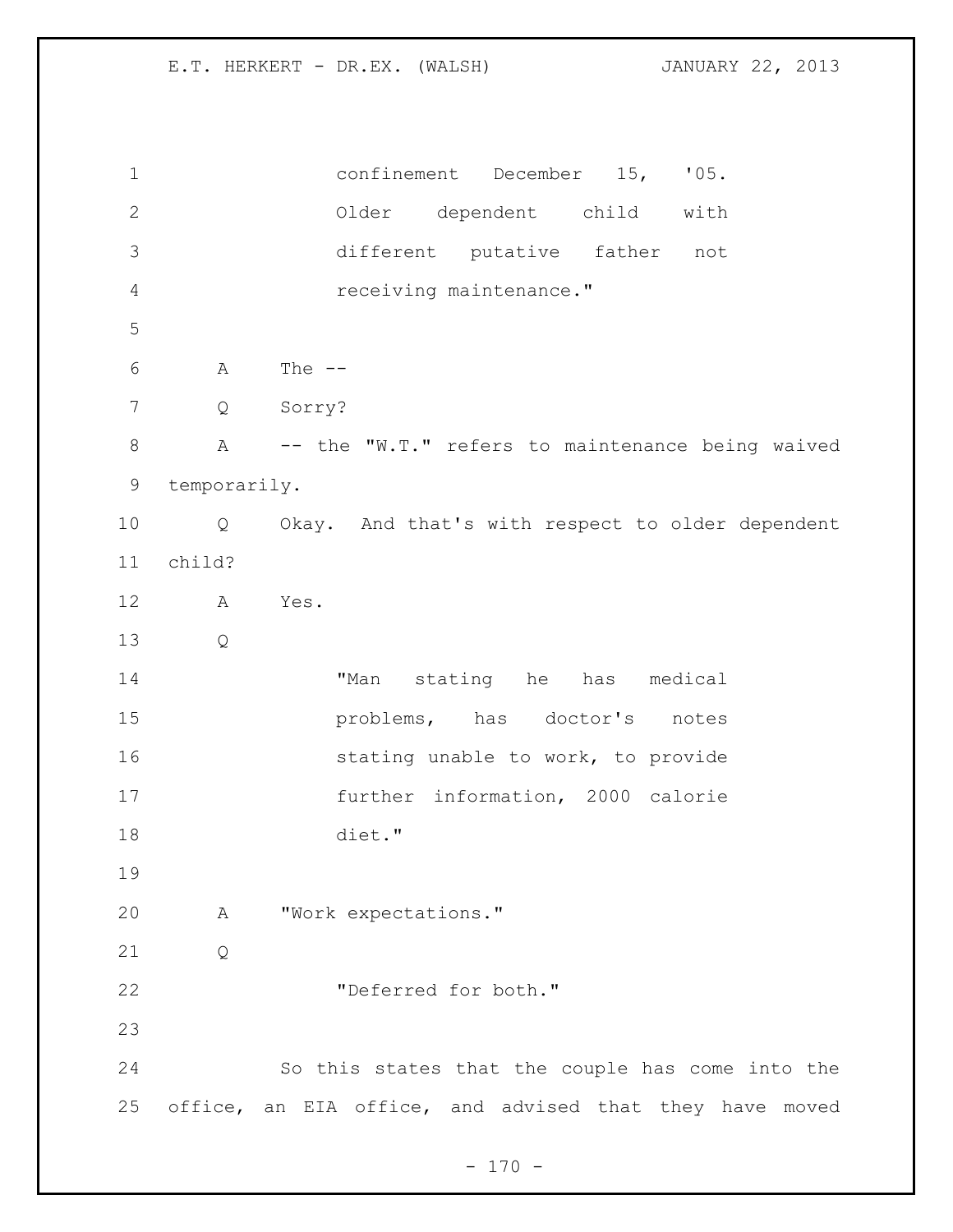back from Fisher River? A Correct. Q And that they have an older dependent child from a different father with them? A Yes. Q And then if you turn to page 28170. 7 And, Mr. Commissioner, I'm almost done, and then we could take the break after I'm finished my direct, if that works for you. BY MS. WALSH: Q Page 28170, this is a letter to Karl McKay from EIA, this is dated December 16, '05. A Yes. Q It says: 17 "DEAR MR. MCKAY Please be advised that your application to the Employment and Income Assistance program has been approved. Benefits are payable effective DECEMBER 01 2005 for the person(s) listed below. An explanation of your monthly benefits follows."

- 171 -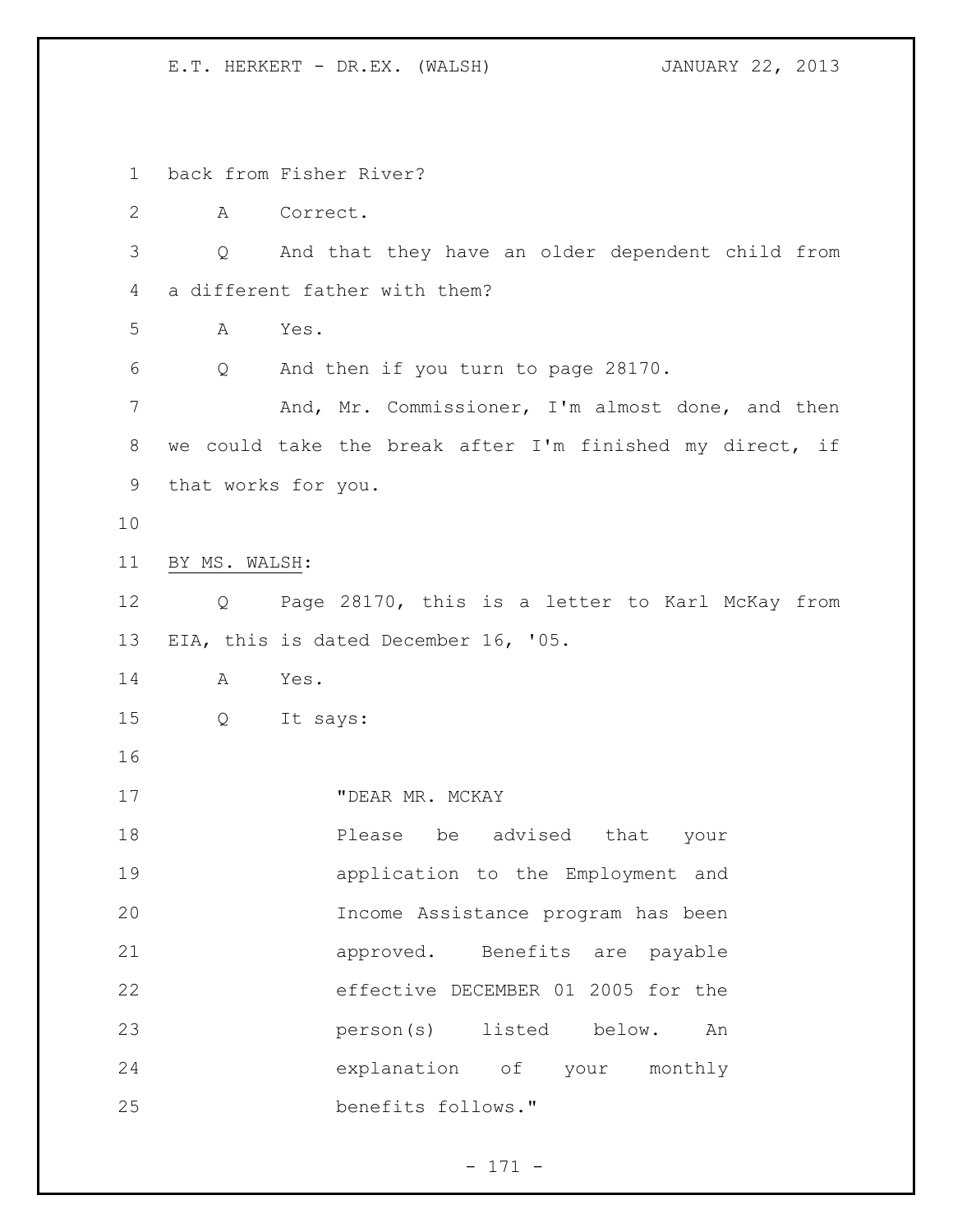And they show Karl W. McKay, Samantha D. Kematch and Phoenix Sinclair.

A Yes.

 Q Now we know that at this point Phoenix Sinclair was no longer alive. How is it that EIA was paying benefits for her in December of 2005?

 A When they made the application they obviously advised our staff that she was still with them. Our staff took that information believing it to be true at that time, and would have, would have ensured that they were providing support for, for Phoenix. They did not know at that time that Phoenix was no longer with us.

 Q Clearly. So in '04 and '05 was there any kind of protocol or policy with respect to how a worker would have to verify the existence of a dependent child?

 A There, there always is expectation that, that our staff, by the process of having taken the application, they're asking lots of probing questions, and they're asking very direct questions in terms of that child. They would, they would want to confirm as part of the application -- they would ask, is that child with you, is -- you know, depending upon the age of the child is the child in school, what grade or what school, they would ask those kinds of things to confirm, and based on the responses from the parent they would, they would sort of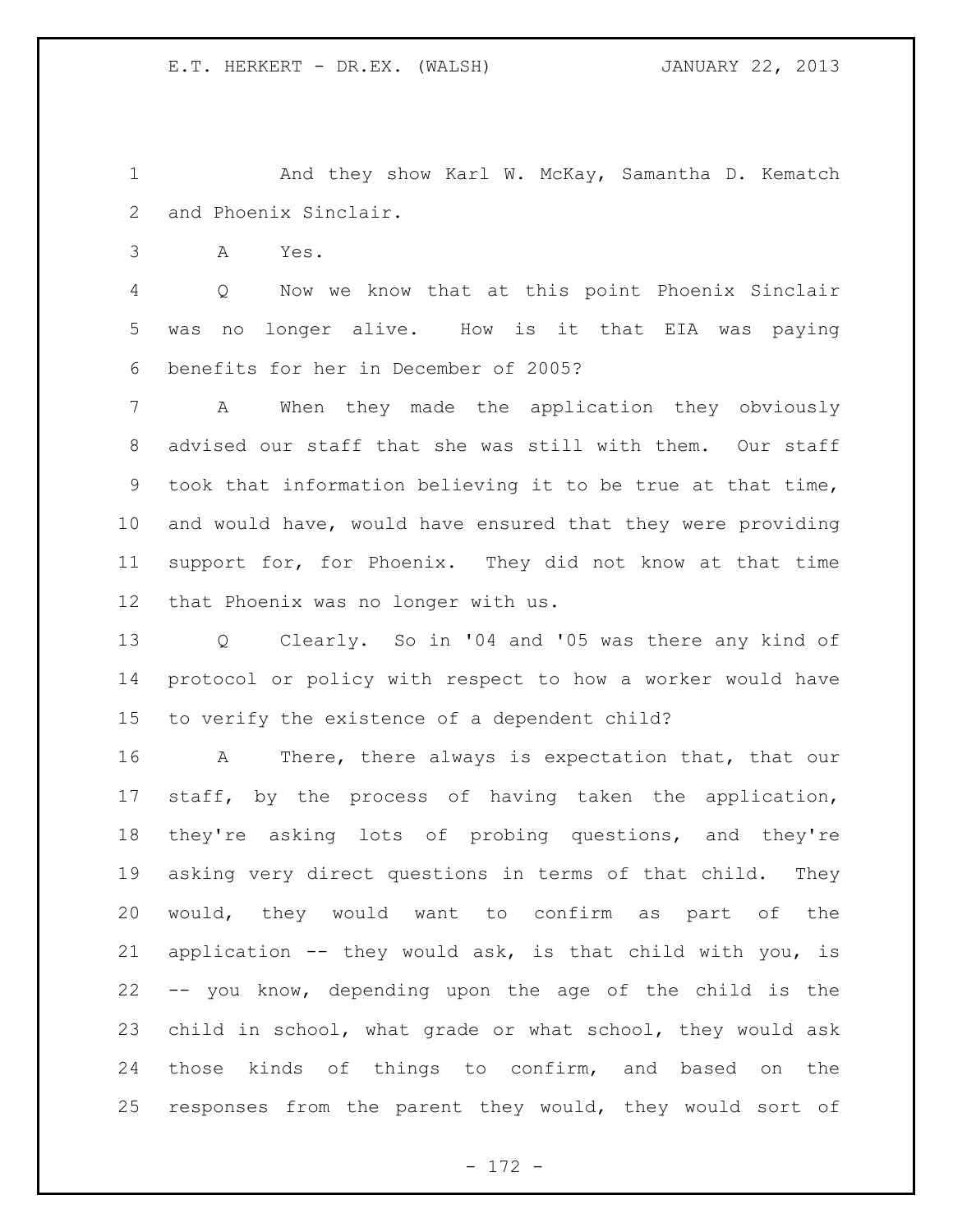follow up with that.

| $\mathbf{2}$    | If the worker had had any inclination, or had any           |
|-----------------|-------------------------------------------------------------|
| 3               | concerns that the information being presented was<br>not    |
| 4               | likely would have referred the case to an<br>accurate we    |
| 5               | investigator for verification, or the worker would have     |
| 6               | made efforts to verify that either themselves either by     |
| $7\phantom{.0}$ | attending the home, or making, making a number of phone     |
| 8               | calls to try and do whatever they could to establish the    |
| 9               | whereabouts, or the, the circumstances of that application. |
| 10 <sub>o</sub> | But $--$<br>Q                                               |
| 11              | In this particular instance there doesn't appear<br>A       |
| 12              | to be any indication that the worker had misgivings at the  |
| 13              | time of having taken the application.                       |
| 14              | And, again, we saw one INCA screen from 2002 for<br>Q       |
| 15              | Mr. McKay, and let's look at the one for December, 2005, at |
| 16              | page 28193.                                                 |
| 17              | A<br>Yes.                                                   |
| 18              | Q And this shows that as of December, 2005, Mr.             |
| 19              | McKay had on his budget Samantha Kematch, Phoenix Sinclair  |
|                 | 20 and a child born November 30, 2004?                      |
| 21              | A Correct.                                                  |
| 22              | Q And then one more document to show you.                   |
| 23              | THE COMMISSIONER: Just a minute. That's dated               |
| 24              | December                                                    |
| 25              | Near the top of the page, Mr.<br>MS. WALSH:                 |
|                 |                                                             |

- 173 -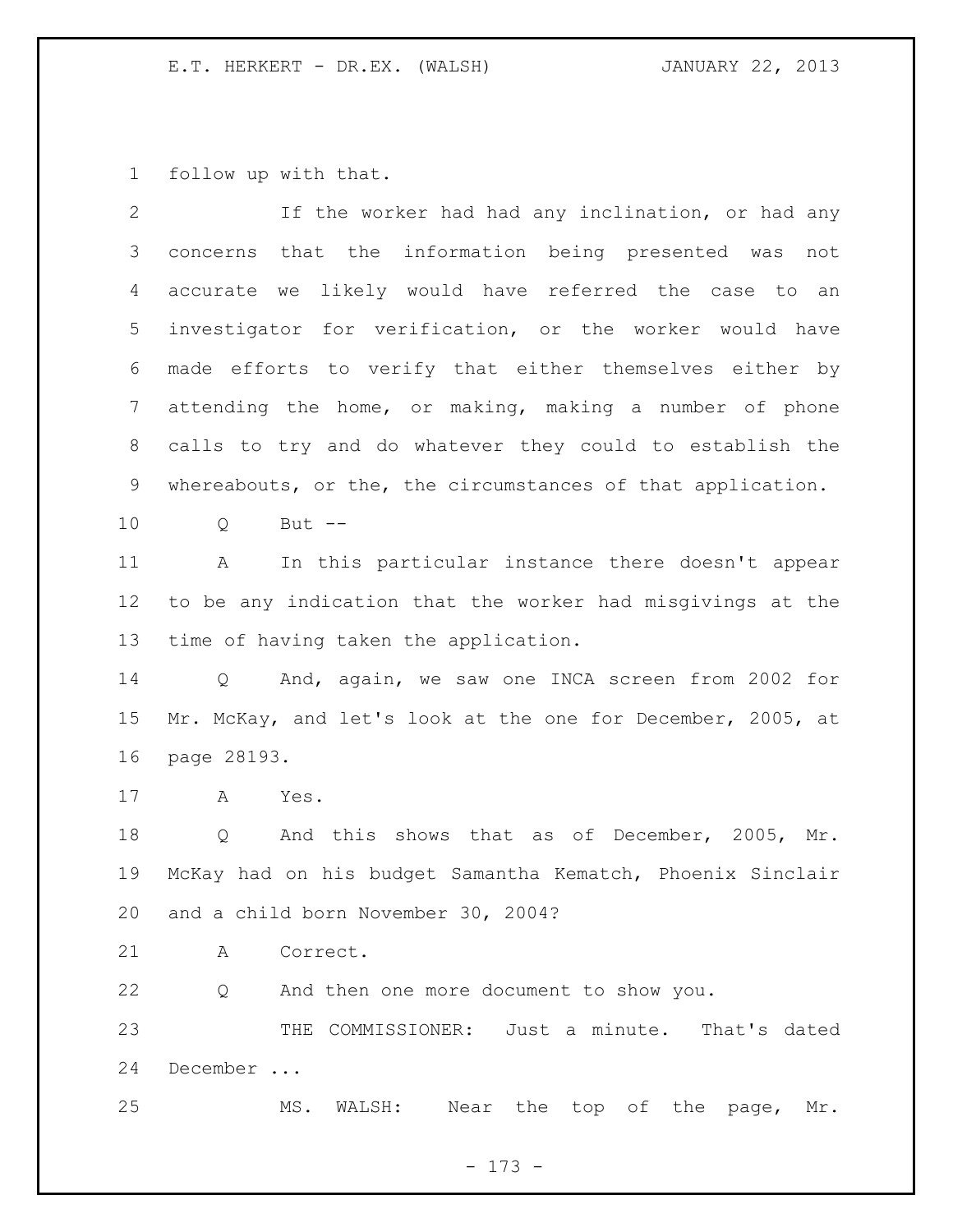Commissioner, it says, December, '05. THE COMMISSIONER: December, '05, yeah, okay. BY MS. WALSH: Q And then, finally, page 28195. This is an INCA screen, at the top it's dated January, '06, and now it shows people involved are Karl W. McKay, Samantha D. Kematch, Phoenix V. Sinclair, and a baby born November 30, 9 '04 and one born December 12, '05. A Yes. Q Those are all individuals who are reported as being actively on Mr. McKay's budget? A Correct. 14 MS. WALSH: Thank you, Mr. Herkert, those are my questions. 16 THE WITNESS: Okay. 17 THE COMMISSIONER: All right. We'll take a 15 minute mid-afternoon break, and then other lawyers will have questions for you, witness, I would assume. 20 THE WITNESS: Okay. 21 MS. WALSH: Thank you. (BRIEF RECESS) THE COMMISSIONER: All right, Mr. Gindin, you're

- 174 -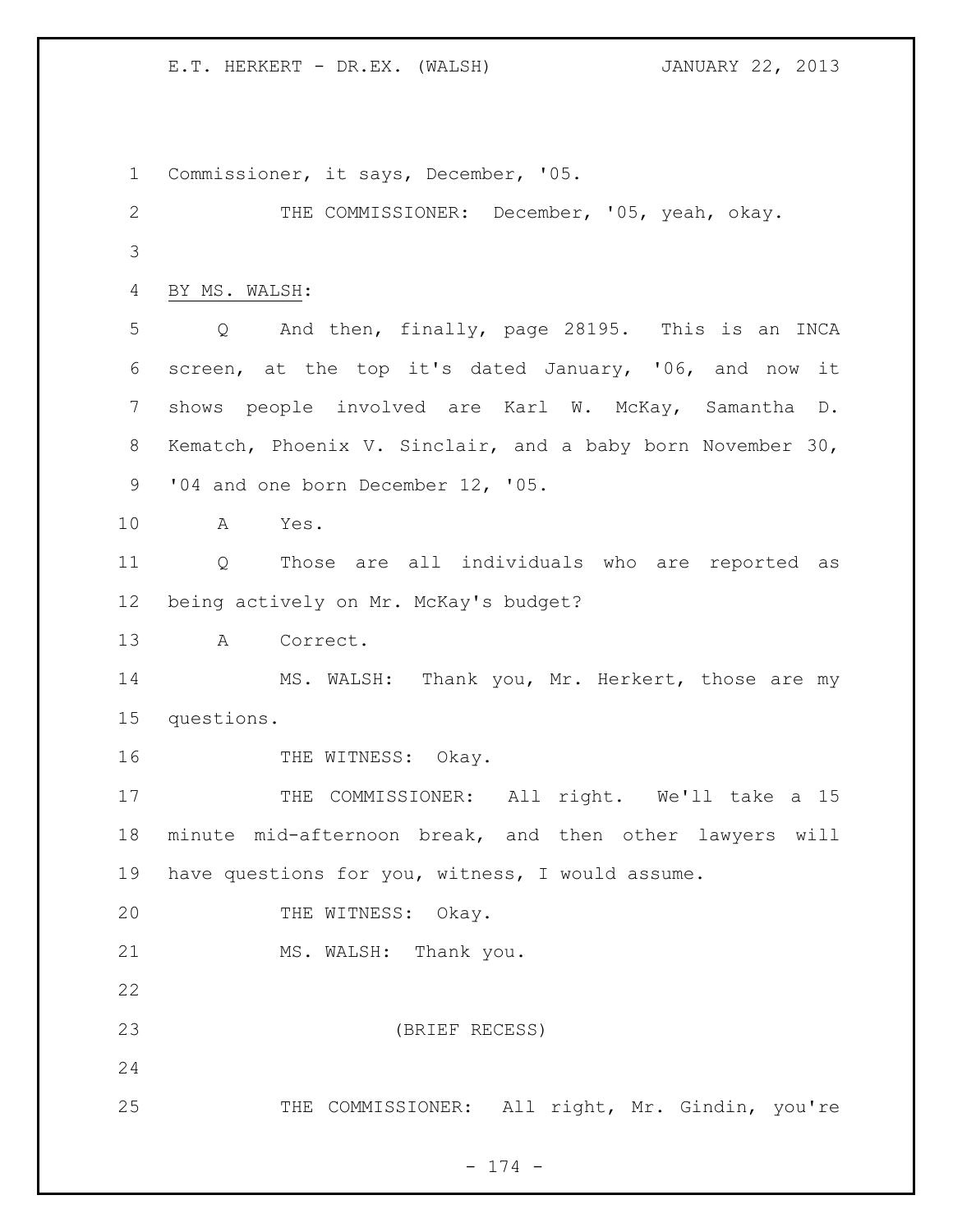E.T. HERKERT - CR-EX. (GINDIN) JANUARY 22, 2013

going first?

 MR. GINDIN: Yes, thank you, Mr. Commissioner. 

## CROSS-EXAMINATION BY MR. GINDIN:

 Q Sir, my name is Jeff Gindin, I appear for Kim Edwards and Steve Sinclair. I just have a few questions for you.

 We've heard some evidence here that the information sharing between CFS and EIA, at least according to some witnesses, has become more difficult in recent years; is that something you can comment on?

 A Only briefly, and I don't have a lot of sort of direct information to relate to that.

Q Um-hum.

 A I had related earlier in the, in the conversation that I was aware that there was some conversations or discussions around the volume of calls that the EIA records line is currently receiving from CFS, and I know that there's some -- there has been some discussions related to identifying good process or best practice around dealing with that, that level of calls, or that volume of calls I should say, but beyond that I'm not aware of anything directly. My, my --

Q I was, I was --

A -- experience has been, and what I would say to

- 175 -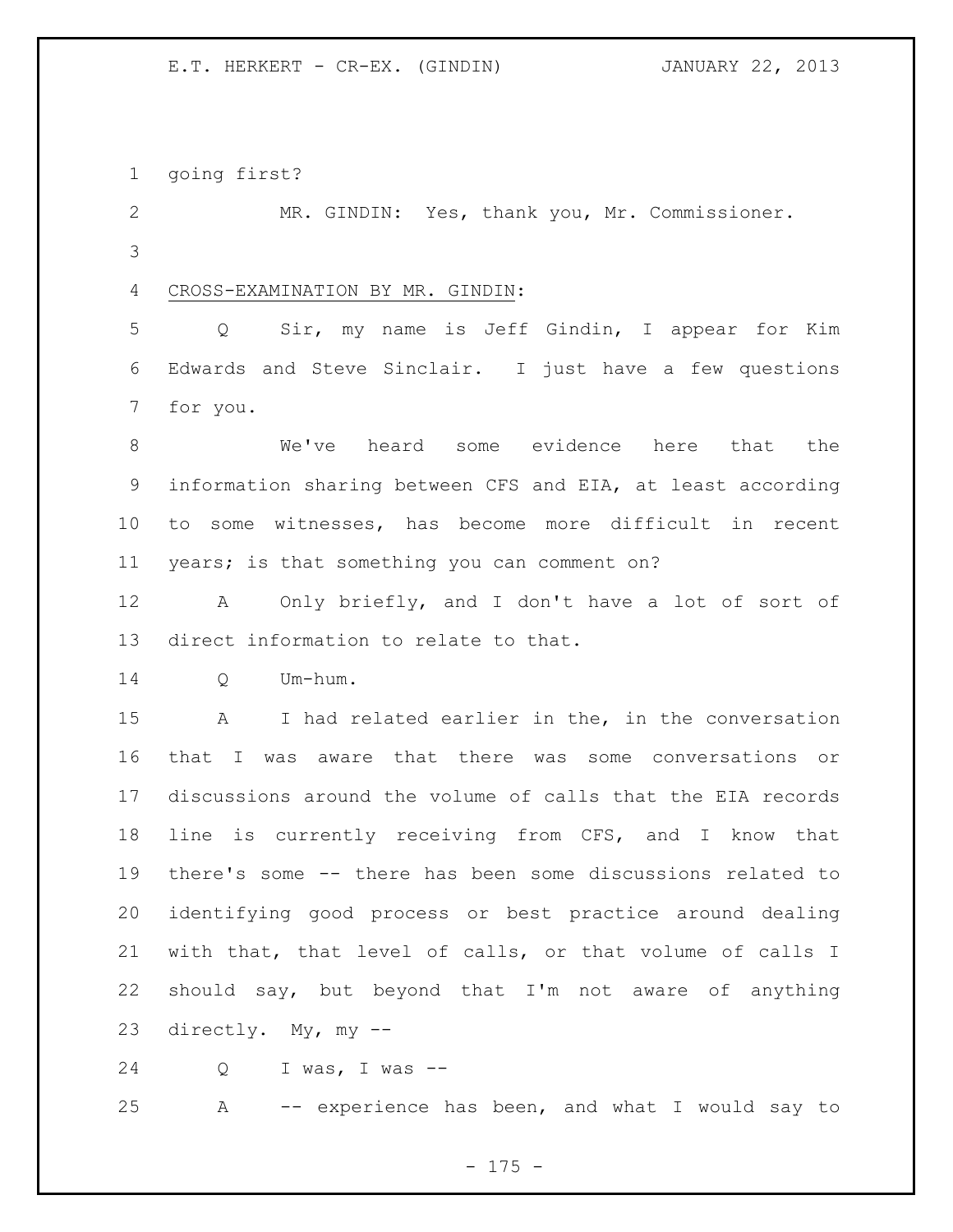E.T. HERKERT - CR-EX. (GINDIN) JANUARY 22, 2013

 you is that, that for the vast, vast majority of contact between CFS and EIA that there's, there's quite collaborative interaction between programs. Q I was referring to perhaps privacy issues or something along that line; are you aware of anything that makes it more difficult to communicate between the two? A No, no, I'm not. Q No. You recall you were asked about what would occur if someone asked an EIA worker to search let's say Samantha Kematch, for example. A Yes. Q And you told us how a list of files would drop down? A Yes. Q And then it would depend on what you did next; right? Now, assuming that a search like that was done within a month or two of Karl McKay ending up on her same budget; is there a chronological order to the list that would come down, would it be the most recent first or how would that work? A You know, I believe it is recent to -- like sort of current to historical. Q Um-hum. A But honestly sort of not having looked at it with

- 176 -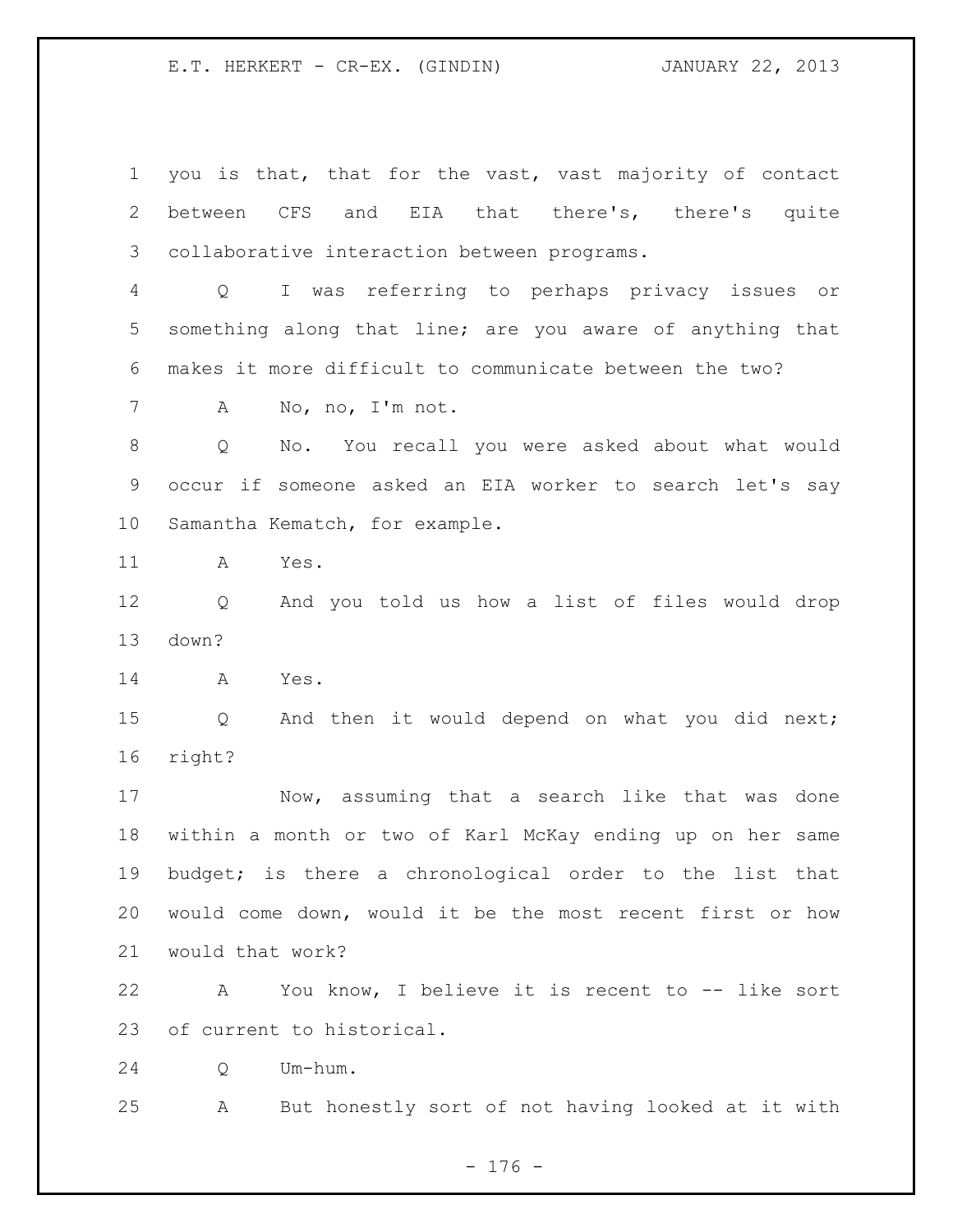E.T. HERKERT - CR-EX. (GINDIN) JANUARY 22, 2013

 that in mind I can't recall if it's from the bottom up or the top down.

Q I see.

 A But they would be in, they would be in some order reflecting that.

 Q You're not sure if it would be a chronological order or not?

 A Well, I believe they're in order, but I can't remember if it's top -- as I say which direction it goes.

 Q Okay. Now, just directing you back to the April 8, '05 computer print-out where we have Samantha indicating that she was moving because she wanted to get away from somebody or something like that; do you recall that?

A Yes.

 Q That would be something that you would expect your workers to probe a little bit, I presume?

 A I would suggest to you that best practice would be to clarify that, that kind of a comment made by a participant. I, I would expect our worker's best practice would be that we would explore that a little bit to determine if there's risks to that person, do they need any additional -- do they need to seek safety or initial, you known, supports of that sort.

 Q And depending on, depending on the answers you received might it be that an EIA worker would call CFS?

- 177 -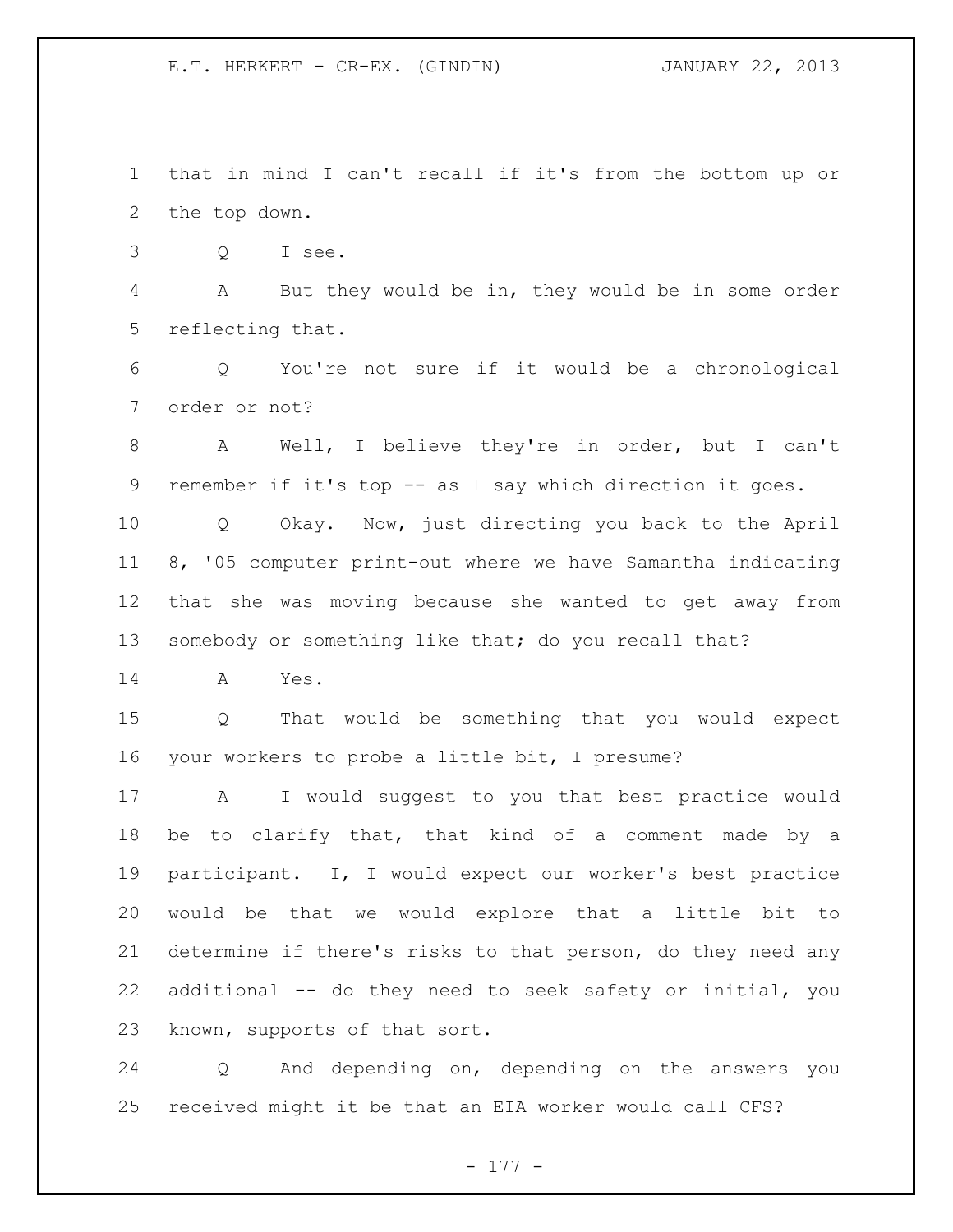E.T. HERKERT - CR-EX. (GINDIN) JANUARY 22, 2013

 A That would be speculation on my part. I suppose that could be an option, it could be many, many things. Q Okay. And you'll recall the information that you gave that in December of '05 we have Karl McKay claiming Phoenix on his budget, along with two other children -- A Yes. Q -- and we now know of course that Phoenix was not alive at that time. Are you able to tell us what amount of money he would receive more by claiming a third child versus just the two that he had -- A I don't know -- 12 Q -- that we know existed? 13 A I'm sorry, I don't know the exact amount. It would be, it would be a very modest amount. I would suggest to you less than \$200 a month. 16 MR. GINDIN: I see. Thank you. 17 THE COMMISSIONER: All right. Anyone else? 18 Mr. Haight. MR. HAIGHT: Mr. Commissioner, you'll recall I act for Helen Waugh -- 21 THE COMMISSIONER: Yes. MR. HAIGHT: -- and I was just advised this morning by Commission counsel, for which I thank her, that the evidence given by Mr. Herkert today may touch upon the evidence previously given by Ms. Waugh, and I have heard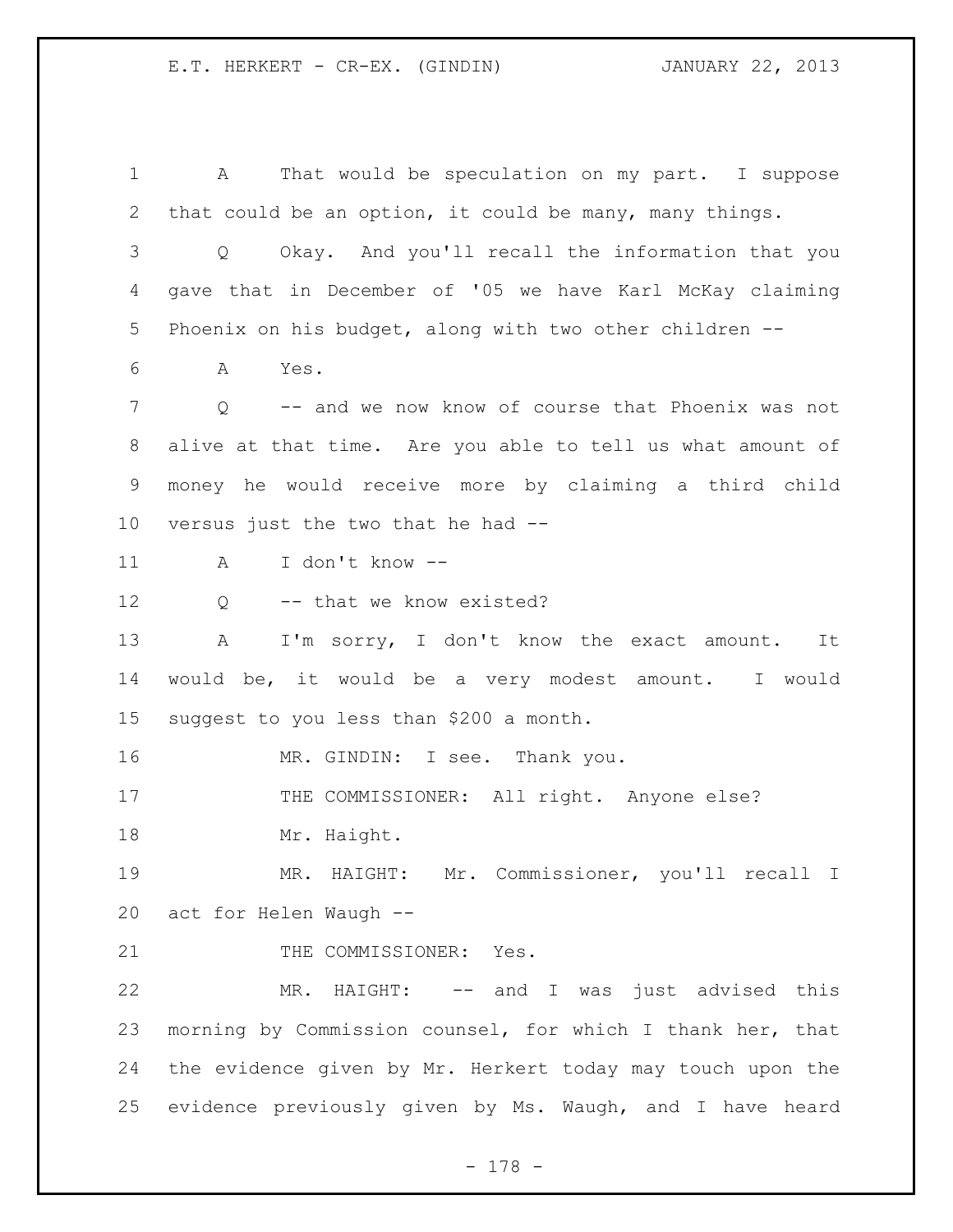E.T. HERKERT - CR-EX. (HAIGHT) JANUARY 22, 2013

 the evidence, and I would like to ask a couple of questions, so I am seeking leave to do so. THE COMMISSIONER: Leave granted. MR. HAIGHT: Thank you, sir. CROSS-EXAMINATION BY MR. HAIGHT: Q Mr. Herkert, as you heard I, I act for Helen Waugh. Just a few brief questions, sir. A Yes. Q You were asked about the December 1, 2004 entry made by Ms. Waugh, and for ease of reference it's Commission Disclosure 1579, page 28316. Yes, you have that before you, sir, and -- A Yes. Q -- as I -- your description of that document, having not been the author, but just looking at it, and from your experience, sir, was, was that it appeared to you to be information provided by a third party, in this case a

CFS worker, to be passed on to a case worker?

A I would believe so, yes.

 Q Yes. And knowing what you know of Ms. Waugh's position in December of 2004 that would not be information that she would be obliged to follow up on, based on her employment duties?

A No. She would -- her role would simply have been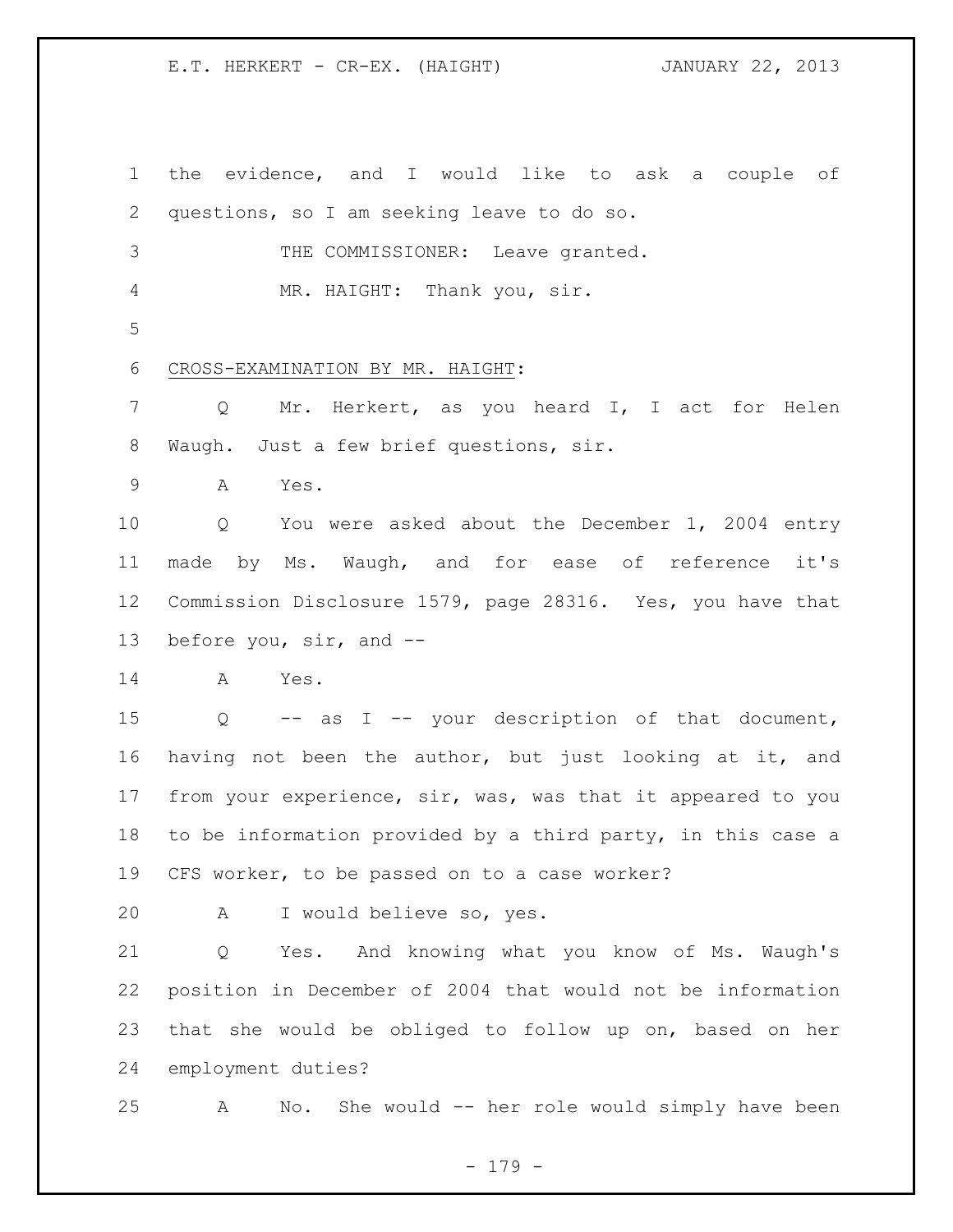to take that information and to pass that on for appropriate follow up by case managers or investigators.

 Q Right. And, and then you were asked by Commission counsel that if you had conducted a search of Samantha Kematch you could see who was on her budget, based upon the searches that you described, and -- but you would agree with me, sir, that looking at Ms. Waugh's entry of December 1, 2004, it appears that Ms. Waugh was not asked to do a search of Samantha Kematch?

 A I would suggest that based on the information in front of me that Helen Waugh would have in all likelihood looked at Samantha Kematch's information, and would have picked up on, on the basic information for Samantha Kematch in order to access the appropriate file number and to pass that information along.

 What is less obvious to me is, is how -- and what questions were then asked of her in terms of further searches --

Q Okay.

A -- for Mr. McKay.

Q Right.

 A That wasn't obvious to me in looking at this case note, or, or how or whether she was prompted to do those searches for Mr. McKay.

Q Right. But based upon what you recall of, of Ms.

 $- 180 -$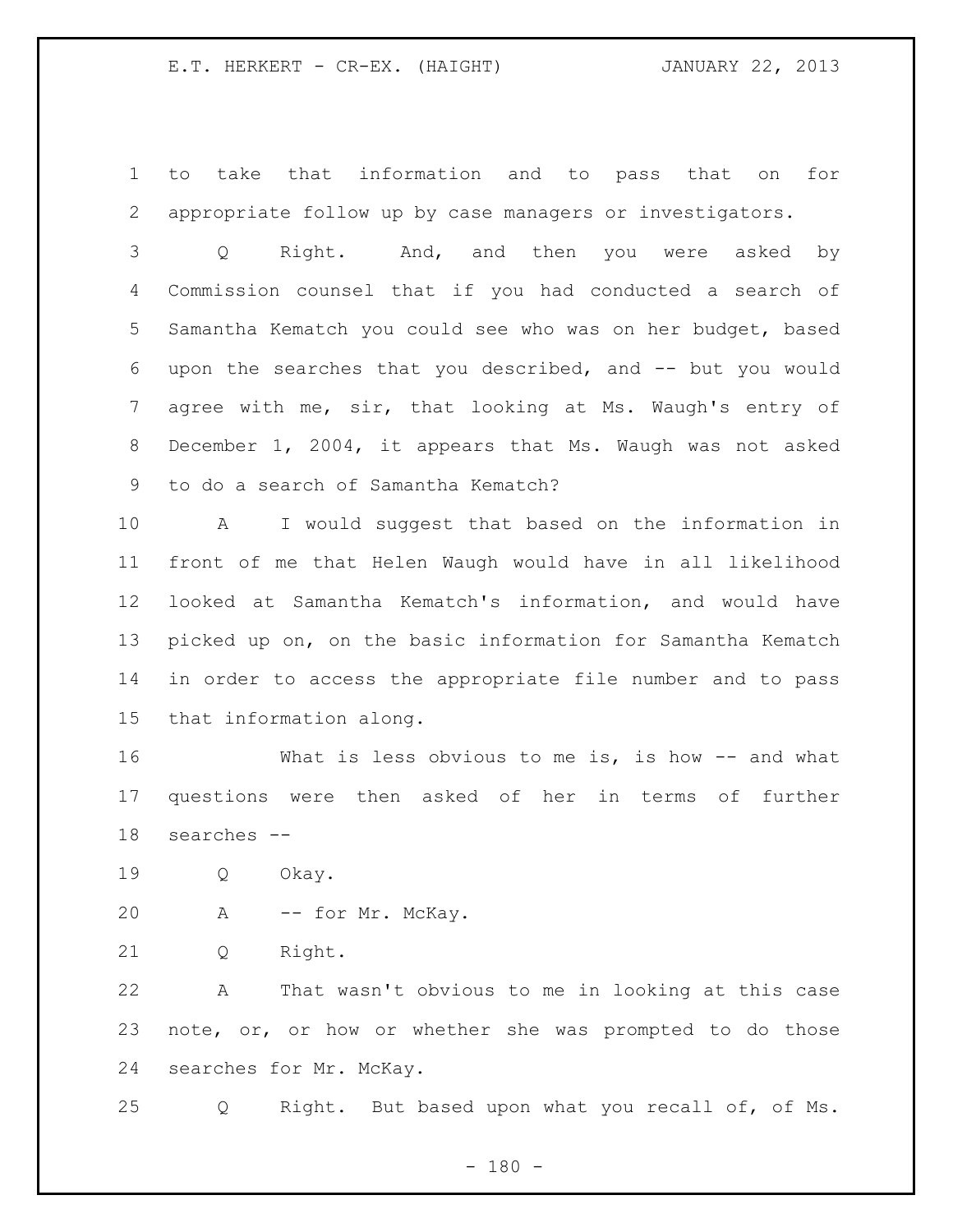E.T. HERKERT - CR-EX. (HAIGHT) JANUARY 22, 2013 E.T. HERKERT - CR-EX. (SAXBERG) Waugh's performance on the job you would have expected that she would have done a search of at least Samantha Kematch? A Certainly, yes. Q Yes. A I, I was aware of Helen's work for many years, and found her to be quite competent. MR. HAIGHT: Thank you. Those are my only questions, sir. Thank you. 9 THE COMMISSIONER: Thanks, Mr. Haight. All right. Mr. Saxberg? MR. SAXBERG: Thank you, Mr. Commissioner. Good afternoon, Mr. Herkert. My name is Kris Saxberg. I act for ANCR and I act for three of the child welfare authorities in the Province of Manitoba. 15 THE WITNESS: Okay. Thank you. CROSS-EXAMINATION BY MR. SAXBERG: Q Firstly, we're looking at the screen here, and this is part of the record that would appear if you were to call up Samantha Kematch's file in and around December 1, 2004; correct? A You're looking at 28316? Q That's right. A Okay. Q And is that correct that that's a page --

- 181 -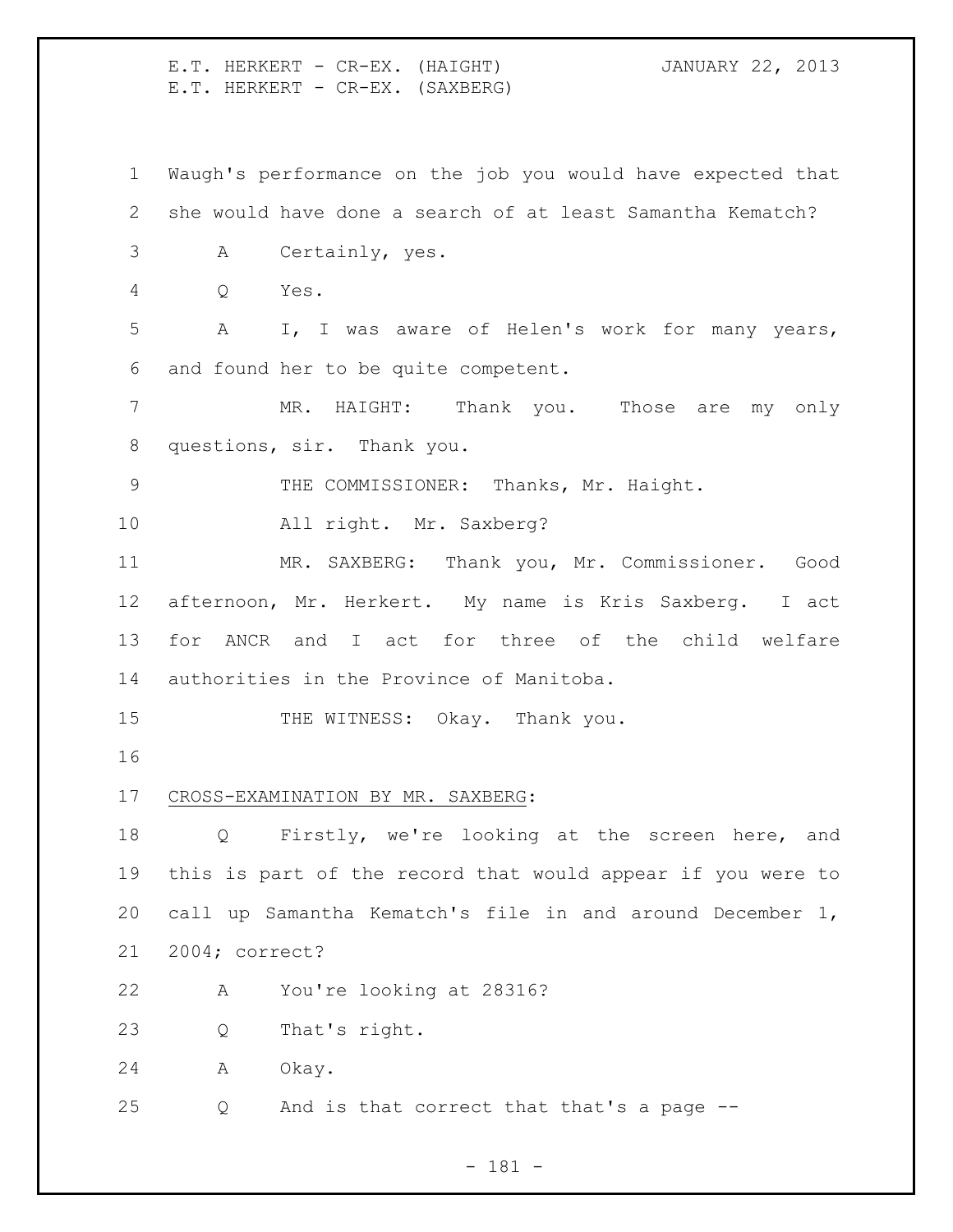A This, this would be a case note that would be recorded on her electronic file. Q Right. And -- well the information above would have been available to Ms. Waugh when she -- on December 1, 2004, correct, the, the information above her case note. A Yes. 7 Q And she's recorded a note that says that CFS, in particular Shelly Wiebe, has -- A I'm sorry, I'm sorry, I need to step back one moment. You're asking that the -- the additional case note that's at the top of the screen? Q No, the case note at the bottom of the screen written by Helen Waugh. A The case note at the bottom of the screen pre- dates the case note at the top of the screen, if that makes sense to you. 17 THE COMMISSIONER: By three days? 18 THE WITNESS: Both are dated December 1, '04. 19 THE COMMISSIONER: Oh, yes, I see. BY MR. SAXBERG: Q Right. And why do you -- I'm saying that the 23 note at the top was there first; is that not the case? A No. Q Okay. So if a note was written first by Ms.

- 182 -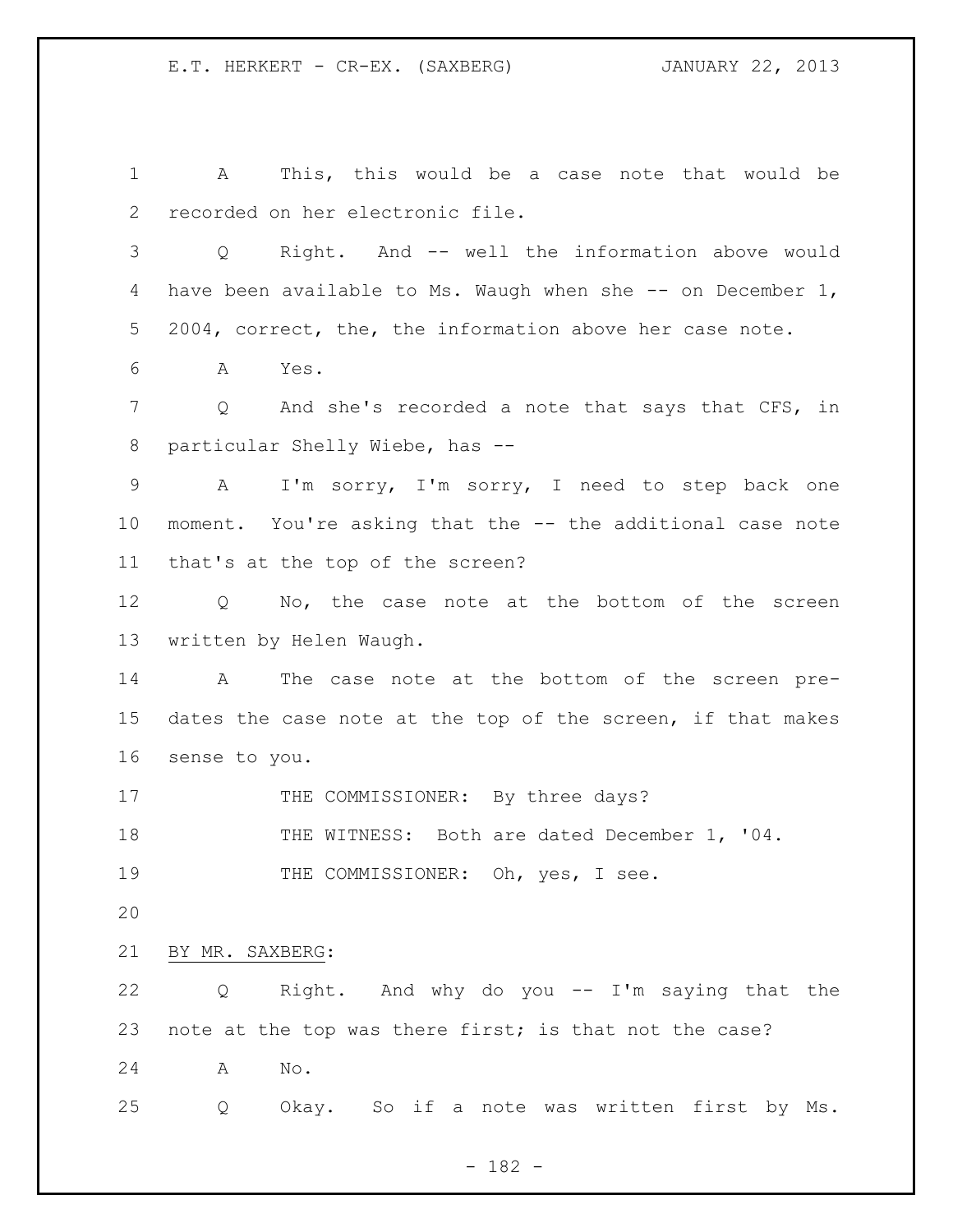Waugh and then after that Samantha Kematch called; is that the way I should read it?

A That would be my information, yes.

 Q Okay. And the information that Ms. Waugh has recorded is that CFS and Shelly Wiebe in particular has indicated that Samantha's living common law with a Wes McKay; you see that?

A Yes.

 Q Now, if a search of the name Wes McKay, exactly as it's spelt on the document we're looking at, was done without a birth date, without a social insurance number, without anything else, what would happen?

 A It would be on a screen called INSL or inquire name short list, and you would enter the name, McKay, comma, Wes, and if you hit enter you would get I would suggest to you page upon page of names that would end in the surname McKay --

Q Right.

19 A -- might have an initial, W; might have another given name, but it would be page after page, after page of possible hits.

 Q That's right. And so if you did that type of search, without more information, you wouldn't be able to locate the Wes McKay that CFS was looking for, and that we are all familiar with as a result of this Commission;

- 183 -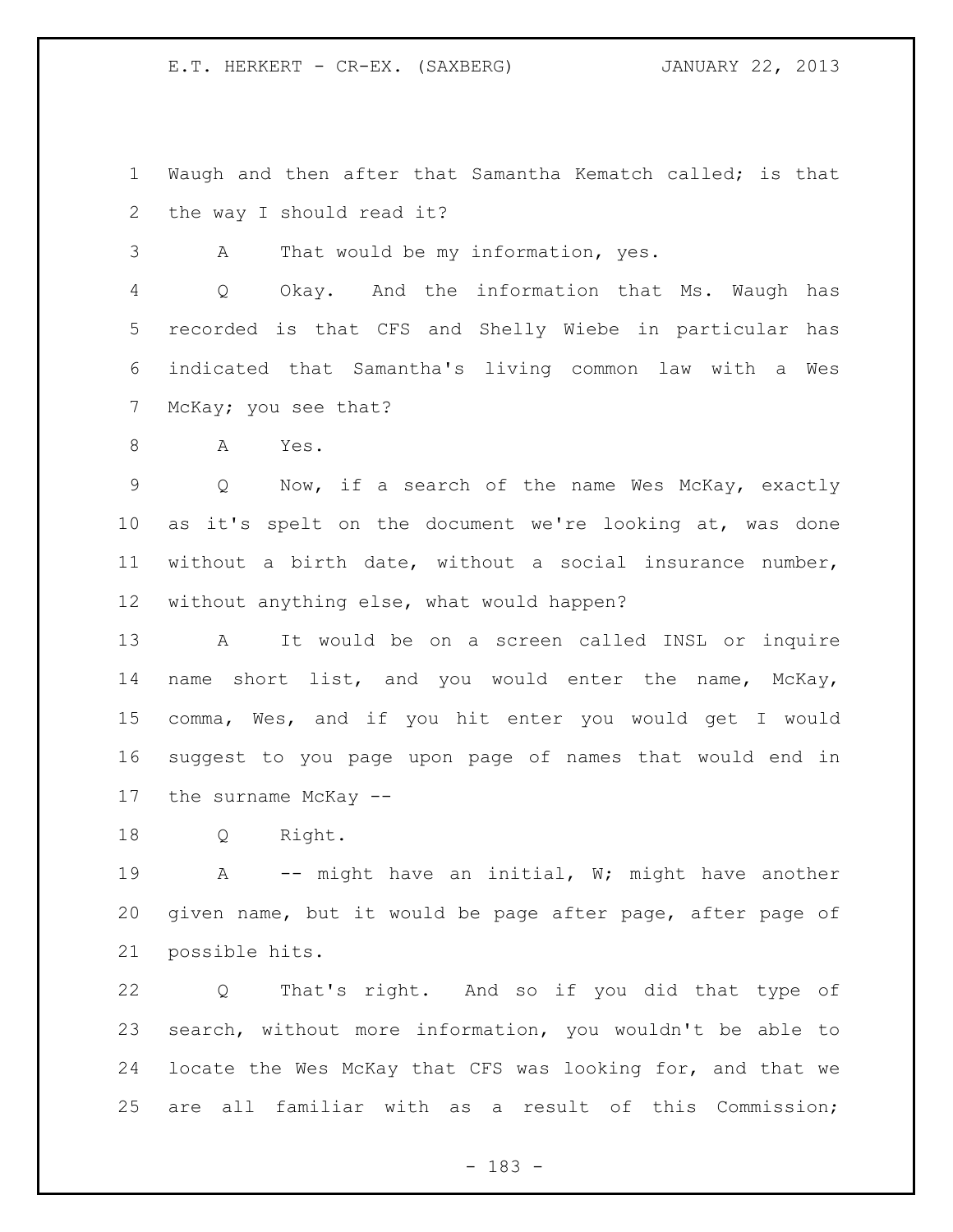correct?

 A It would be, it would be very difficult to accurately say that they've identified the right person, yes.

 Q And as you sit here you, you know that his name isn't Wes McKay in any event, it's Karl Wesley McKay; correct?

8 A Correct.

 Q Now, if we could turn to page 28377, this is from the same CD number, 1579. This document shows that Ms. Kematch had an open active EIA file as of November 10, 2004; correct?

A Correct.

 Q And it shows that she has one child connected to her and that's Phoenix Sinclair; correct?

A Correct.

 Q And as we know -- as you've testified at this point in time Karl Wesley McKay does not have an open or active file; correct?

A That's my understanding, yes.

 Q And Samantha Kematch is not being remunerated or on the basis of any support for Karl Wesley McKay at this point in time; correct? He's not on her budget?

 A She would not be receiving any support for Mr. McKay, no.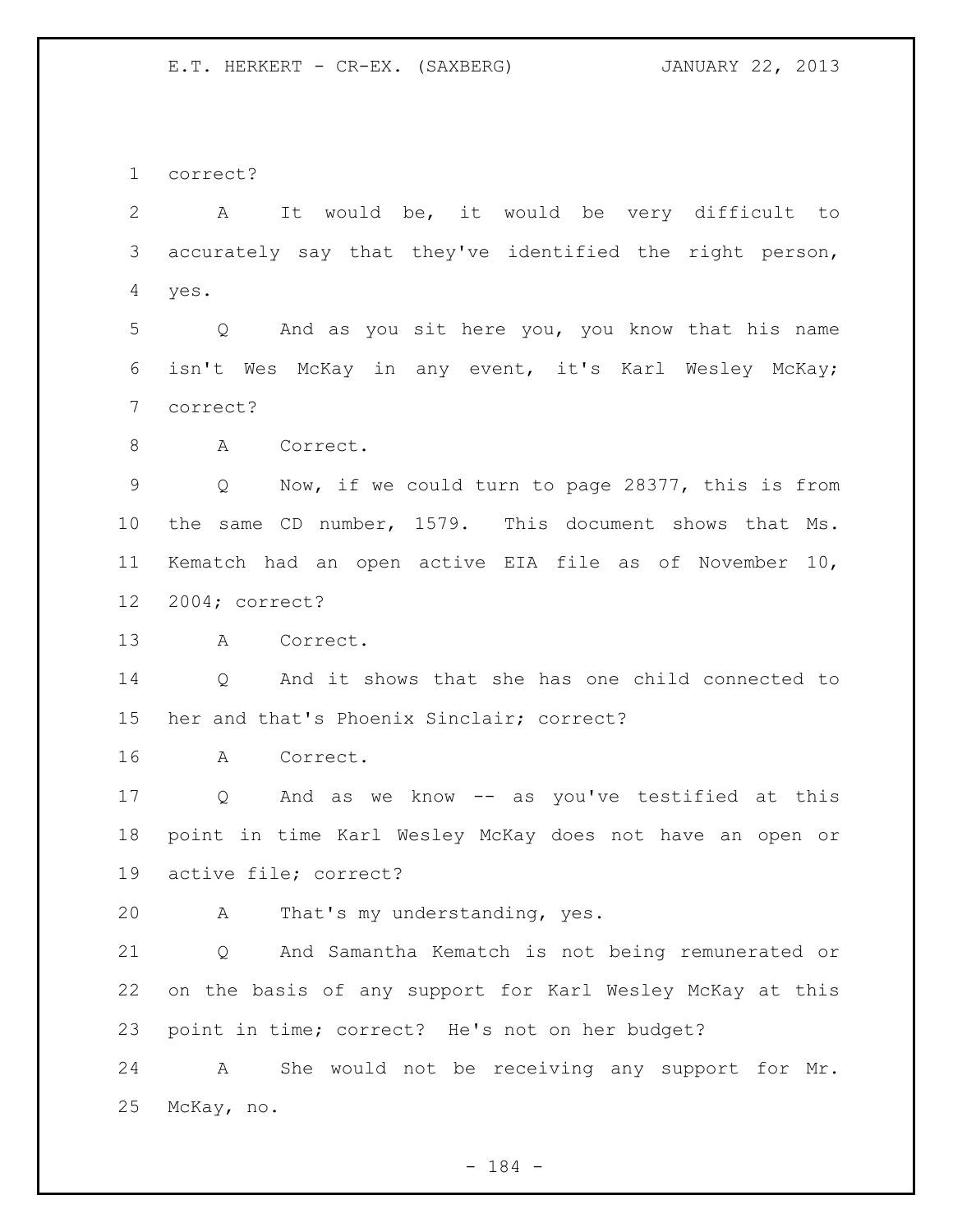Q Right.

 A She would be receiving benefits only for herself and her child at this time.

 Q Right. And, and that of course suggests that, that she's not supporting another individual in that household that's living with her; correct?

 A I'd, I'd -- that'd be speculative on my part, but certainly the amount of funds that she was receiving EIA funds are very modest and she would be hard pressed to support anyone else beyond the two of them.

 Q Okay. And if Karl McKay was working fulltime and living in this household Samantha wouldn't be qualified for that EIA either; would she?

14 A If, if Mr. McKay was -- correct, if Mr. McKay was residing in that home and they were residing as a common law couple, and he had income, that information was not known to us, and that would have affected her entitlement to support, yes.

 Q Right, right. So in December of -- December 1, 2004, to Employment and Income Assistance knowledge Samantha Kematch is not living common law; correct?

A Correct.

 Q And so one would expect if CFS was to call EIA inquiring about a common law partner that EIA would express its knowledge at the time that there is no common law

 $- 185 -$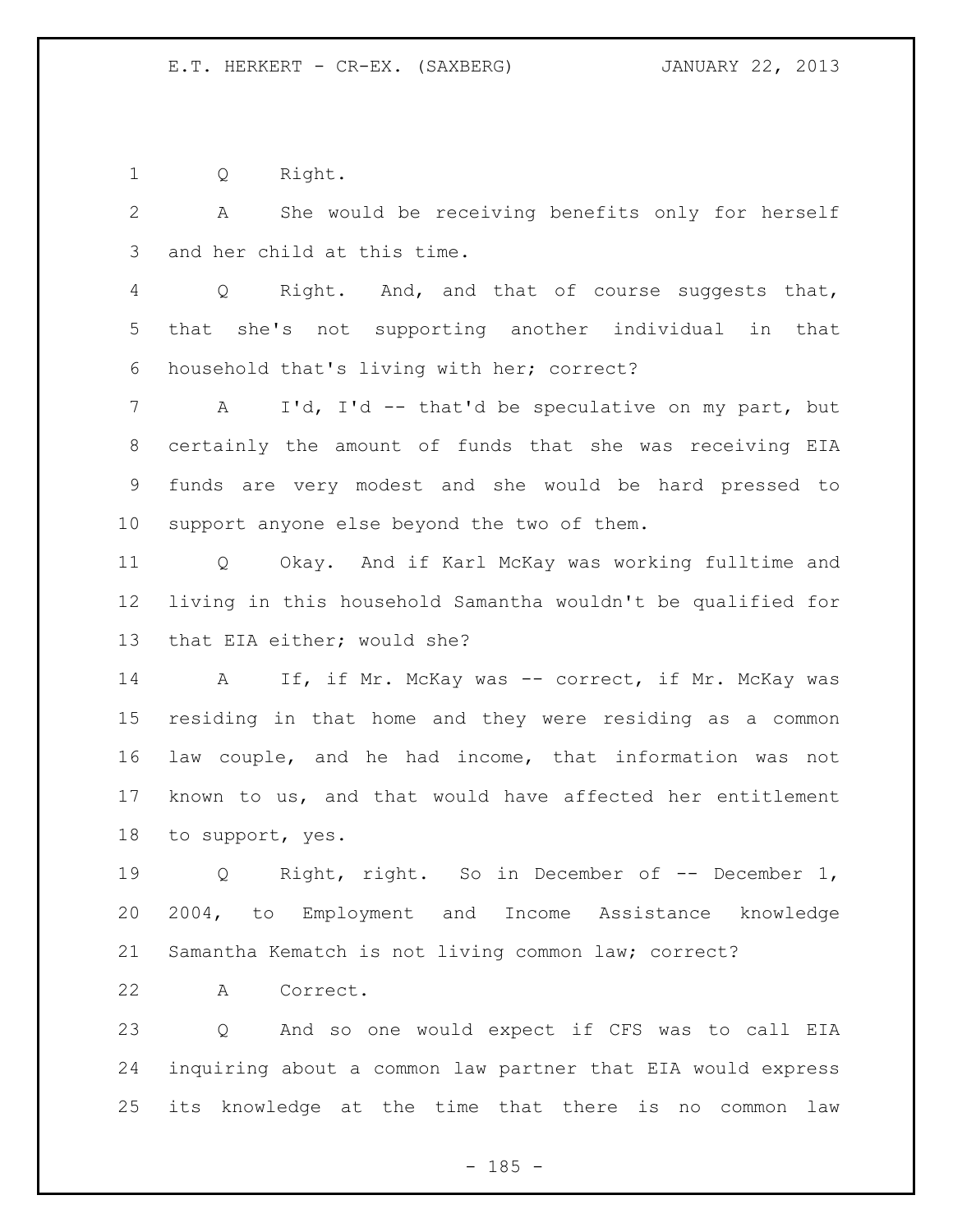partner, based on the information that EIA has -- A Correct. Q -- December 1st; that's correct? A Yes. Q And if we could turn up page 36945, it's from CD 1795, which is Samantha Kematch's CFS file, and this is a note prepared by Shelly Wiebe of her discussion with EIA on December 1, 2004. And I'm looking at the second last paragraph on the screen before us. It says: "On Dec. 1/04 this worker contacted EIA to inquire about the demographic information of Samantha's common-law partner, Wes McKay. Worker was advised by EIA that Samantha only has one child listed on her budget --" And I'll stop there. That was accurate information? A Yes. Q And you would have expected that an EIA worker would have conveyed to Winnipeg CFS if they'd -- if Winnipeg CFS had asked for that information; correct? A Yes.

 $- 186 -$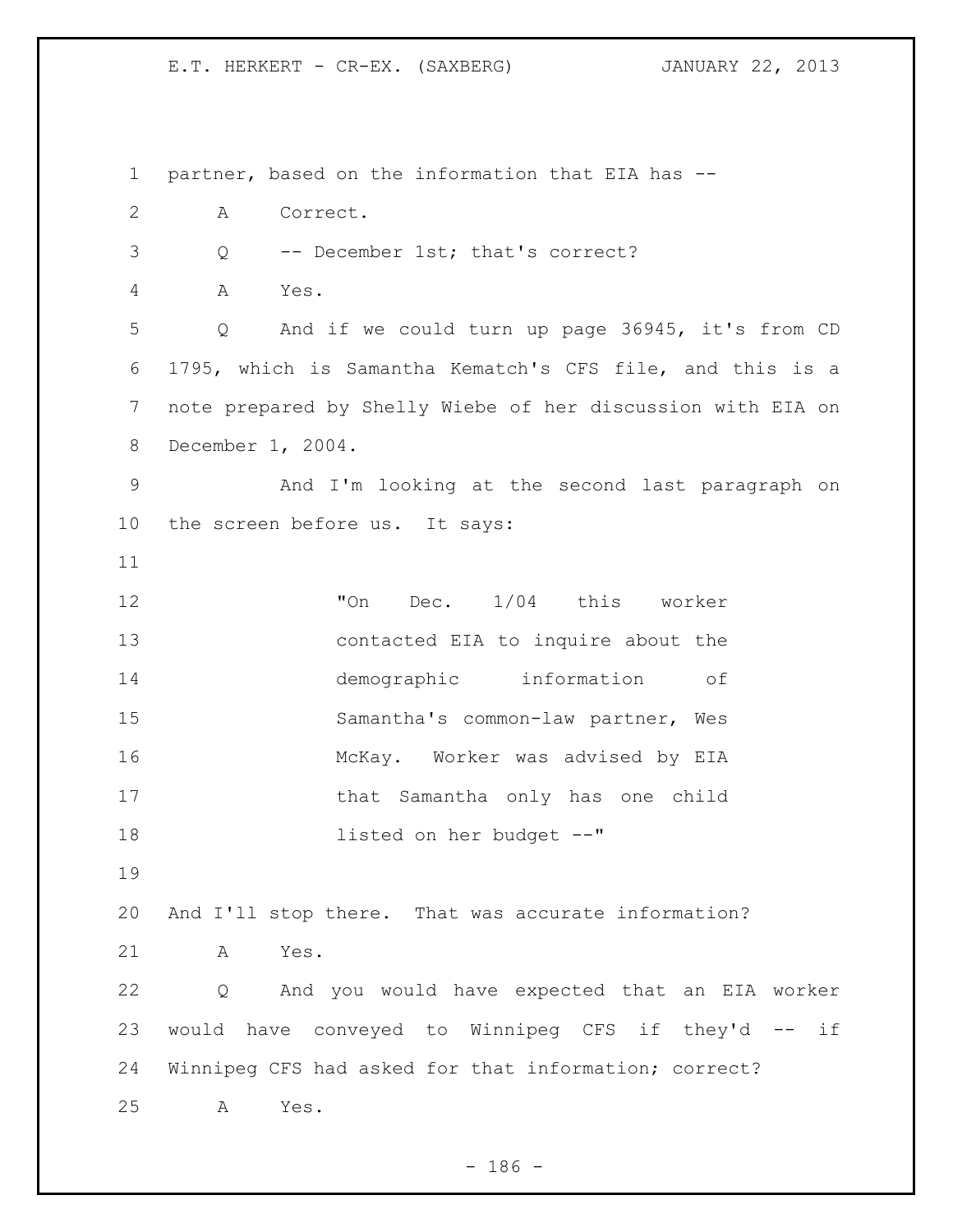1 Q And then the next line is: "-- and that there is not expected to be a common-law partner residing in the home." And I'll stop there. You've already confirmed that that would have been EIA's information at the time, and they 9 would have conveyed it if asked; correct? A Correct. Q Now, you'd indicated that if EIA called up the name Samantha Kematch they'd get a search result back, and that search result would indicate if Samantha Kematch had been linked to other clients' budgets; is that fair? A Yes, the -- because Samantha Kematch, because Samantha Kematch had an active case at that time it would have, it would have brought forward that information where she was the applicant in that particular case, and listed below in that same stream there would have been additional information identifying other cases that previously or historically she was, she was attached to those cases. Q Right. And so we know that she was attached with Steven Sinclair at one point, that would be one of the matters? A Correct.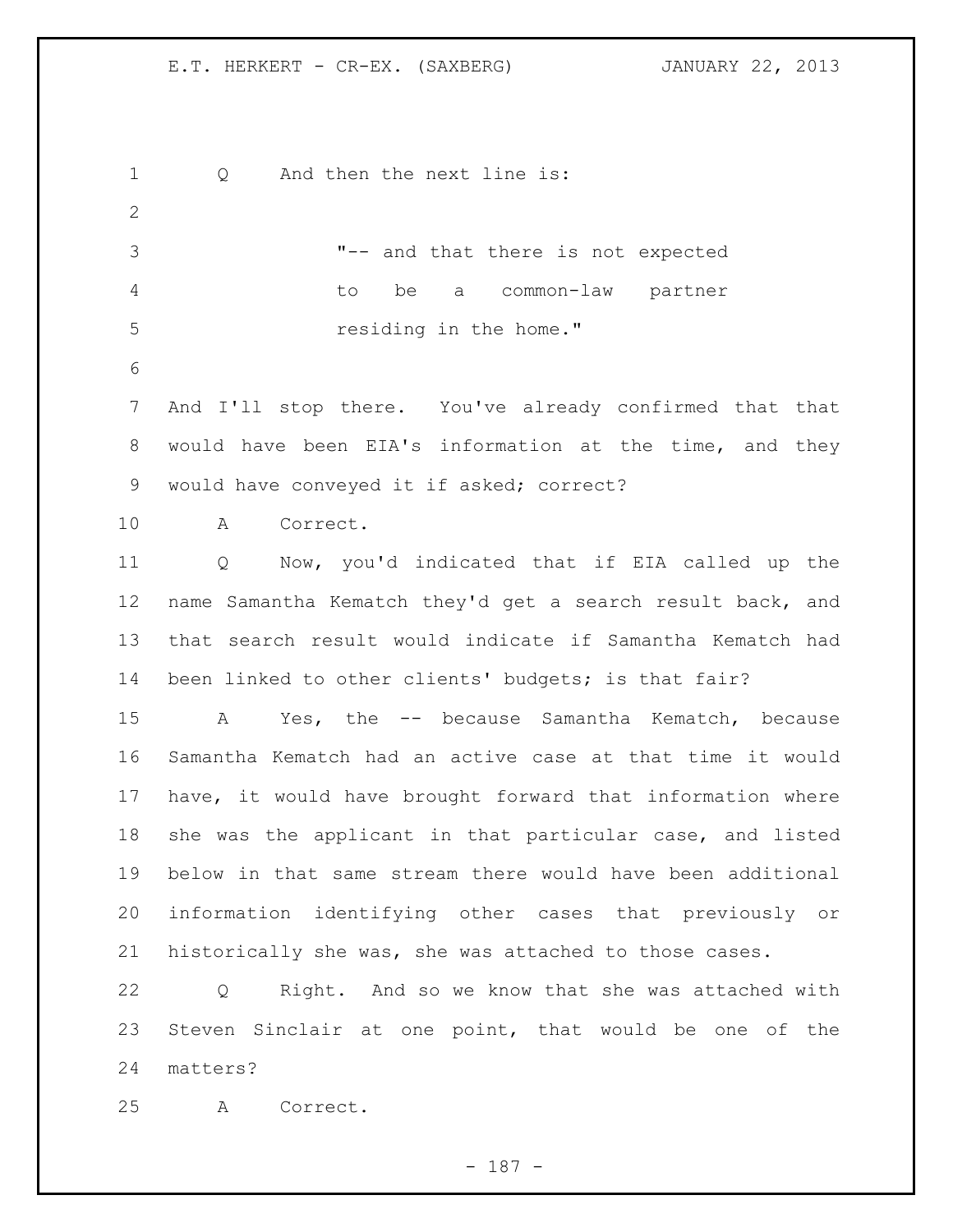| $\mathbf 1$ | Q         | And we know that she was attached with her               |
|-------------|-----------|----------------------------------------------------------|
| 2           |           | mother, and that would be another one of the matters?    |
| 3           | Α         | Correct.                                                 |
| 4           | Q         | And we also heard that she was attached with Karl        |
| 5           |           | Wesley McKay at one point?                               |
| 6           | Α         | Yes.                                                     |
| 7           | Q         | That would be another one of the matters?                |
| $\,8\,$     | A         | Yes.                                                     |
| 9           | Q         | All of them closed?                                      |
| 10          | А         | Correct.                                                 |
| 11          | Q         | And they would all indicate closed?                      |
| 12          | А         | Yes.                                                     |
| 13          | Q         | That means that's not the current status, that's         |
| 14          |           | not the current information that EIA has at the time, it |
| 15          |           | means that it was a previous involvement; correct?       |
| 16          | А         | Those, those reflected previous attachments.             |
| 17          | Q         | Right. That aren't, aren't current, and aren't           |
| 18          |           | the, the case as of December 1, 2004?                    |
| 19          |           | A Correct.                                               |
| 20          | Q         | Now, would it say on that screen that we're              |
| 21          |           | talking about would it have the name Steve Sinclair or   |
| 22          | Bertha -- |                                                          |
| 23          | A         | No, it would not.                                        |
| 24          | Q         | It would just have a file number; wouldn't it?           |
| 25          | A         | It would have a file number, it would reflect            |

- 188 -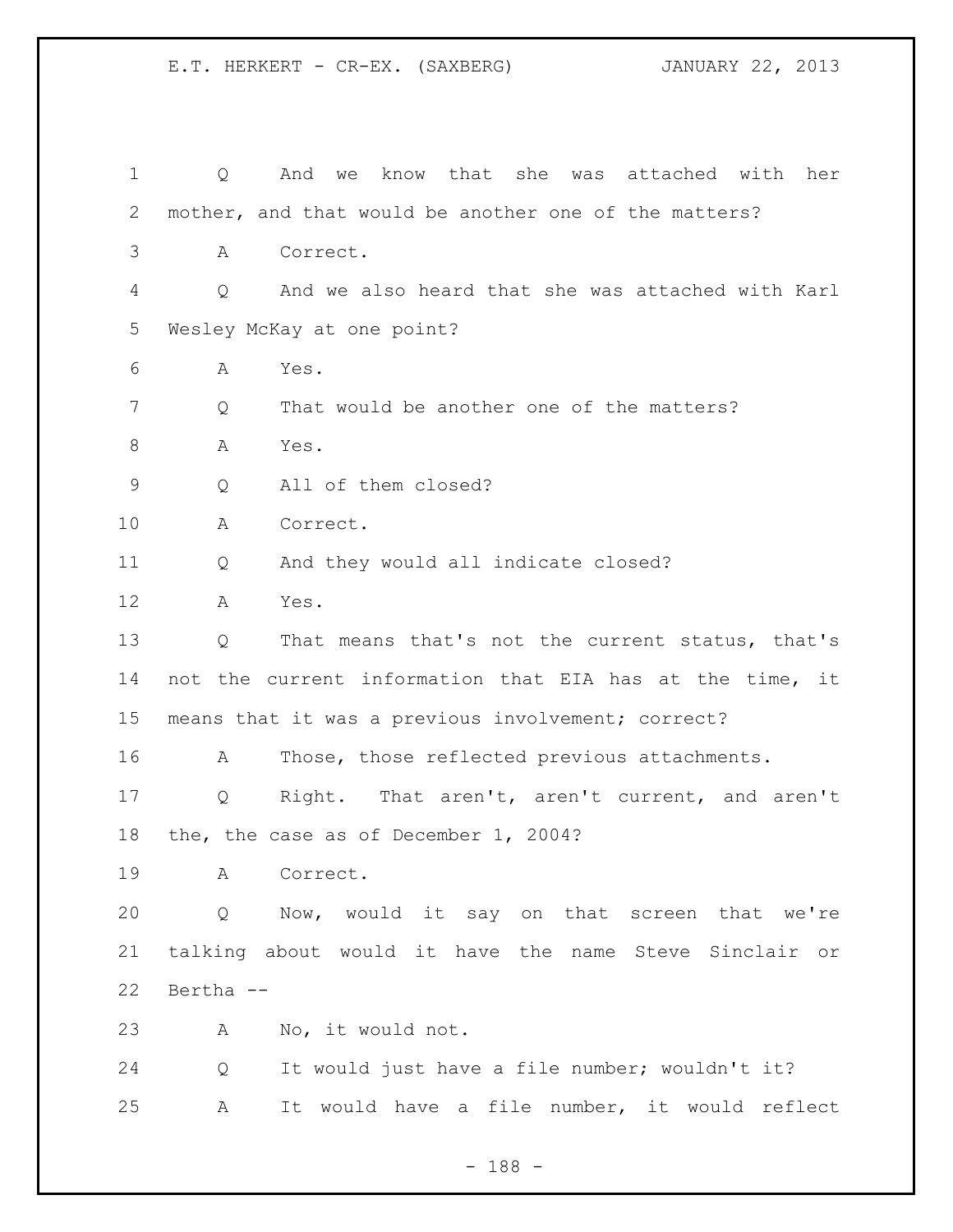what Samantha's role in that case was, whether she was an applicant or a, or a common law partner, or a dependent child.

Q Right.

 A And then that would list the, the opening and closing of that attachment of that file.

Q But it wouldn't say McKay?

8 A No, it would not.

 Q That screen does not say McKay, and in order to find out if there was a connection with a McKay you'd actually have to get that file number, and then click onto it and search for who that file involved; correct?

A Correct.

 Q So if Helen Waugh, for instance, did this exact inquiry, she typed in Samantha Kematch, on that screen that shows she was involved in past budgets there's no mention of the name McKay?

A No, unless she took those next steps to --

Q Yeah.

 A -- inquire on each of those specific cases she wouldn't -- it wouldn't have been obvious at a glance.

 Q And, and even though it would say that she was linked to this budget in a common law situation the information on the screen is indicating that that's no longer the case?

- 189 -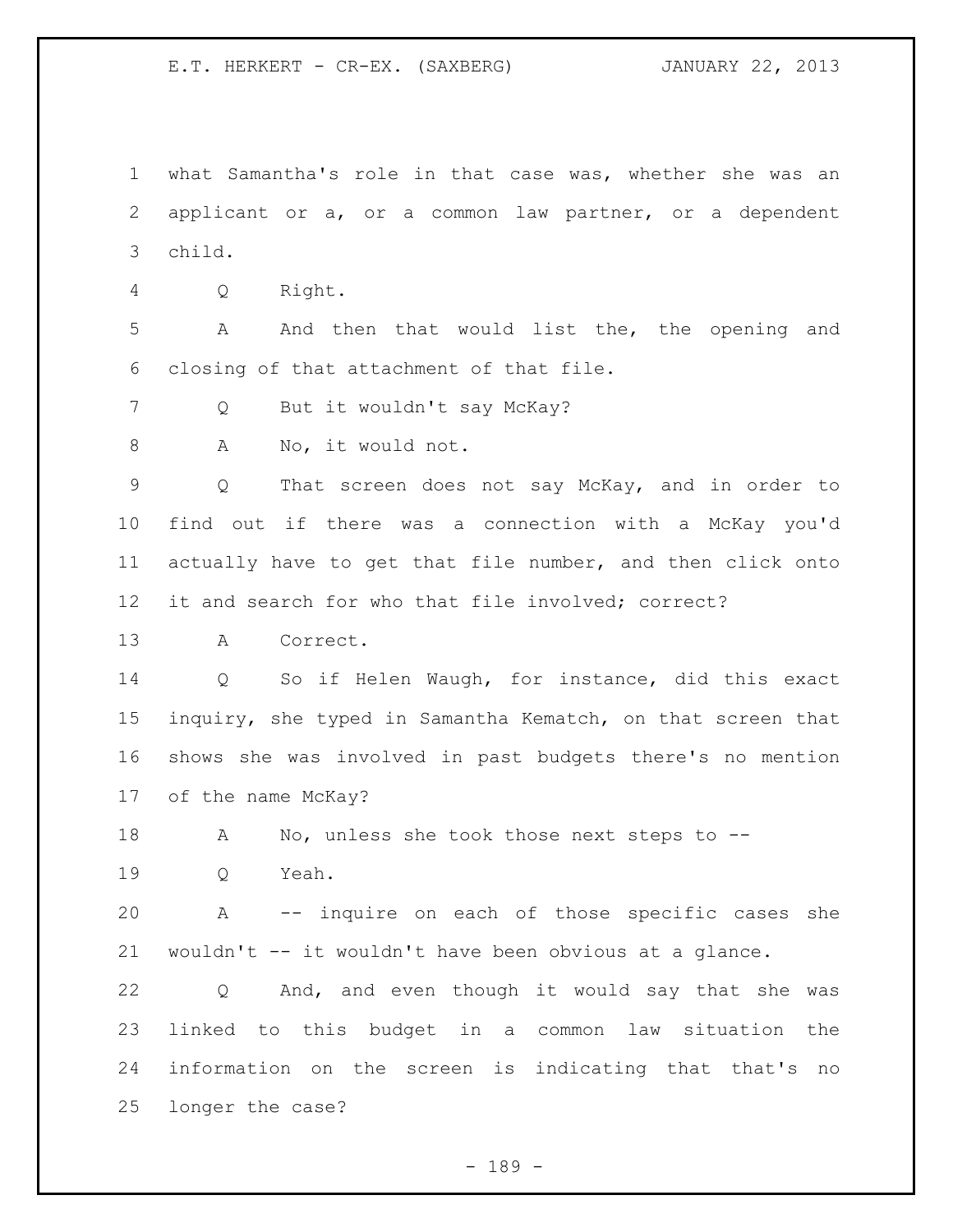1 A It would not have been current.

 Q Because -- it wouldn't be current because it's -- those are closed files?

A Correct.

 Q Now, has EIA ever -- has it, has it done training seminars between EIA and the SAMIN system and CFS personnel?

8 A Not that I'm aware of.

 Q So it's fair to say no one at CFS would know what we've all learned here today about how to link with respect to those -- to that budget information two individuals on the SAMIN system; correct?

 A I couldn't say that with certainty, but I would be surprised if many, if any, CFS staff would have that degree of knowledge, unless they previously worked for EIA, which is quite possible.

Q Right. Unless --

A But --

Q Right.

A -- it would not be general knowledge.

 MR. SAXBERG: Those are all my questions. Thank you.

23 THE COMMISSIONER: Thank you, Mr. Saxberg.

 Any other questioners before Mr. Paul? I guess you're on, Mr. Paul.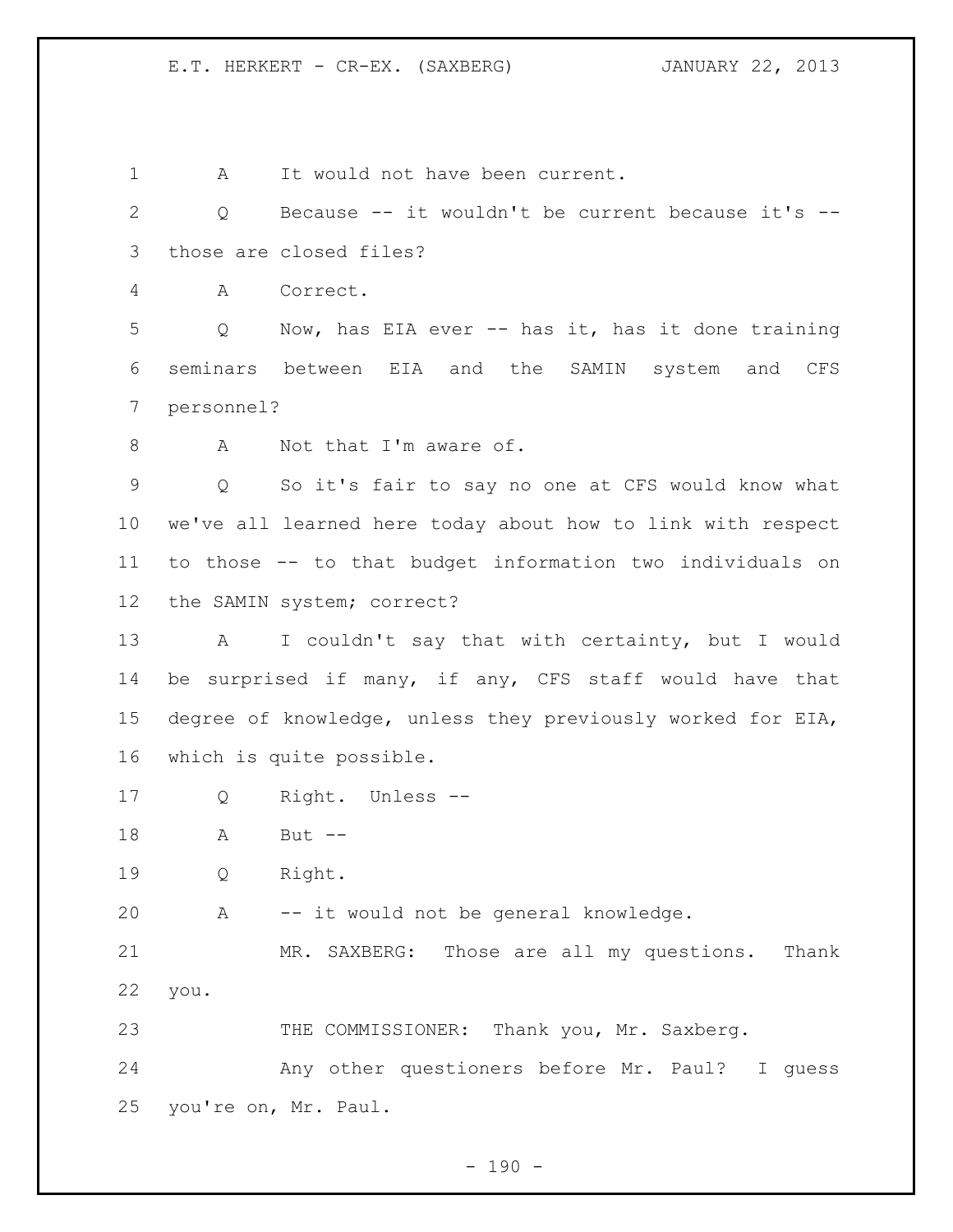E.T. HERKERT - CR-EX. (SAXBERG) JANUARY 22, 2013 E.T. HERKERT - RE.EX. (WALSH)

1 MR. PAUL: No questions, Mr. Commissioner. THE COMMISSIONER: Any re-examination? MS. WALSH: Just very briefly because of course we are looking to make recommendations to better protect Manitoba children, and when somebody is looking for information sometimes the answer they get is only as good as the question that they ask -- 8 THE WITNESS: SAXBERG: Those are all my questions. Thank you. 10 THE COMMISSIONER: Thank you, Mr. Saxberg. Any other questioners before Mr. Paul? I guess you're on, Mr. Paul. MR. PAUL: No questions, Mr. Commissioner. 14 THE COMMISSIONER: Any re-examination? RE-EXAMINATION BY MS. WALSH: Q Just very briefly because of course we are looking to make recommendations to better protect Manitoba children, and when somebody is looking for information sometimes the answer they get is only as good as the question that they ask -- A Yes. Q -- and in fact I did ask Ms. Wiebe whether she had asked Ms. Waugh to search for Samantha Kematch to see whose budget she'd been attached to, and she couldn't

- 191 -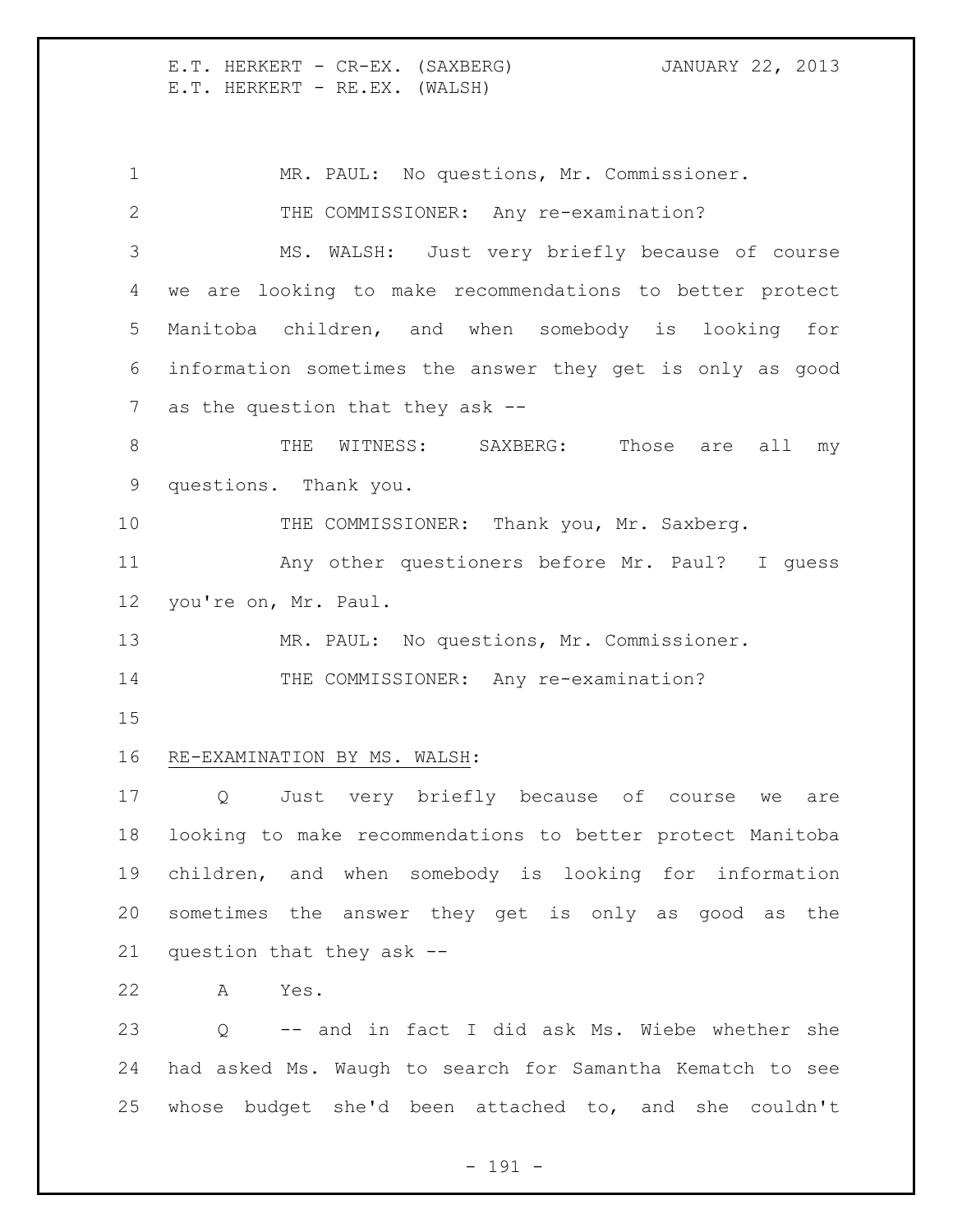recall, and I asked the same question, did you search for -- asked them to search Phoenix Sinclair, and she couldn't recall, so if we now know that if you ask for EIA to search for a given person's name that will give you all of the budgets that that person has been attached to, and you can simply click on an individual recording then and see information about the person whose budget they're attached to, and it's a matter of, of clicking the computer button and seeing who someone is attached to and what information is there about that individual?

 A I would have said -- just one subtle that you said that I would have, would have changed. When you indicated that had -- and I'm not sure I'm going to phrase this correctly, but, but had the question been asked of Helen Waugh, can you check if Mr. McKay has previously been attached to Samantha, or has Phoenix previously been attached to Mr. McKay that would have prompted, in my opinion, Helen Waugh to do, to do the additional checks, and we, we wouldn't be having this conversation about that search. Had, had Ms. Wiebe simply asked, can you search to see if you have any record of Wes McKay, as I suspect we know today that would have been a very difficult response for Helen to accurately respond to.

 Q That's not the question though, and thank you. The question, the question that I asked Ms. Wiebe whether

- 192 -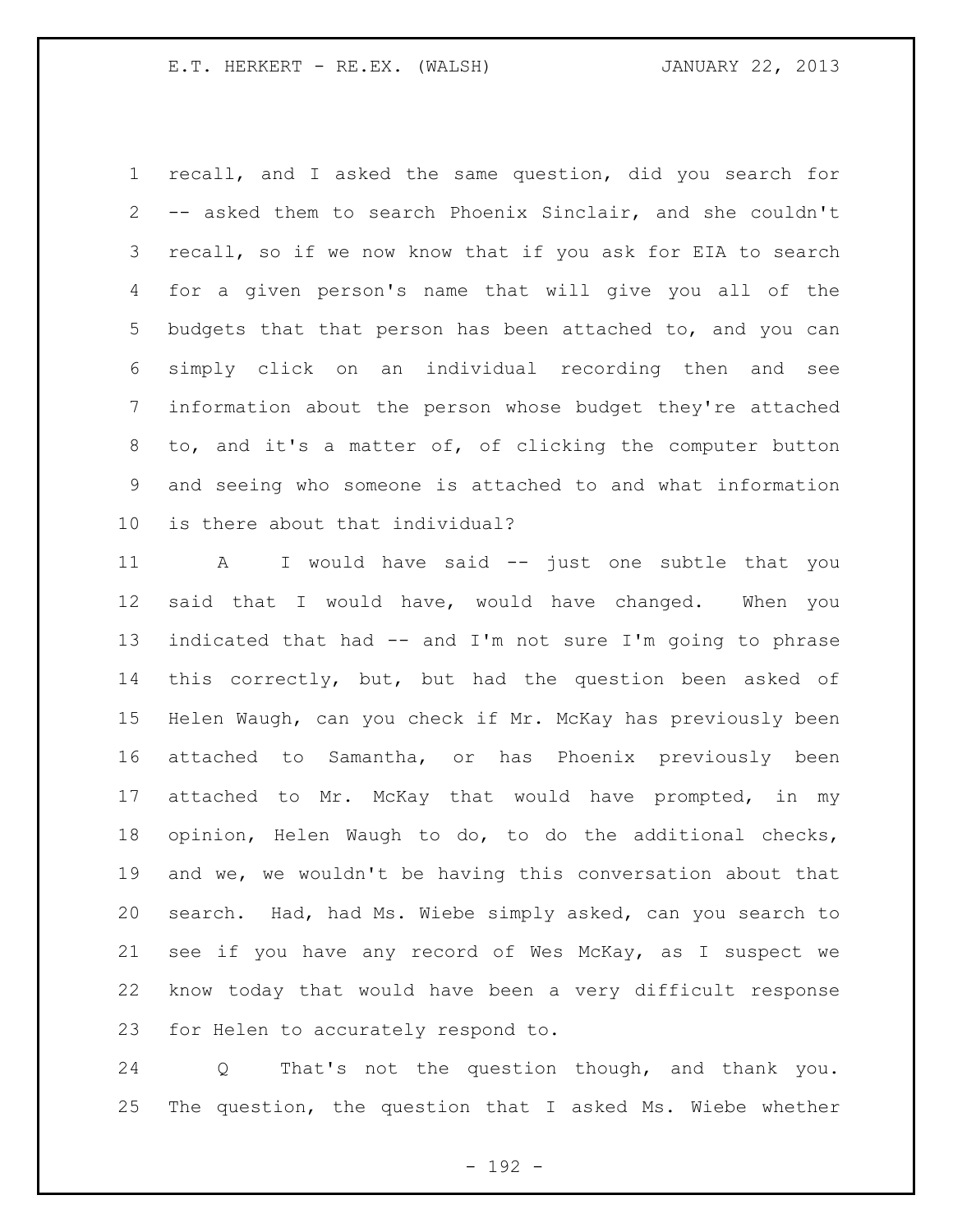she had done --

A Yes.

 Q -- and the question that I'm saying should be posed is, if you type -- please type in Phoenix Sinclair's name, and tell us -- and she's only five, or four, so she's not going to have a lengthy history --

A Yes.

8 Q -- of EIA involvement, right, and tell us whose budgets Phoenix Sinclair has been on, and after May 28, 2004, if that question had been posed to an EIA worker then they would have seen that she'd been on Steve Sinclair's budget --

A Yes.

Q -- and she'd been on Karl Wesley McKay's budget?

A Yes.

 Q And that would have been the way to find out information about Carl Wesley McKay?

18 A Could have been, yes.

 Q And that search could be done in a matter of a few clicks of the mouse?

A Um-hum. Yes.

MS. WALSH: Thank you.

23 THE COMMISSIONER: All right, witness, you are finished. Thank you very much for your appearance.

25 THE WITNESS: Thank you. Okay.

- 193 -